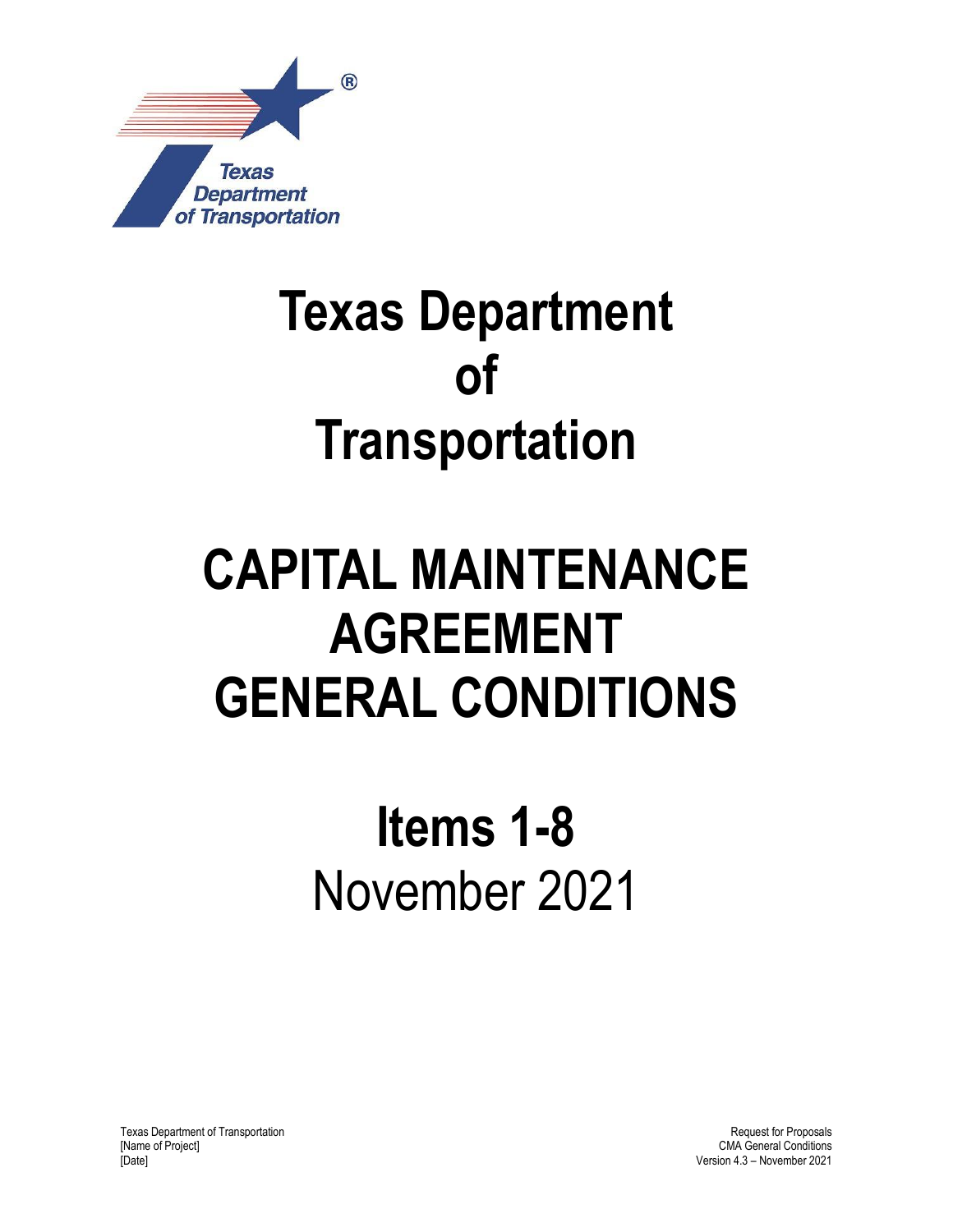## Page

| <b>ITEM1</b>            |     |                                                              |  |
|-------------------------|-----|--------------------------------------------------------------|--|
|                         | 1.1 |                                                              |  |
|                         | 1.2 |                                                              |  |
| <b>ITEM2</b>            |     |                                                              |  |
|                         | 2.1 |                                                              |  |
|                         | 2.2 |                                                              |  |
| ITEM <sub>3</sub>       |     | NON-DISCRIMINATION; EQUAL EMPLOYMENT OPPORTUNITY; INSURANCE; |  |
|                         | 3.1 |                                                              |  |
|                         | 3.2 |                                                              |  |
|                         | 3.3 |                                                              |  |
|                         | 3.4 |                                                              |  |
|                         | 3.5 |                                                              |  |
|                         | 3.6 |                                                              |  |
| <b>ITEM4</b>            |     |                                                              |  |
|                         | 4.1 |                                                              |  |
|                         | 4.2 |                                                              |  |
|                         | 4.3 |                                                              |  |
|                         | 4.4 |                                                              |  |
|                         | 4.5 |                                                              |  |
|                         | 4.6 |                                                              |  |
|                         | 4.7 |                                                              |  |
|                         | 4.8 |                                                              |  |
| <b>ITEM<sub>5</sub></b> |     |                                                              |  |
|                         |     |                                                              |  |
|                         | 5.2 |                                                              |  |
|                         | 5.3 |                                                              |  |
|                         | 5.4 |                                                              |  |
|                         | 5.5 |                                                              |  |
|                         | 5.6 |                                                              |  |
|                         | 5.7 |                                                              |  |
|                         | 5.8 |                                                              |  |
|                         | 5.9 |                                                              |  |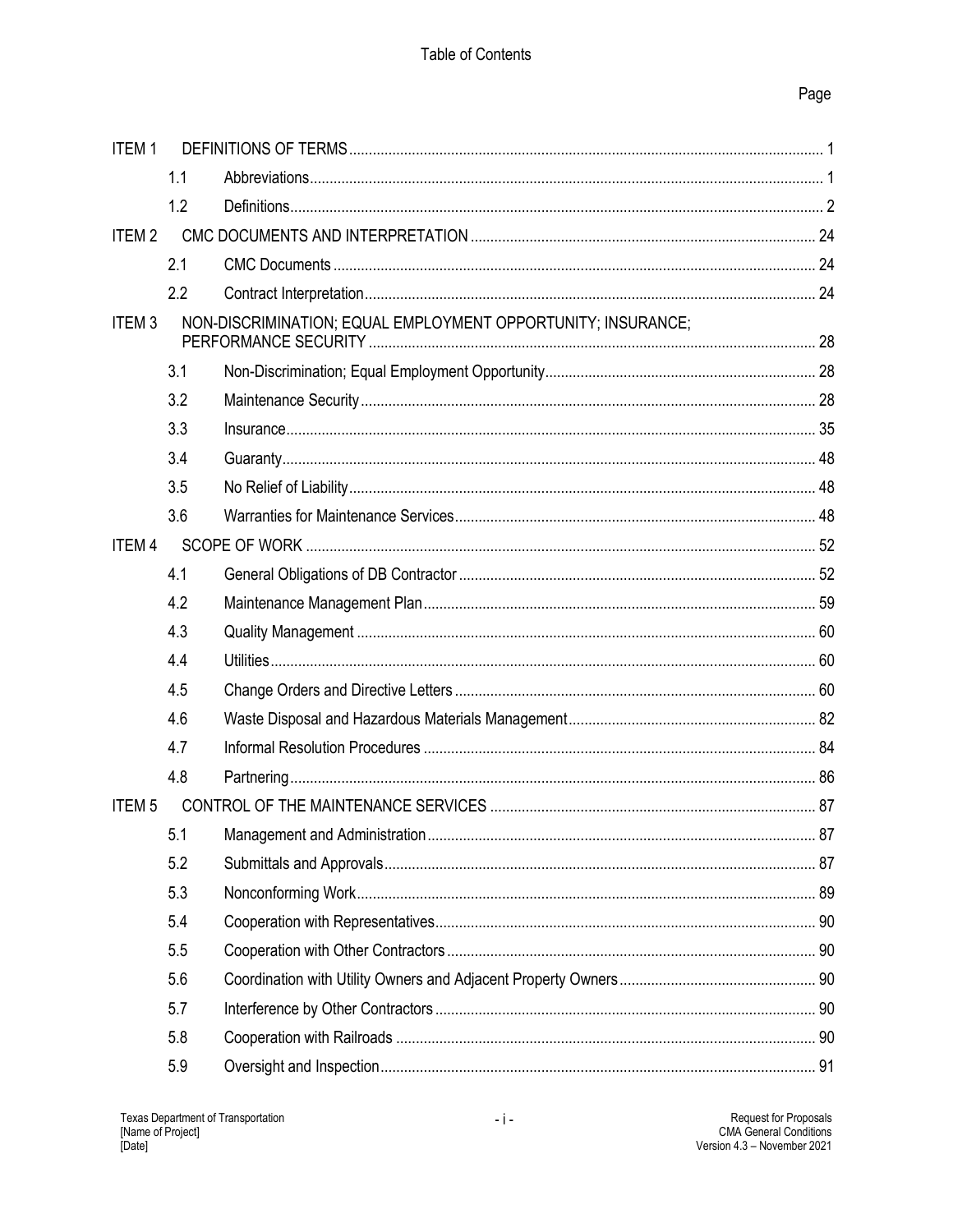### Table of Contents (continued)

## Page

|              | 5.10 |                                                                                         |  |
|--------------|------|-----------------------------------------------------------------------------------------|--|
| <b>ITEM6</b> |      |                                                                                         |  |
|              | 6.1  |                                                                                         |  |
|              | 6.2  |                                                                                         |  |
|              | 6.3  |                                                                                         |  |
|              | 6.4  |                                                                                         |  |
|              | 6.5  |                                                                                         |  |
|              | 6.6  |                                                                                         |  |
|              | 6.7  |                                                                                         |  |
|              | 6.8  | No Personal Liability of TxDOT Employees; Limitation on State's Liability  104          |  |
|              | 6.9  |                                                                                         |  |
|              | 6.10 |                                                                                         |  |
|              | 6.11 |                                                                                         |  |
|              | 6.12 |                                                                                         |  |
|              | 6.13 |                                                                                         |  |
|              | 6.14 |                                                                                         |  |
|              | 6.15 |                                                                                         |  |
|              | 6.16 |                                                                                         |  |
|              | 6.17 |                                                                                         |  |
|              | 6.18 |                                                                                         |  |
|              | 6.19 | Firearm Entity and Trade Associations Discrimination Certification and Prohibition  111 |  |
|              | 6.20 |                                                                                         |  |
| <b>ITEM7</b> |      |                                                                                         |  |
|              | 7.1  |                                                                                         |  |
|              | 7.2  |                                                                                         |  |
|              | 7.3  |                                                                                         |  |
|              | 7.4  |                                                                                         |  |
|              | 7.5  |                                                                                         |  |
|              | 7.6  |                                                                                         |  |
|              | 7.7  |                                                                                         |  |
| <b>ITEM8</b> |      |                                                                                         |  |
|              | 8.1  |                                                                                         |  |
|              | 8.2  |                                                                                         |  |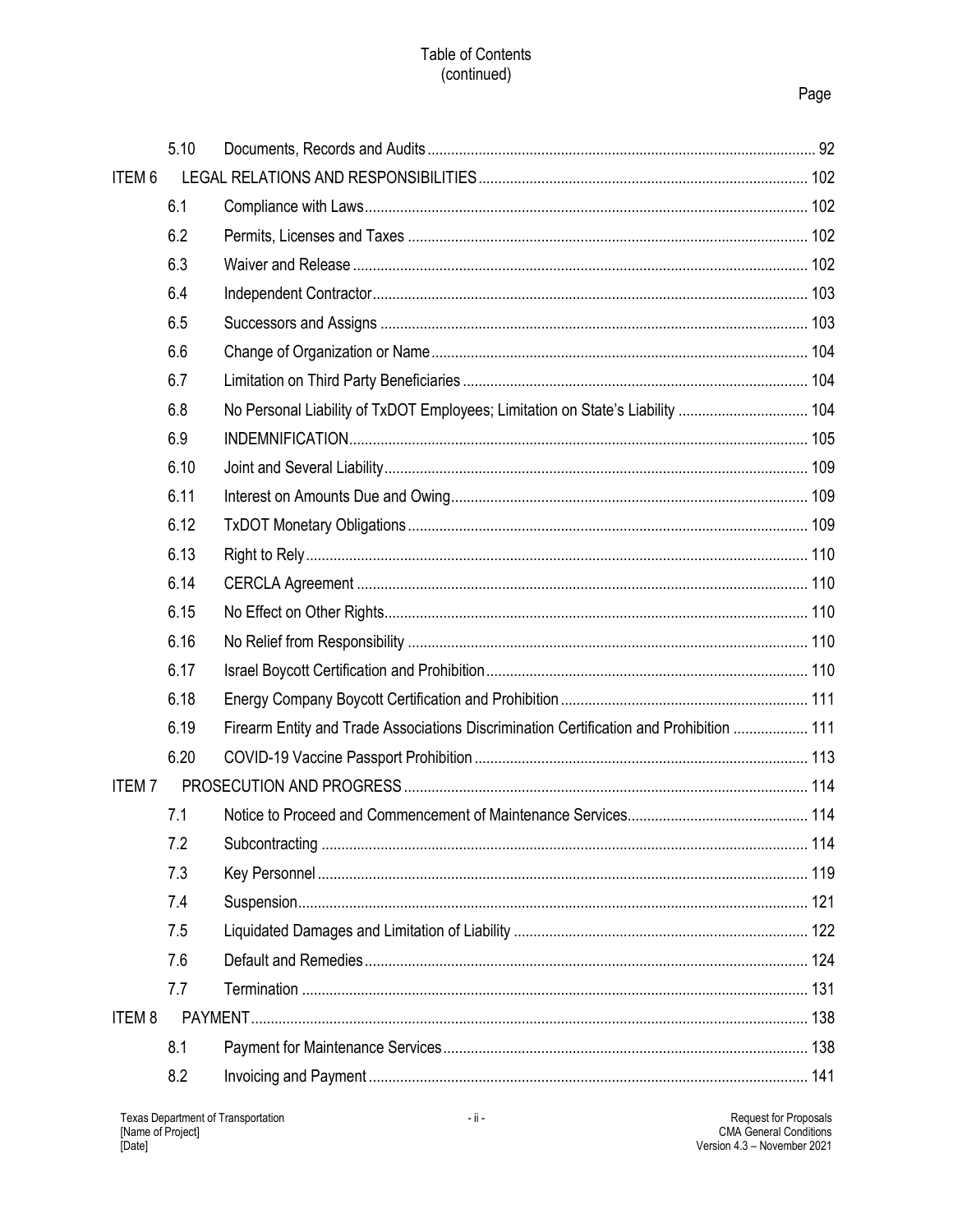#### Table of Contents (continued)

## Page

| 8.4 |  |
|-----|--|
|     |  |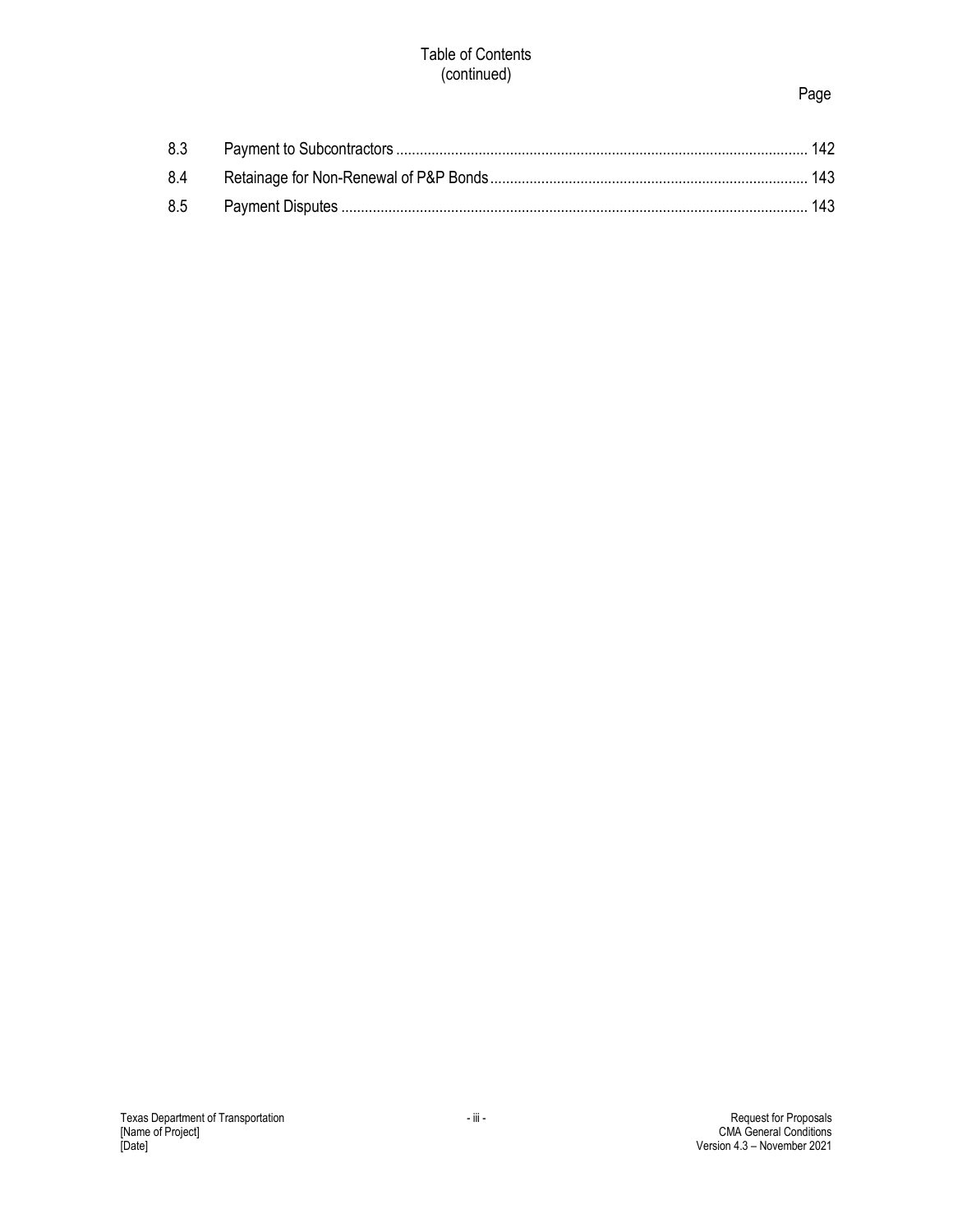## <span id="page-4-0"></span>**ITEM 1 DEFINITIONS OF TERMS**

## <span id="page-4-1"></span>1.1 **Abbreviations**

Unless otherwise specified, wherever the following abbreviations or terms are used in the CMC Documents, they shall have the meanings set forth below:

| <b>AASHTO</b>  | American Association of State Highway and Transportation Officials  |
|----------------|---------------------------------------------------------------------|
| <b>ASTM</b>    | American Society of Testing and Materials                           |
| <b>BCSP</b>    | <b>Board of Certified Safety Professionals</b>                      |
| <b>BICCI</b>   | Base Index ENR CCI                                                  |
| <b>BICPI</b>   | Base Index CPI                                                      |
| <b>CADD</b>    | <b>Computer Aided Drafting and Design</b>                           |
| <b>CERCLA</b>  | Comprehensive Environmental Response Compensation and Liability Act |
| <b>CFR</b>     | Code of Federal Regulations                                         |
| <b>CMA</b>     | Capital Maintenance Agreement                                       |
| <b>CMC</b>     | Capital Maintenance Contract                                        |
| <b>CPI</b>     | <b>Consumer Price Index</b>                                         |
| <b>CPR</b>     | Cardiopulmonary Resuscitation                                       |
| <b>CQCM</b>    | <b>Construction Quality Control Manager</b>                         |
| <b>CQMP</b>    | <b>Construction Quality Management Plan</b>                         |
| <b>CRCP</b>    | <b>Continuously Reinforced Concrete Pavement</b>                    |
| <b>CRP</b>     | <b>Community Rehabilitation Program</b>                             |
| <b>DBA</b>     | Design-Build Agreement                                              |
| <b>ECMP</b>    | Environmental Compliance and Mitigation Plan                        |
| <b>ECMS</b>    | Electronic Content Management System                                |
| <b>ENR CCI</b> | <b>Engineering News Record Construction Cost Index</b>              |
| <b>EPD</b>     | <b>Escrowed Proposal Documents</b>                                  |
| <b>ETCS</b>    | <b>Electronic Toll Collection System</b>                            |
| <b>FHWA</b>    | Federal Highway Administration                                      |
| <b>GETS</b>    | <b>Guardrail End Treatments Systems</b>                             |
| <b>GIS</b>     | Geographical Information System                                     |
| <b>GPS</b>     | <b>Global Positioning System</b>                                    |
| <b>GAAP</b>    | <b>Generally Accepted Accounting Principles</b>                     |
| <b>HMMP</b>    | Hazardous Materials Management Plan                                 |
| <b>HUB</b>     | <b>Historically Underutilized Business</b>                          |
| <b>IEMP</b>    | Incident and Emergency Management Plan                              |
| IQF            | <b>Independent Quality Firm</b>                                     |
| <b>IQFM</b>    | <b>Independent Quality Firm Manager</b>                             |
| <b>IRI</b>     | International Roughness Index                                       |
| <b>ISO</b>     | International Standards Organization                                |
| <b>ITP</b>     | Instructions to Proposers                                           |
| <b>ITS</b>     | <b>Intelligent Transportation System</b>                            |
| <b>MMP</b>     | Maintenance Management Plan                                         |
| <b>MMS</b>     | Maintenance Management System                                       |
| <b>MP</b>      | Maintenance Price                                                   |
| <b>MQMP</b>    | Maintenance Quality Management Plan                                 |
| <b>NBIS</b>    | <b>National Bridge Inspection Standards</b>                         |
| <b>NTP</b>     | Notice to Proceed                                                   |
| <b>OSHA</b>    | Occupational Safety and Health Administration                       |
| P <sub>2</sub> | <b>Pollution Prevention</b>                                         |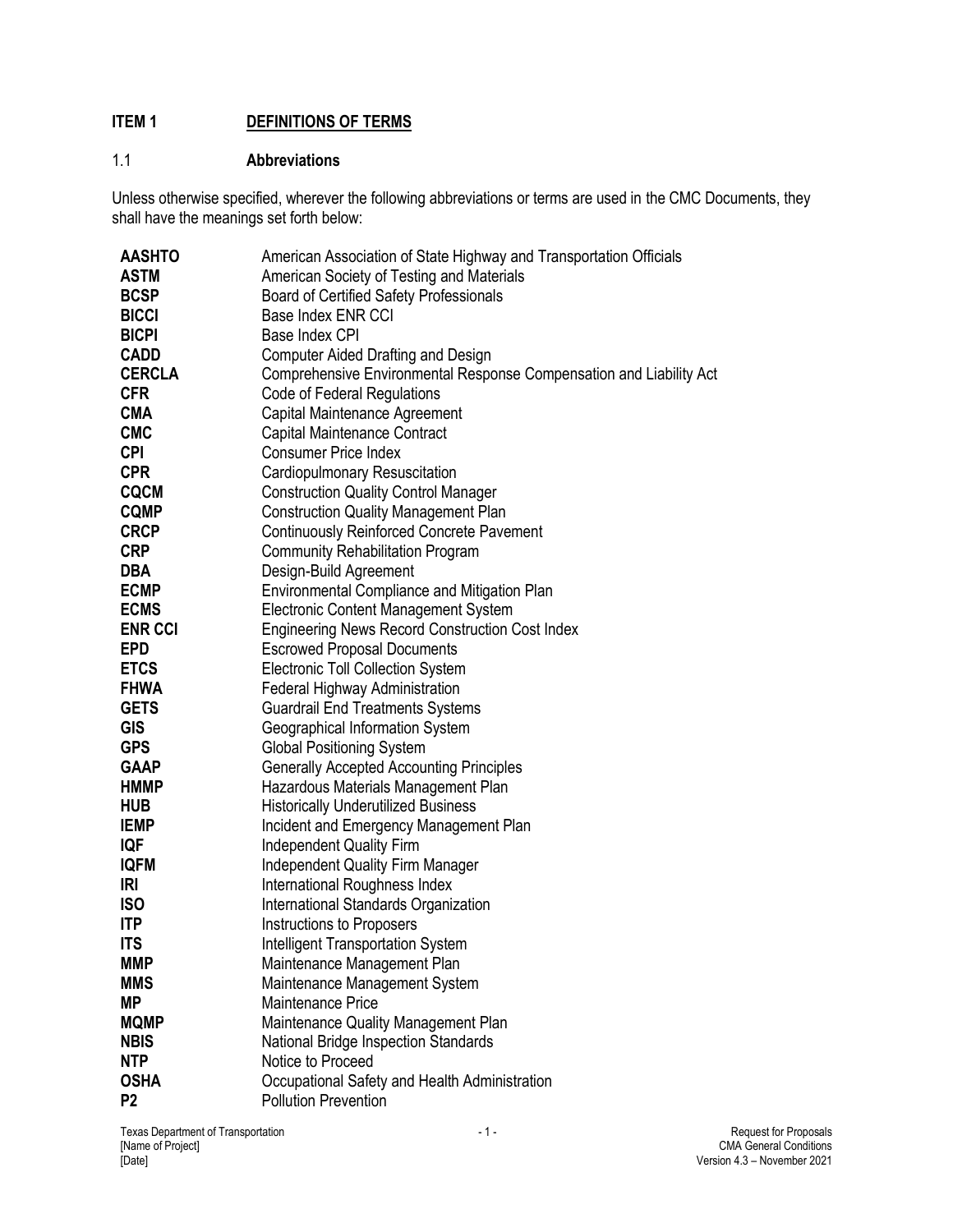| <b>PCO</b>        | <b>Potential Change Order</b>                          |
|-------------------|--------------------------------------------------------|
| <b>PDF</b>        | <b>Portable Document Format</b>                        |
| <b>PMIS</b>       | Pavement Management Information System                 |
| <b>PSQAM</b>      | Professional Services Quality Assurance Manager        |
| <b>PSQCM</b>      | Professional Services Quality Control Manager          |
| <b>PSQMP</b>      | Professional Services Quality Management Plan          |
| QA                | <b>Quality Assurance</b>                               |
| QAP               | <b>Quality Assurance Plan</b>                          |
| QC                | <b>Quality Control</b>                                 |
| QMP               | <b>Quality Management Plan</b>                         |
| <b>RFP</b>        | <b>Request for Proposals</b>                           |
| <b>RFQ</b>        | <b>Request for Qualifications</b>                      |
| <b>RID</b>        | <b>Reference Information Document</b>                  |
| <b>ROW</b>        | Right of Way                                           |
| <b>SOFR</b>       | <b>Secured Overnight Financing Rate</b>                |
| <b>SPCP</b>       | Spill Prevention and Countermeasures Plan              |
| SW <sub>3</sub> P | Storm Water Pollution Prevention Plan                  |
| <b>TCEQ</b>       | <b>Texas Commission on Environmental Quality</b>       |
| <b>TPDES</b>      | <b>Texas Pollutant Discharge Elimination System</b>    |
| <b>TIBH</b>       | Texas Industries for the Blind and Handicapped         |
| <b>TMP</b>        | <b>Traffic Management Plan</b>                         |
| <b>TMUTCD</b>     | <b>Texas Manual on Uniform Traffic Control Devices</b> |
| TRI               | <b>Toxics Release Inventory</b>                        |
| <b>TRM</b>        | <b>Texas Reference Marker</b>                          |
| <b>TxDOT</b>      | <b>Texas Department of Transportation</b>              |
| <b>USFWS</b>      | United States Fish and Wildlife Service                |

## <span id="page-5-0"></span>1.2 **Definitions**

#### 1.2.1 **Usage**

Capitalized terms used in the CMA General Conditions and the CMA Specification not defined in the Capital Maintenance Agreement have the meanings set forth in Section 1.2.2 below. The Capital Maintenance Contract includes definitions for certain terms that are used in the Capital Maintenance Contract, as noted in Section 1.2.2 below. If any definition set forth in Section 1.2.2 is also included in Section 1.2 of the Capital Maintenance Agreement, to the extent such definitions conflict, the definition in Section 1.2 of the Capital Maintenance Agreement shall govern and control.

#### 1.2.2 **Defined Terms**

**Abandoned Utility(ies)** means a public, private, cooperative, municipal or government line, facility or system that at one time was used for the carriage, transmission or distribution of cable television, electric power, telephone, telegraph, water, salt water, gas, oil, petroleum products, steam, chemicals, hydrocarbons, telecommunications, sewage, storm water, and similar substances but is no longer operated by its owner and does not provide direct or indirect service to the public.

**Adjacent Work** means any project, work, improvement or development to be planned, designed or constructed which could or does impact the Project and/or is adjacent to the Project. Examples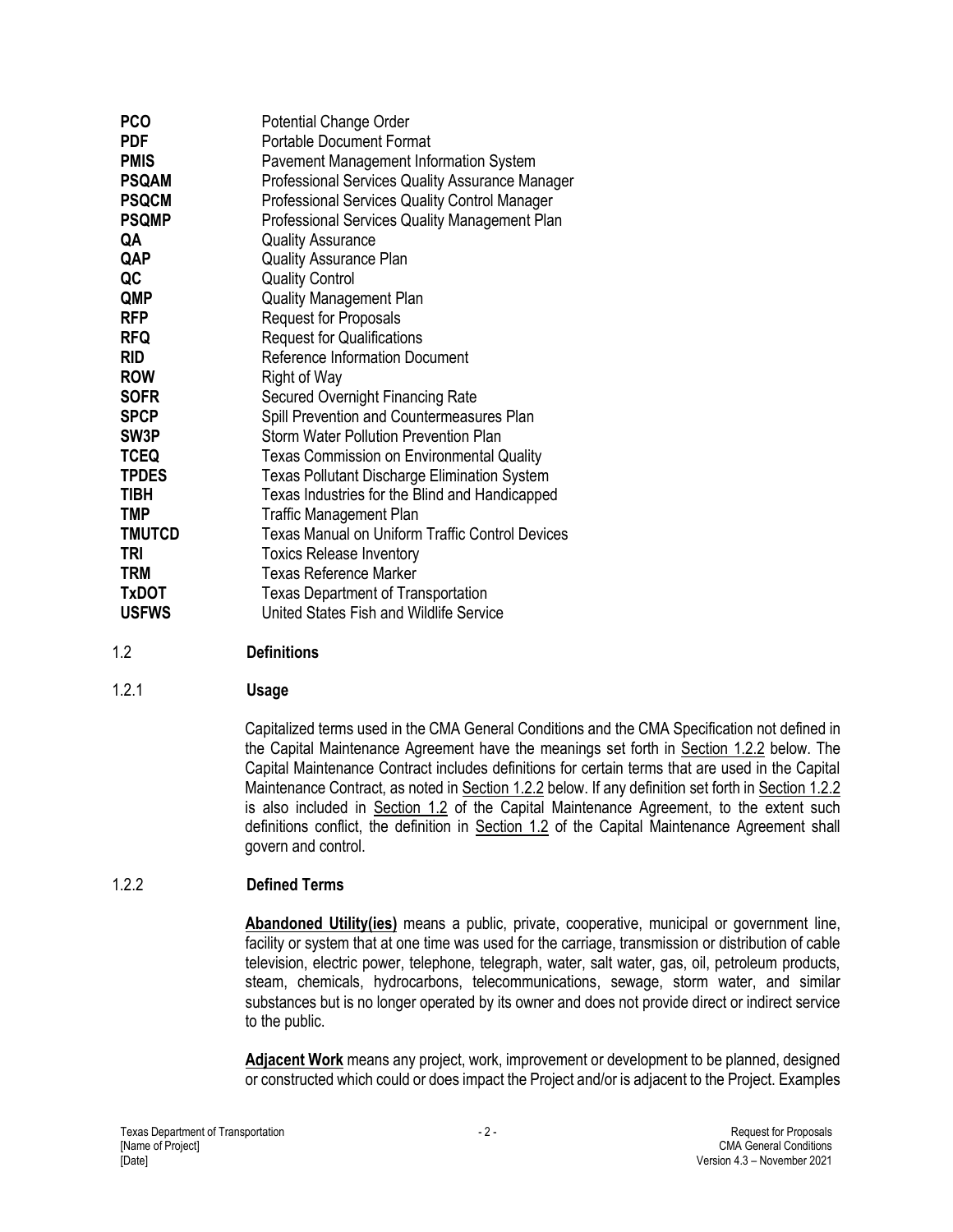of Adjacent Work include proposed subdivisions, other roads constructed by Governmental Entities, site grading and drainage and other development improvement plans and Utility projects.

#### **Affiliate(s)** means:

- (a) any shareholder, member, partner or joint venture member of DB Contractor,
- (b) any Person that directly or indirectly through one or more intermediaries controls, or is controlled by, or is under common control with, DB Contractor, or any of its respective shareholders, members, partners or joint venture members; and
- (c) any Person for which 10 percent or more of the equity interest in such Person is held directly or indirectly, beneficially or of record by (i) DB Contractor, (ii) any of the shareholders, members, partners or joint venture members of DB Contractor; or (iii) any Affiliate of DB Contractor under clause (b) of this definition.

For purposes of this definition the term "control" shall mean the possession, directly or indirectly, of the power to cause the direction of the management of a Person, whether through voting securities, by contract, family relationship or otherwise.

**Affiliated** means having the status of an Affiliate.

**Authorized Representative(s)** has the meaning set forth in Section 8.2.1 of the CMA.

**Business Day(s)** means day(s) on which TxDOT is officially open for business.

**Capital Maintenance Contract or CMC** means the Capital Maintenance Agreement and these CMA General Conditions, including all exhibits attached hereto, as such may be amended, supplemented, amended and restated or otherwise modified from time to time in accordance with the terms of the CMC.

**Category 1 Defect** has the meaning set forth in Section 9.4.3 of the CMA Specification.

**Change in Law** means (a) the adoption of any Law after the Proposal Due Date or (b) any change in any Law or in the interpretation or application thereof by any Governmental Entity after the Proposal Due Date, in each case that is materially inconsistent with Laws in effect on the Proposal Due Date; excluding, however, any change in or new Law passed or adopted but not yet effective as of the Proposal Due Date. The term "**Change in Law**" also excludes any change in or new Law relating to DB Contractor's general business operations, including licensing and registration fees, income taxes, gross receipts taxes, social security, Medicare, unemployment and other payroll-related taxes.

**Change of Control** means any assignment, sale, financing, grant of security interest, transfer of interest or other transaction of any type or description, including by or through voting securities, asset transfer, contract, merger, acquisition, succession, dissolution, liquidation, or otherwise that results, directly or indirectly, in a change in possession of the power to direct or control or cause the direction or control of the management of DB Contractor or a material aspect of its business. A Change of Control of a shareholder, member, partner or joint venture member of DB Contractor may constitute a Change of Control of DB Contractor if such shareholder, member, partner or joint venture member possesses the power to direct or control or cause the direction or control of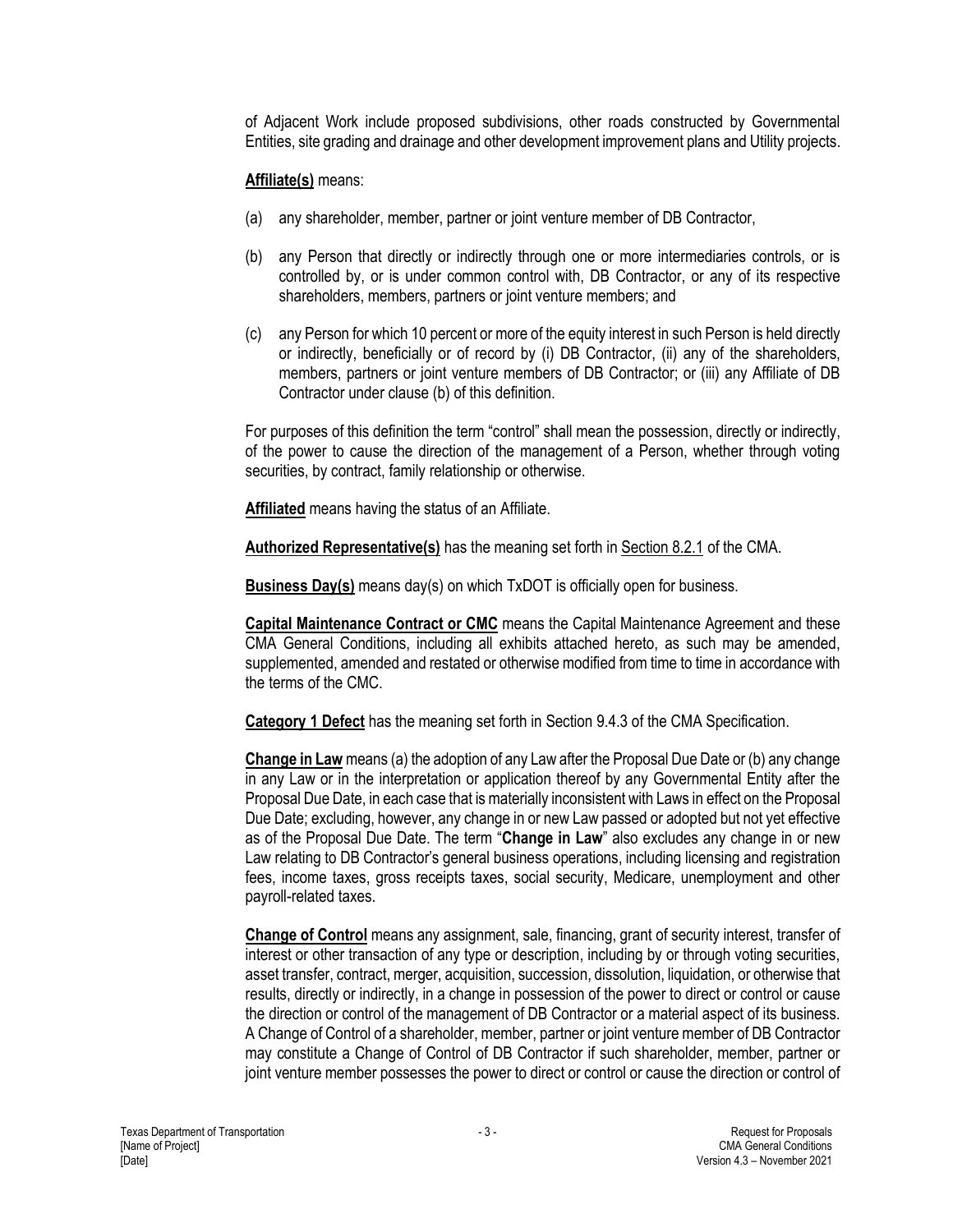the management of DB Contractor. Notwithstanding the foregoing, the following shall not constitute a Change of Control:

(a) a change in possession of the power to direct or control the management of DB Contractor or a material aspect of its business due solely to a bona fide transaction involving beneficial interests in the ultimate parent organization of a shareholder, member, partner or joint venture member of DB Contractor (but not if the shareholder, member, partner or joint venture member is the ultimate parent organization), unless the transferee in such transaction is, at the time of the transaction, suspended or debarred or subject to a proceeding to suspend or debar from bidding, proposing or contracting with any federal or State department or agency;

(b) an upstream reorganization or transfer of direct or indirect interests in DB Contractor so long as there occurs no change in the entity with ultimate power to direct or control or cause the direction or control of the management of DB Contractor;

(c) a transfer of interests between managed funds that are under common ownership or control other than a change in the management or control of a fund that manages or controls DB Contractor; or

(d) the exercise of minority veto or voting rights (whether provided by applicable Law, by DB Contractor's organizational documents or by related member or shareholder agreements or similar agreements) over major business decisions of DB Contractor, provided that if such minority veto or voting rights are provided by shareholder or similar agreements, TxDOT has received copies of such agreements.

**Change Order(s)** means a written order issued by TxDOT to DB Contractor that meets the requirements of Section 4.5 delineating changes in the Maintenance Services within the general scope of the CMC Documents or in the terms and conditions of the CMC Documents and establishing, if appropriate, an adjustment to the Maintenance Price.

**Claim(s)** means: (a) a demand by DB Contractor, which is or potentially could be disputed by TxDOT, for a time extension under the CMC Documents or payment of money or damages from TxDOT to DB Contractor or (b) a demand by TxDOT, which is or potentially could be disputed by DB Contractor, for payment of money or damages from DB Contractor to TxDOT.

**Claimant** has the meaning set forth in Section 3.2.1.8.2.

**CMA Specification** is defined in the CMA.

**CMC Documents** is defined in the CMA.

**Code** is defined in the CMA.

**Commission** means the Texas Transportation Commission.

**Comparable Limited Access Highways** means highways that are substantially similar to the Project and associated facilities including frontage roads, as applicable. For purposes of this definition, determination of what highways are substantially similar to the Project shall be based on any one or more of similar age, design, engineering, construction, topographical features, operating systems and features, or other features or situations, and/or based on a geographical area in which highways have been or are susceptible to being affected by a common event (such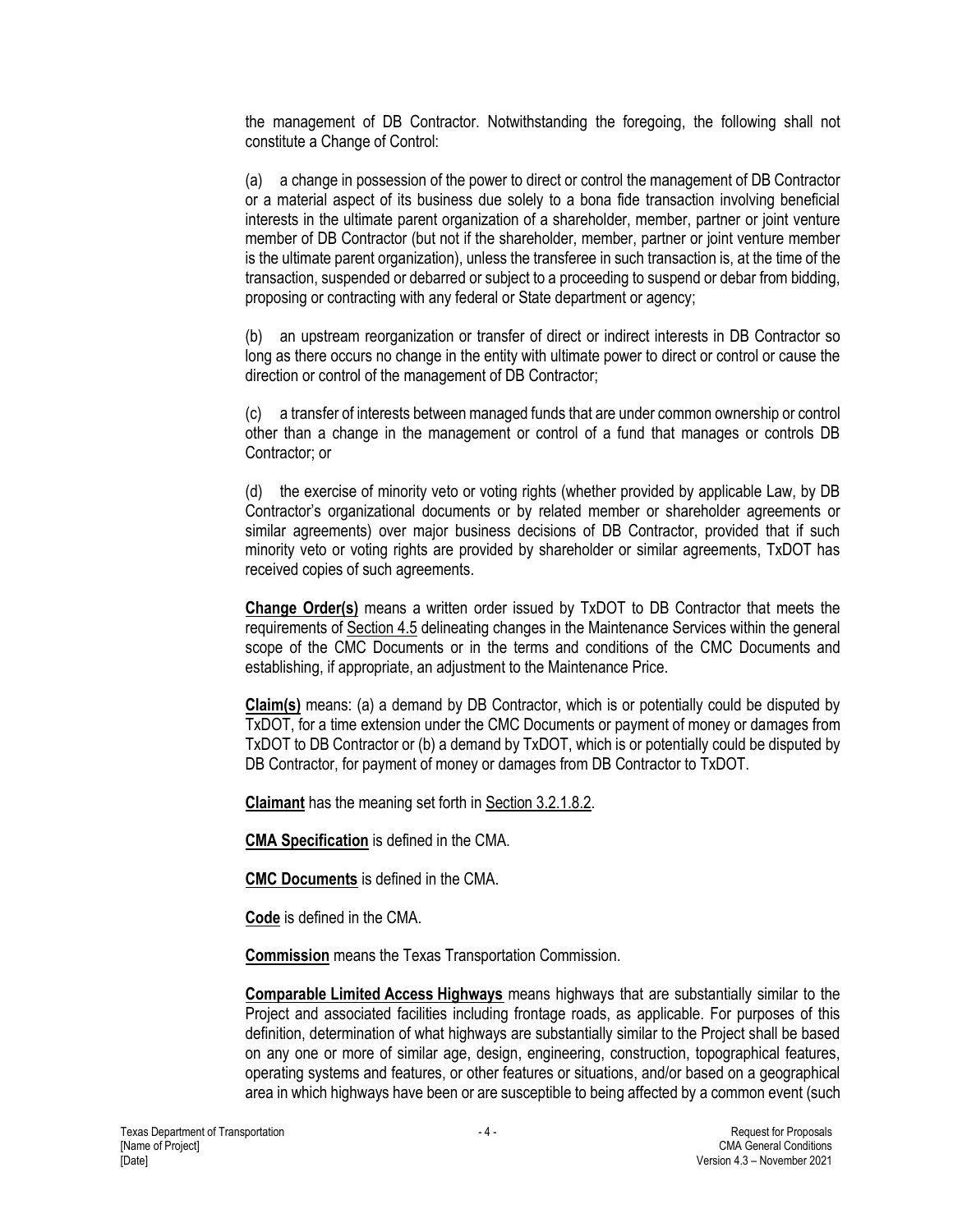as but not limited to flood or tornado). The presence or absence of tolling and tolling facilities shall not be a factor in determining whether a highway is substantially similar to the Project.

**Construction Documents** means all released for construction documents, shop drawings, working drawings, fabrication plans, material and hardware descriptions, specifications, construction quality control reports, construction quality assurance reports, and samples necessary or desirable for performance of construction work (including Renewal Work) under the terms of the Capital Maintenance Contract.

**Contracting Information** means all of DB Contractor's books, records and documents required to be maintained by DB Contractor in accordance with Section 5.10.4.

**CPI** means "Consumer Price Index U.S. City Averages for all Urban Consumers, All Items" (not seasonally adjusted) as published by the U.S. Department of Labor, Bureau of Labor Statistics.

**Cumulative Maximum Pavement Renewal Work Price** means the amount shown for each Maintenance Term year in the column titled "Cumulative Maximum Pavement Renewal Work Price" in Appendix 2 to Exhibit 3 to the CMA.

**Customer Groups** means groups, Persons and entities having a perceived stake or interest in the Project, including: the media, elected officials, Governmental Entities, including regulatory and law enforcement agencies, general public residing or working within the general vicinity of the Project or traveling within or across the limits of the Project, business owners within or adjacent to the Project, Utility Owners, operating railroads, transportation authorities and providers affected by the Project (such as local airports, transit operators, toll authorities, and highway concessionaires), community groups, local groups (neighborhood associations, business groups, chambers of commerce, convention and visitors bureaus, contractors, etc.), major traffic generators that could be affected by closures or construction (including, for example, universities, hospitals and major employers) and sponsors/coordinators of major regional special events, and other Persons or entities affected by the Project, including those identified in the Design-Build Specifications.

**DB Contractor or Design-Build Contractor** is defined in the CMA.

**DB Contractor Maintenance Default** has the meaning set forth in Section 7.6.1.1.

**DB Contractor-Related Entity(ies)** means (a) DB Contractor, (b) DB Contractor's shareholders, partners, joint venturers and/or members, (c) Subcontractors to DB Contractor (including the Lead Maintenance Firm and Suppliers), (d) any other Persons performing any of the Maintenance Services, (e) any other Persons for whom DB Contractor may be legally or contractually responsible, and (f) the employees, agents, officers, directors, shareholders, representatives, consultants, successors, assigns and invitees of any of the foregoing.

**DB Contractor Release(s) of Hazardous Materials** means (a) Release(s) of Hazardous Material, or the exacerbation of any such release(s), attributable to the actions, omissions, negligence, intentional misconduct, or breach of applicable Law, contract or Governmental Approval by any DB Contractor-Related Entity; (b) Release(s) of Hazardous Materials caused to be present on, in or under the Site or elsewhere by any DB Contractor-Related Entity, regardless of whether those are the persons who actually caused the release and regardless of the cause; or (c) use, containment, storage, management, handling, transport and disposal of any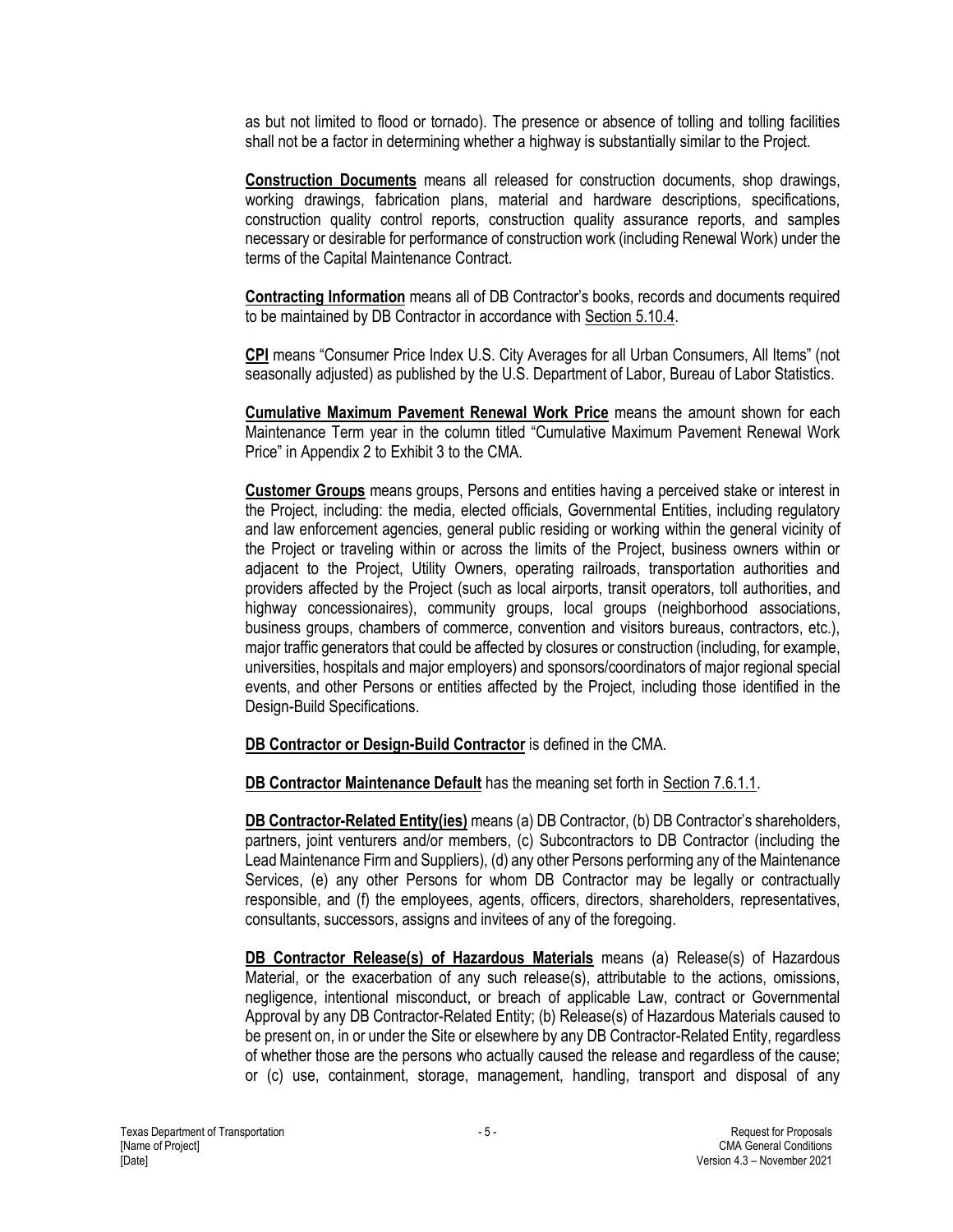Hazardous Materials by any DB Contractor-Related Entity in violation of the requirements of the CMC Documents or any applicable Law or Governmental Approval.

**Defect** means, in connection with the Maintenance Services, a deficiency in a Maintained Element, whether by design, construction, installation, repair, rehabilitation, reconstruction, operation, damage or wear, affecting the condition, use, functionality or operation of any Maintained Element, which would cause or have the potential to cause one or more of the following:

- (a) a hazard, nuisance or other risk to public or worker health or safety, including the health and safety of Users of the Project;
- (b) a structural deterioration of the affected Maintained Element or any other part of the Project affected by it;
- (c) damage to the property or equipment of TxDOT or a third party;
- (d) damage to the environment; or
- (e) failure of the Maintained Element to meet or exceed any of the requirements set forth in the column headed "Measurement Record" in the Performance and Measurement Table.

**Defect Repair Period** means, for a particular Defect, the time period for rectifying such Defect as set forth in the Performance and Measurement Table.

**Defense and Indemnification Procedures** has the meaning set forth in Section 6.9.4.

**Design-Build Agreement (DBA)** is defined in the CMA.

**Design-Build Specification** is defined in the CMA.

**Design Documents** means all drawings (including plans, profiles, cross-sections, notes, elevations, sections, details and diagrams), specifications, reports, studies, calculations, electronic files, records and submittals necessary or desirable for, or related to, the performance of design services required under the Capital Maintenance Contract in accordance with the CMC Documents, the Governmental Approvals and applicable Law.

**Deviation(s)** means a no-cost change in the Maintenance Services or other requirements of the CMC Documents issued in writing by TxDOT's Authorized Representative or his/her designee under Section 4.1.12 including any no-cost change, deviation, modification, alteration or exception from any requirement in the CMA Specification.

**Direct Costs** means costs that are clearly associated with the Maintenance Services and can be accurately traced to a Maintenance Services activity, including materials and labor. The term "Direct Costs" does not include indirect costs, such as overhead, profit, depreciation, administration costs and salaries of supervisors.

**Directive Letter** means a letter directing DB Contractor's performance of the Work that meets the requirements set forth in Section 4.5.2.1.

**Discriminatory Change** means (a) materially more onerous application to DB Contractor or the Project of alterations or changes (including additions) to the CMA Specification, Design-Build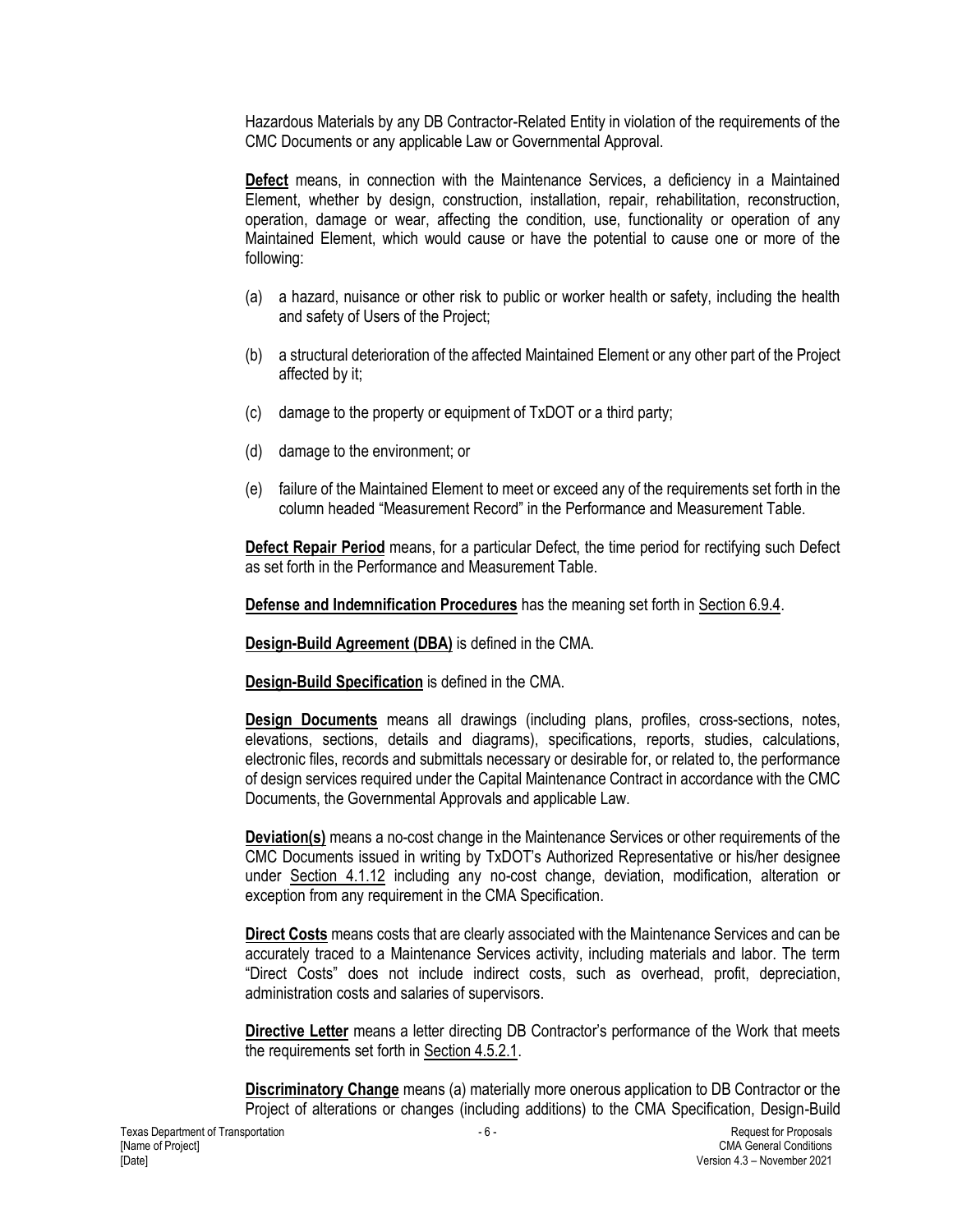Specifications or Safety Standards relating to the Maintenance Services than the application thereof to other Comparable Limited Access Highways, or (b) selective application of alterations or changes (including additions) to the CMA Specification, Design-Build Specifications or Safety Standards relating to the Maintenance Services to DB Contractor or the Project and not to other Comparable Limited Access Highways. Notwithstanding the foregoing, such applications in response to any negligence, willful misconduct, or breach of applicable Law, Governmental Approval or contract by DB Contractor or any DB Contractor-Related Entity shall not be Discriminatory Changes.

**Dispute** means any Claim, dispute, disagreement or controversy between TxDOT and DB Contractor concerning their respective rights and obligations under the CMC Documents including concerning any alleged breach or failure to perform and remedies.

**Dispute Resolution Procedures** shall mean the dispute resolution procedures set forth in Exhibit 13 to the CMA. None of the Informal Resolution Procedures are included in the Dispute Resolution Procedures.

**Draw Request(s)** is defined in the CMA.

**Effective Date** is defined in the CMA.

**Electronic Content Management System (ECMS)** means the secure data management system provided by DB Contractor containing all of the data DB Contractor is required to submit to TxDOT in connection with the Maintenance Services and compatible with data systems, standards and procedures employed by TxDOT, as more particularly described in Section 4.2.5.3.

**Emergency or Emergencies** means, in connection with the Maintenance Services, any unforeseen event affecting the Project, whether directly or indirectly, which occurs on or originates from the Project or Project ROW and: (a) causes or has the potential to cause disruption to the free flow of traffic on the Project or a threat to the safety of the public or workers; (b) is an immediate or imminent threat to the long term integrity of any part of the infrastructure of the Project, to the environment or to Adjacent Work; or (c) is recognized by the Texas Department of Public Safety as an emergency.

**Emergency Services** means, in connection with the Maintenance Services, law enforcement, ambulance service, fire and other similar services from agencies with whom DB Contractor establishes protocols for incident response, safety and security procedures, as set forth in the Incident and Emergency Management Plan.

**ENR CCI or Engineering News-Record Construction Cost Index** means the 20-city average Construction Cost Index published by Engineering News-Record in its fourth issue of the Construction Economics Weekly each month.

**Environmental Approvals** means all Governmental Approvals arising from or required by any Environmental Law in connection with the Project.

**Environmental Compliance and Mitigation Plan (ECMP)** means the plan DB Contractor must prepare and implement in accordance with Section 9.7.6.4 of the CMA Specification.

**Environmental Law** means any Law applicable to the Project or the Maintenance Services regulating or imposing liability or standards of conduct that pertains to the environment,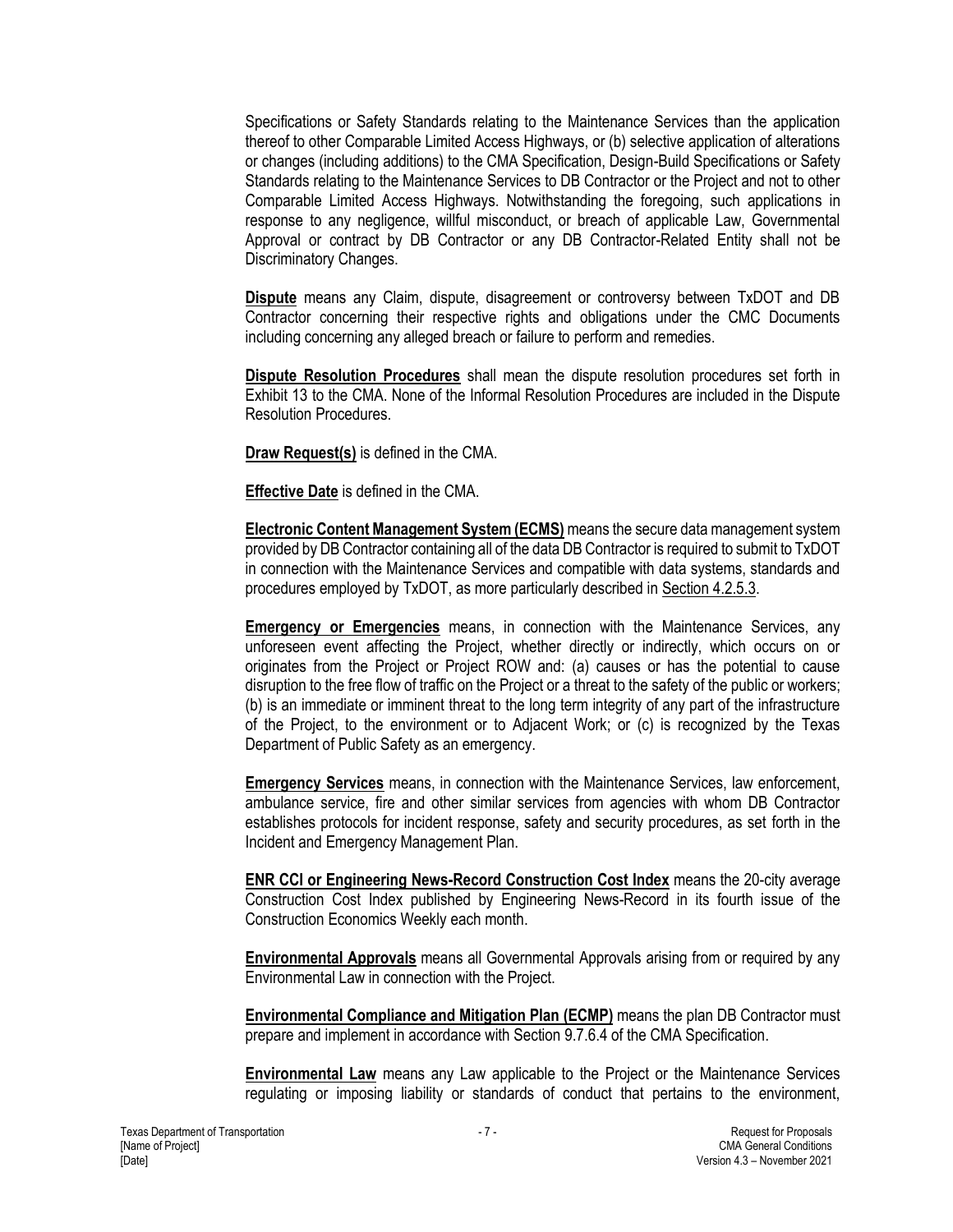Hazardous Materials, contamination of any type whatsoever, or environmental health and safety matters, and any lawful requirements and standards that pertain to the environment, Hazardous Materials, contamination of any type whatsoever, or environmental health and safety matters, set forth in any Government Approvals, other permits, licenses, approvals, plans, rules, regulations or ordinances adopted, or other criteria and guidelines promulgated, pursuant to Laws applicable to the Project, DB Contractor or the Maintenance Services, as such have been or are amended, modified, or supplemented from time to time (including any present and future amendments thereto and reauthorizations thereof) including those relating to:

- (a) the manufacture, processing, use, distribution, existence, treatment, storage, disposal, generation, and transportation of Hazardous Materials;
- (b) air, soil, surface and subsurface strata, stream sediments, surface water, and groundwater;
- (c) Releases of Hazardous Materials;
- (d) protection of wildlife, Threatened or Endangered Species, sensitive species, wetlands, water courses and water bodies, historical, archeological, and paleontological resources, and natural resources;
- (e) the operation and closure of underground storage tanks;
- (f) health and safety of employees and other persons; and
- (g) notification, documentation, and record keeping requirements relating to the foregoing.

Without limiting the above, the term "Environmental Laws" shall also include the following:

(i) The National Environmental Policy Act (42 U.S.C. §§ 4321 et seq.), as amended;

(ii) The Comprehensive Environmental Response, Compensation, and Liability Act (42 U.S.C. §§ 9601 et seq.), as amended;

(iii) The Solid Waste Disposal Act, as amended by the Resource Conservation and Recovery Act (42 U.S.C. §§ 6901 et seq.);

(iv) The Emergency Planning and Community Right to Know Act of 1986 (42 U.S.C. §§ 11001 et seq.), as amended;

(v) The Clean Air Act (42 U.S.C. §§ 7401 et seq.), as amended;

(vi) The Federal Water Pollution Control Act, as amended by the Clean Water Act (33 U.S.C. §§ 1251 et seq.);

(vii) The Resource Conservation and Recovery Act (42 U.S.C. §§ 6901, et seq.), as amended;

(viii) The Toxic Substances Control Act (15 U.S.C. §§ 2601 et seq.), as amended;

- (ix) The Hazardous Materials Transportation Act (49 U.S.C. §§ 1801 et seq.), as amended;
- (x) The Oil Pollution Act (33 U.S.C. §§ 2701, et seq.), as amended;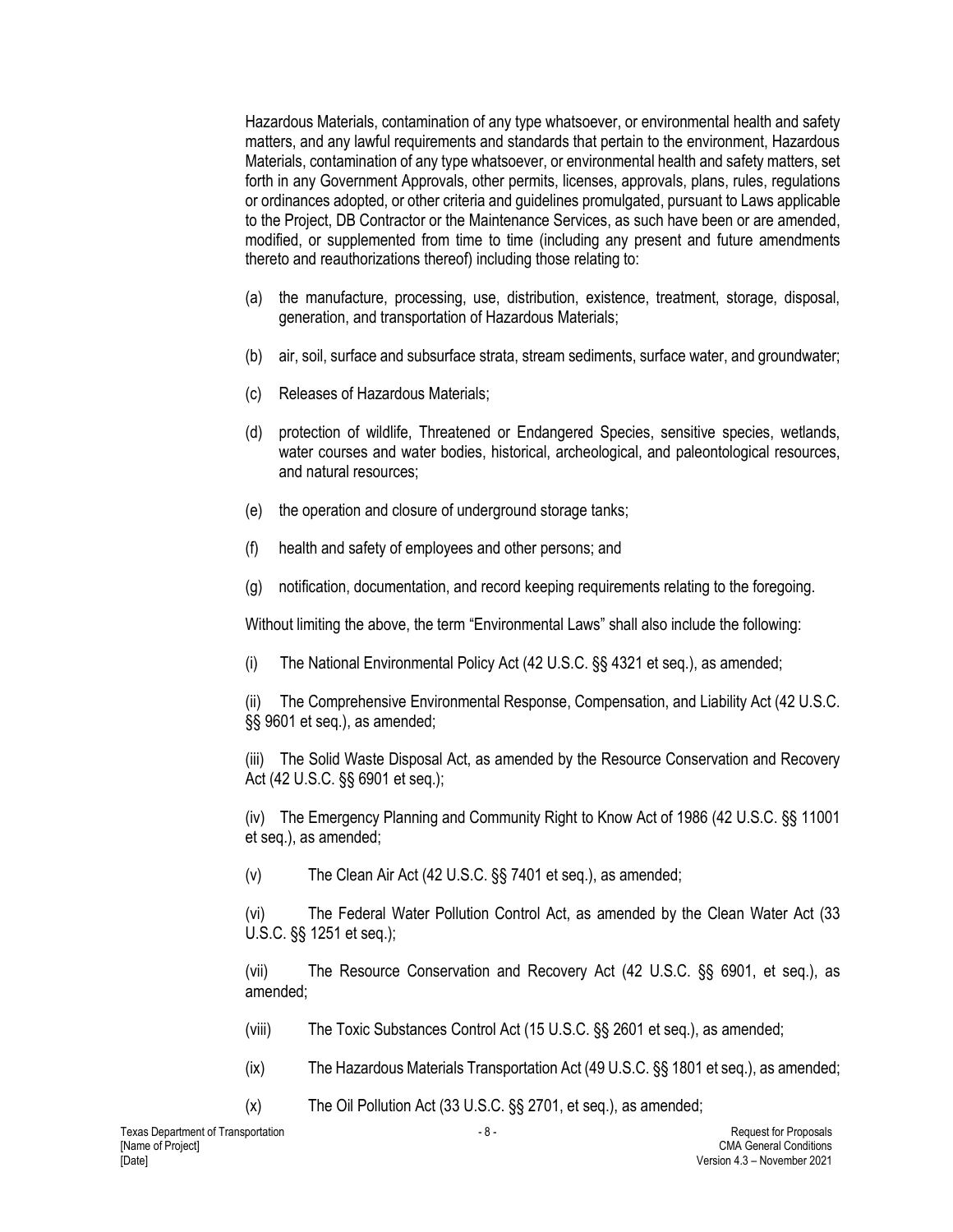(xi) The Federal Insecticide, Fungicide and Rodenticide Act (7 U.S.C. §§ 136 et seq.), as amended;

(xii) The Federal Safe Drinking Water Act (42 U.S.C. §§ 300 et seq.), as amended;

(xiii) The Federal Radon and Indoor Air Quality Research Act (42 U.S.C. §§ 7401 et seq.), as amended;

- (xiv) The Occupational Safety and Health Act (29 U.S.C. §§ 651 et seq.);
- (xv) The Endangered Species Act (16 U.S.C. §§ 1531 et seq.), as amended;
- (xvi) The Fish and Wildlife Coordination Act (16 U.S.C. §§ 661 et seq.), as amended;
- (xvii) The National Historic Preservation Act (16 U.S.C. §§ 470 et seq.), as amended;
- (xviii) The Coastal Zone Management Act (33 U.S.C. §§ 1451 et seq.), as amended;

(xix) The Texas Health and Safety Code, including Chapter 382 (the Clean Air Act), Chapter 383 (the Clean Air Financing Act), Chapter 361 (the Texas Solid Waste Disposal Act), Chapter 362 (the Solid Waste Resource Recovery Financing Act), Chapter 363 (the Municipal Solid Waste Act), Chapter 364 (the County Solid Waste Control Act), Chapter 370 (the Texas Toxic Chemical Release Reporting Act), Chapter 371 (the Texas Used Oil Collection, Management, and Recycling Act), Chapter 401 (the Texas Radioactive Materials and Other Sources of Radiation Act), Chapter 402 (the Texas Low-Level Radioactive Waste Disposal Authority Act), Chapter 502 (the Texas Hazard Communication Act), Chapter 505 (the Texas Manufacturing Project Community Right-To-Know-Act), Chapter 506 (the Texas Public Employer Community Right-To-Know-Act), and Chapter 507 (the Texas Non-manufacturing Facilities Community Right-To-Know-Act);

(xx) The Texas Natural Resources Code, including Chapter 40 (the Texas Oil Spill Prevention and Response Act of 1991);

- (xxi) The Texas Water Code;
- (xxii) The Texas Parks and Wildlife Code;

(xxiii) The Texas Agriculture Code, including Chapter 76 (Pesticide and Herbicide Regulation) and Chapter 125 (the Agricultural Hazard Communication Act);

(xxiv) The Texas Asbestos Health Protection Act (Chapter 1954, Texas Occupations Code); and

(xxv) The Texas Surface Coal Mining and Reclamation Act (Chapter 134, Texas Natural Resources Code).

**Equity Member** means (a) each entity with a direct equity interest in DB Contractor (whether as a member, partner, joint venture member or otherwise) and (b) each entity with a 10% or greater indirect interest in DB Contractor. Notwithstanding the foregoing, if DB Contractor is a publicly traded company, shareholders with less than a 10% interest in DB Contractor shall not be considered Equity Members.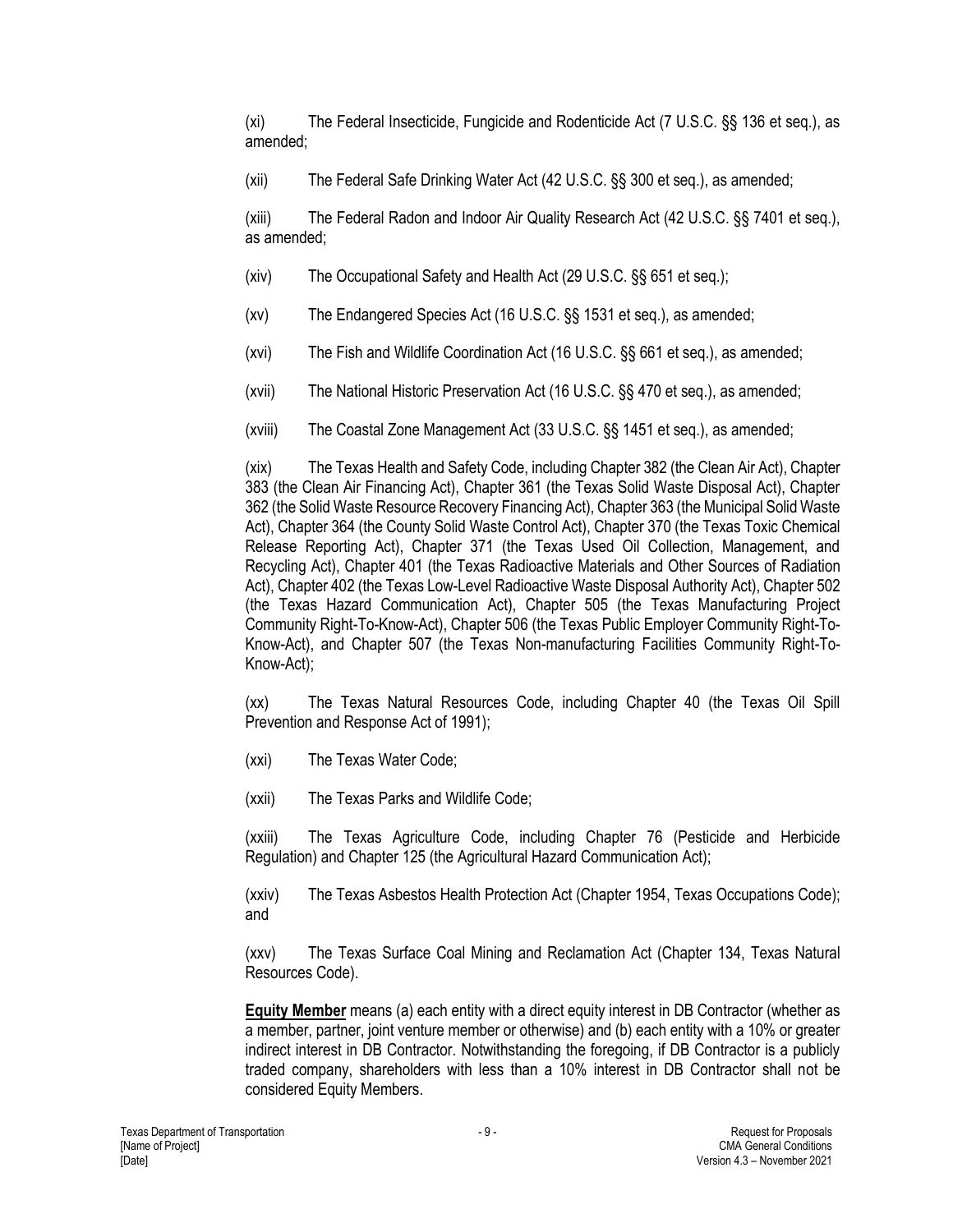**Error** shall mean an error, omission, inconsistency, inaccuracy, deficiency, flaw or other defect.

**Escrowed Proposal Documents or EPDs** has the meaning set forth in Section 5.10.1.

**Event of Default** has the meaning set forth in Section 7.6.2.

**Exchange Act** means 15 U.S.C. § 78a et seq., as amended.

**Executive Director** means the executive director of the Texas Department of Transportation, or his or her successor.

**Expendable Materials** means: (a) tangible personal property that loses its distinct and separate identity when incorporated into real property (examples include framing lumber, bricks, steel, rebar, concrete) and (b) consumable items, defined as nondurable tangible personal property that is used to improve real property and that, after being used once for its intended purpose, is completely used or destroyed so that it has no salvage value (examples include non-reusable concrete forms, non-reusable drop cloths, barricade tape, natural gas, and electricity).

**Fast-Track Dispute** means a Dispute so designated by the Parties as set forth in Section 4.7.2.

**Final Acceptance** means the occurrence of all of the events and satisfaction of all of the conditions set forth in Section 5.12 of the DBA General Conditions, as and when confirmed by TxDOT's issuance of a certificate.

**Final Payment** means the last payment made under the Capital Maintenance Contract.

**Force Account Change Order** means a Change Order issued in accordance with Section 4.5.10.

**Force Majeure Event** means any of the events listed in clauses (a) through (e) below (and no other events, including those listed in clauses (i) through (iv) below) that materially and adversely affects DB Contractor's obligations, provided such events are beyond the control of the DB Contractor-Related Entities and are not due to (1) an act, omission, negligence, recklessness, or willful misconduct of or (2) breach of contract or Law or violation of any Governmental Approval by, any DB Contractor-Related Entity, and further provided that such events (or the effects of such events) could not have been avoided by the exercise of caution, due diligence, or reasonable efforts by any DB Contractor-Related Entity:

(a) any epidemic in the general area of the Project;

(b) any Change in Law which (i) requires DB Contractor to obtain a new major State or federal environmental approval not previously required for the Project, (ii) results in an increase in DB Contractor's costs directly attributable to the Change in Law of at least \$500,000, or (iii) specifically targets the Project or DB Contractor;

(c) any spill of Hazardous Material by a third party that occurs after the date that is 120 days prior to the Initial Maintenance Term Commencement Date and is required to be reported to a Governmental Entity, and that renders use of the roadway or construction area unsafe absent assessment, containment or remediation, and does not result from DB Contractor's failure to exercise reasonable efforts to protect the Site from third parties;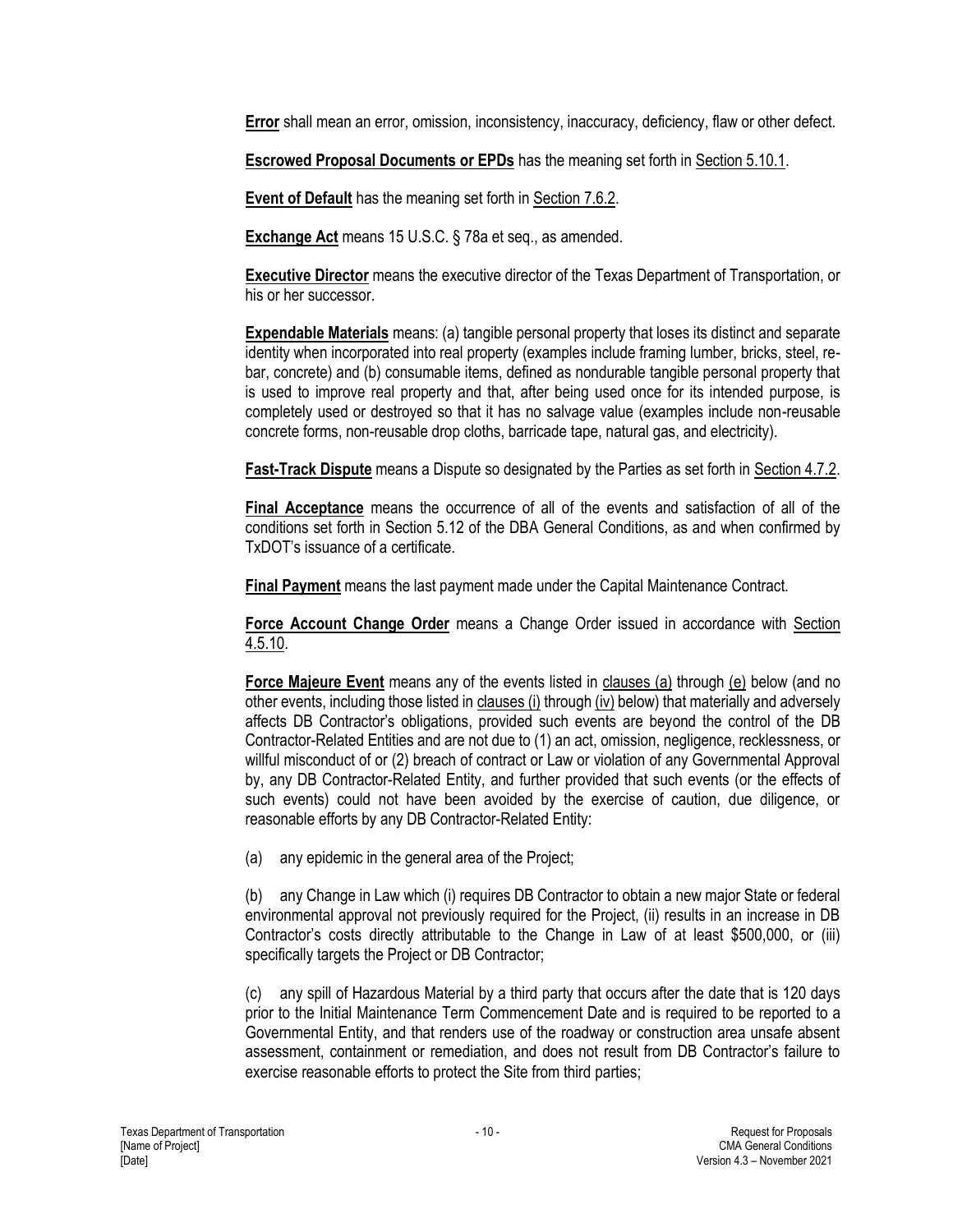(d) issuance of a temporary restraining order or other form of injunction by a court that prohibits prosecution of a material portion of the Maintenance Services; and

(e) total failure of a bridge (other than any bridge constructed by a DB Contractor-Related Entity) such that it requires replacement.

For the avoidance of doubt, the term "Force Majeure Event" shall be limited to the matters listed above and specifically excludes from its definition the following matters which might otherwise be considered a force majeure event:

any strike, labor dispute, work slowdown, work stoppage, secondary boycott, walkout or other similar occurrence;

(ii) the suspension, termination, interruption, denial of, failure to obtain, or the nonrenewal or change in any Governmental Approval, except for any such matter falling within the scope of clause (b) or clause (d) above;

(iii) any delay or cost risk for which coverage is to be provided through insurance (including the amount of any insurance available to DB Contractor, any deductible or self-insured retention associated with such insurance, and the amount of any insurance coverage that is deemed to be self-insured by DB Contractor under Section 3.3.16.3) required under the Capital Maintenance Contract or by Law; and

(iv) any matters not caused by TxDOT or beyond the control of TxDOT and not listed in clauses (a) through (e) above.

**Form 1295** shall have the meaning set forth in Section 4.5.7.5.

**General Inspection(s)** means an inspection of Maintained Elements to identify Defects and assess asset condition.

**General Maintenance Price** means the amount shown for each Maintenance Term year in the column headed "General Maintenance Price" in Appendix 1 of Exhibit 3 to the CMA.

**General Maintenance Payment** has the meaning set forth in Section 8.1.2.1.

**Generally Accepted Accounting Principles (GAAP)** means such accepted accounting practice as, in the opinion of the accountant, conforms at the time to a body of generally accepted accounting principles.

**Good Industry Practice** means the exercise of the degree of skill, diligence, prudence, and foresight that would reasonably and ordinarily be expected from time to time from a skilled and experienced designer, engineer, constructor or maintenance contractor seeking in good faith to comply with its contractual obligations, complying with all applicable Laws and engaged in the same type of undertaking under the same or similar circumstances and conditions.

**Governmental Approval** means any permit, license, consent, concession, grant, franchise, authorization, valid waiver, valid exemption, variance or other approval, guidance, protocol, mitigation agreement or order, or memoranda of agreement/understanding, and any amendment or modification of any of them provided by Governmental Entities including State, local, or federal regulatory agencies, agents, or employees, or provided by TxDOT in its capacity as a regulatory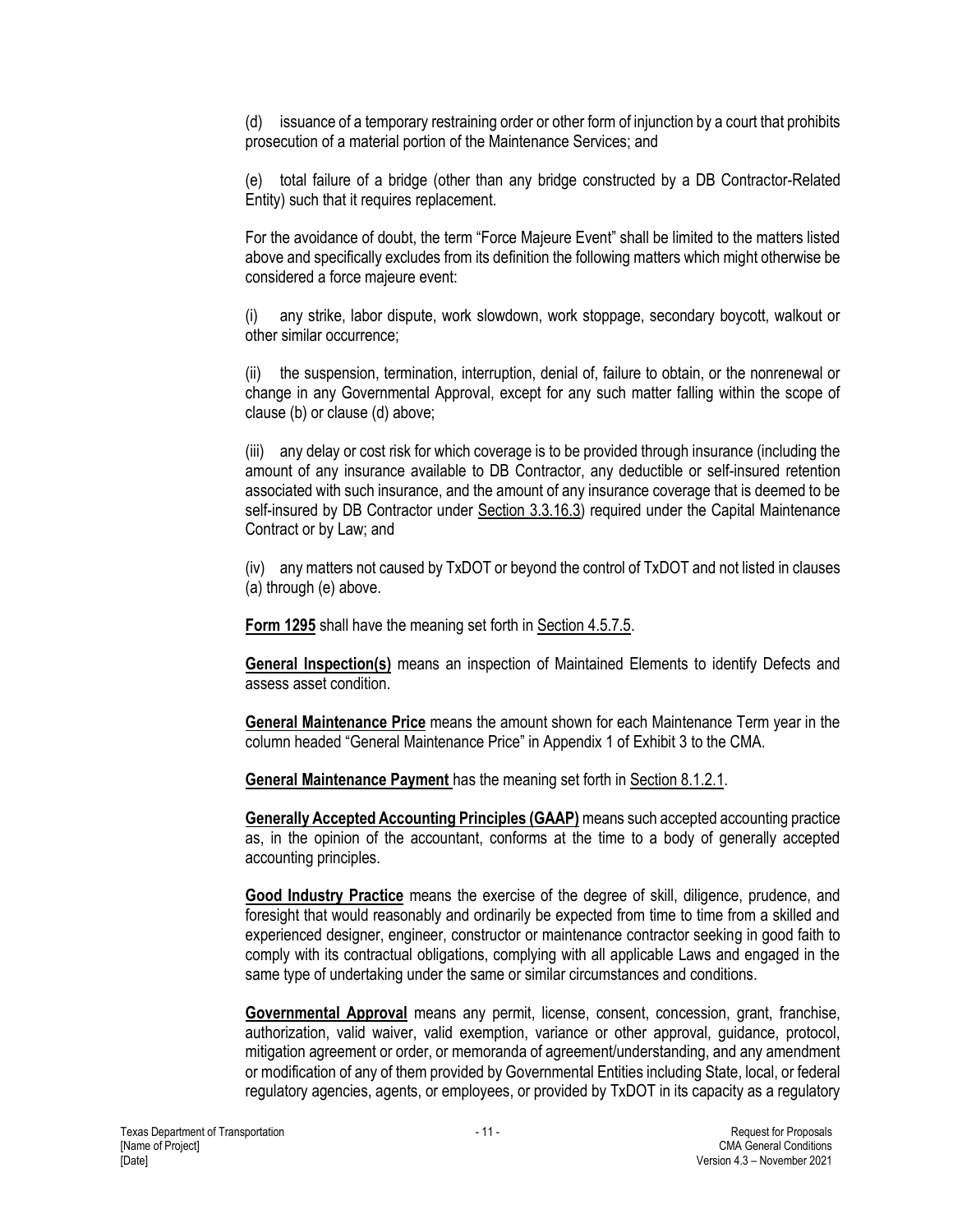agency for issuing state regulatory permits or approvals, which authorize or pertain to the Maintenance Services or the Project, but excluding any such approvals given by or required from any Governmental Entity in its capacity as a Utility Owner.

**Governmental Entity(ies)** means any federal, State or local government and any political subdivision or any governmental, quasi-governmental, judicial, public or statutory instrumentality, administrative agency, authority, body or entity other than TxDOT, in each case having jurisdiction over the party, the Project or the Maintenance Services.

**Guaranteed Obligations** shall have the meaning set forth in the Guaranty.

**Guarantor** means each of the entities which provided a guarantee in the form of Exhibit 6 to the CMA of some or all of the obligations of DB Contractor under the CMC.

**Guaranty** means each guarantee executed by a Guarantor guaranteeing some or all of the obligations of DB Contractor under the Capital Maintenance Contract.

**Hazardous Materials** means any element, chemical, compound, material or substance, whether solid, liquid or gaseous, which at any time is defined, listed, classified or otherwise regulated in any way under any Environmental Laws, or any other such substances or conditions (including mold and other mycotoxins or fungi) which may create any unsafe or hazardous condition or pose any threat to human health and safety. The term "Hazardous Materials" includes the following:

- (a) hazardous wastes, hazardous material, hazardous substances, hazardous constituents, and toxic substances or related materials, whether solid, liquid, or gas, including substances defined as or included in the definition of "hazardous substance", "hazardous waste", "hazardous material", "extremely hazardous waste", "acutely hazardous waste", "radioactive waste", "radioactive materials", "bio-hazardous waste", "pollutant", "toxic pollutant", "contaminant", "restricted hazardous waste", "infectious waste", "toxic substance", "toxic waste", "toxic material", or any other term or expression intended to define, list or classify substances by reason of properties harmful to health, safety or the indoor or outdoor environment (including harmful properties such as ignitability, corrosivity, reactivity, carcinogenicity, toxicity, reproductive toxicity, "TCLP toxicity" or "EP toxicity" or words of similar import under any applicable Environmental Laws);
- (b) any petroleum, including crude oil and any fraction thereof, and including any refined petroleum product or any additive thereto or fraction thereof or other petroleum derived substance; and any waste oil or waste petroleum byproduct or fraction thereof or additive thereto;
- (c) any drilling fluids, produced waters and other wastes associated with the exploration, development or production of crude oil, natural gas or geothermal resources;
- (d) any flammable substances or explosives;
- (e) any radioactive materials;
- (f) any asbestos or asbestos-containing materials;
- (g) any lead and lead-based paint;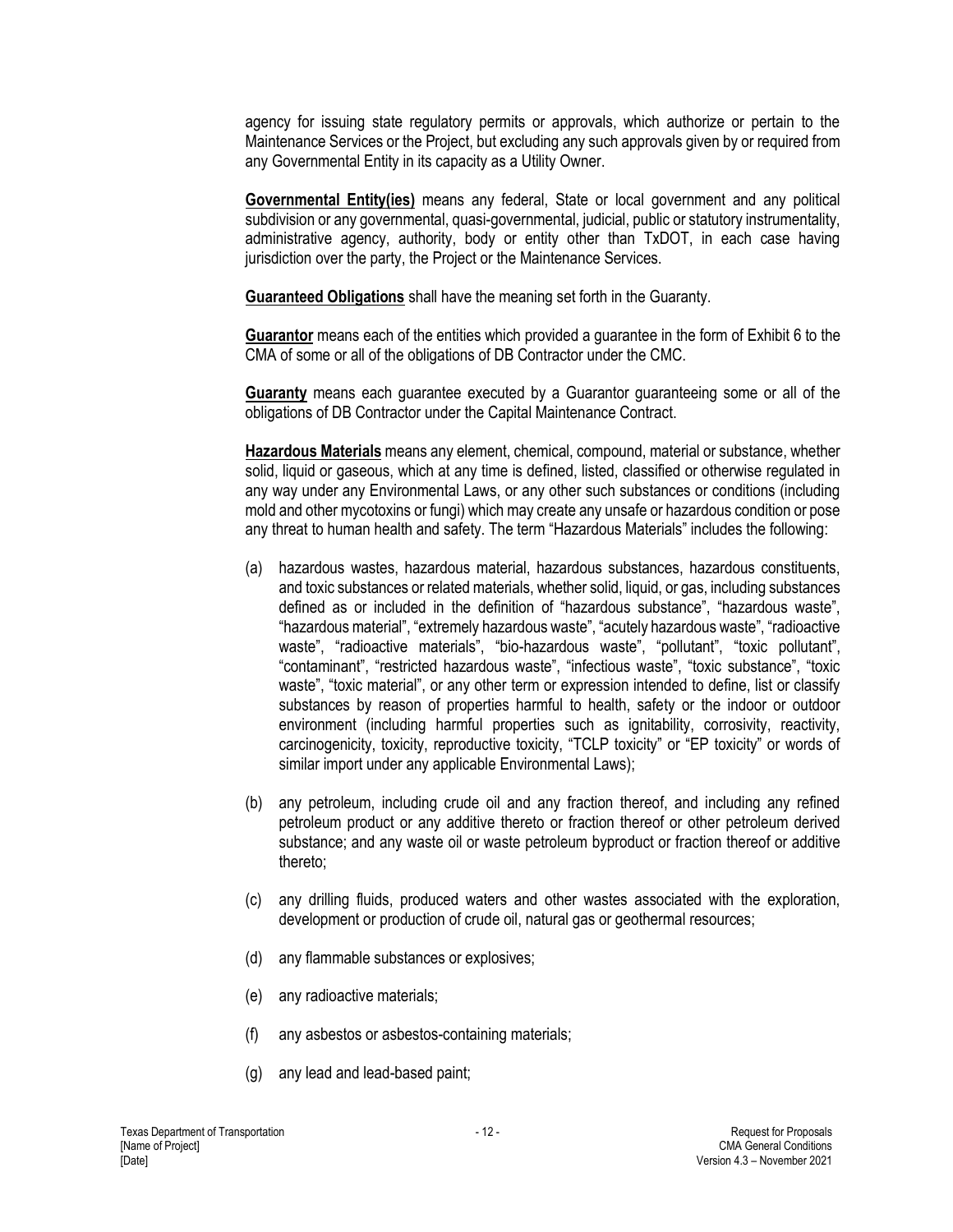- (h) any radon or radon gas;
- (i) any methane gas or similar gaseous materials;
- (j) any urea formaldehyde foam insulation;
- (k) electrical equipment which contains any oil or dielectric fluid containing regulated levels of polychlorinated biphenyls;
- (l) pesticides;
- (m) any other chemical, material or substance, exposure to which is prohibited, limited or regulated by any Governmental Entity or which may or could pose a hazard to the health and safety of the owners, operators, users or any Persons in the vicinity of the Project or to the indoor or outdoor environment; and
- (n) soil, or surface water or ground water, contaminated with Hazardous Materials as defined above.

**Hazardous Materials Management** means procedures, practices and activities to address and comply with Environmental Laws and Environmental Approvals with respect to Hazardous Materials encountered, impacted, caused by or occurring in connection with the Maintenance Services, as well as investigation and remediation of such Hazardous Materials. Hazardous Materials Management may include sampling, stock-piling, storage, backfilling in place, asphalt batching, recycling, treatment, clean-up, remediation, transportation and/or off-site disposal of Hazardous Materials, whichever is the most cost-effective approach authorized under applicable Law.

**Hazardous Materials Management Plan** means the plan prepared by DB Contractor for Hazardous Materials Management both within and outside the Project ROW, as more particularly described in Section 9.7.6.1 of the CMA Specification.

**Identified Subcontractor** means the Subcontractors identified on Exhibit 10 of the CMA.

**Incident** means a localized disruption to the free flow of traffic on or safety of users of the Project that is beyond the control of DB Contractor and does not result from the actions or omissions of DB Contractor

**Indemnified Party(ies)** is defined in the CMA.

**Informal Resolution Procedures** has the meaning set forth in Section 4.7.

**Initial Maintenance Term** is defined in the CMA.

**Initial Maintenance Term Commencement Date** is defined in the CMA.

**Inspection and Measurement Method** means the inspection and measurement method for each Maintained Element set forth in the column titled "Inspection and Measurement Method" in the Performance and Measurement Table.

**Intellectual Property** means all current and future legal or equitable rights and interests in knowhow, patents (including applications), copyrights (including moral rights), trademarks (registered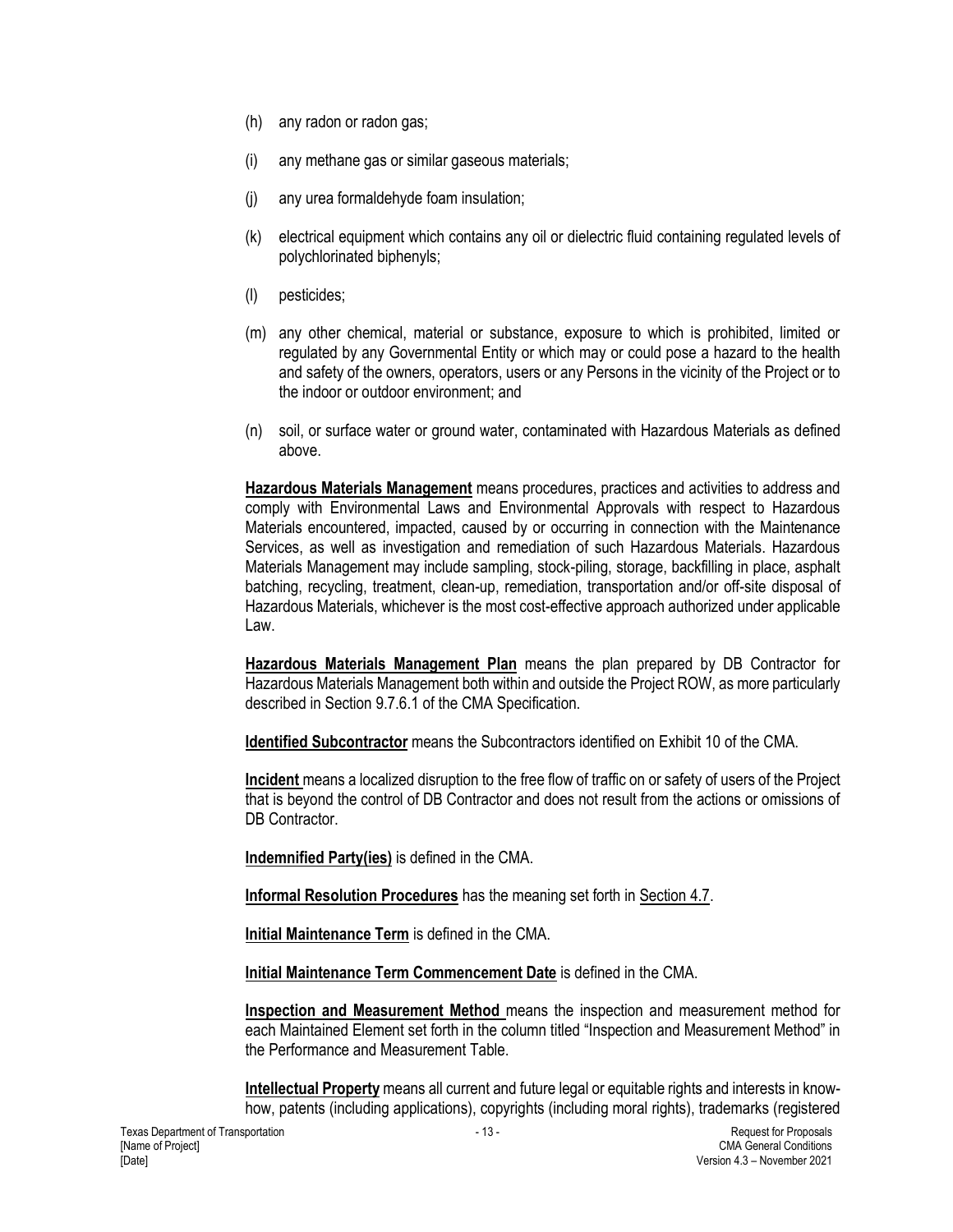and unregistered), service marks, trade secrets, designs (registered and unregistered), utility models, circuit layouts, plant varieties, business and domain names, inventions, solutions embodied in technology, and other intellectual activity, and applications of or for any of the foregoing, subsisting in or relating to the Project, Project design data or Project traffic data. Intellectual Property includes toll-setting and traffic management algorithms, and software used in connection with the Project (including software used for management of traffic on the Project), and software source code. Intellectual Property is distinguished from physical construction and equipment itself and from drawings, plans, specifications, layouts, depictions, manuals and other documentation that disclose Intellectual Property.

**Key Personnel** is defined in the CMA.

#### **Key Personnel Unavailability Liquidated Damages** is defined in the CMA.

**Law or Laws** means (a) any statute, law, code, regulation, ordinance, rule or common law, (b) any binding judgment (other than regarding a Claim or Dispute), (c) any binding judicial or administrative order or decree (other than regarding a Claim or Dispute), (d) any written directive, guideline, policy requirement or other governmental restriction (including those resulting from the initiative or referendum process, but excluding those by TxDOT within the scope of its administration of the CMC Documents) or (e) any similar form of decision of or determination by, or any written interpretation or administration of any of the foregoing by, any Governmental Entity, in each case which is applicable to or has an impact on the Project or the Maintenance Services, whether taking effect before or after the Proposal Due Date, including Environmental Laws. "Law" or "Laws," however, exclude Governmental Approvals.

#### **Lead Maintenance Firm** is defined in the CMA.

**Lien** means any pledge, lien, security interest, mortgage, deed of trust or other charge or encumbrance of any kind, or any other type of preferential arrangement (including any agreement to give any of the foregoing, any conditional sale or other title retention agreement, any lease in the nature of a security instrument and the filing of or agreement to file any financing statement or similar notification under the Uniform Commercial Code or similar Law of any jurisdiction).

**Losses** means any loss, damage, injury, liability, obligation, cost, response cost, expense (including attorneys', accountants' and expert witnesses' fees and expenses (including those incurred in connection with the enforcement of any indemnity or other provision of the Capital Maintenance Contract)), fee, charge, judgment, penalty, fine or Third Party Claims. Losses include injury to or death of persons, damage or loss of property, and harm or damage to natural resources.

**Maintained Element(s)** means any elements maintained by DB Contractor within the Maintenance Limits, which include certain newly constructed or rehabilitated elements by DB Contractor as listed in Exhibit 14 to the CMA.

**Maintained Element Category(ies)** means any of the categories of Maintained Elements set forth in the "Maintained Element Category" column of the Performance and Measurement Table.

**Maintenance Limits** means the limits for the Maintenance Services as shown on Exhibit 15 to the CMA, as such limits may be modified by the Record Documents.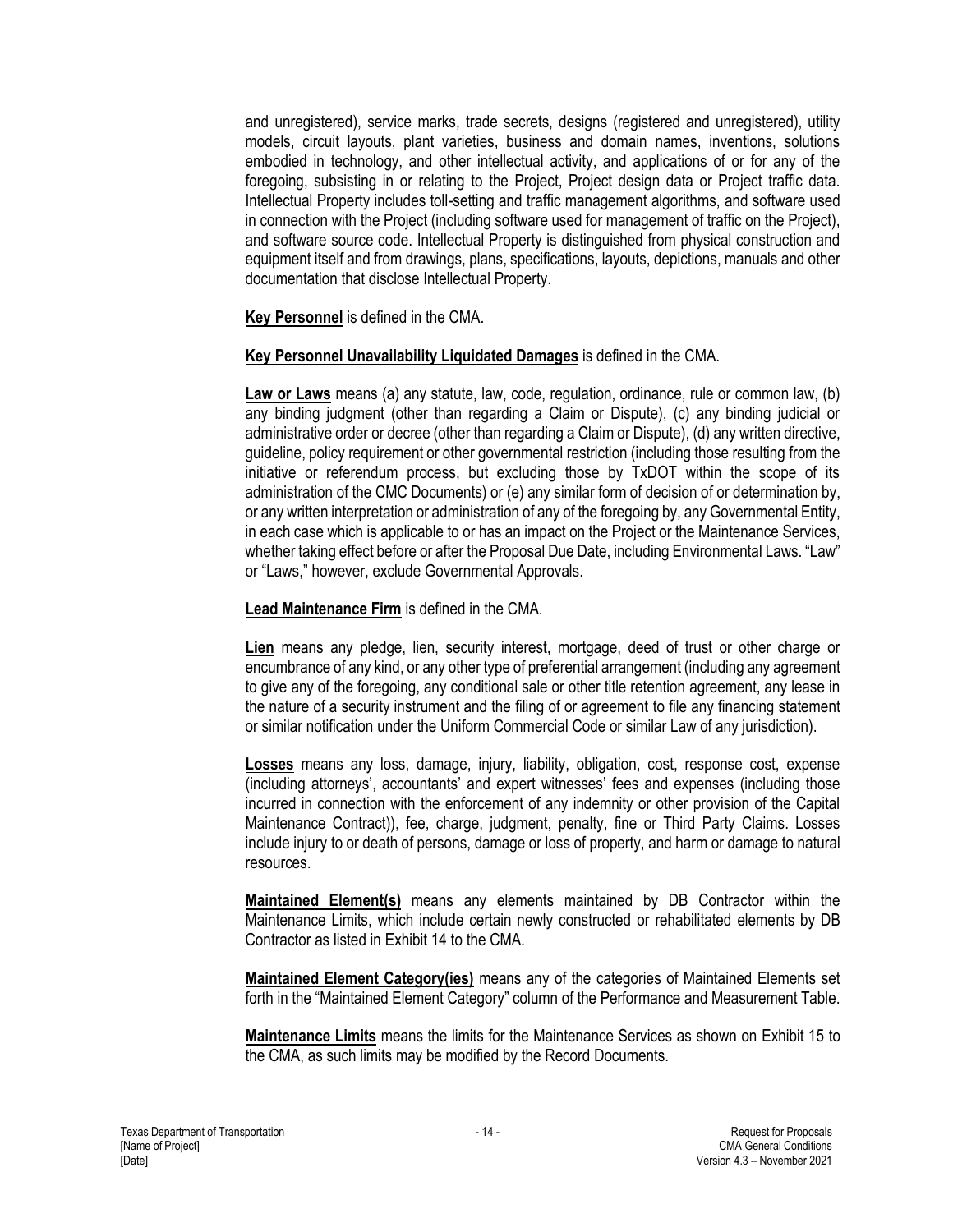**Maintenance Management Plan** means the plan for the management of maintenance prepared by DB Contractor and approved by TxDOT as set forth in Section 4.7 and Section 9.2 of the CMA Specification.

**Maintenance Management System (MMS)** has the meaning set forth in Section 9.6 of the CMA Specification.

**Maintenance Manager** means DB Contractor's manager who is responsible for overseeing and performing the Maintenance Services in accordance with the CMC, as described more fully in Section 9.2.3.1 of the CMA Specification.

**Maintenance NTP** is defined in the CMA.

**Maintenance NTP2** is defined in the CMA.

**Maintenance NTP3** is defined in the CMA.

**Maintenance Payment** means a payment made by TxDOT to DB Contractor for the Maintenance Services hereunder equal to the applicable monthly installment of each of the General Maintenance Payment and the Pavement Renewal Work Payment as calculated pursuant to Section 8.1.2.

**Maintenance Payment Bond** means the payment bond delivered by DB Contractor in the form attached to the CMA as Exhibit 5, Appendix 2.

**Maintenance Performance Bond** means the performance bond delivered by DB Contractor in the form attached to the CMA as Exhibit 5, Appendix 1.

**Maintenance Period** means the period starting at the commencement of the Initial Maintenance Term and ending at the earlier of: (i) the end of the latest Maintenance Term for which a Maintenance NTP has been issued and (ii) the date of termination of this Capital Maintenance Contract.

**Maintenance Price** means the aggregate General Maintenance Price and Pavement Renewal Work Price, subject to adjustments contemplated in Section 8.1 and to such additions to and deductions from the compensation as may be provided for pursuant to Section 4.5 hereof and Section 5 of the CMA.

**Maintenance Quality Manager** has the meaning set forth in Section 9.2.3.2 of the CMA Specification.

**Maintenance Quality Management Plan (MQMP)** has the meaning set forth in Section 9.2.2 of the CMA Specification.

**Maintenance Record(s)** means all documents, data and records, written or electronic, in all media, in connection with maintenance of the Project including (a) all inspection and inventory records, whether generated by DB Contractor or a third party, (b) any communication to or from TxDOT, DB Contractor or a third party, (c) information contained in any information system (as may be introduced or amended by TxDOT from time to time) in connection with maintenance of the Project that TxDOT requires DB Contractor to use or operate, and (d) all books and records referred to in Section 9.7.10 of the CMA Specification.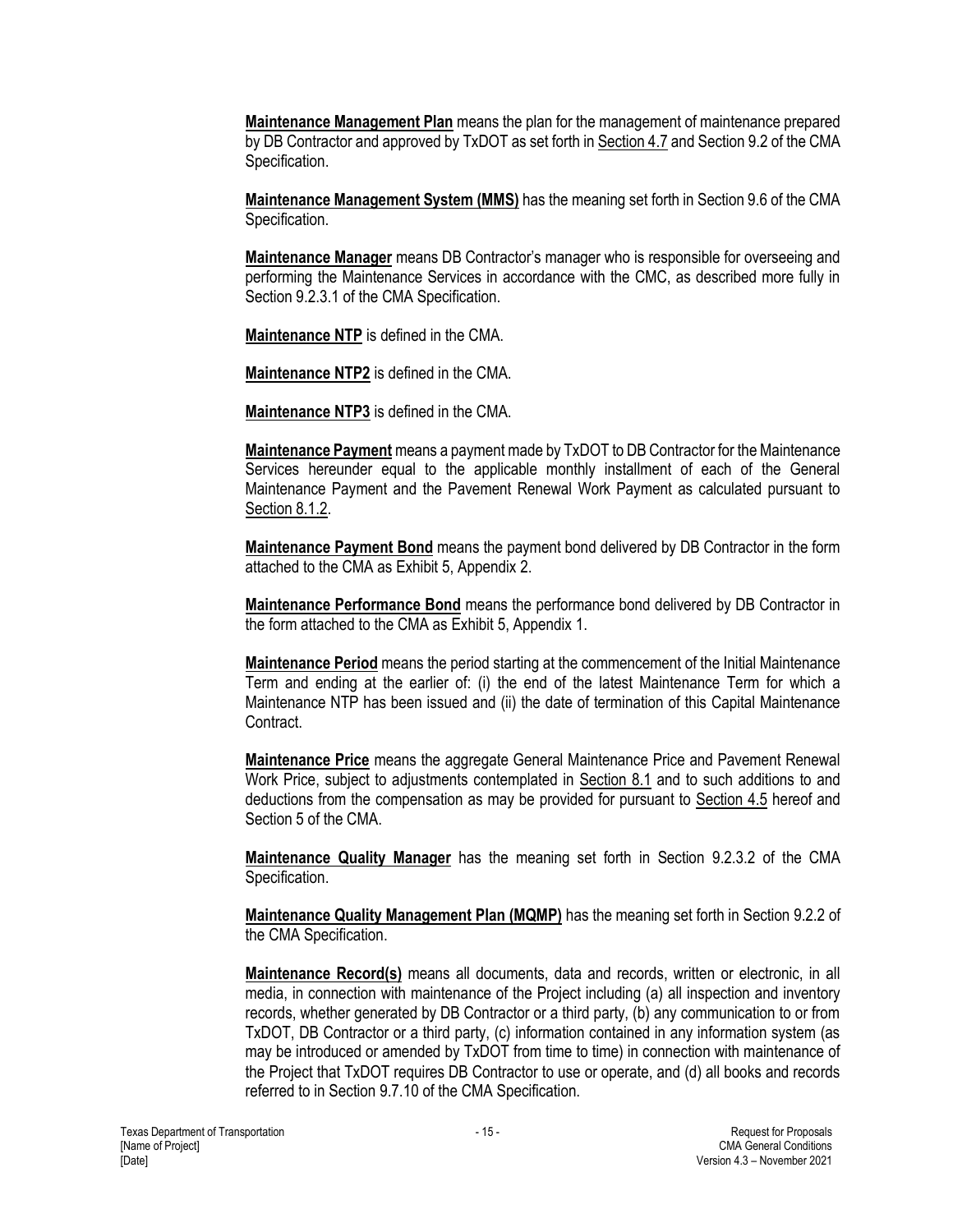**Maintenance Safety Manager** means DB Contractor's manager who is responsible for implementing the Maintenance Safety Plan and all safety-related activities in accordance with the CMC, as described more fully in Section 9.2.3.3 of the CMA Specification.

**Maintenance Safety Plan** means the safety plan prepared by DB Contractor as part of the Maintenance Management Plan as described in Section 9.7.4 of the CMA Specification.

**Maintenance Security** is defined in the CMA.

**Maintenance Services** means all of the services and obligations required to be performed by DB Contractor under the CMC Documents.

**Maintenance Services Report** has the meaning set forth in Section 9.8.3 of the CMA Specification.

**Maintenance Term** means the Initial Maintenance Term, Second Maintenance Term, or Third Maintenance Term, as applicable.

**Maintenance Transition** means the terms, conditions, requirements and procedures governing the conditions in which DB Contractor is to deliver the Project upon expiration or termination of the Capital Maintenance Contract, as set forth in Section 9.7.11 of the CMA Specification.

**Maintenance Transition Plan** means the plan to deliver the Project to TxDOT at the end of the Maintenance Period as set forth in Section 9.7.11 of the CMA Specification.

**Major Subcontract** means a Subcontract in excess of \$250,000.

**Major Subcontractor** means a Subcontractor whose contract with DB Contractor is a Major **Subcontract.** 

**Maximum Draw-Down Amount** is defined in the CMA.

**Measurement Record** means the recording requirements for each Maintained Element set forth in the column headed "Measurement Record" in the Performance and Measurement Table.

**Nonconforming Work** means Maintenance Services that do not conform to the requirements of the CMC Documents, the Governmental Approvals or applicable Law.

**Non-Discriminatory Change** means (a) any alteration or change (including addition) to provisions in the CMA Specification, Design-Build Specifications or Safety Standards relating to the Maintenance Services of general application to Comparable Limited Access Highways or (b) revision to manuals, publications or guidelines, adoption of new manuals, publications or guidelines, changed, added or replacement standards, criteria, requirements, conditions, procedures or specifications, including Safety Standards, relating to Maintenance Services of general application to Comparable Limited Access Highways; provided, that, for purposes of changes in the Maintenance Price permitted pursuant to Section 4.5, a Non-Discriminatory Change that is required to implement a Change in Law shall be treated as a Change in Law rather than a Non-Discriminatory Change.

**Non-Maintained Element(s)** means any elements not maintained by DB Contractor within or beyond the Maintenance Limits. These include the Elements to be maintained by others listed in Exhibit 14 to the CMA.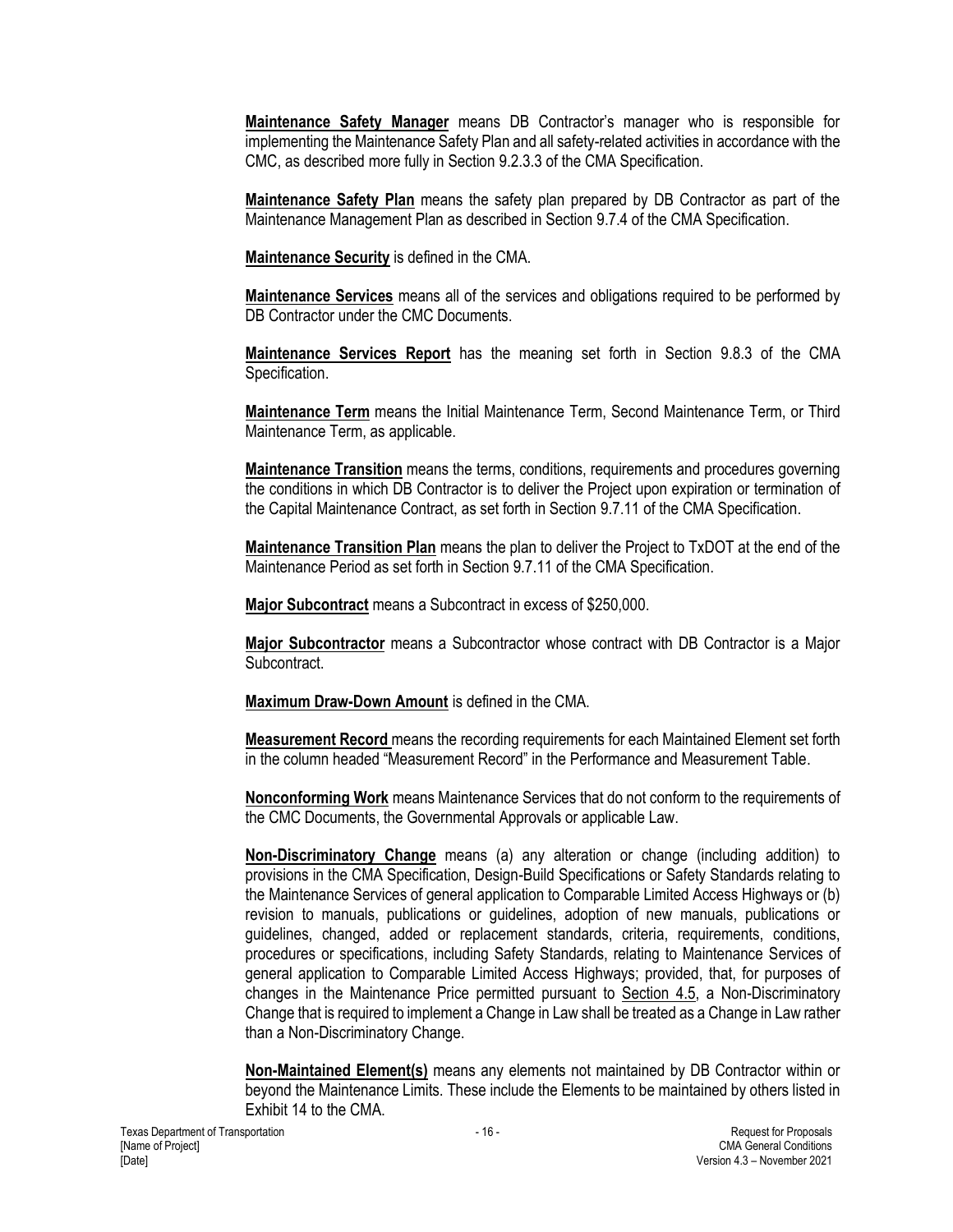**Notice of Partial Termination for Convenience** means written notice issued by TxDOT to DB Contractor terminating part of the Maintenance Services of DB Contractor for convenience under Section 7.7.1.

**Notice of Termination for Convenience** means written notice issued by TxDOT to DB Contractor terminating the Maintenance Services of DB Contractor for convenience under Section 7.7.1.

**Open Book Basis** means providing TxDOT all underlying assumptions and data associated with pricing or compensation (whether of DB Contractor or TxDOT) or adjustments thereto, including assumptions as to costs of the Maintenance Services, schedule, composition of equipment spreads, equipment rates, labor rates, productivity, estimating factors, design and productivity allowance, contingency and indirect costs, risk pricing, discount rates, interest rates, and other items reasonably required by TxDOT to satisfy itself as to the reasonableness of the amount.

**Pavement Renewal Work** means Renewal Work conducted by DB Contractor as part of the Maintenance Services with respect to the wearing surface of flexible pavement that may entitle DB Contractor to Pavement Renewal Work Payments, as further described in Section 8.1.2.2.

**Pavement Renewal Work Price** means the amount shown for each Maintenance Term year in the column headed "Pavement Renewal Work Price" in Appendix 2 of Exhibit 3 to the CMA.

**Pavement Renewal Work Payment** has the meaning set forth in Section 8.1.2.2.

**Pavement Renewal Work Unit Rate** means the unit rate shown in the column headed "Pavement Renewal Work Unit Rate" in Appendix 2 of Exhibit 3 to the CMA.

**P&P Bonds** has the meaning set forth in Section 3.2.3.1.

**P&P Letter of Credit** has the meaning set forth in Section 3.2.1.1.

**Party** means DB Contractor or TxDOT, as the context may require, and "Parties" shall mean DB Contractor and TxDOT, collectively.

**PCO Notice** has the meaning set forth in Section 4.5.5.2.2.

**Performance and Measurement Table** means Attachment 1 to the CMA Specification.

**Performance Requirement(s)** means, for each Maintained Element in connection with the Maintenance Services, the requirements set forth in the Performance and Measurement Table. A Performance Requirement is achieved provided DB Contractor repairs each Defect within the specified Defect Repair Period.

**Performance Section** means a defined section of the Project for the purpose of audit, inspection and measurement during performance of the Maintenance Services. A Performance Section includes all travel lanes including mainlanes, ramps and frontage roads of the roadway operating in one direction over a length of 0.1 miles in length, together with all Maintained Elements associated with such 0.1 mile length.

**Person(s)** means any individual, corporation, joint venture, limited liability company, company, voluntary association, partnership, trust, unincorporated organization or Governmental Entity.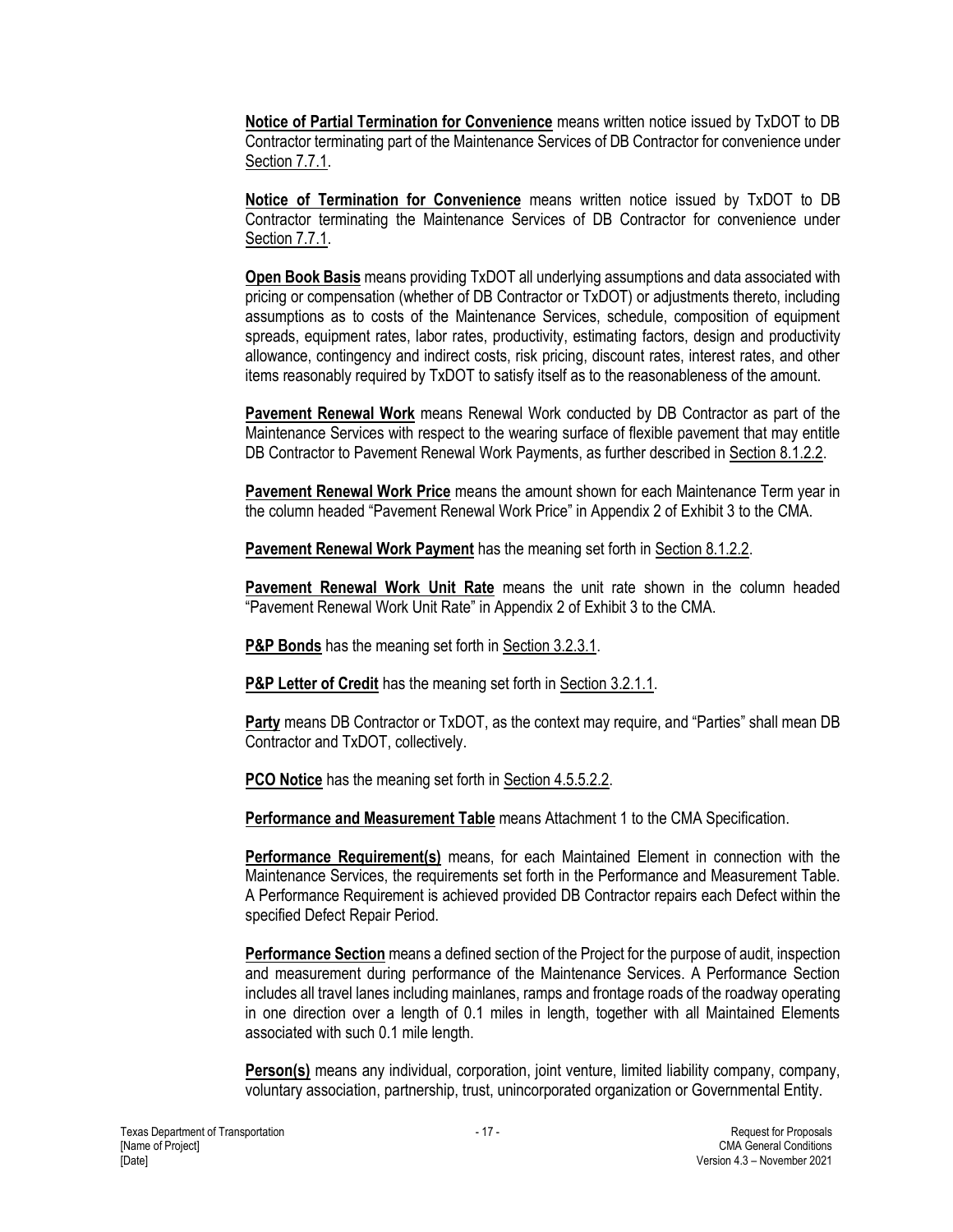**Plan or Plans** means (only where capitalized) contract drawings, working drawings, supplemental drawings, detail sheets or exact reproductions thereof, which show the location, character, dimensions and details of the Maintenance Services to be done.

**Prime Contractor** is defined in the CMA.

**Project** is defined in the CMA.

**Project Management Plan** shall mean the document describing quality assurance and quality control activities necessary to manage the development, design, construction, operation and maintenance of the Project, containing the TxDOT-approved component parts, plans and documentation described in Section 4.2 of the DBA General Conditions.

**Project ROW** means the real property (which term is inclusive of all estates and interests in real property) on or in which the Project is constructed under the Design-Build Contract and other real property that is necessary for ownership and operation of the Project that is acquired for the Project. The term specifically excludes any temporary easements or other real property interests which may be necessary or advisable in connection with construction of the Project and/or utility adjustments, but which are not necessary for ownership or operation of the Project.

**Proposal** is defined in the CMA.

**Proposal Commitments** has the meaning set forth in Exhibit 2 to the CMA.

**Proposal Due Date** is defined in the CMA.

**Proprietary Intellectual Property** means Intellectual Property created, used, applied or reduced to practice in connection with the Project or the Maintenance Services that derives commercial value from its protection as a trade secret under applicable Law or from its protection under patent law.

**Protection in Place** means any action taken to avoid damaging a Utility which does not involve removing or relocating that Utility, including staking the location of a Utility, exposing the Utility, avoidance of a Utility's location by construction equipment, installing steel plating or concrete slabs, encasement in concrete, temporarily de-energizing power lines, and installing physical barriers. The term includes both temporary measures and permanent installations meeting the foregoing definition.

**Public Information Act** means Texas Government Code Chapter 552.001 *et seq.*, as amended from time to time.

**Public Information and Communications Plan** means the plan setting forth procedures by which DB Contractor works with TxDOT to inform, coordinate with, educate and engage Customer Groups, as more particularly described in Section 9.7.5 of the CMA Specification.

**Recognized Environmental Condition** has the meaning set forth in ASTM E-1527-13.

**Record Documents** means the Construction Documents updated to reflect the as constructed project and documented changes made during construction or during the performance of the Maintenance Services, organized as a complete record of Plans, supporting calculations, and details that accurately reflect the actual condition of the constructed work, including all plans,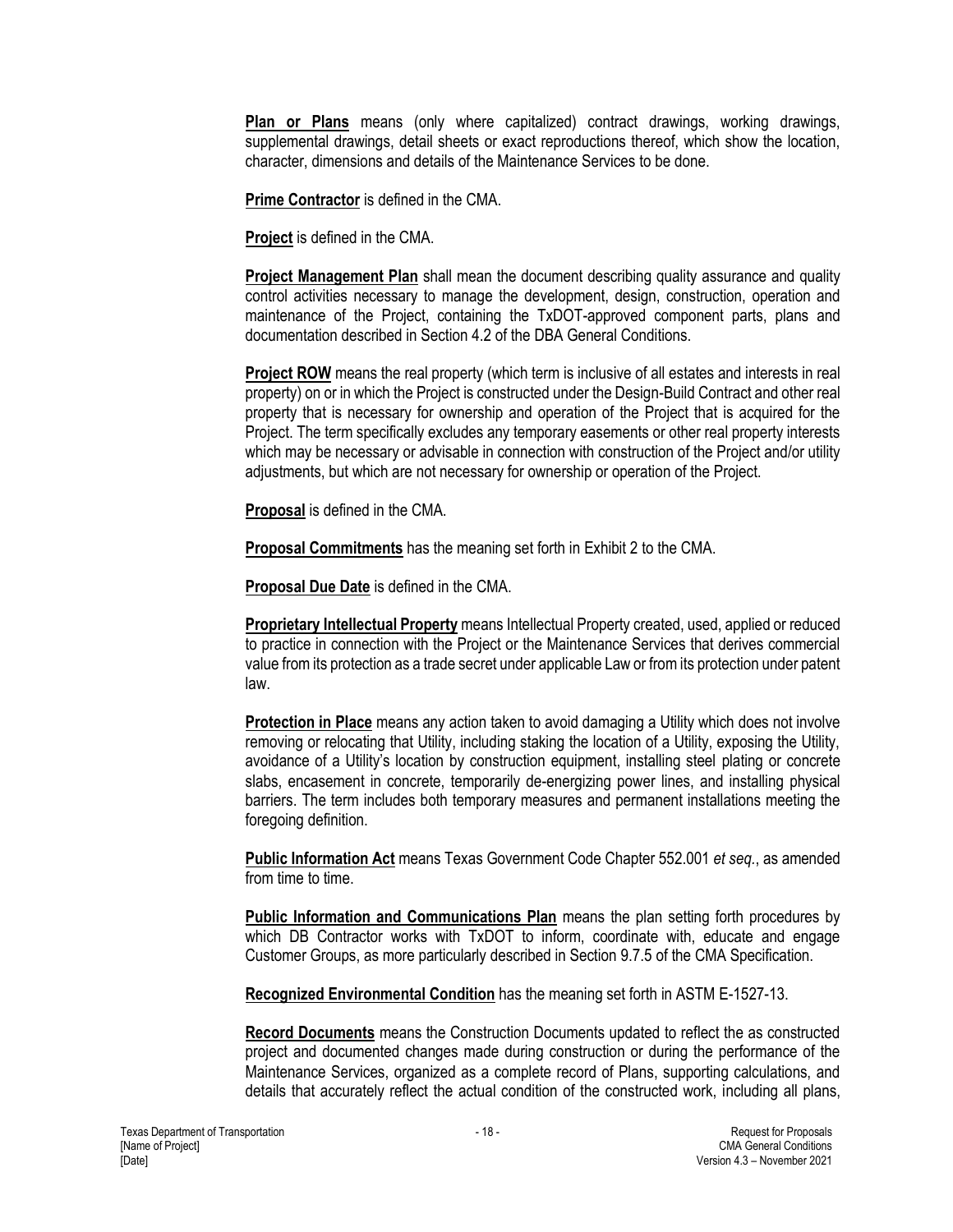studies, and reports that are prepared, signed, and sealed by a Registered Professional Engineer in the performance of the work.

**Reference Information Documents** is defined in the CMA.

**Registered Professional Engineer (PE)** means a person who is duly licensed and registered by the Texas Board of Professional Engineers to engage in the practice of engineering in the State.

**Reimbursable Hazardous Materials Management Costs** means DB Contractor's actual costs of performance of Hazardous Materials Management, determined in accordance with Section 4.5.11.2, provided that the 25% and 145% mark-ups allowed under Section 4.5.10.1 shall be reduced to 12.5% and 130%, and the 15% mark-up allowed under Section 4.5.10.2 shall be reduced to 7.5%.

**Release(s) of Hazardous Materials** means any spill, leak, emission, release, discharge, injection, escape, leaching, dumping or disposal of Hazardous Materials into the soil, air, water, groundwater or environment, including any exacerbation of an existing release or condition of Hazardous Materials contamination.

**Renewal Work** means maintenance, repair, reconstruction, rehabilitation, restoration, renewal or replacement of any Maintained Element of a type that is not normally included as an annually recurring cost in highway maintenance and repair budgets.

**Request for Change Order** means a written notice issued by DB Contractor to TxDOT under Section 4.5.4, advising TxDOT that DB Contractor seeks a Change Order.

**Request for Change Proposal** means a written notice issued by TxDOT to DB Contractor under Section 4.5.4.1, advising DB Contractor that TxDOT may issue a TxDOT-Directed Change or wishes to evaluate whether to initiate such a change pursuant to Section 4.5.4.1.

**Request for Proposals (RFP)** is defined in the CMA.

**Request for Qualification (RFQ)** is defined in the CMA.

**Retainage** has the meaning set forth in Section 8.4.1.

**Rules** is defined in the CMA.

**Safety Standards** means those provisions of the CMA Specification that TxDOT indicates that it considers to be important measures to protect public safety, worker safety or the safety of property. As a matter of clarification, Performance Requirements specifying the Defect Repair Period for a Category 1 Defect are Safety Standards; whereas, provisions of the CMA Specification primarily directed at durability of materials or equipment, where the durability is primarily a matter of life cycle cost rather than protecting public or worker safety, are not Safety Standards.

**Second Maintenance Term** means the second five-year term of Maintenance Services provided by DB Contractor that commences upon issuance by TxDOT of Maintenance NTP2.

**Service Line** means a Utility line, up to and including the meter, the function of which is to directly connect the improvements on an individual property to another Utility line located off such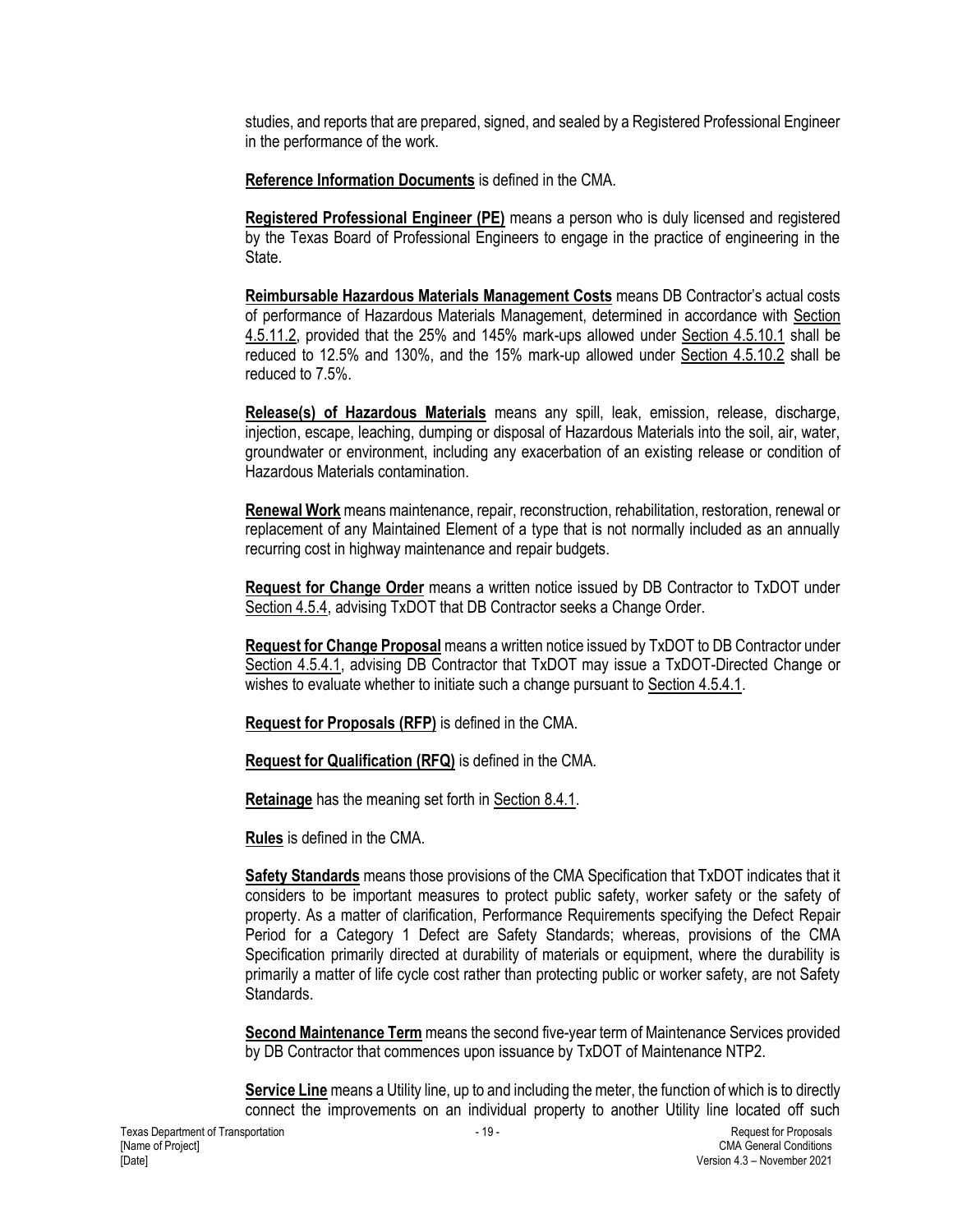property, which other Utility line connects more than an individual line to a larger system. However, unless noted otherwise in the Design-Build Specifications, this term excludes any line that supplies an active feed from a Utility Owner's facility(ies) to supply, activate or energize TxDOT's or a Governmental Entity's Highway Service System. Such line, including its actual connection to the Utility facility, shall instead be considered to be part of the applicable Highway Service System.

**Site** means the Project ROW together with any areas to which DB Contractor may acquire at its own cost and expense in connection with the Maintenance Services and any additional property rights or interests acquired by DB Contractor for the performance of Renewal Work.

**Site Investigation Report** means the report summarizing DB Contractor's Hazardous Materials investigative work as required by Section 9.7.6.1 of the CMA Specification.

**SOFR** is a broad measure of the cost of borrowing cash overnight collateralized by Treasury securities. Each business day, the New York Fed publishes the SOFR on the New York Fed website at approximately 8:00 a.m. ET. The SOFR will be published on each business day that is not recognized as a holiday by the Securities Industry and Financial Markets Association calendar for secondary market trading of U.S. government securities. The SOFR, reflecting activity for the business day preceding a holiday will be published on the subsequent business day. All interest based on SOFR shall be calculated on the basis of a 360-day year for the actual days elapsed.

**Source Code and Source Code Documentation** means software written in programming languages, such as C and Fortran, including all comments and procedural code, such as job control language statements, in a form intelligible to trained programmers and capable of being translated into object or machine readable code for operation on computer equipment through assembly or compiling, and accompanied by documentation, including flow charts, schematics, statements of principles of operations, architectural standards, and commentary, explanations and instructions for compiling, describing the data flows, data structures, and control logic of the software in sufficient detail to enable a trained programmer through study of such documentation to maintain and modify the software without undue experimentation. Source Code and Source Code Documentation also include all modifications, additions, substitutions, updates, upgrades and corrections made to the foregoing items.

**Specialist Inspection(s)** means an inspection requiring specialist qualifications or equipment as specified in Section 9.5.2 of the CMA Specification.

**State** means the State of Texas.

**Storm Water Pollution Prevention Plan (SW3P)** shall mean a plan that includes site map(s), identifies site personnel and describes activities that could cause pollutants in the storm water as well as the measures or practices necessary for DB Contractor to control such pollutants.

**Subcontract(s)** means any agreement by DB Contractor with any other Person, Subcontractor or Supplier to perform any part of the Maintenance Services or provide any materials, equipment or supplies for any part of the Maintenance Services, or any such agreement at a lower tier, between a Subcontractor and its lower tier Subcontractor or a Supplier and its lower tier Supplier, at all tiers.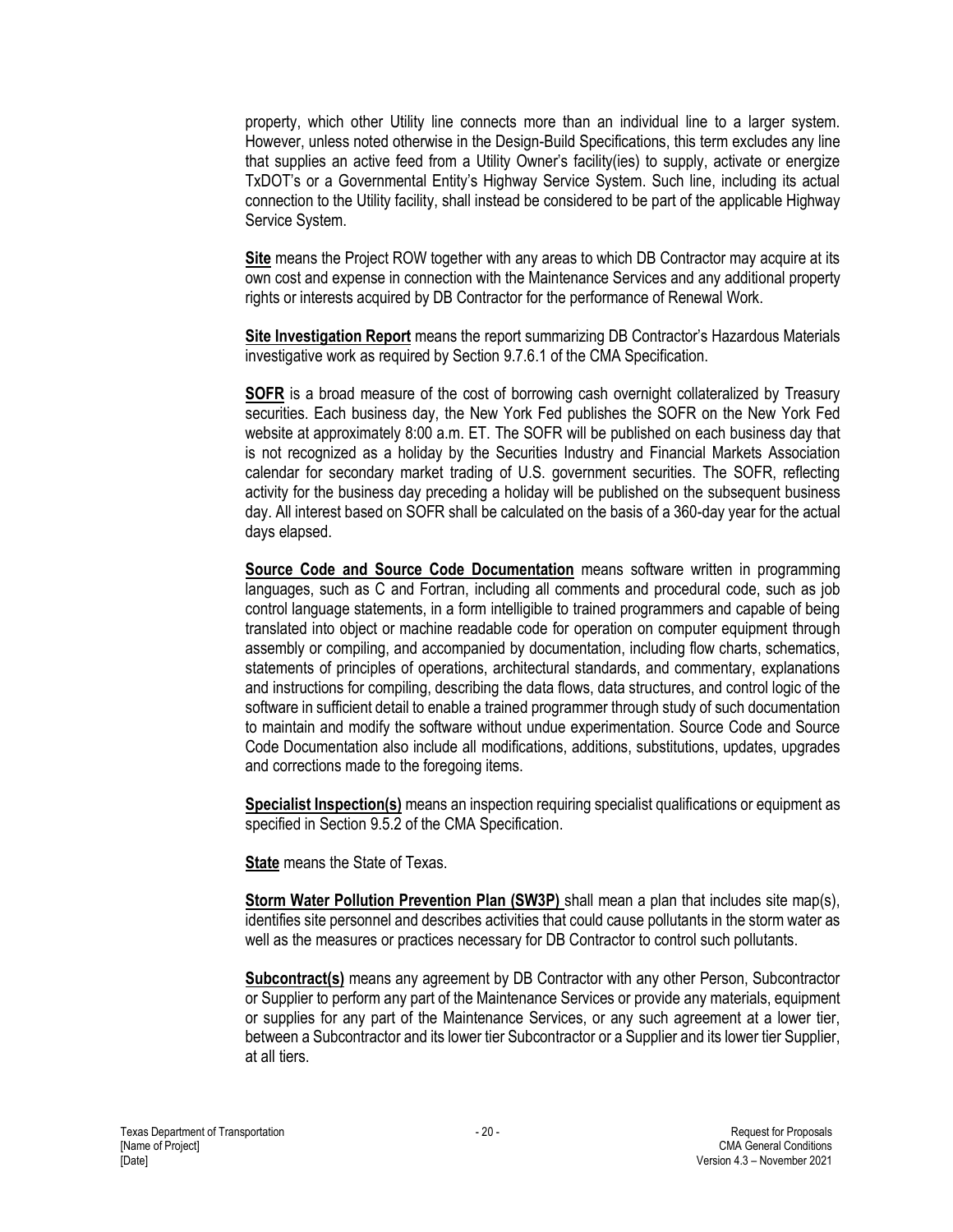**Subcontractor(s)** means any Person with whom DB Contractor has entered into any Subcontract to perform any part of the Maintenance Services or provide any materials, equipment or supplies for the Project on behalf of DB Contractor (and any other Person with whom any Subcontractor has further subcontracted any part of the Maintenance Services), at all tiers.

**Submittal** shall mean any document, work product or other written or electronic end product or item required under the CMC Documents to be delivered or submitted to TxDOT.

**Substantial Completion** means the occurrence of all of the events and satisfaction of all of the conditions set forth in Section 5.11 of the DBA General Conditions, as and when confirmed by TxDOT's issuance of a certificate.

**Supplier** means any Person not performing work at the Site that supplies machinery, equipment, materials, hardware, software, systems or any other appurtenance to DB Contractor or to any Subcontractor in connection with the performance of the Maintenance Services. Persons who merely transport, pick up, deliver or carry materials, personnel, parts or equipment or any other items or persons to or from the Site shall not be deemed to be performing work at the Site.

**Surety(ies)** means each properly licensed surety company, insurance company or other Person approved by TxDOT, which has issued any Maintenance Payment Bond or Maintenance Performance Bond.

**Tangible Net Worth** means the difference between: (i) the sum of paid-in capital stock plus preferred stock plus retained earnings, less (ii) the sum of treasury stock plus minority interest plus intangible assets e.g., goodwill, patents, licenses, all determined in accordance with Generally Accepted Accounting Principles and as interpreted by the Securities and Exchange Commission in connection with financial statements filed pursuant to the Securities Exchange Act of 1934.

**Termination for Convenience** means a termination pursuant to Section 7.7.1.

**Third Maintenance Term** means the third five-year term of Maintenance Services provided by DB Contractor that commences upon issuance by TxDOT of Maintenance NTP3.

**Third Party Claims** means any and all claims, disputes, disagreements, causes of action, demands, suits, actions, judgments, investigations or proceedings brought by a Person that is not a Party with respect to damages, injuries, liabilities, obligations, losses, costs, penalties, fines or expenses (including attorneys' fees and expenses) sustained or incurred by such Person.

**Threatened or Endangered Species** means any species listed by the USFWS as threatened or endangered pursuant to the Endangered Species Act, as amended, 16 U.S.C. §§ 1531, et seq. or any species listed as threatened or endangered pursuant to the State endangered species act.

**Traffic Control Plan** has the meaning set forth in Section 26.2.1 of the Design-Build Specifications.

**Traffic Management Plan** means the plan prepared by DB Contractor for the management of traffic as described in Section 9.7.8 of the CMA Specification.

**TxDOT** means the Texas Department of Transportation, and any entity succeeding to the powers, authorities and responsibilities of TxDOT invoked by or under the CMC Documents.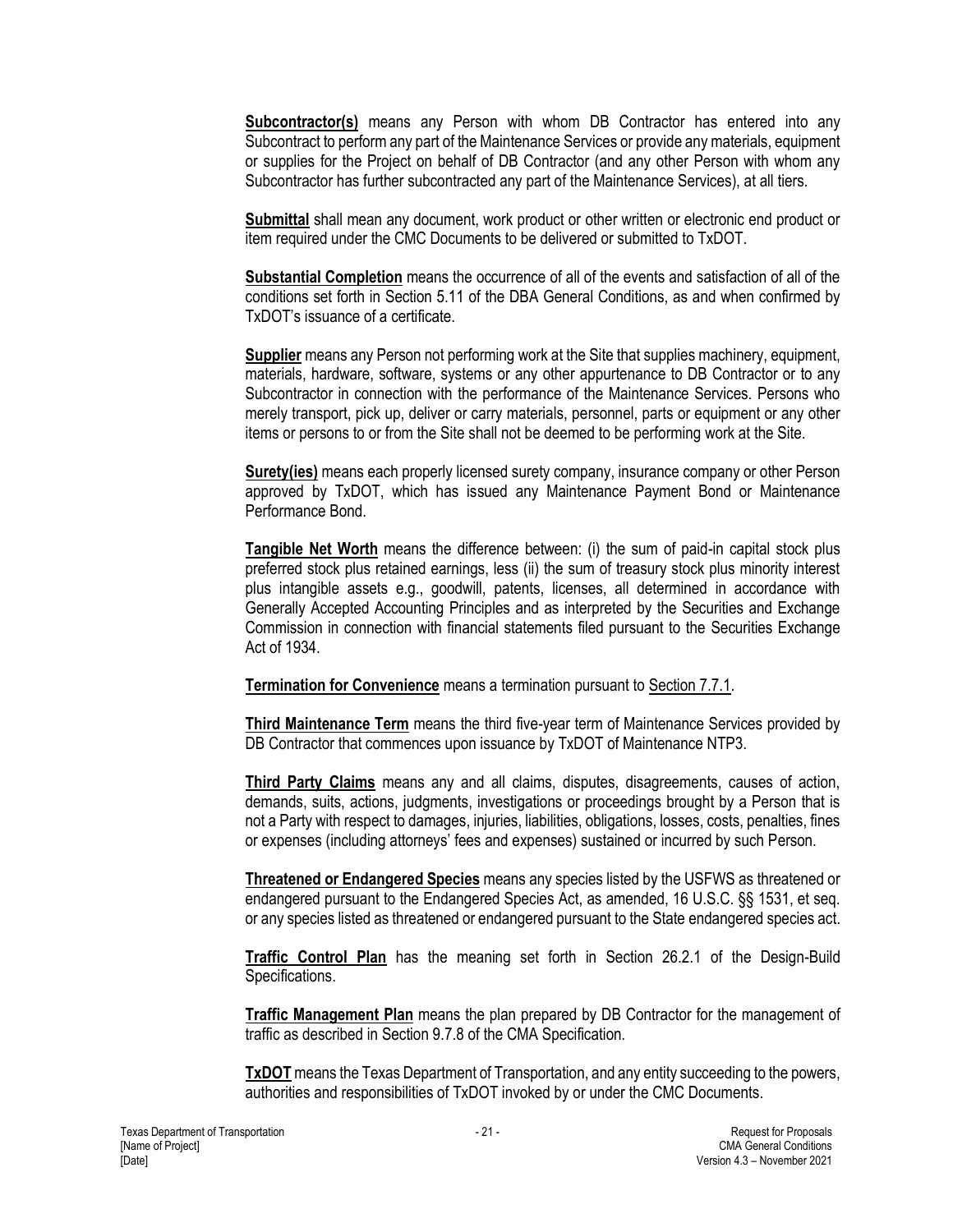**TxDOT-Directed Change** means (a) any change in the scope of the Maintenance Services or terms and conditions of the CMC Documents (including changes in the standards applicable to the Maintenance Services), (b) suspensions of the Maintenance Services by TxDOT for more than 48 hours per suspension or 96 hours total in accordance with Section 7.4.1, and (c) a Discriminatory Change that TxDOT has directed DB Contractor to perform. Non-Discriminatory Changes shall not be considered a TxDOT-Directed Change.

## **TxDOT's Recoverable Costs** means:

- (a) The costs of any assistance, action, activity or Maintenance Services undertaken by TxDOT which DB Contractor is liable for or is to reimburse under the terms of the CMC Documents, including the charges of third party contractors and reasonably allocated wages, salaries, compensation and overhead of TxDOT staff and employees performing such action, activity or Maintenance Services; plus
- (b) Third-party costs TxDOT incurs to publicly procure any such third party contractors; plus
- (c) Reasonable fees and costs of attorneys (including the reasonably allocable fees and costs of TxDOT's General Counsel Division or the Texas Attorney General's Office), financial advisors, engineers, architects, insurance brokers and advisors, investigators, traffic and revenue consultants, risk management consultants, other consultants, and expert witnesses, as well as court costs and other litigation costs, in connection with any such assistance, action, activity or Maintenance Services, including in connection with defending claims by and resolving disputes with third party contractors; plus
- (d) Interest on all the foregoing sums at a floating rate equal to the SOFR in effect from time to time plus 200 basis points, commencing on the date due under the applicable terms of the CMC Documents and continuing until paid.

**Unilateral Change Order** means a Change Order issued in accordance with Section 4.5.4.2.

**Useful Life** means, for a Maintained Element, the period following its first installation, or following its last reconstruction, rehabilitation, restoration, renewal or replacement, until the Maintained Element will next require reconstruction, rehabilitation, restoration, renewal or replacement.

**User(s)** means members of the traveling public and any Persons using the Project, whether by motorized or non-motorized vehicle or on foot.

**Utility(ies) or utility(ies)** means a public, private, cooperative, municipal and/or government line, facility or system used for the carriage, transmission and/or distribution of cable television, electric power, telephone, telegraph, water, salt water, gas, oil, petroleum products, steam, chemicals, hydrocarbons, telecommunications, sewage, storm water not connected with the drainage of the Project, and similar substances that directly or indirectly serve the public. The term "Utility(ies)" or "utility(ies)" also includes radio towers and/or transmission towers (including cellular). Oil and gas gathering lines and production supply lines are included in this definition and are classified as a Utility.

When used in the context of Utility Adjustments, the term specifically excludes:

(a) storm water facilities providing drainage for the Project ROW, and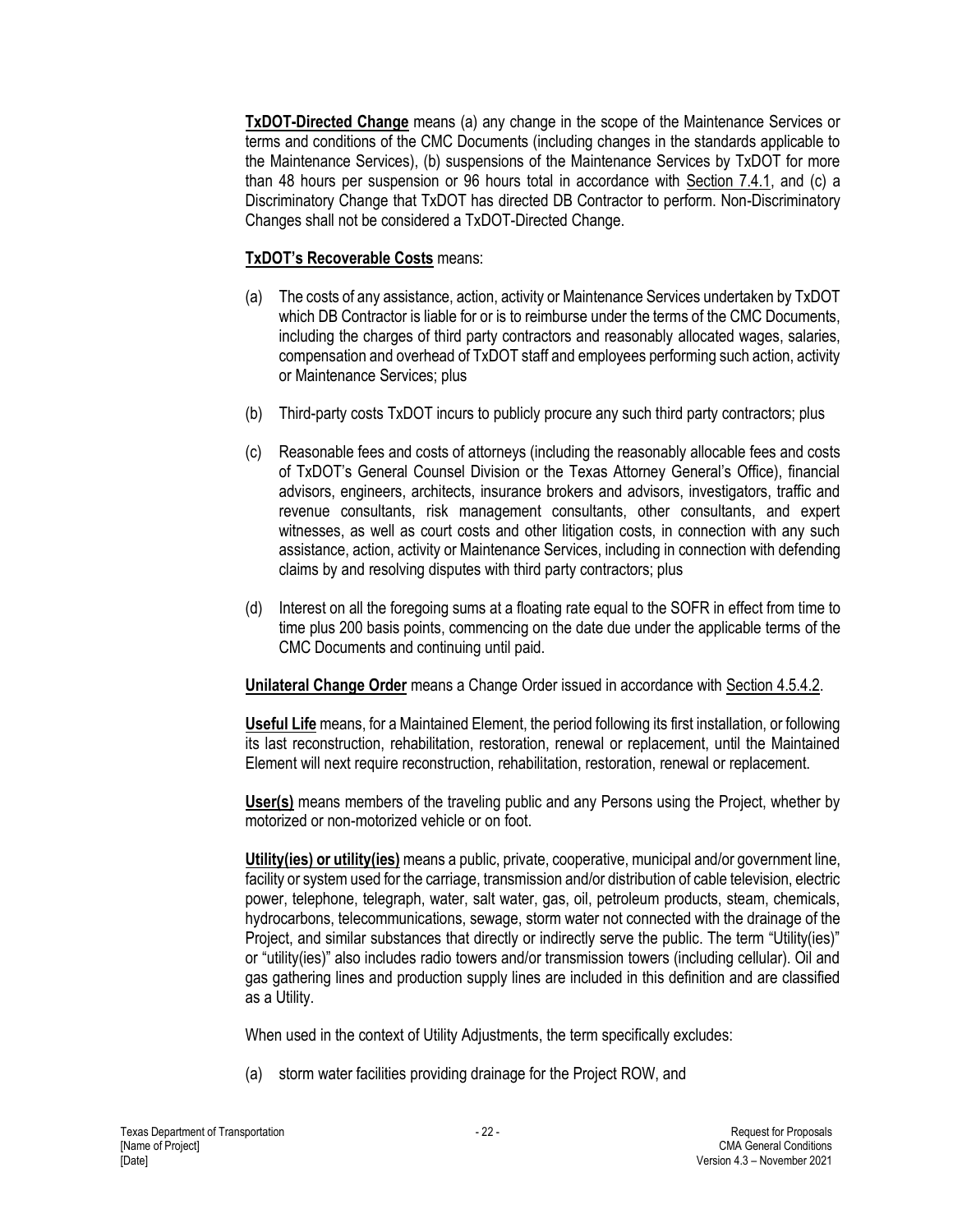(b) TxDOT's or a Governmental Entity's lighting and electrical systems, traffic control systems, communications systems and irrigation systems serving street or highway purposes (including ITS, tolling equipment and systems and Intelligent Vehicle Highway System facilities).

The necessary appurtenances to each Utility facility shall be considered part of such Utility. Without limitation, any Service Line up to and including the meter, connecting directly to a Utility shall be considered an appurtenance to that Utility, regardless of the ownership of such Service Line.

**Utility Adjustment(s)** means each relocation (temporary or permanent), abandonment, Protection in Place, removal (of previously Abandoned Utilities as well as of newly Abandoned Utilities), replacement, reinstallation, and/or modification of existing Utilities necessary to accommodate construction, operation, maintenance and/or use of the Project; provided, however, that the term "Utility Adjustment" shall not refer to any of the work associated with facilities owned by any railroad. For any Utility crossing the Project ROW, the foregoing disposition for each crossing of the Project ROW by that Utility shall be considered a separate Utility Adjustment. For any Utility installed longitudinally within the Project ROW, the foregoing disposition for each continuous segment of that Utility located within the Project ROW shall be considered a separate Utility Adjustment.

**Utility Owner** means the owner or operator of any Utility (including both privately held and publicly held entities, cooperative utilities, and municipalities and other governmental agencies).

**Warranty(ies)** has the meaning set forth in Section 3.6.

**Warranty Period** has the meaning set forth in Section 3.6.1.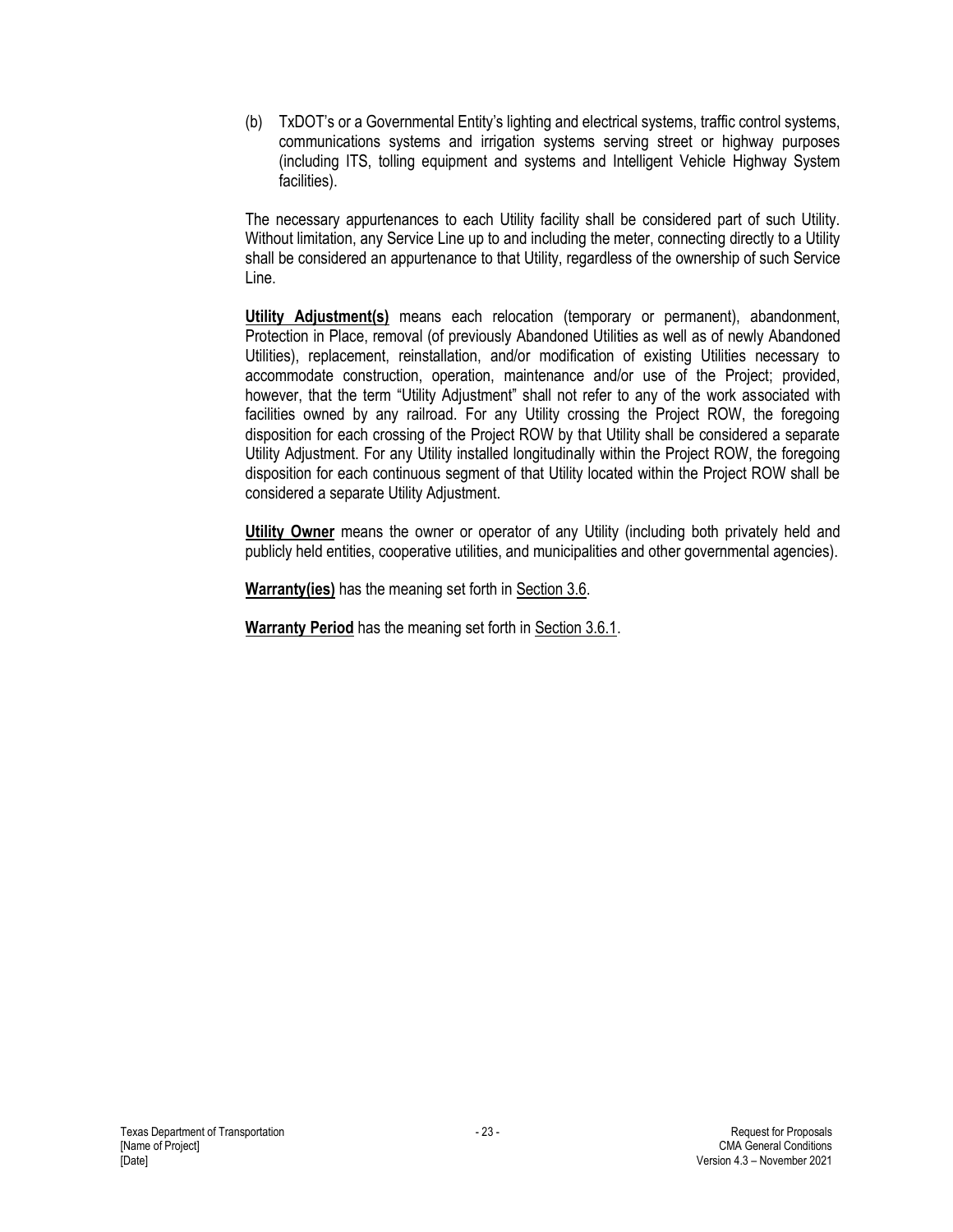## <span id="page-27-0"></span>**ITEM 2 CMC DOCUMENTS AND INTERPRETATION**

## <span id="page-27-1"></span>2.1 **CMC Documents**

The CMC Documents and order of precedence are listed in Section 1.3 of the CMA.

## <span id="page-27-2"></span>2.2 **Contract Interpretation**

## 2.2.1 **Interpretation of the CMC Documents:**

- (a) the singular includes the plural and vice versa;
- (b) references to statutes or regulations include all statutory or regulatory provisions consolidating, amending or replacing the statute or regulation referred to;
- (c) the words "including," "includes," and "include" shall be deemed to be followed by the words "without limitation" and shall not be considered to set forth an exhaustive list;
- (d) unless otherwise indicated, the words "Section", "subsection", "paragraph", "sentence", "clause", "sub-clauses," and "Exhibit" mean and refer to the specified section, subsection, paragraph, sentence, clause, sub-clause, or exhibit of or to the CMC Documents and a reference to a subsection or clause "above" or "below" refers to the denoted subsection or clause within the Section in which the reference appears;
- (e) words such as "herein," "hereby", "hereof", "hereto," and "hereunder" and words of similar import refer to the entire document in which they are contained and not to any particular provision or section;
- (f) words not otherwise defined that have well-known technical or construction industry meanings are used in accordance with such recognized meanings;
- (g) references to Persons include their respective permitted successors and assigns and, in the case of Governmental Entities, Persons succeeding to their respective functions and capacities;
- (h) words of any gender used herein shall include each other gender where appropriate;
- (i) unless otherwise specified, lists contained in the CMC Documents defining the Project or the Maintenance Services shall not be deemed all-inclusive;
- (j) the word "discretion" with respect to any Person means the sole and absolute discretion of such Person except as otherwise stated herein;
- (k) the word "promptly" means as soon as reasonably practicable in light of then-prevailing circumstances;
- (l) unless specified otherwise, a reference to an agreement or other document is considered to be a reference to such agreement or other document (including any schedules or exhibits thereto) as it may be amended, modified, or supplemented from time to time in accordance with its terms;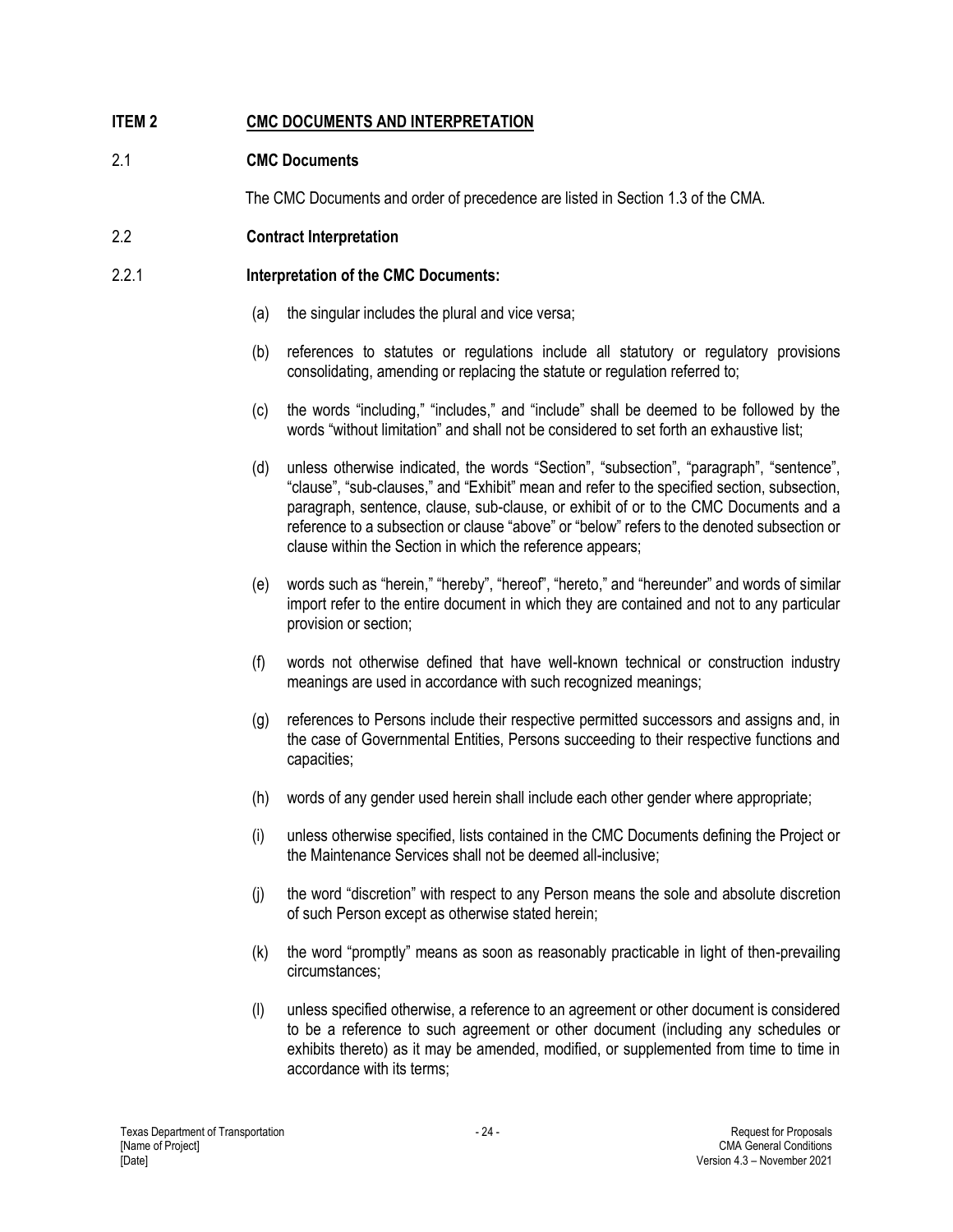- (m) the division of the CMC Documents into parts, sections, and other subdivisions is for convenience of reference only and shall not affect the construction or interpretation of the CMC Document and the headings in the CMC Documents are not intended to be full or precise descriptions of the text to which they refer and shall not be considered part of the CMC Documents; and (n) whenever the CMC Documents require or provide for any notice, approval, consent, acceptance, determination, decision, certificate, order, response, waiver, explanation, policy, information, or the like, the same and any request for any of the foregoing must be in writing (unless otherwise waived in writing by the other Party). 2.2.2 DB Contractor acknowledges and agrees that it had the opportunity and obligation, prior to the Effective Date, to review the terms and conditions of the CMC Documents and to bring to the attention of TxDOT any conflicts or ambiguities contained therein. DB Contractor further acknowledges and agrees that it has independently reviewed the CMC Documents with legal counsel, and that it has the requisite experience and sophistication to understand, interpret and agree to the particular language of the provisions of the CMC Documents. Accordingly, in the event of an ambiguity in or dispute regarding the interpretation of the CMC Documents, they shall not be interpreted or construed against the Person that prepared them, and, instead, other rules of interpretation and construction shall be used. 2.2.3 TxDOT's interim or final answers to the questions posed during the Proposal process for this Capital Maintenance Contract shall in no event be deemed part of the CMC Documents and shall not be relevant in interpreting the CMC Documents except to the extent they may clarify provisions otherwise considered ambiguous. 2.2.4 On plans, working drawings, and standard plans, calculated dimensions shall take precedence over scaled dimensions.
- 2.2.5 Unless specified otherwise, a reference to a Law is considered to be a reference to (a) such Law as it may be amended, modified or supplemented from time to time, (b) all regulations and rules pertaining to or promulgated pursuant to such Law, (c) the successor to the Law resulting from recodification or similar reorganizing of Laws, and (d) all future Laws pertaining to the same or similar subject matter.

#### 2.2.6 **Computation of Periods**

If the date to perform any act or give any notice specified in the CMC Documents (including the last date for performance or provision of notice "within" a specified time period) falls on a non-Business Day, such act or notice may be timely performed on the next succeeding day that is a Business Day. Notwithstanding the foregoing, requirements contained in the CMC Documents relating to actions to be taken in the event of an emergency and other requirements for which it is clear that performance is intended to occur on a non-Business Day, shall be performed as specified, even though the date in question may fall on a non-Business Day. Unless otherwise expressly identified, "days" means calendar days.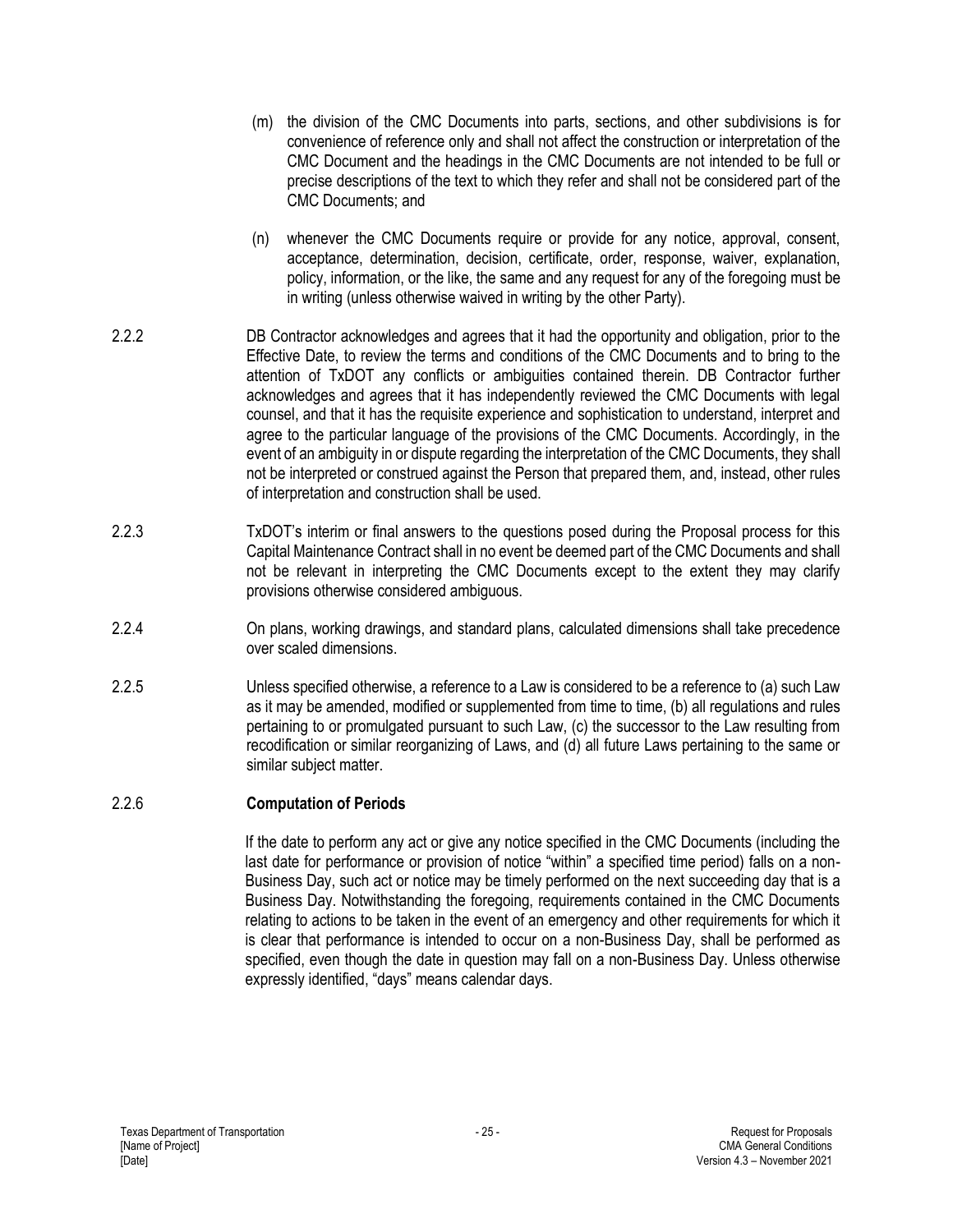## 2.2.7 **Headings**

The captions of the articles, sections, and subsections herein are inserted solely for convenience, and under no circumstances are they or any of them to be treated or construed as part of the Capital Maintenance Contract.

## 2.2.8 **Explanations; Omissions and Misdescriptions**

DB Contractor shall not take advantage of or benefit from any apparent Error in the CMC Documents. Should it appear that the Maintenance Services to be done or any matter relative thereto is not sufficiently detailed or explained in the CMC Documents, DB Contractor shall request in writing such further written explanations from TxDOT as may be necessary and shall comply with the explanation provided. DB Contractor shall promptly notify TxDOT in writing of all Errors that it may discover in the CMC Documents, and shall obtain specific instructions in writing from TxDOT regarding any such Error before proceeding with the Maintenance Services affected thereby. The fact that the CMC Documents omit or misdescribe any details of any Maintenance Services that are necessary to carry out the intent of the CMC Documents, or that are customarily performed, shall not relieve DB Contractor from performing such omitted Maintenance Services (no matter how extensive) or misdescribed details of the Maintenance Services, and they shall be performed as if fully and correctly set forth and described in the CMC Documents, without entitlement to a Change Order hereunder except as specifically allowed under Section 4.5.

## 2.2.9 **Referenced Standards, Policies and Specifications**

- 2.2.9.1 Except as otherwise specified in the CMC Documents or otherwise directed by TxDOT, material and workmanship specified by the number, symbol or title of any standard established by reference to a described publication affecting any portion of the Project shall comply with the latest edition or revision thereof and amendments and supplements thereto in effect as further described in Section 4.1.18.1.
- 2.2.9.2 In interpreting standards, policies and specifications referenced in the CMA Specification, the following apply:
	- (a) references to the project owner mean TxDOT; and
	- (b) cross-references to measurement and payment provisions contained in the referenced standards, policies and specifications shall be deemed to refer to the measurement and payment provisions contained in the CMC Documents.

#### 2.2.10 **Integration of CMC Documents**

TxDOT and DB Contractor agree and expressly intend that, subject to the severability provisions set forth in the CMA, the CMA General Conditions and other CMC Documents constitute a single, non-severable, integrated agreement whose terms are interdependent and non-divisible.

#### 2.2.11 **Amendments**

The CMC Documents may be amended only by a written instrument duly executed by the Parties or their respective successors or assigns, except to the extent expressly provided otherwise in this Capital Maintenance Contract. Any amendment must be accompanied by either (a) a certification by DB Contractor that there has been no change to the disclosure of Interested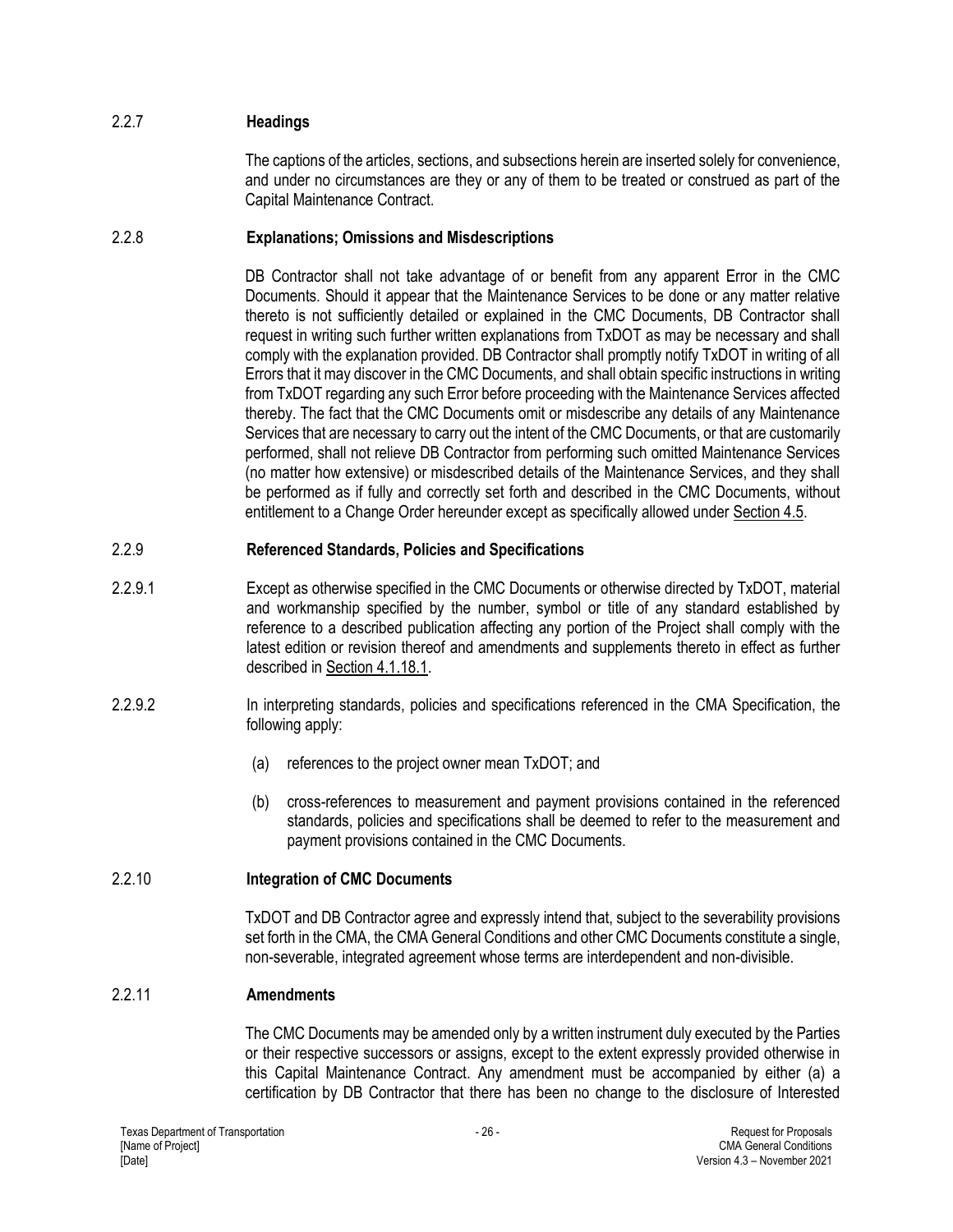Parties (as that term is defined in § 2252.908 of the Texas Government Code and in 431 T.A.C. § 46.43) that was made by DB Contractor in the most recent Form 1295 provided to TxDOT by DB Contractor or (b) if there has been a change to the disclosure of Interested Parties or the value of the amendment is \$1,000,000 (as such threshold may be adjusted from time to time) or greater, a current Form 1295 completed by DB Contractor, as described in Section 4.5.7.5.

#### 2.2.12 **Waiver**

- 2.2.12.1 No waiver of any term, covenant or condition of the CMC Documents shall be valid unless in writing and signed by the obligee Party.
- 2.2.12.2 The exercise by a Party of any right or remedy provided under the CMC Documents shall not waive or preclude any other or further exercise thereof or the exercise of any other right or remedy. No waiver by any Party of any right or remedy under the CMC Documents shall be deemed to be a waiver of any other or subsequent right or remedy under the CMC Documents. The consent by one Party to any act by the other Party requiring such consent shall not be deemed to render unnecessary the obtaining of consent to any subsequent act for which consent is required, regardless of whether similar to the act for which consent is given.
- 2.2.12.3 Except as provided otherwise in the CMC Documents, no act, delay or omission done, suffered or permitted by one Party or its agents shall be deemed to waive, exhaust or impair any right, remedy or power of such Party hereunder, or to relieve the other Party from the full performance of its obligations under the CMC Documents.
- 2.2.12.4 Either Party's waiver of any breach or failure to enforce any of the terms, covenants, conditions or other provisions of the CMC Documents at any time shall not in any way limit or waive that Party's right thereafter to enforce or compel strict compliance with every term, covenant, condition or other provision, any course of dealing or custom of the trade notwithstanding. Furthermore, if the Parties make and implement any interpretation of the CMC Documents without documenting such interpretation by an instrument in writing signed by both Parties, such interpretation and implementation thereof will not be binding in the event of any future Claims or Disputes.

#### 2.2.13 **Governing Law**

The CMC Documents shall be governed by and construed in accordance with the Laws of the State of Texas.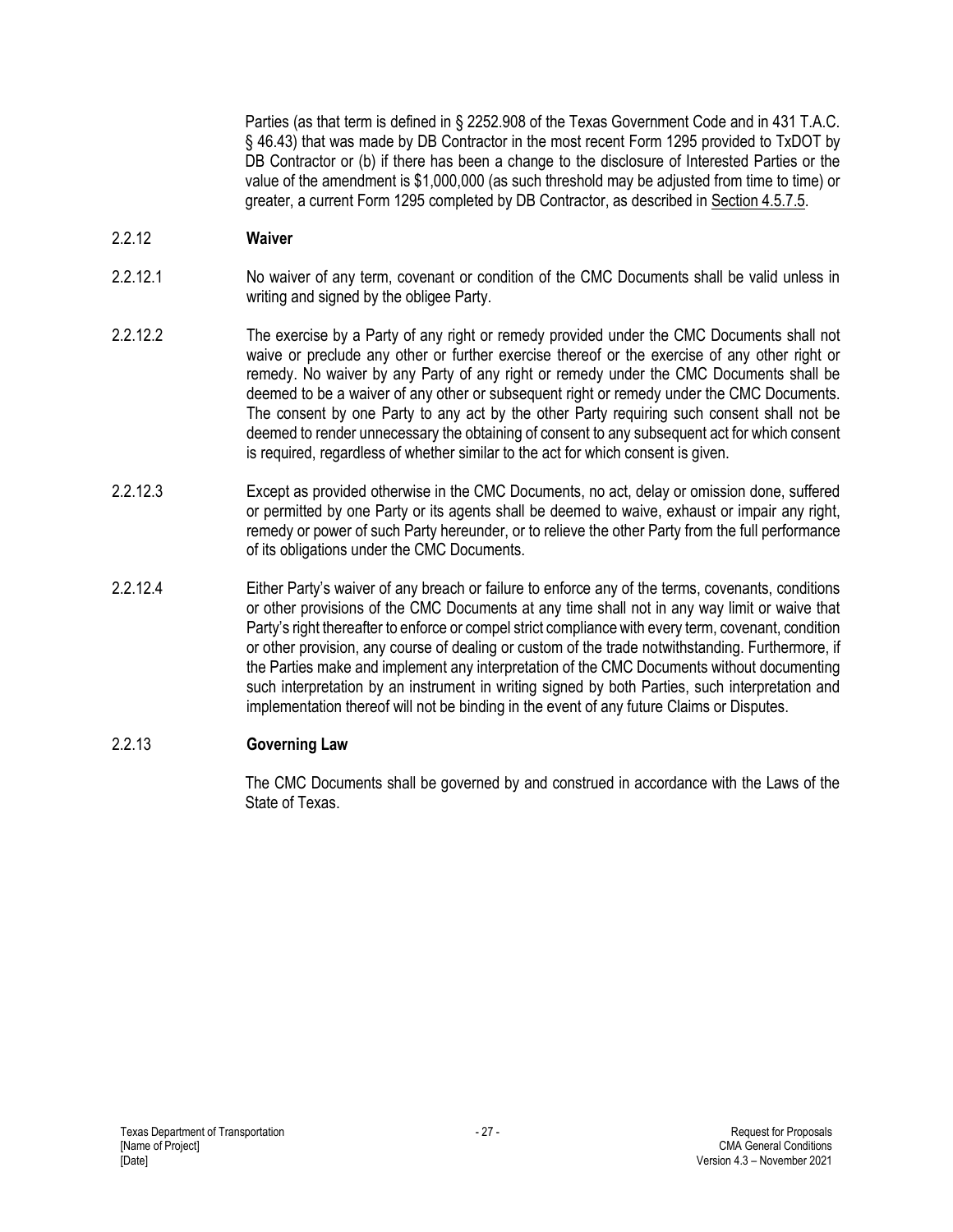#### <span id="page-31-0"></span>**ITEM 3 NON-DISCRIMINATION; EQUAL EMPLOYMENT OPPORTUNITY; INSURANCE; PERFORMANCE SECURITY**

## <span id="page-31-1"></span>3.1 **Non-Discrimination; Equal Employment Opportunity**

- 3.1.1 DB Contractor shall not, and shall cause the Subcontractors to not, discriminate on the basis of race, color, national origin or sex in the performance of the Maintenance Services under the CMC Documents.
- 3.1.2 DB Contractor confirms for itself and all Subcontractors that DB Contractor and each Subcontractor has an equal employment opportunity policy ensuring equal employment opportunity without regard to race, color, national origin, sex, age, religion or handicap; and that DB Contractor and each Subcontractor maintains no employee facilities segregated on the basis of race, color, religion or national origin. DB Contractor shall comply with all applicable Laws relating to equal employment opportunity and nondiscrimination and shall require its Subcontractors to comply with such Laws.

## <span id="page-31-2"></span>3.2 **Maintenance Security**

DB Contractor shall provide to TxDOT no later than 14 days prior to the Initial Maintenance Term Commencement Date, and shall maintain at all times during the Maintenance Period, including during the Initial Maintenance Term and all subsequent Maintenance Terms for which a Maintenance NTP has been issued, adequate security securing DB Contractor's obligations hereunder in the form of either (i) the P&P Letter of Credit in accordance with Sections 3.2.1 and 3.2.2 or (ii) the Maintenance Performance Bond and Maintenance Payment Bond in accordance with Section 3.2.3.

## 3.2.1 **P&P Letter of Credit**

- 3.2.1.1 As Maintenance Security, DB Contractor may elect to provide and maintain a letter of credit in the amount and pursuant to the requirements set forth in this Section 3.2.1 (the "**P&P Letter of Credit**").
- 3.2.1.2 If DB Contractor elects to provide the P&P Letter of Credit as Maintenance Security hereunder, DB Contractor shall obtain and deliver to TxDOT at the times required herein a P&P Letter of Credit in an amount not less than the amount of the P&P Bonds as calculated in accordance with Section 3.2.3.2 for the applicable Maintenance Term (as such amount shall be adjusted for each Maintenance Term for which a Maintenance NTP has been issued by TxDOT), and as such amount may be increased in accordance with the terms of the CMC Documents. If DB Contractor elects to provide a P&P Letter of Credit, DB Contractor also shall deliver to TxDOT a Guaranty satisfying the requirements of Section 4.2 of the CMA at the same time the P&P Letter of Credit is provided to TxDOT.
- 3.2.1.3 The P&P Letter of Credit shall name TxDOT as beneficiary.
- 3.2.1.4 The P&P Letter of Credit shall comply with the provisions and requirements of Section 3.2.2 except as permitted or required otherwise under this Section 3.2.1. The P&P Letter of Credit shall be maintained (through extensions or replacements as provided in Section 3.2.2.3), in full force and effect at all times from the date of delivery until at least one year and 90 days after the end of the Maintenance Period and upon delivery to TxDOT of the final Record Documents, unless the P&P Letter of Credit is replaced by P&P Bonds satisfying the requirements in Section 3.2.3,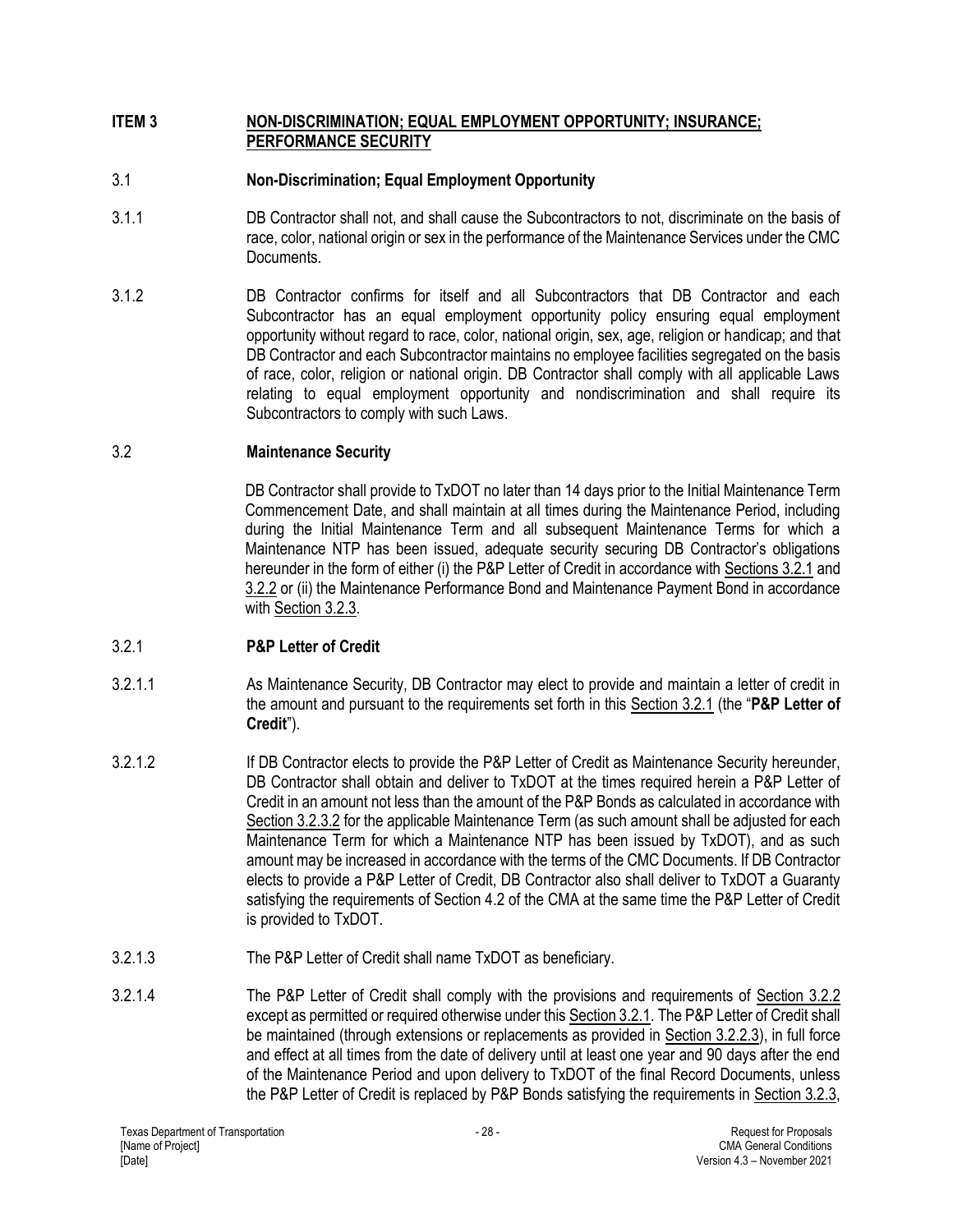in which case the P&P Letter of Credit shall be returned to DB Contractor upon receipt of such P&P Bonds.

- 3.2.1.5 TxDOT has determined, as permitted by Section 223.250 of the Code, that the P&P Letter of Credit identified in this Section 3.2.1 constitutes security sufficient to ensure the proper performance of DB Contractor's obligations for maintaining the Maintained Elements as required under the CMC Documents and to protect TxDOT and claimants with respect thereto.
- 3.2.1.6 After issuance by TxDOT of each of Maintenance NTP2 and Maintenance NTP3, and no later than 14 days prior to the commencement of the subsequent Maintenance Term, or, if earlier, 14 days prior to the expiration of the then outstanding P&P Letter of Credit, DB Contractor shall deliver (i) a replacement P&P Letter of Credit meeting the requirements set forth in Sections 3.2.1 and 3.2.2, (ii) evidence of renewal, and, if applicable, an adjustment of the amount, of the thenoutstanding P&P Letter of Credit or (iii) the P&P Bonds meeting the requirements set forth in Section 3.2.3. Furthermore, replacement Maintenance Security meeting the requirements of this Section 3.2 shall be delivered to TxDOT no later than 10 days after any P&P Letter of Credit fails to satisfy any of the requirements of a P&P Letter of Credit set forth herein (including any credit rating downgrade of the financial institution issuing the letter of credit below that set forth in Section 3.2.2.2).

#### 3.2.1.7 **Increase in P&P Letter of Credit Amount**

If TxDOT does not receive any certificate that amounts payable to any designers, consultants, Subcontractors and Suppliers for the completed Maintenance Services have been paid (including evidence of wages paid) as required by Exhibit 4 to the CMA, it may require DB Contractor to immediately increase the amount of the P&P Letter of Credit to such amount as TxDOT determines is appropriate to protect its interests and the Project, provided that the amount of any such increase shall not exceed the value of work for which TxDOT did not receive any such certificate.

#### 3.2.1.8 **Payment Claims Against P&P Letter of Credit**

- 3.2.1.8.1 Payment claims against the P&P Letter of Credit shall be governed by this Section 3.2.1.8. To ensure that all potential claimants receive notice of the procedures set forth in this Section 3.2.1.8. DB Contractor shall require that Sections 3.2.1.8.2 through 3.2.1.8.7 be restated, with the blanks filled in, in each Subcontract that includes Maintenance Services during the Maintenance Period and in all Subcontracts thereunder (including contracts with Suppliers) that include Maintenance Services during the Maintenance Period. In addition, each such Subcontract shall include a provision requiring the Subcontractor to provide formal notice regarding the claims procedures under this Section 3.2.1.8 to each employee performing public work labor (as such term is defined in Texas Government Code Section 2253.001) under the Subcontract, in the same manner in which equal opportunity notices are required to be given to employees.
- 3.2.1.8.2 This Capital Maintenance Contract concerns a public works project for which a letter of credit has been posted to secure obligations that would otherwise be secured by a payment bond provided by the Prime Contractor pursuant to Section 223.250 of the Code. Each person or entity that would have the right under said statute to make a claim against a payment bond provided thereunder (a "**Claimant**") will instead have the right to make a claim under said letter of credit, as described below. Such alternative security is authorized by and provided in accordance with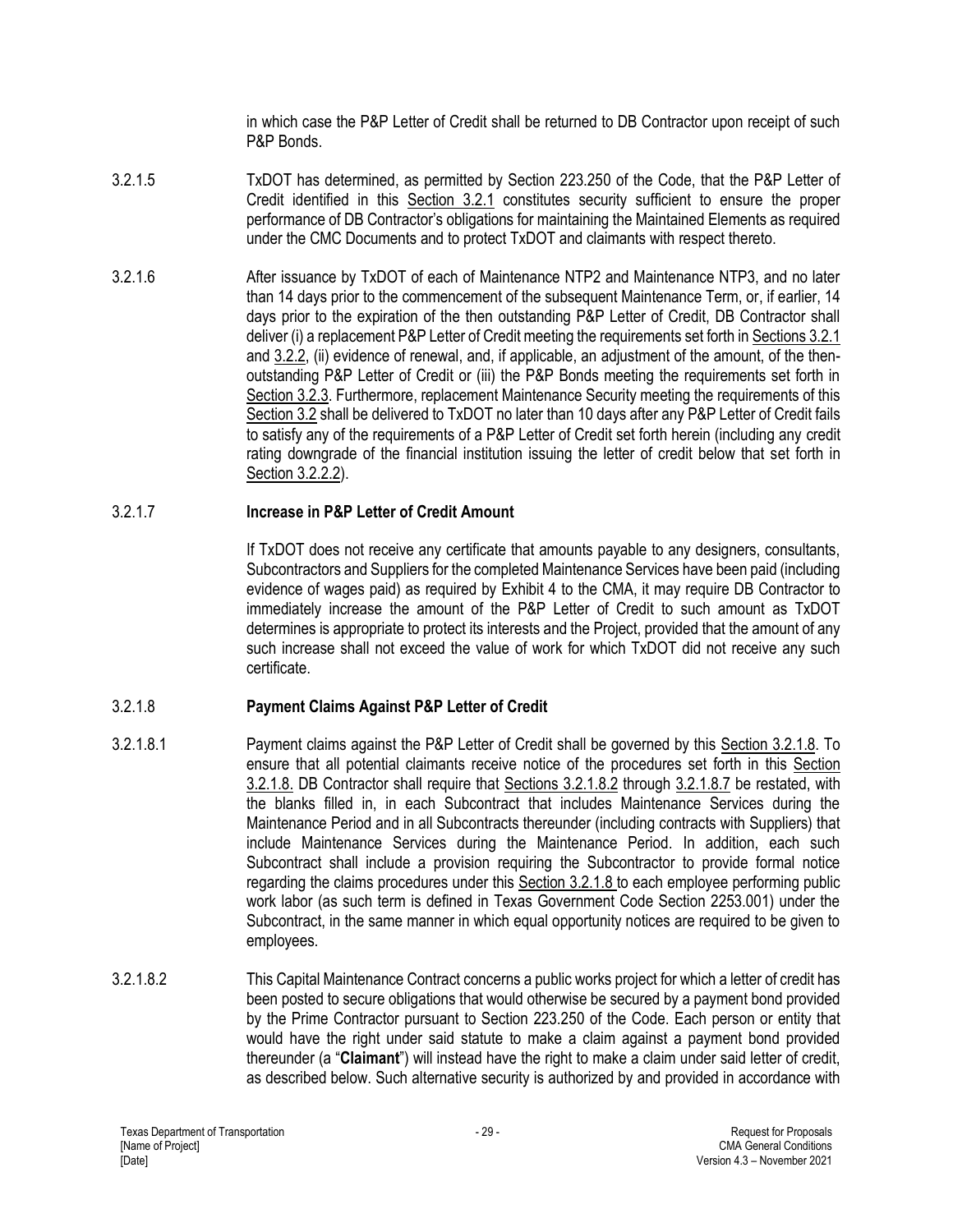Section 223.250 of the Code, and no Claimant will have any right to make a claim against TxDOT for failure to obtain a payment bond under Section 223.250 of the Code.

- 3.2.1.8.3 All claims made pursuant to this Section 3.2.1.8 must:
	- (a) be in writing, signed, and sworn by the Claimant or the Claimant's agent;
	- (b) provide a general description of the labor, services, equipment or material furnished or agreed to be furnished, including the approximate dates and place of delivery or performance, in a manner that reasonably identifies the labor, services, equipment or material;
	- (c) state the Claimant's name and address;
	- (d) state the name of the person or entity to or for which the work or items were done or furnished, including the name and address of the party with which the Claimant contracted;
	- (e) state the total amount claimed, and that such amount is just and correct;
	- (f) state the value of the work already performed or items furnished, and that all known just and lawful offsets, payments, and credits have been allowed; and
	- (g) state the amount of any retainage that has not yet become due. A claim for retainage must include the amount of the contract, any amount paid, and the outstanding balance. However, to the extent that any prior claim made under this Section 3.2.1.8 included retainage, a separate subsequent claim for retainage need not be made.
- 3.2.1.8.4 The notices of claim must be delivered by certified or registered mail to the Prime Contractor at the address specified in Section 8.1 of the CMA, with a copy to DB Contractor if DB Contractor is separate from the Prime Contractor, at the address specified in Section 8.1 of the CMA, and a copy to the Texas Department of Transportation at the address specified in Section 8.1 of the CMA. In addition, if the Claimant does not have a direct contract with the Prime Contractor, a copy must be delivered to the party with which the Claimant has entered into a contract.
- 3.2.1.8.5 A Subcontractor that has a direct contractual relationship with the Prime Contractor shall make its claim, except for claims for payment of retainage, no later than the 15th day of the third month after each month in which any of the claimed labor was performed or any of the claimed material was delivered. A Subcontractor that does not have a direct contractual relationship with the Prime Contractor shall make its claim, except for claims for payment of retainage, no later than the 15th day of the second month after each month in which any of the claimed labor was performed or any of the claimed material was delivered. Claims for payment of retainage shall be made no later than the 90th day after the date of Final Acceptance.
- 3.2.1.8.6 Any lawsuit filed by a Claimant to enforce its claim must be filed no earlier than the 61st day after the date the notice was mailed to all recipients identified above and no later than one year after such mailing date.
- 3.2.1.8.7 To the maximum extent permitted by Law, any claim not made within the specified deadline is forever waived and extinguished, and any lawsuit not filed within the specified deadline is forever barred.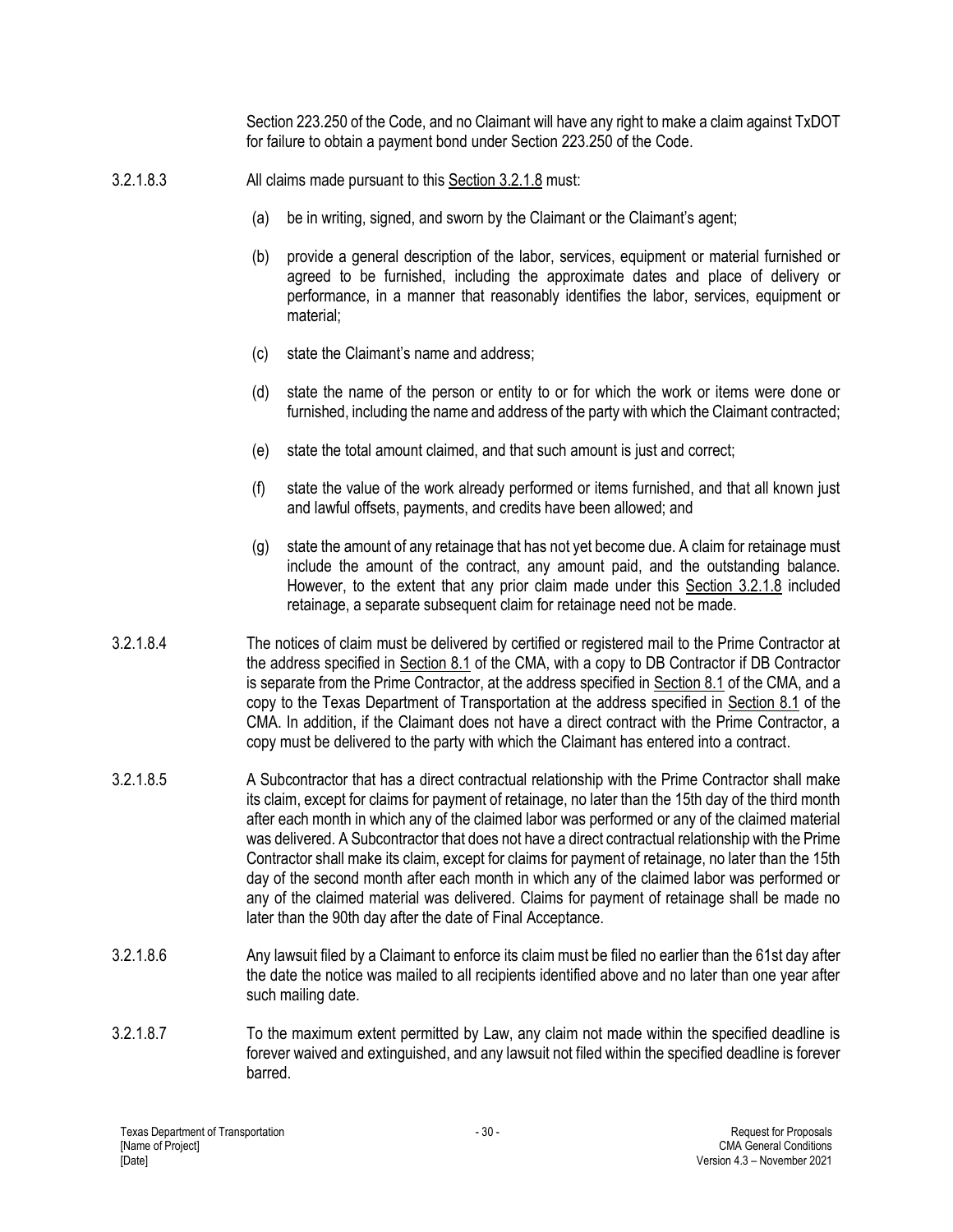### 3.2.1.9 **Draws on the P&P Letter of Credit**

- 3.2.1.9.1 The P&P Letter of Credit shall be subject to draw by TxDOT prior to expiration in accordance with Section 3.2.2.3.
- 3.2.1.9.2 The P&P Letter of Credit shall be subject to draw by TxDOT for the purpose of disbursement of funds owing to a Claimant under any one of the following circumstances:
	- (a) TxDOT has received a copy of a claim that complies on its face with Section 3.2.1.8.3, together with a proof of delivery thereof to the Prime Contractor, and TxDOT has not received from the Prime Contractor, within 30 days after service of the notice of claim, a sworn notice stating (i) that the Prime Contractor contests the claim, (ii) whether the claim is contested in whole or in part, and if in part, the portion of the claim amount being contested, (iii) the grounds for contesting the claim and (iv) that the Prime Contractor is acting in good faith in contesting the claim;
	- (b) upon TxDOT's receipt of a settlement agreement signed by all parties with competing interests to the funds that specifically provides that settlement funds are to be paid from the P&P Letter of Credit, in which case, such funds shall be disbursed according to the express terms of the settlement agreement;
	- (c) upon TxDOT's receipt of an entered court order providing for payment of a claim from draw on the P&P Letter of Credit, in which case funds drawn shall be disbursed according to the terms of such court order; or
	- (d) a claim has been made and notice thereof given in accordance with Section 3.2.1.8, and at that time, or at any other time during the pendency of the claim, the P&P Letter of Credit obligor is or becomes, voluntarily or involuntarily, a debtor in any bankruptcy proceeding under applicable Law.

No beneficiary of a P&P Letter of Credit shall have any obligation to investigate, verify or ascertain the eligibility of the person making a claim as a Claimant, the validity of any claim, notice of contest of claim, settlement agreement or court order or whether the Claimant has timely provided notice of claim. Rather, for the purpose of determining whether the P&P Letter of Credit is subject to draw, the beneficiary may, without liability, conclusively assume eligibility of the person making a claim as a Claimant and timely notice of a claim, and may conclusively assume the truthfulness and validity of, and may rely on, the claim, notice of contest of claim, settlement agreement, court order or any other information submitted under this Section 3.2.

- 3.2.1.9.3 The P&P Letter of Credit shall be subject to draw by TxDOT due to the failure of DB Contractor to perform its obligations under the CMC Documents during the Maintenance Period. Any draw by TxDOT is subject to Section 7.6.2.
- 3.2.1.9.4 The P&P Letter of Credit shall also constitute security in favor of TxDOT for payment and performance of DB Contractor's obligation to defend and indemnify TxDOT under Section 6.9, and accordingly will be subject to draw by TxDOT as provided in Section 7.6.2.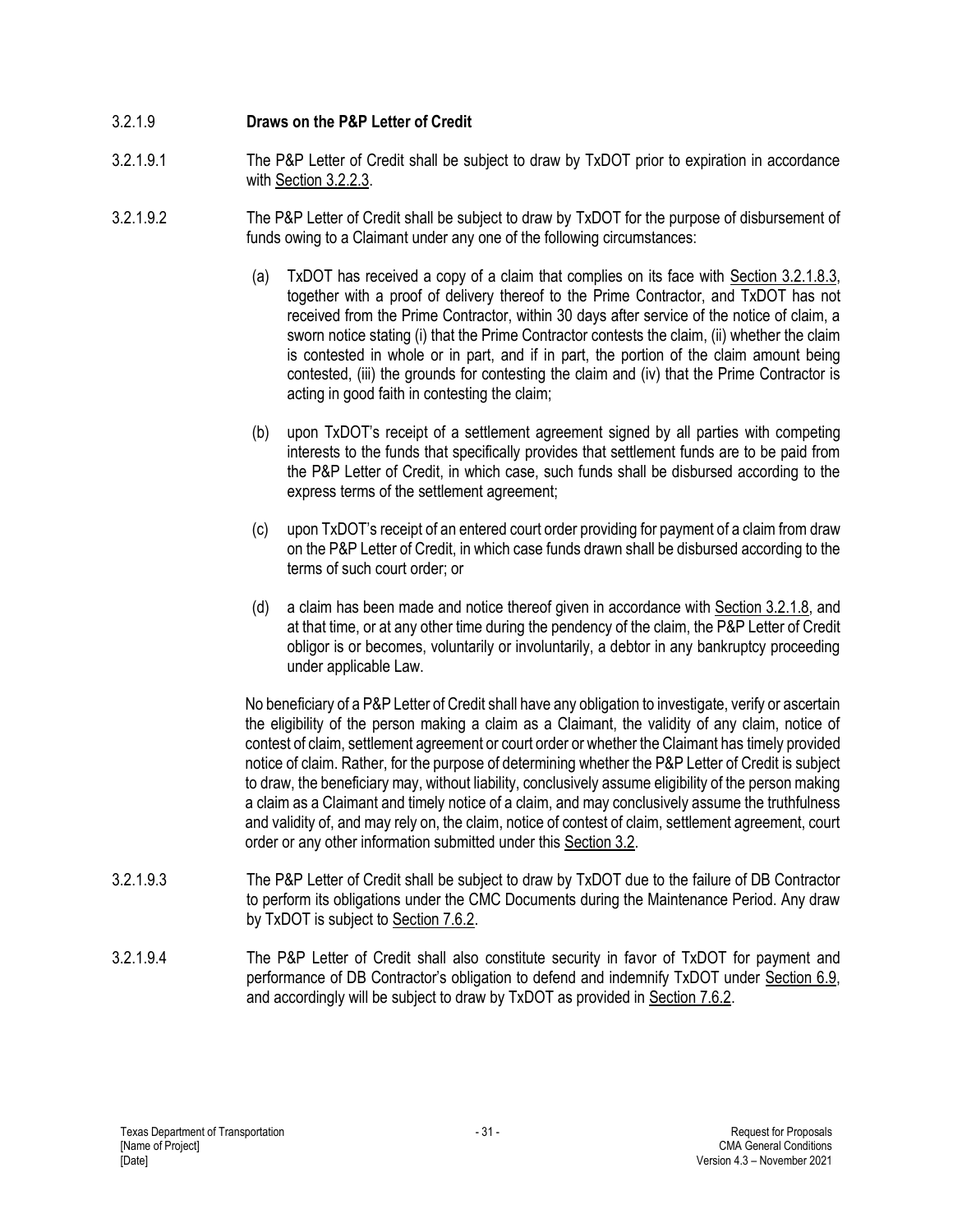## 3.2.2 **Letters of Credit**

- 3.2.2.1 Wherever in the CMC Documents DB Contractor has the option or obligation to deliver to TxDOT a letter of credit, the following provisions shall apply except to the extent expressly provided otherwise in the CMC Documents:
- 3.2.2.2 The letter of credit shall:
	- (a) be a standby letter of credit;
	- (b) be issued by a financial institution with a credit rating of "A-" or better according to Standard & Poor's Rating Services, a division of The McGraw-Hill Companies, Inc., and with an office in Austin, Dallas, Houston, or San Antonio at which the letter of credit can be presented for payment;
	- (c) be in form approved by TxDOT in its good faith discretion;
	- (d) be payable immediately, conditioned only on written presentment from TxDOT to the issuer of a sight draft drawn on the letter of credit and a certificate stating that TxDOT has the right to draw under the letter of credit in the amount of the sight draft, up to the amount due to TxDOT, without requirement to present the original letter of credit;
	- (e) provide an expiration date not earlier than one year from date of issue;
	- (f) allow for multiple draws; and
	- (g) name TxDOT as beneficiary.
- 3.2.2.3 TxDOT shall have the right to draw on the letter of credit as and when provided in Section 7.6 for draws under clause (i) below (subject to Section 3.2.1.8.2 with respect to claimants) and without prior notice to DB Contractor for draws under clause (ii) below, unless otherwise expressly provided in the CMC Documents with respect to the letter of credit, if (i) DB Contractor has failed to pay or perform when due the duty, obligation or liability under the CMC Documents for which the letter of credit is held or (ii) DB Contractor for any reason fails to deliver to TxDOT a new or replacement letter of credit, on the same terms, or at least a one year extension of the expiration date of the existing letter of credit or, (iii) with respect to the P&P Letter of Credit, has not replaced the P&P Letter of Credit with P&P Bonds satisfying the requirements of Section 3.2.3 and the required Guaranty satisfying the requirements of Section 4.2 of the CMA in either case by not later than 45 days before such expiration date, unless the applicable terms of the CMC Documents expressly require no further letter of credit or other Maintenance Security with respect to the duty, obligation or liability in question. For all draws conditioned on prior written notice from TxDOT to DB Contractor, no such notice shall be required if it would preclude draw before the expiration date of the letter of credit. Draw on the letter of credit shall not be conditioned on prior resort to any other security of DB Contractor unless otherwise stated in the CMC Documents. If TxDOT draws on the letter of credit under clause (i) above, TxDOT shall use and apply the proceeds as provided in the CMC Documents for such letter of credit. If TxDOT draws on the letter of credit under clause (ii) above, TxDOT shall be entitled to draw on the full face amount of the letter of credit and shall retain such amount as cash security to secure the obligations under the letter of credit without payment of interest to DB Contractor.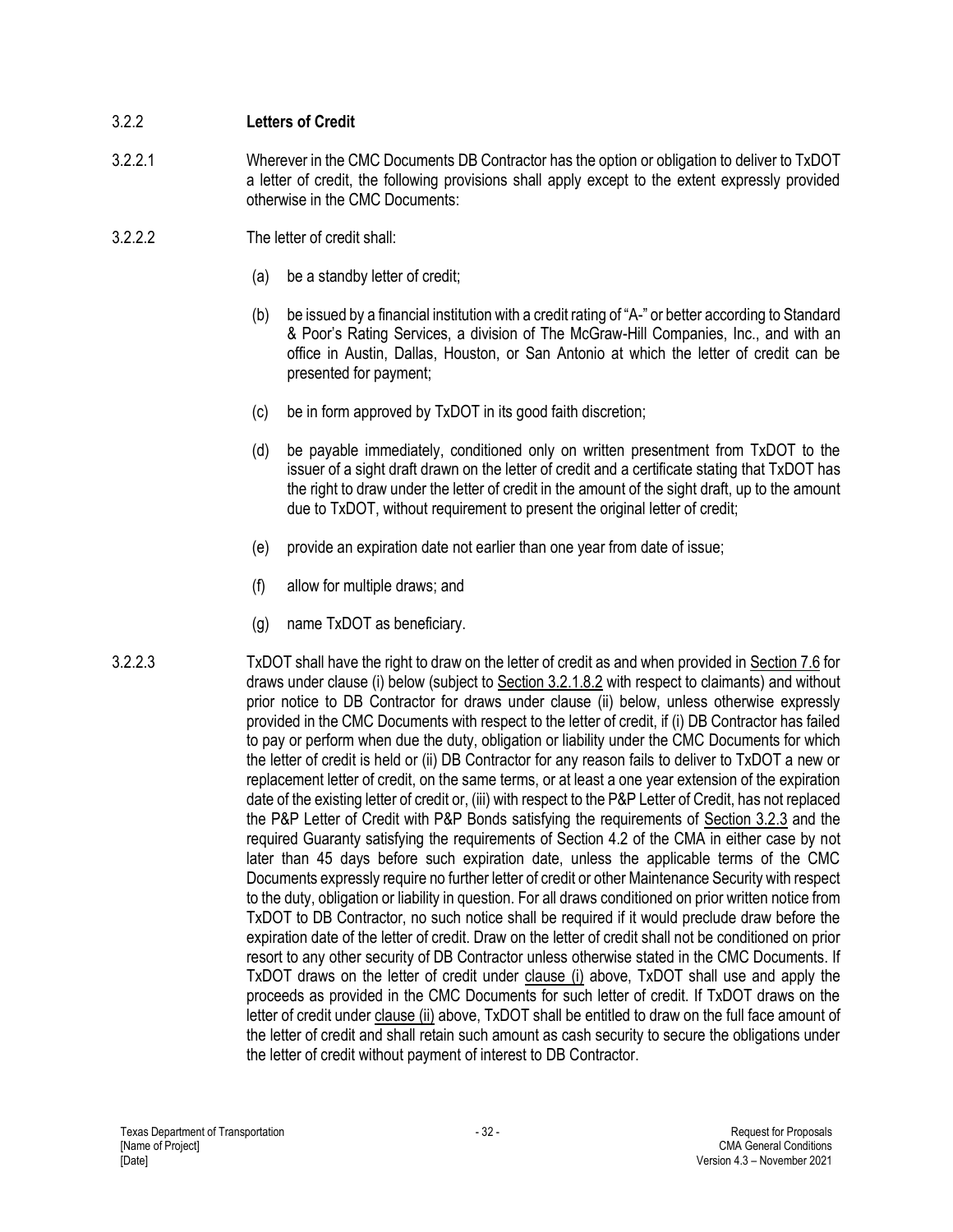- 3.2.2.4 TxDOT shall use and apply draws on letters of credit toward satisfying the relevant obligation of DB Contractor (or, if applicable, any other Person for which the letter of credit is performance security). If TxDOT receives proceeds of a draw in excess of the relevant obligation, TxDOT shall promptly refund the excess to DB Contractor (or such other Person) after all relevant obligations are satisfied in full.
- 3.2.2.5 DB Contractor's sole remedy in connection with the improper presentment or payment of sight drafts drawn under letters of credit shall be to obtain from TxDOT a refund of the proceeds that are misapplied, interest thereon, at a floating rate equal to the SOFR in effect from time to time plus 200 basis points, from the date of improper draw until repaid, and subject to Section 7.5.4, reimbursement of the reasonable costs DB Contractor incurs as a result of such misapplication; provided that at the time of such refund DB Contractor increases the amount of the letter of credit to the amount (if any) then required under applicable provisions of this Capital Maintenance Contract. DB Contractor acknowledges that the presentment of sight drafts drawn upon a letter of credit could not under any circumstances cause DB Contractor injury that could not be remedied by an award of money damages, and that the recovery of money damages would be an adequate remedy. Accordingly, DB Contractor covenants (i) not to request or instruct the issuer of any letter of credit to refrain from paying any sight draft drawn under the letter of credit and (ii) not to commence or pursue any legal proceeding seeking, and DB Contractor irrevocably waives and relinquishes any right, to enjoin, restrain, prevent, stop or delay any draw on any letter of credit.
- 3.2.2.6 DB Contractor shall obtain and furnish all letters of credit and replacements thereof at its sole cost and expense, and shall pay all charges imposed in connection with TxDOT's presentment of sight drafts and drawing against letters of credit or replacements thereof, subject to reimbursement under the circumstances described in Section 3.2.2.5.
- 3.2.2.7 In the event TxDOT makes a permitted assignment of its rights and interests under this Capital Maintenance Contract, DB Contractor shall cooperate so that concurrently with the effectiveness of such assignment, either replacement letters of credit for, or appropriate amendments to, the outstanding letters of credit shall be delivered to the assignee naming the assignee as beneficiary, at no cost to DB Contractor.
- 3.2.2.8 TxDOT acknowledges that if the letter of credit is performance security for a Person other than DB Contractor (e.g., an Identified Subcontractor), TxDOT's draw may only be based on the underlying obligations of such Person.

# 3.2.2.9 **Special Letter of Credit Provisions**

Any terms and conditions applicable to a particular letter of credit that DB Contractor is required to or may provide under this Capital Maintenance Contract are set forth in the provisions of this Capital Maintenance Contract describing such letter of credit.

# 3.2.3 **Maintenance Payment and Performance Bonds**

- 3.2.3.1 As Maintenance Security, DB Contractor may elect to provide and maintain payment and performance bonds in the amount and pursuant to the requirements set forth in this Section 3.2.3 and Section 4.1 of the CMA (the "**P&P Bonds**").
- 3.2.3.2 If DB Contractor elects to provide P&P Bonds as Maintenance Security hereunder, DB Contractor shall obtain and provide to TxDOT at the times required herein, and shall maintain at all times (a)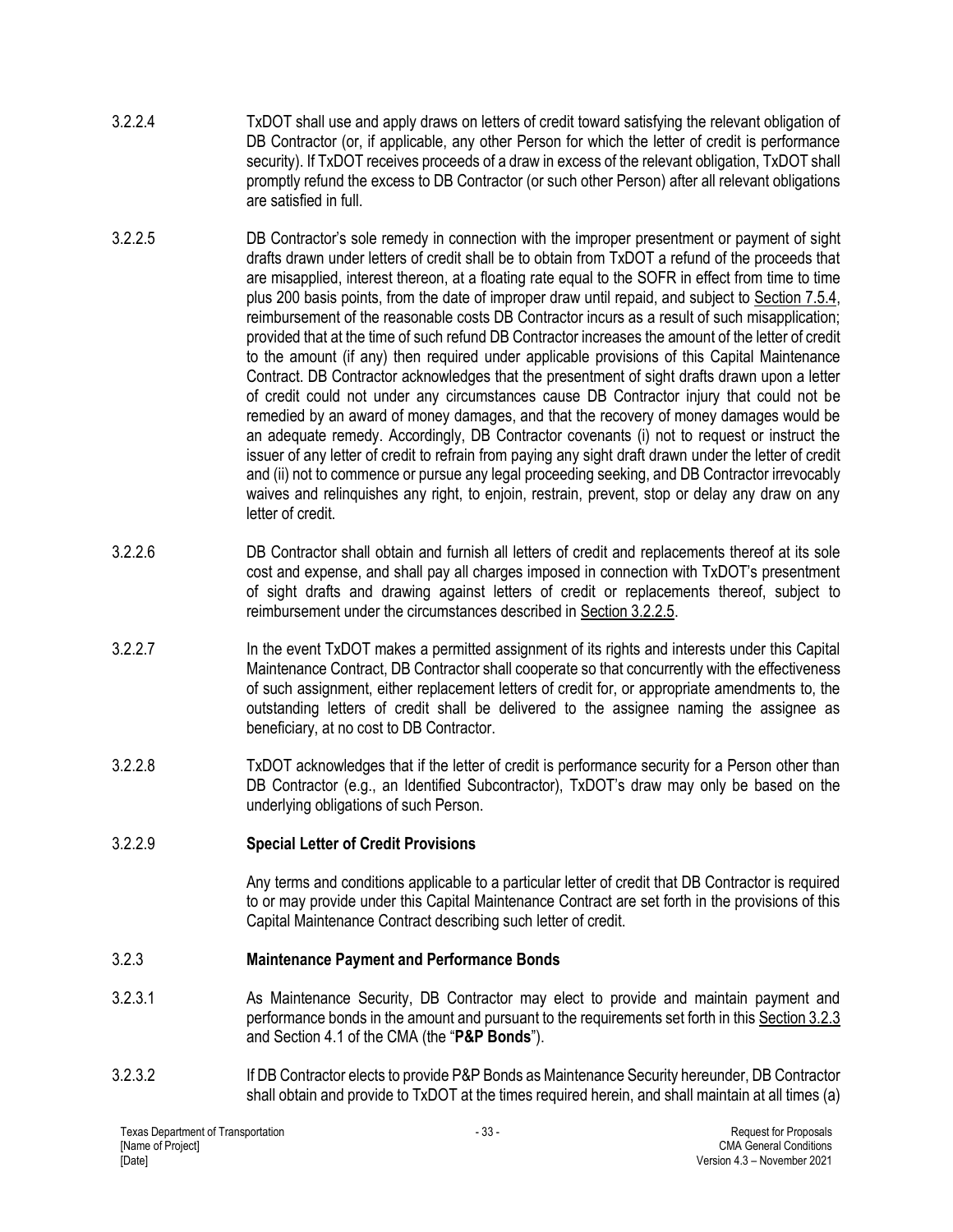the Maintenance Performance Bond and (b) the Maintenance Payment Bond that shall guarantee the performance of the Maintenance Services and shall also guarantee payment to Persons performing certain work for DB Contractor under this Capital Maintenance Contract.

The Maintenance Performance Bond and the Maintenance Payment Bond shall each have a term equal to or greater than the then-current Maintenance Term. The amount of the Maintenance Performance Bond for each Maintenance Term shall be equal the total Maintenance Price payments to be made in the applicable Maintenance Term in accordance with Exhibit 3 to the CMA as such amounts are adjusted in accordance with this Section 3.2.3.2. For the purpose of determining the adjusted Maintenance Price payments in the preceding sentence, the annual Maintenance Price payment amounts described in Section 8.1 and set forth in Exhibit 3 to the CMA shall be adjusted, to the date that is 60 days prior to the date the Maintenance Security amount is required, using ENR CCI in accordance with the methodology set forth in Section 8.1.3 and then at an annual rate of 3% for each succeeding year.

- 3.2.3.3 DB Contractor shall deliver to TxDOT a Maintenance Payment Bond in the same amount and at the same times as is required for the Maintenance Performance Bond pursuant to Section 3.2.3.2. TxDOT will release each Maintenance Payment Bond upon: (a) receipt of (i) evidence satisfactory to TxDOT that all Persons eligible to file a claim against the Maintenance Payment Bond have been fully paid and (ii) unconditional releases of Liens and stop notices from all Subcontractors who filed a preliminary notice of a claim against the Maintenance Payment Bond (or evidence satisfactory to TxDOT that any such Liens and stop notices have been separately bonded around), or (b) expiration of the statutory period for Subcontractors to file a claim against the Maintenance Payment Bond if no claims have been filed.
- 3.2.3.4 Each bond required hereunder shall be issued by a Surety authorized to do business in the State with a rating of at least A minus (A-) or better and Class VIII or better by A.M. Best Company or rated in the top two categories by two nationally recognized rating agencies, or as otherwise approved by TxDOT in its discretion. If any bond provided becomes ineffective, or if the Surety providing a P&P Bond no longer meets the requirements hereof (or if multiple Sureties act as cosureties, no Surety meets the requirements hereof), DB Contractor shall provide a replacement bond in the same form issued by a Surety meeting the foregoing requirements. If the Maintenance Price is increased in connection with a Change Order, TxDOT may, in its discretion, require a corresponding proportionate increase in the amount of each bond or alternative security.
- 3.2.3.5 After issuance by TxDOT of each of Maintenance NTP2 and Maintenance NTP3 pursuant to Section 2.4 of the CMA and no later than 14 days prior to the earlier of the commencement of the subsequent Maintenance Term or expiration of the then outstanding P&P Bonds, DB Contractor shall deliver (a) replacement P&P Bonds meeting the requirements set forth in this Section 3.2.3, (b) evidence of renewal, and, if applicable, an adjustment of the amount, of the then outstanding P&P Bonds or (c) a P&P Letter of Credit meeting the requirements set forth in Sections 3.2.1 and 3.2.2, as well as one or more Guarantees (if required) meeting the requirements set forth in Section 4.2 of the CMA. Furthermore, replacement Maintenance Security meeting the requirements of this Section 3.2 and shall be delivered to TxDOT no later than 10 days after (i) any bond previously provided becomes ineffective or (ii) the Surety (or all co-Sureties) that provided such bond no longer meet(s) the requirements hereof.
- 3.2.3.6 If DB Contractor fails to timely provide replacement or renewal Maintenance Security meeting the requirements of this Section 3.2 for the Second Maintenance Term, TxDOT shall have the right to draw down an amount that is equal to the lesser of (i) 20% of the amount of the Maintenance Performance Bond for the Initial Maintenance Term or (ii) the Maximum Draw-Down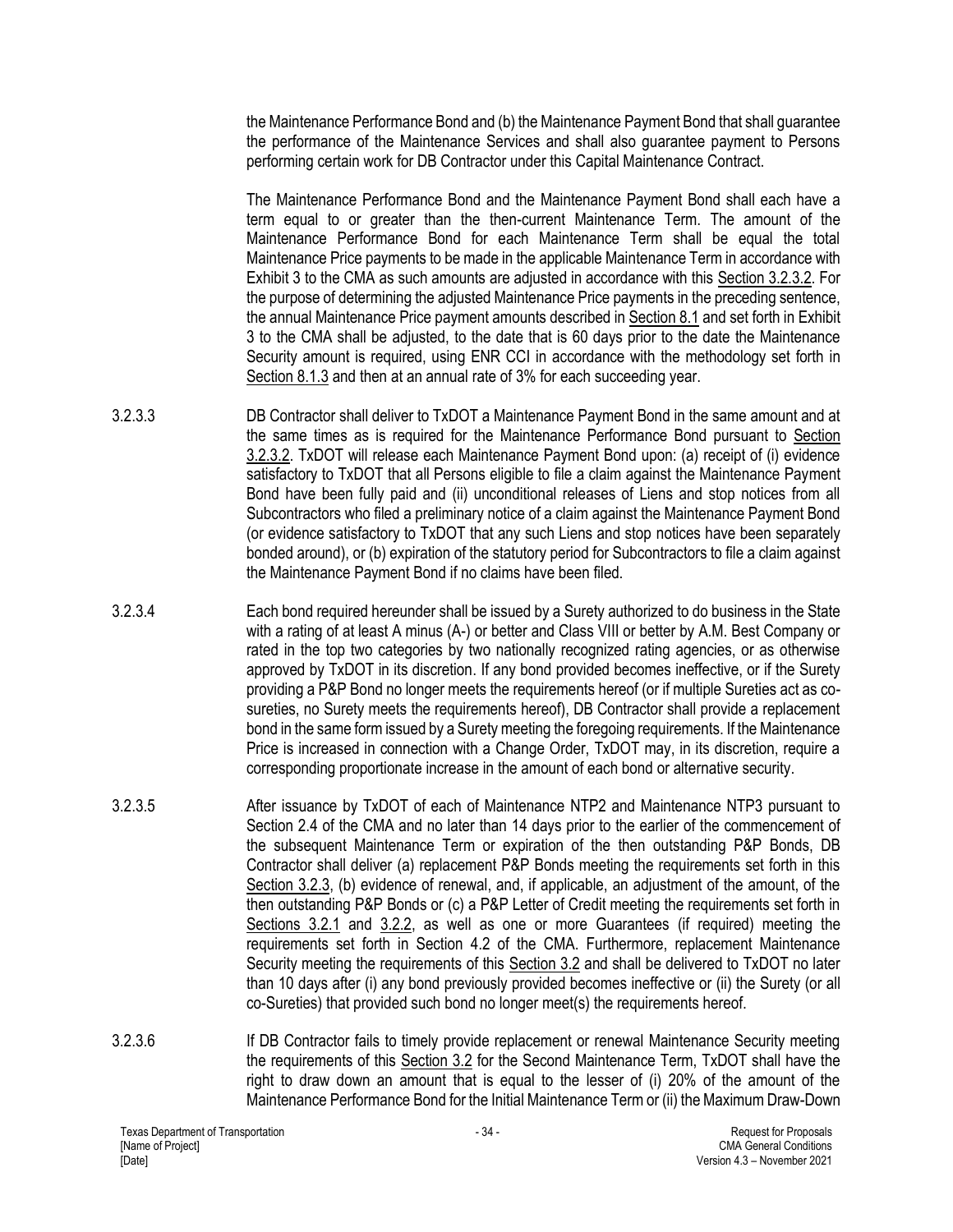Amount (adjusted in accordance with the methodology set forth in Section 3.2.3.7) as cash collateral to secure the performance of DB Contractor under the CMC Documents as a result of DB Contractor's failure to satisfy the Maintenance Security obligations to which DB Contractor agreed upon in executing the CMC. If DB Contractor fails to timely provide replacement or renewal Maintenance Security meeting the requirements of this Section 3.2 for the Third Maintenance Term, TxDOT shall have the right to draw down an amount that is the lesser of (a) 10% of the amount of the Maintenance Performance Bond for the Second Term or (b) 50% of the Maximum Draw-Down Amount (adjusted in accordance with the methodology set forth in Section 3.2.3.7) as cash collateral to secure the performance of DB Contractor under the CMC Documents as a result of DB Contractor's failure to satisfy the Maintenance Security obligations to which DB Contractor agreed upon in executing the CMC.

- 3.2.3.7 The dollar amounts described in Section 3.2.3.6 shall be adjusted, commencing on the Effective Date to the date that is 60 days prior to the date the initial bond or each replacement bond, as applicable, is issued, based on changes in the ENR CCI in accordance with the methodology set forth in Section 8.1.3. DB Contractor agrees and acknowledges that such cash collateral is necessary to secure the performance of DB Contractor under the CMC Documents as a result of DB Contractor's failure to satisfy the Maintenance Security obligations under this CMC and may be used by TxDOT to compensate TxDOT for the damages incurred in connection therewith, including TxDOT's costs to procure a substitute DB Contractor and any amounts paid to such substitute DB Contractor in excess of the unpaid balance of the CMC. Any cash collateral not otherwise utilized by TxDOT with respect to DB Contractor's obligations under the CMC Documents shall be returned to DB Contractor upon the earlier of (i) delivery by DB Contractor of replacement P&P Bonds meeting the requirements of this Section 3.2.3 or the P&P Letter of Credit and Guaranty (if required) in accordance with Sections 3.2.1 and 3.2.2 hereof and Section 4.2 of the CMA and (ii) one year after the end of the Maintenance Period.
- 3.2.3.8 DB Contractor shall procure the Maintenance Payment Bond and Maintenance Performance Bond directly.

### 3.3 **Insurance**

DB Contractor shall procure and keep in effect, or cause to be procured and kept in effect with DB Contractor as a named insured, as appropriate, the insurance policies required in accordance with this Section 3.3, not later than 10 days prior to the Initial Maintenance Term Commencement Date, and shall maintain such insurance at all times during the Maintenance Period.

### 3.3.1 **Qualified Insurers**

Each of the insurance policies required hereunder shall be procured from an insurance carrier or company that, at the time coverage under the applicable policy commences is: (a) authorized to do business in the State and has a current policyholder's management and financial size category rating of not less that "A –, VII" according to A.M. Best's Insurance Reports Key Rating Guide; or (b) otherwise approved in writing by TxDOT.

#### 3.3.2 **Premiums, Deductibles and Self-Insured Retentions**

DB Contractor shall timely pay the premiums for all insurance required under this Capital Maintenance Contract. Subject to Section 4.3 of the CMA and Section 4.5, DB Contractor shall be responsible for and TxDOT shall have no liability for any deductibles, self-insured retentions and amounts in excess of the coverage provided. In the event that any required coverage is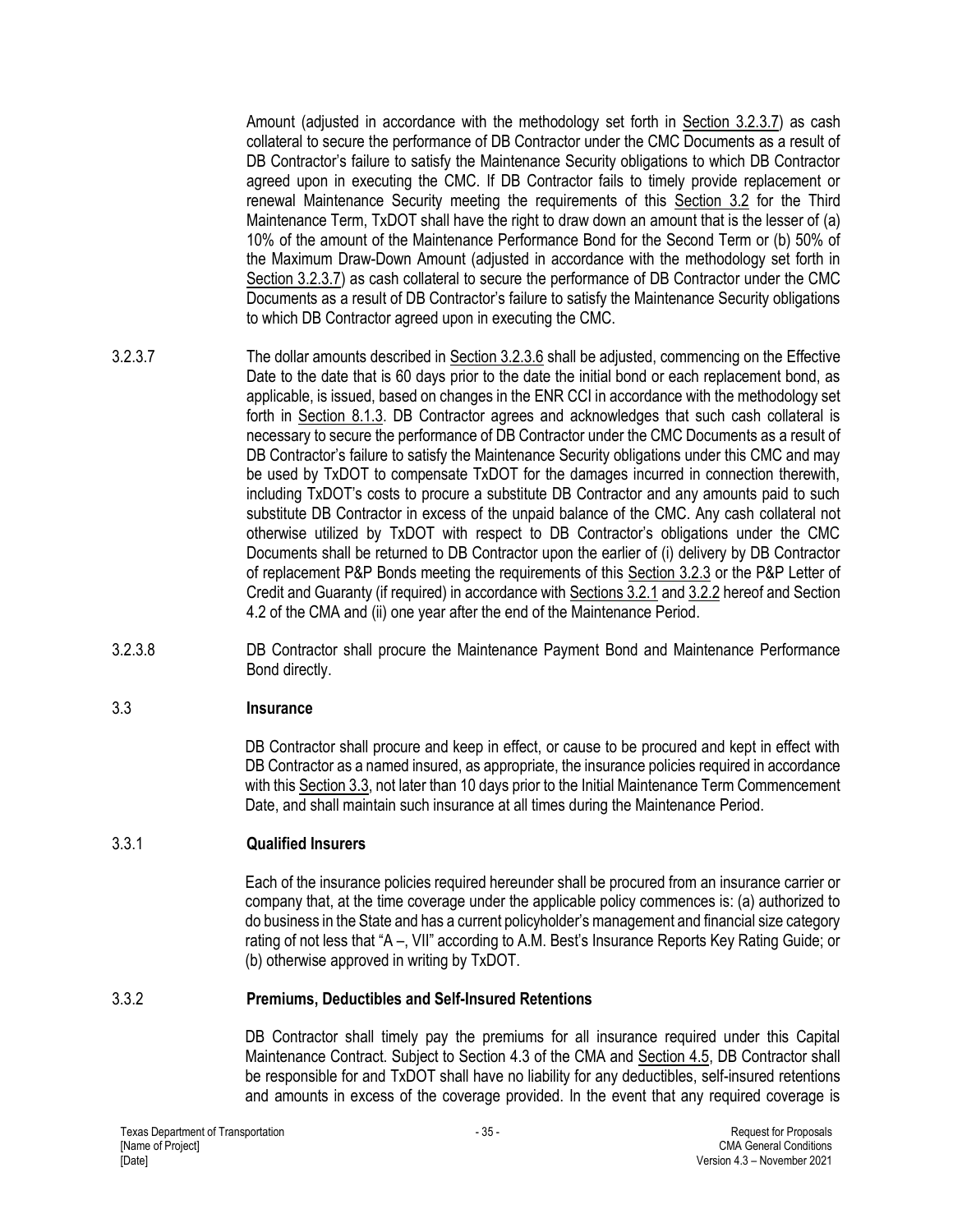provided under a self-insured retention, the entity responsible for the self-insured retention shall have an authorized representative issue a letter to TxDOT, at the same time the insurance policy is to be procured, stating that it shall protect and defend TxDOT to the same extent as if a commercial insurer provided coverage for TxDOT.

### 3.3.3 **Primary and Non-Contributory Coverage**

Each insurance policy shall provide that the coverage is primary and noncontributory coverage with respect to all named and additional insureds, except for coverage that by its nature cannot be written as primary. Any insurance or self-insurance beyond that specified in this Capital Maintenance Contract that is maintained by an insured or any such additional insured shall be in excess of such insurance and shall not contribute with it.

## 3.3.4 **Verification of Coverage**

- 3.3.4.1 At each time DB Contractor is required to initially obtain or cause to be obtained each insurance policy, including insurance coverage required of Subcontractors, and thereafter not later than 10 days prior to the expiration date of each insurance policy, DB Contractor shall deliver to TxDOT a certificate of insurance. Each required certificate must meet the requirements of Texas Insurance Code Chapter 1811 and, to the extent permitted under applicable Laws, state the identity of all carriers, named insureds and additional insureds required under the CMC Documents, state the type and limits of coverage, deductibles, subrogation waiver, and termination provisions of the policy, include as attachments all additional insured, endorsements required under the CMC Documents, and be signed by an authorized representative of the insurance company shown on the certificate or its agent or broker and otherwise be in a form satisfactory to TxDOT. Each such certificate of insurance evidencing policies required to be obtained by DB Contractor shall be accompanied by a letter signed by DB Contractor confirming that the insurances represented in the certificate of insurance fully comply with all provisions of this Section 3.3. DB Contractor certifies to TxDOT by submitting each Subcontractor certificate of insurance that the insurances represented in the certificate fully comply with the requirements of this Section 3.3 that are applicable to Subcontractor policies.
- 3.3.4.2 In addition, within a reasonable time after receipt of a request by TxDOT for copies of insurance policies required to be obtained by DB Contractor (but not to exceed the later of 15 days after the receipt of the actual policy and the receipt of TxDOT's request), DB Contractor shall deliver to TxDOT: (i) a complete certified copy of each such requested insurance policy or modification, or renewal or replacement insurance policy and all endorsements thereto and (ii) satisfactory evidence of payment of the premium therefor, which may be a letter from DB Contractor's broker stating that all required premium payments have been made in accordance with the policy requirements.
- 3.3.4.3 If DB Contractor has not provided TxDOT with the foregoing proof of coverage and payment within five days after TxDOT delivers to DB Contractor written notice of an Event of Default under Section 7.6.1 and demand for the foregoing proof of coverage, TxDOT may, in addition to any other available remedy, without obligation or liability and without further inquiry as to whether such insurance is actually in force: (i) obtain such an insurance policy; and DB Contractor shall reimburse TxDOT for the cost thereof upon demand, and (ii) suspend all or any portion of Maintenance Services for cause or close the Project until TxDOT receives from DB Contractor such proofs of coverage in compliance with this Section 3.3.4 (or until TxDOT obtains an insurance policy, if it elects to do so).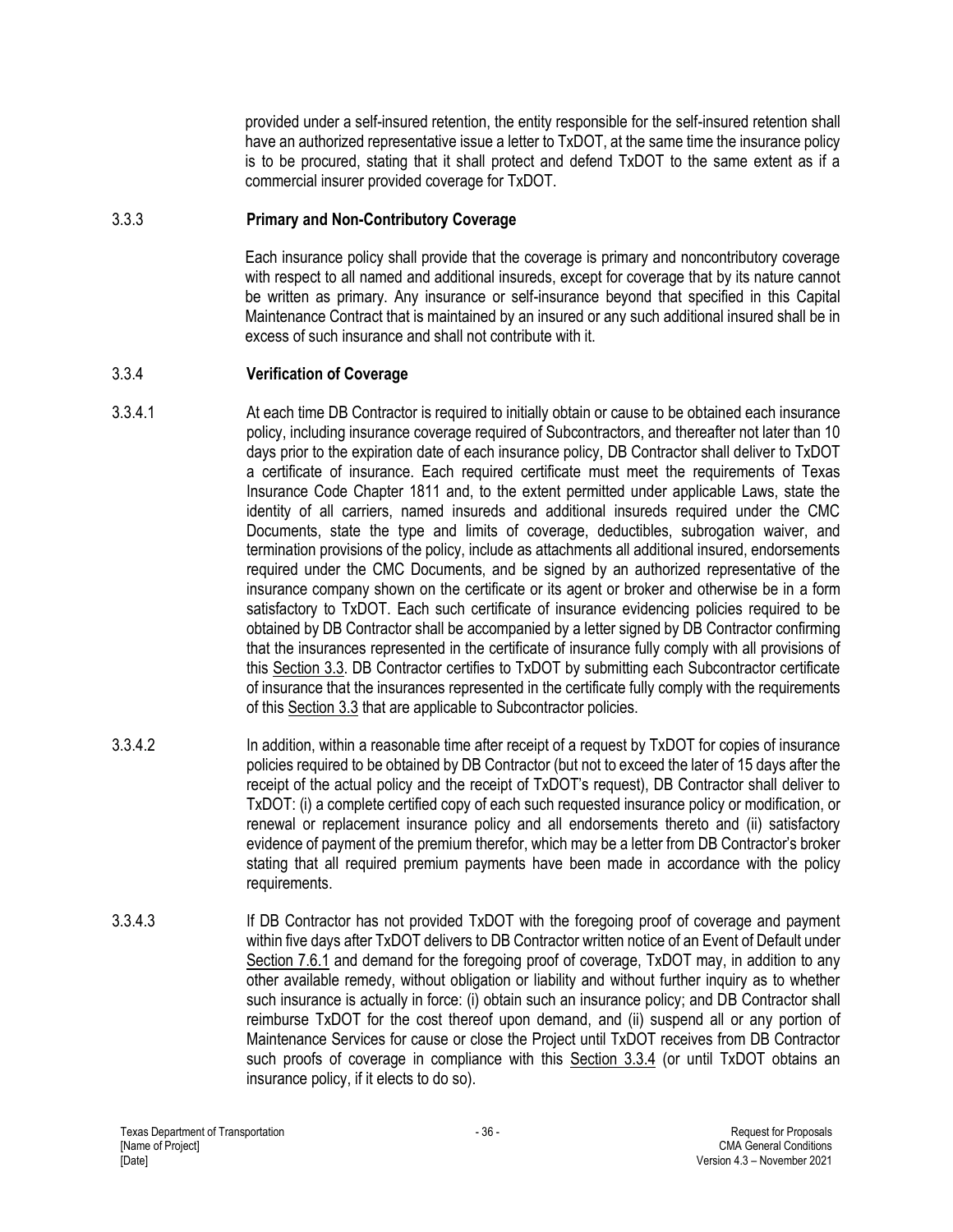## 3.3.5 **Subcontractor Insurance Requirements**

- 3.3.5.1 DB Contractor's obligations regarding Subcontractor's insurance are set forth in Section 3.3.30. DB Contractor shall cause each Subcontractor to provide such insurance in the manner and in the form consistent with the requirements contained in this Capital Maintenance Contract, and also including requirements to comply with the primary and non-contributory, waiver of subrogation, and notice of cancellation provisions of this Section 3.3.
- 3.3.5.2 If any Subcontractor fails to procure and keep in effect the insurance required of it under Section 3.3.30, and TxDOT asserts the same as an Event of Default hereunder, DB Contractor may, within the applicable cure period, cure such Event of Default by: (i) causing such Subcontractor to obtain the requisite insurance and providing to TxDOT proof of insurance; (ii) procuring the requisite insurance for such Subcontractor and providing to TxDOT proof of insurance; or (iii) terminating the Subcontractor and removing its personnel from the Site.

## 3.3.6 **Policies with Insureds in Addition to DB Contractor**

- 3.3.6.1 All insurance policies that are required to be maintained by DB Contractor under the CMC that insure Persons (whether as named or additional insureds) in addition to DB Contractor, other than those to be provided by Subcontractors in compliance with Section 3.3.5 above, shall comply or be endorsed to comply with the following provisions.
- 3.3.6.2 The insurance policy shall be written or endorsed so that no acts or omissions of an insured shall vitiate coverage of the other insureds, including any additional insureds, provided that professional liability policies shall not be required to comply with this Section 3.3.6. Without limiting the foregoing, any failure on the part of a named insured to comply with reporting provisions or other conditions of the insurance policies, any breach of warranty, any action or inaction of a named insured or others, any misrepresentation, act or omission of the named insured, or any change in ownership of all or any portion shall not affect coverage provided to the other named insureds or additional insureds (and their respective members, directors, officers, employees, agents and Project consultants).
- 3.3.6.3 The insurance shall apply separately to each named insured and additional insured against whom a claim is made or suit is brought, except with respect to the limits of the insurer's liability.
- 3.3.6.4 All endorsements adding additional insureds to required insurance policies shall contain no limitations, conditions, restrictions or exceptions to coverage in addition to those that apply under the insurance policy generally. To the fullest extent of coverage allowed under Chapter 151 of the Texas Insurance Code, DB Contractor (if applicable) and TxDOT shall be included as additional insureds under DB Contractor's commercial general liability policy, using ISO Additional Insured Endorsements CG 20 10 04/13 and CG 20 37 04/13, or endorsements providing equivalent coverage, including products-completed operations. The commercial general liability policy shall include completed operations liability coverage.

### 3.3.7 **Additional Terms and Conditions**

3.3.7.1 Each insurance policy shall be endorsed to state that coverage cannot be canceled, voided, suspended, adversely modified, or reduced in coverage or in limits (including for non-payment of premium) except after 30 days' prior written notice (or 10 days in the case of cancellation for nonpayment of premium), return receipt requested, has been given to TxDOT and each other insured or additional insured party, provided that (a) notice is not required for erosion of limits due to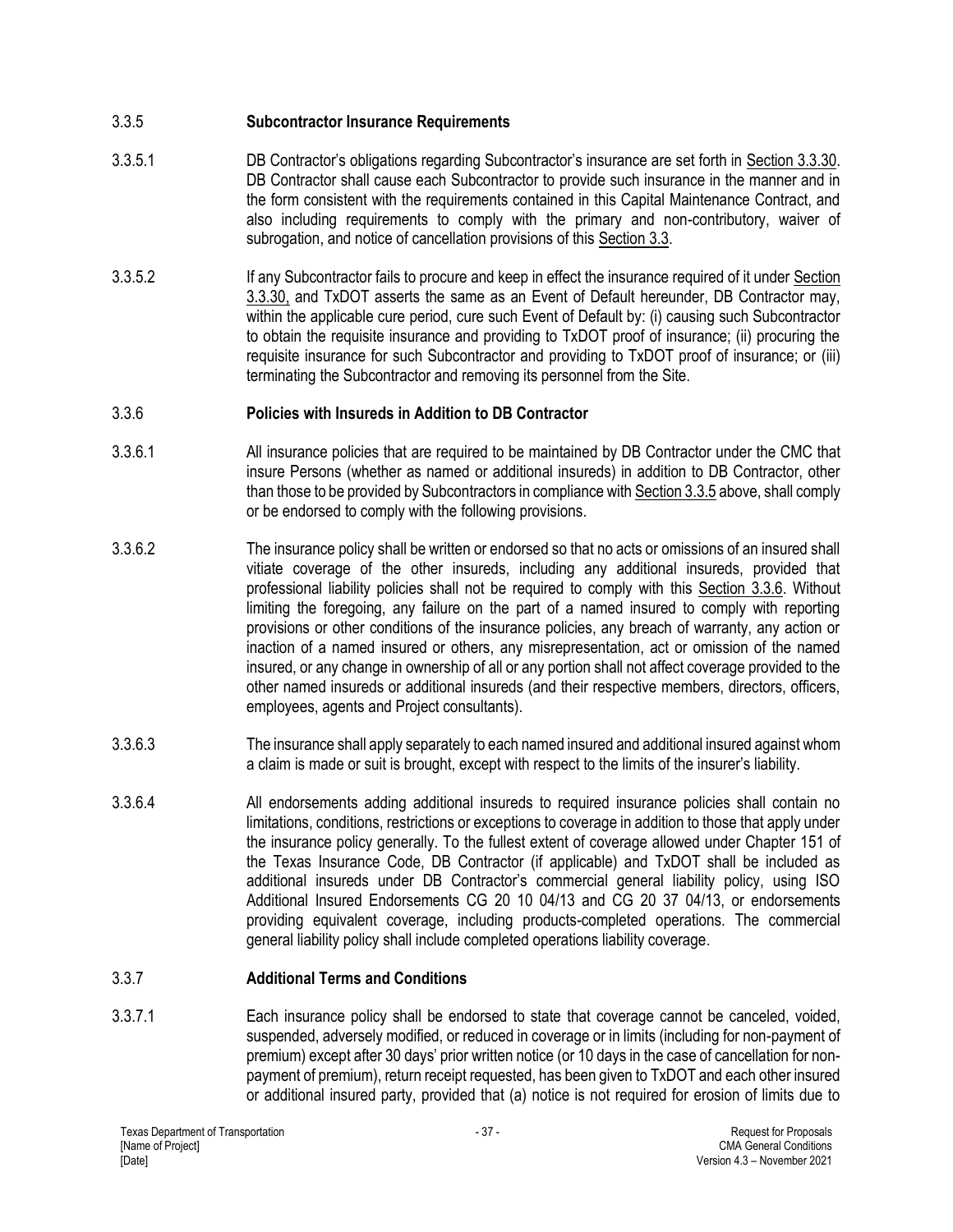claims paid and (b) DB Contractor may obtain as comparable an endorsement as possible if it establishes unavailability of this endorsement as set forth in Section 3.3.11. Such endorsement shall not include any limitation of liability of the insurer for failure to provide such notice. Should such an endorsement not be available, prior to an insurance policy being canceled, voided, suspended, adversely modified, or reduced in coverage or in limits (including for non-payment of premium), DB Contractor shall require its insurance broker to furnish 30 days' prior written notice (or 10 days in the case of cancellation for non-payment of premium) to TxDOT and each other insured or additional insured party, return receipt requested, provided such notice may be submitted directly from DB Contractor's insurance broker to TxDOT's Authorized Representative. DB Contractor's agreement to comply with this requirement shall be provided along with the certificates of insurance.

- 3.3.7.2 If DB Contractor's or any Subcontractor's activities involve transportation of Hazardous Materials, the automobile liability insurance policy for DB Contractor or such Subcontractor shall be endorsed to include for private, non-commercial vehicles Motor Carrier Act Endorsement-Hazardous Materials Clean Up (MCS-90).
- 3.3.7.3 Each insurance policy shall provide coverage on an "occurrence" basis and not a "claims made" basis (with the exception of any professional liability and pollution liability insurance policies).

### 3.3.8 **Waivers of Subrogation**

TxDOT waives all rights against DB Contractor-Related Entities, and DB Contractor waives all rights against the Indemnified Parties, for any claims to the extent covered by insurance obtained pursuant to this Section 3.3, except such rights as they may have to the proceeds of such insurance. If DB Contractor is deemed to self-insure a claim or loss under Section 3.3.16.3), then DB Contractor's waiver shall apply as if it carried the required insurance. DB Contractor shall require all Subcontractors to provide similar waivers in writing each in favor of all other Persons enumerated above. Subject to Section 3.3.11, each policy, including workers' compensation if permitted under the applicable worker's compensation insurance laws, shall include a waiver of any right of subrogation against the Indemnified Parties or the insurer's consent to the insured's waiver of recovery in advance of loss.

#### 3.3.9 **No Recourse**

There shall be no recourse against TxDOT for payment of premiums or other amounts with respect to the insurance required to be provided by DB Contractor or any of its Subcontractors hereunder, except to the extent such costs are recoverable under Section 3.3.12 or Section 4.5.

#### 3.3.10 **Support of Indemnifications**

The insurance coverage provided hereunder by DB Contractor is not intended to limit DB Contractor's indemnification obligations under the CMC Documents.

#### 3.3.11 **Inadequacy or Unavailability of Required Coverages**

3.3.11.1 TxDOT makes no representation that the limits of liability specified for any insurance policy to be carried pursuant to this Capital Maintenance Contract or approved variances therefrom are adequate to protect DB Contractor against its undertakings under the CMC Documents, to TxDOT, or any other Person. No such limits of liability or approved variances therefrom shall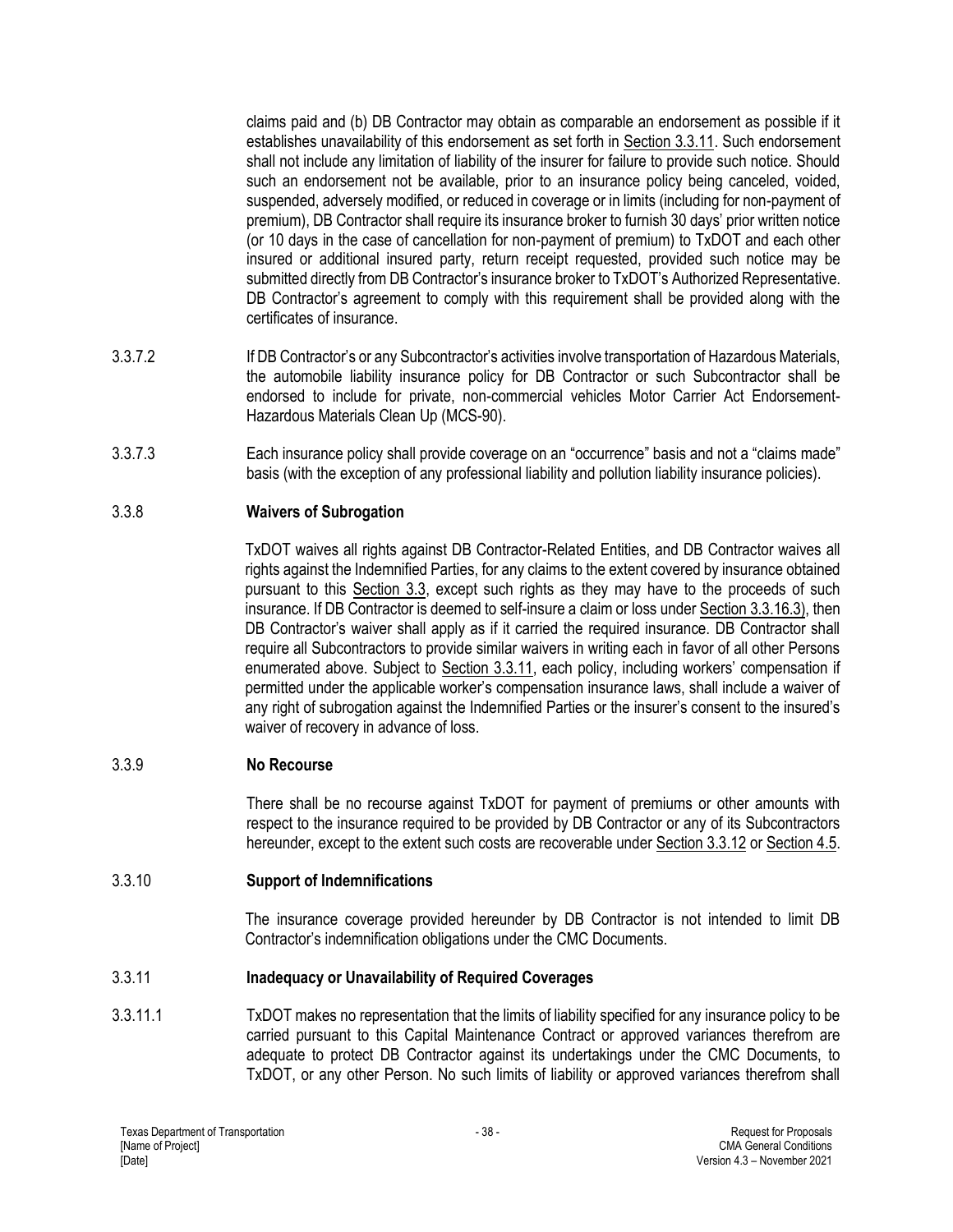preclude TxDOT from taking any actions as are available to it under the CMC Documents or otherwise at Law.

- 3.3.11.2 If DB Contractor demonstrates to TxDOT's reasonable satisfaction that it has used diligent efforts in the global insurance and reinsurance markets to maintain the insurance coverages it is required to provide hereunder, and if, despite such diligent efforts and through no fault of DB Contractor, any of such coverages (or any of the required terms of such coverages, including insurance policy limits) become unavailable during the Maintenance Period, TxDOT will consider in good faith granting DB Contractor an interim written variance from such requirements under which DB Contractor shall obtain and maintain or cause to be obtained and maintained alternative insurance packages and programs that provide risk coverage as comparable to that contemplated in this Section 3.3 as is commercially reasonable under then-existing insurance market conditions.
- 3.3.11.3 DB Contractor shall not be entitled to any increase in the Maintenance Price for increased costs or any time extension resulting from the unavailability of coverage and the requirement to provide acceptable alternatives.

## 3.3.12 **Defense Costs**

No defense costs shall be included within or erode the limits of coverage of any of the insurance policies, except that litigation and mediation defense costs may be included within the limits of coverage of professional and pollution liability policies.

### 3.3.13 **Contesting Denial of Coverage**

If any insurance carrier under an insurance policy denies coverage with respect to any claims reported to such carrier, upon DB Contractor's request, TxDOT and, to the extent necessary, the other Indemnified Parties shall cooperate in good faith to establish whether and to what extent to contest, and how to fund the cost of contesting, the denial of coverage; provided that if the reported claim is a matter covered by an indemnity in favor of an Indemnified Party, then DB Contractor shall bear all costs of contesting the denial of coverage.

### 3.3.14 **Umbrella and Excess Policies**

DB Contractor shall have the right to satisfy the requisite insurance coverage amounts for liability insurance through a combination of primary policies and umbrella or excess policies. Umbrella and excess policies shall comply with all insurance requirements, terms and provisions set forth in this CMC for the applicable type of coverage.

### 3.3.15 **Additional Insurance Policies**

If DB Contractor carries insurance coverage applicable to the Project in addition to that required under this CMC, then DB Contractor shall, to the extent feasible, include TxDOT and its members, directors, officers, employees, agents and the Indemnified Parties as additional insureds thereunder, if and to the extent they have an insurable interest. The additional insured endorsements shall be as described in Section 3.3.6.4; and DB Contractor shall provide to TxDOT the proofs of coverage and copy of the policy described in Section 3.3.4. If, however, DB Contractor demonstrates to TxDOT that inclusion of such Persons as additional insureds will increase the premium in a manner that is not cost-effective, TxDOT shall elect either to pay the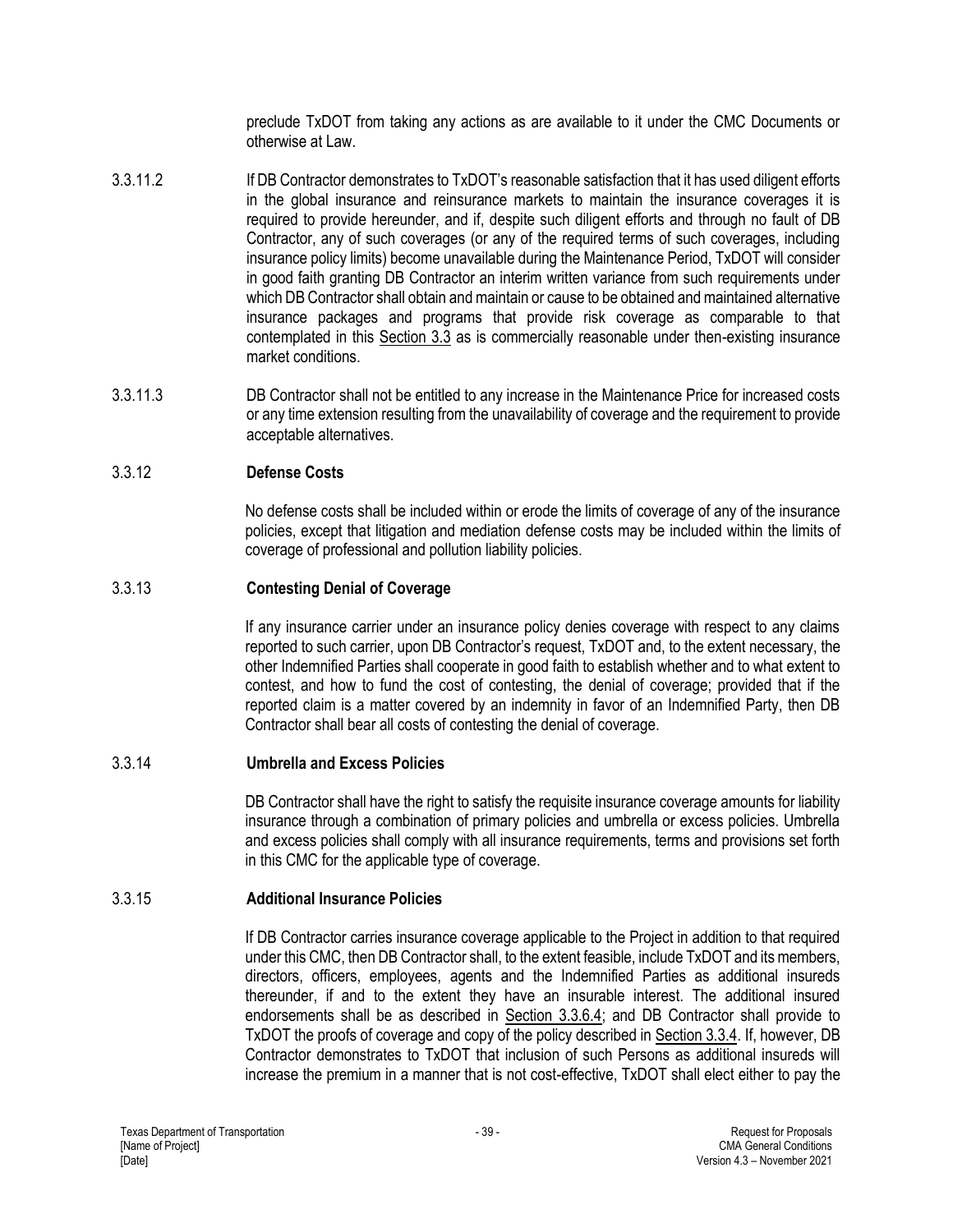increase in premium or forego additional insured coverage. The provisions of Sections 3.3.4, 3.3.6, 3.3.8, 3.3.9, 3.3.13, and 3.3.16 shall apply to all such policies of insurance coverage.

### 3.3.16 **Prosecution of Claims**

- 3.3.16.1 Unless otherwise directed by TxDOT in writing with respect to TxDOT's insurance claims, DB Contractor shall be responsible for reporting and processing all potential claims by TxDOT or DB Contractor against the insurance policies required hereunder. DB Contractor agrees to report timely to the insurers under such insurance policies any and all matters that may give rise to an insurance claim by DB Contractor or TxDOT or another Indemnified Party and to promptly and diligently pursue such insurance claims in accordance with the claims procedures specified in such insurance policies, whether for defense or indemnity or both. DB Contractor shall enforce all legal rights against the insurer under the applicable insurance policies and applicable Laws in order to collect thereon, including pursuing necessary litigation and enforcement of judgments, provided that DB Contractor shall be deemed to have satisfied this obligation if a judgment is not collectible through the exercise of lawful and diligent means.
- 3.3.16.2 TxDOT agrees to promptly notify DB Contractor of TxDOT's incidents, potential claims against TxDOT, and matters that may give rise to an insurance claim against TxDOT, to tender to the insurer TxDOT's defense of the claim under such insurance policies, and to cooperate with DB Contractor as necessary for DB Contractor to fulfill its duties hereunder. For any such incidents, potential claims and matters, DB Contractor shall ensure that, to the extent covered by DB Contractor's policies:
	- (a) For claims and suits that DB Contractor's insurer reasonably estimates to be within the limits of its available coverage, DB Contractor or its insurer shall communicate and coordinate the defense strategy with TxDOT and the Texas Office of the Attorney General and shall ensure that the insurer does not agree to any settlement without first obtaining the concurrence of the Texas Office of the Attorney General. TxDOT and the Texas Office of the Attorney General shall not unreasonably withhold consent to the strategy and plan communicated by DB Contractor or its insurer to TxDOT and the Texas Office of the Attorney General. Nor shall TxDOT and the Texas Office of the Attorney General unreasonably withhold consent to settlements and compromises proposed by DB Contractor or its insurers that fall within the limits of insurance provided by such insurers.
	- (b) For claims and suits that DB Contractor's insurer reasonably estimates to be in excess of the available insurance provided by DB Contractor's insurers, and implicating the potential for damages that are the financial liability or responsibility of TxDOT or the State of Texas, DB Contractor shall ensure that the defense of the claim is coordinated by the insurer with TxDOT and the Texas Office of the Attorney General and shall ensure that DB Contractor's insurer does not agree to any settlement in excess of DB Contractor's insurer's limits of liability without first obtaining the concurrence of the Texas Office of the Attorney General.
- 3.3.16.3 If in any instance DB Contractor has not performed its obligations respecting insurance coverage set forth in this Capital Maintenance Contract or is unable to enforce and collect any such insurance for failure to assert claims in accordance with the terms of the insurance policies or to prosecute claims diligently, then for purposes of determining DB Contractor's liability and the limits thereon or determining reductions in compensation due from TxDOT to DB Contractor on account of available insurance, DB Contractor shall be treated as if it has elected to self-insure up to the full amount of insurance coverage that would have been available had DB Contractor performed such obligations and not committed such failure. Nothing in the CMC Documents shall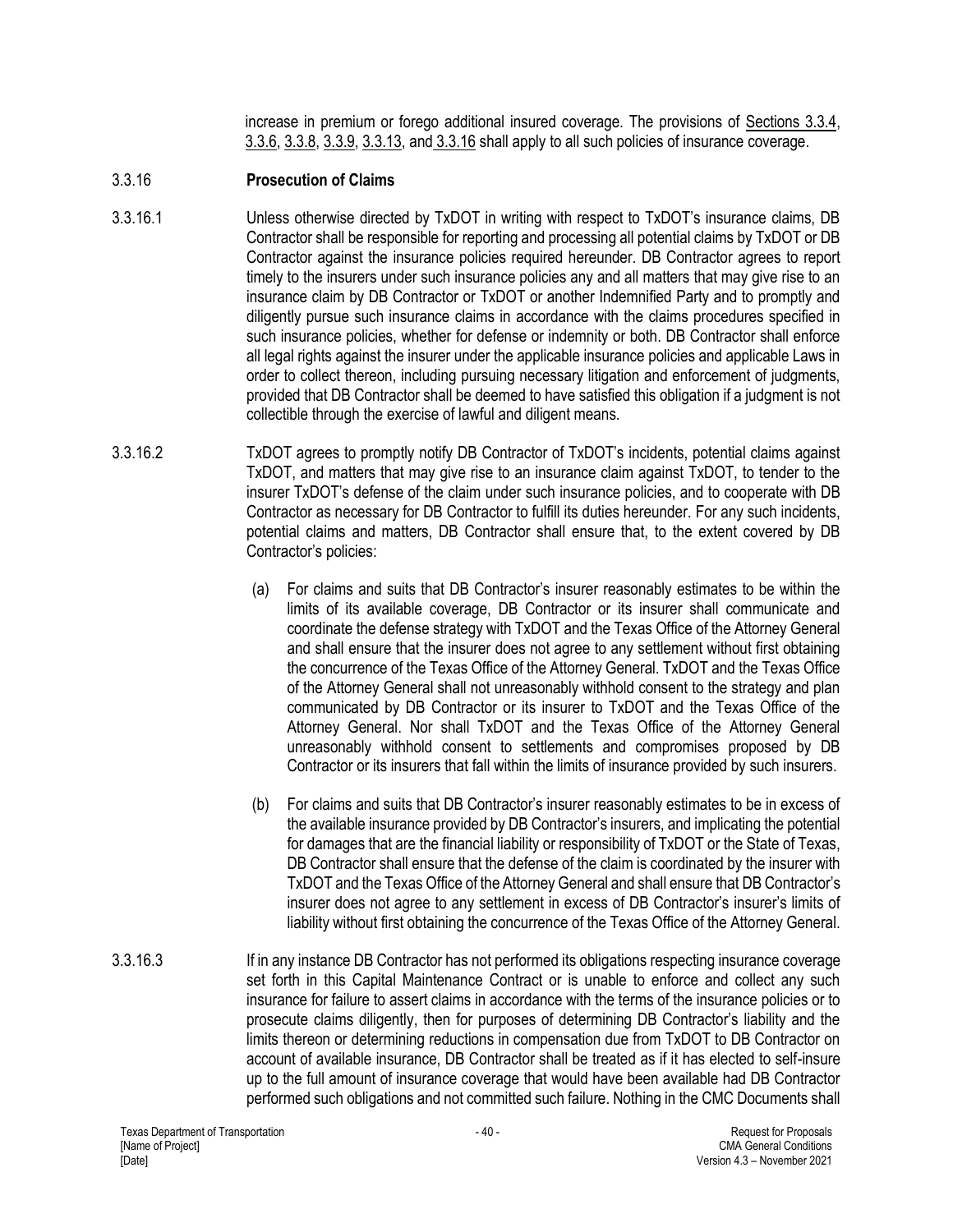be construed to treat DB Contractor as electing to self-insure where DB Contractor is unable to collect due to the bankruptcy or insolvency of any insurer that at the time the insurance policy is written meets the rating qualifications set forth in this Section 3.3.

- 3.3.16.4 If in any instance DB Contractor has not promptly performed its obligation to report to applicable insurers and process any potential insurance claim tendered by TxDOT or another Indemnified Party, then TxDOT or the other Indemnified Party may, but is not obligated to: (i) notify DB Contractor in writing of TxDOT's intent to report the claim directly with the insurer and thereafter process the claim; and (ii) proceed with reporting and processing the claim if TxDOT or the other Indemnified Party does not receive from DB Contractor, within 10 days after so notifying DB Contractor, written proof that DB Contractor has reported the claim directly to the insurer. TxDOT or the other Indemnified Party may dispense with such notice to DB Contractor if TxDOT or the other Indemnified Party has a good faith belief that more rapid reporting is needed to preserve the claim.
- 3.3.16.5 All insurance proceeds received by DB Contractor for any insured loss in excess of \$10,000,000 under the builder's risk insurance policies required by this Capital Maintenance Contract shall be paid into a separate insurance proceeds account and shall be held in trust for the purposes of, and to be applied in accordance with, this Capital Maintenance Contract. Any costs under this CMC that are covered by insurance proceeds received by (or on behalf of) DB Contractor shall proportionately reduce any amounts for such costs that would otherwise be owed by TxDOT to DB Contractor under this Capital Maintenance Contract.

# 3.3.17 **Disclaimer**

DB Contractor and each Subcontractor have the responsibility to make sure that their insurance programs fit their particular needs, and it is their responsibility to arrange for and secure any insurance coverage that they deem advisable, whether or not specified herein.

### 3.3.18 **Insurance and Commencement of Maintenance Services**

DB Contractor shall not commence the Maintenance Services under this Capital Maintenance Contract until it has obtained the insurance required under Section 3.3, has furnished original certificates of insurance evidencing the required coverage as required under Section 3.3.4 and such insurance has been approved in writing by TxDOT, and DB Contractor shall not allow any Subcontractor (nor shall such Subcontractor be entitled) to commence work under its Subcontract until the insurance required of the Subcontractor pursuant to this Section 3.3 has been obtained and approved by DB Contractor. A delay in securing such certificates of insurance or approvals shall not provide DB Contractor any relief or entitlement to a Change Order.

# 3.3.19 **TxDOT's Right to Remedy Breach by DB Contractor Regarding Insurance**

If DB Contractor or any Subcontractor fails to provide insurance or proof of insurance as and when required herein, TxDOT shall have the rights set forth in Section 3.3.4.3. TxDOT's Recoverable Costs, at TxDOT's option, shall be deducted from amounts payable to DB Contractor or reimbursed by DB Contractor upon demand from TxDOT. Nothing herein shall preclude TxDOT from exercising its rights and remedies under Section 7.6 as a result of the failure of DB Contractor or any Subcontractor to satisfy its insurance obligations herein.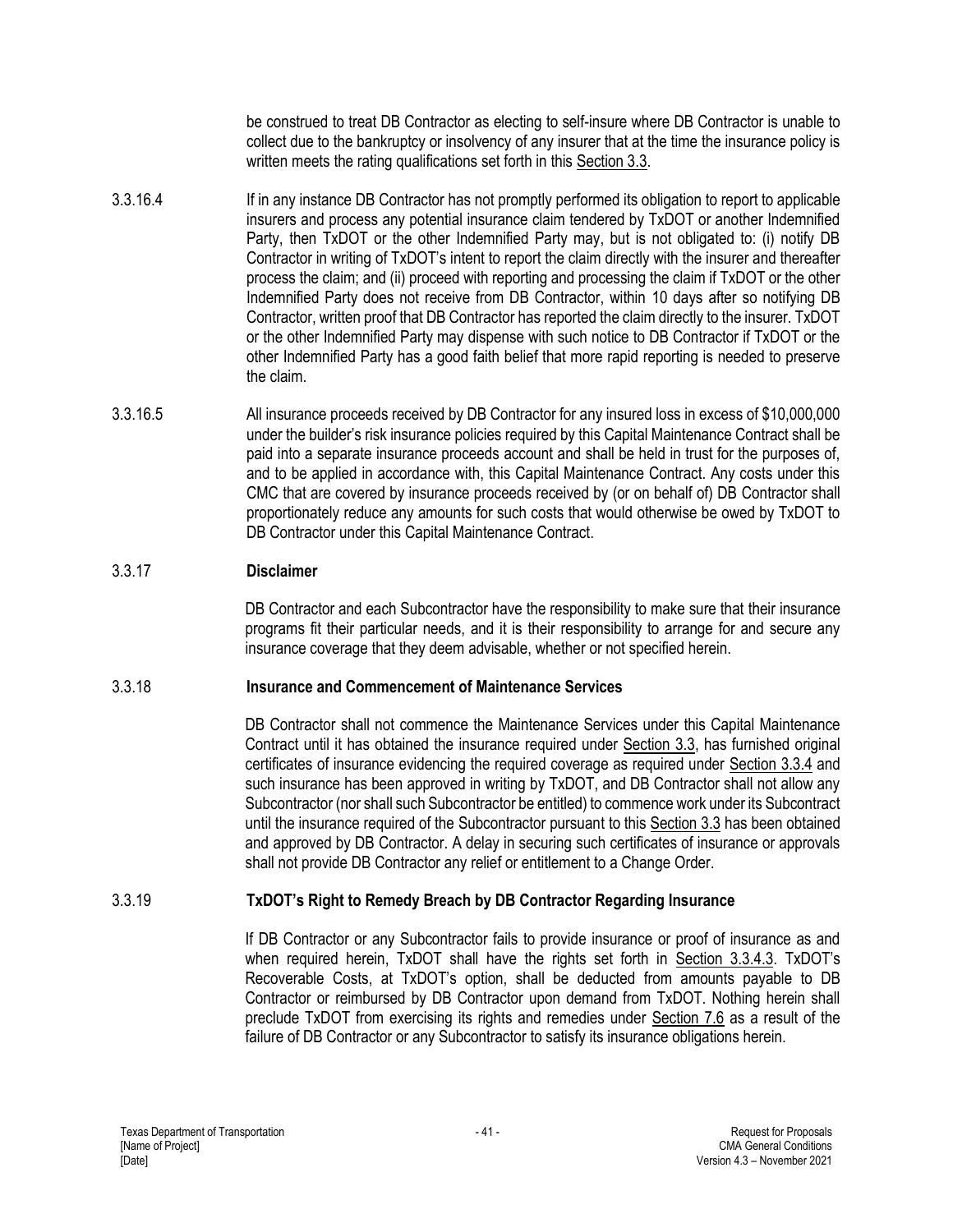| 3.3.20 | <b>Premiums</b> |
|--------|-----------------|
|--------|-----------------|

With respect to insurance policies required to be maintained during all Maintenance Terms under this Section 3.3, DB Contractor shall be entitled to reimbursement for the costs of insurance premiums, as follows:

- 3.3.20.1 Premiums may be included in invoices hereunder only after payment thereof by DB Contractor. Said premiums shall be passed through without any profit or overhead or compensation for any costs incurred by DB Contractor in obtaining insurance in excess of the actual premiums paid therefor.
- 3.3.20.2 TxDOT shall be entitled to any return or retrospective premiums with respect to said insurance. DB Contractor shall deliver any such funds to TxDOT within 10 days following DB Contractor's receipt thereof.
- 3.3.20.3 DB Contractor shall use best efforts to obtain the insurance required hereunder, and renewals thereof, at cost-effective rates. Promptly following a request by TxDOT, or promptly following issuance of the notice to proceed for the applicable Maintenance Term (if not earlier requested), DB Contractor shall obtain competitive quotes for said insurance policies, shall notify TxDOT of the same, and shall obtain TxDOT's approval of said insurance policies before binding coverage. DB Contractor shall accommodate any commercially reasonable changes in providers, coverage or payment terms desired by TxDOT.
- 3.3.20.4 DB Contractor shall promptly notify TxDOT if it becomes apparent at any time during the Maintenance Term that required insurance policies are no longer available or if the premiums for renewals materially increase from the prior rates. In such event, DB Contractor shall work with TxDOT to find commercially reasonable alternatives to the required coverages that are acceptable to TxDOT.

### 3.3.21 **Claims Against Third Parties**

DB Contractor shall not have the authority or responsibility to assert and pursue any claims against any third party for damage to the Project, other than claims for third-party damage that do not fall within the definition for Force Majeure Event. In the event DB Contractor receives any funds from third parties for damages caused to the Project, such funds shall be used first to repair the applicable damage to the Project. Upon request by TxDOT, DB Contractor shall provide reasonable assistance to, and shall reasonably cooperate with, TxDOT regarding claims against third parties for damage to the Project for which TxDOT is responsible.

### 3.3.22 **Builder's Risk Insurance**

At all times during any period in which Maintenance Services by or on behalf of DB Contractor are in progress during the Maintenance Term, DB Contractor shall procure and keep in force a policy of builder's risk insurance as specified below.

(a) The policy shall provide coverage for "all risks" of direct physical loss or damage to the portions or elements of the Project under construction when DB Contractor is undertaking a single repair, rehabilitation or new construction element valued in excess of \$5,000,000, including the perils of loss or damage by fire, collapse, lightning, explosion, vandalism and malicious mischief, civil commotion, aircraft, earthquake, earth movement, flood, storm, windstorm, hurricane and tornado, subsidence and terrorism. Such policy shall contain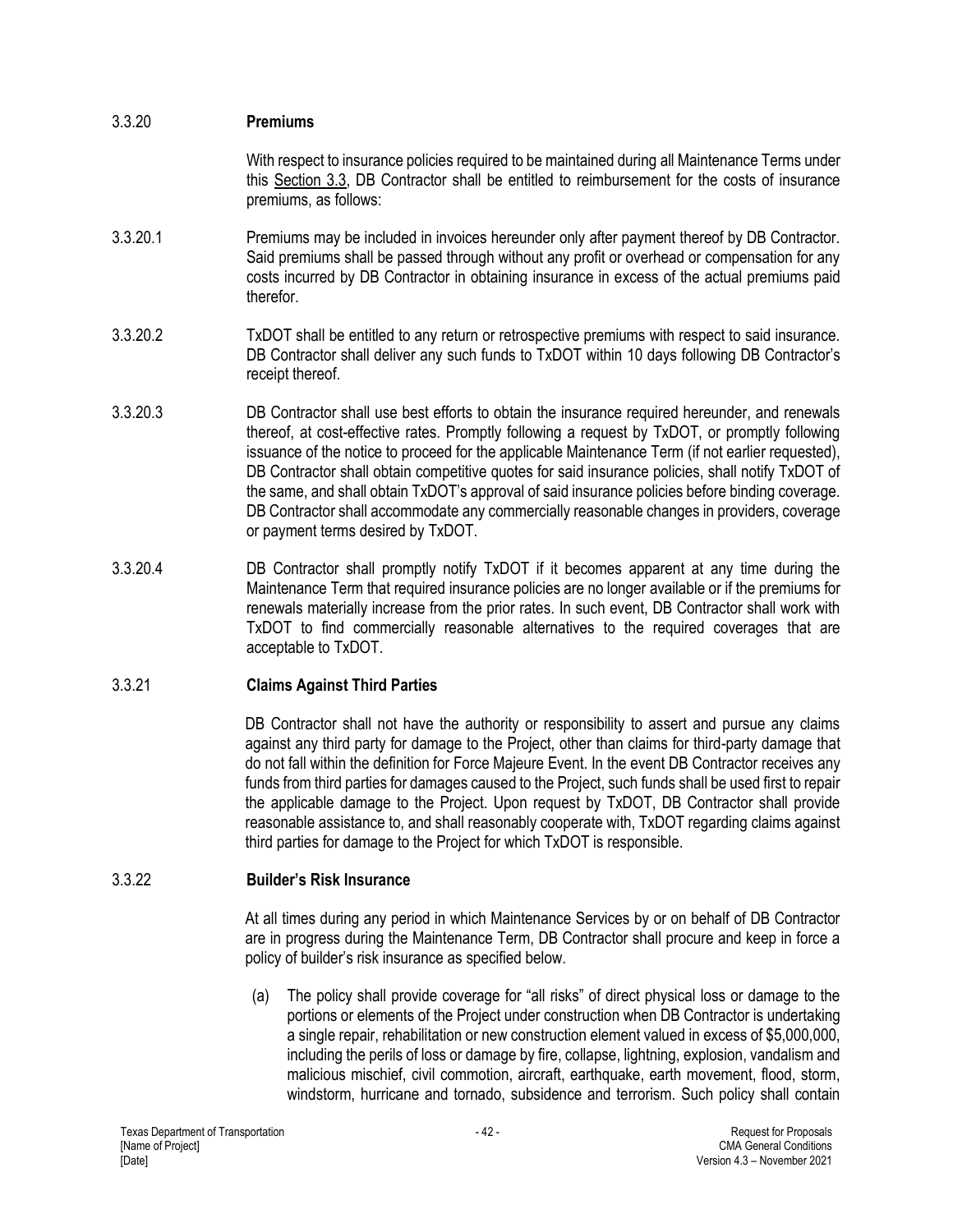extensions of coverage that are typical for a project of the nature of the Project, including coverage for physical damage resulting from faulty workmanship, and shall contain only those exclusions that are typical for a project of the nature of the Project.

- (b) The policy shall cover (i) all property, roads, buildings, structures, fixtures, materials, supplies, foundations, pilings, machinery and equipment that are part of or related to the portions of the Project under construction, and the works of improvement, including permanent and temporary works and materials, and including goods intended for incorporation into the works located at the Site, in storage or in the course of inland transit on land to the Site, (ii) all existing property and improvements that are within the construction work zone or are or will be affected by the construction work, and (iii) valuable papers and restoration of data, plans and drawings, subject to the sublimit set forth in Section 3.3.22(c)(vii).
- (c) The policy shall provide coverage per occurrence no less than greater of the maximum probable loss as determined by DB Contractor's insurance advisor and agreed by TxDOT or \$5,000,000, without risk of co-insurance; provided, however, that the policy must also insure against all of the following risks, which may be subject to the following sublimits (i) for earth movement, the peril of named windstorm and flood an amount of not less than \$5,000,000 per occurrence and in the aggregate, (ii) for existing property and improvements an amount of not less than \$1,000,000, (iii) for "soft cost expense" an amount acceptable to TxDOT, not less than \$1,000,000, (iv) for demolition, not less than \$1,000,000, (v) for debris removal, not less than \$1,000,000, (vi) for professional fees, not less than \$1,000,000, and (vii) for valuable papers and restoration of data, plans and drawings, not less than \$250,000.
- (d) TxDOT shall be named as an insured on the policy as its interests may appear. DB Contractor also may, but is not obligated to, include other Subcontractors as insureds as their respective interests appear. The policy shall be written so that no act or omission of any insured shall vitiate coverage of the other insureds.
- (e) The policy shall include coverage for (i) foundations, including pilings, but excluding normal settling, shrinkage, or expansion, (ii) physical damage resulting from machinery accidents but excluding normal and natural wear and tear, corrosion, erosion, inherent vice or latent defect in the machinery, (iii) plans, blueprints and specifications, (iv) physical damage resulting from faulty work or faulty materials, but excluding the cost of making good such faulty work or faulty materials, (v) physical damage resulting from design error or omission but excluding the cost of making good such design error or omission, (vi) demolition and debris removal coverage, (vii) the increased replacement cost due to any change in applicable codes or other Laws, (viii) expense to reduce loss, (ix) building ordinance compliance, with the building ordinance exclusion deleted, and (x) "soft cost expense" (including costs of Governmental Approvals, mitigation costs, attorneys' fees, and other fees and costs associated with such damage or loss or replacement thereof).
- (f) The policy shall provide a deductible or self-insured retention not exceeding \$1,000,000 per occurrence; provided, however, that for the perils of windstorm, flood and earthquake the deductible may be expressed as a percentage of the policy limit, not to exceed five percent (5%).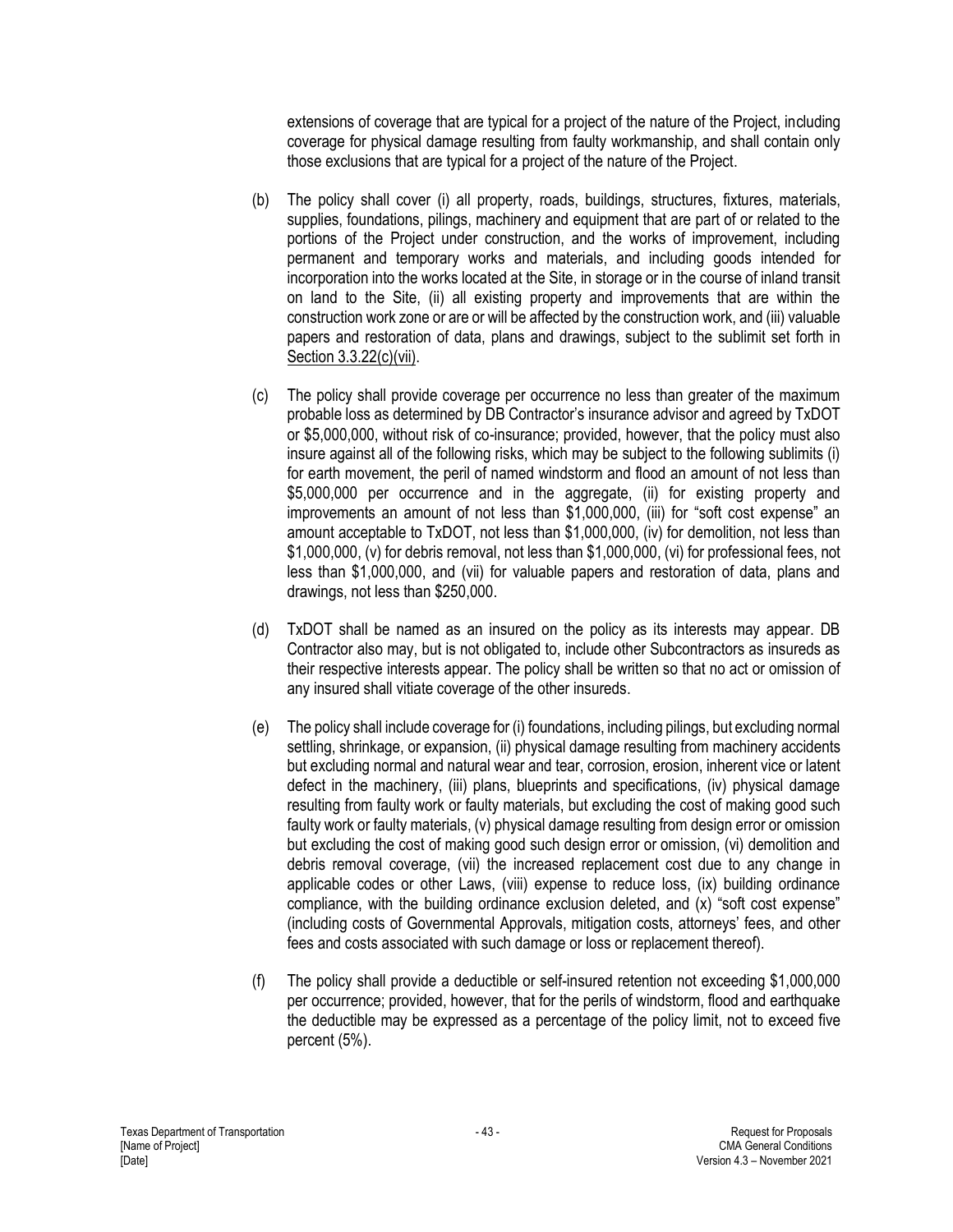## 3.3.23 **Commercial General Liability Insurance**

At all times during the performance of the Maintenance Services and during the Maintenance Term, DB Contractor shall procure and keep in force, or cause to be procured and kept in force with DB Contractor as a named insured, commercial general liability insurance as specified below.

- (a) The policy shall be in a form reasonably acceptable to TxDOT, and shall be an occurrence form. The policy shall contain extensions of coverage that are typical for a project of the nature of this Project, and shall contain only those exclusions that are typical for a project of the nature of this Project.
- (b) The policy shall insure against the legal liability of DB Contractor and the insureds named in Section 3.3.23(d), relating to claims by third parties for accidental death, bodily injury or illness, property damage, personal injury and advertising injury, and shall include the following specific coverages:
	- (i) Contractual liability;
	- (ii) Premises/operations;
	- (iii) Independent contractors;
	- (iv) Products and completed operations (with minimum coverage of seven years after all work is completed on the Project);
	- (v) Broad form property damage, providing the same coverage that ISO form CG 00 01 12 07 or equivalent provides;
	- (vi) Hazards commonly referred to as "XCU", including explosion, collapse and underground property damage;
	- (vii) Fellow employee coverage for supervisory personnel;
	- (viii) Incidental medical malpractice;
	- (ix) No exclusion for work performed within 50 feet of a railroad;
	- (x) No exclusion for claims arising from professional services except for CG 22 80 or its equivalent;
	- (xi) Broad named insured endorsement; and
	- (xii) Non-owned automobile liability, unless covered by the automobile liability policy pursuant to Section 3.3.24.
- (c) The policy shall have limits of not less than \$1,000,000 per occurrence and \$2,000,000 in the aggregate per policy period, with the general aggregate limit applicable on a per project basis.
- (d) TxDOT and the Indemnified Parties shall be named as additional insureds, using ISO Forms CG 20 10 04 / 13 and CG 20 37 04 / 13 or their equivalents. The policy shall be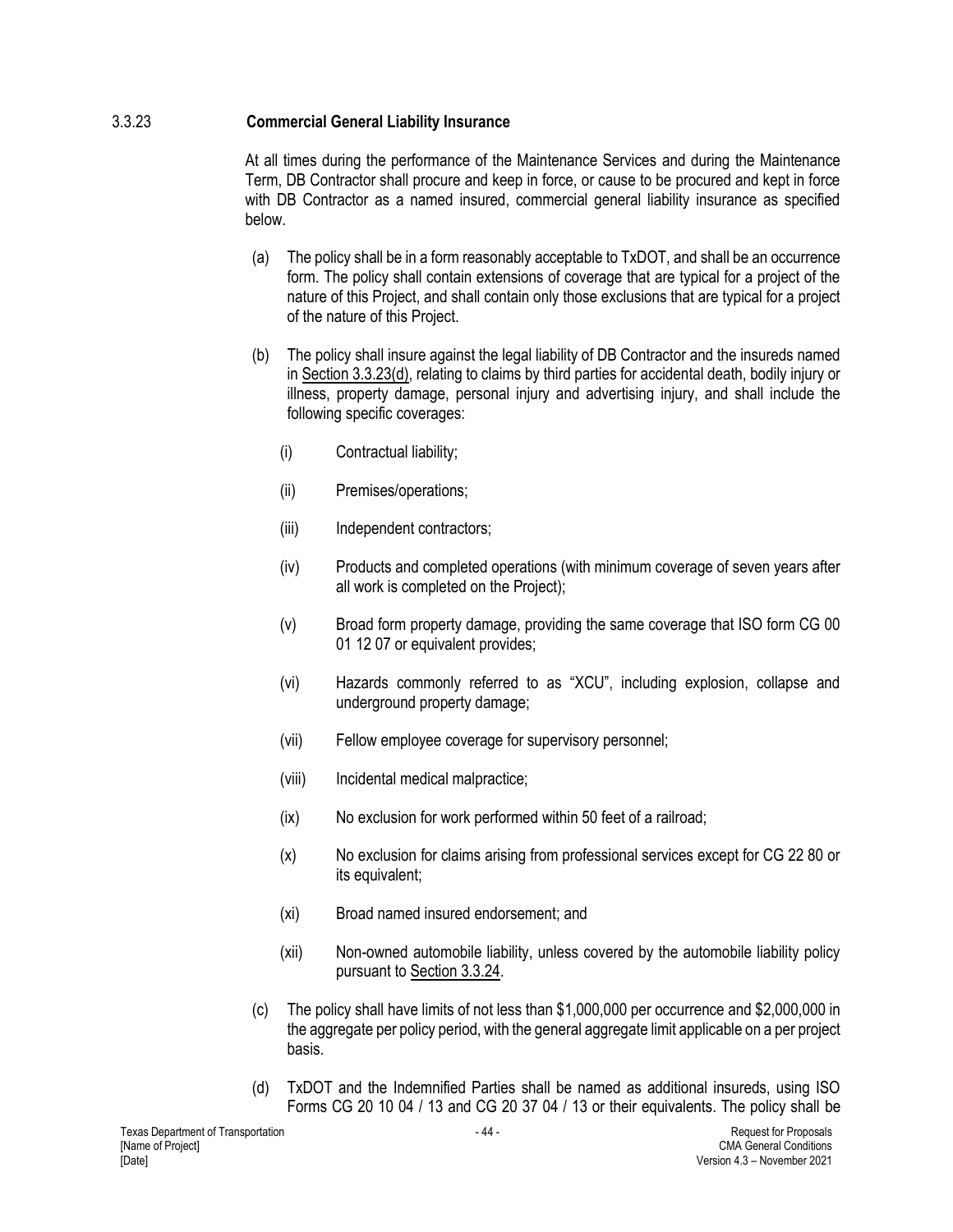written so that no act or omission of a named insured shall vitiate coverage of the other additional insureds. If requested by any railroad impacted by the Project, such railroad shall also be named as an additional insured in accordance with this clause (d) or otherwise in accordance with the requirements of such railroad.

(e) The policy shall have a deductible or self-insured retention no greater than \$1,000,000 per occurrence.

### 3.3.24 **Automobile Liability Insurance**

At all times during the performance of the Maintenance Services and during the Maintenance Term, DB Contractor shall procure and keep in force comprehensive, business, or commercial automobile liability insurance as specified below.

- (a) Each policy shall cover accidental death, bodily injury and property damage liability arising from the ownership, maintenance or use of all owned, non-owned, borrowed and hired vehicles connected with performance of the Maintenance Services, including loading and unloading. The policy shall contain extensions of coverage that are typical for a project of the nature of the Project, and shall contain only those exclusions that are typical for a project of the nature of the Project.
- (b) DB Contractor shall be the named insured under its automobile liability policy.
- (c) DB Contractor's policy shall have a combined single limit per policy period of not less than \$1,000,000.
- (d) Each policy shall provide a deductible or self-insured retention not exceeding \$1,000,000 per occurrence.
- (e) TxDOT and the Indemnified Parties shall be additional insureds under the policy.

### 3.3.25 **Pollution Liability Insurance**

DB Contractor shall procure and maintain during the performance of the Maintenance Services and during the Maintenance Term, insurance against claims for injuries to persons or damages to property which may arise from or in connection with the performance of the work hereunder by DB Contractor, its agents, representatives, employees or subcontractors. Coverage shall be at least as broad as:

- (a) Contractors Pollution Liability with coverage for losses caused by pollution conditions that arise from the operations of DB Contractor:
	- (i) Bodily injury, sickness, disease, mental anguish or shock sustained by any person, including death; medical monitoring;
	- (ii) Property damage including physical injury to or destruction of tangible property including the resulting loss of use thereof, clean-up costs, and the loss of use of tangible property that has not been physically injured or destroyed;
	- (iii) Defense, including costs, charges and expenses incurred in the investigation, adjustment or defense of claims for such compensatory damages;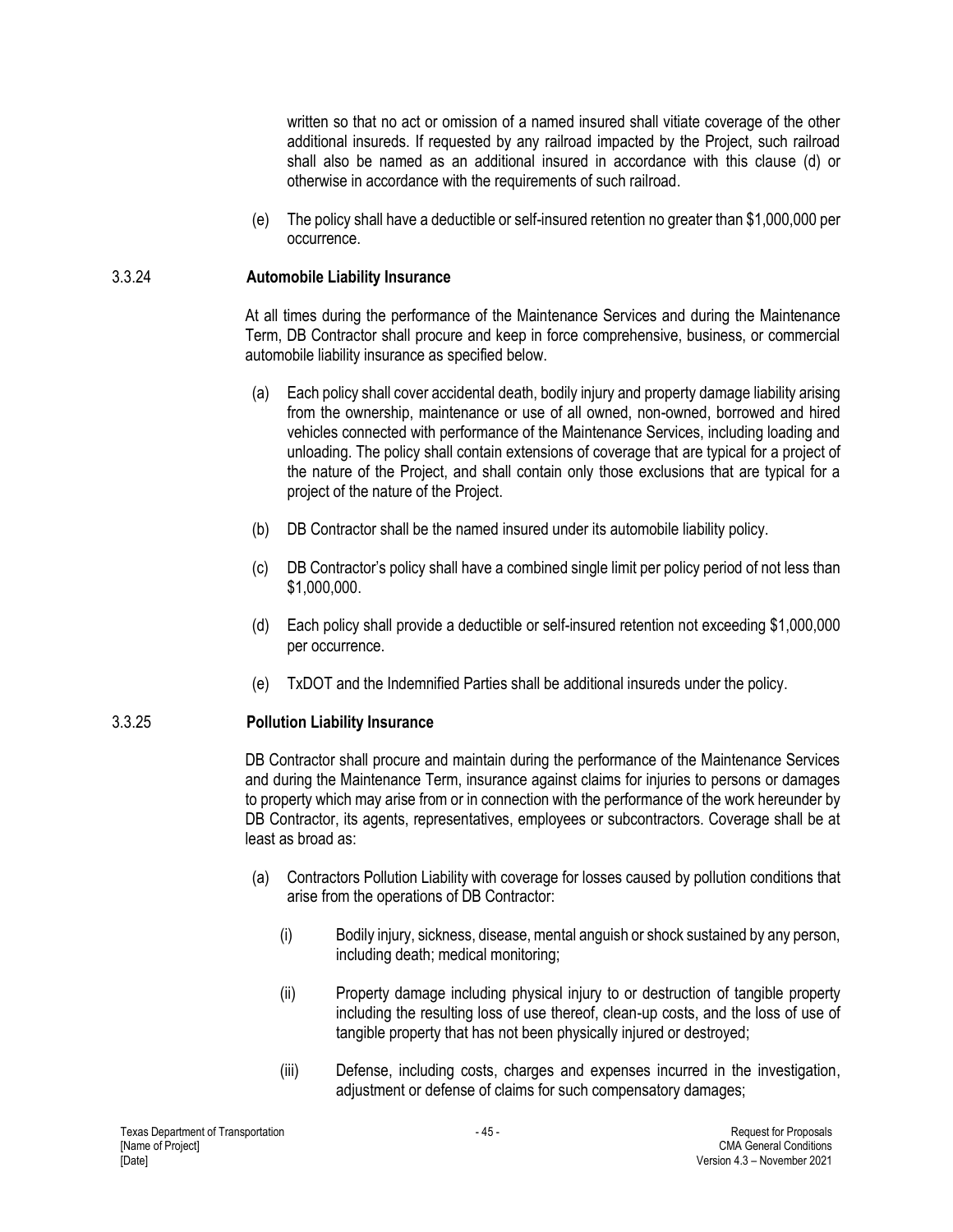- (iv) Non-owned disposal site coverage for specified sites (by endorsement) if contractor is disposing of waste; and
- (v) Coverage for loss, clean-up costs and related legal expense because of a pollution condition arising from the named insured's goods, products, or waste during the course of transportation by a carrier to or from: (A) A job site where contracting services are being performed; or (B) a covered location, including loading or unloading of such goods, products or waste, which the insured becomes legally obligated to pay as a result of a claim first made against the insured during the policy period.
- (b) Coverage shall apply to sudden and non-sudden pollution conditions including the discharge, dispersal, release or escape of smoke, vapors, soot, fumes, acids, alkalis, toxic chemicals, liquids or gases, waste materials or other irritants, contaminants or pollutants into or upon land, the atmosphere or any watercourse or body of water, provided such conditions are not naturally present in the environment in the concentration or amounts discovered, unless such natural conditions are released or dispersed as a result of the performance of covered operations.
- (c) DB Contractor shall maintain limits of no less than \$3,000,000 per occurrence and in the aggregate for the Maintenance Term. If coverage is written on a claims-made basis the policy shall include a three-year extended reporting period.
- (d) The policy shall provide a deductible or self-insured retention not exceeding \$1,000,000 per occurrence.
- (e) TxDOT and the Indemnified Parties shall be named as additional insureds on the policy. The specific scope of services required under the CMC Documents shall be listed on the certificate of insurance.

### 3.3.26 **Professional Liability Insurance**

At all times that professional services are rendered under the Capital Maintenance Contract respecting design and construction of the Project until five years after the professional services have concluded for the Project, DB Contractor (if it is performing professional services) and parties performing professional services shall procure and keep in force, or cause to be procured and kept in force with such party listed as named insured, professional liability insurance, as specified in subparagraphs (a) through (d) below. DB Contractor and other parties performing professional services may satisfy such insurance requirement via either a series of annual practice policies or a project-specific policy covering the period of design and construction and remaining in effect for five years thereafter.

- (a) The insurance policy shall provide coverage for liability of the named insured performing the professional services arising out of any negligent act, error or omission in the performance of professional services or activities for the Project, including for bodily injury or property damage.
- (b) Each policy shall have a limit of not less than \$3,000,000 per claim and in the aggregate. If a project-specific policy is purchased, the aggregate limit need not reinstate annually.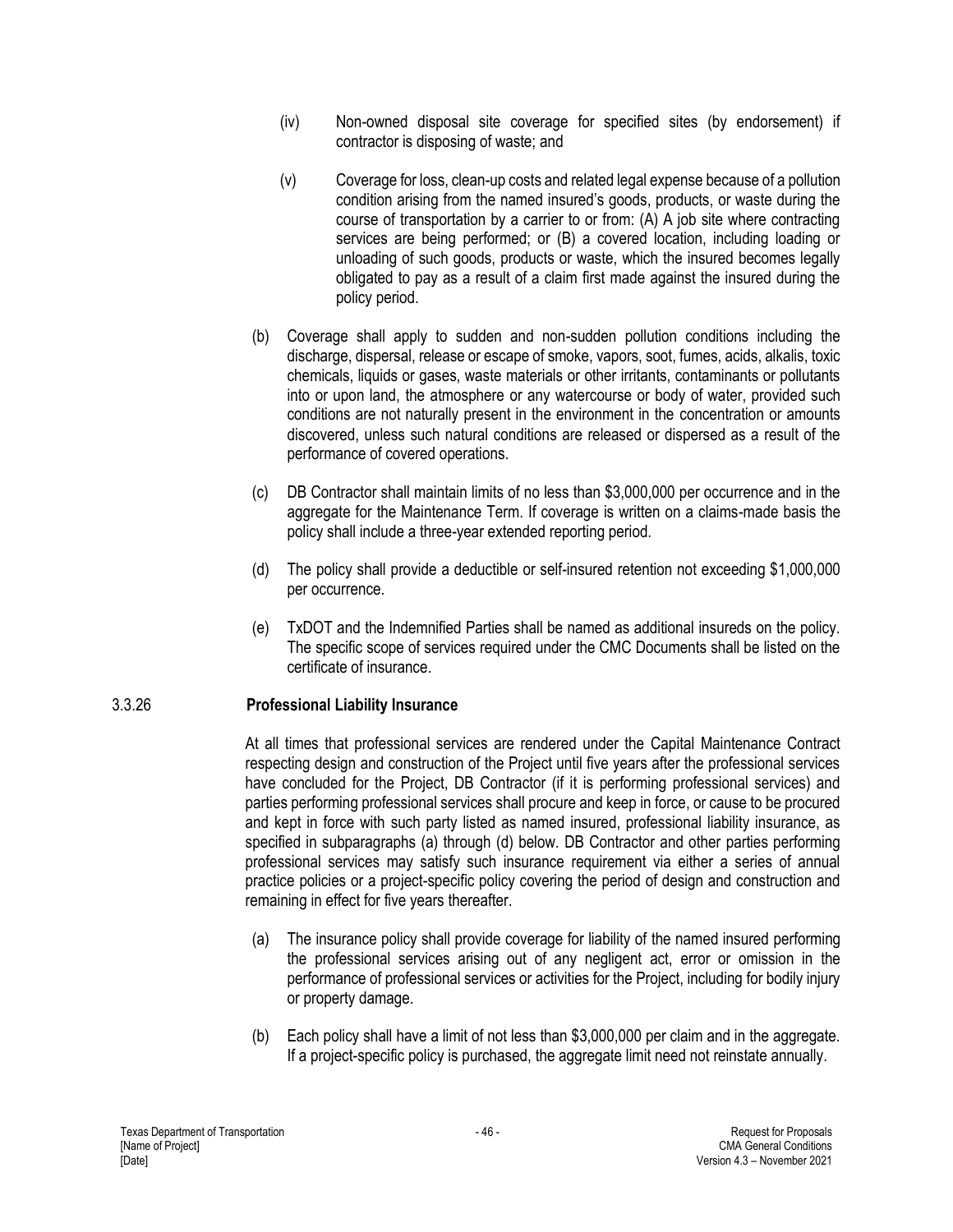- (c) Each policy shall provide a deductible or self-insured retention not exceeding \$1,000,000 per claim.
- (d) Such insurance shall provide an indemnified party endorsement for the benefit of the Indemnified Parties with regard to third party claims for bodily injury or property damage.

The above policy limit requirements may be decreased for Subcontractors performing professional services based on the total professional services contract value as follows:

| <b>Estimated Total Professional Services</b><br><b>Contract Value</b> | Minimum Limit of Insurance          |
|-----------------------------------------------------------------------|-------------------------------------|
| >\$10,000,000                                                         | \$3,000,000 per claim and aggregate |
| >\$5,000,000 to \$10,000,000                                          | \$2,000,000 per claim and aggregate |
| \$1,000,000 to \$5,000,000                                            | \$1,000,000 per claim and aggregate |
| $<$ \$1,000,000                                                       | \$500,000 per claim and aggregate   |

## 3.3.27 **Workers' Compensation and Employer's Liability Insurance**

At all times when work is being performed by any employee of DB Contractor under the Capital Maintenance Contract, DB Contractor shall procure and keep in force, or cause to be procured and kept in force, a policy of workers' compensation and employer's liability insurance in conformance with applicable Law. DB Contractor shall be the named insured on this policy. The workers' compensation and employer's liability insurance policy shall contain the following:

- (a) A voluntary compensation endorsement;
- (b) An alternative employer endorsement;
- (c) An endorsement extending coverage to all states operations on an "if any" basis;
- (d) U.S. Longshore and Harbor Workers' Compensation Act and Jones Act coverage (if any work is over or adjacent to navigable waters); and
- (e) Employer's liability insurance limits of \$1,000,000 per accident or disease.

### 3.3.28 **Umbrella Liability**

DB Contractor shall procure and maintain umbrella liability insurance on a following form basis over the commercial general liability, automobile liability and employer's liability insurance policies. The umbrella policy shall have a per occurrence and aggregate limit of at least \$25,000,000.

#### 3.3.29 **Railroad Protective Liability Insurance**

DB Contractor shall procure and keep in force, or cause to be procured and kept in force, prior to performing any work under the Capital Maintenance Contract across, under or adjacent to the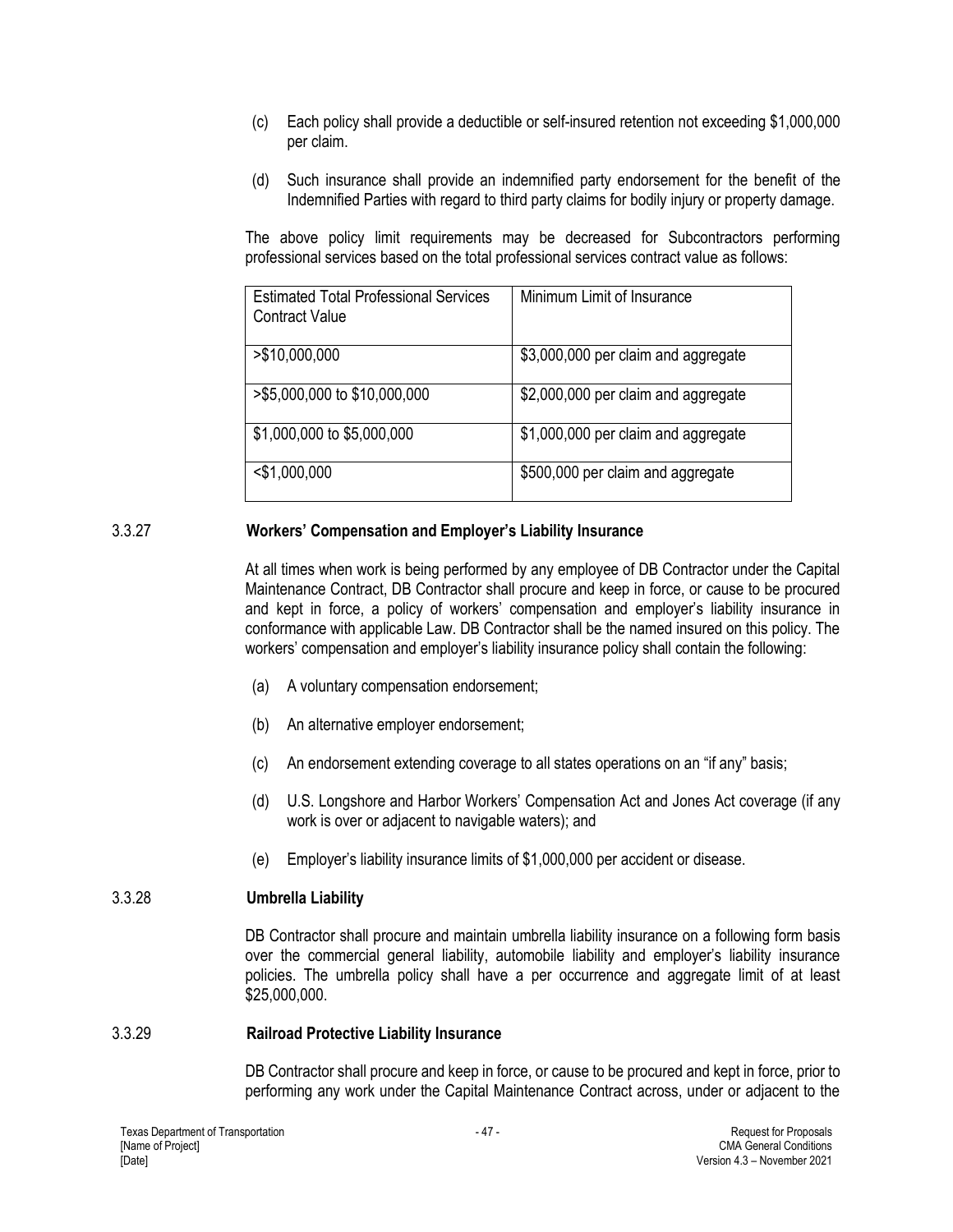railroad's tracks or railroad right-of-way, railroad protective liability insurance policy with limits and coverage terms and conditions as required by the operating railroad with the railroad as the named insured. DB Contractor shall submit a copy of the railroad protective liability insurance policy to TxDOT prior to any entry by DB Contractor upon operating railroad property.

### 3.3.30 **Subcontractors' Insurance**

At all times during the performance of the Maintenance Services and during the Maintenance Term, DB Contractor shall cause each Subcontractor that performs work on the Site or any offsite fabrication facilities, and Subcontractors providing professional services off-site, to provide:

- (a) Commercial General Liability Insurance with limits of at least \$600,000 per occurrence and in the aggregate, with the general aggregate limit to apply on a per project basis. Such coverage shall be carried at all times that the Subcontractor is performing the Maintenance Services and for three years after the Subcontractor's completion of the Maintenance Services.
- (b) Automobile Liability Insurance with a combined single limit of at least \$600,000.
- (c) Worker's Compensation and Employer's Liability insurance with statutory coverage for workers' compensation and a \$500,000 limit per accident or disease for employer's liability. The policy should include, if the work is over or next to navigable waters, coverage for U.S. Longshore and Harbor Worker's Compensation Act and Jones Act claims.

The above requirements do not apply to Subcontractors whose sole role on the Project is delivering materials or supplies to the Site. Each Subcontractor insurance policy (other than professional liability and workers' compensation) shall include TxDOT and each of the Indemnified Parties as additional insureds. Each such policy shall also be endorsed to provide that coverage is primary and non-contributory and that there is a waiver of subrogation in favor of the Indemnified Parties. Each policy shall also provide that 30 days' notice of non-renewal or cancellation (10 days' notice for non-payment) shall be provided to TxDOT. Each such Subcontractor insurance policy must be issued by an insurer authorized to conduct business in Texas and having a minimum current policyholder's management and financial size category rating of not less than A-, VII according to A.M. Best's Insurance Reports Key Rating Guide.

### 3.4 **Guaranty**

See Section 4.2 of the CMA for requirements regarding guarantees.

### 3.5 **No Relief of Liability**

Performance by a Surety or a Guarantor of any of the obligations of DB Contractor that meets the requirements of the CMC Documents shall not relieve DB Contractor of any of its obligations hereunder, including the payment of Key Personnel Unavailability Liquidated Damages and any other charges or fees imposed by TxDOT pursuant to Section 6 of the CMA.

#### 3.6 **Warranties for Maintenance Services**

DB Contractor warrants that: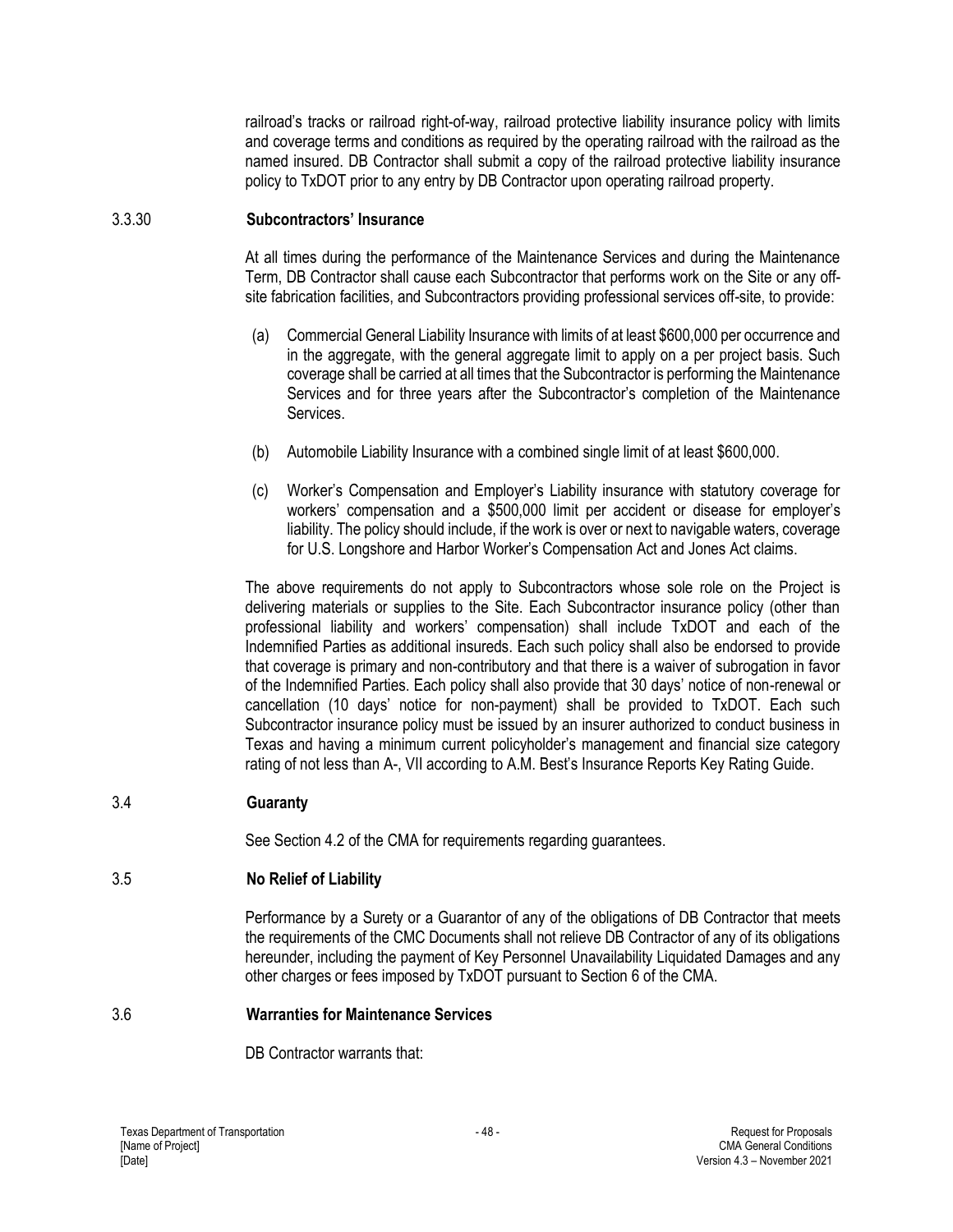- (a) all Maintenance Services furnished pursuant to the CMC Documents shall conform to Good Industry Practice;
- (b) the Maintenance Services shall be free of Defects, except to the extent such Defects are inherent in prescriptive specifications included in the CMC Documents or are included in design work that meets the standard of care for engineering and architectural services set forth in Section 4.1.2.2.1 of the DBA General Conditions;
- (c) materials and equipment installed or incorporated under the CMC Documents shall be of good quality and new;
- (d) all design and construction work performed under the CMC Documents shall be fit for use for the intended function;
- (e) such Maintenance Services shall meet all of the requirements of the CMC Documents; and
- (f) all design work performed pursuant to this CMC shall meet the standard of care for engineering and architectural services set forth in Section 4.1.2.2.1 of the DBA General Conditions.

The warranties set forth in clauses (a)-(f) above shall individually be referred to herein as a "**Warranty**" and, collectively, as the "**Warranties**."

### 3.6.1 **Warranty Period**

- 3.6.1.1 The Warranty Period for Maintenance Services shall commence at the conclusion of the Maintenance Period and shall remain in effect until one year after conclusion of the Maintenance Period, subject to extension under Section 3.6.1.2 ("**Warranty Period**"). If TxDOT determines that such Maintenance Services have not met the standards set forth in Section 3.6 at any time during the Warranty Period, then DB Contractor shall correct such Maintenance Services as specified in this Section 3.6, even if performance of such corrective Maintenance Services extend beyond the applicable Warranty Period.
- 3.6.1.2 The Warranties shall apply to all Maintenance Services re-done, repaired, corrected or replaced pursuant to the terms of the CMC Documents. The Warranty Period for each repaired, corrected or replaced Maintained Element shall extend beyond the original Warranty Period in order that each Maintained Element will have at least a one-year warranty period (but not to exceed two years after the expiration or termination of this Capital Maintenance Contract).

# 3.6.2 **Implementation of Warranty**

3.6.2.1 Within seven days of receipt by DB Contractor of notice from TxDOT specifying: (a) a failure of the Maintenance Services to satisfy the Warranties, (b) the failure of any Subcontractor warranty, guarantee or obligation that DB Contractor is responsible to enforce, or (c) a misrepresentation by a Subcontractor regarding an obligation that DB Contractor is responsible to enforce, DB Contractor and TxDOT shall mutually agree when and how DB Contractor shall remedy such failure or misrepresentation; provided, however, that in case of an Emergency requiring immediate curative action or a situation that poses a significant safety risk, DB Contractor shall implement such action as it deems necessary and shall immediately notify TxDOT in writing of the Emergency and the urgency of the decision. DB Contractor and TxDOT shall promptly meet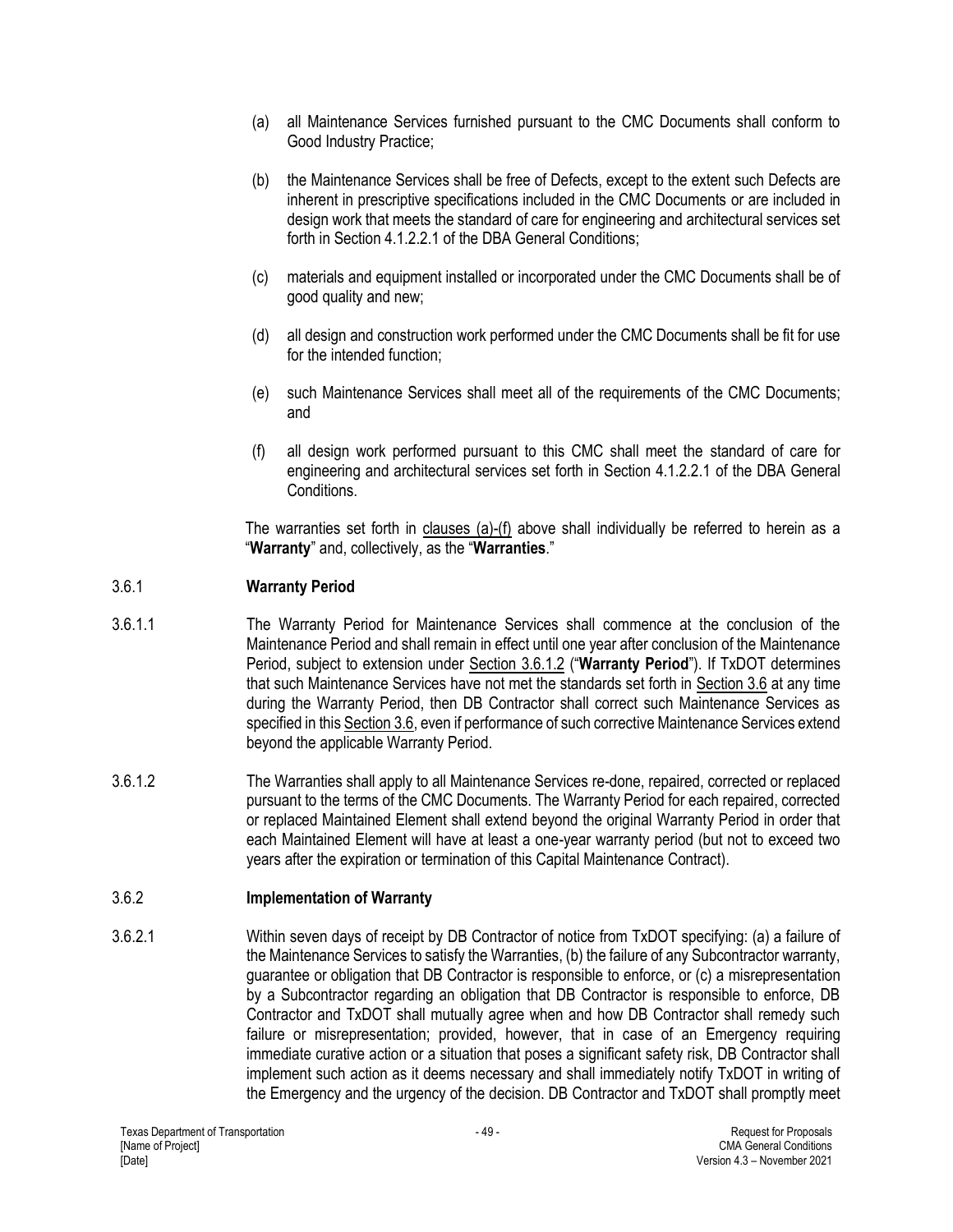in order to agree on a remedy. If DB Contractor does not use its best efforts to effectuate such remedy within the agreed time, or if DB Contractor and TxDOT fail to reach such an agreement within such seven-day period (or immediately, in the case of emergency conditions), TxDOT shall have the right, but not the obligation, to perform or have performed by third parties the necessary remedy, and the costs thereof shall be borne by DB Contractor. Reimbursement for TxDOT's Recoverable Costs associated with such work shall be payable to TxDOT within 10 days after DB Contractor's receipt of an invoice therefor. Alternatively, TxDOT, in its discretion, may deduct the amount of such costs and expenses from any sums owed by TxDOT to DB Contractor pursuant to this Capital Maintenance Contract. TxDOT may agree to accept Nonconforming Work in accordance with Section 5.3.2.

3.6.2.2 DB Contractor shall be responsible for obtaining any required encroachment permits and required consents from any other Persons in connection with the performance of Maintenance Services required under this Section 3.6. DB Contractor shall bear all costs of such Maintenance Services, including additional testing and inspections.

## 3.6.3 **Subcontractor and Extended Warranties**

- 3.6.3.1 Without in any way derogating the Warranties and DB Contractor's own representations and warranties and other obligations with respect to the Maintenance Services, DB Contractor shall obtain from all Subcontractors and cause to be extended to TxDOT, for periods at least coterminous with the Warranties, appropriate representations, warranties, guarantees and obligations with respect to design, materials, workmanship, equipment, tools and supplies furnished by such Subcontractors to effectuate the provisions in this Section 3.6. All representations, warranties, guarantees and other obligations of Subcontractors: (a) shall be written so as to survive all TxDOT inspections, tests and approvals; and (b) shall run directly to and be enforceable by DB Contractor and TxDOT and their respective successors and assigns. DB Contractor assigns to TxDOT all of DB Contractor's rights and interest in and to all extended warranties for periods exceeding the applicable Warranty Period that are received by DB Contractor from any of its Subcontractors. To the extent that any Subcontractor warranty or guaranty would be voided by reason of DB Contractor's negligence or failure to comply with the CMC Documents in incorporating material or equipment into the work, DB Contractor shall be responsible for correcting such Defect.
- 3.6.3.2 Upon receipt from TxDOT of notice of a failure of any Subcontractor warranty, guaranty or obligation, or a misrepresentation by a Subcontractor, DB Contractor shall enforce or perform any such Subcontractor warranty, guaranty or obligation, or remedy such misrepresentation, in addition to DB Contractor's other obligations hereunder. TxDOT's rights under this Section 3.6.3 shall commence at the time such representation, warranty, guaranty, or obligation is furnished and shall continue until the expiration of DB Contractor's relevant Warranty Period (including extensions thereof under Section 3.6.1.2). Until such expiration, the cost of any equipment, material, labor (including re-engineering) or shipping shall be for the account of DB Contractor if such cost is covered by such a representation, warranty, guaranty, or obligation and DB Contractor shall be required to replace or repair defective equipment, material or workmanship furnished by Subcontractors.
- 3.6.3.3 The foregoing provisions concerning Subcontractor warranties are intended to provide TxDOT with an additional Person and source in which to seek recourse if Maintenance Services fail to meet the requirements of the CMC Documents. In no event shall the foregoing provisions be interpreted to modify, limit, discharge, release, negate or waive the Warranties or DB Contractor's obligations with respect to the Maintenance Services, and DB Contractor shall not be entitled to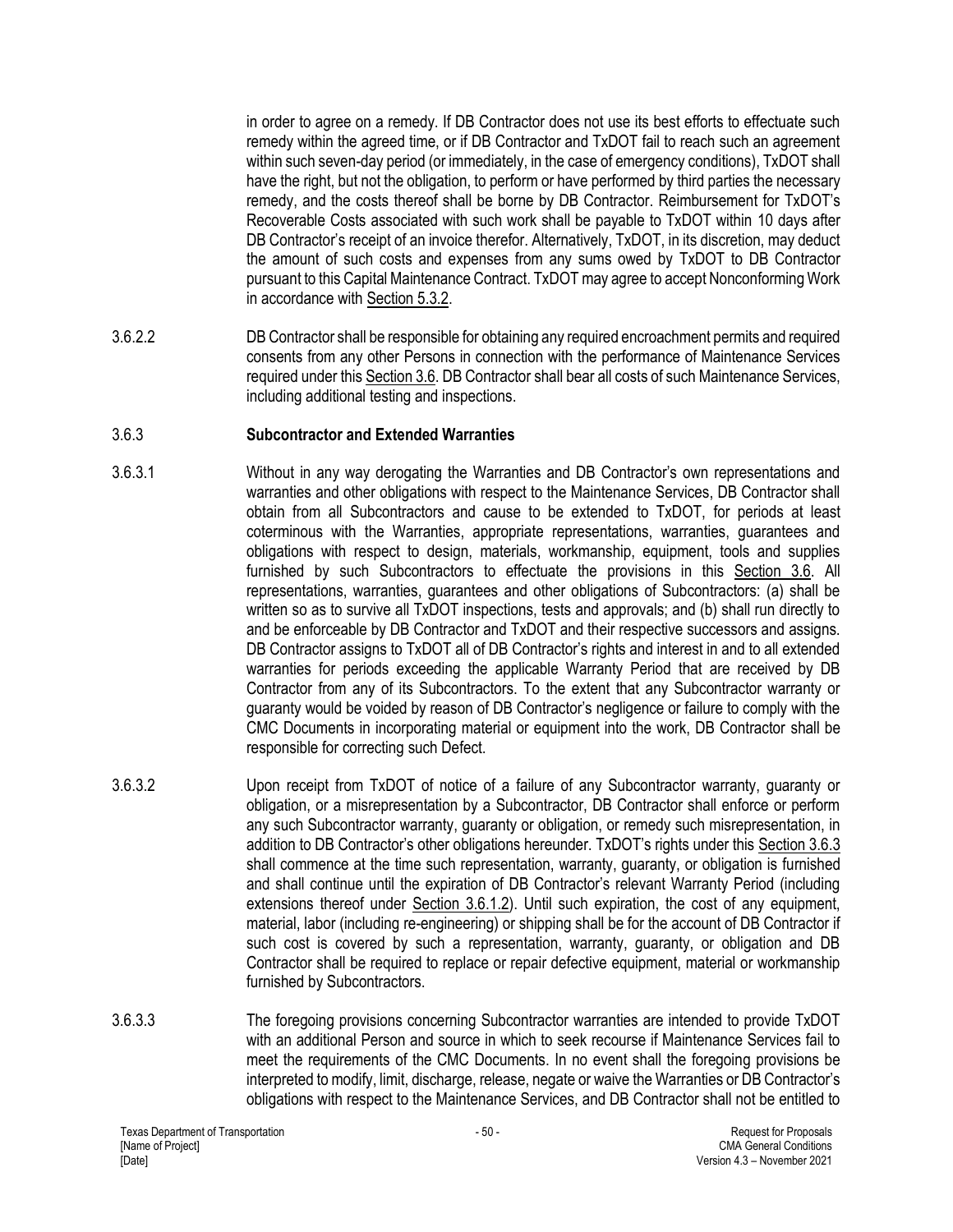use the existence of Subcontractor warranties as a defense to DB Contractor's obligations under this Capital Maintenance Contract and the other CMC Documents.

### 3.6.4 **No Limitation on Liability**

Subject to Sections 7.5.3 and 7.5.4, the foregoing Warranties and Subcontractor warranties are in addition to all rights and remedies available under the CMC Documents or applicable Law or in equity, and shall not limit DB Contractor's liability or responsibility imposed by the CMC Documents or applicable Law or in equity with respect to the Maintenance Services, including liability for design Defects, latent construction Defects, strict liability, actions, omissions, negligence, intentional misconduct, or breach of applicable Law or contract by any DB Contractor-Related Entity; provided, however, that upon expiration of the Warranties, DB Contractor shall have no further liability hereunder for patent construction Defects.

## 3.6.5 **Damages for Breach of Warranty**

3.6.5.1 DB Contractor shall pay or reimburse TxDOT for all its Losses caused by (a) a failure of the Maintenance Services to satisfy the Warranties, (b) the failure of any Subcontractor warranty, guarantee or obligation which DB Contractor is obligated to obtain from the Subcontractor pursuant to Section 3.6.3, or (c) a misrepresentation by any Subcontractor regarding any matter for that DB Contractor is obligated to obtain representations from the Subcontractor pursuant to Section 3.6.3. Such Losses shall include any costs incurred by TxDOT for independent quality assurance and/or quality control with respect to such Maintenance Services within 10 days after DB Contractor's receipt of invoices therefor, and, subject to the limitations in Sections 7.5.3 and 7.5.4, any lost revenue arising from or relating to such Maintenance Services. Alternatively, TxDOT, in its discretion, may deduct the amount of such Losses from any sums owed by TxDOT to DB Contractor pursuant to this Capital Maintenance Contract.

> Subject to Sections 7.5.3 and 7.5.4, and in addition to TxDOT's other rights and remedies hereunder, at law or in equity, DB Contractor shall be liable for actual damages resulting from any breach of an express or implied warranty or any Defect in the Maintenance Services, including the cost of performance of such obligations by others.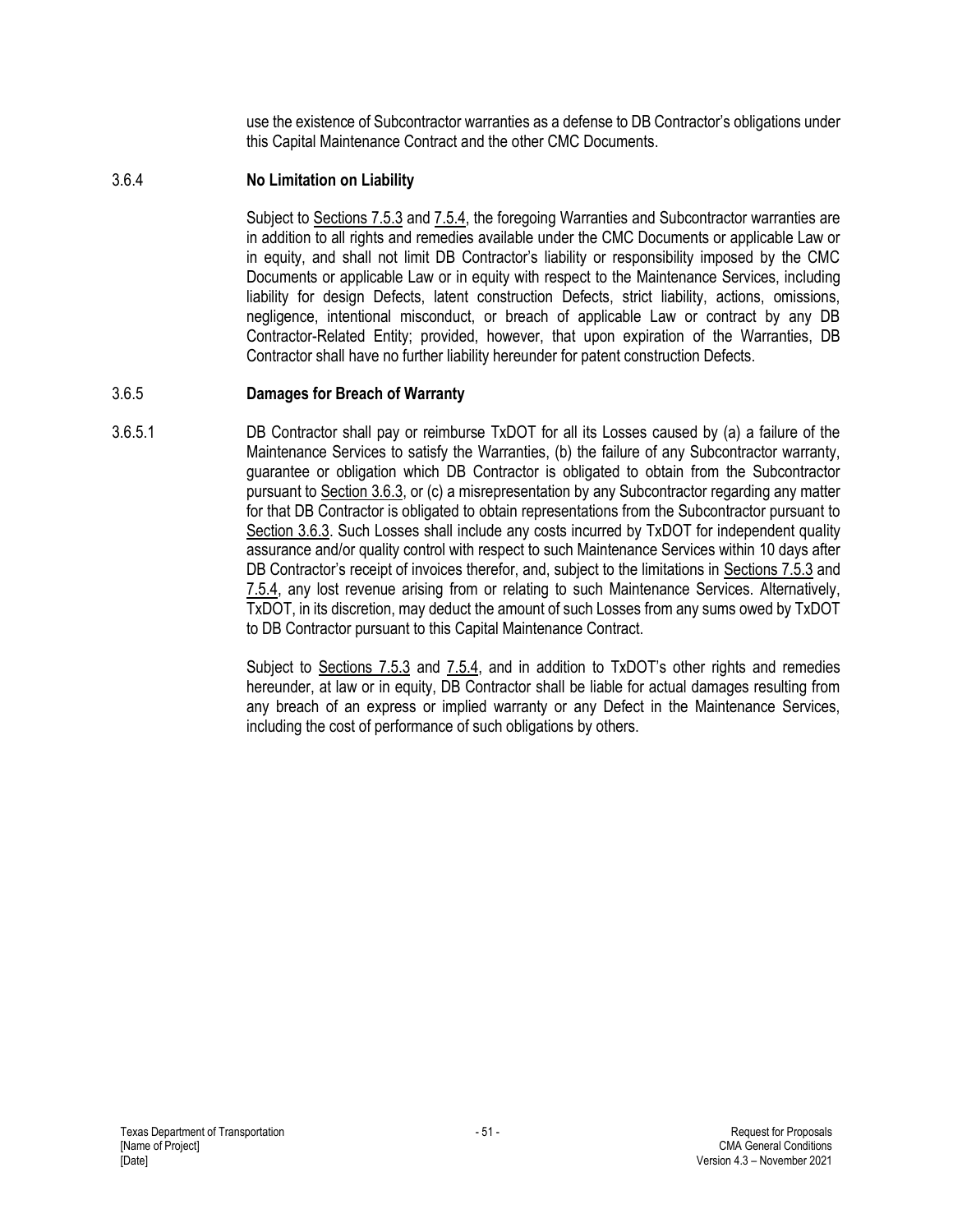# **ITEM 4 SCOPE OF WORK**

## 4.1 **General Obligations of DB Contractor**

- 4.1.1 DB Contractor shall furnish all Maintenance Services throughout the Maintenance Period within the Maintenance Limits. DB Contractor shall submit updated Maintenance Limits drawings for TxDOT approval as part of the applicable Maintenance Management Plan (MMP). All costs associated with providing the Maintenance Services are included in the Maintenance Price set forth in Exhibit 3 to the CMA as such may be adjusted in accordance with Section 4.5 hereof and Section 5 of the CMA.
- 4.1.2 DB Contractor shall provide all personnel, labor, materials, supplies, parts, equipment, public and employee safety devices, components, tools, utilities and other items and services required to undertake and complete the Maintenance Services. DB Contractor shall bear the risk of loss, damage, theft and vandalism of such materials, supplies, parts, equipment, devices, components, tools, utilities and other items.
- 4.1.3 DB Contractor shall furnish all plans and submittals required by the CMC Documents in a timely manner and in the form and with the content required thereby.
- 4.1.4 At all times during the Maintenance Period, DB Contractor shall carry out the Maintenance Services in accordance with (i) Good Industry Practice, as it evolves from time to time, (ii) the requirements, terms and conditions set forth in the CMC Documents, as the same may change from time to time, (iii) all Laws, (iv) the requirements, terms and conditions set forth in all Governmental Approvals, (v) the approved MMP, and all approved updates and amendments thereof, (vi) safety compliance and Safety Standards, (vii) the approved Project Management Plan and all component parts, plans and documentation prepared or to be prepared thereunder, and all approved updates and amendments thereof, and (viii) all other applicable safety, environmental and other requirements, taking into account the Project ROW limits and other constraints affecting the Project. If DB Contractor encounters a contradiction between subsections (i) through (viii), DB Contractor shall advise TxDOT of the contradiction and TxDOT shall instruct DB Contractor as to which subsection shall control in that instance. No such instruction shall be construed as a TxDOT-Directed Change.
- 4.1.4.1 DB Contractor is responsible for keeping itself informed of and applying current Good Industry Practice and TxDOT-published changes to manuals, specifications and guidelines pertaining to the Maintenance Services. DB Contractor shall be entitled to a Change Order for Discriminatory Changes as set forth in Section 4.5.11.4. DB Contractor shall not be entitled to a Change Order for Non-Discriminatory Changes except as set forth in Section 4.5.11.5.
- 4.1.5 DB Contractor acknowledges and agrees that, although certain provisions in the CMC Documents include Performance Requirements, such Performance Requirements shall not otherwise limit DB Contractor's obligation to perform the Maintenance Services in a safe, reasonable, and prudent manner, and, in doing so, DB Contractor shall employ Good Industry Practice as it evolves from time to time, and shall conduct its commercial affairs in a manner consistent with good faith and fair dealing.
- 4.1.6 DB Contractor shall, at all times, schedule and direct its activities to provide an orderly progression of the Maintenance Services to achieve completion within the specified time for completion, including furnishing such employees, materials, facilities and equipment and working such hours, including extra shifts, overtime operations, Sundays and holidays as may be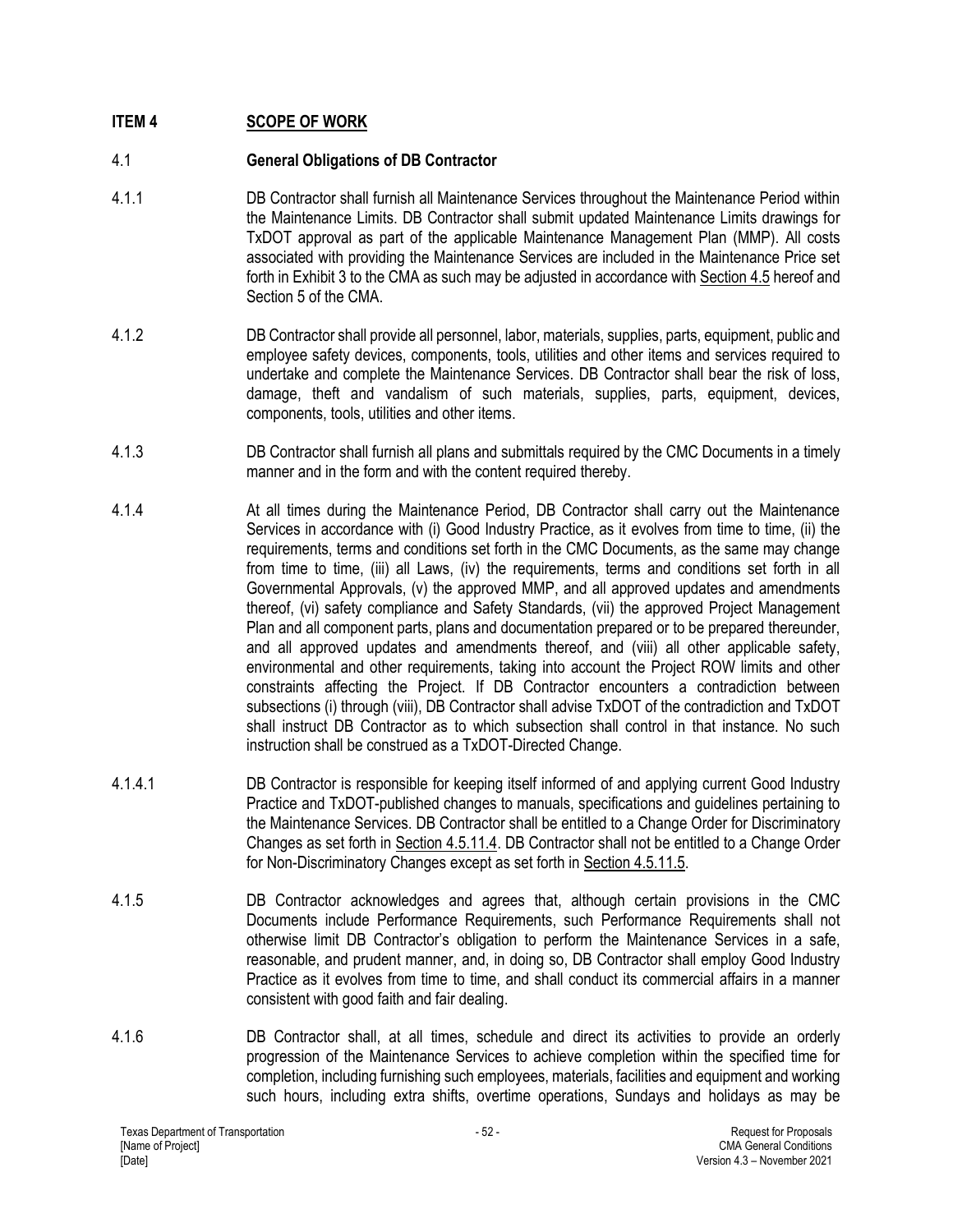necessary to achieve such goal, all at DB Contractor's sole cost, except as otherwise specifically provided in Section 4.5 hereof and Section 5 of the CMA.

- 4.1.7 No later than 24 hours after DB Contractor becomes aware of any of the following circumstances, DB Contractor shall notify TxDOT and provide information that will facilitate repair or other action by TxDOT or a third party:
	- (a) any damage to or Defect in a Maintained Element that DB Contractor believes should be repaired but which DB Contractor believes falls outside of its scope of responsibility for Maintenance Services;
	- (b) any damage to or defect in a Non-Maintained Element that, in the opinion of DB Contractor, may affect the integrity or condition of a Maintained Element with an explanation of any adverse effect on a Maintained Element that may be caused by such damage or defect;
	- (c) any activity by TxDOT or a third party that DB Contractor believes may have adversely affected or has the potential to adversely affect a Maintained Element with an explanation of any adverse effect that was caused or may be caused by such activity; and
	- (d) any maintenance activity that DB Contractor believes should be performed by TxDOT or a third party, with an explanation of any adverse effect on a Maintained Element that may be avoided or mitigated by such maintenance activity.
- 4.1.8 DB Contractor shall remedy and repair the Project, other than the Non-Maintained Elements, and shall perform Renewal Work as necessary to meet the requirements of the CMA Specification and the other CMC Documents.
- 4.1.9 Whenever an activity by DB Contractor disturbs, alters, removes, or changes any Non-Maintained Element, DB Contractor shall restore the affected Non-Maintained Element to a condition no less favorable than its condition existing immediately before it was disturbed, altered, removed or changed.
- 4.1.10 At all times during the Maintenance Period, DB Contractor shall provide a Maintenance Manager approved by TxDOT who: (i) will have full responsibility for the prosecution of the Maintenance Services, (ii) will act as agent and be a single point of contact in all matters on behalf of DB Contractor, and (iii) will be available to respond to TxDOT or TxDOT's Authorized Representatives.
- 4.1.11 DB Contractor, at its sole cost and expense unless expressly provided otherwise in this Capital Maintenance Contract, shall comply with all provisions of the CMA Specification, including Safety Standards, during the Maintenance Period. DB Contractor's failure to comply with such requirements shall entitle TxDOT to all of the rights and remedies set forth in the CMC Documents, including assessment of Key Personnel Unavailability Liquidated Damages and any other Liquidated Damages, charges or fees contemplated pursuant to Section 6 of the CMA, deductions from payments otherwise owed to DB Contractor, and termination for uncured DB Contractor Maintenance Default.

### 4.1.12 **Changes in CMA Specification**

DB Contractor may apply for TxDOT approval of Deviations from the CMA Specification regarding Maintenance Services. All applications shall be in writing. Where DB Contractor requests a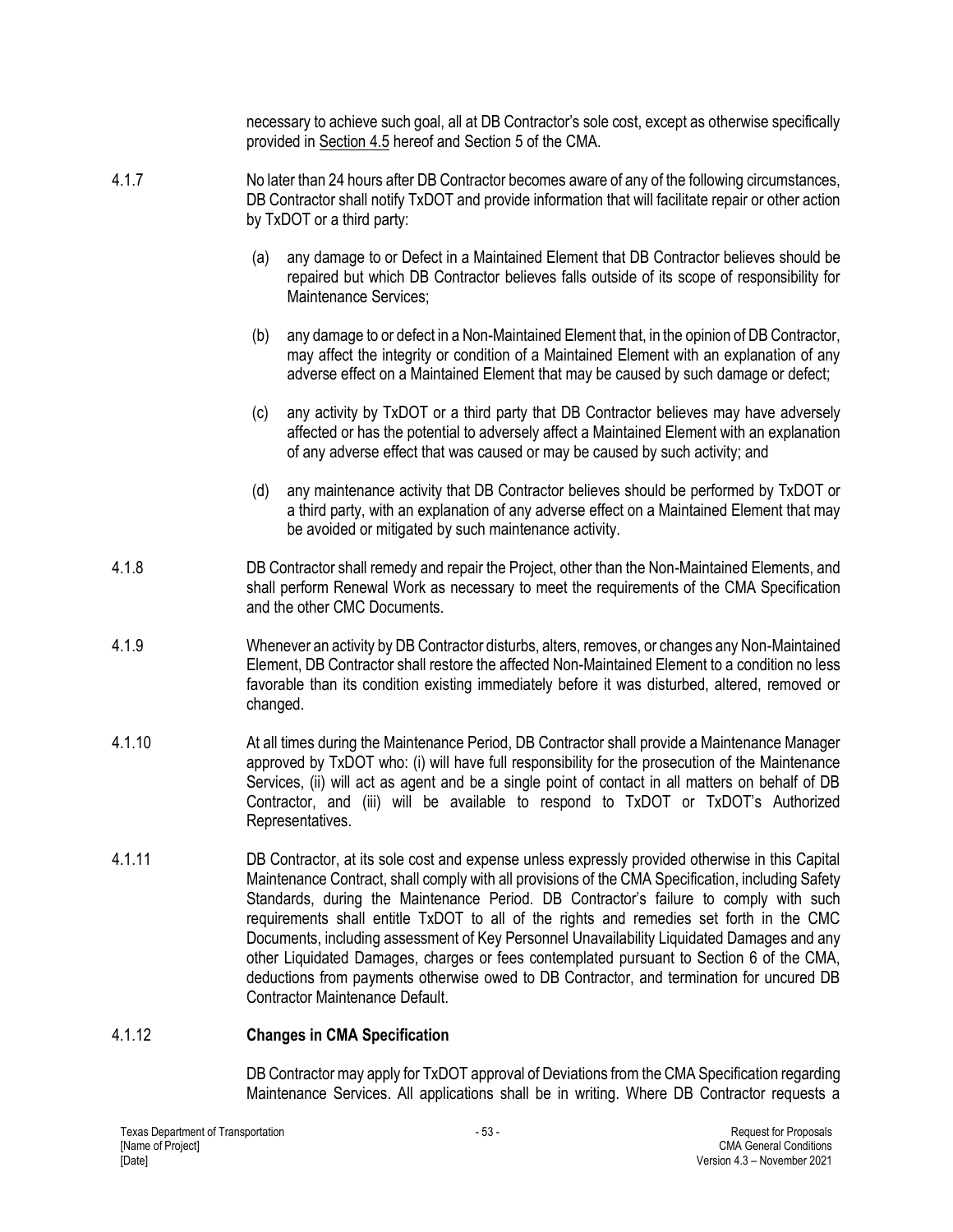Deviation as part of the submittal of a component plan of the Maintenance Management Plan, DB Contractor shall specifically identify and label the Deviation. TxDOT shall consider in its discretion, but have no obligation to approve, any such application, and DB Contractor shall bear the burden of persuading TxDOT that the Deviation sought constitutes sound and safe practices consistent with Good Industry Practice and achieves or substantially achieves TxDOT's applicable Safety Standards and criteria. No Deviation shall be deemed approved or be effective unless and until stated in a writing signed by TxDOT's Authorized Representative. TxDOT's affirmative written approval of a component plan of the Maintenance Management Plan shall constitute (i) approval of the Deviations expressly identified and labeled as Deviations therein, unless TxDOT takes exception to any such Deviation and (ii) disapproval of any Deviations not expressly identified and labeled as Deviations therein. TxDOT's lack of issuance of a written Deviation within 14 days after DB Contractor applies therefor in writing shall be deemed a disapproval of such application. TxDOT's denial or disapproval of a requested Deviation shall be final and not subject to the dispute resolution procedures under Section 4.7. TxDOT may elect to process the application as a Request for Change Order under Section 4.5 hereof and Section 5 of the CMA rather than as an application for a Deviation.

## 4.1.13 **Updates of Record Documents**

Within 180 days after undertaking any Maintenance Services that result in a change to the Project design or construction, DB Contractor shall update the Record Documents to reflect such change.

## 4.1.14 **Access**

TxDOT shall be solely responsible, at its expense, for handling requests and permitting for adjacent property access to frontage roads of the Project. If requested by TxDOT, DB Contractor shall analyze the permit request and provide to TxDOT a recommendation (together with supporting analysis) as to whether the permit will have an impact on the Maintained Elements or DB Contractor's obligations hereunder, including the Maintenance Services. Nothing in the CMC Documents shall restrict TxDOT from granting access permits or determining the terms and conditions of such permits. TxDOT will make available to DB Contractor access permits issued by TxDOT. DB Contractor shall have no claim for any increase in the Maintenance Price or other compensation by reason of TxDOT's grant of access permits, the terms and conditions thereof, or the actions of permit holders or their employees, agents, representatives and invitees. DB Contractor at its expense shall cooperate and coordinate with permit holders to enable them to safely construct, repair and maintain access improvements allowed under their access permits. Requests for permits and associated coordination described in this Section 4.1.14 shall not be grounds for an adjustment in the Maintenance Price, a Change Order or any other Claim by DB Contractor.

# 4.1.15 **Policing; Security and Incident and Emergency Response**

# 4.1.15.1 **Police Services**

4.1.15.1.1 DB Contractor acknowledges that the Texas Department of Public Safety is empowered to enforce all applicable Laws and to enter the Project or Maintenance Limits at any and all times to carry out its law enforcement duties. No provision of this CMC is intended to surrender, waive or limit any police powers of the Texas Department of Public Safety or any other Governmental Entity, and all such police powers are hereby expressly reserved.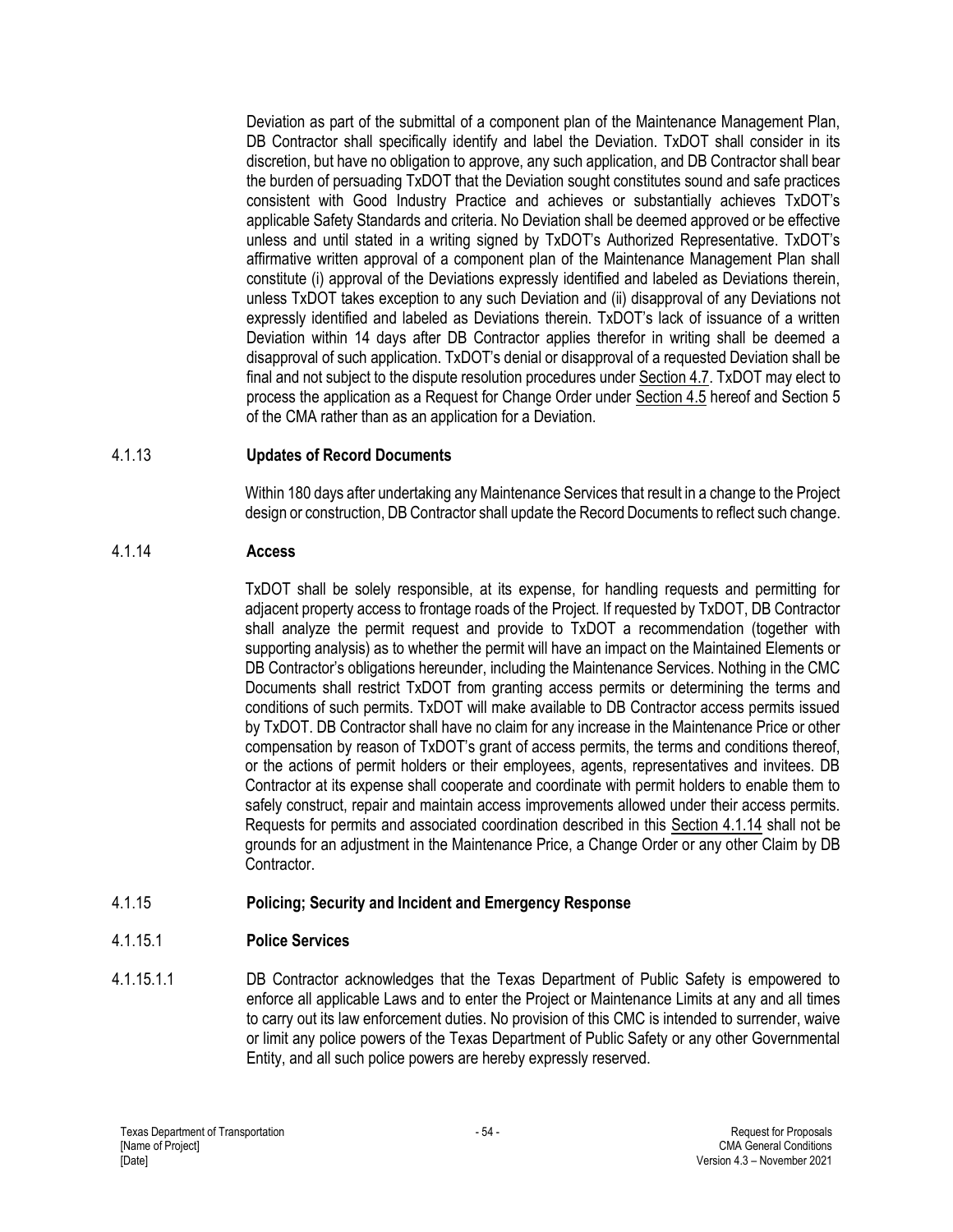- 4.1.15.1.2 TxDOT shall not have any liability or obligation to DB Contractor resulting from, arising out of or relating to the failure of the Texas Department of Public Safety or any other public law enforcement agency to provide services, or its negligence or misconduct in providing services.
- 4.1.15.1.3 TxDOT and third parties with responsibility for traffic regulation and enforcement shall have the right to install, operate, maintain and replace cameras or other equipment on the Project that relate to traffic regulation or enforcement. DB Contractor shall coordinate and cooperate, and require its Subcontractors to coordinate and cooperate, with any such installation, maintenance and replacement activities.

### 4.1.15.2 **Security and Incident and Emergency Response**

- 4.1.15.2.1 DB Contractor is responsible for the safety and security of the Project, DB Contractor personnel and the general public during all maintenance activities under the control of any DB Contractor-Related Entity.
- 4.1.15.2.2 DB Contractor shall comply with all applicable Laws, as well as all rules, directives and guidance of the U.S. Department of Homeland Security or comparable State agency. DB Contractor shall coordinate and cooperate with all Governmental Entities providing security, first responder and other public emergency response services.

# 4.1.16 **Renewal Work**

- 4.1.16.1 DB Contractor shall diligently perform and complete Renewal Work when required in accordance with Section 9.7.7 of the CMA Specification.
- 4.1.16.2 DB Contractor shall complete all Renewal Work required under this Section 4.1.16:
	- (a) prior to the expiration of the Maintenance Term; or
	- (b) if the Capital Maintenance Contract is terminated for any reason prior to the expiration of the Maintenance Term, within 90 days after the effective date of termination. If DB Contractor, despite diligent efforts, is unable to complete such Renewal Work prior to such period or TxDOT elects, at its discretion, to perform such Renewal Work, then in lieu of DB Contractor's completion of such Renewal Work, DB Contractor shall reimburse TxDOT, within 10 days of delivery of an invoice therefor, for TxDOT's Recoverable Costs of completing such Renewal Work. In lieu of reimbursement, TxDOT may elect, in its discretion, to deduct such amounts from any amounts payable to DB Contractor under this Capital Maintenance Contract.

# 4.1.17 **Traffic Control and Operations**

DB Contractor shall perform the Maintenance Services in a manner that recognizes that the safety of the public, convenience of the traveling public and providing a safe work environment for all maintenance workers are of prime importance. DB Contractor shall perform its traffic control and operations in accordance with the CMC Documents, including this Section 4.1.17.

### 4.1.17.1 **Traffic Control Plan Requirements**

4.1.17.1.1 DB Contractor shall prepare a Traffic Control Plan ("**TCP**") for every planned Maintenance Services activity that may impact traffic, showing details of all detours, traffic control devices,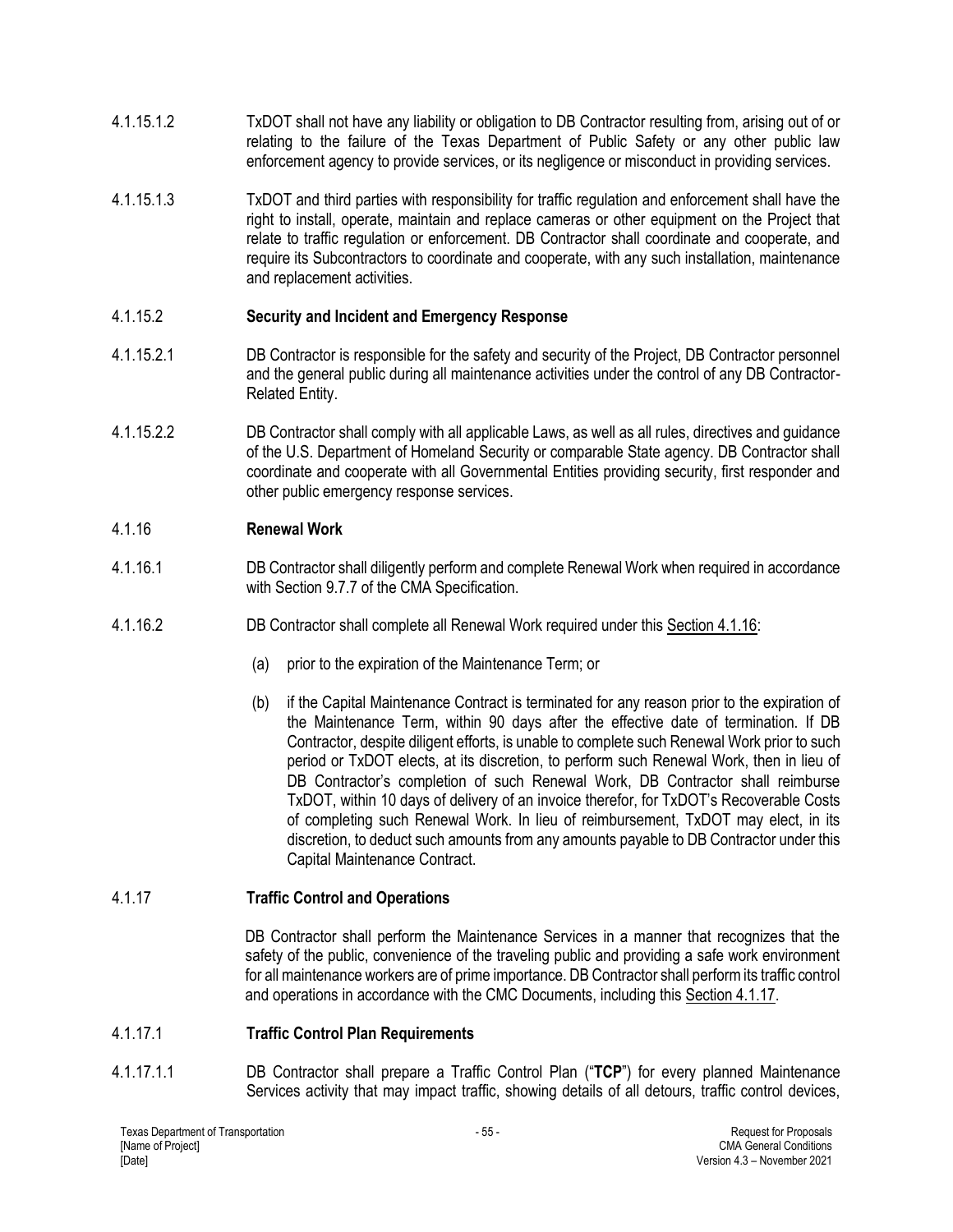striping, and signing for each phase of traffic control. The proposed duration, timing and extent of all Lane Closures shall be shown in the TCP and DB Contractor shall demonstrate that all such closures are necessary to perform the Maintenance Services. DB Contractor shall keep the number of Lane Closures to an absolute minimum and shall keep each Lane Closure to the shortest time and extent necessary for safe and efficient operations and in accordance with this Section 4.1.17.1. The TCP shall be compliant with Design-Build Specifications Section 26.2.1.1 (Traffic Control Plan Requirements and Restrictions). DB Contractor shall submit the TCP for TxDOT review and approval at least 14 days prior to proposed implementation. This requirement shall be increased to 21 days for full closure of the main lanes or ramp.

- 4.1.17.1.2 DB Contractor shall ensure all Lane Closures for mainlanes, direct connectors, ramps, frontage roads and cross roads meet the following requirements:
	- (a) DB Contractor shall use State routes for detour routes, wherever possible. If State routes are unavailable, DB Contractor shall use local roadways, provided that DB Contractor has obtained TxDOT's approval and the necessary permits from the Governmental Entity having jurisdiction. DB Contractor shall provide motorists with guidance on the use of alternate routes to divert traffic around the affected areas. This shall include the installation and maintenance of temporary regional signs and changeable message signs to divert traffic.
	- (b) DB Contractor shall maintain a minimum of one driveway per business at all times. For businesses with multiple driveways, when driveway closure is necessary to progress Maintenance Services, no driveway may be closed for more than 30 consecutive days or more than 45 days in a 90-day period.
	- (c) Complete closure of the main lanes will not be allowed, unless approved in advance by TxDOT.
	- (d) DB Contractor shall not close two consecutive entrance ramps or two consecutive exit ramps at the same time.
	- (e) DB Contractor shall not close two consecutive signalized frontage road intersections at the same time.
	- (f) DB Contractor shall coordinate any proposed Lane Closures with adjacent projects. Where multiple requests for traffic control are received from DB Contractor and Governmental Entities that would adversely affect Users if implemented simultaneously, TxDOT will give priority to the closure submitted first.
	- (g) DB Contractor shall include details of consultation with Governmental Entities having jurisdiction over roadways adjacent to, connecting with, or crossing under or over the Project and shall confirm that there are no known conflicts with traffic control planned by such Governmental Entities that would adversely affect Users if implemented simultaneously with DB Contractor's proposed TCP.
- 4.1.17.1.3 No Lane Closure that restricts or interferes with traffic shall be allowed from 12:00 PM (noon) on the day preceding to 12:00 AM (midnight) on the day after the regional event and holiday schedule dates shown below. TxDOT has the right by notice to DB Contractor of not less than 90 days to lengthen, shorten, or otherwise modify the regional event and holiday schedule dates.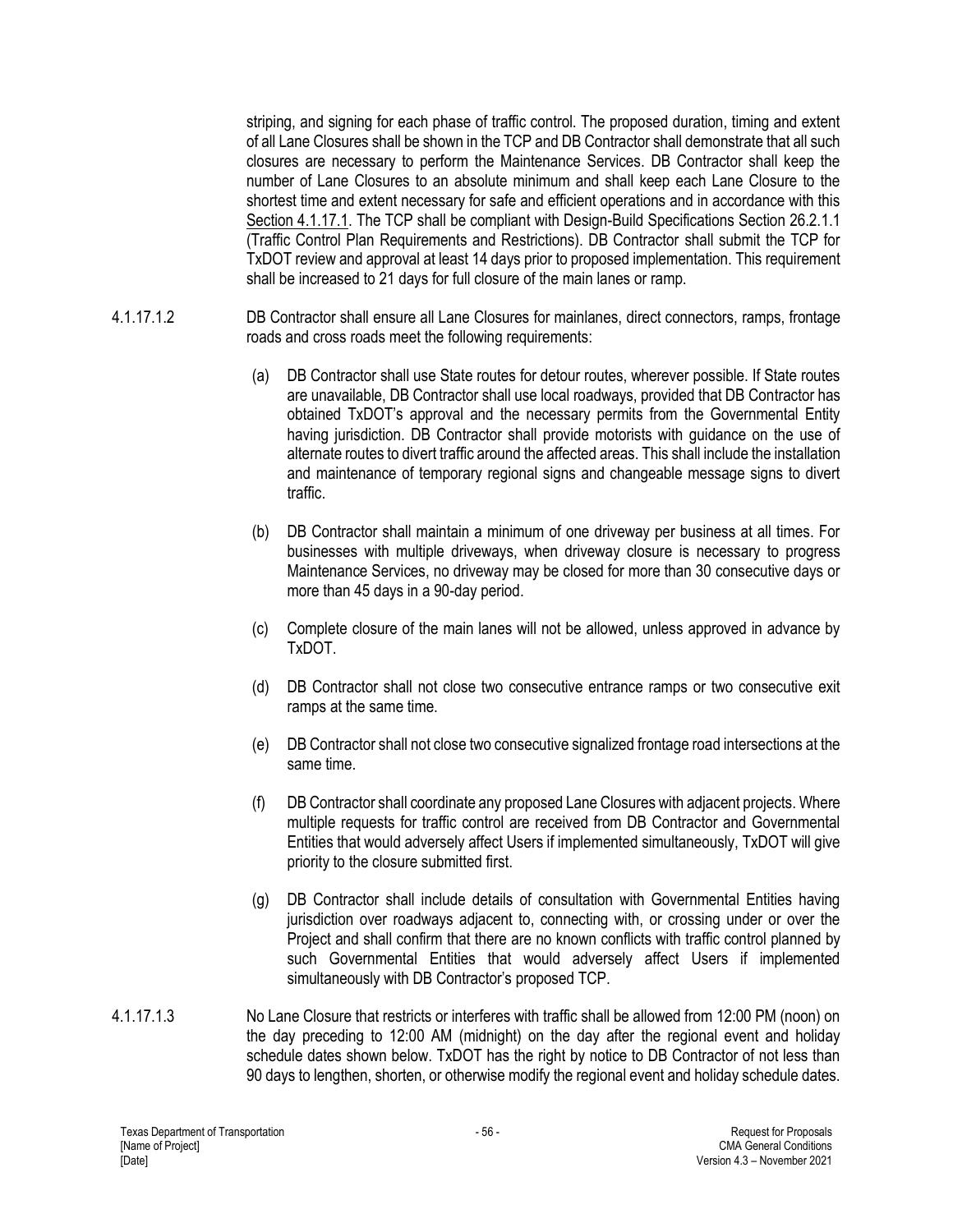- (a) New Year's Eve and New Year's Day (December 31 through January 1)
- (b) Spring Break Week (Typically the second or third week of March)
- (c) Easter Holiday Weekend (Friday through Sunday)
- (d) Memorial Day Weekend (Friday through Monday)
- (e) Independence Day (July 3 through noon on July 5)
- (f) Labor Day Weekend (Friday through Monday)
- (g) Tax-free Shopping Weekend (Friday through Monday)
- (h) Thanksgiving Holiday (Wednesday through Sunday)
- (i) Christmas Holiday (December 23 through December 26).

# 4.1.17.2 **Operation Restrictions**

- 4.1.17.2.1 Upon notification by TxDOT or if DB Contractor becomes aware of damage to a Maintained Element as a direct result of an Incident or Emergency, DB Contractor shall perform inspections in accordance with Section 9.5.1 of the CMA Specification and shall report to TxDOT the nature of any damage and the scope of necessary repairs. DB Contractor shall repair such damage subject to DB Contractor's right to a Change Order in accordance with Section 4.5 hereof and Section 5 of the CMA, upon receipt of direction from TxDOT.
- 4.1.17.2.2 Should Emergencies occur during DB Contractor's performance of traffic management, including vehicle accidents and structural failures, DB Contractor shall take all actions necessary to open the roadway as soon as possible and shall, subject to DB Contractor's right to a Change Order in accordance with Section 4.5 hereof and Section 5 of the CMA, repair any damage to the Maintained Elements upon direction from TxDOT.
- 4.1.17.2.3 TxDOT shall have at all times, without obligation or liability to DB Contractor, the right to (a) issue Directive Letters to DB Contractor regarding traffic management and control (with which DB Contractor shall comply), or directly assume traffic management and control of the Project during any period that the Executive Director determines such action will be in the public interest as a result of an emergency or natural disaster; and (b) provide on the Project, via message signs or other means consistent with Good Industry Practice, traveler and driver information, and other public information (e.g., amber alerts).

# 4.1.18 **Requirements Applicable to Design and Construction Work**

4.1.18.1 To the extent that DB Contractor performs any design or construction work, including for Renewal Work or Change Orders, DB Contractor shall comply with the design and construction requirements set forth in the Design-Build Specifications applicable to the original design, installation or construction; provided that the work shall be performed in accordance with thencurrent Good Industry Practice. Whenever the Design-Build Specifications or CMA Specification require design or construction of a Maintained Element to be undertaken in compliance with a standard, manual, guideline or specification, all such design and construction work associated with that Maintained Element shall comply with the latest version of such standard, manual, guideline or specification in effect on the date the applicable Maintenance Services are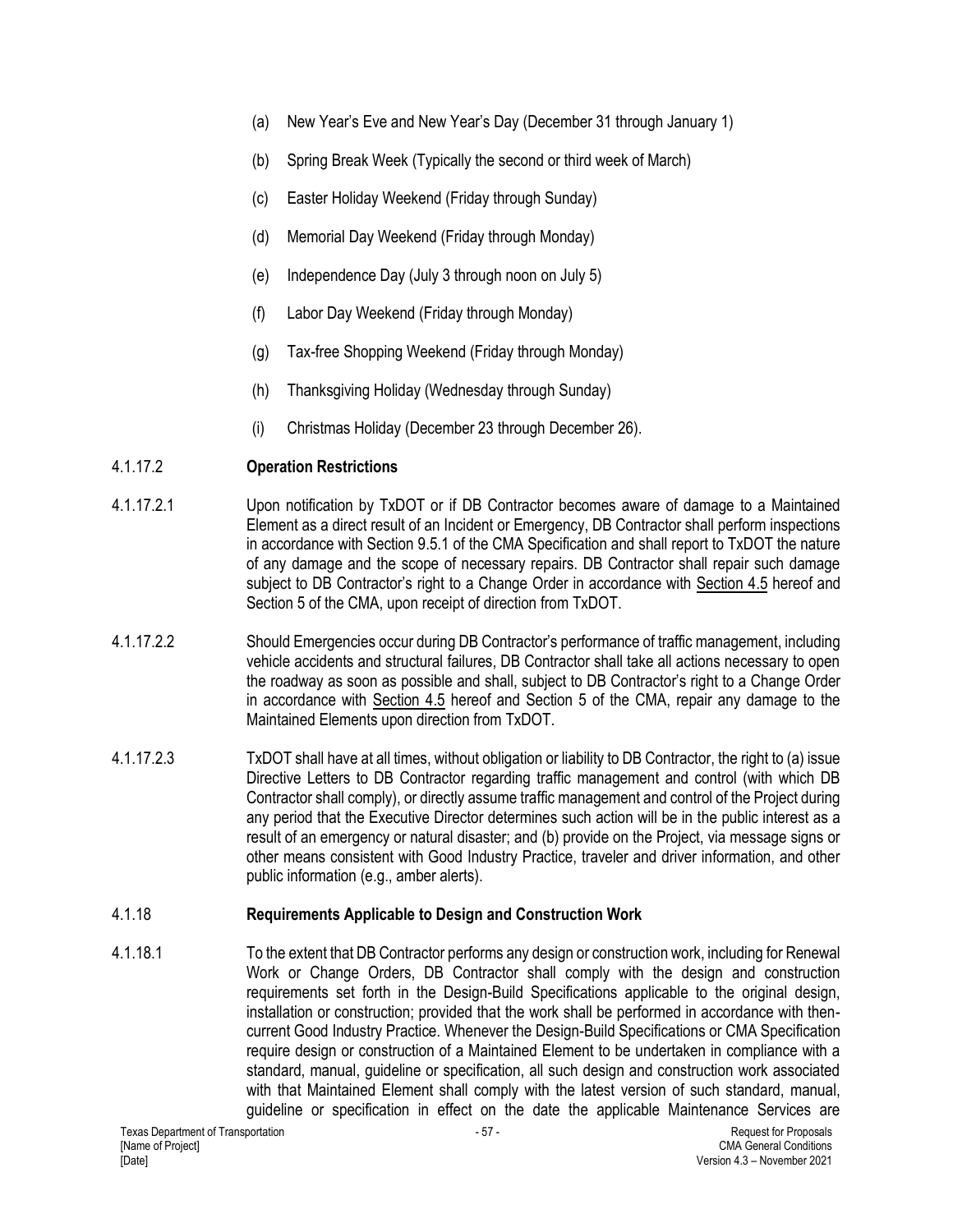performed. DB Contractor's obligation to perform design and construction work in accordance with the latest version of any such standard, manual, guideline or specification shall not require a notice from TxDOT, unless the use of such latest version qualifies as a Discriminatory Change.

4.1.18.2 In connection with the performance by DB Contractor of any Change Orders, DB Contractor shall procure and maintain (a) the insurance deemed appropriate by TxDOT in its discretion (subject to Section 3.3.11) and (b) an increase in the amount of Maintenance Security equal to the full amount of the Change Order as determined by TxDOT in its discretion; provided, however, that subject to applicable Law, TxDOT may, in its discretion, lower the level of Maintenance Security required. Any additional costs incurred as a result of actions taken by DB Contractor to comply with this Section 4.1.18.2 in connection with the performance by DB Contractor of any Change Orders may be included in the increased Maintenance Price as permitted in accordance with Section 4.5.

## 4.1.19 **Coordination with Other Parties**

- 4.1.19.1 DB Contractor shall fully cooperate with, and shall be solely responsible for coordinating its activities and Maintenance Services with the activities and maintenance work undertaken by, the personnel and contractors of TxDOT, other Governmental Entities, Utility Owners and other third parties that will be performing work or activities at or adjacent to or in the vicinity of the Project, including any maintenance activities for Non-Maintained Elements and Renewal Work performed by TxDOT or third parties in accordance with this Capital Maintenance Contract. TxDOT will provide reasonable notice to DB Contractor of permits issued by TxDOT that allow Governmental Entities, Utility Owners and other third parties to access the Project where such work or activities may impact Maintained Elements.
- 4.1.19.2 DB Contractor shall schedule the Maintenance Services as reasonably necessary to accommodate the work or other activities of such third parties, and shall not hinder or interfere with such work or activities.
- 4.1.19.3 Except as otherwise provided in Section 4.5 hereof and Section 5 of the CMA, DB Contractor shall not be entitled to a Change Order arising out of the work or other activities (including any maintenance work) undertaken by the personnel and contractors of TxDOT, other Governmental Entities, Utility Owners or other third parties.
- 4.1.19.4 Except as otherwise provided in Section 4.5 hereof and Section 5 of the CMA, if DB Contractor asserts that any third parties have hindered or interfered with the progress or performance of the Maintenance Services, DB Contractor's sole remedy shall be to seek recourse against such third parties.
- 4.1.19.5 DB Contractor shall not enter into any agreement with any Governmental Entity, Utility Owner, railroad, property owner or other third party having regulatory jurisdiction over any aspect of the Project or the Maintenance Services or having any property interest affected by the Project or the Maintenance Services that in any way purports to obligate TxDOT, or states or implies that TxDOT has an obligation, to the third party to carry out any installation, design, construction, maintenance, repair, operation, control, supervision, regulation or other activity after the expiration or termination of this Capital Maintenance Contract, unless TxDOT otherwise approves such obligation in its discretion. DB Contractor has no power or authority to enter into any such agreement with a third party in the name of or on behalf of TxDOT.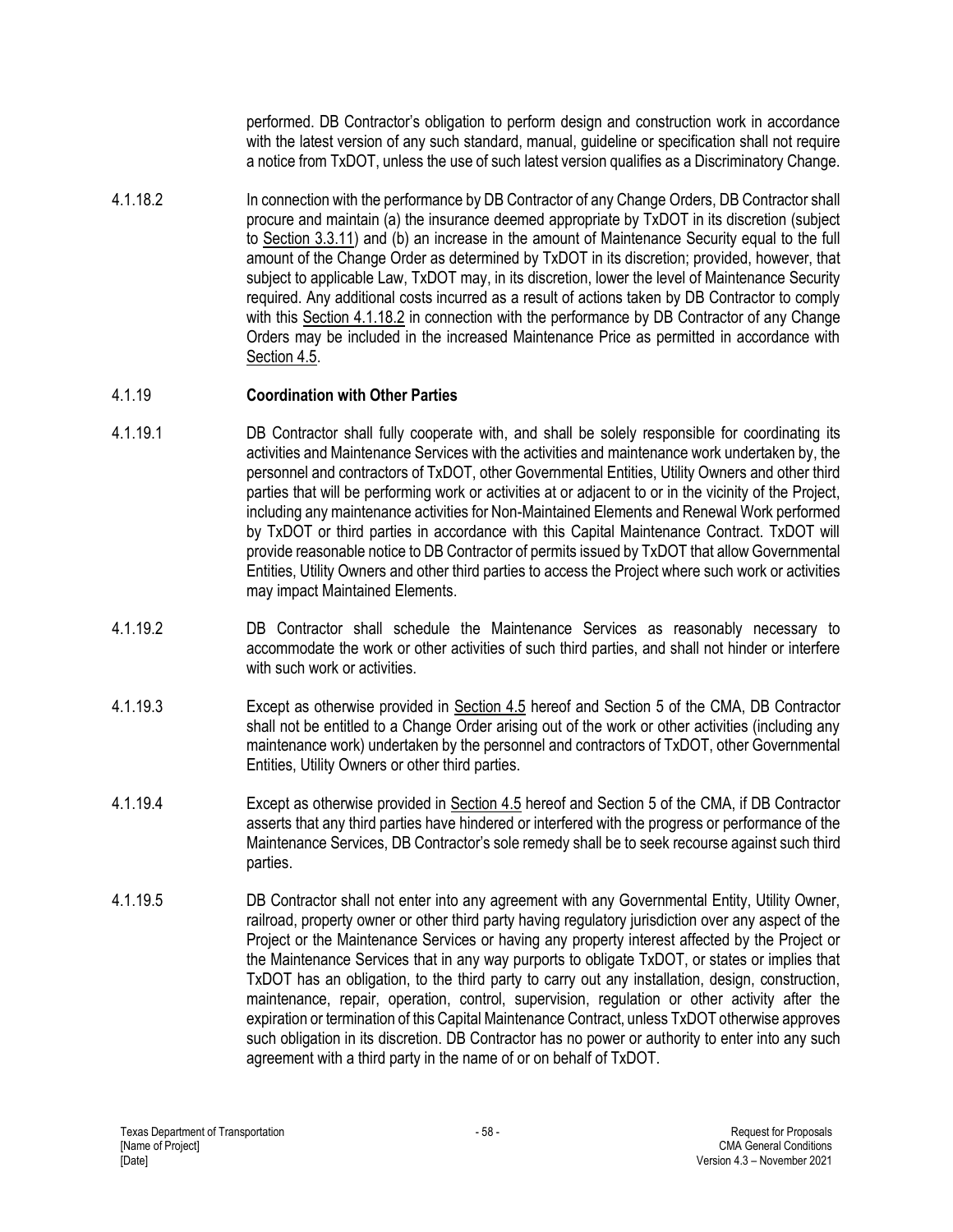## 4.1.20 **Transition Requirements**

At the expiration of the Maintenance Period or any earlier termination of this Capital Maintenance Contract, DB Contractor shall ensure and certify in writing that (a) the Maintained Elements can be safely used for their intended purpose and that the Maintenance Services have been performed in accordance with the terms of the CMC Documents, Governmental Approvals and applicable Law, (b) there are no DB Contractor Releases of Hazardous Materials within, on, in or under the Project ROW or real property within the Maintenance Limits, and (c) except as previously disclosed in writing to TxDOT, there is no litigation pending regarding the Maintenance Services or the Project by any DB Contractor-Related Entity. No later than 60 days prior to the end of the Maintenance Period or upon earlier termination of the CMC, DB Contractor shall prepare the Maintenance Transition Plan and deliver all final Record Documents relating to the Renewal Work performed under this Capital Maintenance Contract in accordance with Section 9.7.11 of the CMA Specification.

## 4.2 **Maintenance Management Plan**

- 4.2.1 DB Contractor shall submit the Maintenance Management Plan (MMP) to TxDOT for review and approval in its discretion no later than 120 days prior to the Initial Maintenance Term Commencement Date. DB Contractor may not commence Maintenance Services until TxDOT has approved the applicable MMP.
- 4.2.2 The MMP is an umbrella document that describes DB Contractor's managerial approach, strategy, and quality procedures to maintain the Maintained Elements and satisfy all requirements of the CMC Documents. The MMP shall define the process for maintenance of the Maintained Elements throughout the Maintenance Period. Unless otherwise agreed by TxDOT, the MMP shall be consistent with the maintenance approach and MMP submitted with the Proposal.
- 4.2.3 TxDOT shall review the MMP and each update thereto and shall meet with DB Contractor within 30 days after DB Contractor submits the MMP to discuss any revisions, clarifications or points of disagreement. TxDOT will either approve the MMP or disapprove the MMP with comments or objections in writing within 15 days of such meeting. If TxDOT disapproves the MMP, DB Contractor shall within 10 days of receiving such disapproval, submit to TxDOT a revised MMP or update thereto, as applicable.

### 4.2.4 **Project Management of Renewal Work**

Whenever Renewal Work is undertaken that requires design work or construction work, DB Contractor shall, unless otherwise approved by TxDOT, follow all the requirements of the DBA General Conditions, including the submittal of a Project Management Plan. DB Contractor shall follow the quality management requirements set forth in Section 9.2.2 of the CMA Specification. All design work performed pursuant to this CMC shall meet the standard of care for engineering and architectural services set forth in Section 4.1.2.2.1 of the DBA General Conditions.

### 4.2.5 **Document Management**

4.2.5.1 The project administration chapter of the MMP shall include a document management plan. The document management plan shall contain procedures for document management including the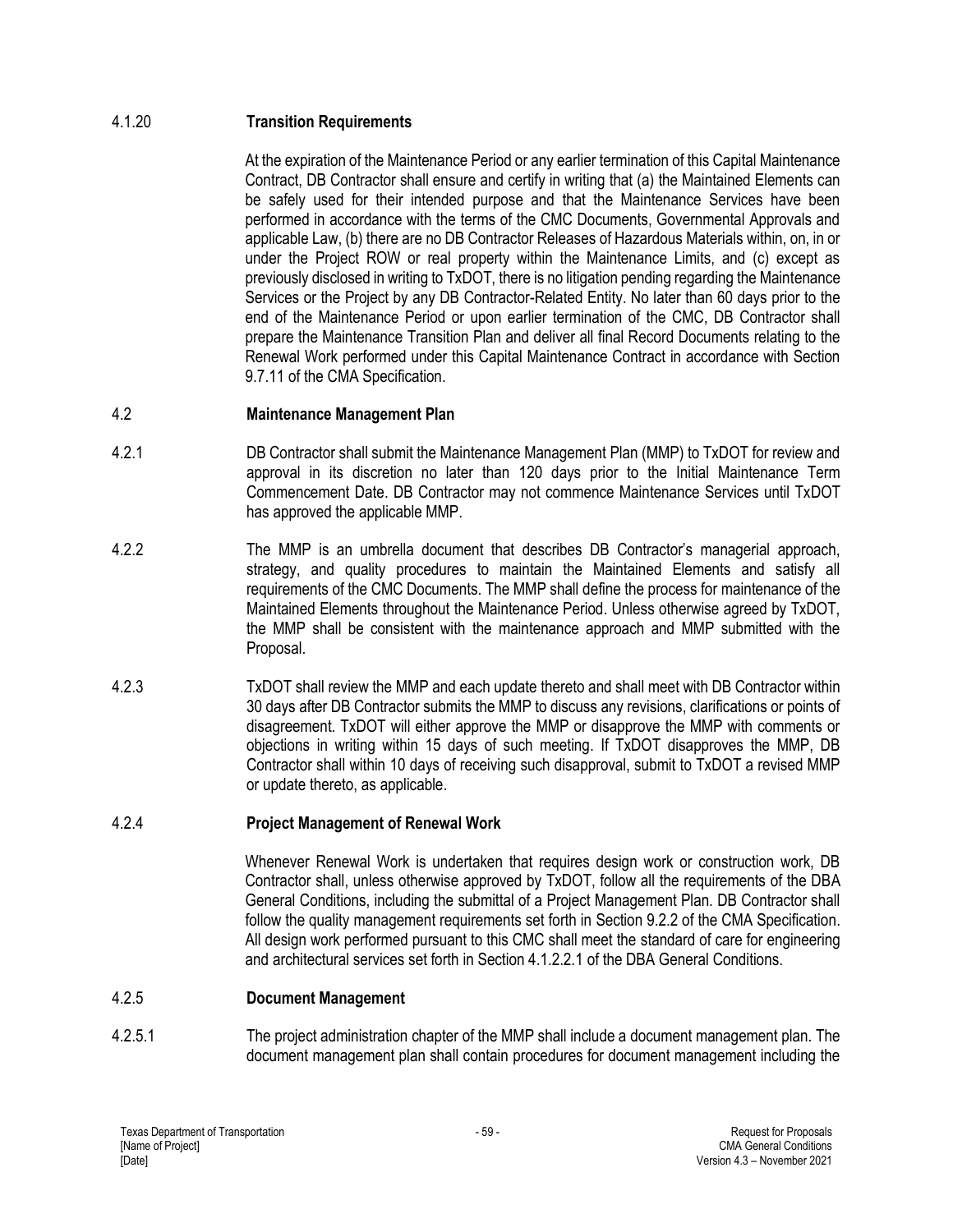manner in which records will be maintained in compliance with the Design-Build Specifications and any specific systems DB Contractor will use.

- 4.2.5.2 All electronic information submitted to TxDOT shall be searchable and legible. The MMP shall describe the controls exercised by DB Contractor to ensure that: documents (including the MMP itself) undergo relevant review and approval prior to release; users have access to current versions of documents; versions of documents are identified; obsolete or superseded documents are so marked and prevented from unintended use; and changes to documents undergo same level of review and approval. The document management plan shall include quality control (QC) and quality assurance (QA) processes.
- 4.2.5.3 DB Contractor shall establish and maintain an Electronic Content Management System (ECMS) in accordance with Section 9.7.10 of the CMA Specification. DB Contractor shall submit all documents, correspondence and Submittals to TxDOT through TxDOT's dedicated SharePoint site for the Project.

### 4.3 **Quality Management**

As part of the MMP, DB Contractor shall submit a Maintenance Quality Management Plan (MQMP) in accordance with Section 9.2.2 of the CMA Specification. Whenever Renewal Work is undertaken that requires design work or construction work DB Contractor shall follow procedures systems and obligations set forth in Section 4.3 of the DBA General Conditions as appropriate to the nature of the work to be performed, in TxDOT's discretion.

#### 4.4 **Utilities**

It is anticipated that from time to time during the course of the Maintenance Period, Utility Owners will apply for additional utility permits to install new Utilities that would cross or longitudinally occupy the Maintenance Limits, or to modify, repair, upgrade, relocate or expand existing Utilities within the Maintenance Limits. In such circumstances, and if requested by TxDOT, DB Contractor shall analyze the application and provide to TxDOT a recommendation (together with supporting analysis) as to whether the permit will have an impact on the Maintained Elements or DB Contractor's obligations hereunder, including the Maintenance Services. In addition, TxDOT shall make available to DB Contractor all Utility permits issued after the Initial Maintenance Term Commencement Date. However, TxDOT shall have the right to issue Utility permits in its discretion. Applications for Utility permits and associated coordination described in this Section 4.4 shall not be grounds for an adjustment in the Maintenance Price, a Change Order or any other Claim by DB Contractor.

### 4.5 **Change Orders and Directive Letters**

This Section 4.5 sets forth the requirements for obtaining all Change Orders under this Capital Maintenance Contract. DB Contractor hereby acknowledges and agrees that the Maintenance Price constitutes full compensation for performance of all of the Maintenance Services, and for the risks undertaken by DB Contractor under the CMC Documents, subject only to those exceptions specified in this Section 4.5, and that TxDOT is subject to constraints limiting its ability to increase the Maintenance Price. DB Contractor unconditionally and irrevocably waives the right to any Claim for any monetary compensation in addition to the Maintenance Price and other compensation specified in this Capital Maintenance Contract, except in accordance with this Section 4.5. To the extent that any other provision of this Capital Maintenance Contract expressly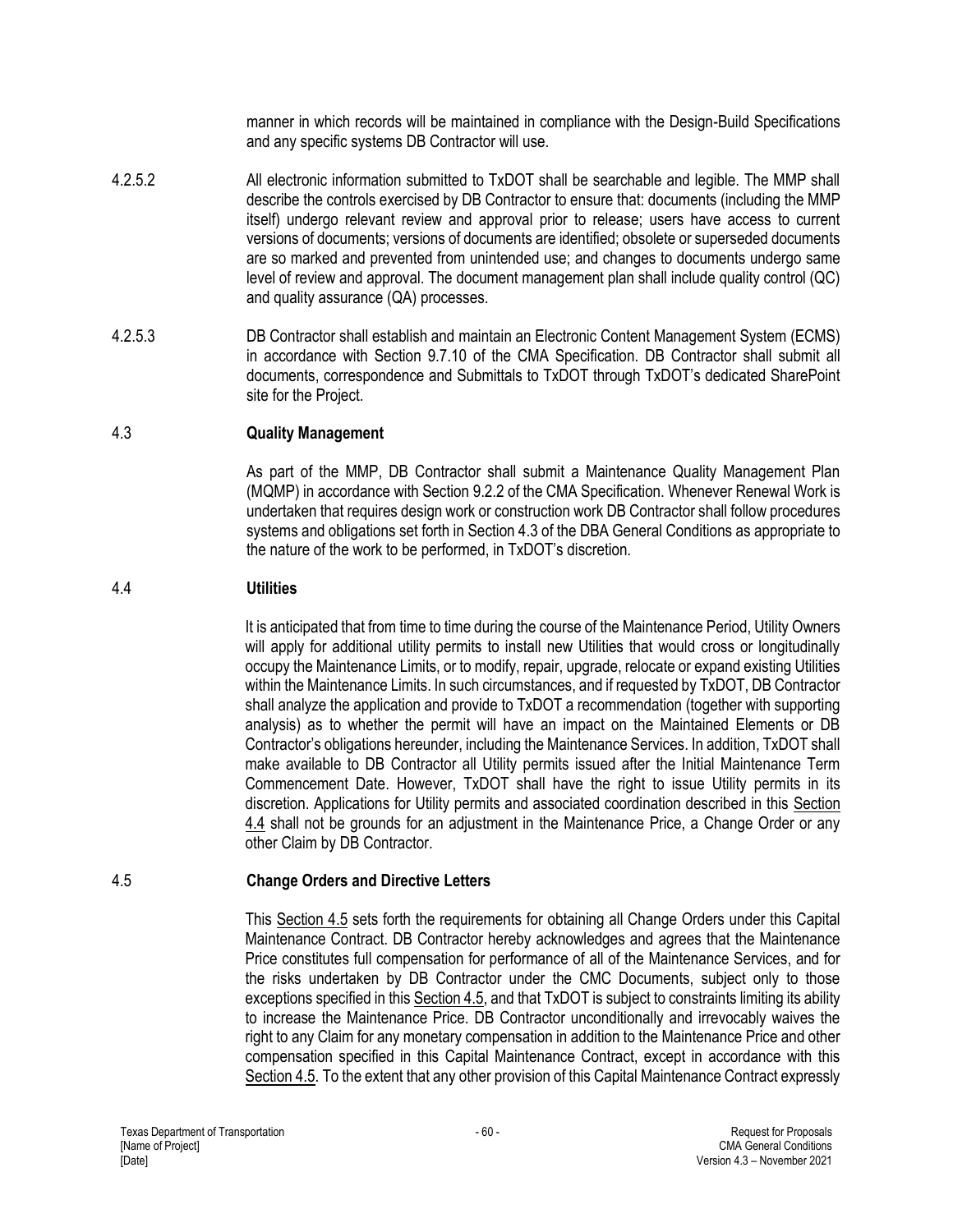provides for a Change Order to be issued, such provision is incorporated into and subject to this Section 4.5.

### 4.5.1 **Circumstances Under Which Change Orders May Be Issued**

Change Orders may be issued for the following purposes (or combination thereof):

- (a) to modify the scope of the Maintenance Services;
- (b) to revise the Maintenance Price; and
- (c) to revise other terms and conditions of the CMC Documents.

The matters set forth in clause (c) above may be made pursuant to an amendment in accordance with the Capital Maintenance Contract unless TxDOT issues a Directive Letter, in which event the process set forth in Section 4.5.2 shall be followed.

Upon TxDOT's approval of the matters set forth in the Request for Change Order submitted by DB Contractor (whether it is initiated by TxDOT or requested by DB Contractor), TxDOT shall prepare a Change Order for execution by the Parties. A Request for Change Order is not required for Unilateral Change Orders. A Change Order may, in TxDOT's discretion, direct DB Contractor to proceed with the Maintenance Services with the amount of any adjustment to the Maintenance Price to be determined in the future. All additions, deductions or changes to the Maintenance Services as directed by Change Orders shall be performed under the requirements and conditions of the CMC Documents, except to the extent they are expressly modified by the Change Order. A Change Order shall not be effective for any purpose unless executed by TxDOT.

# 4.5.2 **Issuance of Directive Letter**

- 4.5.2.1 TxDOT may at any time issue a Directive Letter to DB Contractor (a) in the event of any desired change in the Maintenance Services, or (b) in the event of any Claim or Dispute regarding the scope of the Maintenance Services or whether DB Contractor has performed in accordance with the requirements of the CMC Documents. The first Directive Letter shall be labeled "Directive Letter No. 1" and subsequent letters shall be numbered sequentially. The Directive Letter will describe the Maintenance Services in question and may state the basis for determining compensation, if any. If the Directive Letter does not state the basis for determining compensation, compensation will be determined pursuant to Section 4.5.10. DB Contractor shall proceed immediately as directed in the Directive Letter. If the Directive Letter states that the Maintenance Services are within DB Contractor's original scope of Maintenance Services, DB Contractor shall proceed with the Maintenance Services as directed but shall have the right pursuant to Section 4.5.5.2 to submit a PCO Notice requesting that TxDOT issue a Change Order except as set forth in the next sentence. If the Directive Letter states that the Maintenance Services are within DB Contractor's original scope of Maintenance Services and the directed Maintenance Services involve less than \$10,000 in additional Direct Costs incurred by DB Contractor, DB Contractor shall not be entitled to a Change Order or an increase in the Maintenance Price.
- 4.5.2.2 Receipt of a Directive Letter or other written direction from TxDOT is a condition precedent to a Claim that a TxDOT-Directed Change has occurred; however the fact that a Directive Letter was issued by TxDOT shall not be considered evidence that a TxDOT-Directed Change occurred. The determination whether a TxDOT-Directed Change occurred or whether DB Contractor is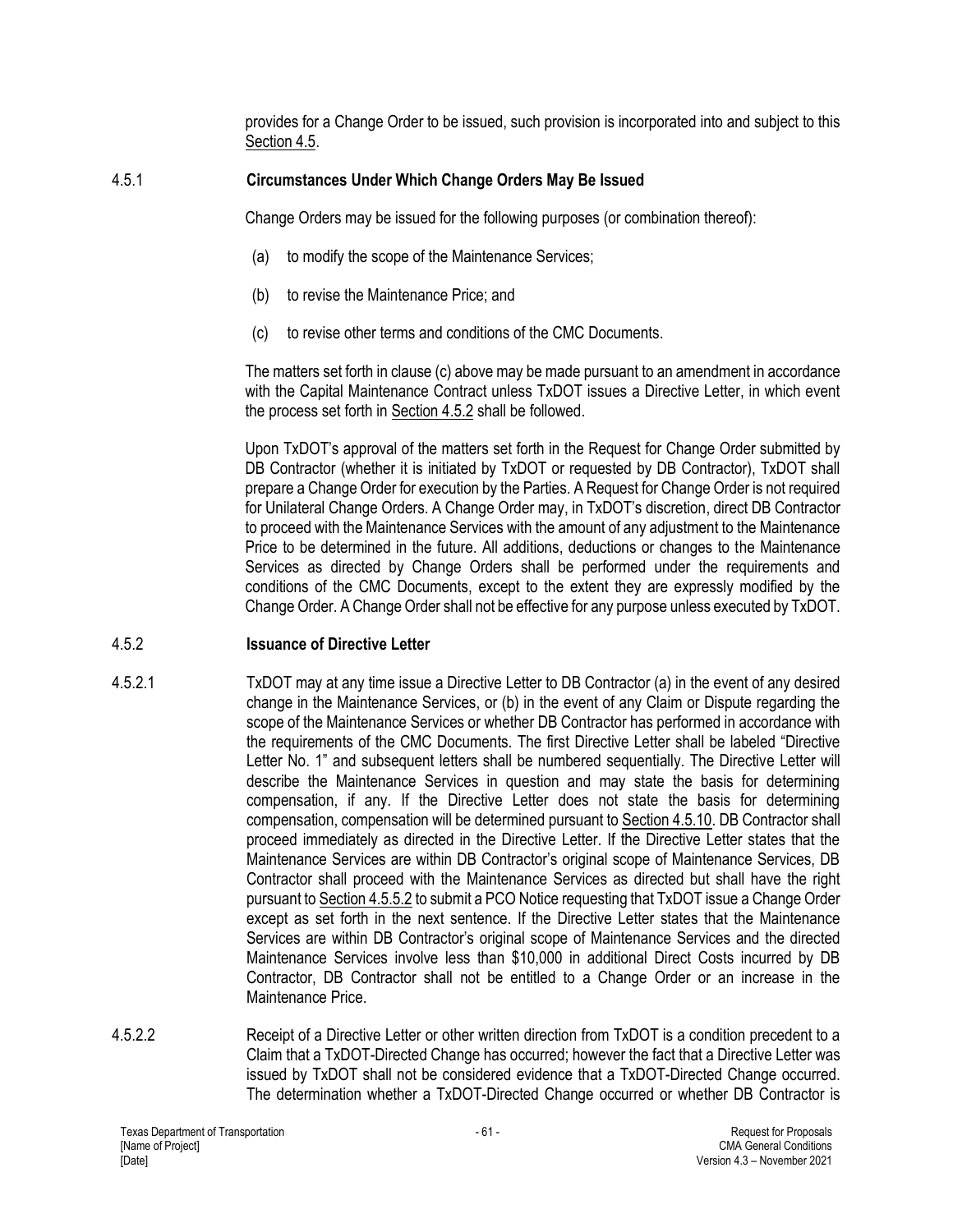otherwise entitled to a Change Order shall be based on an analysis of the requirements under the CMC Documents and a determination whether the Directive Letter in fact constituted a change in those requirements.

4.5.2.3 DB Contractor shall not be entitled to additional compensation for any changed Maintenance Services not included in the Maintenance Price that is performed by DB Contractor as a TxDOT-Directed Change prior to receipt of a Directive Letter or Change Order.

## 4.5.3 **TxDOT Right to Issue Change Orders**

TxDOT may, at any time and from time to time, without notice to any Surety, authorize or require, pursuant to a Change Order, changes in the Maintenance Services or in terms and conditions of the Capital Maintenance Contract (including changes in the Maintenance Services); except TxDOT has no right to require any change that:

- (a) is not in compliance with applicable Laws;
- (b) would contravene an existing Governmental Approval and such contravention could not be corrected by the issuance of a further or revised Governmental Approval;
- (c) constitutes a fundamental change in the nature or scope of the Maintenance Services;
- (d) would cause an insured risk to become uninsurable; or
- (e) would materially adversely affect the health or safety of workers or users of the Project;

### 4.5.4 **TxDOT-Initiated Change Orders**

### 4.5.4.1 **Request for Change Proposal**

- 4.5.4.1.1 If TxDOT desires to issue a TxDOT-Directed Change or to evaluate whether to initiate such a change, then TxDOT may, in its discretion, issue a Request for Change Proposal. The Request for Change Proposal shall set forth the nature, extent and details of the proposed TxDOT-Directed Change.
- 4.5.4.1.2 Within five Business Days after DB Contractor receives a Request for Change Proposal, or such longer period to which the Parties mutually agree in writing, TxDOT and DB Contractor shall consult to define the proposed scope of the change. Within five Business Days after the initial consultation, or such longer period to which the Parties may mutually agree in writing, DB Contractor shall prepare and TxDOT and DB Contractor shall consult concerning the estimated cost impacts.
- 4.5.4.1.3 After the second consultation and provision of any data described in Section 4.5.4.1.2, TxDOT shall notify DB Contractor of TxDOT's determination to: (a) issue a Change Order, (b) require DB Contractor to provide a Request for Change Order as discussed at the meeting, (c) require DB Contractor to prepare a modified work plan for the change and a Request for Change Order based on the modified plan, or (d) not issue a Change Order.
- 4.5.4.1.4 If so requested, DB Contractor shall, within 10 Business Days after receipt of the notification described in Section 4.5.4.1.3, prepare and submit to TxDOT for review and approval by TxDOT a Request for Change Order for the requested change, in a format provided by TxDOT, complying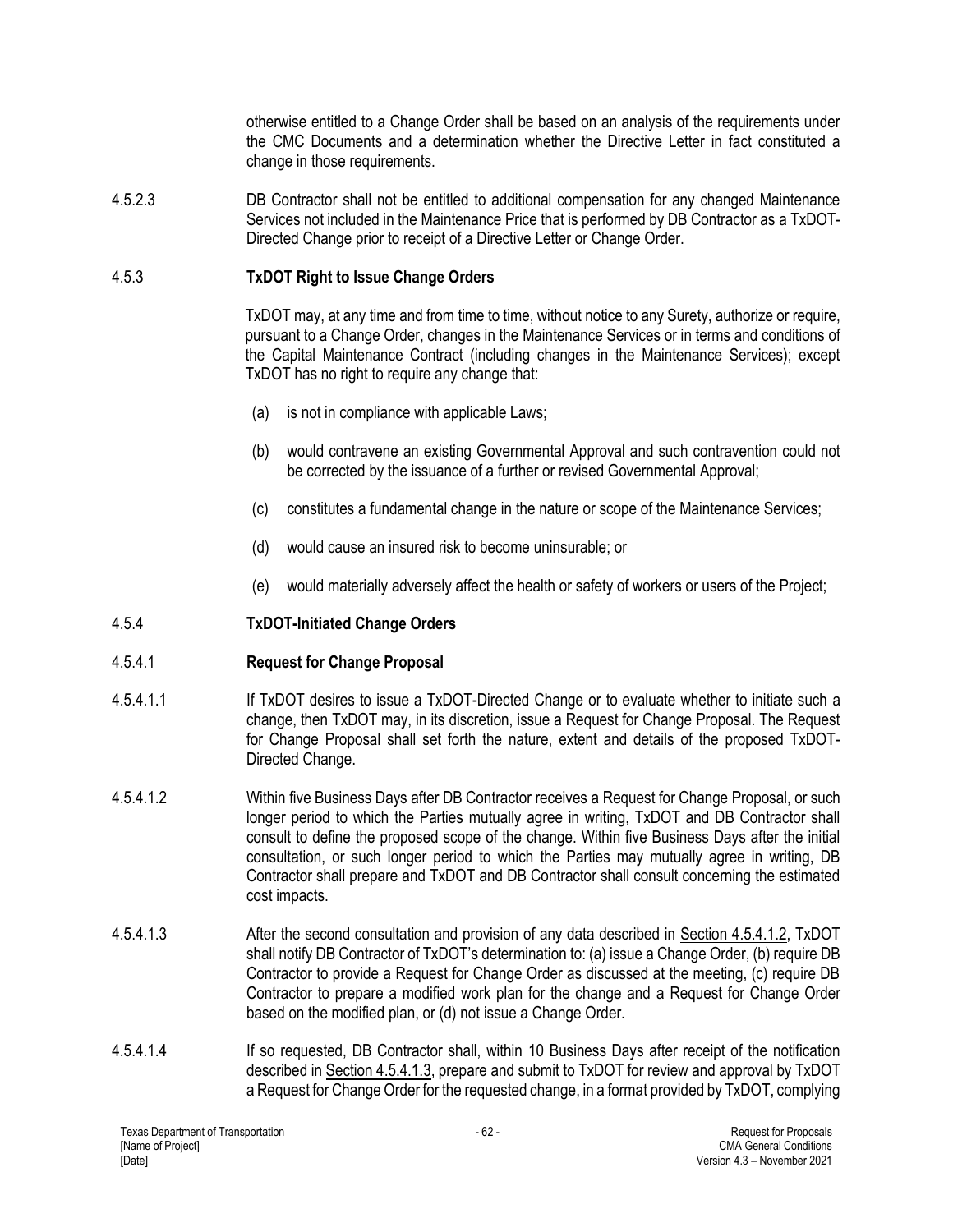with all applicable requirements of Section 4.5.7, and incorporating and fully addressing all requests made by TxDOT.

- 4.5.4.1.5 DB Contractor shall bear the cost of developing the Request for Change Order in response to a Request for Change Proposal, including any modifications thereto requested by TxDOT, except that DB Contractor shall be entitled to costs (without markup for overhead and profit) in excess of \$10,000 incurred for design, estimating and scheduling work required to prepare the Request for Change Order. Such costs must be pre-authorized by TxDOT, to be reimbursable. If the Change Order is approved, such design and estimating and scheduling costs will be included within the Change Order, otherwise, they shall be separately reimbursed through a separate Change Order.
- 4.5.4.1.6 If DB Contractor and TxDOT are unable to reach agreement on a Change Order, TxDOT may, in its discretion, order DB Contractor to proceed with the performance of the Maintenance Services in question notwithstanding such disagreement. Such order may, at TxDOT's option, be in the form of a Unilateral Change Order or a Directive Letter. Upon receipt of a Unilateral Change Order or Directive Letter, as the case may be, pending final resolution of the relevant Change Order by the Parties or according to the procedures for resolving Disputes in this Capital Maintenance Contract, (a) DB Contractor shall implement and perform the Maintenance Services in question as directed by TxDOT and (b) TxDOT will make interim payment(s) to DB Contractor on a monthly basis for the reasonable documented costs of the Maintenance Services in question, subject to meeting the record requirements in Section 4.5.12 and any subsequent adjustment through the procedures for resolving Disputes in this Capital Maintenance Contract.

### 4.5.4.2 **Unilateral Change Orders**

TxDOT may issue a Unilateral Change Order at any time, regardless of whether it has issued a Request for Change Proposal or received a Request for Change Order. If the Unilateral Change Order is not issued as a lump sum, DB Contractor shall be entitled to compensation in accordance with Section 4.5.10 for additional Work that are required to be performed as the result of the Unilateral Change Order. If TxDOT and DB Contractor are unable to agree upon the amount of any adjustment to the Maintenance Price, then DB Contractor shall have the right to submit the issue of the Maintenance Price adjustment to dispute resolution in accordance with Section 4.7 and Exhibit 13 to the CMA.

# 4.5.5 **DB Contractor-Requested Change Orders**

DB Contractor's entitlement to a Change Order for eligible changes is subject to the restrictions and limitations contained in this Section 4.5 and elsewhere in the CMC Documents, and furthermore is subject to DB Contractor's compliance with all notification and other requirements identified herein. DB Contractor shall initiate the Change Order process by delivery of a PCO Notice as described in Section 4.5.5.2, followed by submittal of a Request for Change Order and supporting documentation to TxDOT. Change Orders may be requested by DB Contractor only pursuant to this Section 4.5.5.

### 4.5.5.1 **Eligible Changes**

DB Contractor may request a Change Order to increase the Maintenance Price only for increased costs of performance of the Maintenance Services as follows: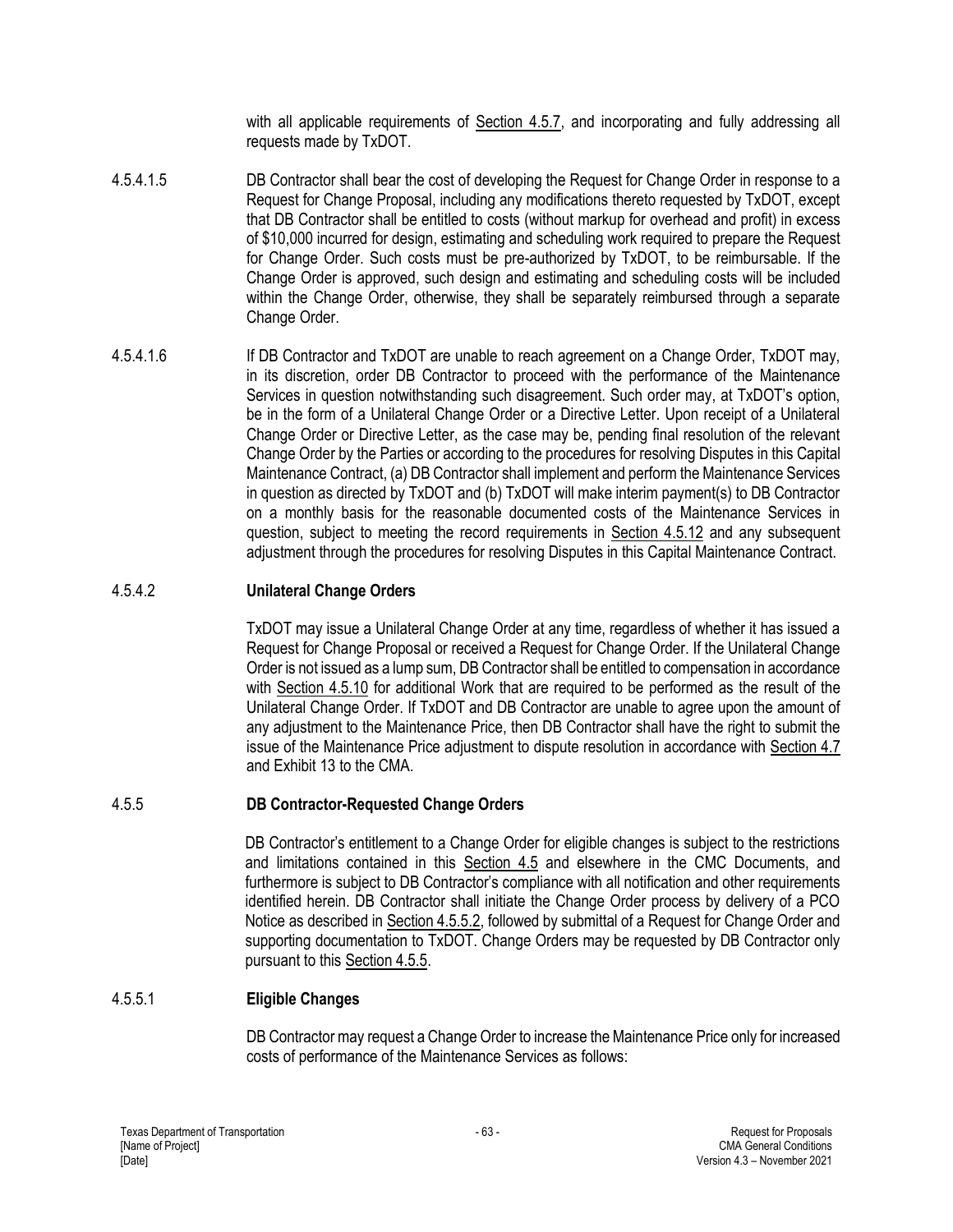- (a) additional costs directly attributable to additional Maintenance Services resulting from TxDOT-Directed Changes for which TxDOT has not submitted a Change Order or a Request for Change Proposal;
- (b) additional costs relating to Force Majeure Events, Hazardous Materials, Non-Discriminatory Changes and Damage to the Project, to the extent provided in Section 4.5.11; and
- (c) additional costs directly attributable to uncovering, removing and restoring the work, to the extent provided in Section 5.9.1.2.

#### 4.5.5.2 **Procedures**

The requirements set forth in this Section 4.5.5 and Section 4.5.6 constitute conditions precedent to DB Contractor's entitlement to request and receive a Change Order except those involving a Request for Change Proposal. DB Contractor understands that it shall be forever barred from recovering against TxDOT if it fails to give notice of any act, or omission, by TxDOT or any of its representatives or the happening of any event, thing or occurrence pursuant to a proper PCO Notice, or fails to comply with the remaining requirements of this Section 4.5.5 and Section 4.5.6.

#### 4.5.5.2.1 **Delivery of PCO Notices**

DB Contractor acknowledges the importance of providing prompt notification to TxDOT upon the occurrence of any event or thing entitling DB Contractor to a Change Order under Section 4.5.5.1. Among other things, such notification serves the purpose of allowing TxDOT to take action to mitigate adverse impacts. Such notification must be delivered as promptly as possible after the occurrence of such event or situation, through a PCO Notice as described in Section 4.5.5.2.2.

### 4.5.5.2.2 **PCO Notices**

The term "**PCO Notice**" means a notice delivered by DB Contractor, meeting the requirements set forth below, stating that an event or situation has occurred within the scope of Section 4.5.5.1 and stating which subsection is applicable. The first notice shall be labeled "PCO Notice No. 1" and subsequent notices shall be numbered sequentially.

The PCO Notice shall: (a) state in detail the facts underlying the anticipated Request for Change Order, the reasons why DB Contractor believes additional compensation will or may be due and the date of occurrence, (b) state the name, title, and activity of each DB Contractor Representative and TxDOT representative knowledgeable of the facts underlying the anticipated Request for Change Order, (c) identify any documents and the substance of any oral communication involved in the facts underlying the anticipated Request for Change Order, (d) cite any and all provisions of the CMC Documents supporting the anticipated Request for Change Order, (e) state in detail the basis that the maintenance service is not required by this Capital Maintenance Contract, if applicable, (g) identify particular elements of performance for which additional compensation may be sought under this Section 4.5.5.2, (h) identify any insurance available to DB Contractor, any deductible or self-insured retention associated with such insurance, and any insurance deemed to be self-insured by DB Contractor under Section 3.3.16.3, with respect to the event giving rise to the request for additional compensation, and (i) provide an estimate of the time within which a response to the notice is required to minimize cost, delay or disruption of performance.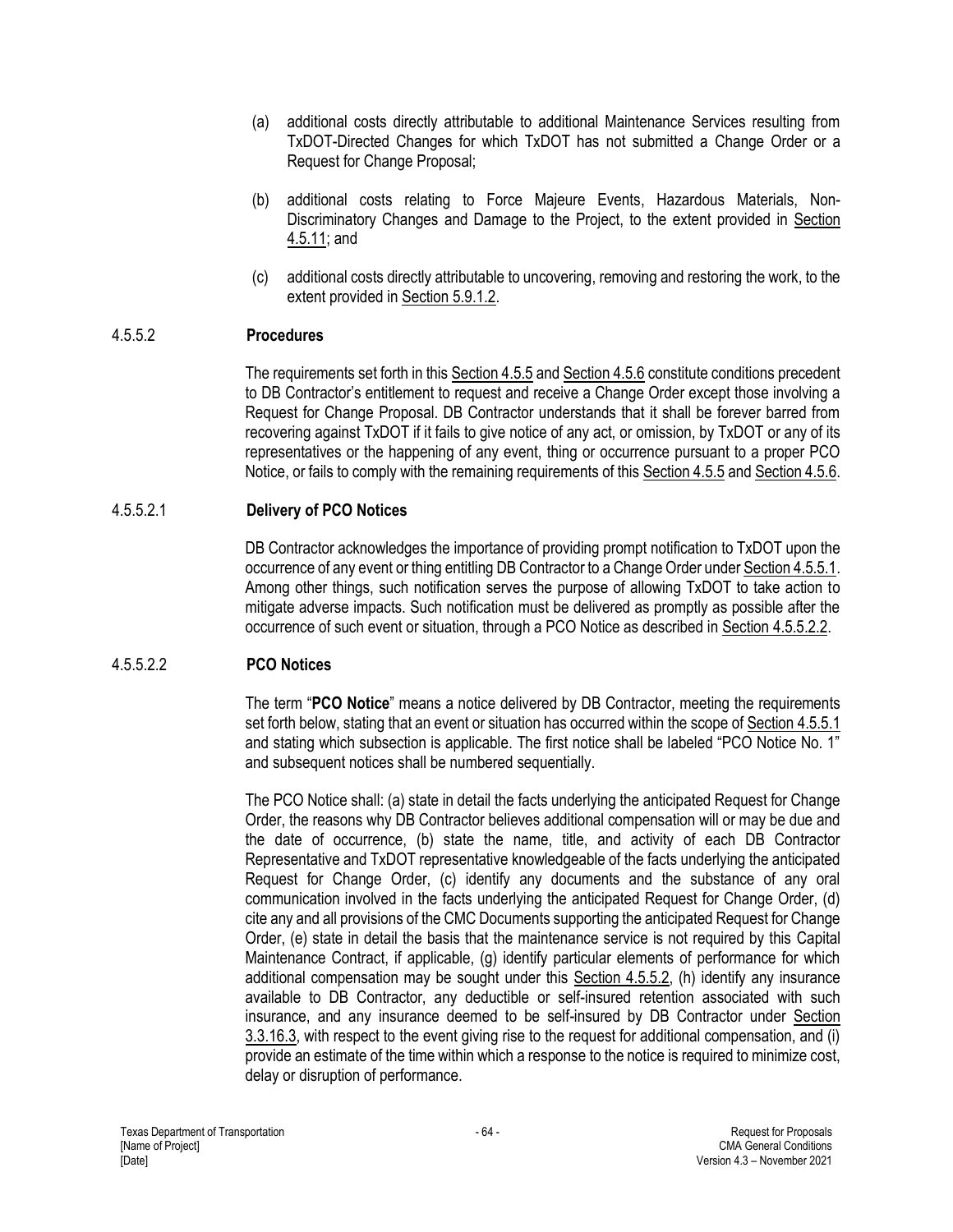If the PCO Notice relates to a decision that this Capital Maintenance Contract leaves to the discretion of a Person or as to which this Capital Maintenance Contract provides that such Person's decision is final, the PCO Notice shall set out in detail all facts supporting DB Contractor's objection to the decision, including all facts supporting any contention that the decision was capricious or arbitrary or is not supported by substantial evidence.

Any adjustments made to this Capital Maintenance Contract shall not include increased costs or time extensions for delay resulting from DB Contractor's failure to timely provide requested additional information under this Section 4.5.5.2.2.

### 4.5.5.2.3 **Importance of Notice; Waiver**

DB Contractor shall deliver Each PCO Notice as promptly as possible after the occurrence of such event or situation. If any PCO Notice is delivered later than 10 days after DB Contractor first discovered (or should have discovered in the exercise of reasonable prudence) the occurrence described therein, DB Contractor shall be deemed to have waived the right to collect any costs incurred prior to the date of delivery of the PCO Notice. Furthermore, if any PCO Notice concerns any condition or material described in Section 4.5.11.2, DB Contractor shall be deemed to have waived the right to collect any and all costs incurred in connection therewith to the extent that TxDOT is not afforded the opportunity to inspect such material or condition before it is disturbed.

In addition to the limitations set forth above in this Section 4.5.5.2.3, DB Contractor's failure to provide a PCO Notice within 60 days after DB Contractor first discovered (or should have discovered in the exercise of reasonable prudence) the occurrence of a given event or situation shall preclude DB Contractor from any relief, unless DB Contractor can show, based on a preponderance of the evidence, that: (a) TxDOT was not materially prejudiced by the lack of notice, or (b) TxDOT's Authorized Representative specified in accordance with the Capital Maintenance Contract had actual knowledge, prior to the expiration of the 60-day period, of the event or situation and that DB Contractor believed it was entitled to a Change Order with respect thereto. In other words, if the requirements of clause (a) or clause (b) above are satisfied, DB Contractor shall retain the right to receive a Change Order, but shall be deemed to have waived the right to collect any and all costs incurred prior to the date of delivery of the PCO Notice.

After delivery of a PCO Notice, DB Contractor must submit a Request for Change Order in accordance with Section 4.5.6 as a condition precedent to receipt of a Change Order.

### 4.5.6 **Requests for Change Orders**

### 4.5.6.1 **Delivery of Request for Change Order**

DB Contractor shall deliver a Request for Change Order under this Section 4.5.6.1 to TxDOT within 30 days after delivery of the PCO Notice or within 10 Business Days after receipt of TxDOT's determination to require a Request for Change Order in accordance with Section 4.5.4.1.3, whichever is applicable. TxDOT may require design and construction costs to be covered by separate Requests for Change Order. If DB Contractor fails to deliver a complete Request for Change Order meeting all of the requirements of Section 4.5.6.2 within the appropriate time period, DB Contractor shall be required to provide a new PCO Notice before it may submit a Request for Change Order.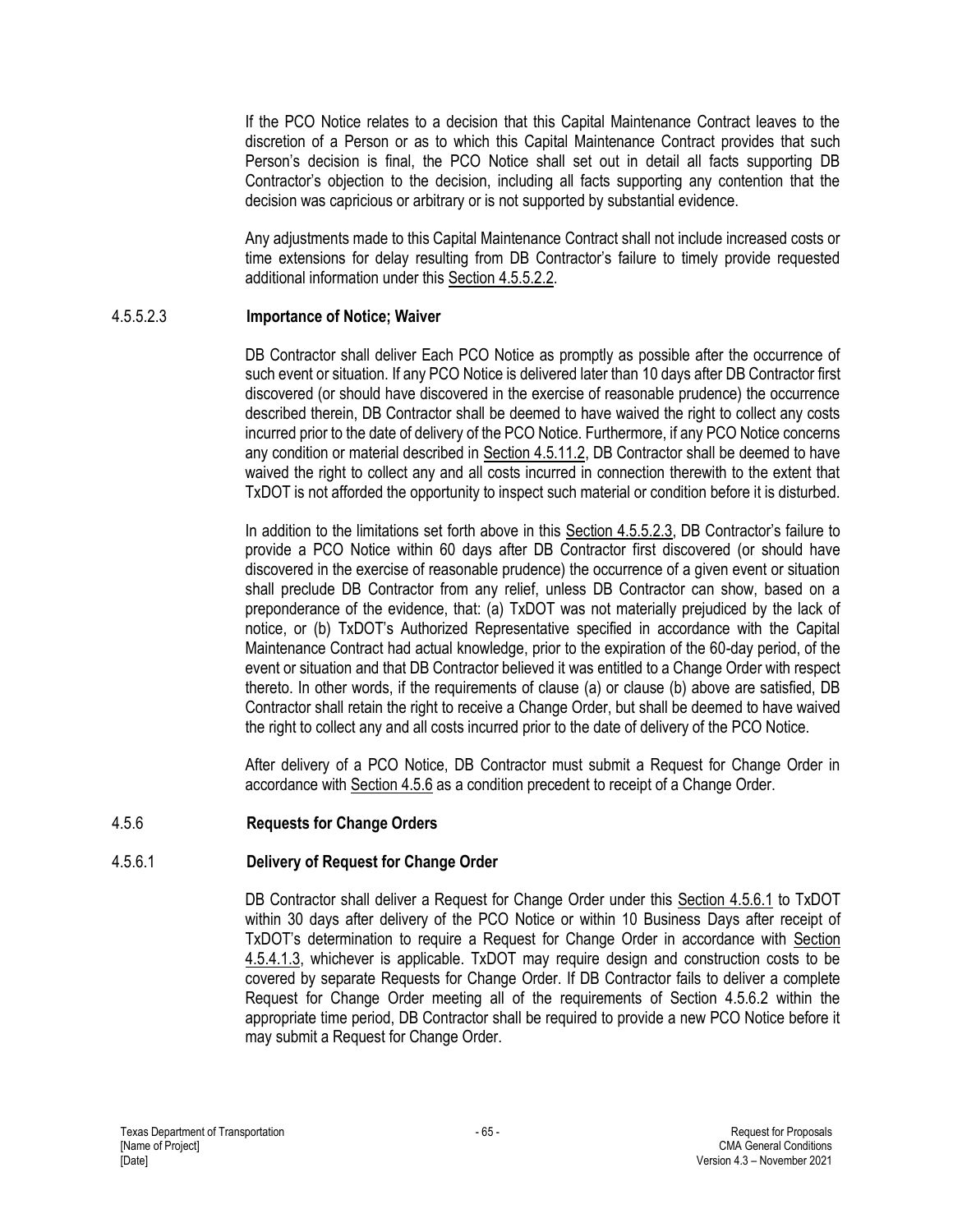### 4.5.6.2 **Incomplete Requests for Change Order**

The first Request for Change Order shall be labeled "Request for Change Order No. 1" and subsequent RCOs shall be numbered sequentially. Each Request for Change Order shall meet all requirements set forth in this Section 4.5.6; provided that if any such requirements cannot be met due to the nature and/or timing of the occurrence, DB Contractor shall provide an incomplete Request for Change Order that fills in all information capable of being ascertained. Each incomplete Request for Change Order shall: (a) include a list of those Change Order requirements that are not fulfilled together with an explanation satisfactory to TxDOT stating why such requirements cannot be met and (b) in all events include sufficient detail to ascertain the basis for the proposed Change Order and for any Maintenance Price increase associated therewith, to the extent such amount is then ascertainable.

### 4.5.6.3 **Additional Information to TxDOT**

DB Contractor shall furnish, when requested by TxDOT or its designee, such further information and details as may be required to determine the facts or contentions involved. DB Contractor agrees that it shall give TxDOT or its designee access to any and all of DB Contractor's books, records and other materials relating to the Maintenance, and shall cause its Subcontractors to do the same, so that TxDOT or its designee can investigate the basis for such proposed Change Order.

### 4.5.6.4 **Response and Follow-up**

DB Contractor shall provide TxDOT with a monthly update to all outstanding Requests for Change Order describing the status of all previously unfulfilled requirements and stating any changes in projections previously delivered to TxDOT, expenditures to date and time anticipated for completion of the activities for which the time extension is claimed. TxDOT may reject the Request for Change Order at any point in the process. TxDOT's failure to respond to a complete Request for Change Order within 15 Business Days of delivery of the request shall not be deemed an acceptance of the Request for Change Order, and DB Contractor shall have the burden of following up with TxDOT on the status of any Request for Change Order submitted.

### 4.5.6.5 **Importance of Timely Response**

DB Contractor acknowledges and agrees that, due to limitations on funding for the Project, timely delivery of PCO Notices and Requests for Change Orders and updates thereto are of vital importance to TxDOT. TxDOT is relying on DB Contractor to evaluate promptly upon the occurrence of any event or situation whether the event or situation will affect the Maintenance Price and, if so, whether DB Contractor believes a Maintenance Price increase is required hereunder. The following matters (among others) shall be considered in determining whether TxDOT has been prejudiced by DB Contractor's failure to provide timely notice: (a) the effect of the delay on alternatives available to TxDOT (that is, a comparison of alternatives that are available at the time notice was actually given and alternatives that would have been available had notice been given within 10 days after occurrence of the event or when such occurrence should have been discovered in the exercise of reasonable prudence); and (b) the impact of the delay on TxDOT's ability to obtain and review objective information contemporaneously with the event.

### 4.5.6.6 **Review of Subcontractor Claims**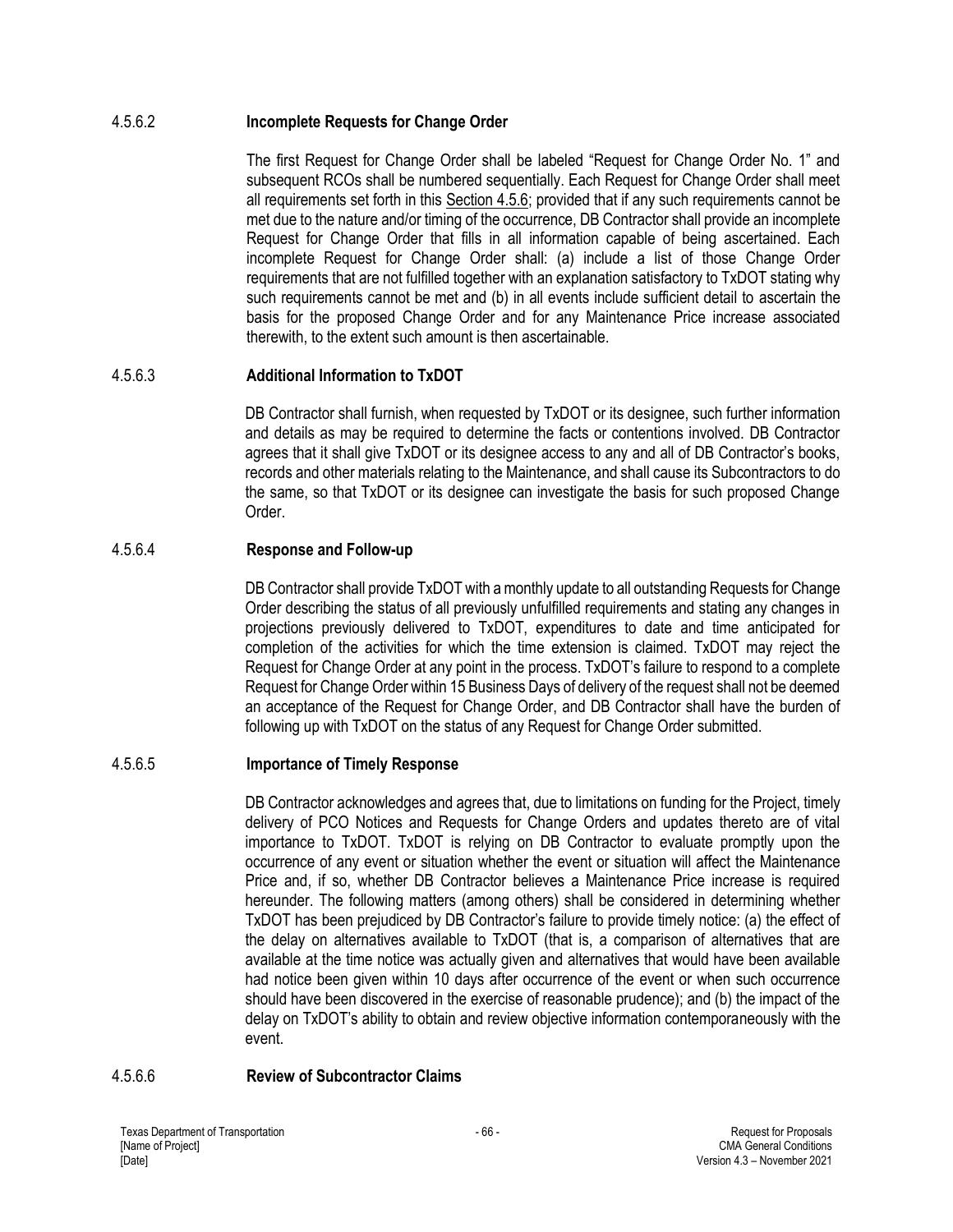Prior to submission by DB Contractor of any Request for Change Order which is based in whole or in part on a request by a Subcontractor to DB Contractor for a price increase under its Subcontract, DB Contractor shall have reviewed all claims by the Subcontractor that constitute the basis for the Request for Change Order and determined in good faith that each such claim is justified hereunder and that DB Contractor is justified in requesting an increase in the Maintenance Price in the amounts specified in the Request for Change Order. Each Request for Change Order involving Subcontractor-performed Maintenance Services, and each update to an incomplete Change Order request involving such Maintenance Services shall include a summary of DB Contractor's analysis of all Subcontractor claims components and shall include a certification signed by DB Contractor's Maintenance Manager stating that DB Contractor has investigated the basis for the Subcontractor's claims and has determined that such claims are justified as to entitlement and amount of money requested, has reviewed and verified the adequacy of all back-up documentation to be placed in escrow pursuant to Section 5.10.1, and has no reason to believe and does not believe that the factual basis for the Subcontractor's claim is falsely represented. Any Request for Change Order involving Subcontractor-performed Maintenance Services that is not accompanied by such analysis and certification shall be considered incomplete.

### 4.5.6.7 **Performance of Disputed Maintenance Services**

If TxDOT refuses to issue a Change Order based on DB Contractor's request, DB Contractor shall nevertheless perform all work as specified by Directive Letter, and shall have the right to submit the issue to dispute resolution pursuant to Section 4.7 hereof and Exhibit 13 to the CMA. DB Contractor shall maintain and deliver to TxDOT, upon request, contemporaneous records, meeting the requirements of Section 4.5.12, for all work performed that DB Contractor believes constitutes extra work (including non-construction work), until all Claims and Disputes regarding entitlement or cost of such work are resolved.

### 4.5.7 **Contents of Change Orders**

### 4.5.7.1 **Form of Change Order**

Each Request for Change Order and Change Order shall be prepared using the forms set forth in Exhibit 7 to the CMA, and shall meet all applicable requirements of this Section 4.5.

### 4.5.7.2 **Scope of Work, Cost Estimate and Other Supporting Documentation**

DB Contractor shall prepare a scope of work, cost estimate, and other information as required by this Section 4.5.7.2 for each Request for Change Order.

### 4.5.7.2.1 **Scope of Work**

The scope of work shall describe in detail satisfactory to TxDOT all activities associated with the Change Order, including a description of additions, deletions and modifications to the existing requirements of the CMC Documents.

### 4.5.7.2.2 **Cost Estimate**

The cost estimate shall set out the estimated costs in such a way that a fair evaluation can be made. It shall include a breakdown for labor, materials, equipment and markups for overhead and profit, unless TxDOT agrees otherwise. If the work is to be performed by Subcontractors and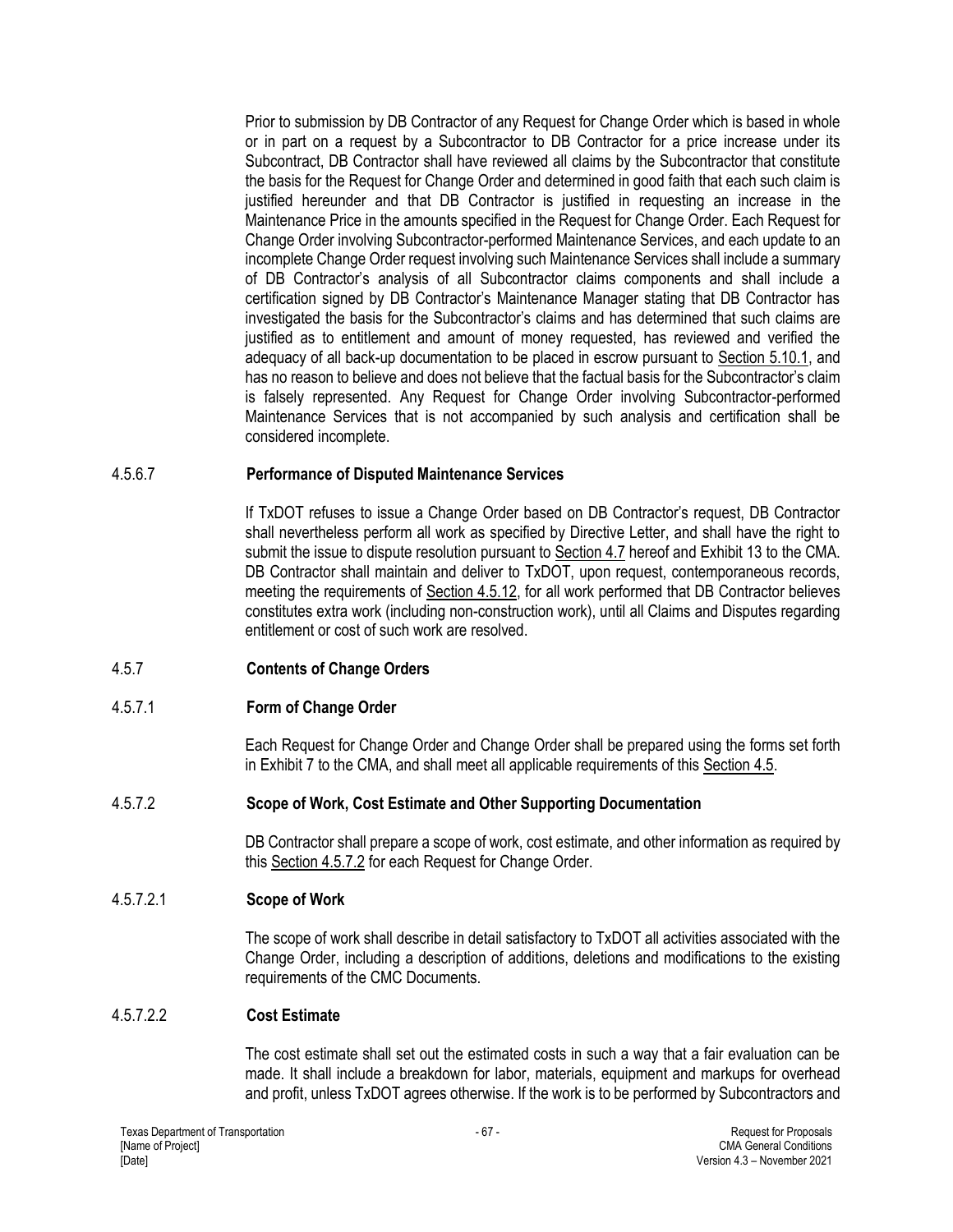if the work is sufficiently defined to obtain Subcontractor quotes, DB Contractor shall obtain quotes (with breakdowns showing cost of labor, materials, equipment and markups for overhead and profit) on the Subcontractor's stationery and shall include such quotes as back-up for DB Contractor's estimate. No markup shall be allowed in excess of the amounts allowed under Section 4.5.9. DB Contractor shall identify all conditions with respect to prices or other aspects of the cost estimate, such as pricing contingent on firm orders being made by a certain date or the occurrence or non-occurrence of an event.

### 4.5.7.2.3 **Other Supporting Documentation**

DB Contractor shall provide such other supporting documentation as may be requested by TxDOT.

#### 4.5.7.3 **Justification**

All Requests for Change Orders shall include an attachment containing a detailed narrative justification therefor, describing the circumstances underlying the proposed change, identifying the specific provision(s) of Section 4.5 that permit a Change Order to be issued, and describing the data and documents (including all data and reports required under Section 4.5.12) that establish the necessity and amount of such proposed change.

#### 4.5.7.4 **Certification**

Each Change Order shall be accompanied by a certification under penalty of perjury, in a form acceptable to TxDOT, executed by DB Contractor and stating that the following is true and correct: (a) the amount of compensation requested is justified as to entitlement and amount, (b) the amount of compensation requested includes all known and anticipated impacts or amounts that may be incurred as a result of the event or matter giving rise to such proposed change, and (c) the cost and pricing data forming the basis for the Change Order is complete, accurate and current. Each Change Order involving Maintenance Services by a Subcontractor for which pricing data is required to be provided under Section 5.10.3 shall include a statement that the Subcontractor pricing data has been provided and shall include a copy of the certification required to be provided by the Subcontractor under Section 5.10.3.

### 4.5.7.5 **Certificate of Interested Parties (Form 1295)**

In connection with an amendment to this Agreement, including any Change Order or Deviation, DB Contractor shall either (i) provide a certification to TxDOT certifying that there has been no change to the Interested Parties (as that term is defined in § 2252.908 of the Texas Government Code and in 1 T.A.C. § 46.3) disclosed in the most recent Form 1295, Certificate of Interested Parties ("**Form 1295**") filed by DB Contractor with the Texas Ethics Commission in connection with this Capital Maintenance Contract, as required by Section 2252.908 of the Texas Government Code and Chapter 46 of Title 1 of the Texas Administrative Code (collectively, the "Form 1295 Laws"), or (ii) if there has been a change to the disclosure of Interested Parties or if the value of the amendment is \$1,000,000 or greater, file a new Form 1295 with the Texas Ethics Commission as required by the Form 1295 Laws. DB Contractor shall indicate the CSJ for this Capital Maintenance Contract and the applicable Change Order, Deviation or amendment number in the fields provided on Form 1295.

If DB Contractor is required to file a Form 1295 pursuant to this Section 4.5.7.5 in connection with any amendment, including a Change Order or Deviation, DB Contractor must submit to TxDOT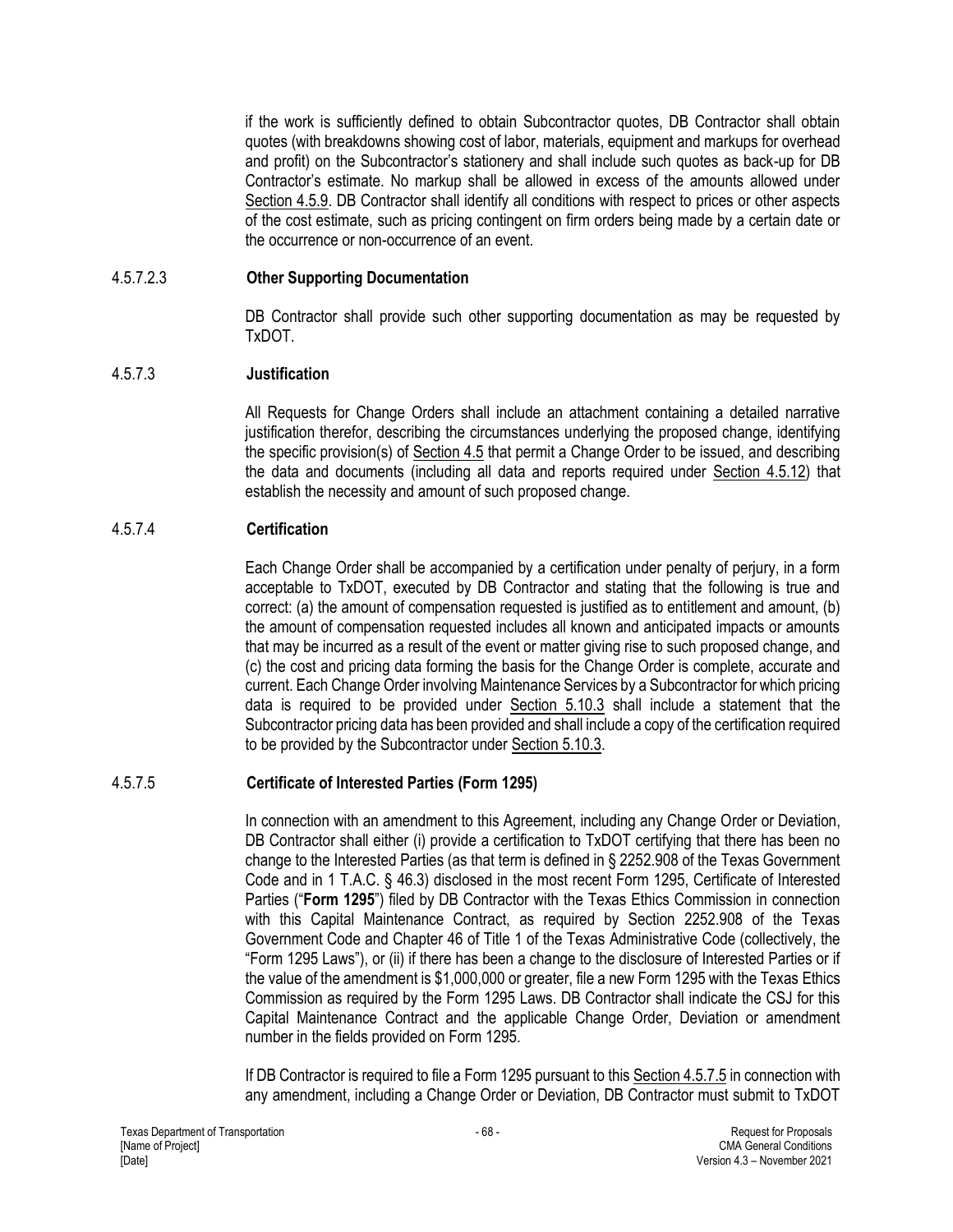an executed and notarized Form 1295 complying with the requirements of the Form 1295 Laws at the same time it submits the executed amendment, including any Change Order or Deviation, for TxDOT's execution. TxDOT will not execute any Change Order or other amendment to this Capital Maintenance Contract until it has received either the certification or the Form 1295 as required by this Section 4.5.7.5; provided, that DB Contractor's filing of such certification or Form 1295 does not obligate TxDOT to execute a Change Order or any other amendment to this Capital Maintenance Contract. TxDOT will acknowledge receipt of each Form 1295 submitted by DB Contractor in relation to each amendment to the CMC Documents, including each Change Order and Deviation, executed by TxDOT; however, TxDOT's receipt of a Form 1295 shall not be construed as TxDOT's review, approval, consent or certification as to the contents of such Form 1295, for which DB Contractor is solely responsible.

Additional information regarding Form 1295 may be found at the Texas Ethics Commission website at **<https://www.ethics.state.tx.us/tec/1295-Info.htm>**.

### 4.5.7.6 **Effect of Change Order Under Design-Build Contract**

DB Contractor acknowledges that it has reviewed the Design-Build Contract, including provisions affecting Change Orders requested by DB Contractor under this Capital Maintenance Contract. DB Contractor expressly agrees to comply with and be bound by Section 4.6.5.6 of the DBA General Conditions.

#### 4.5.7.7 **Changes in Scope of Project or Maintenance Services**

If an event or situation occurs that may entitle DB Contractor to a Change Order increasing the Maintenance Price, TxDOT will evaluate the situation and shall have the right, in its discretion, to make changes to the definition of the Project or the scope of Maintenance Services so as to bring it within TxDOT's funding and time restraints.

### 4.5.8 **Certain Limitations**

#### 4.5.8.1 **Limitation on Maintenance Price Increases**

Any increase in the Maintenance Price allowed hereunder shall exclude: (a) costs caused by the acts, omissions, negligence, intentional misconduct, or breach of applicable Law, contract or Governmental Approval by any DB Contractor-Related Entity; (b) costs to the extent that they are unnecessary or could reasonably be avoided by DB Contractor, including by re-sequencing, reallocating or redeploying its forces to other portions of the Maintenance Services or to other activities unrelated to the Maintenance Services; and (c) costs for remediation of any Nonconforming Work. Costs incurred for the purpose of mitigating damages as described in clause (b) above, and not otherwise disallowed hereunder, would be reimbursable.

#### 4.5.8.2 **Maintenance Services Performed Without Direction**

To the extent that DB Contractor undertakes any efforts outside of the scope of the Maintenance Services, unless DB Contractor has received a Directive Letter or Change Order signed by TxDOT to undertake such efforts, DB Contractor shall be deemed to have undertaken the extra work voluntarily and shall not be entitled to a Change Order in connection therewith. In addition,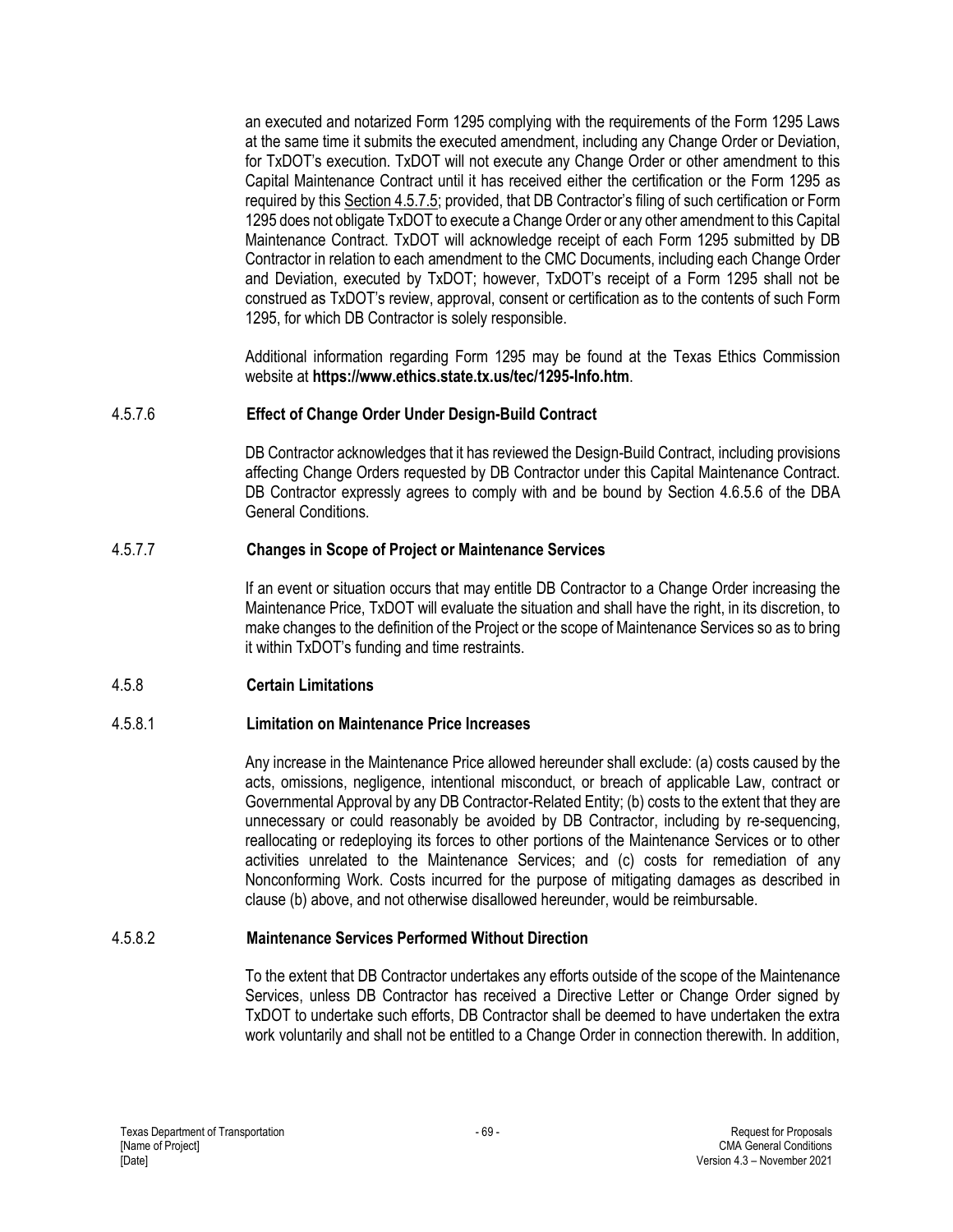TxDOT may require DB Contractor to remove or otherwise undo any such work, at DB Contractor's sole cost.

### 4.5.9 **Change Order Pricing For Lump Sum Or Unit Price Change Orders**

The price of a Change Order under this Section 4.5.9 shall be a negotiated lump sum price or unit prices as provided below. If requested by TxDOT, in its discretion, negotiation for lump sum or unit price Change Orders may be based on the information contained in the EPDs or on an Open Book Basis.

## 4.5.9.1 **Detailed Cost Proposal**

DB Contractor may be required to submit a detailed cost proposal identifying all categories of costs in accordance with the requirements of Section 4.5.10: (a) showing all impacts on the CMC Documents from Maintenance Services additions, deletions and modifications shown in the Change Order being priced; and (b) setting out the proposed costs in such a way that a fair evaluation can be made. When the Change Order adds or deletes Maintenance Services to DB Contractor's scope, the detailed cost proposal shall be negotiated based on estimates or actual costs of labor, material and equipment in accordance with Section 4.5.9.4 or an estimate including a bill of any material and a breakdown of labor and equipment costs in accordance with Section 4.5.9.5, as applicable. Markup for profit and overhead consistent with Section 4.5.10 shall apply to Maintenance Services added or deleted by Change Orders.

### 4.5.9.2 **Identification of Conditions**

DB Contractor shall identify all conditions with respect to prices or other aspects of the cost proposal, such as pricing contingent on firm orders being made by a certain date or the occurrence or nonoccurrence of an event.

### 4.5.9.3 **Contents**

A negotiated Change Order shall specify costs, scheduling requirements and all costs of any nature arising out of the Maintenance Services covered by the Change Order. Notwithstanding the foregoing, the Parties may mutually agree to use a multiple-step process involving issuance of a Change Order that includes an estimated cost of services and that provides for a revised Change Order to be issued after a certain services have been performed, thus allowing a refinement and further definition of the agreed cost.

### 4.5.9.4 **Added Maintenance Services**

When the Change Order adds Maintenance Services to DB Contractor's scope, the increase in the Maintenance Price shall be negotiated based on estimated costs of labor, material and equipment and markups for profit and overhead in accordance with Section 4.5.10.

### 4.5.9.5 **Deleted Maintenance Services**

When the Change Order deletes Maintenance Services from DB Contractor's scope, the amount of the reduction in the Maintenance Price shall be based upon a current estimate including a bill of material, breakdown of labor, material and equipment costs. Credits for mark-up for profit and overhead shall be as provided in Section 4.5.10. The current estimated amount of risk associated with such Maintenance Services shall be an additional factor in determining the amount of the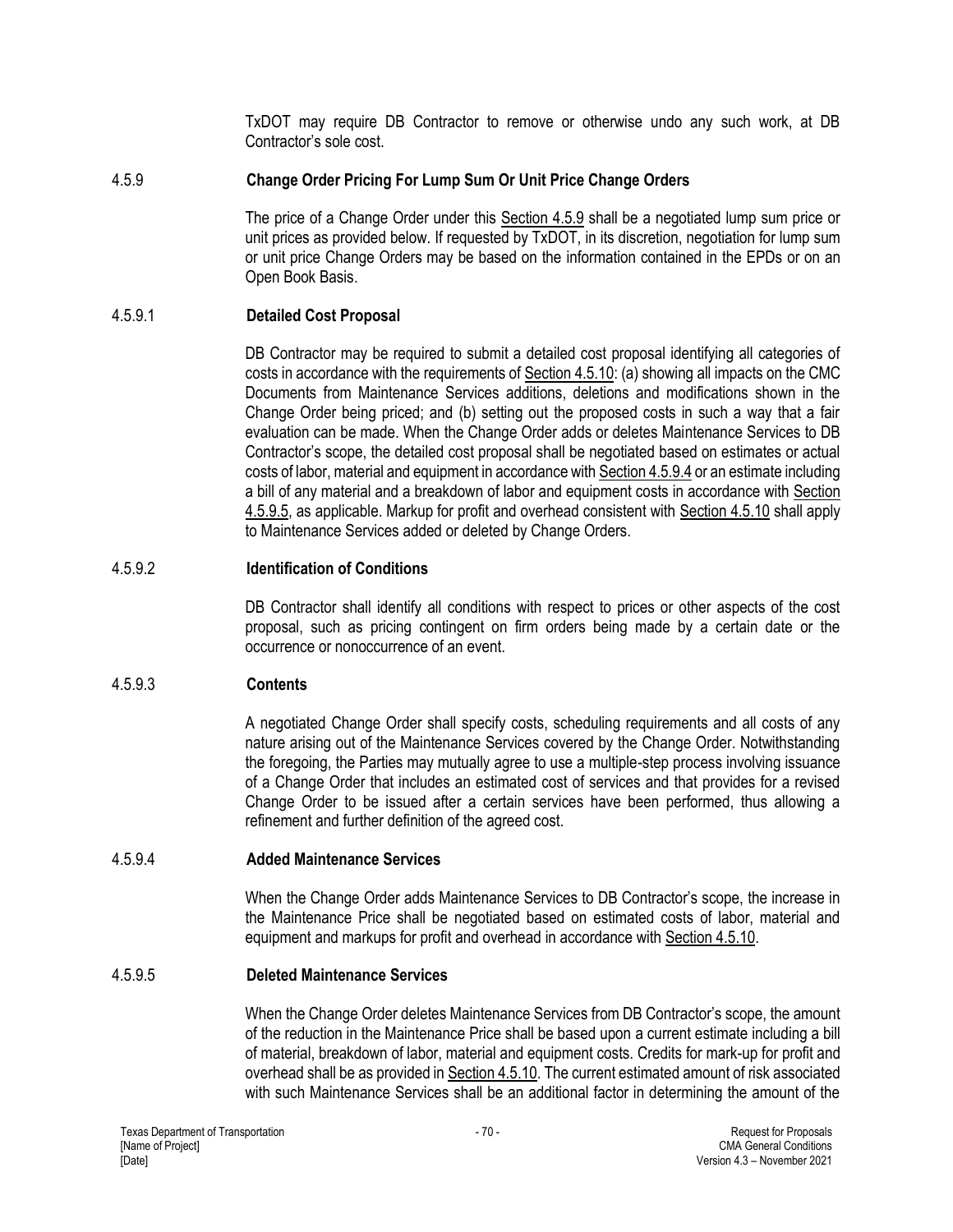Maintenance Price reduction. When a deletion of Maintenance Services is involved, documented cancellation and Supplier restocking charges may be included in costs and subtracted from the Maintenance Price reduction.

### 4.5.9.6 **Change Order Both Adding and Deleting Maintenance Services**

When the Change Order includes both added and deleted Maintenance Services, DB Contractor shall prepare a statement of the cost of labor, material and equipment for both added and deleted Maintenance Services. If the cost of labor, material and equipment for the Maintenance Services added and deleted results in a:

- (a) Net increase in cost, the change shall be treated as Maintenance Services added and the provisions of Section 4.5.9.4 shall be used to determine markups for overhead and profit. Markups for overhead and profit will be allowed only for the net increase in cost in order to establish the amount to be added to the Maintenance Price.
- (b) Net decrease in cost, the change shall be treated as Maintenance Services deleted and the provisions of Section 4.5.9.5 shall be used on the net decrease in cost in order to establish the amount to be deducted from the Maintenance Price.

#### 4.5.9.7 **Unit Priced Change Orders**

Unit prices shall be deemed to include all costs for labor, material, overhead and profit, and shall not be subject to change regardless of any change in the estimated quantities. Unit-priced Change Orders shall initially include an estimated increase in the Maintenance Price based on estimated quantities and a not-to-exceed (NTE) amount. If DB Contractor determines that the costs of the Maintenance Services authorized pursuant to a Unit-priced Change Order will exceed the stated NTE amount, DB Contractor shall notify TxDOT of the additional costs required to complete such Work and TxDOT may approve an increase to the stated NTE amount. DB Contractor is not obligated to perform Work authorized pursuant to a Unit-priced Change Order once the approved NTE amount (as it may be adjusted) has been reached. Upon final determination of the quantities, TxDOT will issue a modified Change Order setting forth the final adjustment to the Maintenance Price, which shall not exceed the stated NTE amount (as such amount may be adjusted as described herein).

#### 4.5.9.8 **All-Inclusive Change Orders**

All Change Orders executed by DB Contractor shall be all-inclusive, comprehensive and complete and shall not include any conditions with respect to pricing or schedule, except as permitted for Force Account Change Orders.

### 4.5.9.9 **Insurance**

Any increase to the Maintenance Price under any Change Order shall not include: (i) the amount of any insurance available to DB Contractor, (ii) any deductible or self-insured retention associated with such insurance, or (iii) the amount of any insurance coverage required under this Capital Maintenance Contract that is deemed to be self-insured by DB Contractor under Section 3.3. All of the foregoing shall be solely the responsibility of DB Contractor.

#### 4.5.10 **Force Account Change Orders**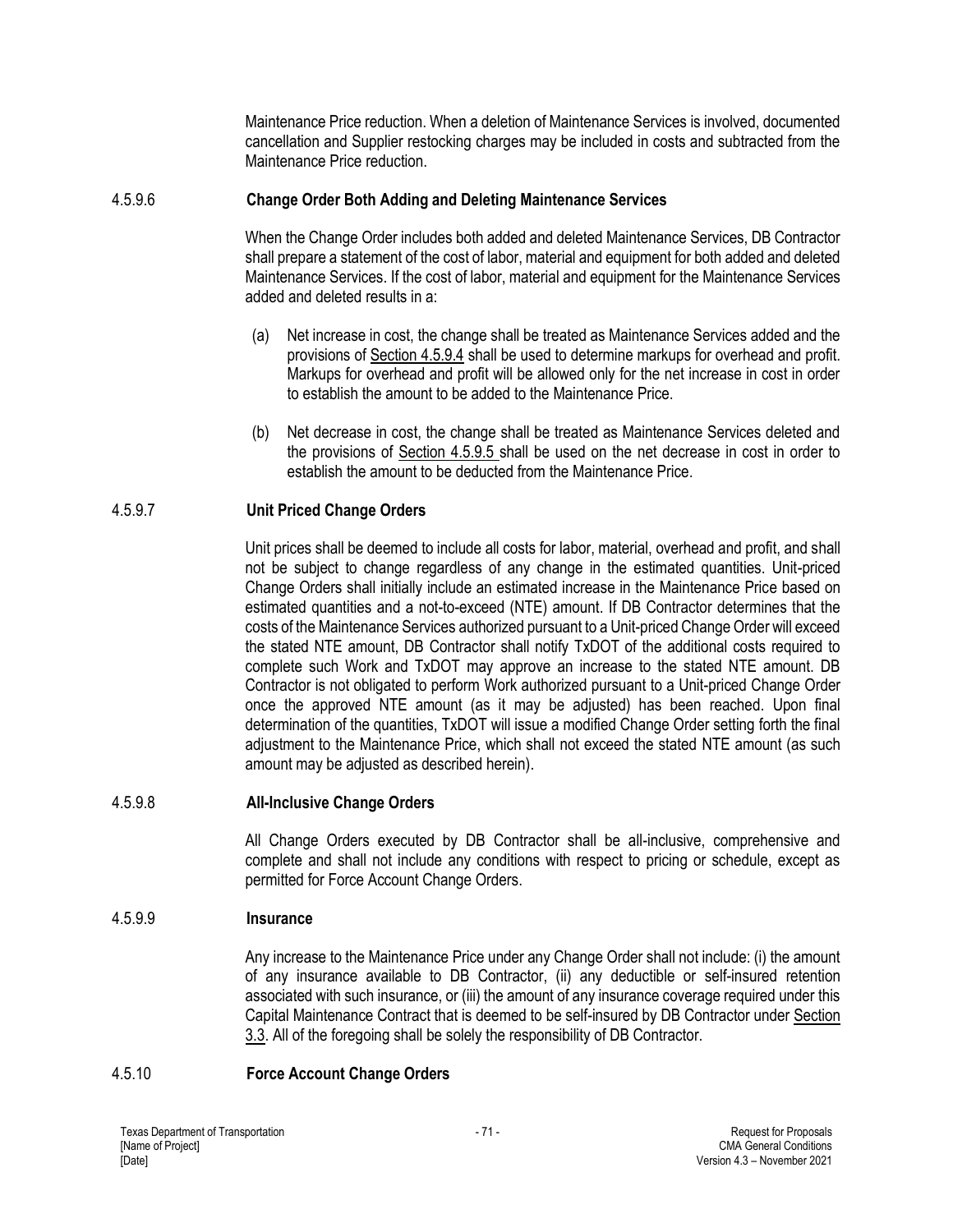TxDOT may at its discretion issue a Force Account Change Order whenever TxDOT determines that it is advisable. The Force Account Change Order shall instruct DB Contractor to perform the additional (or modified) Maintenance Services, indicate expressly the intention to treat the items as changes in the Maintenance Services, set forth the kind, character, and limits of the Maintenance Services as far as they can be ascertained, state the terms under which changes to the Maintenance Price will be determined and state a not-to-exceed (NTE) total change in the Maintenance Price. DB Contractor will maintain its records as required by Section 4.5.12 and submit daily records in accordance with Section 4.5.12.2.1. If DB Contractor determines that the costs of the Maintenance Services authorized pursuant to a Force Account Change Order will exceed the stated NTE, DB Contractor shall notify TxDOT of the additional costs required to complete such Work and TxDOT may approve an increase to the stated NTE. DB Contractor is not obligated to perform Work authorized pursuant to a Unit-priced Change Order once the approved NTE (as it may be adjusted) has been reached. Upon final determination of the allowable costs and subject to Section 4.5.12.2.4, TxDOT shall issue a modified Change Order setting forth the final adjustment to the Maintenance Price, which shall not exceed the stated NTE amount (as such amount may be adjusted as described herein).

#### 4.5.10.1 **Labor Costs**

The cost of labor for workers used in the actual and direct performance of the Change Order work, whether provided by DB Contractor or a Subcontractor, will equal the sum of the following:

- (a) For construction-related labor, the actual wages (i.e., the base wage paid to the employee exclusive of any fringe benefits) for each hour that the labor and foremen or others approved by TxDOT are actually engaged in the Maintenance Services. An additional 25% of the actual wages will be paid as compensation for overhead, superintendence, profit, and small tools. An additional 45% of the actual wages (excluding the 25% compensation for overhead) will be paid as compensation for all insurance and taxes including the cost of premiums on public liability and workers' compensation insurance, Social Security, and unemployment insurance taxes. These markups shall constitute full compensation for all profit, overhead and all State and federal payroll, unemployment and other taxes, insurance, fringe benefits and all other payments made to, or on behalf of, the workers, in excess of actual wages.
- (b) For non-construction-related work (professional services), (1) the actual wages (i.e., the base wage paid to the employee exclusive of any fringe benefits); plus (2) a labor surcharge in the amount of 145% or the approved FAR rates, whichever is greater, which shall constitute full compensation for all profit, overhead and all State and federal payroll, unemployment and other taxes, insurance, fringe benefits and all other payments made to, or on behalf of, the workers, in excess of actual wages.

### 4.5.10.2 **Material Costs**

Material costs for Change Order work shall be the actual cost of all materials to be used in the performance of the Maintenance Services plus a 15% markup for profit and overhead. The material prices shall be supported by valid quotes and invoices from Suppliers. The cost shall include applicable sales taxes, freight and delivery charges and any allowable discounts.

#### 4.5.10.3 **Equipment**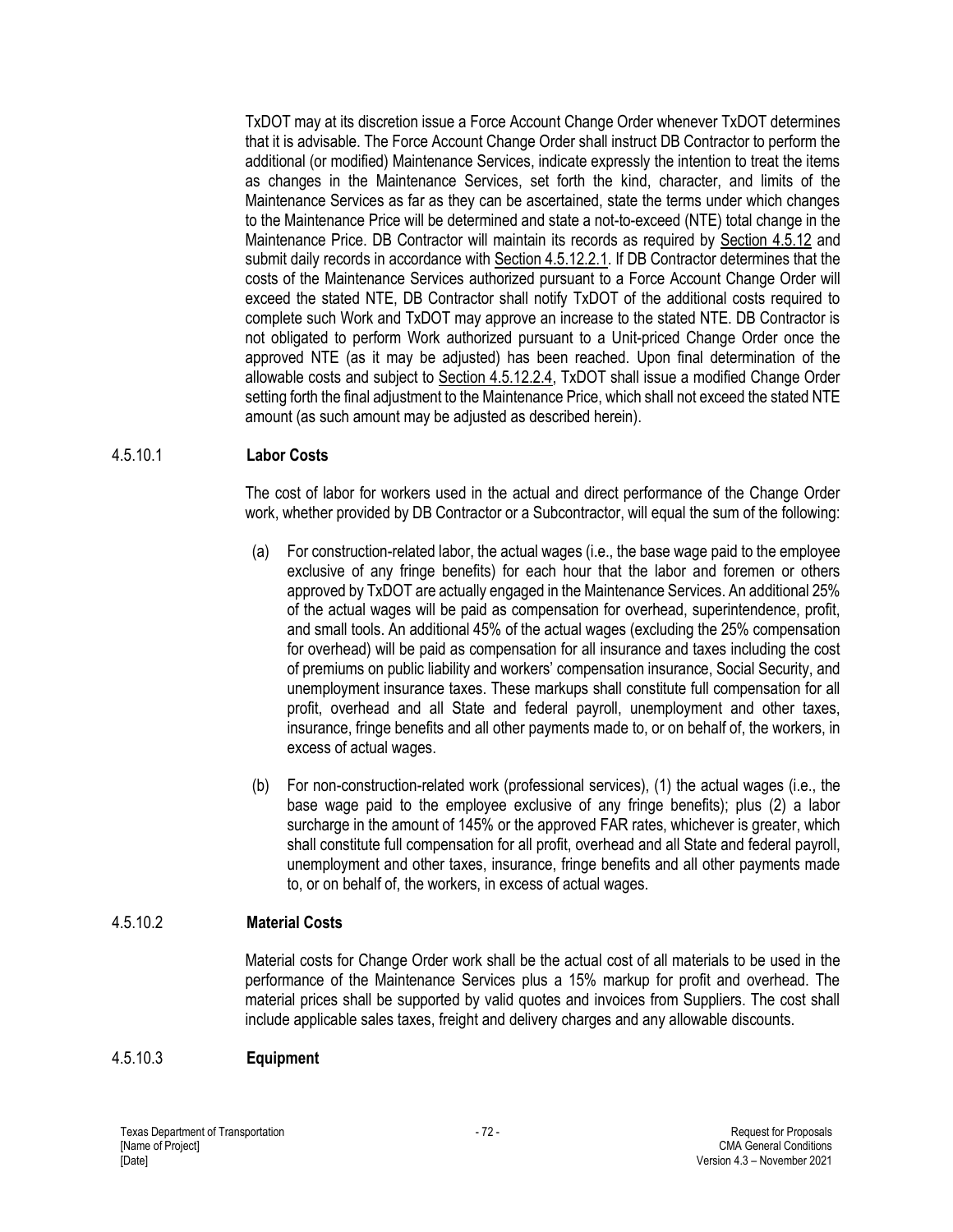- 4.5.10.3.1 Costs for DB Contractor-owned machinery, trucks, power tools or other similar equipment that are required for Change Order work will be allowed based on the following methodology:
	- (a) the equipment rental rates shall be those tabulated in the most recent version of the Rental Rate Blue Book. The rental rates to be used shall be the published monthly rate divided by 176 times the age and regional adjustment factors plus the hourly operating costs; plus
	- (b) 15% of the equipment rental rates for overhead and profit.

DB Contractor shall be considered to own such items if an ownership interest therein is held by: (i) DB Contractor, (ii) any equity participant in DB Contractor, (iii) any Subcontractor performing the Maintenance Services, or (iv) any Affiliate of DB Contractor or any affiliate of a Subcontractor. If the publication of the Rental Rate Blue Book should be discontinued for any reason, TxDOT may select a different publication from which to make the described calculations.

- 4.5.10.3.2 Costs for machinery, trucks, power tools or other similar equipment that are required for Change Order work rented from any commercial enterprises routinely offering equipment and tools for rent or lease to the public will be allowed in an amount equal to the direct rental rate for the equipment, plus a 15% markup for overhead and profit.
- 4.5.10.3.3 The time to be paid for use of equipment on the Site shall be the time the equipment is in operation on the Change Order work being performed. The time shall include the reasonable time required to move the equipment to the location of the Change Order work and return it to the original location or to another location requiring no more time than that required to return it to its original location. Moving time will not be paid for if the equipment is also used at the Site other than for Change Order work. Loading and transporting costs will be allowed, in lieu of moving time, when the equipment is moved by means other than its own power. Payment for loading and transporting will be made only if the equipment is used for Change Order work and cannot be used to perform other Maintenance Services. Time will be computed in half and full hours. In computing the time for use of equipment, less than 30 minutes shall be considered one-half hour.

#### 4.5.10.4 **Subcontracted Maintenance Services**

To the extent that any Change Order is intended to compensate DB Contractor for the cost of work performed by Subcontractors, the Change Order shall provide for compensation equal to: (a) the actual cost to DB Contractor of such work (which shall be charged by the Subcontractor on a Force Account basis in accordance with this Section 4.5.10, unless otherwise approved in writing by TxDOT), plus (b) 5% of such cost. The 5% markup for subcontracted work shall not apply to: (i) Subcontracts with Affiliates; or (ii) Subcontracts with Suppliers.

### 4.5.10.5 **Other Direct Costs**

For any justified Direct Cost incurred for Change Order work not covered by the categories of costs contained in Sections 4.5.10.1 through 4.5.10.4, DB Contractor shall accept as full payment therefor an amount equal to the actual cost to DB Contractor for such Direct Cost item without additional markup. Back-up documentation supporting each cost item for this category shall be provided by DB Contractor and approved by TxDOT in writing prior to any payment authorization being granted.

#### 4.5.10.6 **Overhead Items**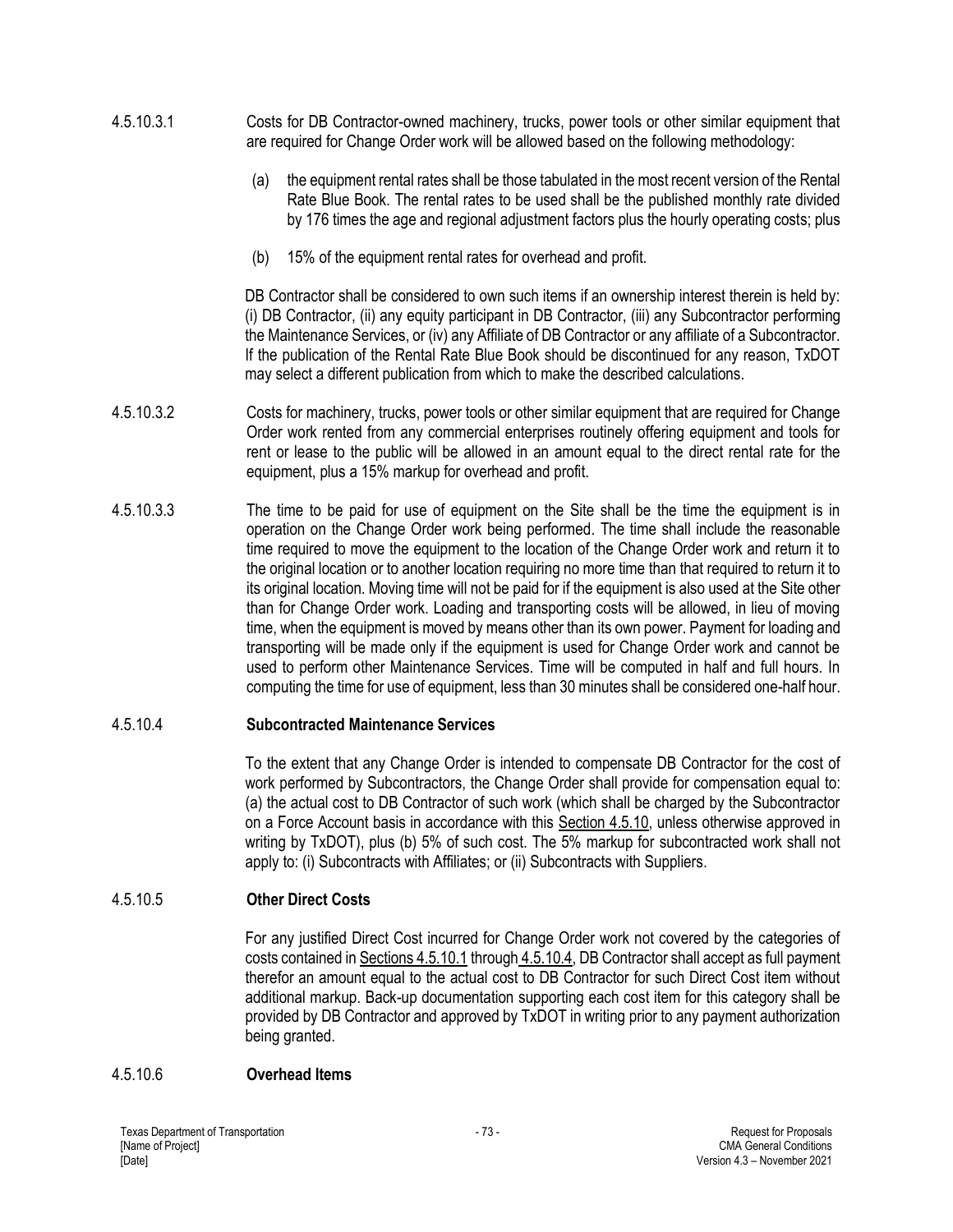The markups specified herein constitute full and complete compensation for all overhead, tools or equipment having an individual replacement value of \$1,000 (as adjusted commencing on the Initial Maintenance Term Commencement Date and annually thereafter throughout the Maintenance Period by the percentage based on CPI in accordance with the methodology set forth in Section 8.1.3(d), provided that the comparison CPI shall be the CPI published for the month three months prior to the month in which Initial Maintenance Term Commencement Date occurs and three months before each anniversary of such month thereafter), or less, consumables (items that are consumed in the performance of the Maintenance Services and are not a part of the finished product) and other indirect costs of the added or changed Maintenance Services, as well as for profit thereon, including any and all costs and expenses incurred due to any delay in connection with the added or changed Maintenance Services. DB Contractor's markup percentages for construction work and labor surcharge for non-construction work shall be considered to include:

- (a) supervisory expenses of all types, including salary and expenses of executive officers, supervising officers or supervising employees, excluding only direct supervision of force account work;
- (b) any and all administrative, clerical or stenographic employees;
- (c) any and all field, job site and general home office overhead and operating expenses whatsoever;
- (d) subsistence and travel expenses for all personnel, other incidental job burdens, and bonuses not otherwise covered;
- (e) quality assurance and quality control;
- (f) bond and insurance premiums; and
- (g) accessories such as computer assisted drafting and design (CADD) systems, software and computers, facsimile machines, scanners, plotters, etc.

# 4.5.10.7 **Change Order Data**

- 4.5.10.7.1 DB Contractor shall maintain its records in such a manner as to provide a clear distinction between: (a) the Direct Cost of Maintenance Services that it is entitled (or for which it believes it is entitled) to an increase in the Maintenance Price and (b) the costs of other operations. DB Contractor shall furnish daily, on forms approved by TxDOT, reports of all costs described in the foregoing clause (a). The reports shall itemize all costs for labor, materials, and equipment rental and provide the total of costs through the date of the report. For workers, the reports shall include hours worked, rates of pay, names and classifications. For equipment, the reports shall include size, type, identification number, rental rate and actual working hours of operation. All such records and reports shall be made immediately available to TxDOT upon its request. The cost of furnishing such reports are deemed to be included in DB Contractor's overhead and fee percentages.
- 4.5.10.7.2 All reports shall be signed by DB Contractor. TxDOT will compare its records with DB Contractor's reports, make the necessary adjustments and compile the costs of Maintenance Services completed under a Force Account Change Order. When such reports are agreed upon and signed by both Parties, they will become the basis of payment.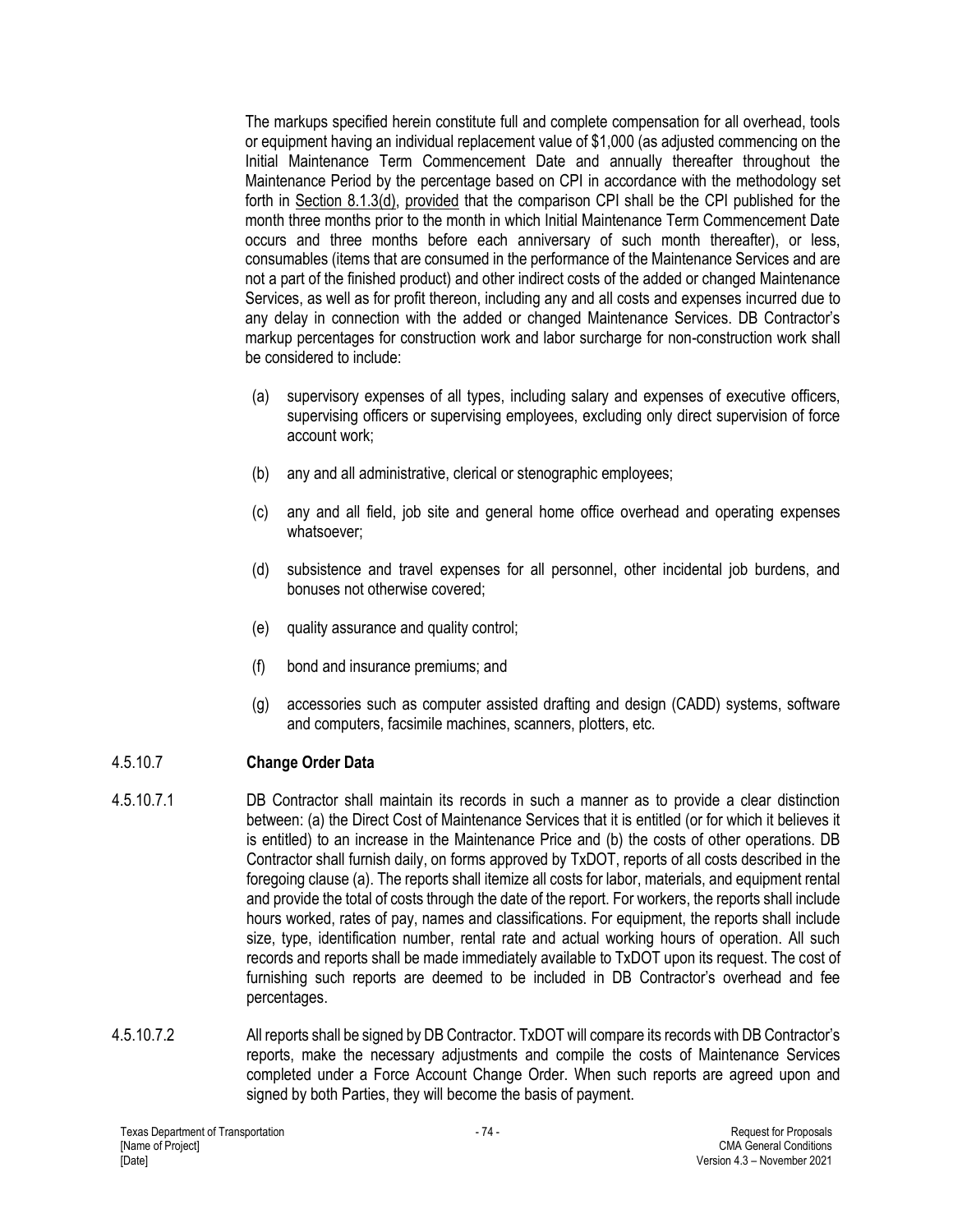### 4.5.11 **Change Orders for Force Majeure Events; Hazardous Materials; Discriminatory Changes; Non-Discriminatory Changes; Damage to the Project**

## 4.5.11.1 **Force Majeure Events**

Subject to the limitations contained in, and upon DB Contractor's fulfillment of all applicable requirements of, this Section 4.5 hereof and Section 5 of the CMA, TxDOT shall issue Change Orders to compensate DB Contractor for additional costs directly attributable to Force Majeure Events. DB Contractor's rights to recover additional costs directly attributable to Force Majeure Events shall not include delay and disruption damages.

### 4.5.11.2 **Hazardous Materials Management**

Subject to the limitations contained in, and upon DB Contractor's fulfillment of all applicable requirements of, this Section 4.5 hereof and Section 5 of the CMA, TxDOT shall issue Change Orders to compensate DB Contractor for additional costs directly attributable to Hazardous Materials Management, except Hazardous Materials Management costs arising out of or relating to DB Contractor Releases of Hazardous Materials.

#### 4.5.11.2.1 **Limits on Compensation for Hazardous Materials**

If compensation is payable to DB Contractor with respect to Hazardous Materials Management, the amount of the Change Order shall either be a negotiated amount acceptable to the Parties, or 100% of the Reimbursable Hazardous Materials Management Costs for the work in question, subject to the limitations set forth in this Section 4.5.11. DB Contractor shall not be entitled to a Change Order for additional compensation with respect to the Hazardous Materials Management responsibilities set forth in Section 4.6.1.

Entitlement to compensation shall be limited to work performed pursuant to DB Contractor's Hazardous Materials Management Plan approved by TxDOT in accordance with Section 9.7.6.1 of the CMA Specification, and any Site Investigation Report or workplan for such Hazardous Materials as approved by TxDOT, in writing. No compensation shall be allowed with respect to: (a) immaterial quantities of Hazardous Materials, (b) any use of Hazardous Materials that could have been avoided by reasonable design modifications, maintenance procedures or construction techniques, (c) any costs that could have been avoided or (d) delay and disruption damages.

DB Contractor shall be deemed to have waived the right to collect any and all costs incurred in connection with any Hazardous Materials Management if TxDOT is not provided written notice of the discovery of Hazardous Materials and afforded the opportunity to inspect sites containing Hazardous Materials before any action is taken that would inhibit TxDOT's ability to ascertain, based on a site inspection, the nature and extent of the materials. In the event of an Emergency involving Hazardous Materials, DB Contractor may take such limited actions as are required by Law without advance notice to TxDOT, but shall provide such notice immediately thereafter (which in no event shall be more than two hours after the incident by phone and 24 hours after the incident by written notice).

In cases involving reimbursement for Hazardous Materials Management under this Section 4.5.11, allowable costs shall be limited to the incremental costs actually incurred in performing Hazardous Materials Management after completion of the testing process to determine whether Hazardous Materials are present (deducting any avoided costs such as the cost of disposal that would have been incurred had Hazardous Materials not been present). Investigating and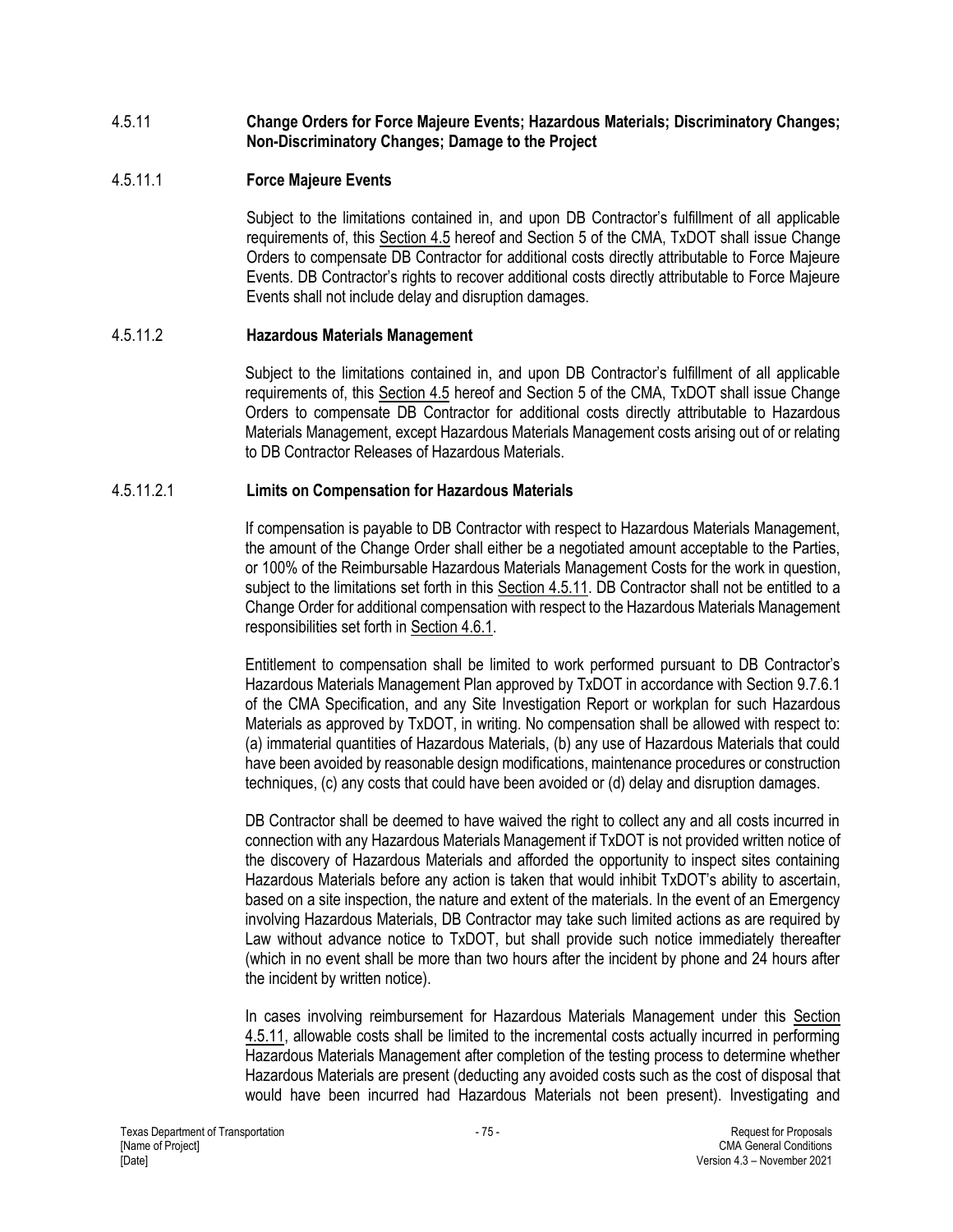characterizing are included in the Maintenance Price and DB Contractor shall not be entitled to additional compensation therefor. DB Contractor shall take all reasonable steps to minimize acts or omissions that cause DB Contractor to incur any such incremental costs.

Compensation shall be allowed only to the extent that DB Contractor demonstrates to TxDOT's satisfaction that: (a) the Hazardous Materials Management could not have been avoided by reasonable design modifications, maintenance procedures or construction techniques and (b) DB Contractor's plan for the Hazardous Materials Management represents the approach that is most beneficial to the Project and the public.

DB Contractor shall provide TxDOT with such information, analyses and certificates as may be requested by TxDOT in order to enable a determination regarding eligibility for payment.

#### 4.5.11.2.2 **Insurance Proceeds**

If the cost of any Hazardous Materials Management is covered by the insurance described in Section 3.3, DB Contractor shall be entitled to reimbursement of its costs from proceeds of insurance and self-insurance, up to the limits of the applicable policy, less any deductibles, which shall be DB Contractor's responsibility. To the extent that such proceeds are available, DB Contractor shall not be entitled to payment hereunder on any other basis for such Hazardous Materials Management.

### 4.5.11.3 **Damage to the Project**

- 4.5.11.3.1 Subject to the restrictions and limitations set forth in this Section 4.5 hereof and Section 5 of the CMA, DB Contractor shall be entitled to a Change Order for its reasonable and documented costs to repair direct physical damage to any of the Maintained Elements to the extent set forth in this Section 4.5.11.3.
- 4.5.11.3.2 DB Contractor shall be entitled to a Change Order for its costs to repair direct physical loss or damage, including debris removal, to the extent such damage is directly attributable to and resulting from any of the following events, provided (1) the event is beyond the control of the DB Contractor-Related Entities, (2) the event is not due to an act, omission, negligence, recklessness, willful misconduct, breach of contract or Law of any DB Contractor-Related Entity, and (3) the event (or the effects of such event) could not have been avoided by the exercise of caution, due diligence, or reasonable efforts by DB Contractor:
	- (a) the acts of third parties (not including DB Contractor-Related Entities or other parties acting on behalf of DB Contractor), including (i) collision with the Project by aircraft, ships, watercraft, trains, vehicles or other equipment; (ii) riot or civil commotion; (iii) vandalism; (iv) leakage from fire extinguishing equipment; and (v) terrorism; and
	- (b) the following events: (i) lightning; (ii) explosion; (iii) fire; (iv) collapse or "sinkhole collapse"; (v) volcanic action; (vi) windstorm or hail; (vii) earthquake; (viii) tsunami; (ix) hurricane; (x) tornado; and (xi) any other natural disaster that has been proclaimed a disaster or state of emergency by the President of the United States, the Governor of the State of Texas, or the Federal Highway Administrator.
- 4.5.11.3.3 In no event, shall DB Contractor be entitled to a Change Order for increased costs caused by any of the following: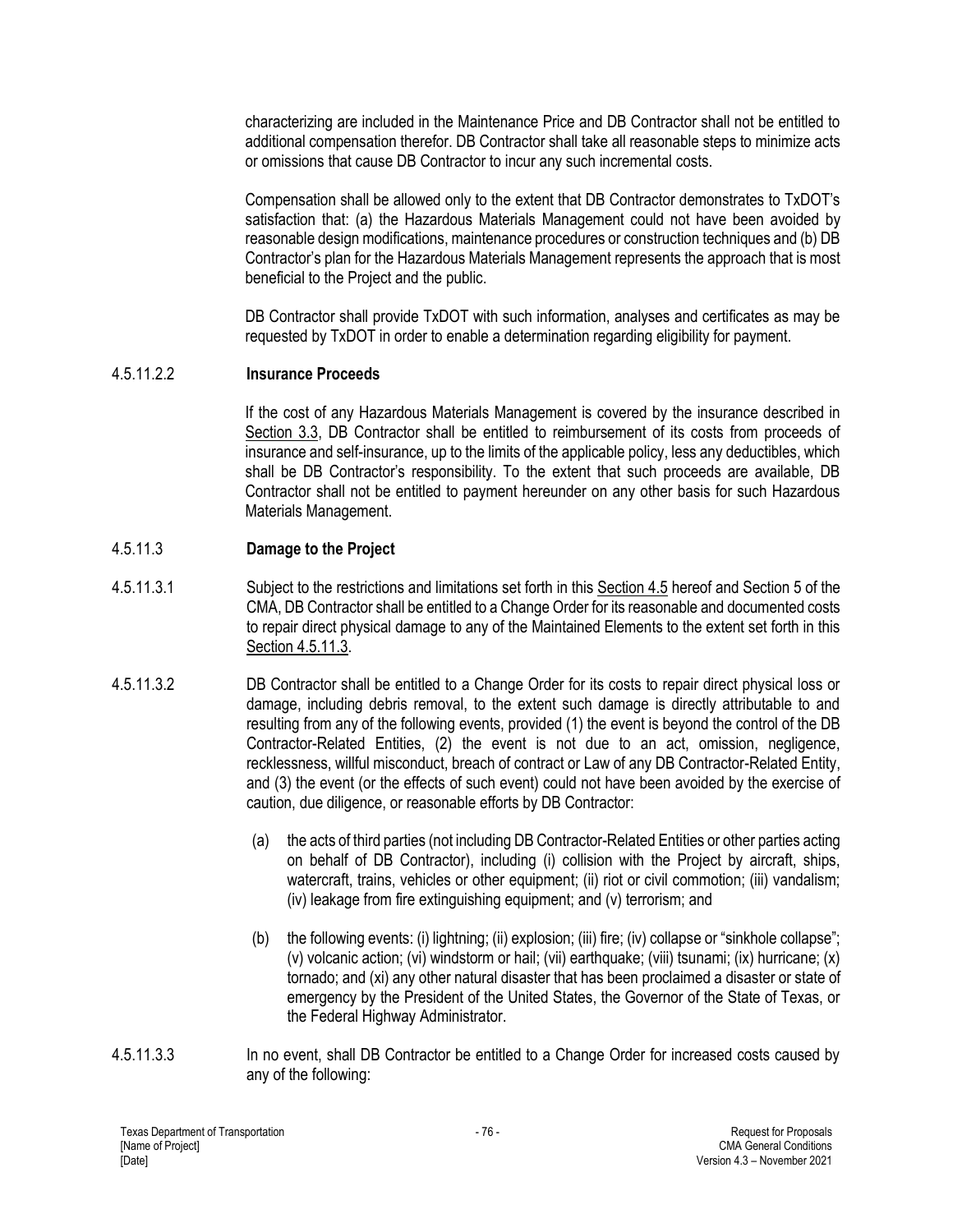- (a) normal wear and tear (regardless of the amount or type of traffic on the Project);
- (b) settling, cracking, bulging, shrinkage or expansion of any portion of the Project;
- (c) rust, or other corrosion, decay, deterioration;
- (d) hidden, latent or patent defects; or
- (e) faulty Work, design defects, or other faulty workmanship or materials in the Work, as such term is defined in the Design-Build Contract.
- 4.5.11.3.4 If damage to a Maintained Element occurs, DB Contractor shall immediately notify TxDOT thereof telephonically or in person, to be followed immediately by written notification. DB Contractor shall be responsible for determining the appropriate action to be undertaken, subject to concurrence by TxDOT. In the event that any Governmental Approvals specify a procedure to be followed, DB Contractor shall follow the procedure set forth in the Governmental Approvals.
- 4.5.11.3.5 DB Contractor shall bear the burden of proving that damage to the Maintained Elements meeting the requirements of and subject to the limitations in this Section 4.5.11.3 has occurred.

# 4.5.11.4 **Discriminatory Changes**

4.5.11.4.1 TxDOT shall have the right to adopt at any time, and DB Contractor acknowledges it must comply with all Discriminatory Changes. DB Contractor shall implement a Discriminatory Change only after TxDOT issues a Change Order or Directive Letter therefor pursuant to Section 4.5.

# 4.5.11.5 **Non-Discriminatory Changes**

- 4.5.11.5.1 Subject to the restrictions and limitations set forth in this Section 4.5 hereof and Section 5 of the CMA, DB Contractor shall be entitled to additional costs for Non-Discriminatory Changes to the extent set forth in this Section 4.5.11.5. DB Contractor shall not be entitled to any schedule relief for Non-Discriminatory Changes. Except as set forth in this Section 4.5.11.5, Non-Discriminatory Changes shall not require a Change Order or Directive Letter.
- 4.5.11.5.2 DB Contractor is entitled to an increase in the Maintenance Price solely for additional costs required for Renewal Work due to a Non-Discriminatory Change only if TxDOT directs DB Contractor to implement the Non-Discriminatory Change (or DB Contractor is otherwise obligated by Law to implement such Non-Discriminatory Change) prior to the date when DB Contractor performs or is scheduled to perform the Renewal Work (if any) on the affected Maintained Element. Such additional costs shall be determined using the principles set forth in Section 4.5.9.
- 4.5.11.5.3 If compliance with a Non-Discriminatory Change requires Renewal Work, DB Contractor shall commence performance of and diligently perform such Renewal Work not later than the first to occur of (a) the date when DB Contractor next performs Renewal Work on such Maintained Element, (b) the date when DB Contractor is first obligated to perform Renewal Work on such Maintained Element, or (c) provided TxDOT gives no less than 30 days' prior notice to DB Contractor, the date on which TxDOT commences actions to implement the Non-Discriminatory Change on any Comparable Limited Access Highways that TxDOT manages or operates, as determined by TxDOT.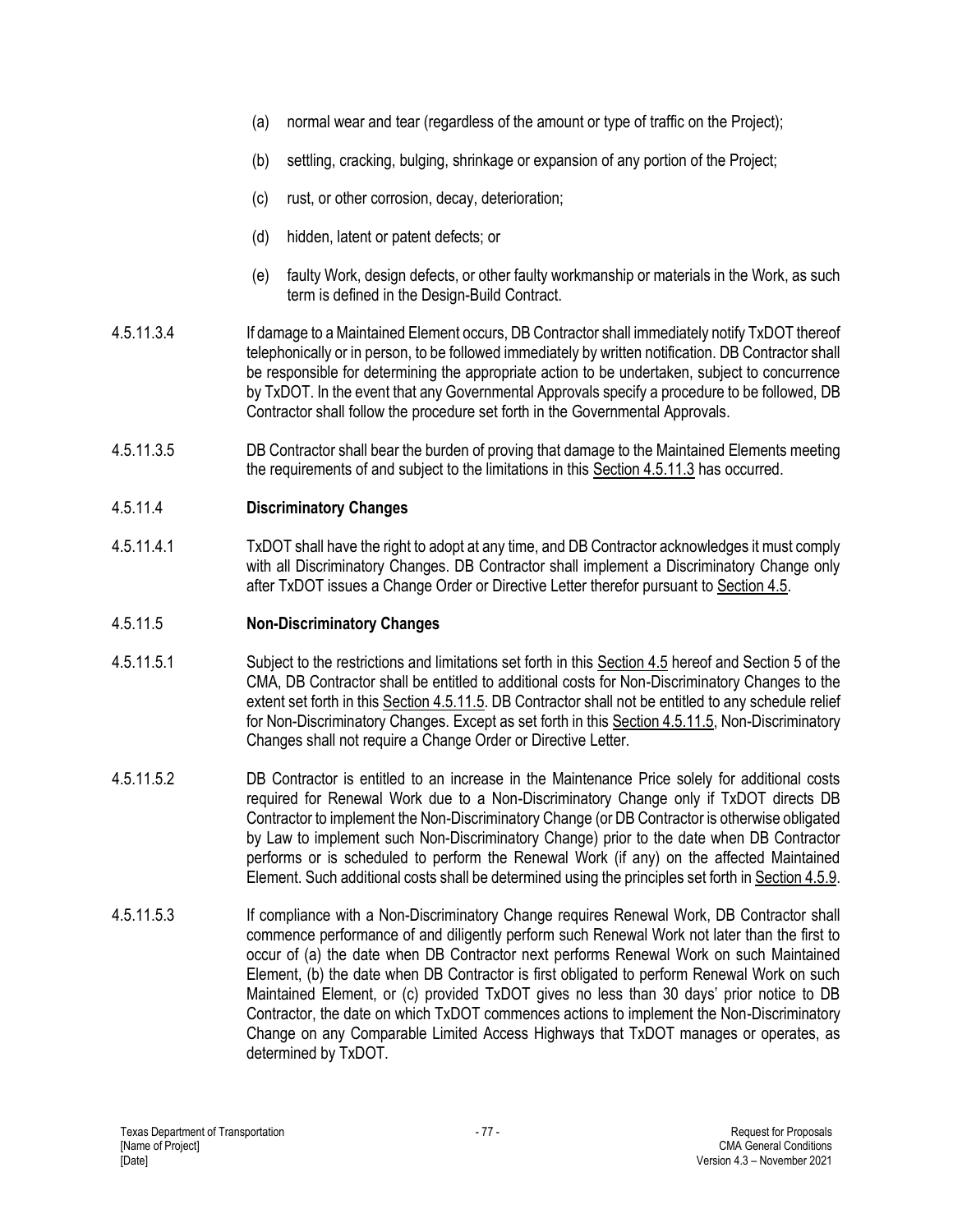4.5.11.5.4 For purposes of Section 4.5.11.5.3(c), DB Contractor shall not be entitled to delay commencement or completion of its work on grounds that TxDOT is delayed in commencing or completing implementing actions on Comparable Limited Access Highways where: (a) TxDOT is delayed due to the extensive system of Comparable Limited Access Highways for which TxDOT is responsible; or (b) the change, addition or replacement of the Design-Build Specifications, CMA Specification or Safety Standard applies only upon the occurrence of a condition or circumstance that has not yet occurred in respect of a Comparable Limited Access Highway that TxDOT manages or operates.

# 4.5.12 **Change Order Records**

DB Contractor shall maintain its records in such a manner as to provide a clear distinction between the Direct Costs for Maintenance Services for which it is entitled (or for which it believes it is entitled) to an increase in the Maintenance Price and the costs of other operations. DB Contractor shall contemporaneously collect, record in writing, segregate and preserve all data necessary to determine the costs of all Maintenance Services that are the subject of a Change Order or a requested Change Order, specifically including costs associated with design work as well as Utility Adjustments. Such data shall be provided to any dispute resolvers, TxDOT and its authorized representatives as directed by TxDOT, on forms approved by TxDOT. The cost of furnishing such reports is included in DB Contractor's predetermined markup for overhead and profit.

# 4.5.12.1 **Waiver**

DB Contractor hereby waives the right to obtain compensation for any Maintenance Services for which cost data is required to be provided hereunder, if DB Contractor fails to maintain or timely provide to TxDOT cost data meeting the requirements of this Capital Maintenance Contract.

# 4.5.12.2 **Additional Force Account Record Requirements**

In addition to the requirements of this Section 4.5.12, for Force Account Change Orders, DB Contractor shall provide the following:

# 4.5.12.2.1 **Work Reports and Data Collection**

DB Contractor shall furnish TxDOT completed daily work reports for each day's Maintenance Services that is to be paid for on a Force Account basis. The daily Force Account Maintenance Services reports shall be detailed as follows:

- (a) name, classification, date, daily hours, total hours, rate, and extension for each worker (including both construction and non-construction personnel) for whom reimbursement is requested;
- (b) designation, dates, daily hours, total hours, rental rate, and extension for each unit of machinery and equipment;
- (c) quantities of materials, prices, and extensions; and
- (d) transportation of materials.

The reports shall also state the total costs to date for the Force Account Change Order work.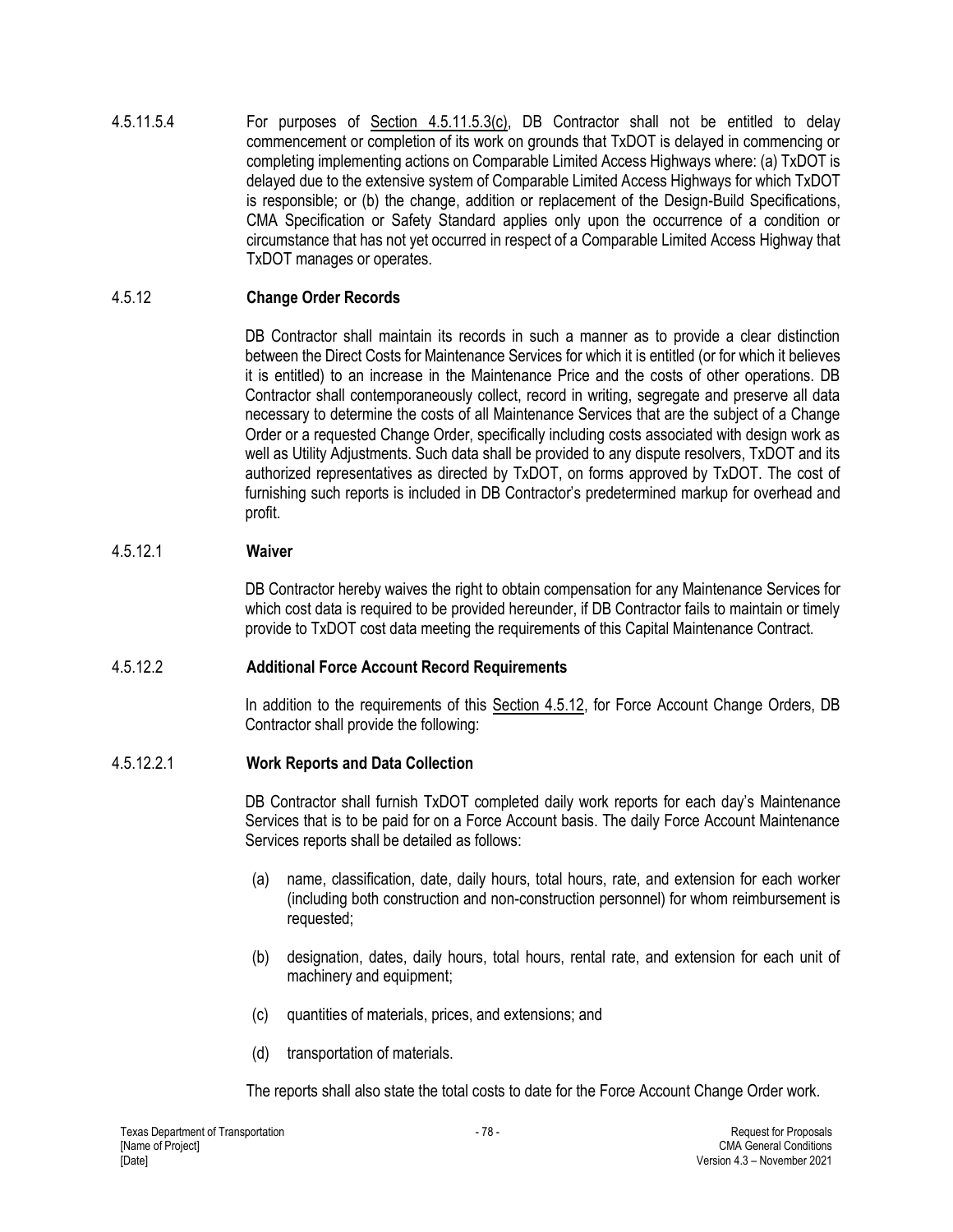### 4.5.12.2.2 **Supplier's Invoices**

Materials charges shall be substantiated by valid copies of Supplier's invoices. Such invoices shall be submitted with the daily Force Account work reports, or if not available, they shall be submitted with subsequent daily Force Account work reports. Should said Supplier's invoices not be submitted within 60 days after the date of delivery of the materials, TxDOT shall have the right to establish the cost of such materials at the lowest current wholesale prices at which such materials are available, in the quantities concerned, delivered to the location of Maintenance Services, less any discounts available.

# 4.5.12.2.3 **Execution of Reports**

All Force Account Change Order reports shall be signed by DB Contractor's Maintenance Manager.

### 4.5.12.2.4 **Adjustment**

TxDOT will compare its records with the completed daily Force Account Work reports furnished by DB Contractor and make any necessary adjustments. When these daily Force Account Work reports are agreed upon and signed by both Parties, said reports shall become the basis of payment for the Maintenance Services performed, but shall not preclude subsequent adjustment based on a later audit. DB Contractor's cost records pertaining to Maintenance Services paid for on a Force Account basis shall be open, during all regular business hours, to inspection or audit by representatives of TxDOT during the life of this Capital Maintenance Contract and for a period of not less than five years after the termination of the Capital Maintenance Contract, and DB Contractor shall retain such records for that period. Where payment for materials or labor is based on the cost thereof to any Person other than DB Contractor, DB Contractor shall make every reasonable effort to ensure that the cost records of each such other Person will be open to inspection and audit by representatives of TxDOT on the same terms and conditions as the cost records of DB Contractor. Payment for such costs may be deleted if the records of such third parties are not made available to TxDOT's representatives. If an audit is to be commenced more than 60 days after the date of Final Acceptance, DB Contractor will be given a reasonable notice of the time when such audit is to begin.

### 4.5.13 **Matters Not Eligible for Maintenance Price Increase**

DB Contractor acknowledges and agrees that no increase in the Maintenance Price is available except in circumstances expressly provided for herein, that such Maintenance Price increase shall be available only as provided in this Section 4.5 and Section 5 of the CMA and that DB Contractor shall bear full responsibility for the consequences of all other events and circumstances. Matters that are DB Contractor's exclusive responsibility include the following:

- (a) maintenance, replacement or repair of any component (whether or not it is a Maintained Element), necessitated by any act, omission, negligence, intentional misconduct, or breach of applicable Law, contract, or Governmental Approval by any DB Contractor-Related Entity;
- (b) changes to the nature or frequency of Maintenance Services required to be performed (compared to the nature and frequency anticipated by DB Contractor in its Proposal) arising out of the design or construction of the Project, the volume or characteristics of traffic using the Project or the materials and supplies used with the construction;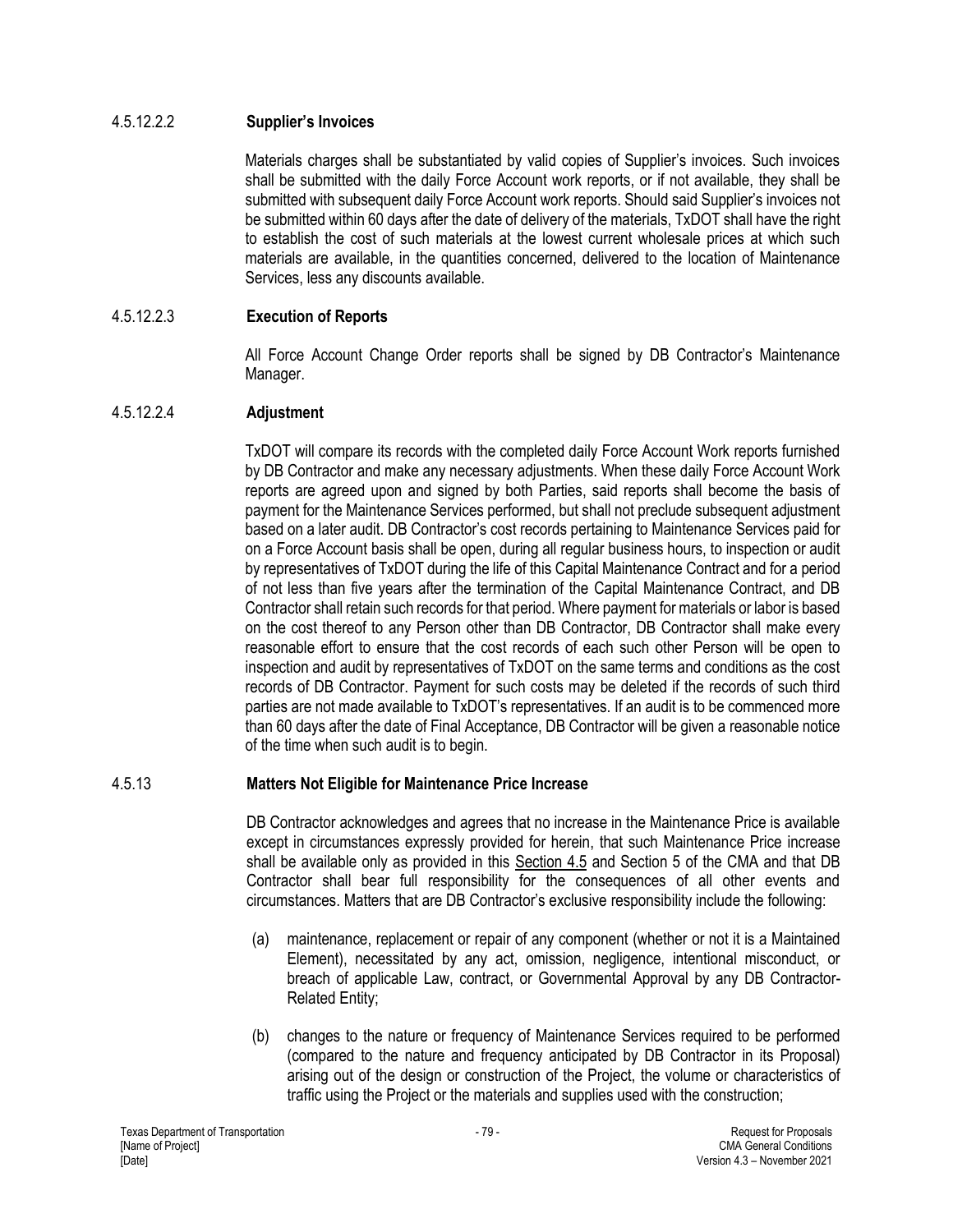- (c) acts, omissions, negligence, intentional misconduct or breach of contract, Law, or any Governmental Approval by any DB Contractor-Related Entity;
- (d) costs to the extent they could be avoided through mitigation by DB Contractor or by resequencing, re-allocating or redeploying workforces;
- (e) materials replacement, re-seeding and re-vegetation for erosion;
- (f) design or construction Errors;
- (g) any costs covered by insurance available to DB Contractor, any deductible or self-insured retention associated with such insurance, or any costs that would have been covered by any insurance that is deemed to be self-insured by DB Contractor under Section 3.3.16.3;
- (h) action or inaction of adjoining property owners or TxDOT's other contractors (unless arising from causes that otherwise give rise to a right to a Change Order);
- (i) groundwater levels or subsurface moisture content;
- (j) correction of Nonconforming Work and review and acceptance thereof by TxDOT (including rejected design submittals);
- (k) any suspensions, terminations, interruptions, denials, non-renewals of, or delays in the issuance of a Governmental Approval that is required to be obtained by DB Contractor, any failure to obtain such Governmental Approval, and compliance with the terms and conditions of all Governmental Approvals;
- (l) any situations (other than Force Majeure Events) that, while not within one of the categories delineated above, were or should have been anticipated because such situations are referred to elsewhere in this Capital Maintenance Contract or arise out of the nature of the Maintenance Services; and
- (m) all other events beyond the control of TxDOT for which TxDOT has not expressly agreed to assume liability hereunder.

DB Contractor hereby assumes responsibility for all such matters, and acknowledges and agrees that assumption by DB Contractor of responsibility for such risks, and the consequences and costs and delays resulting therefrom, is reasonable under the circumstances of this Capital Maintenance Contract and that contingencies included in the Maintenance Price in DB Contractor's sole judgment, constitute sufficient consideration for its acceptance and assumption of said risks and responsibilities.

DB CONTRACTOR HEREBY EXPRESSLY WAIVES ALL RIGHTS TO ASSERT ANY AND ALL CLAIMS BASED ON ANY CHANGE IN MAINTENANCE SERVICES, DELAY, DISRUPTION, SUSPENSION OR ACCELERATION (INCLUDING ANY CONSTRUCTIVE CHANGE, DELAY, DISRUPTION, SUSPENSION OR ACCELERATION) FOR WHICH DB CONTRACTOR FAILED TO PROVIDE PROPER AND TIMELY NOTICE OR FAILED TO PROVIDE A TIMELY REQUEST FOR CHANGE ORDER, AND AGREES THAT IT SHALL BE ENTITLED TO NO COMPENSATION, DAMAGES OR TIME EXTENSION WHATSOEVER IN CONNECTION WITH THE MAINTENANCE SERVICES EXCEPT TO THE EXTENT THAT THE CMC DOCUMENTS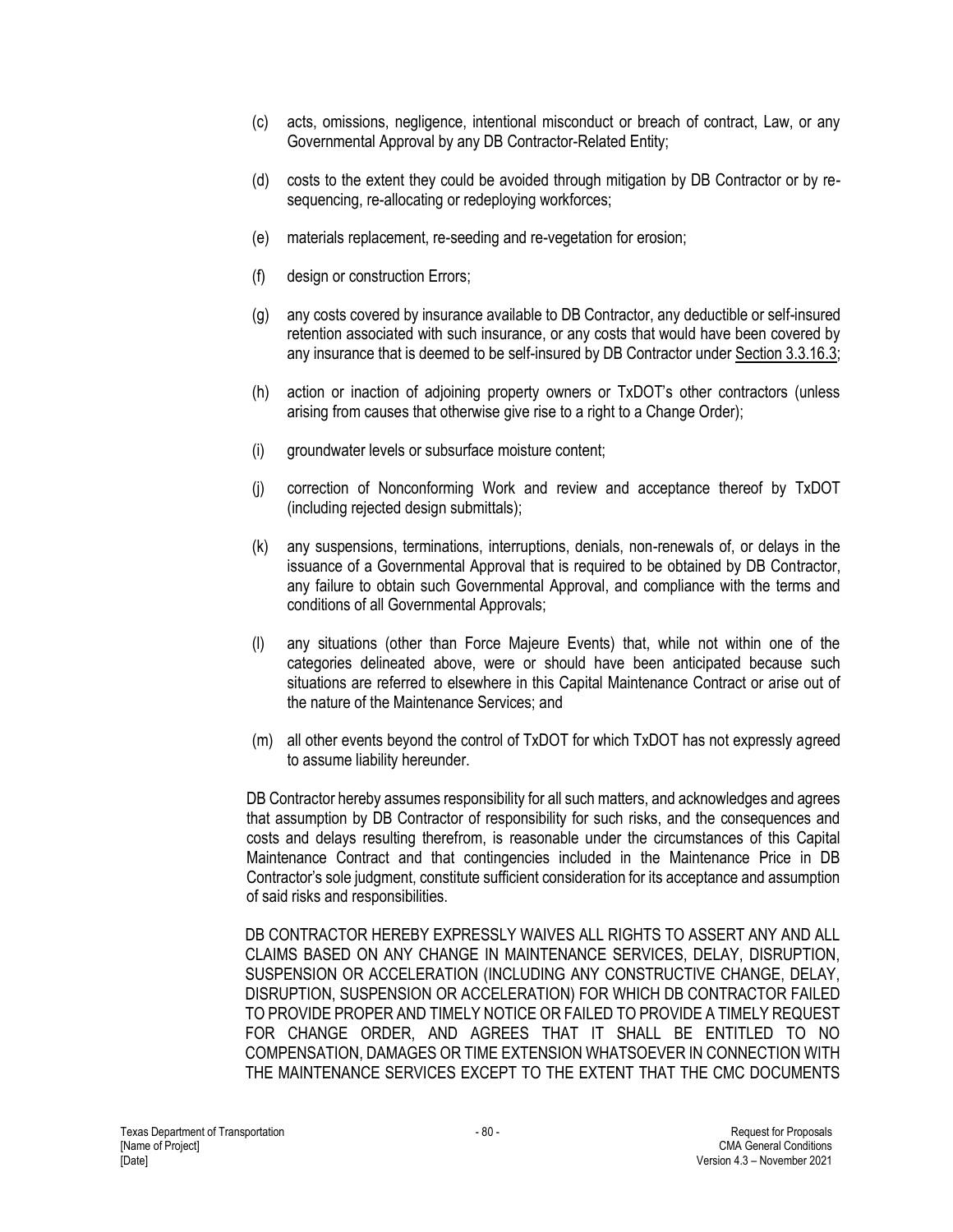EXPRESSLY SPECIFY THAT DB CONTRACTOR IS ENTITLED TO A CHANGE ORDER OR OTHER COMPENSATION, DAMAGES OR TIME EXTENSION.

### 4.5.14 **Disputes**

If TxDOT and DB Contractor agree that a request to increase the Maintenance Price by DB Contractor has merit, but are unable to agree as to the amount of such Maintenance Price increase, TxDOT agrees to mark up the Request for Change Order provided by DB Contractor to reduce the amount of the Maintenance Price increase as deemed appropriate by TxDOT. In such event, TxDOT will execute and deliver the marked-up Change Order to DB Contractor within a reasonable period after receipt of a request by DB Contractor to do so, and thereafter will make payment based on such marked-up Change Order. The failure of TxDOT and DB Contractor to agree to any Change Order under this Section 4.5 and Section 5 of the CMA (including agreement as to the amount of compensation allowed under a Force Account Change Order and the disputed amount of the increase in the Maintenance Price in connection with a Change Order as described above) shall be a Dispute to be resolved pursuant to Section 4.7 hereof and Exhibit 13 of the CMA. Except as otherwise specified in the Change Order, execution of a Change Order by both Parties shall be deemed accord and satisfaction of all Claims by DB Contractor of any nature arising from or relating to the Maintenance Services covered by the Change Order. DB Contractor's Claim and any award by the Dispute resolver shall be limited to the incremental costs incurred by DB Contractor with respect to the Dispute (crediting TxDOT for any corresponding reduction in DB Contractor's other costs) and shall in no event exceed the amounts allowed by Section 4.5.10 with respect thereto.

### 4.5.15 **Accord and Satisfaction**

Except as otherwise specified in the Change Order, execution of a Change Order by both Parties shall be deemed accord and satisfaction of all claims by DB Contractor of any nature arising from or relating to the Maintenance Services covered by the Change Order.

# 4.5.16 **Changes Not Requiring Change Order**

Changes in the Maintenance Services or requirements in the CMC Documents that have no net cost effect on the Maintenance Price may be approved in writing by TxDOT as a Deviation, and in such event shall not require a Change Order. Any other change in the requirements of the CMC Documents shall require either a Directive Letter, Capital Maintenance Contract amendment or a Change Order.

### 4.5.17 **No Release or Waiver**

- 4.5.17.1 No Change Order granted hereunder shall release DB Contractor's Surety from its obligations. Maintenance Services shall continue and be carried out in accordance with all the provisions of the CMC Documents and this Capital Maintenance Contract shall be and shall remain in full force and effect, unless formally suspended or terminated by TxDOT in accordance with the terms hereof.
- 4.5.17.2 The performance and acceptance of any part of the Maintenance Services or materials specified by this Capital Maintenance Contract after the date fixed for such performance, shall not be deemed to be a waiver by TxDOT of its right to terminate this Capital Maintenance Contract for abandonment or failure to complete within the time specified (as it may have been extended) or to impose and deduct damages as may be provided.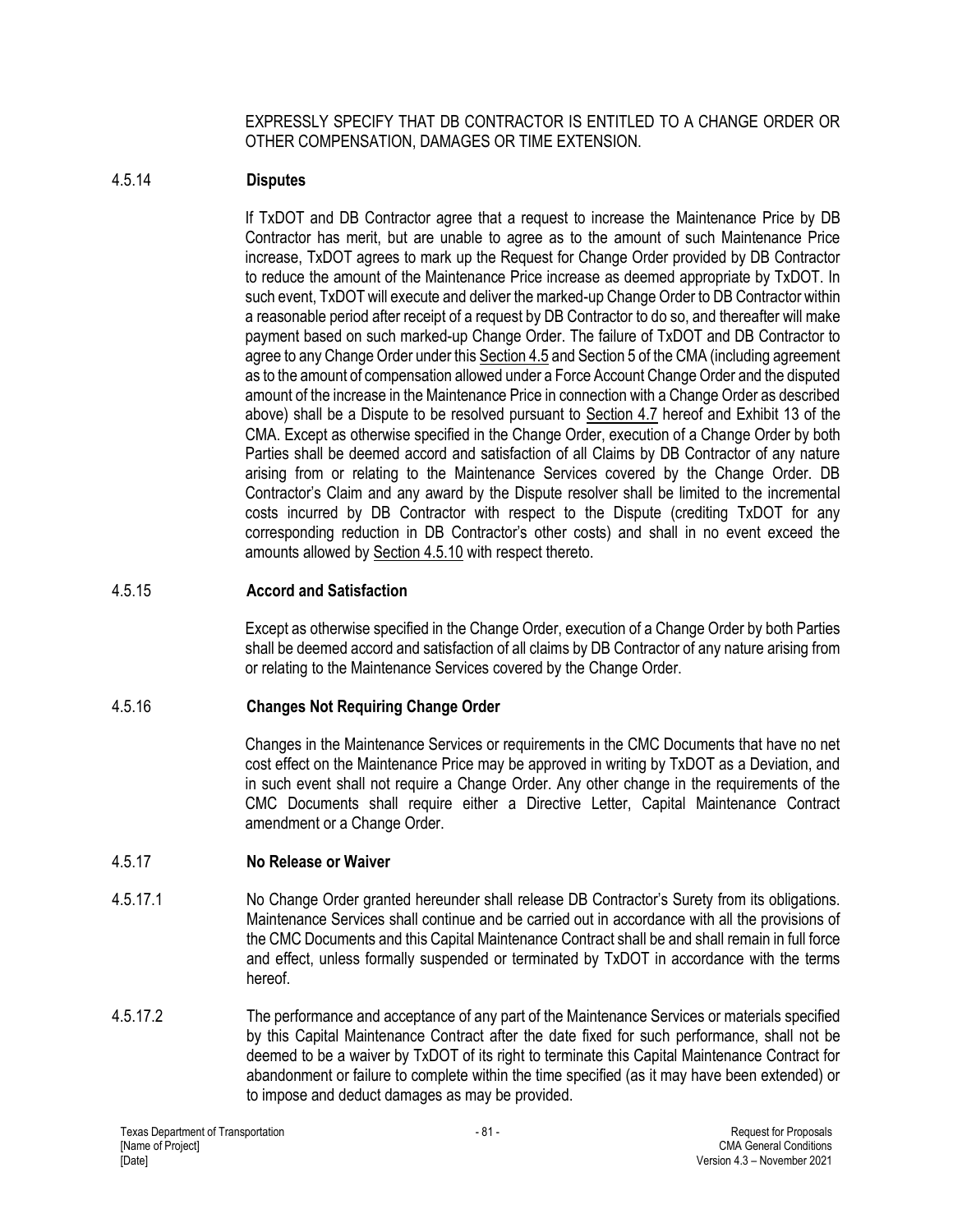4.5.17.3 No course of conduct or dealings between the Parties nor express or implied acceptance of alterations or additions to the Maintenance Services, and no claim that TxDOT has been unjustly enriched shall be the basis for any claim, request for additional compensation or time extension. Further, DB Contractor shall undertake, at its risk, work included in any request, order or other authorization issued by a Person in excess of that Person's authority as provided herein, or included in any oral request. DB Contractor shall be deemed to have performed such work as a volunteer and at its sole risk and cost. In addition, TxDOT may require DB Contractor to remove or otherwise undo any such work, at DB Contractor's sole risk and cost.

### 4.6 **Waste Disposal and Hazardous Materials Management**

### 4.6.1 **General Requirements**

- 4.6.1.1 DB Contractor shall manage, store, contain, transport, and dispose of, or cause the disposal of, all waste, residue, construction debris, materials, Hazardous Materials, Recognized Environmental Conditions, and supplies that are produced, used or generated as a result of the activities of any DB Contractor-Related Entity in accordance with all applicable Laws and Governmental Approvals. The foregoing obligations also apply to DB Contractor Releases of Hazardous Materials. DB Contractor's personnel handling Hazardous Materials shall be appropriately trained in Hazardous Materials handling and disposal. DB Contractor shall provide evidence of such personnel's training to TxDOT.
- 4.6.1.2 For any Hazardous Materials that are DB Contractor's responsibility under this Capital Maintenance Contract, DB Contractor shall be solely responsible for all costs of Hazardous Materials Management and for restoring the real property affected thereby to its condition prior to the Release of Hazardous Materials, including, to the extent required, any grading and reinforcement necessary to restore the weight-bearing and functional capacity of the Project. If, within a reasonable time (as determined by TxDOT) after a Release of Hazardous Materials for which DB Contractor is responsible, DB Contractor has not taken action under Section 4.6.2, TxDOT may undertake such action itself. In such event, DB Contractor shall reimburse TxDOT for TxDOT's Recoverable Costs it incurs as a result of DB Contractor's failure, and shall do so within 10 Business Days of receipt of an invoice therefor. In lieu of reimbursement, TxDOT may elect, in its discretion, to deduct such amounts from any amounts payable to DB Contractor under this Capital Maintenance Contract.

### 4.6.2 **Procedures for Hazardous Materials Management**

- 4.6.2.1 If during the course of the Maintenance Services, DB Contractor encounters Hazardous Materials or Recognized Environmental Conditions, DB Contractor shall: (a) promptly notify TxDOT in writing and advise TxDOT of any obligation to notify Governmental Entities under applicable Law, and notify such Governmental Entities as required by applicable Law; and (b) take reasonable steps, including design modifications and/or construction techniques, to avoid excavation or dewatering in areas with Hazardous Materials or Recognized Environmental Conditions. Where excavation or dewatering of Hazardous Materials or Recognized Environmental Conditions is unavoidable, DB Contractor shall utilize appropriately trained personnel and shall select the most cost-effective approach to Hazardous Materials Management, unless otherwise directed by TxDOT. Wherever feasible and consistent with the CMC Documents, applicable Law and Good Industry Practice, contaminated soil and groundwater shall not be disposed off-site.
- 4.6.2.2 Except where DB Contractor is required to take immediate action under the CMC Documents or applicable Law, DB Contractor shall afford TxDOT the opportunity to inspect sites containing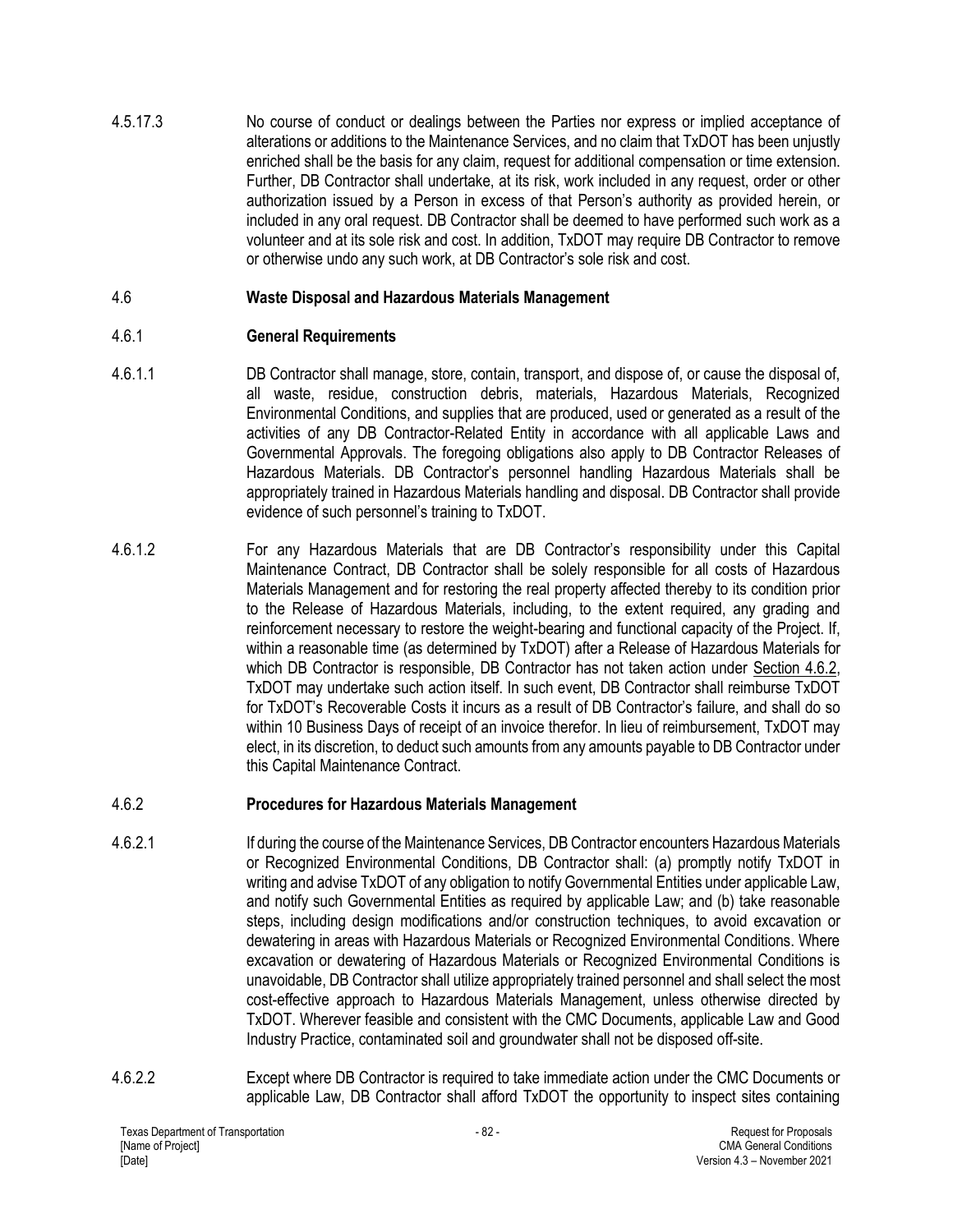Hazardous Materials or Recognized Environmental Conditions before any action is taken that would inhibit TxDOT's ability to ascertain the nature and extent of the contamination.

4.6.2.3 DB Contractor's rights to a Change Order with respect to costs directly attributable to performance of Hazardous Materials Management are set forth in Section 4.5.11.2.

#### 4.6.3 **Hazardous Material Generator Liability of DB Contractor**

DB Contractor's liability as the generator of DB Contractor Releases of Hazardous Materials shall not be compensable to DB Contractor or entitle DB Contractor to schedule relief.

#### 4.6.4 **Governmental Approvals Relating to Hazardous Materials Management**

DB Contractor shall be solely responsible for obtaining all Governmental Approvals relating to Hazardous Materials Management including federal and State surface water and groundwater discharge permits and permits for recycling or reuse of Hazardous Materials. DB Contractor shall be solely responsible for compliance with such Governmental Approvals and applicable Laws, including those governing the preparation of waste profiles, waste manifests and bills of lading.

#### 4.6.5 **Off-Site Disposal and Hazardous Material Generator**

- 4.6.5.1 Off-site disposal of Hazardous Materials other than DB Contractor Releases of Hazardous Materials is subject to the following provisions:
	- (a) As between DB Contractor and TxDOT, TxDOT shall be considered the generator and assume generator responsibility for Hazardous Materials other than DB Contractor Releases of Hazardous Materials.
	- (b) TxDOT has exclusive decision-making authority regarding selection of the destination facility to which Hazardous Materials other than DB Contractor Releases of Hazardous Materials will be transported. With regard to Hazardous Materials other than DB Contractor Releases of Hazardous Materials, TxDOT shall comply with the applicable standards for generators including those found at 40 CFR Part 262, including the responsibility to sign manifests for the transport of hazardous wastes. The foregoing shall not preclude or limit any rights, remedies or defenses that TxDOT or DB Contractor may have against any Governmental Entity or other third parties, including prior owners, lessees, licensees and occupants of any parcel of land that is or becomes part of the Project ROW.
	- (c) To the extent permitted by applicable Law, TxDOT shall indemnify, save, protect and defend DB Contractor from Third Party Claims and Losses arising out of or related to generator liability for Hazardous Material for which DB Contractor is not considered the generator pursuant to this Section 4.6.5, specifically excluding generator liability for actual and threatened DB Contractor Releases of Hazardous Materials.
- 4.6.5.2 As between DB Contractor and TxDOT, DB Contractor shall be considered the generator and assume generator responsibility only for DB Contractor Releases of Hazardous Materials. For such Hazardous Materials, the following provisions shall apply:
	- (a) Hazardous Materials Management costs, including assessment, containment, and remediation expenses, on, arising from or related to such shall not be compensable to DB Contractor or entitle DB Contractor to any schedule extension.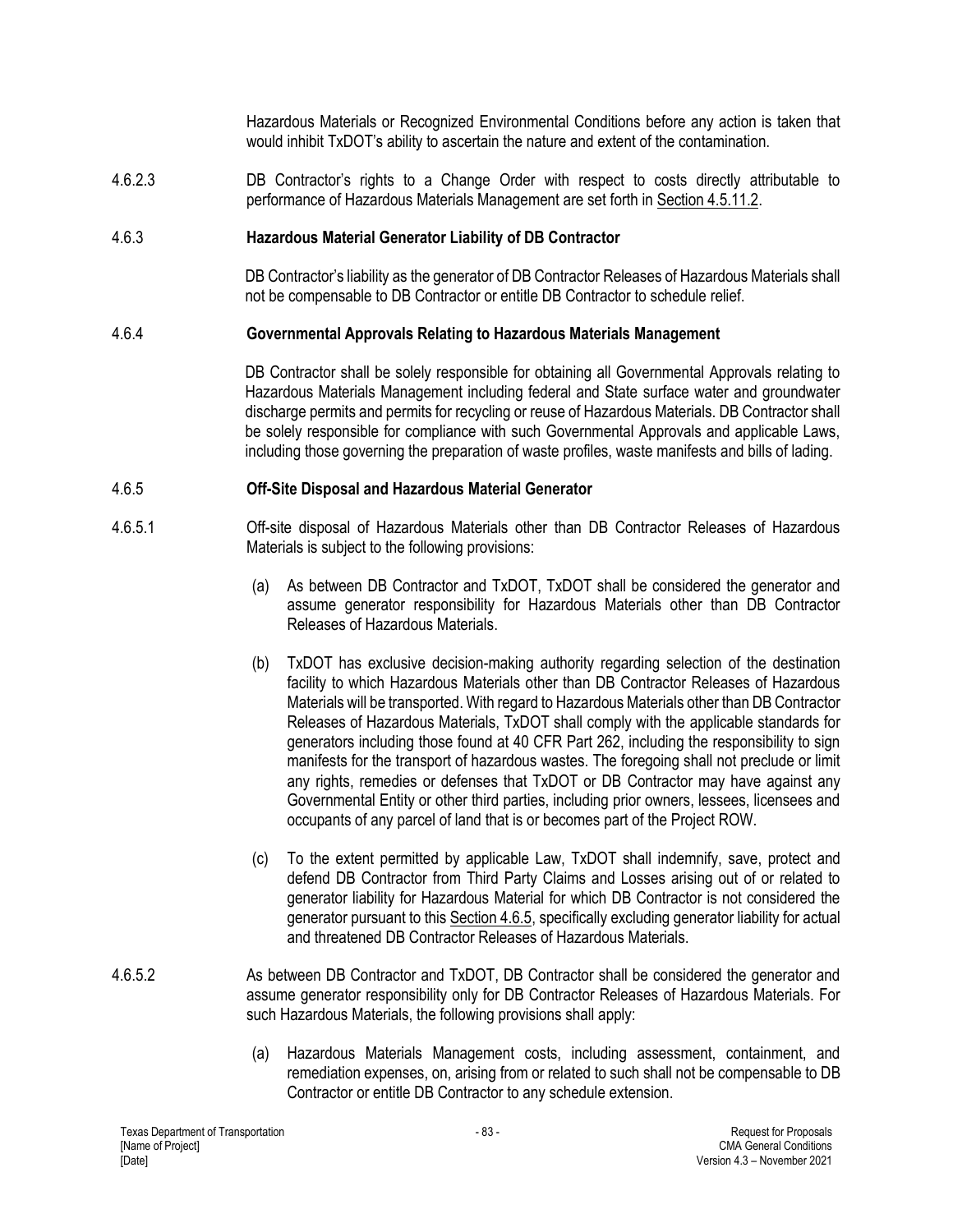(b) To the extent permitted by applicable Law, DB Contractor shall indemnify, save, protect and defend TxDOT from claims, causes of action and Losses arising out of or related to generator liability for such DB Contractor Releases of Hazardous Materials.

### 4.7 **Informal Resolution Procedures**

As a condition precedent to the right to have any Dispute resolved pursuant to the formal Disputes resolution process set forth in Exhibit 13 to the CMA or by a district court, the claiming Party must first attempt to resolve the Dispute directly with the responding Party through the informal resolution procedures described in this Section 4.7 (collectively, the "**Informal Resolution Procedures**"). Time limitations set forth for the Informal Resolution Procedures may be changed by mutual written agreement of the Parties. Changes to the time limitations for the Informal Resolution Procedures agreed upon by the Parties shall pertain to the particular Dispute only and shall not affect the time limitations for the Informal Resolution Procedures applicable to any subsequently arising Disputes.

### 4.7.1 **Notice of Dispute to Designated Agent**

- (a) A Party desiring to pursue a Dispute against the other Party shall initiate the Informal Resolution Procedures by serving a written notice on the responding Party's designated agent. Unless otherwise indicated by written notice from one Party to the other Party, each Party's designated agent shall be its Authorized Representative. The notice shall contain a concise statement describing:
	- (i) if the Parties have mutually agreed that the Dispute is a Fast-Track Dispute;
	- (ii) the date of the act, inaction or omission giving rise to the Dispute;
	- (iii) an explanation of the Dispute, including a description of its nature, circumstances and cause;
	- (iv) a reference to any pertinent provision(s) from the CMC Documents;
	- (v) if applicable and then known, the estimated dollar amount of the Dispute, and how that estimate was determined (including any cost and revenue element that has been or may be affected);
	- (vi) if applicable, an analysis of the schedule showing any changes or disruptions (including an impacted delay analysis reflecting the disruption in the manner and sequence of performance that has been or will be caused, delivery schedules and staging);
	- (vii) if applicable, the claiming Party's plan for mitigating the amount claimed and the delay claimed;
	- (viii) the claiming Party's desired resolution of the Dispute; and
	- (ix) any other information the claiming Party considers relevant.
- (b) The notice shall be signed by the designated representative of the Party asserting the Dispute, and shall constitute a certification by the Party asserting the Dispute that: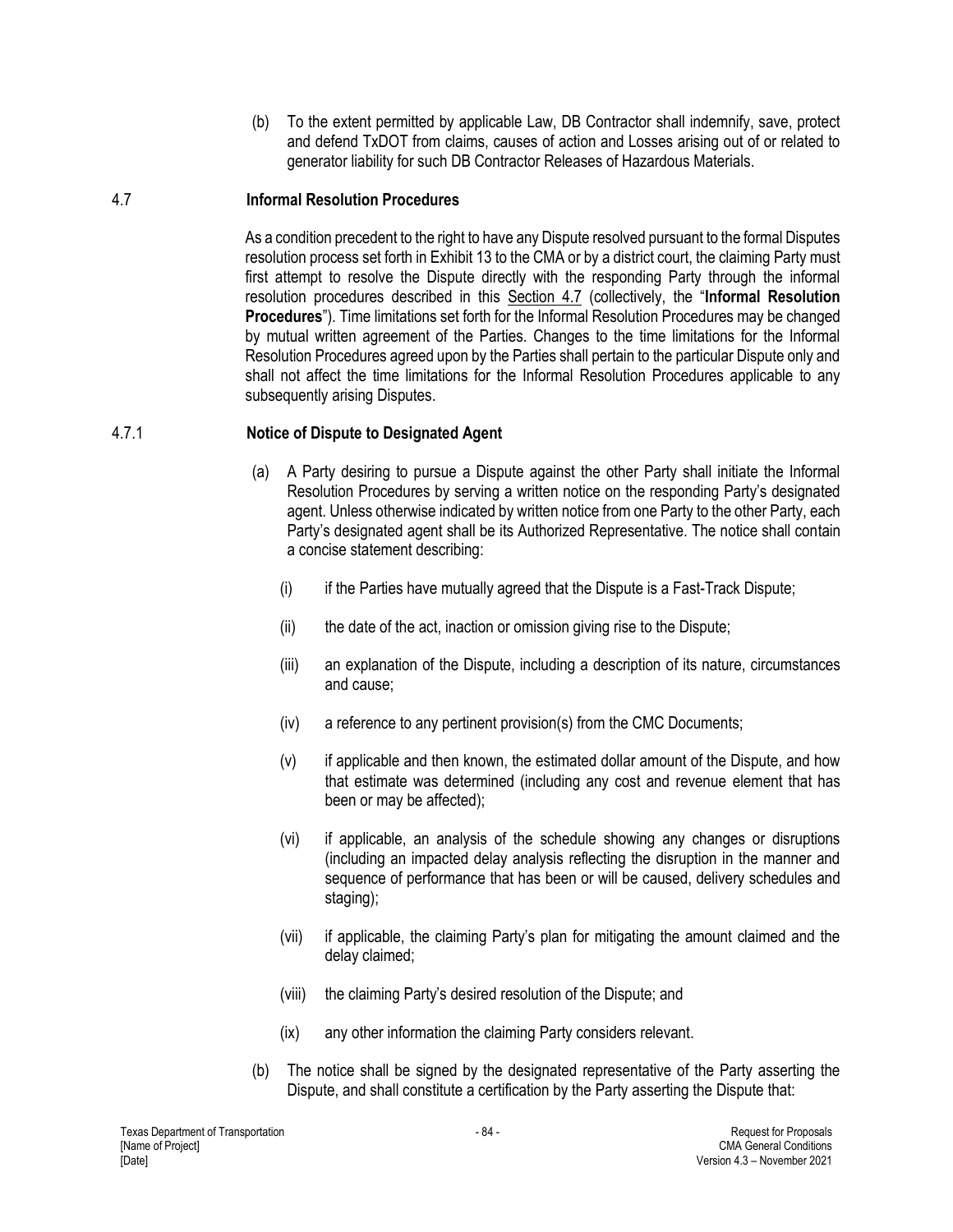- (i) the notice of Dispute is served in good faith;
- (ii) to the then current knowledge of such Party, except as to matters stated in the notice of Dispute as being unknown or subject to discovery, (A) all supporting information is reasonably believed by the Party asserting the Dispute to be accurate and complete and (B) the Dispute accurately reflects the amount of money or other right, remedy or relief to which the Party asserting the Dispute reasonably believes it is entitled; and
- (iii) the designated representative is duly authorized to execute and deliver the notice and such certification on behalf of the claiming Party.
- (c) If the responding Party agrees with the claiming Party's position and desired resolution of the Dispute, it shall so state in a written response. The notice of the Dispute and such response shall suffice to evidence the Parties' resolution of the subject Dispute unless either Party requests further documentation. Upon either Party's request, within five Business Days after the claiming Party's receipt of the responding Party's response in agreement, the Parties' designated representatives shall state the resolution of the Dispute in writing as appropriate, including execution of Change Orders or other documentation as needed, and thereafter each Party shall then promptly perform its respective obligations in accordance with the agreed resolution of the Dispute.
- (d) The Party asserting the Dispute shall not be prejudiced by its initial statement of the Dispute and shall have the ability at any time during the Informal Resolution Procedures and formal Dispute resolution process to modify its statement of the Dispute and/or the amount of money or other right, remedy or relief sought.

### 4.7.2 **Fast-Track Disputes**

With respect to any Dispute that the Parties mutually designate as a Fast-Track Dispute, the Informal Resolution Procedures shall be abbreviated in that the procedure contemplated in Section 4.7.3 shall not be required.

### 4.7.3 **CEO / Executive Director Meetings**

Commencing within 10 Business Days after the notice of Dispute is served and concluding 10 Business Days thereafter, the Chief Executive Officer of DB Contractor and the Executive Director or the assistant Executive Director, shall meet and confer, in good faith, to seek to resolve the Dispute raised in the claiming Party's notice of Dispute. If they succeed in resolving the Dispute, DB Contractor and TxDOT shall memorialize the resolution in writing, including execution of Change Orders or other documentation as appropriate, and thereafter each Party shall then promptly perform its respective obligations in accordance with the agreed resolution of the Dispute.

### 4.7.4 **Failure to Resolve Dispute With Informal Resolution Procedures**

If a Dispute is not timely resolved under the Informal Resolution Procedures, then within 15 days (seven days for Fast-Track Disputes) after the conclusion of the time periods for Informal Resolution Procedures, if such Dispute was not resolved to the Parties' satisfaction: (a) the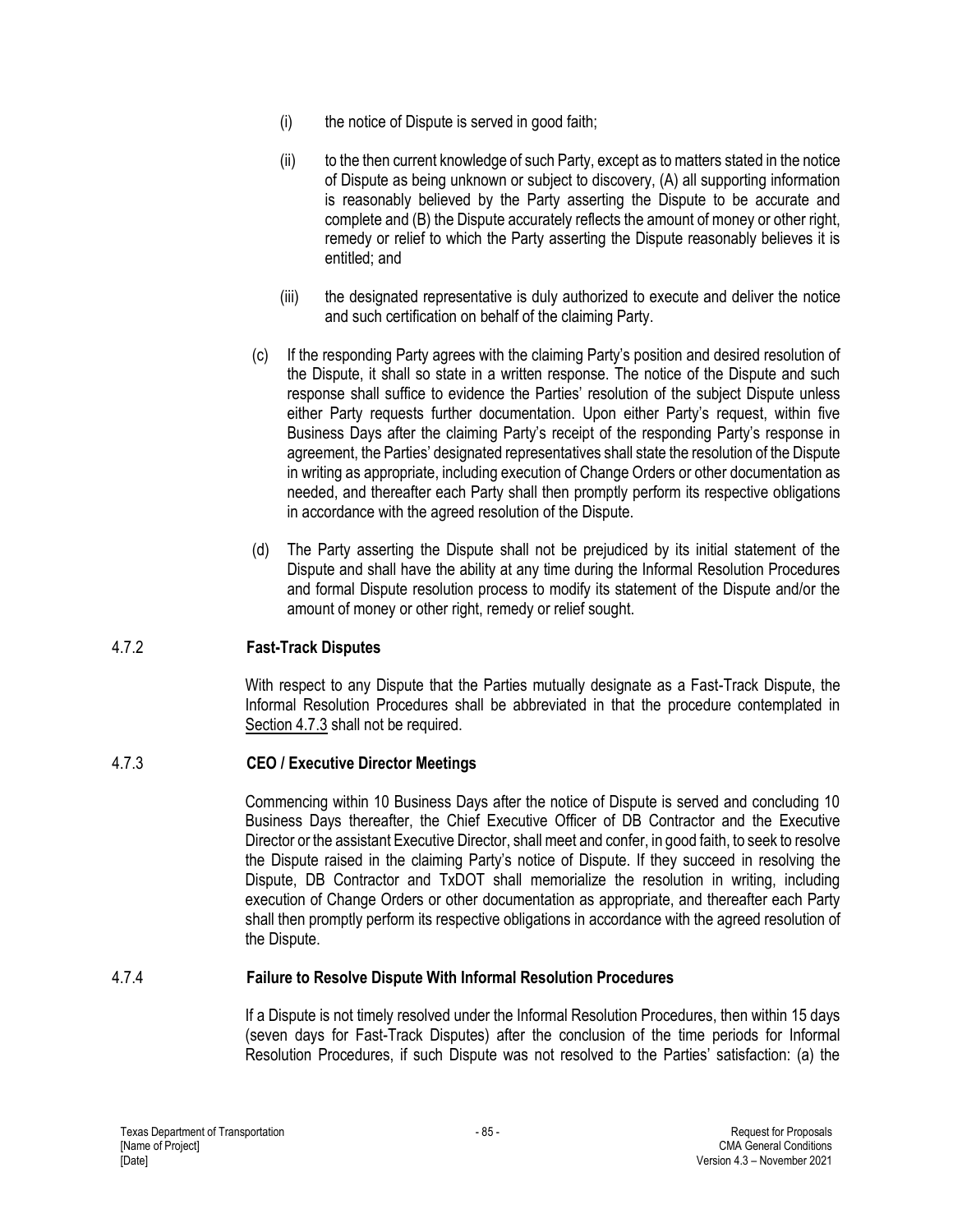Parties may mutually agree to initiate mediation; or (b) either Party may commence the formal Disputes resolution process pursuant to Exhibit 13 to the CMA.

### 4.8 **Partnering**

Partnering will be encouraged in preference to formal Dispute resolution mechanisms. Partnering in this context is intended to be a voluntary, non-binding procedure available for use by the Parties to resolve any issues that may arise during performance of the Maintenance Services.

### 4.8.1 **Schedule; Participation**

TxDOT and DB Contractor shall jointly select a third-party facilitator to conduct the partnering meetings. The cost of the facilitator shall be shared equally by TxDOT and DB Contractor. Partnering meetings shall be conducted at the office of TxDOT or at such location as otherwise agreed upon by the Parties. Persons who should attend the partnering meetings include the Maintenance Manager and executives of the Parties.

### 4.8.2 **Confidentiality**

Subject to the requirements of the Public Information Act, any statements made or materials prepared during or relating to partnering meetings, including any statements made or documents prepared by the facilitator, shall not be admissible or discoverable in any judicial or other dispute resolution proceeding, unless such statements or materials are admissible or discoverable under applicable Law.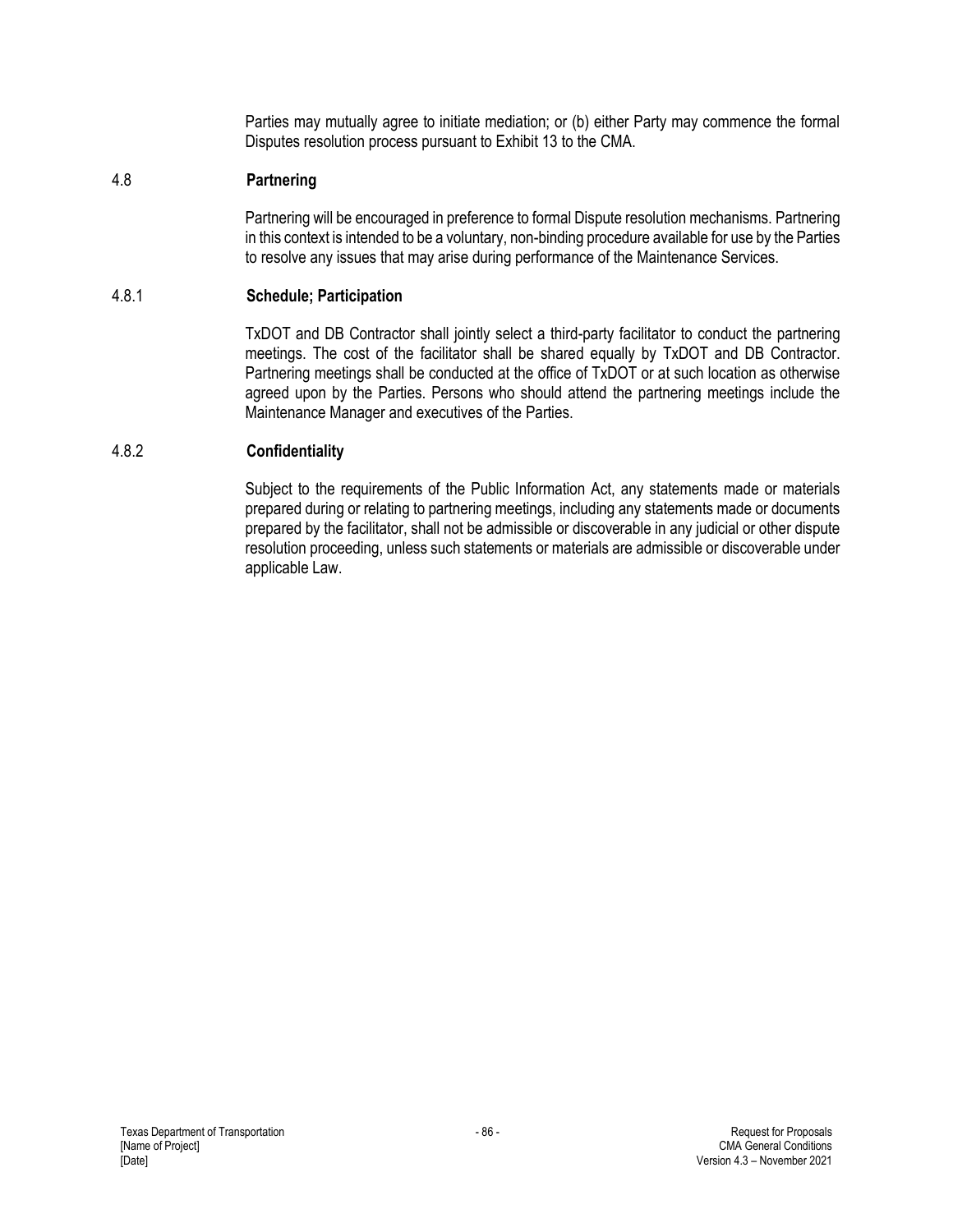# **ITEM 5 CONTROL OF THE MAINTENANCE SERVICES**

# 5.1 **Management and Administration**

# 5.1.1 **TxDOT Responsibility for Policy Decisions**.

All policy decisions regarding use, operation and maintenance of the Project shall rest solely with TxDOT.

# 5.1.2 **Use of the Project**

DB Contractor shall not use the Project, the Project ROW or any of the premises provided by TxDOT for any purpose other than the performance of Maintenance Services in accordance with the CMC Documents. At the discretion of TxDOT, DB Contractor may use the Project ROW for the temporary staging/storing of equipment for a reasonable period while DB Contractor is performing Maintenance Services. DB Contractor shall not be entitled to, and shall not purport to, grant the use of the Project or the Project ROW to anyone without the written approval of TxDOT. DB Contractor shall be responsible for paying all tolls for its personnel, Subcontractors and Suppliers, unless directed otherwise in writing by TxDOT. DB Contractor shall have no interest, right or title in or to: (a) any toll or other revenues arising out of the use of the Project; (b) the Project; or (c) the Project ROW.

# 5.1.3 **Safety**

5.1.3.1 DB Contractor shall take all reasonable precautions and be solely responsible for the safety of, and shall provide protection to prevent damage, injury, or loss to, all persons on the Site or who would reasonably be expected to be affected by the Maintenance Services, including individuals performing Maintenance Services, employees of TxDOT and its consultants, visitors to the Site during the performance of Maintenance Services and members of the traveling public who may be affected by the Maintenance Services. DB Contractor shall at all times comply with all health and safety requirements contained in the CMC Documents and DB Contractor's Maintenance Safety Plan and all such requirements under applicable Law, including all rules, directives and guidance of the U.S. Department of Homeland Security or comparable State agency. When performing Maintenance Services, DB Contractor shall coordinate and cooperate with all Governmental Entities providing security, first responder and other public emergency response services.

# 5.1.3.2 **Obligations to Minimize Impacts**

DB Contractor shall ensure that all of its activities and the activities of DB Contractor-Related Entities are undertaken in a manner that will minimize the effect on surrounding property and the traveling public to the maximum extent practicable.

# 5.2 **Submittals and Approvals**

# 5.2.1 **Obligation to Cooperate**

TxDOT's consultants may assist TxDOT in the management and oversight of the Project and the CMC Documents. DB Contractor shall cooperate with TxDOT's consultants in the exercise of their respective duties and responsibilities in connection with the Project.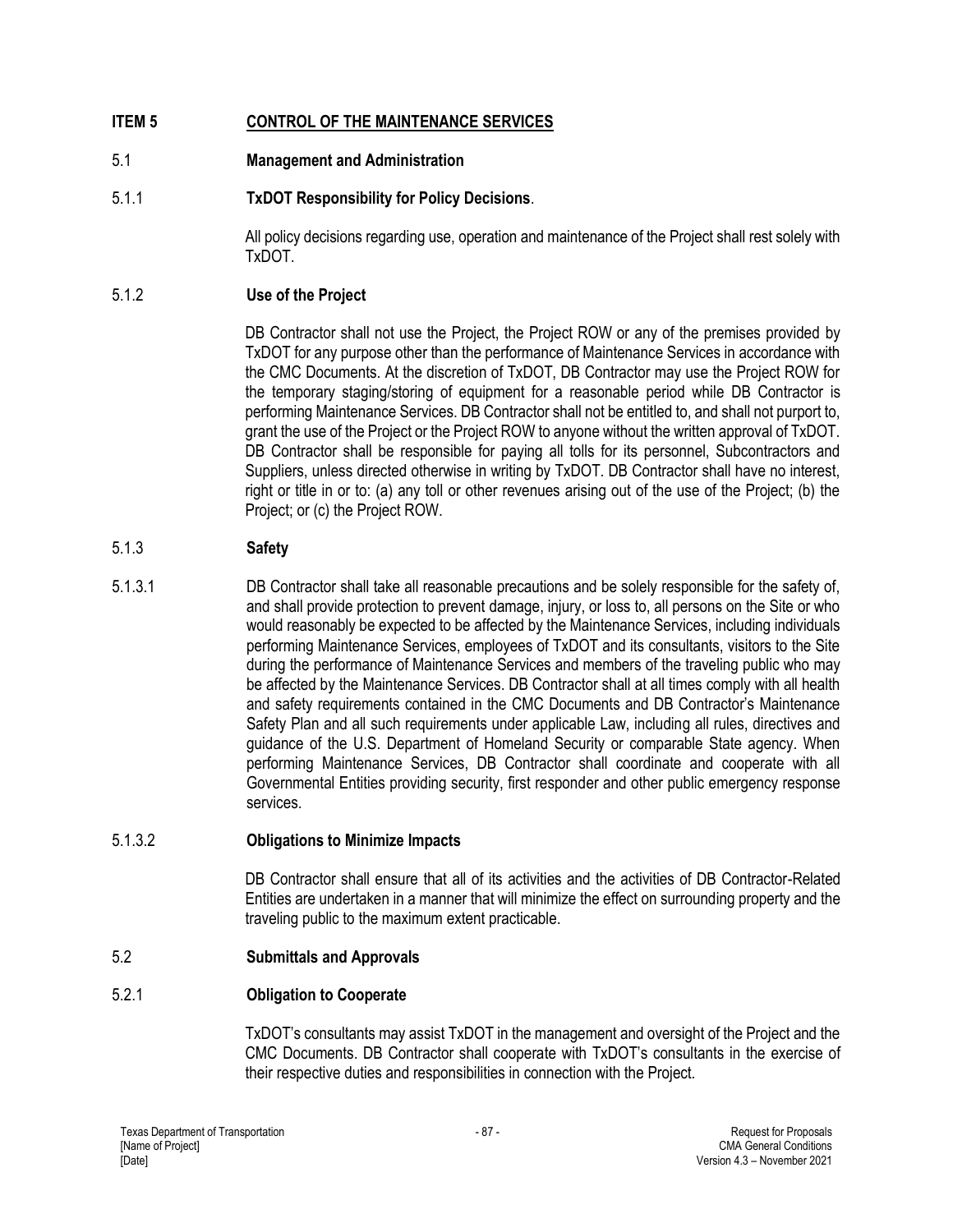### 5.2.2 **Maintenance Services Report**

For each calendar quarter during the Maintenance Period, DB Contractor shall submit to TxDOT a Maintenance Services Report meeting the requirements of Section 9.8.3 of the CMA Specification. The Maintenance Services Report shall be submitted to TxDOT on or before the 10th day of the month following the end of the applicable quarter.

## 5.2.3 **Governmental Approvals**

- 5.2.3.1 DB Contractor shall identify and obtain all Governmental Approvals and consents from any other Person required in connection with the Maintenance Services, at its sole cost and expense. Except to the extent arising from a Force Majeure Event or TxDOT-Directed Change, DB Contractor shall be responsible for any and all costs, including any liability, penalties, expenses, damages or delays resulting from any suspension, termination, interruption, denial or nonrenewal of, or failure to obtain any Governmental Approval.
- 5.2.3.2 If any Governmental Approvals required to be obtained by DB Contractor must formally be issued in the name of TxDOT, TxDOT shall cooperate with DB Contractor, at DB Contractor's expense, to obtain such Governmental Approvals as may be reasonably requested by DB Contractor. DB Contractor shall be responsible for preparing all documentation necessary for any application for a Governmental Approval. Prior to submitting to a Governmental Entity any application for a Governmental Approval (or any proposed modification, renewal, extension or waiver of a Governmental Approval or provision thereof) that must be formally issued in the name of TxDOT, DB Contractor shall submit such application, together with any supporting environmental studies and analyses, to TxDOT for approval.
- 5.2.3.3 DB Contractor shall comply with all conditions imposed by and undertake all actions required by or necessary to maintain in full force and effect all Governmental Approvals, including performance of all environmental mitigation measures required by the CMC Documents or Governmental Approvals, except to the extent (if any) that responsibility for performance of such measures is expressly assigned to TxDOT in the CMC Documents.

# 5.2.4 **Software Compatibility**

- 5.2.4.1 Unless otherwise specifically stated in the CMC Documents, DB Contractor is responsible for assuring that all software it uses for any aspect of the Project is the latest version of the software used by TxDOT on the Project. "Compatible" for use in this Section 5.2.4 means that TxDOT is able to load or import all DB Contractor-provided electronic files using TxDOT's then-current software with no modifications, preparation or adjustments. Prior to using any software or version of software not then in use by TxDOT, DB Contractor must obtain written approval from TxDOT. In addition, DB Contractor shall provide to TxDOT staff, at DB Contractor's cost, working electronic copies of the software, any necessary licenses for TxDOT's use of the software and any training reasonably necessary to ensure that TxDOT is able to implement compatible usage of all software utilized by DB Contractor.
- 5.2.4.2 In addition to all other requirements set forth in the CMC Documents, DB Contractor shall submit all documents, correspondence and Submittals to TxDOT through TxDOT's dedicated SharePoint site for the Project unless otherwise directed by TxDOT. Nothing in this Section 5.2.4 overrides or otherwise alters or amends in any way any other provision regarding requirements for notice, correspondences, Submittals or other communications to TxDOT as set forth in the CMC Documents, including the requirements set forth in Section 8.1 of the CMA. In order for any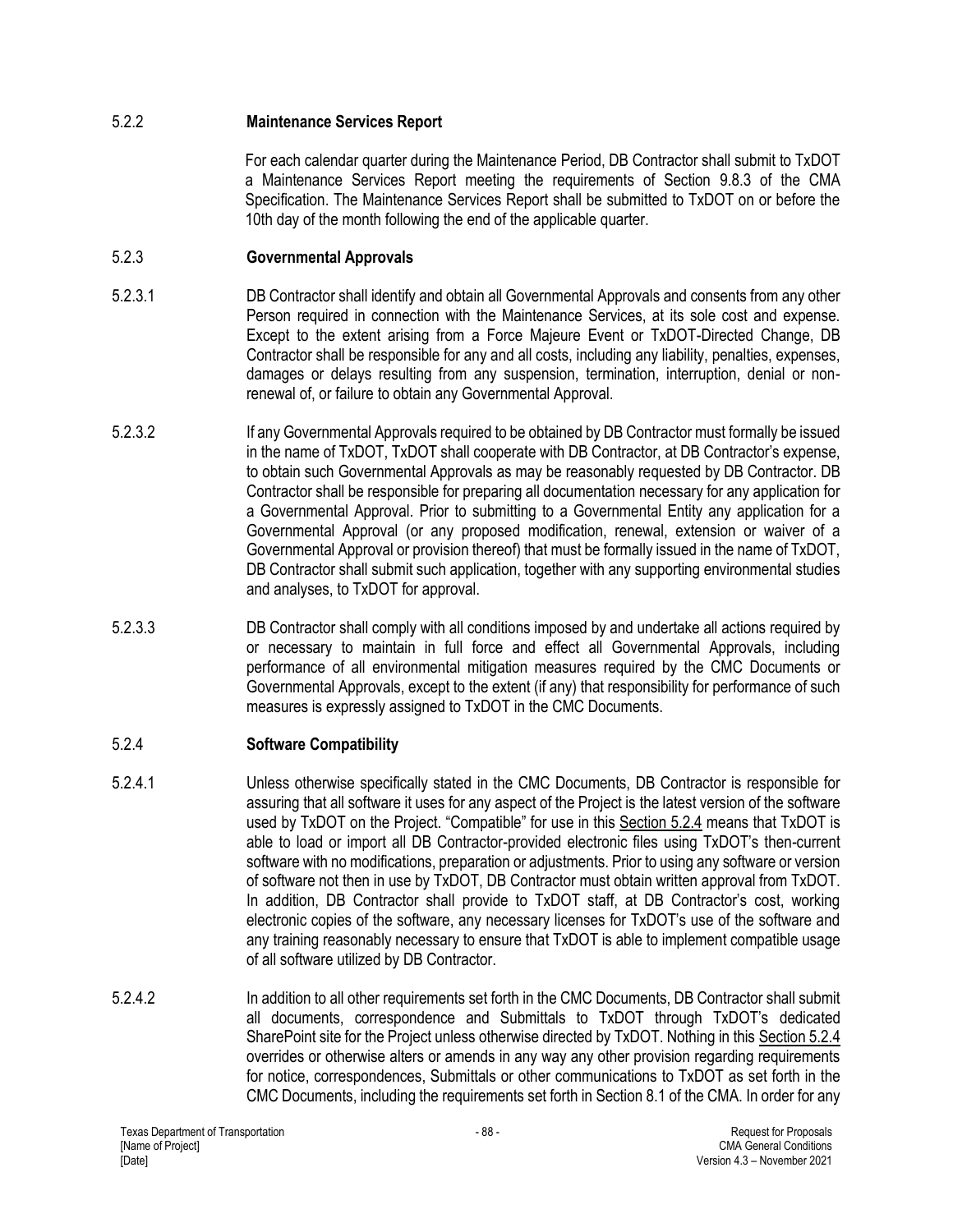submittal to SharePoint to satisfy written notice requirements hereunder, DB Contractor shall concurrently send an email notice to the applicable individuals otherwise satisfying the requirements set forth in Section 8.1 of the CMA notifying such individuals of the submittal to SharePoint.

### 5.3 **Nonconforming Work**

### 5.3.1 **Rejection, Removal and Replacement of Nonconforming Work**

Nonconforming Work rejected by TxDOT shall be removed and replaced so as to conform to the requirements of the CMC Documents, at DB Contractor's cost and without any adjustment to the Maintenance Price or any other relief, and DB Contractor shall promptly take all action necessary to prevent similar Nonconforming Work from occurring in the future. The fact that TxDOT may not have discovered the Nonconforming Work shall not constitute an acceptance of such Nonconforming Work. If DB Contractor fails to correct any Nonconforming Work within 10 days of receipt of notice from TxDOT requesting correction, or if such Nonconforming Work cannot be corrected within 10 days, and DB Contractor fails to (a) provide to TxDOT a schedule acceptable to TxDOT for correcting any such Nonconforming Work within such 10-day period, (b) commence such corrective Maintenance Services within such 10-day period, and (c) thereafter diligently prosecute such correction in accordance with such approved schedule to completion, then TxDOT may cause the Nonconforming Work to be remedied or removed and replaced and may deduct the cost of doing so from any moneys due or to become due DB Contractor or obtain reimbursement from DB Contractor for such cost. If TxDOT performs the temporary repair of a Category 1 Defect in the circumstances set forth in Section 9.4.5 of the CMA Specification, such temporary repair shall be deemed TxDOT correction of Nonconforming Work and TxDOT may deduct the cost to perform such temporary repair from any moneys due or to become due DB Contractor or obtain reimbursement from DB Contractor for such cost.

### 5.3.2 **Agreement to Accept Nonconforming Work**

- 5.3.2.1 If TxDOT agrees to accept Nonconforming Work without requiring it to be fully corrected, TxDOT shall be entitled to reimbursement of a portion of the Maintenance Price in an amount equal to the greatest of (a) the amount deemed appropriate by TxDOT to provide compensation for known impacts to all affected Persons (including TxDOT) such as future maintenance and other costs relating to the Nonconforming Work, (b) the amount of the Maintenance Price allocated to such Maintenance Services, or (c) 100% of DB Contractor's cost savings associated with its failure to perform the Maintenance Services in accordance with the requirements of the CMC Documents. Such reimbursement shall be payable to TxDOT within 10 days after DB Contractor's receipt of an invoice therefor. Alternatively, TxDOT may deduct the amount of such costs and expenses from any sums owed by TxDOT to DB Contractor pursuant to this Capital Maintenance Contract.
- 5.3.2.2 DB Contractor acknowledges and agrees that, subject to DB Contractor's right to correct Nonconforming Work in accordance with Section 5.3.1, including the timelines therein, TxDOT shall have discretion regarding acceptance or rejection of Nonconforming Work and shall have discretion with regard to the amount payable in connection therewith. Payment, reimbursement or deduction of the amounts owing to TxDOT under this Section 5.3.2 shall be a condition precedent to the acceptance of the applicable Nonconforming Work.
- 5.3.2.3 Where such Nonconforming Work is allowed to remain uncorrected in accordance with this Section 5.3.2 and such Nonconforming Work requires that a Performance Requirement different to that set forth in the Performance and Measurement Table to this Capital Maintenance Contract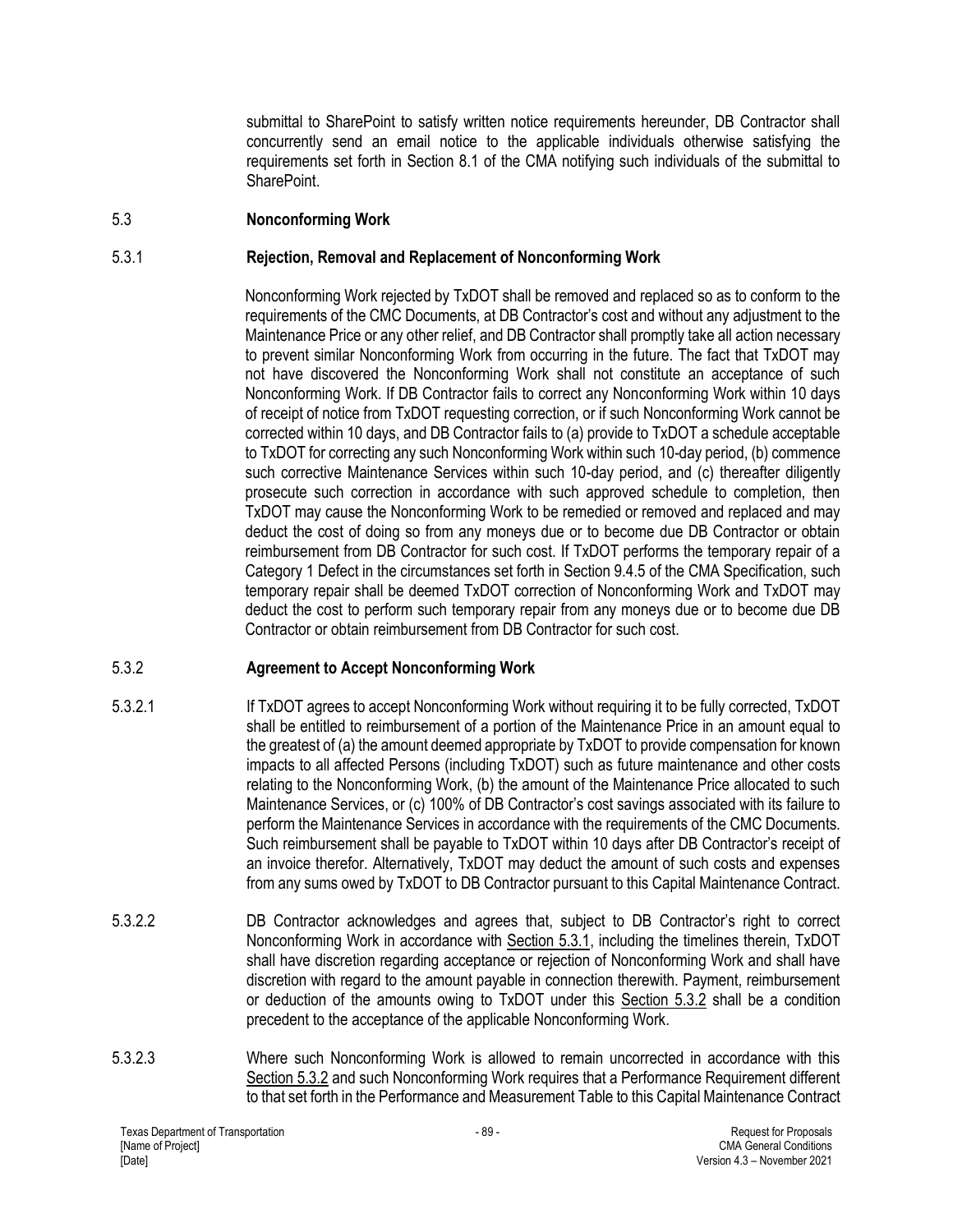is necessary, TxDOT shall establish such different Performance Requirement for such Nonconforming Work.

### 5.4 **Cooperation with Representatives**

DB Contractor shall cooperate with TxDOT and all representatives of TxDOT designated as described above.

#### 5.5 **Cooperation with Other Contractors**

DB Contractor acknowledges that TxDOT has awarded or plans to award contracts for construction and other work at or near the Maintenance Limits. DB Contractor shall fully cooperate and be solely responsible for coordinating with such other contractors, Governmental Entities and projects, and shall schedule and sequence the Maintenance Services as reasonably necessary to accommodate the work of such other contractors and projects. Further, DB Contractor shall conduct its Maintenance Services and perform its obligations under the CMC Documents without interfering with or hindering the progress or completion of the work being performed by other contractors or of the work relating to such other projects.

#### 5.6 **Coordination with Utility Owners and Adjacent Property Owners**

DB Contractor shall coordinate with Utility Owners and owners of property adjoining the Project, and with their respective contractors, as more particularly described in the CMC Documents.

#### 5.7 **Interference by Other Contractors**

If DB Contractor asserts that any of TxDOT's other contractors have interfered with the Maintenance Services, then DB Contractor's sole remedy shall be to seek recourse against such other contractors.

### 5.8 **Cooperation with Railroads**

Where the Project crosses a railroad right of way owned by an operating railroad, DB Contractor shall coordinate the Maintenance Services with the operating railroad and shall be responsible for obtaining the required approvals, permits, and agreements as required for the Maintenance Services, including any railroad related maintenance activities.

Whenever an agreement for construction, maintenance and use of railroad right-of-way between the operating railroad and TxDOT is required, DB Contractor shall prepare all the documentation required to obtain the agreement, including preparation of the agreement application on behalf of TxDOT, the drawings and specifications, making necessary modifications as required, and preparation of the agreement. DB Contractor shall submit the draft agreement to TxDOT for transmittal to the operating railroad. After all comments by DB Contractor, railroad and TxDOT have been incorporated or satisfactorily resolved, DB Contractor shall submit a complete and final agreement to TxDOT for execution. DB Contractor shall comply with all construction requirements and specifications set forth in the agreement.

DB Contractor shall arrange with the operating railroad for railroad flagging as required. DB Contractor shall comply with the operating railroad's requirements for contractor safety training prior to performing Maintenance Services or other activities on the operating railroad's property.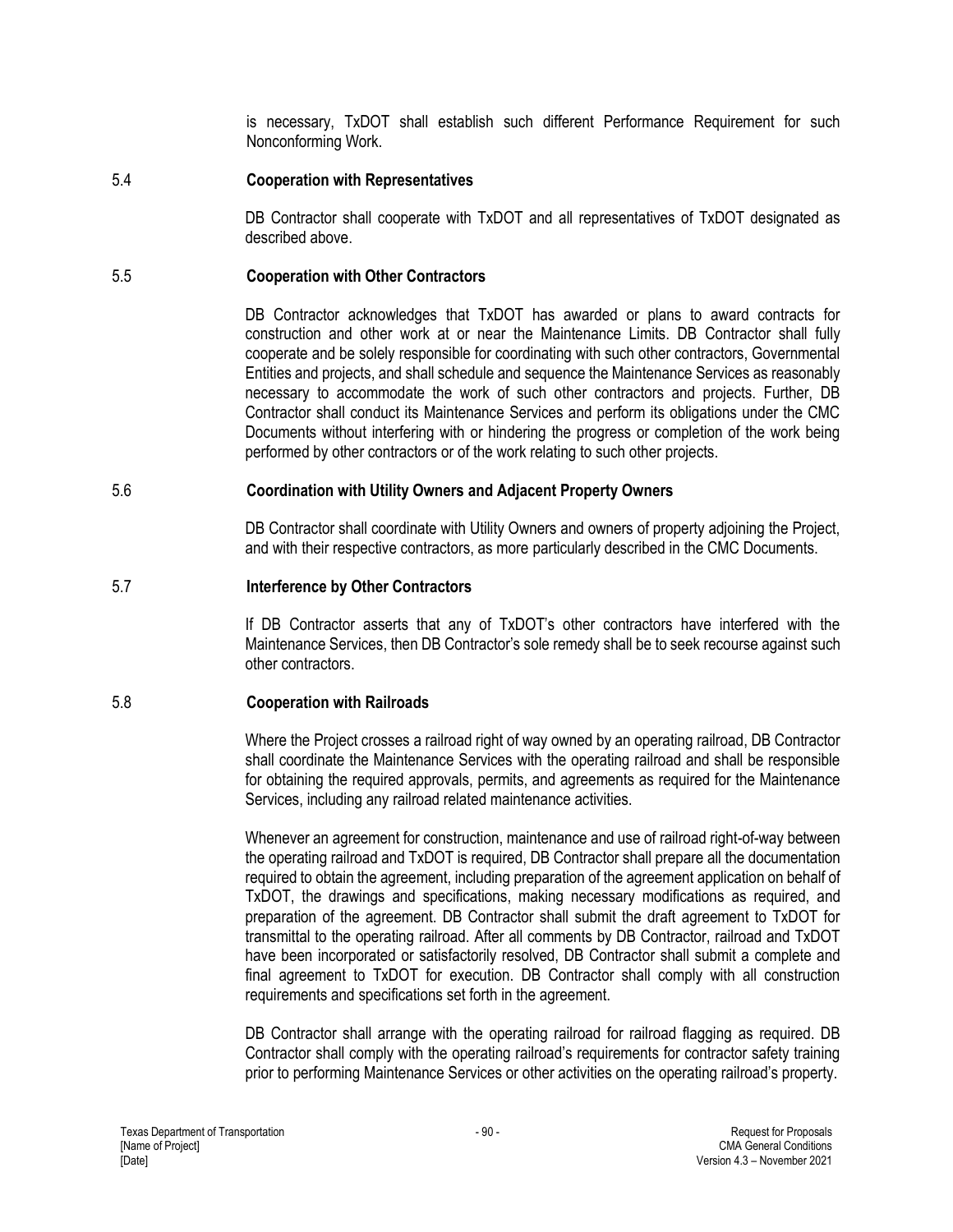DB Contractor shall cooperate and coordinate with all operating railroads for access by the operating railroad and/or their agents to the rail right-of-way as necessary for rail maintenance and operations activities.

DB Contractor shall be responsible for scheduling the work to be completed by operating railroad as well as the work to be completed by its own forces. DB Contractor shall be responsible for all costs associated with the railroad/transit force account work.

### 5.9 **Oversight and Inspection**

#### 5.9.1 **DB Contractor Inspection and Testing**

DB Contractor shall perform the inspection, sampling, testing, quality control and quality assurance necessary for DB Contractor to comply with its obligations under the CMC Documents.

DB Contractor shall carry out General Inspections and Specialist Inspections in accordance with Section 9.5 of the CMA Specification and the MMP. DB Contractor shall use the results of General Inspections and Specialist Inspections to maintain asset condition and service levels, and to develop programs of maintenance and Renewal Work to minimize the effect of Maintenance Services on Users and other members of the public.

### 5.9.1.1 **Oversight, Inspection and Owner Verification Testing by TxDOT and Others**

All materials and each part or detail of the Maintenance Services shall also be subject to oversight, inspection and owner verification testing by TxDOT and other Persons designated by TxDOT. At all points in performance of the Maintenance Services at which specific approvals by TxDOT are required by the CMC Documents, DB Contractor shall not proceed beyond that point until TxDOT has made such approval or waived its right in writing to inspect or approve. DB Contractor hereby consents to such oversight, inspection and owner verification testing. Upon request from TxDOT, DB Contractor shall furnish information to such Persons as are designated in such request and shall permit such Persons access to the Project and all parts of the Maintenance Services.

The oversight, spot checks, monitoring, inspections, verifications, audits, tests, reviews, acceptances and approvals conducted by TxDOT and other Persons do not constitute acceptance of Nonconforming Work (except in limited circumstances as expressly provided in Section 5.3.2) or waiver of any warranty or legal or equitable right with respect thereto. TxDOT may request and is entitled to remedies for Nonconforming Work and may identify additional Maintenance Services, that must be done to bring the Maintenance Services into compliance with the requirements of the CMC Documents at any time, regardless of whether TxDOT or any such Persons conducted or waived previous oversight, spot checks, monitoring, inspections, verifications, audits, tests, reviews, acceptances or approvals.

### 5.9.1.2 **Obligation to Uncover Finished Work**

Whenever DB Contractor performs design work or construction work as part of the Maintenance Services such work shall be governed by the requirements for Design Work and Construction Work (each as defined in the Design-Build Contract). DB Contractor shall inform TxDOT in writing of any construction work to be performed under this Capital Maintenance Contract that is to be covered and offer a full and adequate opportunity to TxDOT to examine by inspection, testing, or other means such part of the work before it is covered. DB Contractor shall permit examination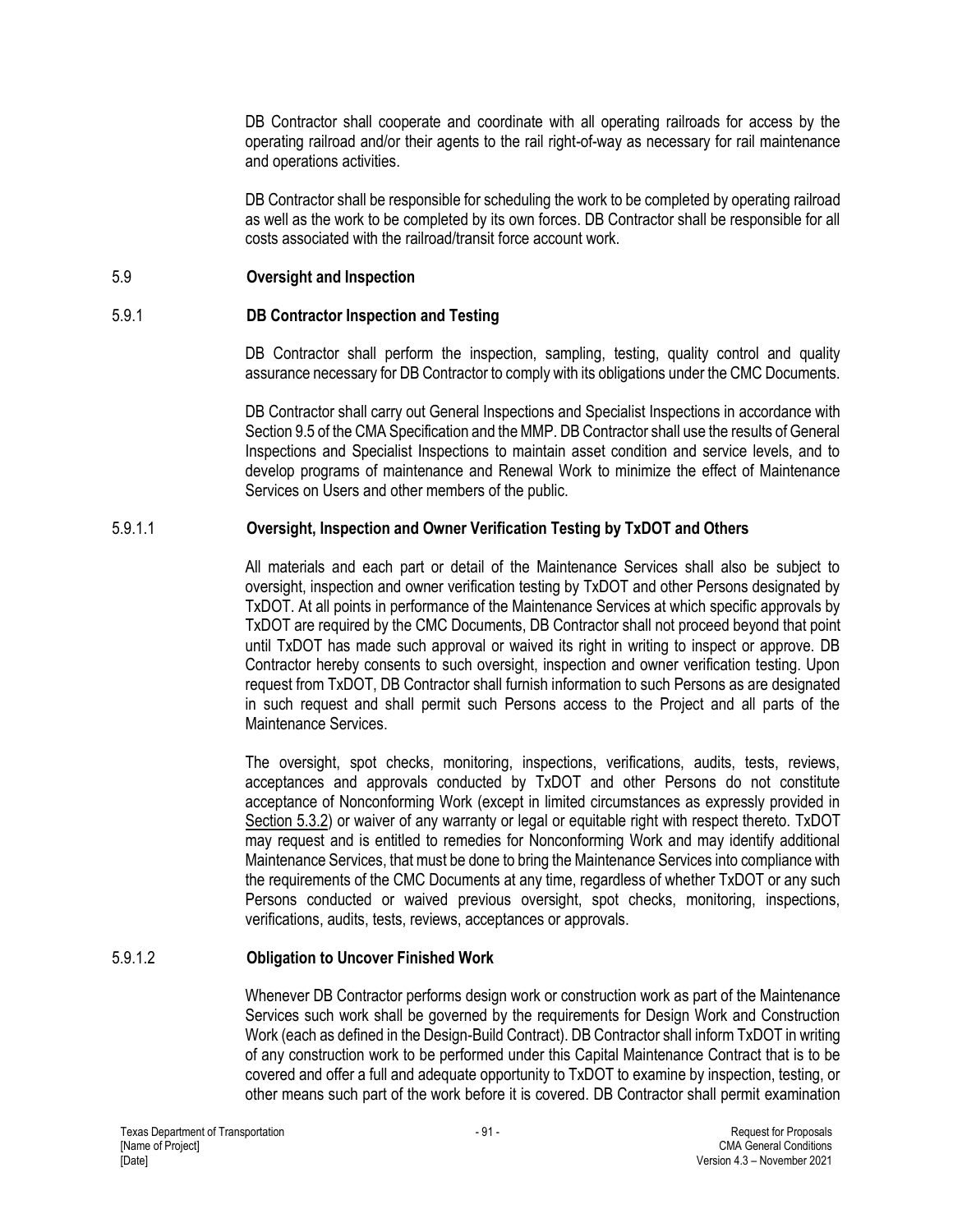by TxDOT, including by removing or uncovering any part of the finished work as directed by TxDOT. After examination by TxDOT and any other Persons designated by TxDOT, DB Contractor shall restore the work to the standard required by the CMC Documents.

If any work examined by TxDOT is found not to be in conformance with the requirements of the CMC Documents, then uncovering, removing and restoring all work at TxDOT's direction shall be at DB Contractor's cost and DB Contractor shall not be entitled to any adjustment to the Maintenance Price or any other relief. Furthermore, if DB Contractor performs any work or uses any materials without adequate notice to and opportunity for prior inspection by TxDOT (if applicable) or without inspection in accordance with the CMC Documents, TxDOT may direct the work to be uncovered, removed or restored at DB Contractor's cost and without an adjustment to the Maintenance Price or any other relief, even if TxDOT determines that all of the work is in conformance with the requirements of the CMC Documents.

### 5.9.2 **Effect of Oversight, Spot Checks, Audits, Tests, Acceptances and Approvals**

### 5.9.2.1 **Oversight and Acceptance**

The oversight, spot checks, inspections, verifications, audits, tests, reviews, acceptances and approvals conducted by TxDOT and other Persons do not constitute acceptance of Nonconforming Work (except in limited circumstances as expressly provided in Section 5.3.2) or waiver of any warranty or legal or equitable right with respect thereto. TxDOT may request remedies for Nonconforming Work and may identify additional Maintenance Services that must be done to bring the Maintenance Services into compliance with the requirements of the CMC Documents, whether or not previous oversight, spot checks, inspections, verifications, audits, tests, reviews, acceptances or approvals were conducted or waived by TxDOT or any such Persons.

# 5.9.2.2 **No Estoppel**

DB Contractor shall not be relieved of obligations to perform the Maintenance Services in accordance with the CMC Documents, or any of its Warranty or indemnity obligations, as the result of oversight, spot checks, audits, reviews, tests or inspections performed by any Persons, approvals or acceptances made by any Persons, or any failure of any Person to take such action. TxDOT shall not be precluded or estopped, by any measurement, estimate or certificate made, or by making any payment, from showing that any such measurement, estimate or certificate is incorrectly made or untrue, or from showing the true amount and character of the Maintenance Services performed and materials furnished by DB Contractor, or from showing that the Maintenance Services or materials do not conform in fact to the requirements of the CMC Documents. Notwithstanding any such measurement, estimate or certificate, or payment made in accordance therewith, TxDOT shall not be precluded or estopped from recovering from DB Contractor and its Guarantors or Sureties such damages as TxDOT may sustain by reason of DB Contractor's failure to comply or to have complied with the terms of the CMC Documents.

### 5.10 **Documents, Records and Audits**

### 5.10.1 **Escrowed Proposal Documents**

Prior to execution of this Capital Maintenance Contract, DB Contractor delivered to TxDOT one copy of all cost, unit pricing, price quote and other documentary information used in preparation of the Maintenance Price (the "**EPDs**"). Upon execution of this Capital Maintenance Contract, the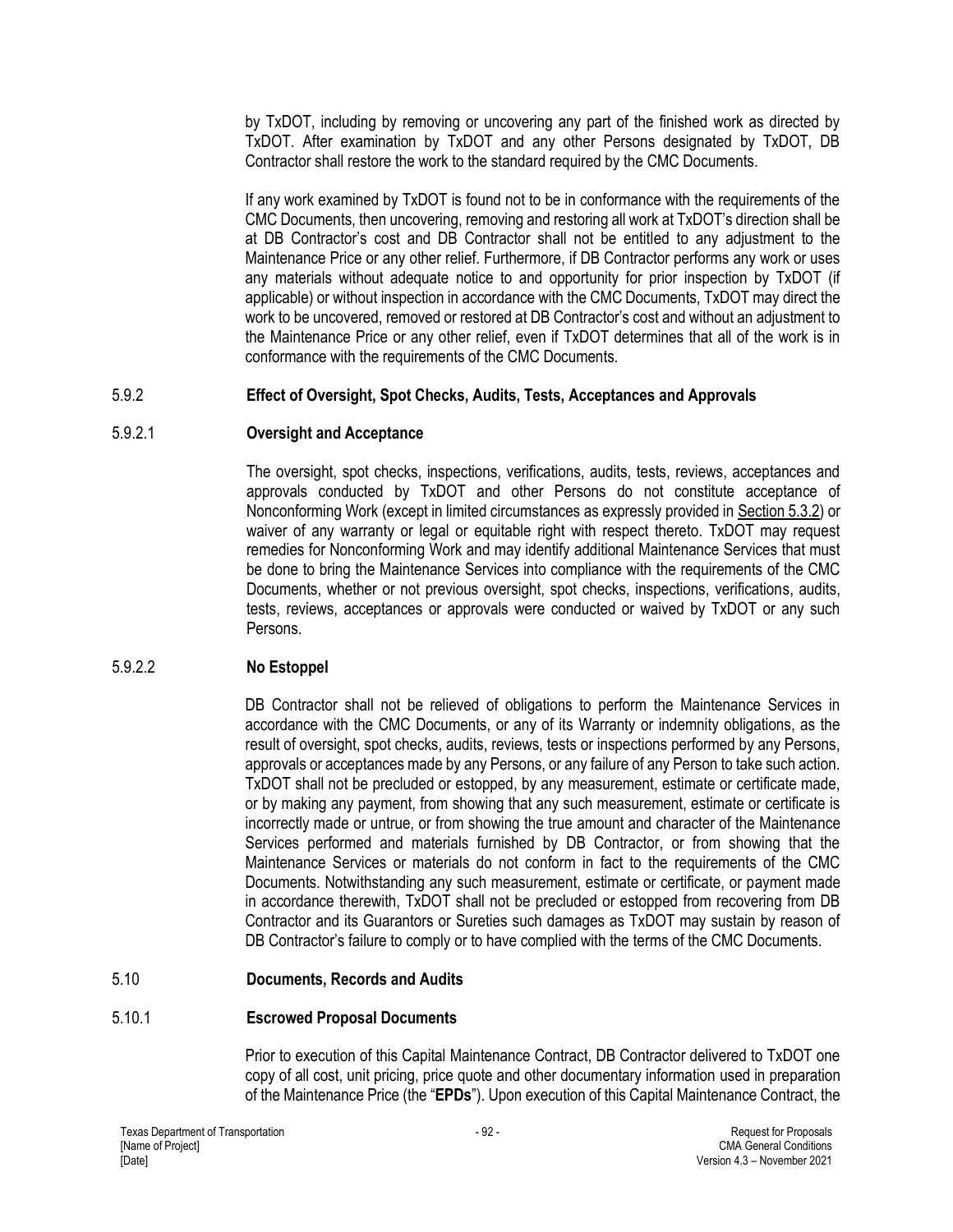EPDs shall be held in locked fireproof cabinets supplied by DB Contractor and located in an office designated by TxDOT with the key held only by DB Contractor. Concurrently with approval of each Change Order or amendment to any CMC Document, one copy of all documentary information used in preparation of the Change Order or amendment shall be added to the cabinet to be held with the other EPDs. The EPDs will be held in such cabinet or otherwise maintained until all of the following have occurred: (a) Warranty Period and all required extensions have expired as required under Section 3.6.1; (b) all Claims or Disputes regarding the Maintenance Services have been settled; and (c) Final Payment has been made and accepted.

### 5.10.1.1 **Availability for Review**

The EPDs shall be available during business hours for joint review by DB Contractor, TxDOT and TxDOT's consultants, and any dispute resolver in accordance with Section 4.7 hereof and Exhibit 13 to the CMA, in connection with negotiation of Change Orders and resolution of Claims or Disputes under the CMC Documents, and also as described in Section 5.10.1.6. TxDOT shall be entitled to review all or any part of the EPDs in order to satisfy itself regarding the applicability of the individual documents to the matter at issue.

### 5.10.1.2 **Proprietary Information**

The EPDs are, and shall always remain, the property of DB Contractor and shall be considered to be in DB Contractor's possession, subject to TxDOT's and TxDOT consultants' right to review the EPDs as provided in this Section 5.10.1. DB Contractor will have and control the keys to the filing cabinet containing the EPDs. TxDOT acknowledges that DB Contractor may consider that the EPDs constitute trade secrets or proprietary information. TxDOT shall have the right to copy the EPDs for the purposes set forth in this Section 5.10.1, provided that the Parties execute a mutually agreeable confidentiality agreement with respect to EPDs that constitute trade secrets or proprietary information, which confidentiality agreement shall explicitly acknowledge that it is subject to applicable Law (including the Public Information Act).

# 5.10.1.3 **Representation**

DB Contractor represents and warrants that the EPDs constitute all documentary information used in the preparation of its Maintenance Price. DB Contractor agrees that no other price proposal preparation information will be considered in resolving Disputes or Claims. DB Contractor further agrees that the EPDs are not part of the CMC Documents and that nothing in the EPDs shall change or modify any CMC Document.

# 5.10.1.4 **Contents of EPDs**

The EPDs shall, inter alia, clearly detail how each cost or price included in the Proposal has been determined and shall show cost or price elements in sufficient detail as is adequate to enable TxDOT to understand how DB Contractor calculated the Maintenance Price. The EPDs provided in connection with quotations and Change Orders shall, inter alia, clearly detail how the total cost or price and individual components of that cost or price were determined. The EPDs shall itemize the estimated costs or price of performing the required work separated into usual and customary items and cost or price categories to present a detailed estimate of costs and price, such as direct labor, repair labor, equipment ownership and operation, expendable materials, permanent materials, supplies, Subcontract costs, plant and equipment, indirect costs, contingencies, markup for overhead and profit. The EPDs shall itemize the estimated annual costs of insurance premiums for each coverage required to be provided by DB Contractor under Section 3.3. The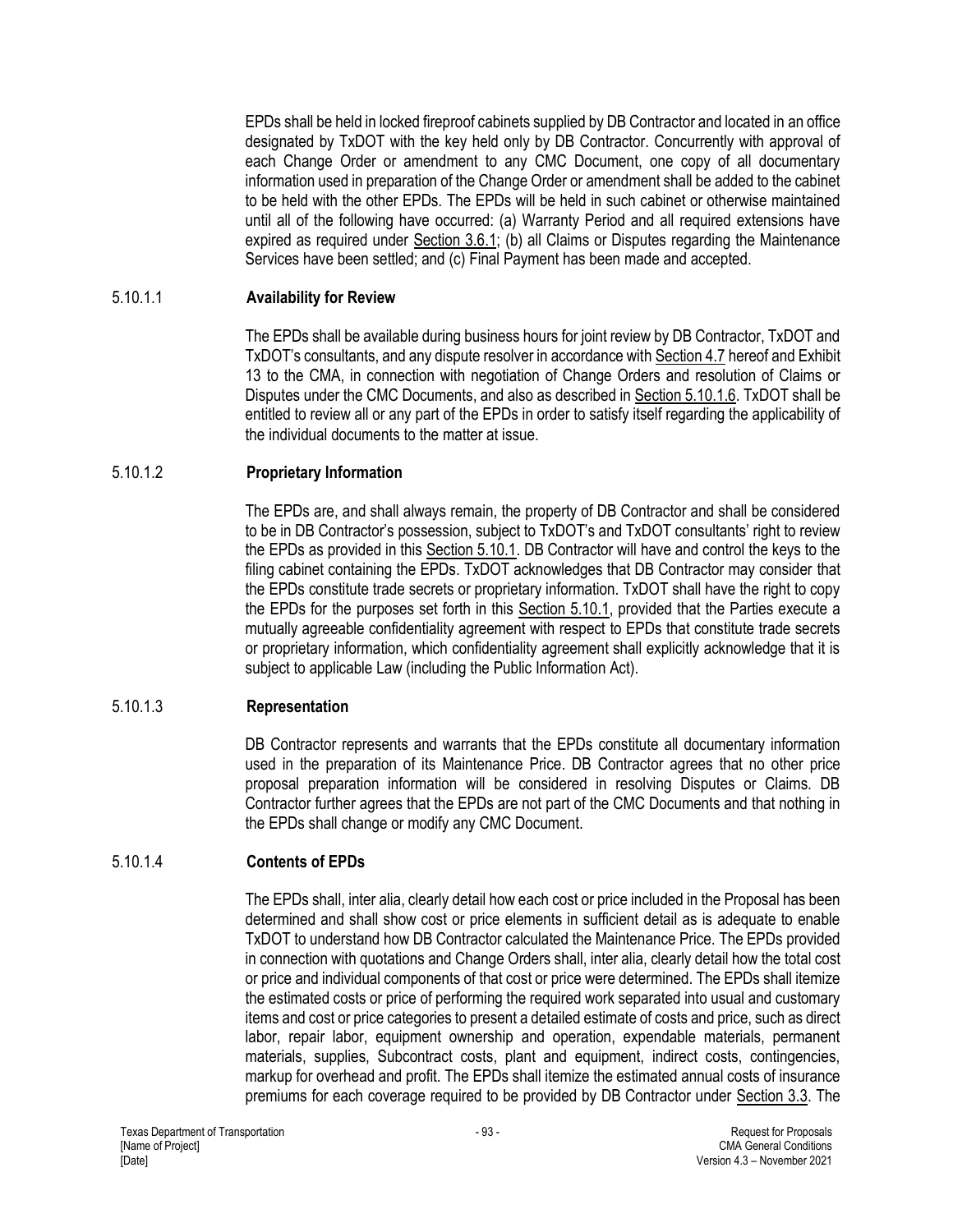EPDs shall include all assumptions, detailed quantity takeoffs, price reductions and discounts, rates of production and progress calculations, and quotes from Subcontractors used by DB Contractor to arrive at the Maintenance Price, and any adjustments to the Maintenance Price under this Capital Maintenance Contract.

### 5.10.1.5 **Form of EPDs**

Except as otherwise provided in the RFP, DB Contractor shall submit the EPDs in such format as is used by DB Contractor in connection with its Proposal. DB Contractor represents and warrants that the EPDs provided with the Proposal were personally examined by an authorized officer of DB Contractor prior to delivery, and that the EPDs meet the requirements of Section 5.10.1.4, DB Contractor further represents and warrants that all EPDs provided were or will be personally examined prior to delivery by an authorized officer of DB Contractor, and that they shall meet the requirements of Section 5.10.1.4.

### 5.10.1.6 **Review by TxDOT to Confirm Completeness**

TxDOT may at any time conduct a review of the EPDs to determine whether they are complete. If TxDOT determines that any data is missing from an EPD, DB Contractor shall provide such data within three Business Days after delivery of TxDOT's request for such data. At that time of its submission to TxDOT, such data will be date stamped, labeled to identify it as supplementary EPD information and added to the EPD. DB Contractor shall have no right to add documents to the EPDs except upon TxDOT's request. The EPDs associated with any Change Order or Maintenance Price adjustment under this Capital Maintenance Contract shall be reviewed, organized and indexed in the same manner described in the ITP.

### 5.10.2 **Financial Reporting Requirements**

- 5.10.2.1 DB Contractor shall deliver to TxDOT financial and narrative reports, statements, certifications, budgets and information as and when required under the CMC Documents.
- 5.10.2.2 DB Contractor shall furnish, or cause to be furnished, to TxDOT such information and statements as TxDOT may reasonably request from time to time for any purpose related to the Project, the Maintenance Services or the CMC Documents. In addition, DB Contractor shall deliver to TxDOT the following financial statements for each Guarantor, at the times specified below:
- 5.10.2.2.1 Within 60 days after the end of each fiscal quarter, duplicate copies of the balance sheet and a consolidated statement of earnings of the Guarantor and its consolidated subsidiaries for such quarter and for the period from the beginning of the then current fiscal year to the end of such quarter, setting forth in comparative form the figures for the corresponding periods during the previous fiscal year, all in reasonable detail and certified as complete and correct, subject to changes resulting from year-end adjustments, by the chief financial officer of the Guarantor;
- 5.10.2.2.2 Within 120 days after the end of each fiscal year, duplicate copies of the financial statements (which shall include a balance sheet and a consolidated statement of financial condition of the Guarantor and its consolidated subsidiaries at the end of such year, and statements of earnings, changes in financial position of the Guarantor and its consolidated subsidiaries for such year, and all related notes to the financial statements, setting forth in each case in comparative form the figures for the previous fiscal year), all in reasonable detail and accompanied by an opinion thereon of an independent public accountant of recognized national standing selected by the Guarantor, which opinion shall state that such financial statements have been prepared in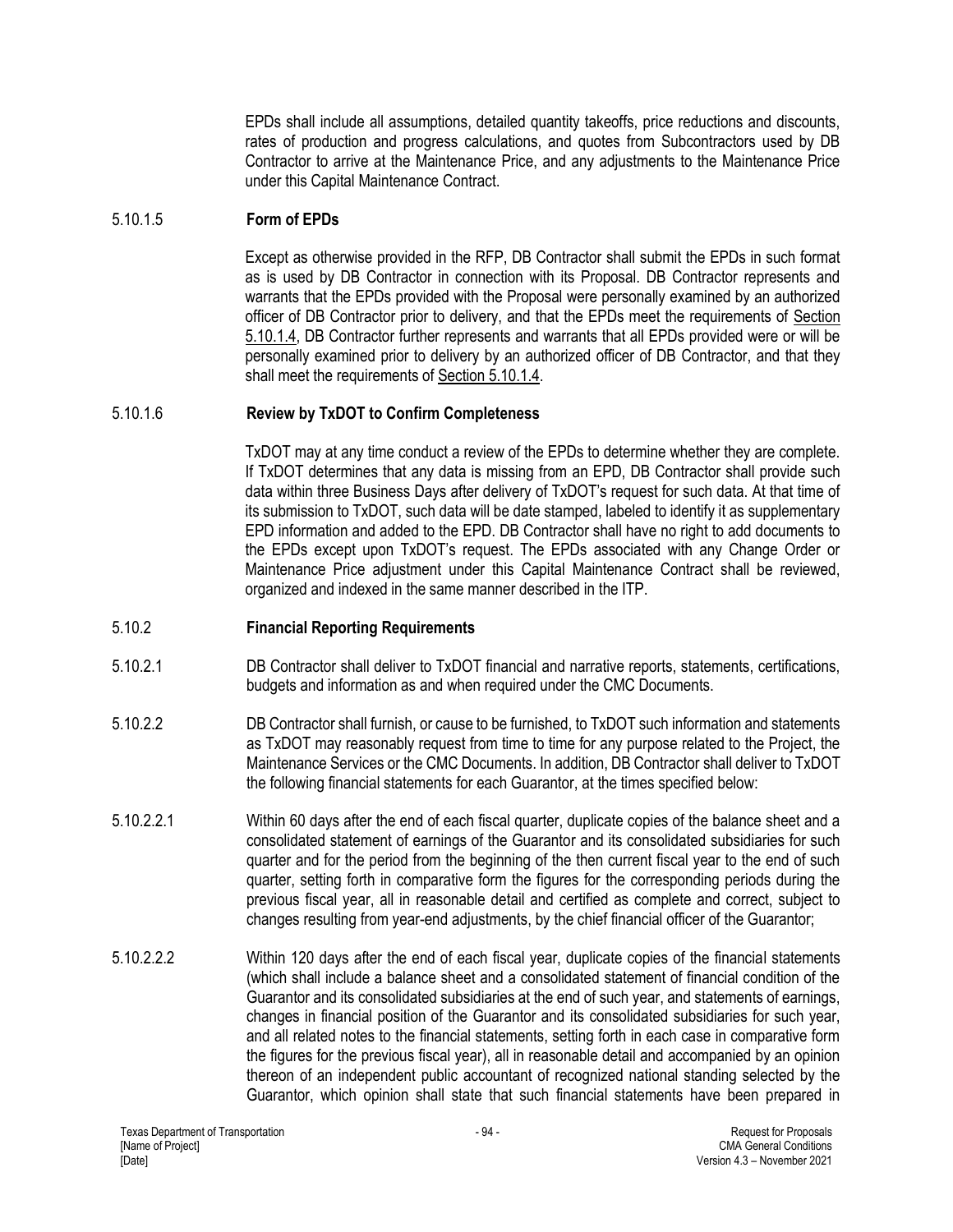accordance with Generally Accepted Accounting Principles consistently applied, and that the examination of such accountants in connection with such financial statements has been made in accordance with generally accepted auditing standards, and accordingly, included such tests of the accounting records and such other auditing procedures as were considered necessary in the circumstances. If financial statements are prepared in accordance with principles other than U.S. GAAP, a letter from the certified public accountant of the applicable entity, discussing the areas of the financial statements that would be affected by a conversion to U.S. GAAP is required; and

- 5.10.2.2.3 Upon request of TxDOT for particular fiscal quarters, copies of all other financial statements and information reported by the Guarantor to its shareholders generally and of all reports filed by the Guarantor with the Securities Exchange Commission under Sections 13, 14 or 15(d) of the Exchange Act, to be provided to TxDOT as soon as practicable after furnishing such information to the Guarantor's shareholders or filing such reports with the Securities and Exchange Commission, as the case may be.
- 5.10.2.3 DB Contractor shall cooperate and provide, and shall cause the Subcontractors to cooperate and provide, such information as determined necessary or desirable by TxDOT in connection with any Project financing. Without limiting the generality of the foregoing, DB Contractor shall provide such information deemed necessary or desirable by TxDOT for inclusion in TxDOT's securities disclosure documents and in order to comply with Securities and Exchange Commission Rule 15c2-12 regarding certain periodic information and notice of material events. DB Contractor shall provide customary representations and warranties to TxDOT and the capital markets as to the correctness, completeness and accuracy of any information furnished.
- 5.10.2.4 DB Contractor shall cooperate and provide, and shall cause the Subcontractors to cooperate and provide, such information as is necessary or requested by TxDOT to assist or facilitate the submission by TxDOT of any documentation, reports or analysis required by the State, FHWA or any other Governmental Entity with jurisdiction over the Project.
- 5.10.2.5 All reports and information delivered by DB Contractor under Sections 5.10.2.3 and 5.10.2.4 shall also be delivered electronically, to the extent electronic files exist, and be suitable for posting on the web.

### 5.10.3 **Subcontract Pricing Documents**

DB Contractor shall require each Major Subcontractor to submit to DB Contractor a copy of all documentary information used in determining its Subcontract price (including the price for Subcontract work included in any Change Order), immediately prior to executing the Subcontract and each Subcontract change order, to be held in the same manner as the EPDs and which shall be accessible by TxDOT, DB Contractor and Dispute resolvers, on terms substantially similar to those contained herein. Each Major Subcontract shall include a representation and warranty from the Subcontractor, for the benefit of DB Contractor and TxDOT, stating that its submission in the EPDs, constitutes all the documentary information used in establishing its Subcontract price, and agreeing to provide a sworn certification in favor of DB Contractor and TxDOT together with each supplemental set of EPDs, stating that the information contained therein is complete, accurate and current. Each Subcontract that is not subject to the foregoing requirement shall include a provision requiring the Subcontractor to preserve all documentary information used in establishing its Subcontract price and to provide such documentation to DB Contractor and TxDOT in connection with any Claim made by such Subcontractor.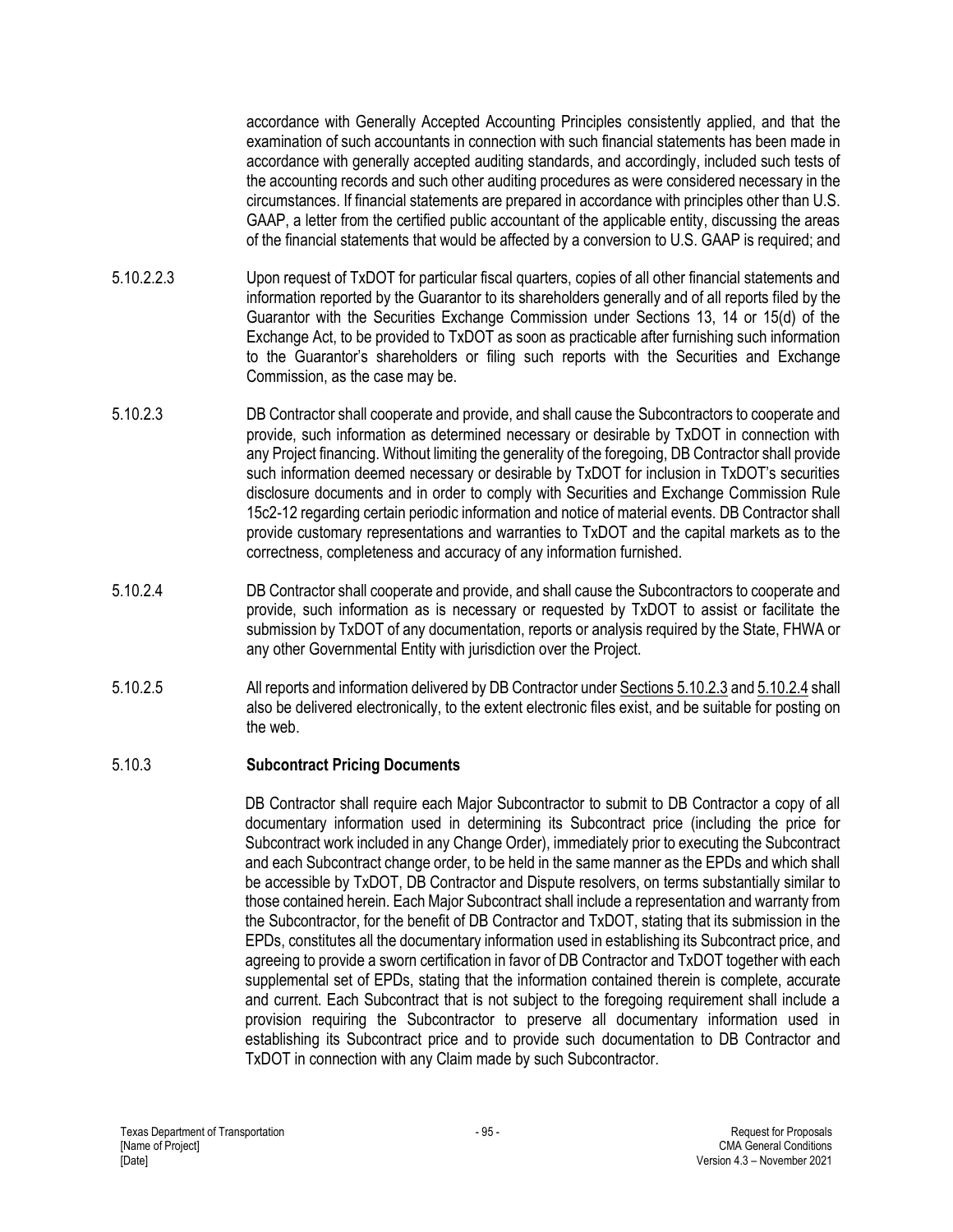## 5.10.4 **Maintenance and Inspection of Records**

- 5.10.4.1 Except for EPDs (which shall be maintained as set forth in Section 5.10.1), DB Contractor shall keep and maintain in the county in which the Project is located, or in another location TxDOT approves in writing, all of DB Contractor's books, records and documents relating to the Project, Proposal, procurement for the CMC or Maintenance Services (including management, scheduling, cost accounting and other services), including copies of all original documents delivered to TxDOT. DB Contractor shall keep and maintain such books, records, and documents in accordance with the Texas State Records Retention Schedule and applicable provisions of the CMC Documents, and in accordance with Good Industry Practice. DB Contractor shall notify TxDOT where such records and documents are kept.
- 5.10.4.2 DB Contractor shall make all its books, records, and documents available for inspection by TxDOT and its authorized representatives and legal counsel at DB Contractor's principal offices in Texas or at the office designated by TxDOT for EPDs, at all times during normal business hours, without charge. DB Contractor shall provide copies thereof to TxDOT, or make available for review to TxDOT (a) as and when expressly required by the CMC Documents, including as required by Section 5.10.6 or (b) for those not expressly required, upon request and at no expense to DB Contractor; provided, however, that any costs associated with such copies shall be reasonable. TxDOT may conduct any such inspection upon 48 hours' prior written notice or unannounced and without prior notice where there is good faith suspicion of fraud. The right of inspection includes the right to make extracts and take notes. The provisions of this Section 5.10.4.2 are subject to the following:
- 5.10.4.2.1 DB Contractor shall preserve and retain records and documents for the respective time periods applicable to TxDOT as set forth in Texas State Records Retention Schedule or, if not addressed therein, for a minimum of the later of the date of completion of the CMC or five years after the date the record or document is generated; provided that if the CMC Documents specify any different time period for retention of particular records, such time period shall control. Notwithstanding the foregoing, all records which relate to Claims and Disputes being processed or actions brought under the procedures for resolving Disputes shall be retained and made available until any later date that such Claims, Disputes and actions are finally resolved.
- 5.10.4.2.2 Upon the completion of the Capital Maintenance Contract, DB Contractor shall, at TxDOT's election, either (a) submit to TxDOT at DB Contractor's cost and expense all Contracting Information related to this Capital Maintenance Contract in the custody or possession of DB Contractor, or (b) preserve such Contracting Information for the respective time periods applicable to TxDOT as set forth in the Texas State Records Retention Schedule.

### 5.10.5 **Audits**

5.10.5.1 In addition to all of TxDOT's other rights set forth herein, including under Section 5.9.1.1, TxDOT shall have such rights to review and audit DB Contractor, its Subcontractors and their respective books and records as and when TxDOT deems necessary in connection with Claims or Disputes or for purposes of verifying compliance with the CMC Documents and applicable Law. Without limiting the foregoing, TxDOT shall have the right to audit the Maintenance Management Plan and compliance therewith, including the right to inspect Maintenance Services and activities and to verify the accuracy and adequacy of the Maintenance Management Plan and its component parts, plans and other documentation. TxDOT may conduct any such audit of books and records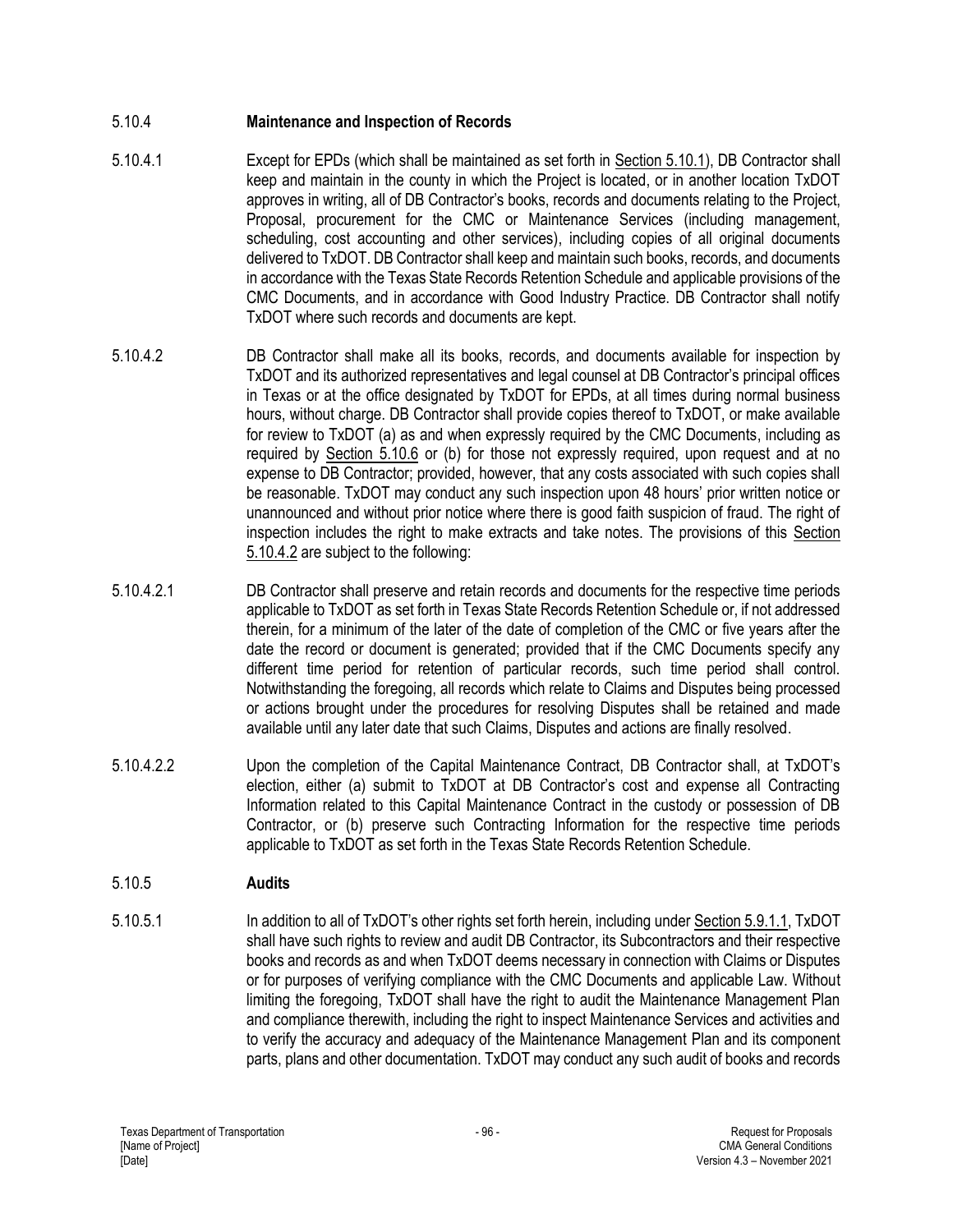upon 48 hours' prior written notice or unannounced and without prior notice where there is good faith suspicion of fraud.

- 5.10.5.2 All Claims or Disputes filed against TxDOT shall be subject to audit at any time following the filing of the Claim or Dispute. The audit may be performed by employees of TxDOT or by an auditor under contract with TxDOT. No notice is required before commencing any audit within 60 days after termination of this Capital Maintenance Contract. Thereafter, TxDOT shall provide 20 days' notice to DB Contractor, any Subcontractors or their respective agents before commencing an audit. DB Contractor, Subcontractors or their agents shall provide adequate facilities, acceptable to TxDOT, for the audit during normal business hours. DB Contractor, Subcontractors or their agents shall cooperate with the auditors. Failure of DB Contractor, Subcontractors or their agents to maintain and retain sufficient records to allow the auditors to verify all or a portion of the Claim or Dispute or to permit the auditor access to the books and records of DB Contractor, Subcontractors or their agents shall constitute a waiver of the Claim or Dispute and shall bar any recovery thereunder. At a minimum, DB Contractor shall make the following documents available to the auditors:
	- (a) daily time sheets and supervisor's daily reports;
	- (b) union agreements;
	- (c) insurance, welfare, and benefits records;
	- (d) payroll registers;
	- (e) earnings records;
	- (f) payroll tax forms;
	- (g) material invoices and requisitions;
	- (h) material cost distribution work sheet;
	- (i) equipment records (list of company equipment, rates, etc.);
	- (j) Subcontractors' (including Suppliers) invoices;
	- (k) Subcontractors' and agents' payment certificates;
	- (l) canceled checks (payroll, Subcontractors and Suppliers);
	- (m) job cost report;
	- (n) job payroll ledger;
	- (o) general ledger;
	- (p) cash disbursements journal;
	- (q) all documents that relate to each and every Claim or Dispute, together with all documents that support the amount of damages as to each Claim or Dispute; and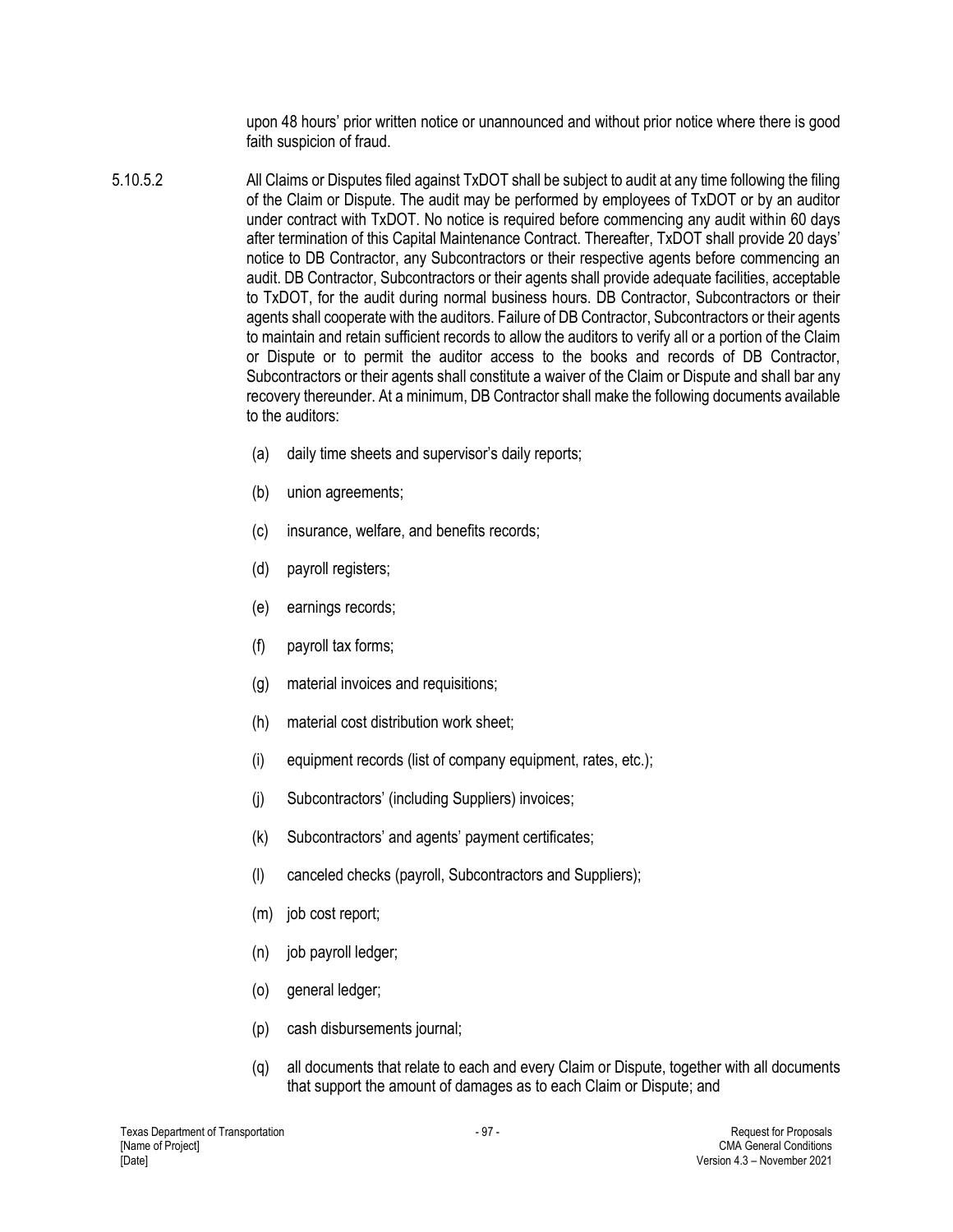- (r) work sheets used to prepare the Claim or Dispute establishing the cost components for items of the Claim or Dispute, including labor, benefits and insurance, materials, equipment, subcontractors, and all documents that establish the time periods, individuals involved, the hours for the individuals, and the rates for the individuals.
- 5.10.5.3 Full compliance by DB Contractor with the provisions of this Section 5.10.5 is a contractual condition precedent to DB Contractor's right to seek relief under Section 4.7 and Exhibit 13 to the CMA.
- 5.10.5.4 TxDOT's rights of audit include the right to observe the business operations of DB Contractor and its Subcontractors to confirm the accuracy of books and records.
- 5.10.5.5 DB Contractor represents and warrants the completeness and accuracy of all information it or its agents provides in connection with TxDOT audits, and shall cause all Subcontractors other than TxDOT and Governmental Entities acting as Subcontractors to warrant the completeness and accuracy of all information such Subcontractors or their agents provide in connection with TxDOT audits.
- 5.10.5.6 DB Contractor's internal and third-party quality and compliance auditing responsibilities shall be set forth in the Project Management Plan, consistent with the audit requirements referred to in this Section 5.10.5.
- 5.10.5.7 Nothing in the CMC Documents shall in any way limit the constitutional and statutory powers, duties and rights of elected State officials, including the independent rights of the State auditor, in carrying out his or her legal authority. DB Contractor understands and acknowledges that (a) the State auditor may conduct an audit or investigation of any Person receiving funds from the State directly under this Capital Maintenance Contract or indirectly through a Subcontract, (b) acceptance of funds directly under this Capital Maintenance Contract or indirectly through a Subcontract acts as acceptance of the authority of the State auditor, under the direction of the legislative audit committee, to conduct an audit or investigation in connection with those funds, and (c) a Person that is the subject of an audit or investigation must provide the State auditor with access to any information the State Auditor considers relevant to the investigation or audit.

### 5.10.6 **Public Information Act**

5.10.6.1 DB Contractor acknowledges and agrees that all records, documents, drawings, plans, specifications and other materials relating to the Project, the Maintenance Services or this Capital Maintenance Contract, including materials submitted by DB Contractor, are subject to the provisions of the Public Information Act. To the extent that this Capital Maintenance Contract involves the exchange or creation of "public information" (as such term is defined by the Texas Public Information Act) that TxDOT collects, assembles or maintains or has the right of access to, and is not otherwise excepted from disclosure under the Public Information Act, DB Contractor is required, at no additional charge to the State, to make any such information available in PDF format, which is accessible by the public. If DB Contractor believes information or materials submitted to TxDOT constitute trade secrets, proprietary information or other information that is excepted from disclosure under the Public Information Act, DB Contractor shall be solely responsible for specifically and conspicuously designating that information by placing "CONFIDENTIAL" in the center header of each such page affected, as it determines to be appropriate. Any specific proprietary information, trade secrets or confidential commercial and financial information shall be clearly identified as such, and shall be accompanied by a concise statement of reasons supporting the claim. Nothing contained in this Section 5.10.6 shall modify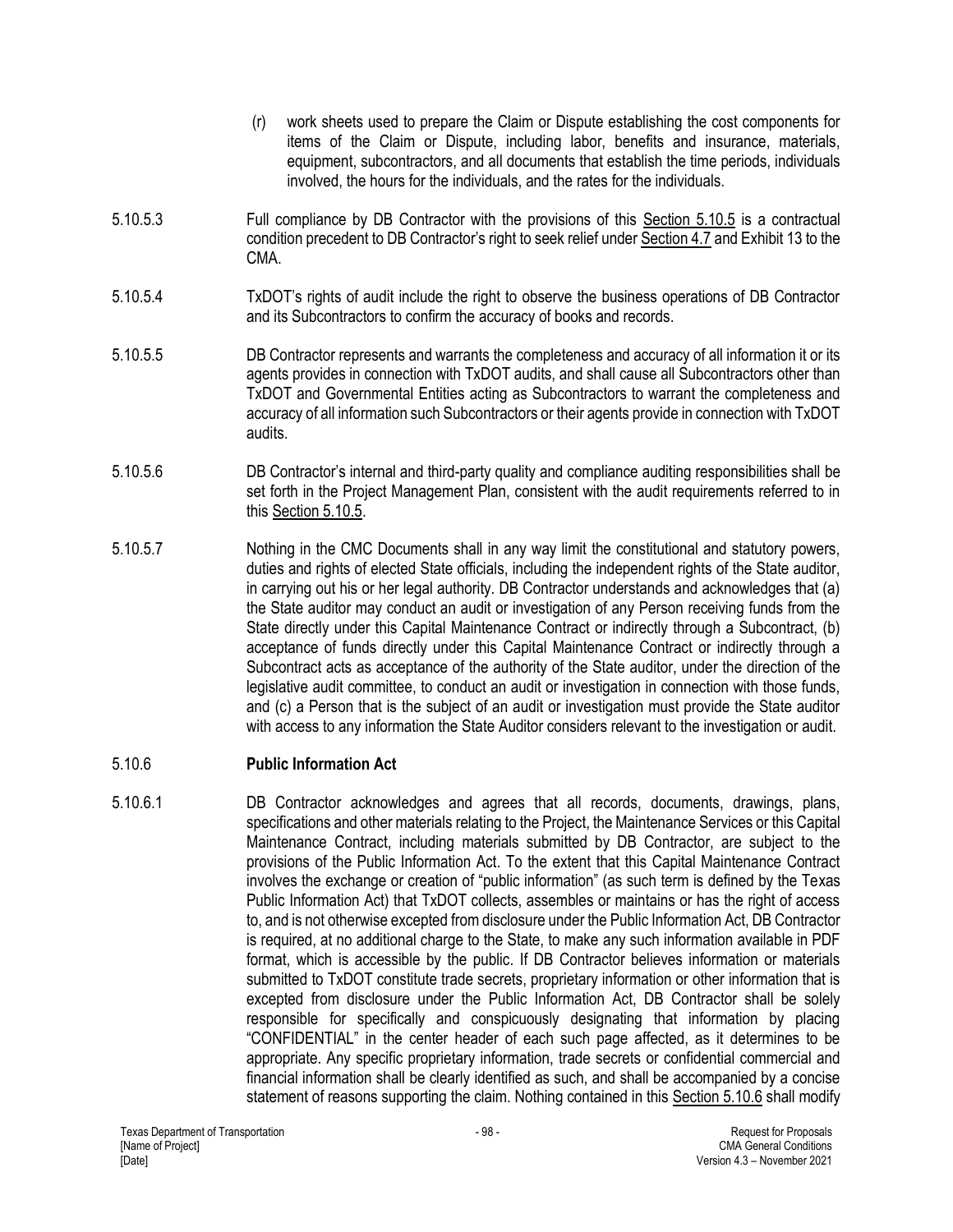or amend requirements and obligations imposed on TxDOT by the Public Information Act or other applicable Law, and the provisions of the Public Information Act or other Laws shall control in the event of a conflict between the procedures described above and the applicable Law. DB Contractor is advised to contact legal counsel concerning such Law and its application to DB Contractor.

- 5.10.6.2 In addition to the foregoing, the requirements of Subchapter J, Chapter 552, Government Code, may apply to this Capital Maintenance Contract, and DB Contractor agrees that the Capital Maintenance Contract can be terminated if DB Contractor knowingly or intentionally fails to comply with a requirement of that subchapter.
- 5.10.6.3 If TxDOT receives a request for public disclosure of materials relating to this Capital Maintenance Contract, TxDOT will use reasonable efforts to notify DB Contractor of the request. Within five Business Days after receipt from TxDOT of a request for information that may include Contracting Information, DB Contractor shall submit to TxDOT at its expense all responsive materials and information maintained by or in the custody or possession of DB Contractor, regardless of whether such information was received from or previously submitted to TxDOT. Except for information that may be disclosed by TxDOT pursuant to Section 2.6 of the ITP or information described by Section 552.0222(b) of the Public Information Act, TxDOT will forward all responsive materials and information to the Office of the Attorney General and request an opinion prior to disclosing any such materials. DB Contractor shall have an opportunity to assert, in writing and at its sole expense, a claimed exception under the Public Information Act or other applicable Law within the time period specified in the notice issued by TxDOT and allowed under the Public Information Act. Under no circumstances, however, will TxDOT be responsible or liable to DB Contractor or any other Person for the disclosure of any such materials, whether the disclosure is required by Law, or court order, or occurs through inadvertence, mistake or negligence on the part of TxDOT or its officers, employees, contractors or consultants.
- 5.10.6.4 In the event of any proceeding or litigation concerning the disclosure of any material submitted by DB Contractor to TxDOT, TxDOT's sole involvement will be as a stakeholder retaining the material until otherwise ordered by a court or such other authority having jurisdiction with respect thereto, and DB Contractor shall be fully responsible for otherwise prosecuting or defending any action concerning the materials at its sole cost and risk; provided, however, that TxDOT reserves the right, in its discretion, to intervene or participate in the litigation in such manner as it deems necessary or desirable. Except in the case of TxDOT's voluntary intervention or participation in litigation, DB Contractor shall pay and reimburse TxDOT within 30 days after receipt of written demand and reasonable supporting documentation for all costs and fees, including attorneys' fees and costs, TxDOT incurs in connection with any litigation, proceeding or request for disclosure.

### 5.10.7 **Ownership of Documents**

Subject to this Section 5.10.7, all data, sketches, charts, calculations, plans, specifications, electronic files, correspondence and other documents created or collected under the terms of the CMC Documents shall be considered "works made for hire," as defined under the U.S. Copyright Act, 17 U.S.C. 101, et seq., as amended, for which TxDOT owns the copyright. Design Documents shall become TxDOT's property upon preparation; Construction Documents shall become TxDOT's property upon delivery to TxDOT; and other documents prepared or obtained by DB Contractor in connection with the performance of its obligations under the CMC Documents, including studies, manuals, Record Documents, technical and other reports and the like, shall become the property of TxDOT upon DB Contractor's preparation or receipt thereof.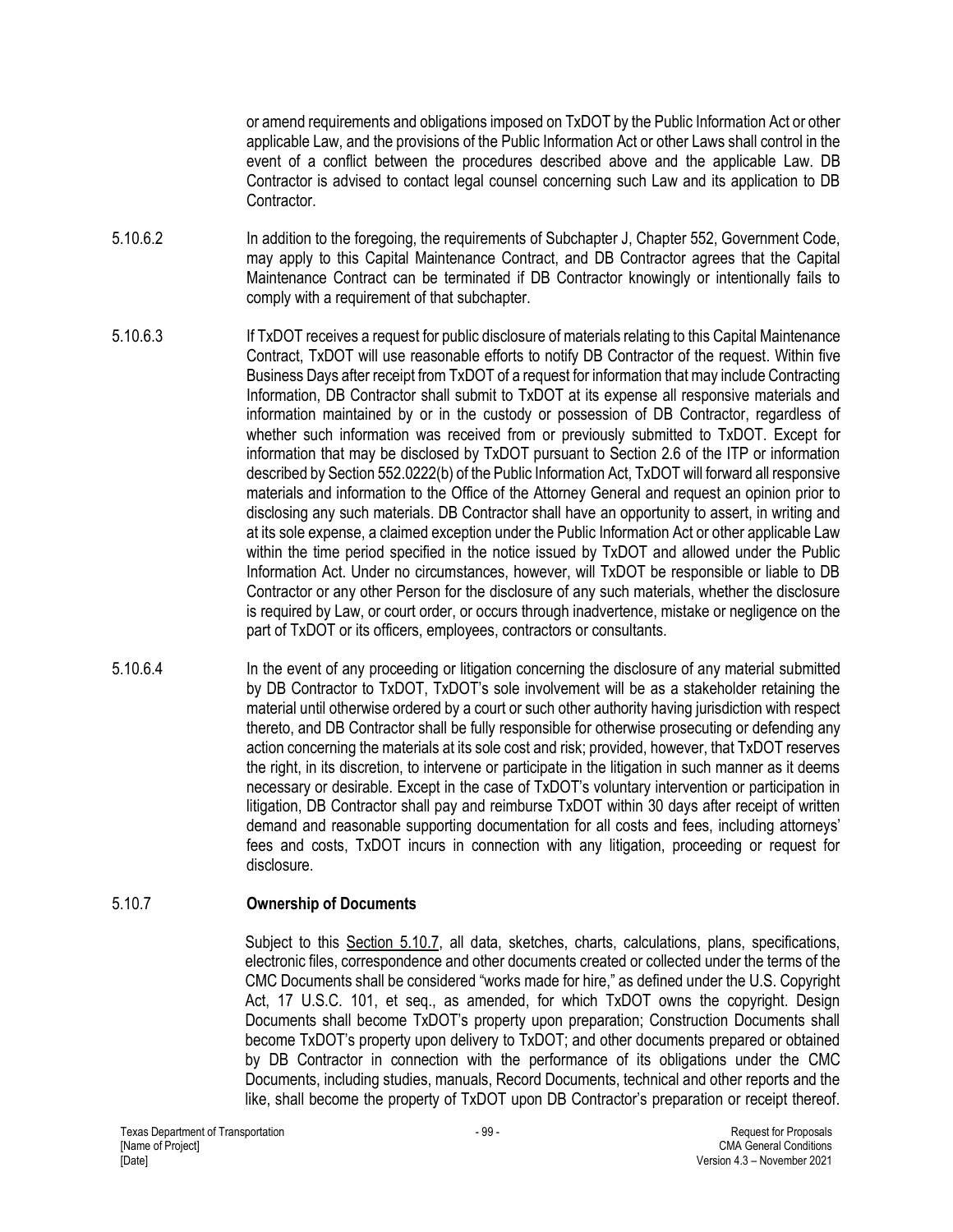Copies of all Design Documents and Construction Documents shall be furnished to TxDOT upon preparation or receipt thereof by DB Contractor. DB Contractor shall maintain all other documents described in this Section 5.10.7 in accordance with the requirements of Section 5.10.4 and shall deliver copies to TxDOT as required by the CMC Documents or upon request if not otherwise required to be delivered, with an indexed set delivered to TxDOT as a condition to Final Payment.

### 5.10.8 **Intellectual Property**

- 5.10.8.1 All Proprietary Intellectual Property, including with respect to Source Code and Source Code Documentation, shall remain exclusively the property of DB Contractor or its Affiliates or Subcontractors that supply the same, notwithstanding any delivery of copies thereof to TxDOT.
- 5.10.8.2 TxDOT shall have and is hereby granted a nonexclusive, transferable, irrevocable, fully paid up right and license to use, reproduce, modify, adapt and disclose, and sublicense others to use, reproduce, modify, adapt and disclose, the Proprietary Intellectual Property of DB Contractor, including with respect to Source Code and Source Code Documentation, solely in connection with the Project and any State Highway owned and operated by TxDOT or a State or regional Governmental Entity; provided that TxDOT shall have the right to exercise such license only at the following times:
	- (a) from and after the expiration or earlier termination of this Capital Maintenance Contract for any reason whatsoever; and
	- (b) during any time that a receiver is appointed for DB Contractor, or during any time that there is pending a voluntarily or involuntary proceeding in bankruptcy in which DB Contractor is the debtor, in which case TxDOT may exercise such license only in connection with the Project.
- 5.10.8.3 Subject to the license and rights granted to TxDOT pursuant to Section 5.10.8.2, TxDOT shall not at any time sell any Proprietary Intellectual Property of DB Contractor or use, reproduce, modify, adapt and disclose, or allow any party to use, reproduce, modify, adapt and disclose, any such Proprietary Intellectual Property for any other purpose.
- 5.10.8.4 The right to transfer the license is limited to any Governmental Entity that succeeds to the power and authority of TxDOT generally or with respect to the Project.
- 5.10.8.5 The right to sublicense is limited to State or regional Governmental Entities that own or operate a State Highway or other road, and to the concessionaires, contractors, subcontractors, employees, attorneys, consultants and agents that are retained by or on behalf of TxDOT or any such State or regional Governmental Entity in connection with the Project or another State Highway or other road. All such sublicenses shall be subject to Section 5.10.8.6.
- 5.10.8.6 Subject to Section 5.10.5, TxDOT shall:
	- (a) not disclose any Proprietary Intellectual Property of DB Contractor to any Person other than authorized transferees and sublicensees who agree to be bound by any confidentiality obligations of TxDOT relating thereto;
	- (b) enter into a commercially reasonable confidentiality agreement if requested by DB Contractor with respect to the licensed Proprietary Intellectual Property; and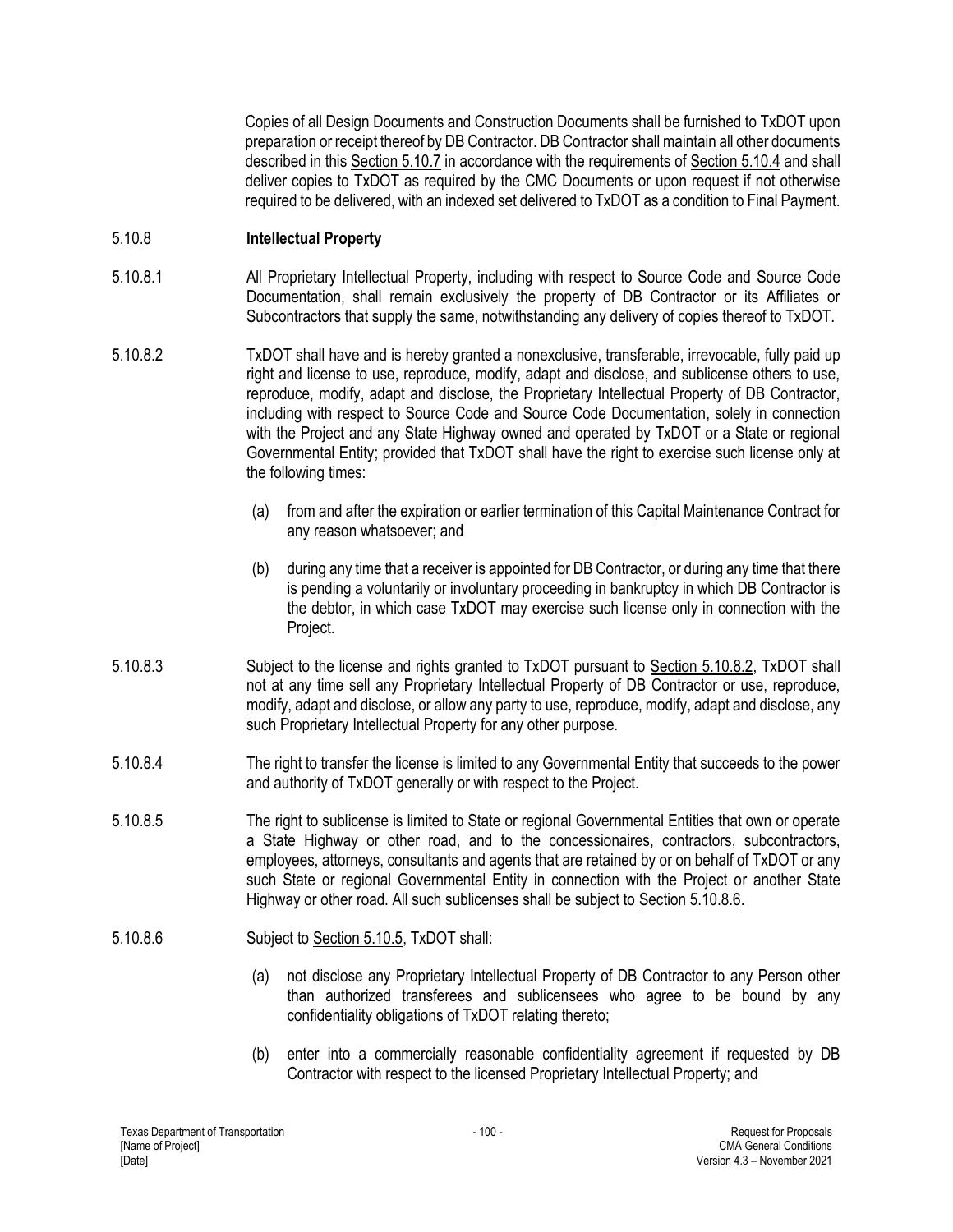- (c) include, or where applicable require such State or regional Governmental Entity to include, in the contract with the sublicensee its covenant to employ sound business practices no less diligent than those used for its own confidential information, and no less diligent than required by commercially reasonable standards of confidentiality, to protect all Proprietary Intellectual Property of DB Contractor and other materials provided under the sublicense against disclosure to third parties not in receipt of a sublicense, and to use the sublicense only for the permitted purposes.
- 5.10.8.7 Notwithstanding any contrary provision of this Capital Maintenance Contract, in no event shall TxDOT or any of its directors, officers, employees, consultants or agents be liable to DB Contractor, any Affiliate or any Subcontractor for any damages, including loss of profit, arising out of breach of the duty of confidentiality set forth in Section 5.10.8.6 if such breach is not the result of gross negligence or intentional misconduct. DB Contractor hereby irrevocably waives all claims to any such damages.
- 5.10.8.8 DB Contractor shall continue to have a full and complete right to use any and all duplicates or other originals of its Proprietary Intellectual Property in any manner it chooses.
- 5.10.8.9 With respect to any Proprietary Intellectual Property, including with respect to Source Code and Source Code Documentation, owned by a Person other than DB Contractor, including any Affiliate, and other than TxDOT or a Governmental Entity acting as a Subcontractor, DB Contractor shall obtain from such owner, concurrently with execution of any contract, subcontract or purchase order with such owner or with the first use or adaptation of the Proprietary Intellectual Property in connection with the Project, both for DB Contractor and TxDOT, nonexclusive, transferable, irrevocable, fully paid up licenses to use, reproduce, modify, adapt and disclose such Proprietary Intellectual Property solely in connection with the Project and any State Highway, owned and operated by TxDOT or a State or regional Governmental Entity, of at least identical scope, purpose, duration and applicability as the license granted under Section 5.10.8.2. The foregoing requirement shall not apply, however, to mass-marketed software products (sometimes referred to as "shrink wrap software") owned by such a Person where such a license cannot be extended to TxDOT using commercially reasonable efforts. The limitations on sale, transfer, sublicensing and disclosure by TxDOT set forth in Sections 5.10.8.3 through 5.10.8.6 shall also apply to TxDOT's licenses in such Proprietary Intellectual Property.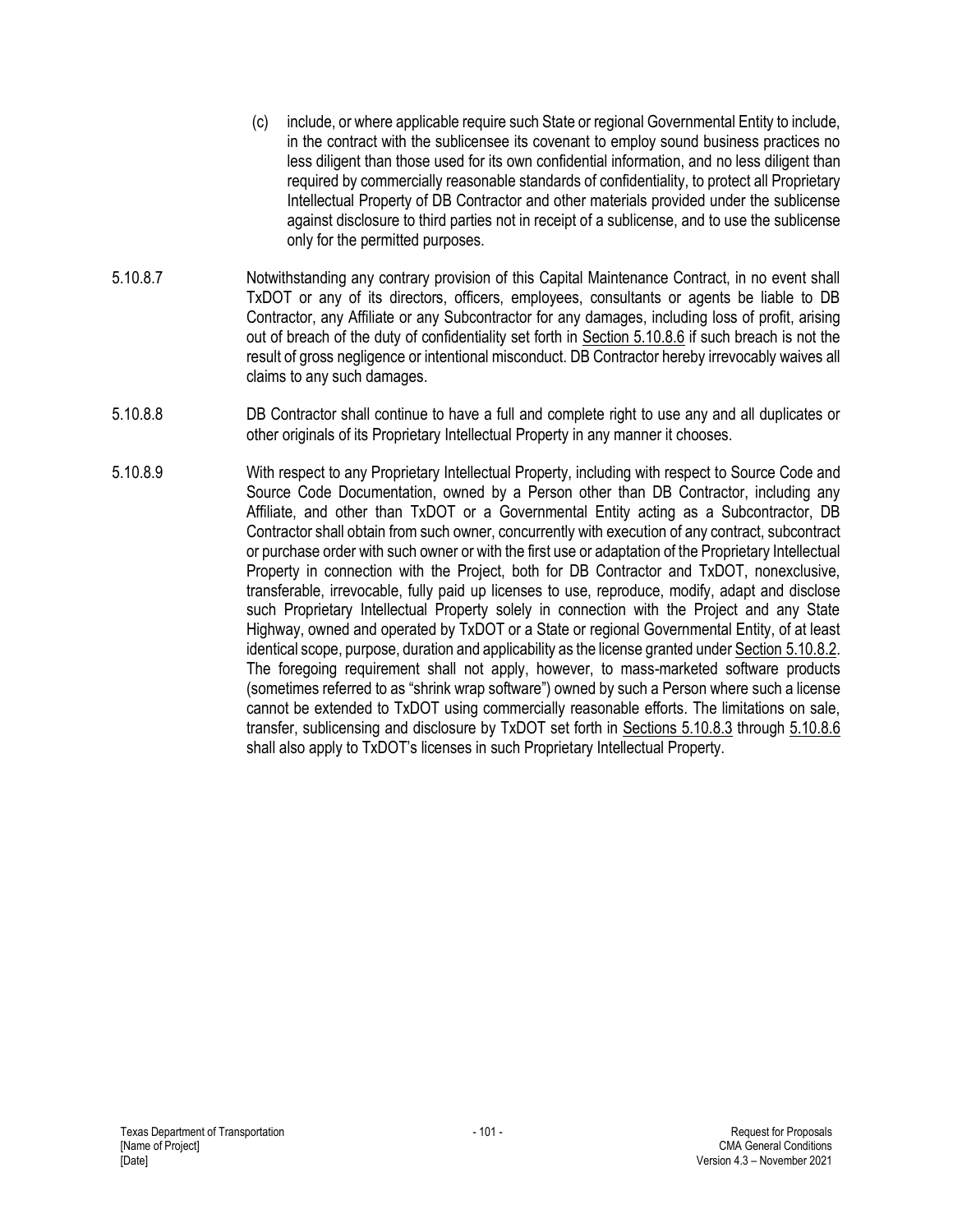## **ITEM 6 LEGAL RELATIONS AND RESPONSIBILITIES**

### 6.1 **Compliance with Laws**

DB Contractor shall comply with all Laws that affect the performance of the Maintenance Services.

#### 6.2 **Permits, Licenses and Taxes**

### 6.2.1 **Professional Services Licensing Requirements**

TxDOT does not intend to contract for, pay for, or receive any professional services that are in violation of any professional licensing or registration Laws, and by execution of this Capital Maintenance Contract, DB Contractor acknowledges that TxDOT has no such intent. It is the intent of the Parties that DB Contractor is fully responsible for furnishing the professional services through itself or subcontracts with licensed/registered professional service firms as provided herein. Any references in the CMC Documents to DB Contractor's responsibilities or obligations to "perform" the professional services portions of the Maintenance Services shall be deemed to mean that DB Contractor shall "furnish" the professional services for the Project. The terms and provisions of this Section 6.2 shall control and supersede every other provision of all CMC Documents.

#### 6.2.2 **Taxes**

DB Contractor shall pay, prior to delinquency, all applicable taxes. DB Contractor shall have no right to an adjustment to the Maintenance Price or any other Claim, except as provided in this Section 6.2.2, due to its misinterpretation of Laws respecting taxes or incorrect assumptions regarding applicability of taxes.

With respect to Expendable Materials any DB Contractor-Related Entity purchases, DB Contractor shall submit or cause the DB Contractor-Related Entity to submit a "Texas Sales and Use Tax Exemption Certification" to the seller of the Expendable Materials. In the event DB Contractor is thereafter required by the State Comptroller to pay sales tax on Expendable Materials, TxDOT shall reimburse DB Contractor for such sales tax. Reimbursement shall be due within 60 days after TxDOT receives from DB Contractor written evidence of the State Comptroller's claim for sales tax, the amount of the sales tax paid, the date paid and the items purchased. DB Contractor agrees to cooperate with TxDOT in connection with the filing and prosecution of any request for refund of any sales tax paid with respect to Expendable Materials. If materials purchased for the Maintenance Services are not wholly used or expended on the Project, such that they do not qualify as Expendable Materials, DB Contractor will be responsible to pay applicable sales taxes.

### 6.3 **Waiver and Release**

DB Contractor hereby waives and releases any and all claims and causes of action it may now or hereafter have against TxDOT for adjustments in the Maintenance Price or for schedule relief arising out of or relating to any errors, omissions, inconsistencies or Defects in the work rendered under the Design-Build Contract, regardless of whether such errors, omissions, inconsistencies or Defects were also included in the Preliminary Schematic Design or Reference Information Documents.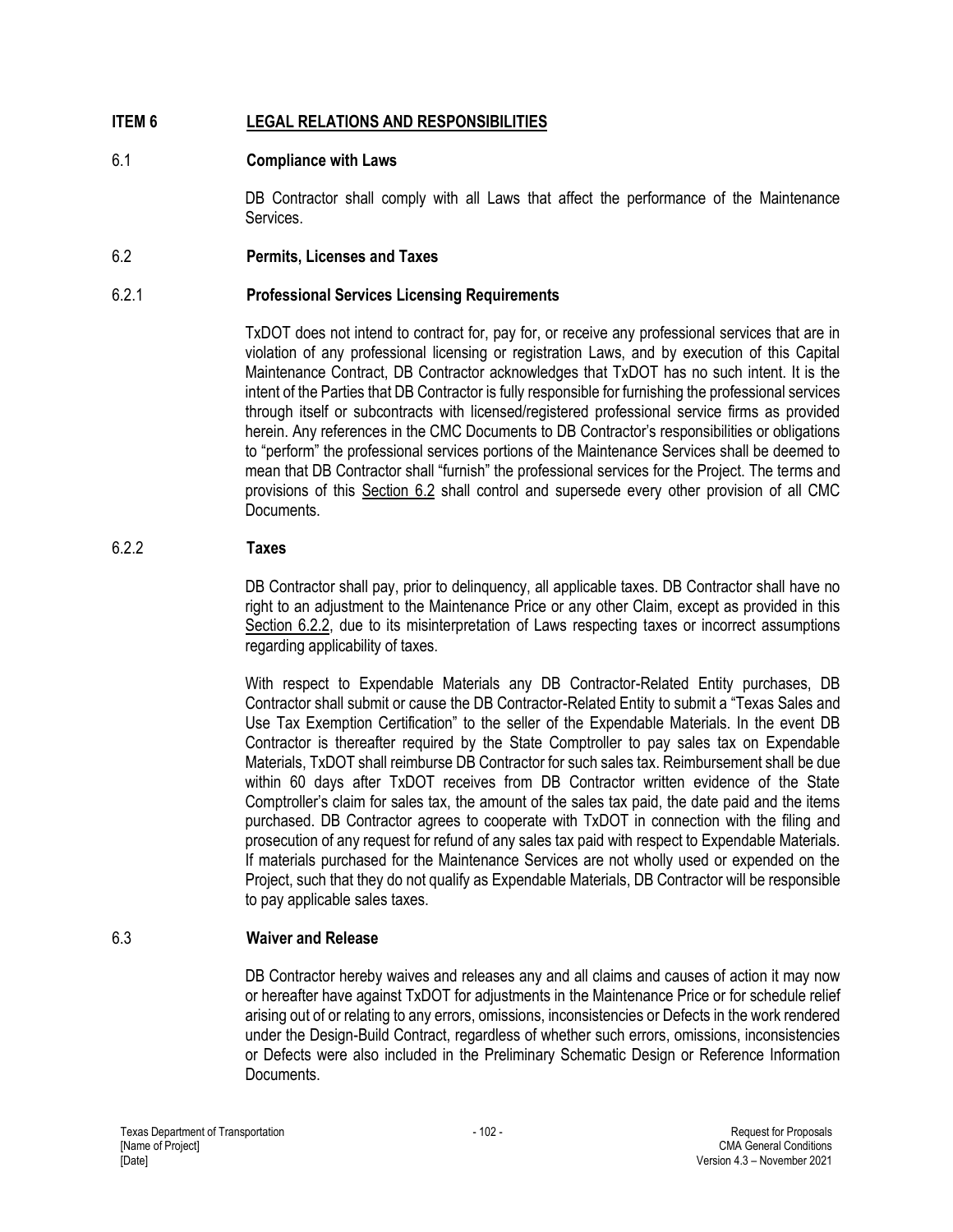## 6.4 **Independent Contractor**

- 6.4.1 DB Contractor is an independent contractor, and nothing contained in the CMC Documents shall be construed as creating any relationship between TxDOT and DB Contractor other than that of Project owner and independent contractor.
- 6.4.2 Nothing in the CMC Documents is intended or shall be construed to create any partnership, joint venture or similar relationship between TxDOT and DB Contractor and in no event shall either Party take a position in any tax return or other writing of any kind that a partnership, joint venture, or similar relationship exists. While the term "Design-Build" may be used on occasion to refer to contractual relationships of the type hereby created, the Parties do not thereby express any intention to form or hold themselves out as a de jure or de facto partnership, joint venture, or similar relationship to share net profits or net losses, or to give TxDOT control or joint control over DB Contractor's financial decisions or discretionary actions concerning the Project and the Maintenance Services.
- 6.4.3 In no event shall the relationship between TxDOT and DB Contractor be construed as creating any relationship whatsoever between TxDOT and DB Contractor's employees. None of DB Contractor, any Subcontractor, nor any of their respective employees is or shall be deemed to be an employee of TxDOT. Except as otherwise specified in the CMC Documents, DB Contractor has sole authority and responsibility to employ, discharge, and otherwise control its employees and has complete and sole responsibility as a principal for its agents, for all Subcontractors, and for all other Persons that DB Contractor or any Subcontractor hires to perform or assist in performing the Maintenance Services.

## 6.5 **Successors and Assigns**

- 6.5.1 The CMC Documents shall be binding upon and inure to the benefit of TxDOT and DB Contractor and their permitted successors, assigns and legal representatives.
- 6.5.2 TxDOT may transfer and assign all or any portion of its rights, title and interests in and to the CMC Documents, including rights with respect to the Payment and Performance Bonds, Guarantees, letters of credit (including the P&P Letter of Credit) and any other security for payment or performance:
	- (a) without DB Contractor's consent, to any other public agency or public entity as permitted by Law;
	- (b) without DB Contractor's consent, to any other Person that succeeds to the governmental powers and authority of TxDOT; and
	- (c) to any other Person with the prior written approval of DB Contractor.
- 6.5.3 In the event of TxDOT's assignment of all of its rights, title and interests in the CMC Documents as permitted hereunder, DB Contractor shall have no further recourse to TxDOT under the CMC Documents or otherwise except as specifically provided by other contractual agreement or by statute.
- 6.5.4 DB Contractor may not, without the prior written consent of TxDOT in its discretion, voluntarily or involuntarily assign, convey, transfer, pledge, mortgage or otherwise encumber its rights or interests under the CMC Documents. No partner, joint venturer, member or shareholder of DB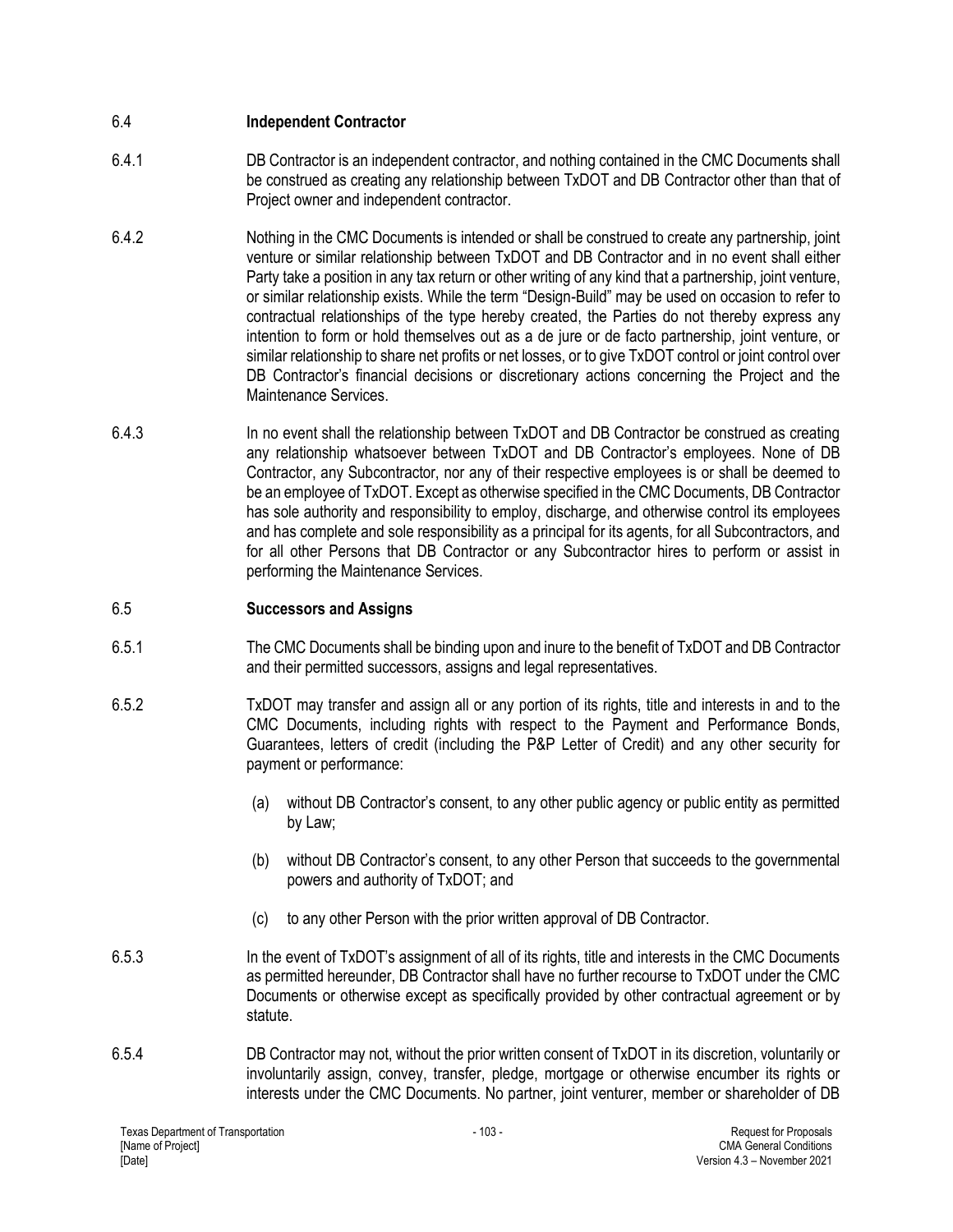Contractor may assign, convey, transfer, pledge, mortgage or otherwise encumber its ownership interest in DB Contractor without the prior written consent of TxDOT, in TxDOT's discretion.

### 6.6 **Change of Organization or Name**

- 6.6.1 DB Contractor shall not change the legal form of its organization in a manner that adversely affects TxDOT's rights, protections and remedies under the CMC Documents without the prior written approval of TxDOT, which consent may be granted or withheld in TxDOT's discretion.
- 6.6.2 In the event either Party changes its name, such Party agrees to promptly furnish the other Party with written notice of change of name and appropriate supporting documentation.

### 6.7 **Limitation on Third Party Beneficiaries**

It is not intended by any of the provisions of the CMC Documents to create any third-party beneficiary hereunder or to authorize anyone not a Party hereto to maintain a suit for personal injury or property damage pursuant to the terms or provisions hereof, except to the extent that specific provisions (such as the warranty and indemnity provisions) identify third parties and state that they are entitled to benefits hereunder. Except as otherwise provided in this Section 6.7, the duties, obligations and responsibilities of the Parties to the CMC Documents with respect to third parties shall remain as imposed by Law. The CMC Documents shall not be construed to create a contractual relationship of any kind between TxDOT and a Subcontractor or any Person other than DB Contractor.

### 6.8 **No Personal Liability of TxDOT Employees; Limitation on State's Liability**

### 6.8.1 **No Personal Liability of TxDOT Employees**

- 6.8.1.1 TxDOT's Authorized Representatives are acting solely as agents and representatives of TxDOT when carrying out the provisions of or exercising the power or authority granted to them under the CMC Documents. They shall not be, or be deemed to be, liable to any DB Contractor-Related Entity either personally or as employees of TxDOT for actions in their ordinary course of employment.
- 6.8.1.2 No agent, consultant, officer or authorized employee of TxDOT nor any member of the Texas Transportation Commission, shall be, or deemed to be, personally responsible to any DB Contractor-Related Entity for any liability arising under the CMC Documents.
- 6.8.1.3 The Parties agree to provide to each other's Authorized Representative written notice of any claim which such Party may receive from any third party relating in any way to the matters addressed in the CMC Documents, and shall otherwise provide notice in such form and within such period as is required by Law.

### 6.8.2 **Limitation on State's Liability**

In no event shall TxDOT be liable for injury, damage, or death sustained by reason of a defect or want of repair on or within the Site during the period DB Contractor has operation and control of the Site, nor shall TxDOT be liable for any injury, damage or death caused by the actions, omissions, negligence, intentional misconduct, or breach of applicable Law or contract by any DB Contractor-Related Entity. DB Contractor expressly acknowledges and agrees that TxDOT's rights in this Capital Maintenance Contract to take any action with respect to the Project, including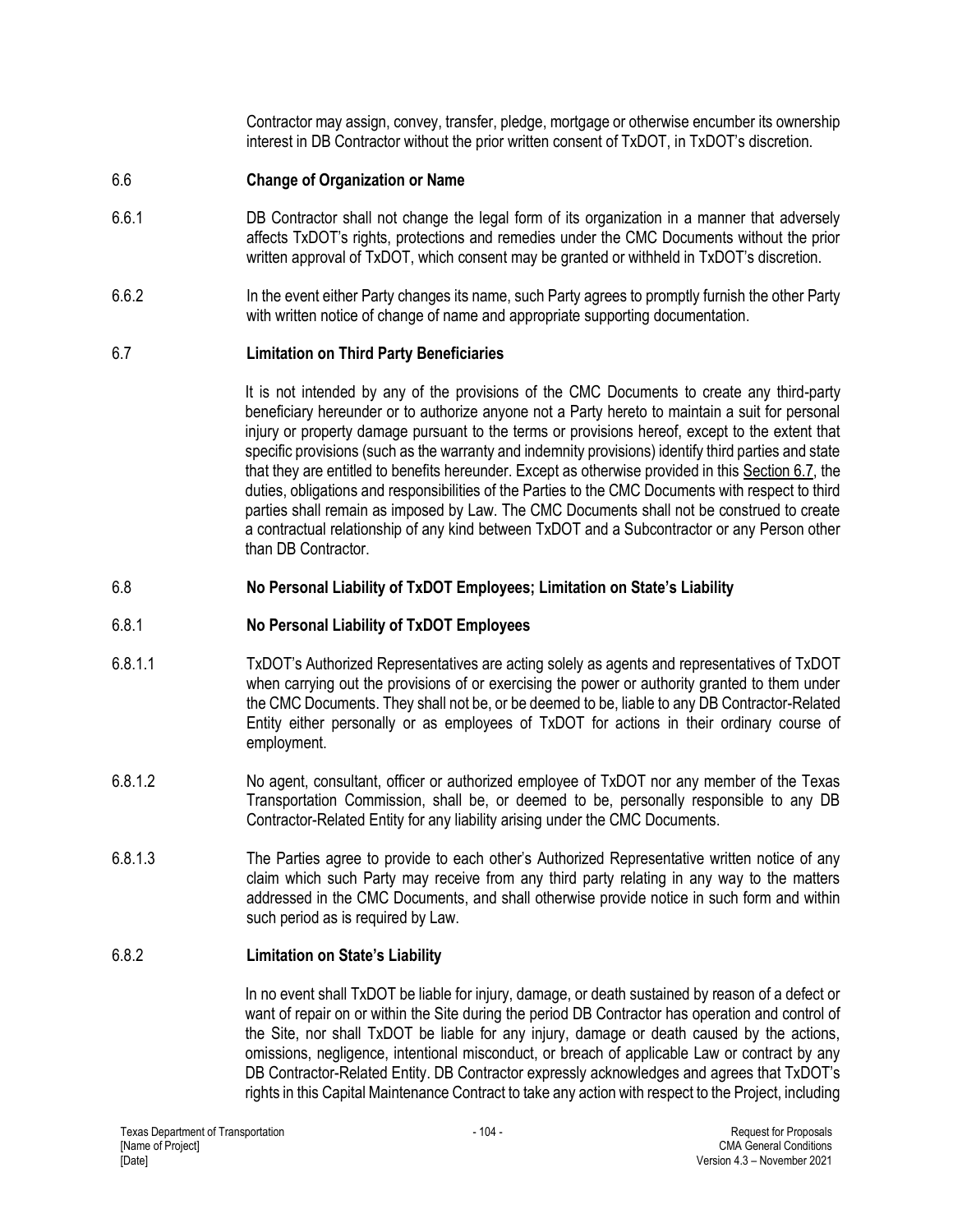the right to review, comment on, disapprove or accept maintenance services, are discretionary in nature and exist solely for the benefit and protection of TxDOT and do not create or impose upon TxDOT any standard or duty of care toward DB Contractor or any other Person, all of which are hereby expressly disclaimed.

## 6.9 **INDEMNIFICATION**

- 6.9.1 SUBJECT TO SECTION 6.9.2, DB CONTRACTOR SHALL RELEASE, PROTECT, DEFEND, INDEMNIFY, AND HOLD HARMLESS THE INDEMNIFIED PARTIES FROM AND AGAINST ANY AND ALL CLAIMS, CAUSES OF ACTION, SUITS, JUDGMENTS, INVESTIGATIONS, LEGAL OR ADMINISTRATIVE PROCEEDINGS, DEMANDS, AND LOSSES, IN EACH CASE IF ASSERTED OR INCURRED BY OR AWARDED TO ANY THIRD PARTY, ARISING OUT OF, RELATING TO OR RESULTING FROM:
	- (a) THE BREACH OR ALLEGED BREACH OF ANY OF THE CMC DOCUMENTS BY ANY DB CONTRACTOR-RELATED ENTITY;
	- (b) THE FAILURE OR ALLEGED FAILURE BY ANY DB CONTRACTOR-RELATED ENTITY TO COMPLY WITH THE GOVERNMENTAL APPROVALS, ANY APPLICABLE ENVIRONMENTAL LAWS OR OTHER LAWS (INCLUDING LAWS REGARDING HAZARDOUS MATERIALS MANAGEMENT);
	- (c) ANY ALLEGED PATENT OR COPYRIGHT INFRINGEMENT OR OTHER ALLEGEDLY IMPROPER APPROPRIATION OR USE OF TRADE SECRETS, PATENTS, PROPRIETARY INFORMATION, KNOW-HOW, COPYRIGHT RIGHTS OR INVENTIONS IN PERFORMANCE OF THE MAINTENANCE SERVICES, OR ARISING OUT OF ANY USE IN CONNECTION WITH THE PROJECT OF METHODS, PROCESSES, DESIGNS, INFORMATION, OR OTHER ITEMS FURNISHED OR COMMUNICATED TO TxDOT OR ANOTHER INDEMNIFIED PARTY PURSUANT TO THIS CAPITAL MAINTENANCE CONTRACT; PROVIDED THAT THIS INDEMNITY SHALL NOT APPLY TO ANY INFRINGEMENT TO THE EXTENT RESULTING FROM TxDOT'S FAILURE TO COMPLY WITH SPECIFIC WRITTEN INSTRUCTIONS REGARDING USE PROVIDED TO TxDOT BY DB CONTRACTOR;
	- (d) THE ACTUAL OR ALLEGED CULPABLE ACT, ERROR, OMISSION, NEGLIGENCE, BREACH, OR MISCONDUCT OF ANY DB CONTRACTOR-RELATED ENTITY IN OR ASSOCIATED WITH PERFORMANCE OF THE MAINTENANCE SERVICES;
	- (e) ANY AND ALL CLAIMS BY ANY GOVERNMENTAL OR TAXING AUTHORITY CLAIMING TAXES BASED ON GROSS RECEIPTS, PURCHASES OR SALES, THE USE OF ANY PROPERTY OR INCOME OF ANY DB CONTRACTOR-RELATED ENTITY WITH RESPECT TO ANY PAYMENT FOR THE MAINTENANCE SERVICES MADE TO OR EARNED BY ANY DB CONTRACTOR-RELATED ENTITY;
	- (f) ANY AND ALL STOP NOTICES AND LIENS FILED IN CONNECTION WITH THE MAINTENANCE SERVICES, INCLUDING ALL EXPENSES AND ATTORNEYS', ACCOUNTANTS', AND EXPERT WITNESS FEES AND COSTS INCURRED IN DISCHARGING ANY STOP NOTICE OR LIEN, AND ANY OTHER LIABILITY TO SUBCONTRACTORS FOR FAILURE TO PAY SUMS DUE FOR THEIR SERVICES, PROVIDED THAT TxDOT HAS PAID ALL UNDISPUTED AMOUNTS OWING TO DB CONTRACTOR WITH RESPECT TO SUCH MAINTENANCE SERVICES;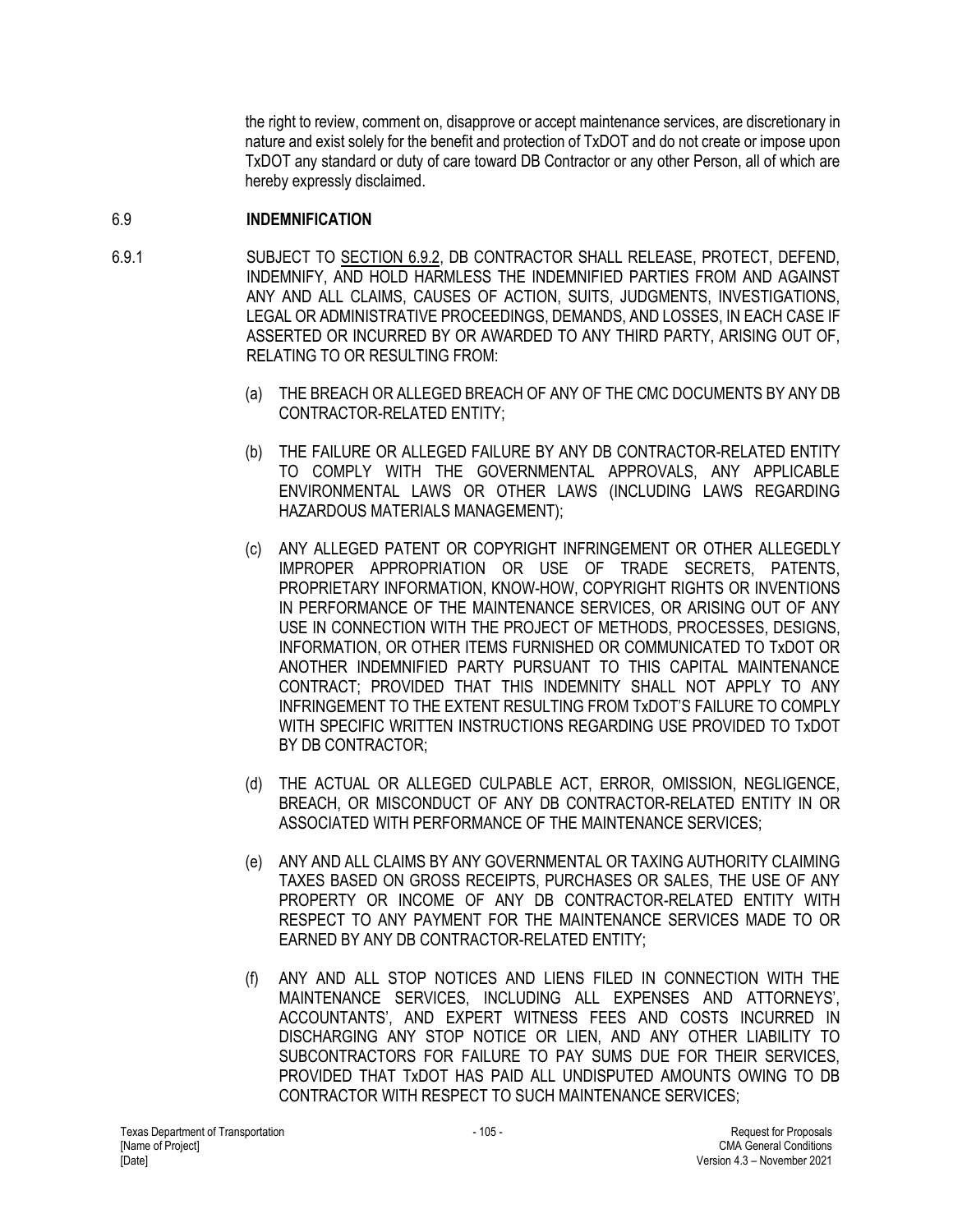- (g) ANY ACTUAL OR THREATENED DB CONTRACTOR RELEASE OF HAZARDOUS MATERIALS;
- (h) THE CLAIM OR ASSERTION BY ANY OTHER (i) CONTRACTOR THAT ANY DB CONTRACTOR-RELATED ENTITY INTERFERED WITH OR HINDERED THE PROGRESS OR COMPLETION OF WORK BEING PERFORMED BY SUCH OTHER CONTRACTOR, OR FAILED TO COOPERATE REASONABLY WITH SUCH OTHER CONTRACTOR, SO AS TO CAUSE INCONVENIENCE, DISRUPTION, DELAY, OR LOSS, EXCEPT WHERE THE DB CONTRACTOR-RELATED ENTITY WAS NOT IN ANY MANNER ENGAGED IN PERFORMANCE OF THE MAINTENANCE SERVICES OR (ii) CONTRACTOR THAT ANY DB CONTRACTOR-RELATED ENTITY INTERFERED WITH OR HINDERED THE PROGRESS OR COMPLETION OF MAINTENANCE SERVICES BEING PERFORMED BY SUCH OTHER CONTRACTOR, SO AS TO CAUSE INCONVENIENCE, DISRUPTION, DELAY, OR LOSS, TO THE EXTENT SUCH CLAIM ARISES OUT OF THE ACTUAL OR ALLEGED CULPABLE ACT, ERROR, OMISSION, NEGLIGENCE, BREACH, OR MISCONDUCT OF ANY DB CONTRACTOR-RELATED ENTITY;
- (i) ANY DB CONTRACTOR-RELATED ENTITY'S BREACH OF OR FAILURE TO PERFORM AN OBLIGATION THAT TxDOT OWES TO A THIRD PERSON, INCLUDING GOVERNMENTAL ENTITIES, UNDER LAW OR UNDER ANY AGREEMENT BETWEEN TxDOT AND A THIRD PERSON, WHERE TxDOT HAS DELEGATED PERFORMANCE OF THE OBLIGATION TO DB CONTRACTOR UNDER THE CMC DOCUMENTS OR (ii) THE ACTS OR OMISSIONS OF ANY DB CONTRACTOR-RELATED ENTITY THAT RENDER TxDOT UNABLE TO PERFORM OR ABIDE BY AN OBLIGATION THAT TxDOT OWES TO A THIRD PERSON, INCLUDING GOVERNMENTAL ENTITIES, UNDER ANY AGREEMENT BETWEEN TxDOT AND A THIRD PERSON WHERE THE AGREEMENT WAS EXPRESSLY DISCLOSED TO DB CONTRACTOR;
- (j) THE FRAUD, BAD FAITH, ARBITRARY OR CAPRICIOUS ACTS, OR VIOLATION OF LAW BY ANY DB CONTRACTOR-RELATED ENTITY IN OR ASSOCIATED WITH THE PERFORMANCE OF THE MAINTENANCE SERVICES;
- (k) INVERSE CONDEMNATION, TRESPASS, NUISANCE OR SIMILAR TAKING OF OR HARM TO REAL PROPERTY BY REASON OF (i) THE FAILURE OF ANY DB CONTRACTOR-RELATED ENTITY TO COMPLY WITH GOOD INDUSTRY PRACTICES, REQUIREMENTS OF THE CMC DOCUMENTS, THE MAINTENANCE MANAGEMENT PLAN, OR GOVERNMENTAL APPROVALS RESPECTING CONTROL AND MITIGATION OF CONSTRUCTION OR MAINTENANCE ACTIVITIES AND CONSTRUCTION OR MAINTENANCE IMPACTS, (ii) THE INTENTIONAL MISCONDUCT OR NEGLIGENCE OF ANY DB CONTRACTOR-RELATED ENTITY, OR (iii) THE ACTUAL PHYSICAL ENTRY ONTO OR ENCROACHMENT UPON ANOTHER'S PROPERTY BY ANY DB CONTRACTOR-RELATED ENTITY;
- (l) ERRORS, OMISSIONS, INCONSISTENCIES, OR OTHER DEFECTS IN THE DESIGN, CONSTRUCTION OR MAINTENANCE PERFORMED UNDER THE CMC DOCUMENTS, REGARDLESS OF WHETHER SUCH ERRORS, OMISSIONS, INCONSISTENCIES OR DEFECTS WERE ALSO INCLUDED IN THE SCHEMATIC DESIGN OR REFERENCE INFORMATION DOCUMENTS; AND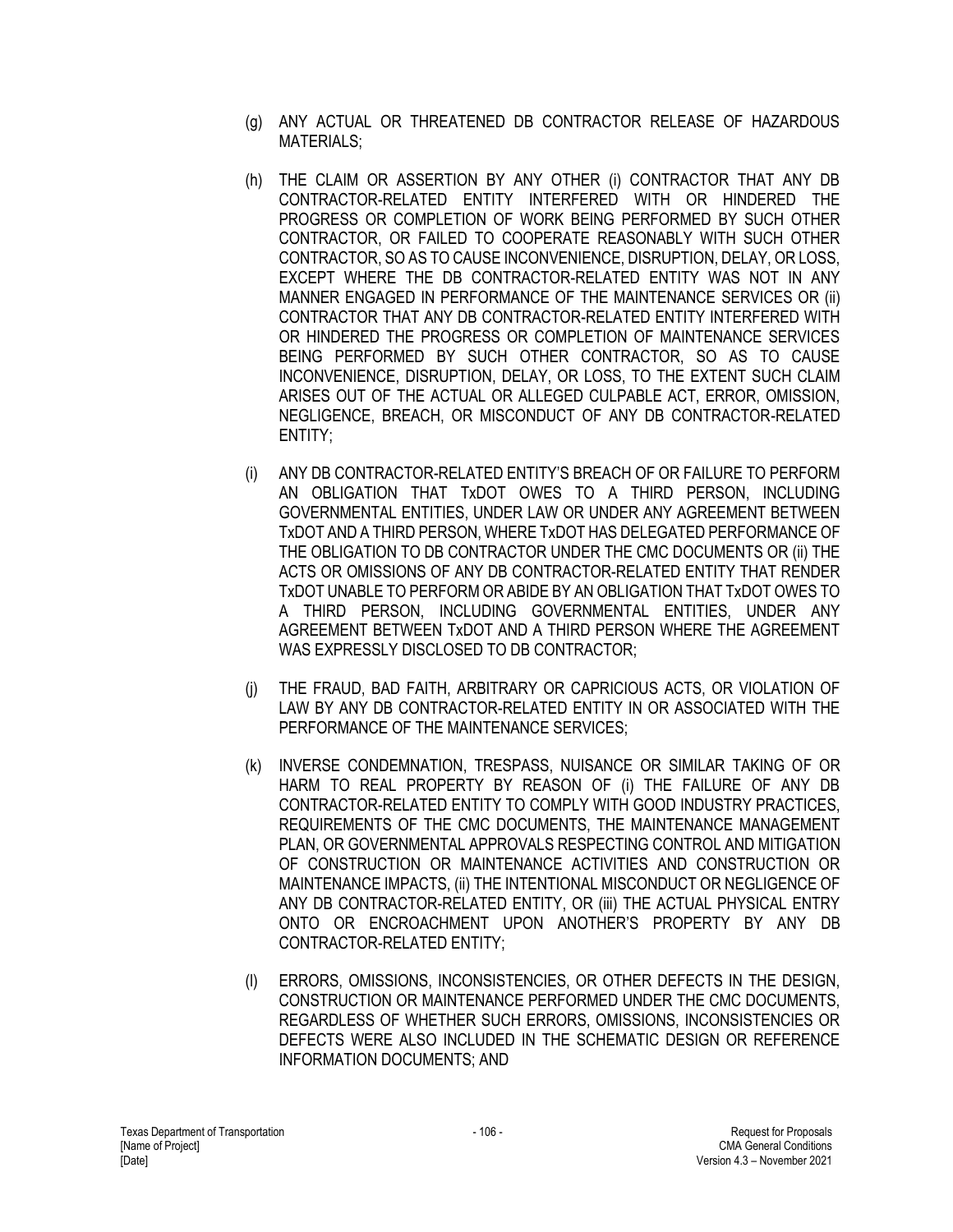- (m) ANY CLAIM BY A DB CONTRACTOR-RELATED ENTITY ARISING OUT OF, RELATING TO, OR RESULTING FROM THE PERFORMANCE BY TxDOT OF MATERIAL INSPECTION AND TESTING SERVICES PURSUANT TO SECTION 5.9.1.1.
- 6.9.2 Subject to the releases and disclaimers herein, DB Contractor's indemnity obligation shall not extend to any third-party Loss to the extent caused by:
	- (a) the negligence, reckless or intentional misconduct, bad faith or fraud of such Indemnified Party,
	- (b) TxDOT's material breach of any of its obligations under the CMC Documents; or
	- (c) an Indemnified Party's material violation of any Laws or Governmental Approvals.
- 6.9.3 In claims by an employee of DB Contractor, a Subcontractor, anyone directly or indirectly employed by them or anyone for whose acts they may be liable, the indemnification obligation under this Section 6.9 shall not be limited by a limitation on the amount or type of damages, compensation or benefits payable by or for DB Contractor or a Subcontractor under workers' compensation, disability benefit or other employee benefits laws.
- 6.9.3.1 For purposes of this Section 6.9, "third party" means any person or entity other than an Indemnified Party and DB Contractor, except that a "third party" includes any Indemnified Party's employee, agent or contractor who asserts a claim against an Indemnified Party that is within the scope of the indemnities and that is not covered by the Indemnified Party's worker's compensation program.

## 6.9.4 **Defense and Indemnification Procedures**

- 6.9.4.1 Subject to Section 6.9.4.6, if any of the Indemnified Parties receives notice of a claim or otherwise has actual knowledge of a claim that it believes is within the scope of the indemnities under Section 6.9.1, TxDOT shall by writing as soon as practicable after receipt of the claim (a) inform DB Contractor of the claim, (b) send to DB Contractor a copy of all written materials TxDOT has received asserting such claim, and (c) notify DB Contractor that should no insurer accept defense of the claim, the Indemnified Party will conduct its own defense unless DB Contractor accepts the tender of the claim in accordance with Section 6.9.4.3. As soon as practicable after DB Contractor receives notice of a claim or otherwise has actual knowledge of a claim, it shall tender the claim in writing to the insurers under all potentially applicable insurance policies. TxDOT and other Indemnified Parties also shall have the right to tender such claims to such insurers.
- 6.9.4.2 If the insurer under any applicable insurance policy accepts the tender of defense, TxDOT and DB Contractor shall cooperate in the defense as required by the insurance policy. If no insurer under potentially applicable insurance policies provides defense, then Section 6.9.4.3 shall apply.
- 6.9.4.3 If the defense is tendered to DB Contractor, then within 30 days after receipt of the tender it shall notify the Indemnified Party whether it has tendered the matter to an insurer and (if not tendered to an insurer or if the insurer has rejected the tender) shall deliver a written notice stating that DB Contractor:
	- (a) accepts the tender of defense and confirms that the claim is subject to full indemnification hereunder without any "reservation of rights" to deny or disclaim full indemnification thereafter;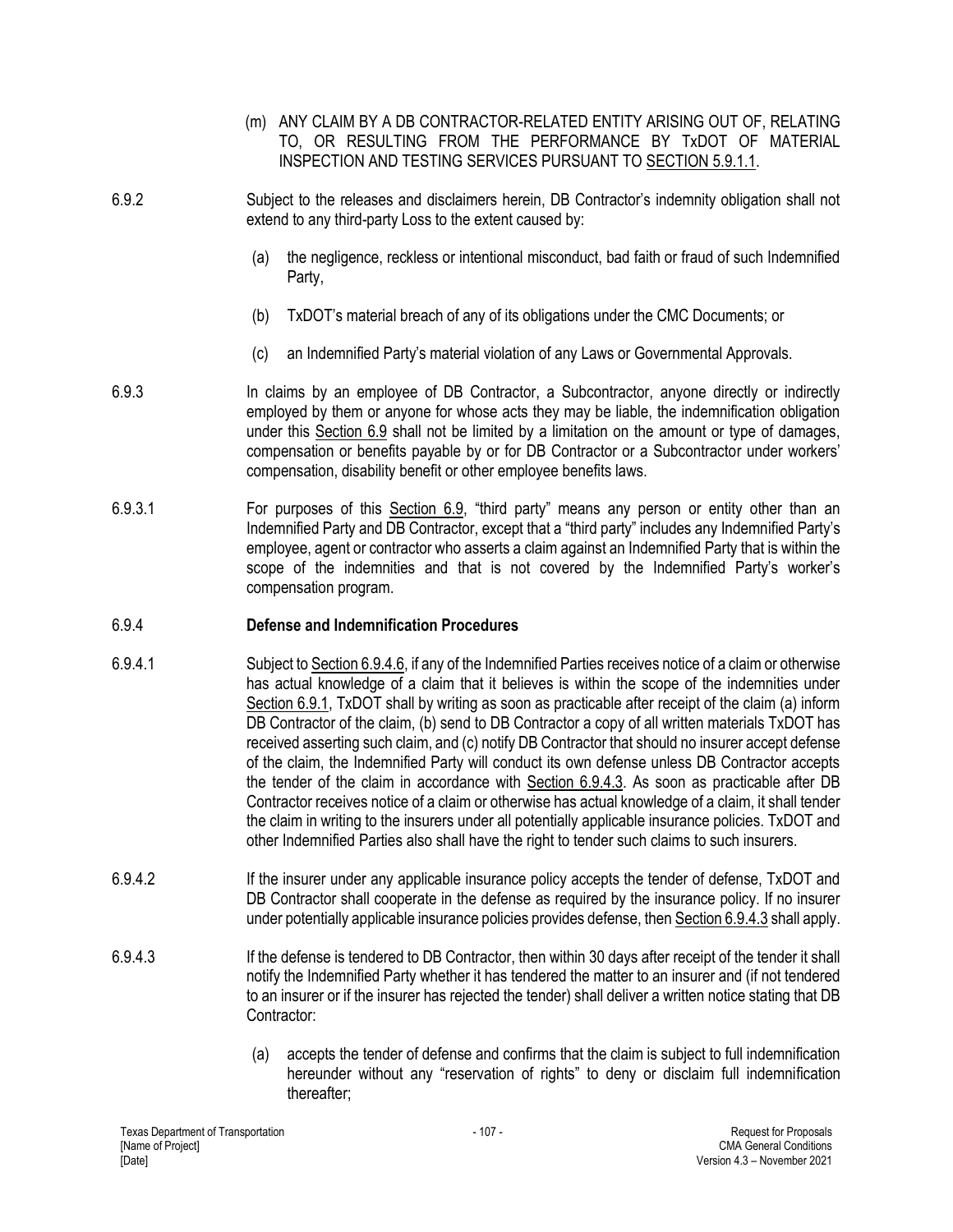- (b) accepts the tender of defense but with a "reservation of rights" in whole or in part; or
- (c) rejects the tender of defense based on a determination that it is not required to indemnify against the claim under the terms of this Capital Maintenance Contract.
- 6.9.4.4 If DB Contractor accepts the tender of defense under Section 6.9.4.3(a), DB Contractor shall have the right to select legal counsel for the Indemnified Party, subject to reasonable approval by the Indemnified Party, and DB Contractor shall otherwise control the defense of such claim, including settlement, and bear the fees and costs of defending and settling such claim. During such defense:
	- (a) DB Contractor shall fully and regularly inform the Indemnified Party of the progress of the defense and of any settlement discussions; and
	- (b) the Indemnified Party shall fully cooperate in said defense, provide to DB Contractor all materials and access to personnel it requests as necessary for defense, preparation and trial and which or who are under the control of or reasonably available to the Indemnified Party, and maintain the confidentiality of all communications between it and DB Contractor concerning such defense.
- 6.9.4.5 If DB Contractor responds to the tender of defense as specified in Section 6.9.4.3(a) or 6.9.4.3(c), the Indemnified Party shall be entitled to select its own legal counsel and otherwise control the defense of such claim, including settlement.
- 6.9.4.6 The Indemnified Party may assume its own defense by delivering to DB Contractor written notice of such election and the reasons therefor, if the Indemnified Party, at the time it gives notice of the claim or at any time thereafter, reasonably determines that:
	- (a) a conflict exists between it and DB Contractor that prevents or potentially prevents DB Contractor from presenting a full and effective defense;
	- (b) DB Contractor is otherwise not providing an effective defense in connection with the claim; or
	- (c) DB Contractor lacks the financial capacity to satisfy potential liability or to provide an effective defense.
- 6.9.4.7 If the Indemnified Party is entitled and elects to conduct its own defense pursuant hereto of a claim for which it is entitled to indemnification, DB Contractor shall reimburse on a current basis all reasonable costs and expenses the Indemnified Party incurs in investigating and defending, except to the extent the Indemnified Party conducts its own defense as a result of DB Contractor's denial of such defense pursuant to Section 6.9.4.3(c). In the event the Indemnified Party is entitled to and elects to conduct its own defense, then:
	- (a) in the case of a defense conducted under  $Section 6.9.4.3(a)$ , it shall have the right to settle or compromise the claim with DB Contractor's prior written consent, which shall not be unreasonably withheld or delayed;
	- (b) in the case of a defense conducted under Section 6.9.4.3(b), it shall have the right to settle or compromise the claim with DB Contractor's prior written consent, which shall not be unreasonably withheld or delayed, or with approval of the court or arbitrator following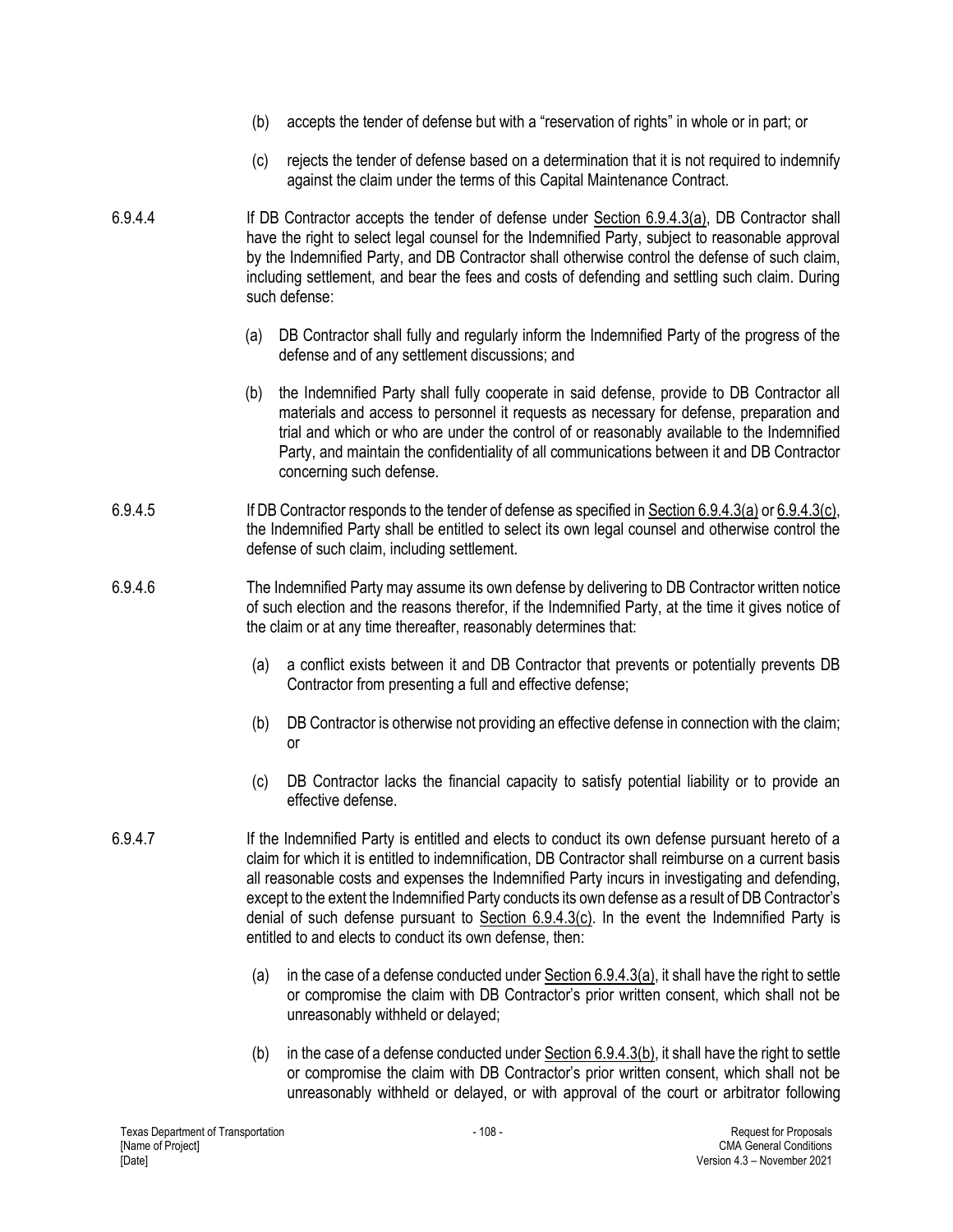reasonable notice to DB Contractor and opportunity to be heard and without prejudice to the Indemnified Party's rights to be indemnified by DB Contractor; and

- (c) in the case of a defense conducted under  $Section 6.9.4.3(c)$ , it shall have the right to settle or compromise the claim without DB Contractor's prior written consent and without prejudice to its rights to be indemnified by DB Contractor. If a dispute resolver determines that DB Contractor wrongfully denied the defense of the Indemnified Party, the Indemnified Party shall be entitled to reimbursement of the costs of defense, including reimbursement of reasonable attorneys' fees and other litigation and defense costs, and indemnification of the amount paid to settle or compromise the claim, in addition to interest at the rate calculated in accordance with Section 6.11 payable on such defense and settlement amounts from the date such costs and expenses are incurred by the Indemnified Party.
- 6.9.4.8 The Parties acknowledge that while Section 6.9 contemplates that DB Contractor will have responsibility for certain claims and liabilities arising out of its obligations to indemnify, circumstances may arise in which there may be shared liability of the Parties with respect to such claims and liabilities. In such case, where either Party believes a claim or liability may entail shared responsibility and that principles of comparative negligence and indemnity are applicable, it shall confer with the other Party on management of the claim or liability in question. If the Parties cannot agree on an approach to representation in the matter in question, each shall arrange to represent itself and to bear its own costs in connection therewith pending the outcome of such matter. Within 30 days subsequent to the final, non-appealable resolution of the matter in question, whether by arbitration or by judicial proceedings, the Parties shall adjust the costs of defense, including reimbursement of reasonable attorneys' fees and other litigation and defense costs, in accordance with the indemnification arrangements of this Section 6.9, and consistent with the outcome of such proceedings concerning the respective liabilities of the Parties on the third-party claim.
- 6.9.4.9 In determining responsibilities and obligations for defending suits pursuant to this Section 6.9.4, specific consideration shall be given to the following factors: (a) the party performing the activity in question; (b) the location of the activity and incident; (c) contractual arrangements then governing the performance of the activity; and (d) allegations of respective fault contained in the claim.

## 6.10 **Joint and Several Liability**

Refer to the CMA for special joint and several liability provisions applicable to joint ventures and partnerships.

# 6.11 **Interest on Amounts Due and Owing**

Unless expressly provided otherwise in this Capital Maintenance Contract or in the case of TxDOT's Recoverable Costs, all amounts to which a Party is entitled to assess, collect, demand or recover under this Capital Maintenance Contract shall earn interest from the date on which such amount is due and owing at the lesser of (a) 12% per annum or (b) the maximum rate allowable under applicable Law.

# 6.12 **TxDOT Monetary Obligations**

All TxDOT monetary obligations under the CMC Documents are subject to appropriation by the Texas Legislature. This Section 6.12 applies to all monetary obligations of TxDOT set forth in the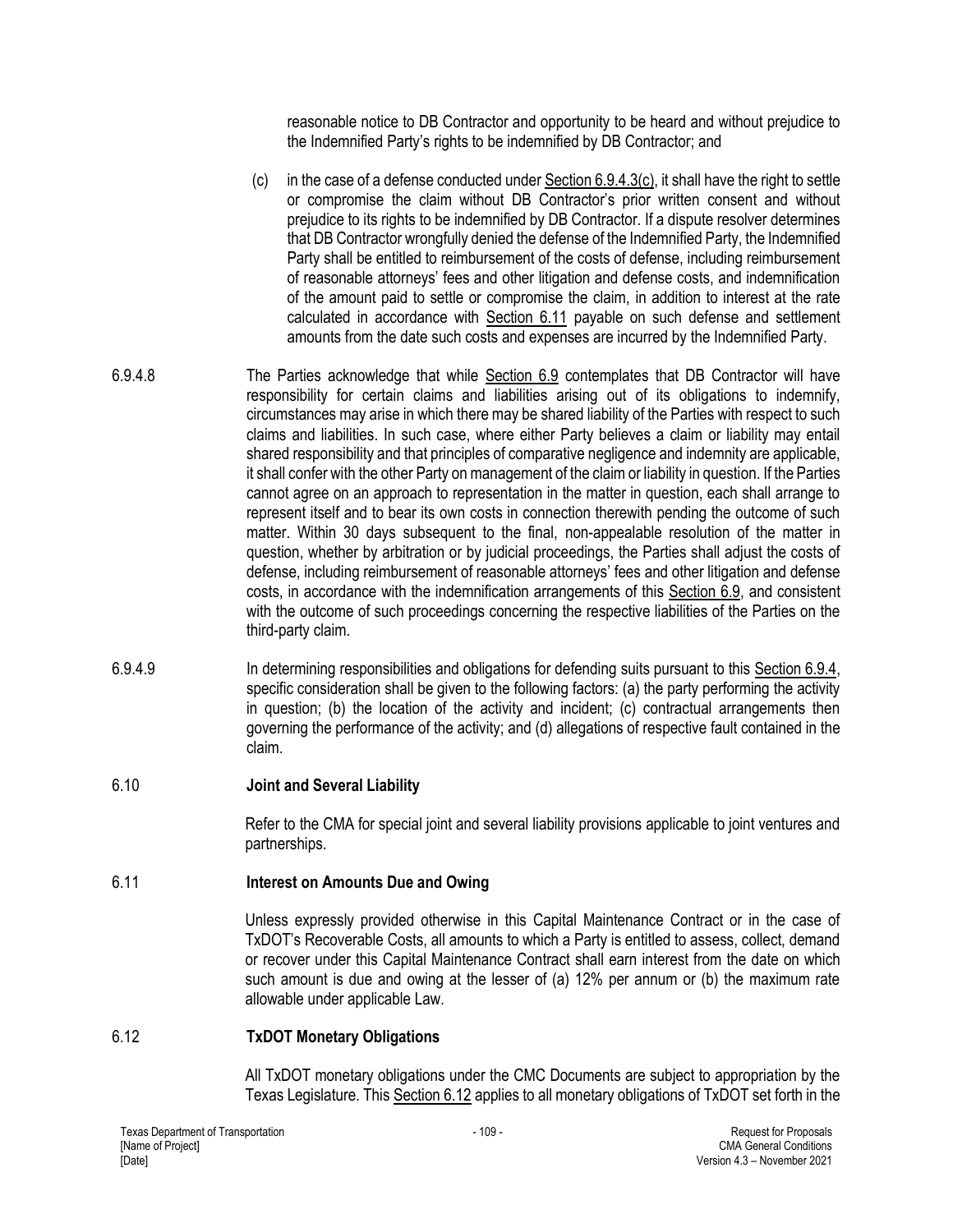CMC Documents, notwithstanding any contrary provisions of the CMC Documents. The CMC Documents do not create a debt under the Texas Constitution.

## 6.13 **Right to Rely**

DB Contractor hereby acknowledges and agrees that it is DB Contractor's obligation to perform the Maintenance Services in accordance with the CMC Documents and that the Indemnified Parties are fully entitled to rely on DB Contractor's performance of such obligation. DB Contractor further agrees that any certificate, review and/or approval by TxDOT and/or others hereunder shall not relieve DB Contractor of any of its obligations under the CMC Documents or in any way diminish its liability for performance of such obligations or its obligations under this Section 6.

## 6.14 **CERCLA Agreement**

The indemnities set forth in Section 6.9.1(g) are intended to operate as agreements pursuant to Section 107(e) of the Comprehensive Environmental Response, Compensation and Liability Act, 42 U.S.C. Section 8607(e), to insure, protect, hold harmless and indemnify the Indemnified **Parties** 

## 6.15 **No Effect on Other Rights**

The obligations under this Section 6 shall not be construed to negate, abridge, or reduce other rights or obligations which would otherwise exist in favor of an Indemnified Party hereunder.

## 6.16 **No Relief from Responsibility**

No rights of TxDOT described in this Section 6, no exercise or failure to exercise such rights, no failure of TxDOT to meet any particular standard of care in the exercise of such rights and no certificates or statements by TxDOT regarding completion or acceptance shall:

- (a) relieve DB Contractor of its responsibility for the selection and the competent performance of all DB Contractor-Related Entities;
- (b) relieve DB Contractor of any of its obligations or liabilities under the CMC Documents;
- (c) be deemed or construed to waive any of TxDOT's rights and remedies under the CMC Documents; or
- (d) be deemed or construed as any kind of representation or warranty, express or implied, by TxDOT.

## 6.17 **Israel Boycott Certification and Prohibition**

"Boycott Israel" means refusing to deal with, terminating business activities with, or otherwise taking any action that is intended to penalize, inflict economic harm on, or limit commercial relations specifically with Israel, or with a person or entity doing business in Israel or in an Israelicontrolled territory, but does not include an action made for ordinary business purposes.

DB Contractor hereby certifies that neither DB Contractor nor any wholly owned subsidiaries, majority owned subsidiaries, parent companies, or for-profit affiliates Boycott Israel.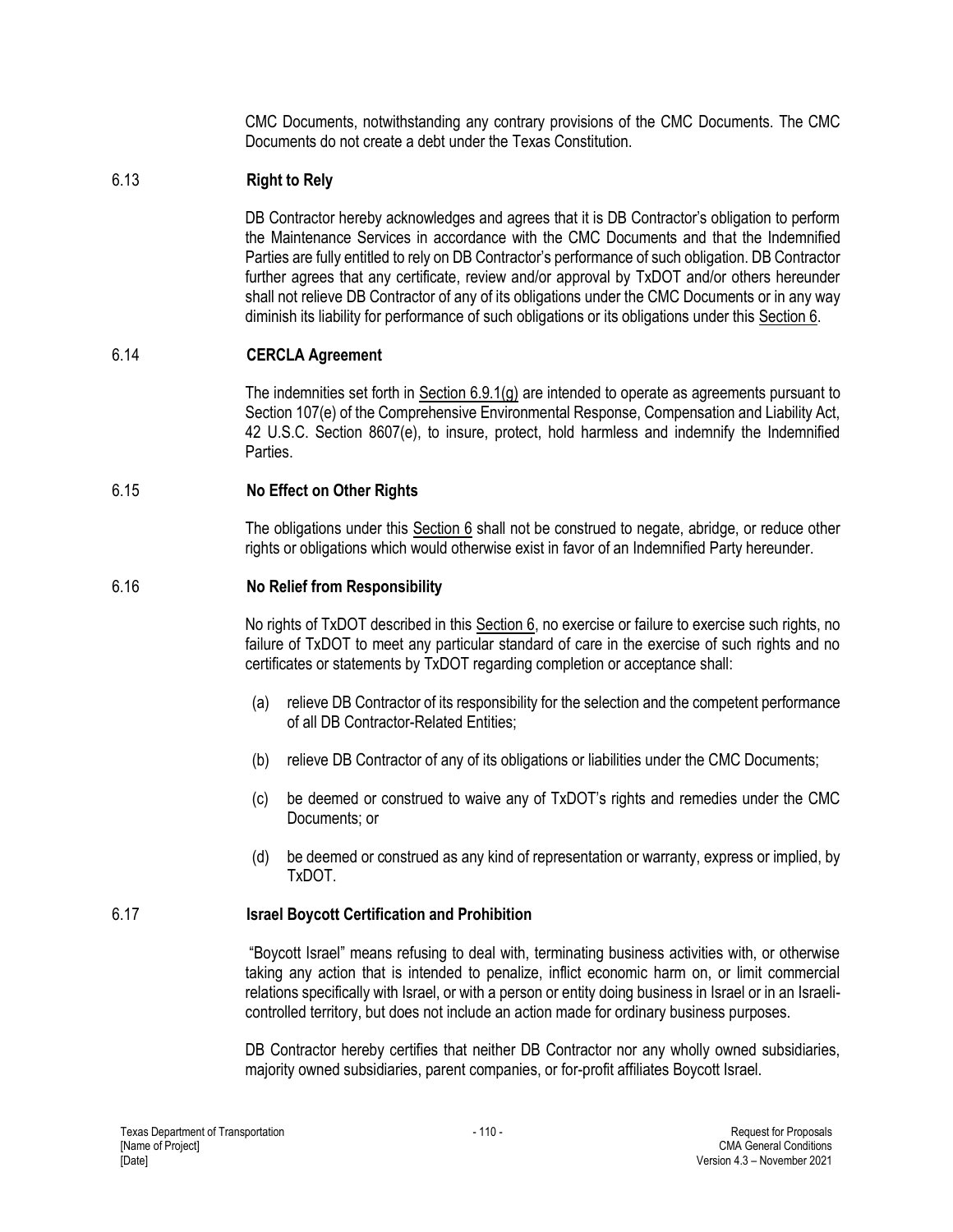DB Contractor represents and warrants that DB Contractor and its wholly owned subsidiaries, majority owned subsidiaries, parent companies, and for-profit affiliates shall not Boycott Israel during the term of this Capital Maintenance Contract.

## 6.18 **Energy Company Boycott Certification and Prohibition**

- (a) "Boycott energy company" means, without an ordinary business purpose, refusing to deal with, terminating business activities with, or otherwise taking any action that is intended to penalize, inflict economic harm on, or limit commercial relations with a company because the company:
	- (i) engages in the exploration, production, utilization, transportation, sale, or manufacturing of fossil fuel-based energy and does not commit or pledge to meet environmental standards beyond applicable federal and state law; or
	- (ii) does business with a company described by subsection (i).
- (b) For the purposes of this Section 6.18, "company" means a for-profit organization, association, corporation, partnership, joint venture, limited partnership, limited liability partnership, or limited liability company, including a wholly owned subsidiary, majorityowned subsidiary, parent company, or affiliate of those entities or business associations, that exists to make a profit. The term does not include a sole proprietorship.
- (c) DB Contractor hereby certifies that neither DB Contractor nor any for-profit wholly owned subsidiary, majority owned subsidiary, parent company, or affiliate boycotts energy companies.
- (d) DB Contractor represents and warrants that DB Contractor and its for-profit wholly owned subsidiaries, majority owned subsidiaries, parent companies, and affiliates shall not boycott energy companies during the term of this Capital Maintenance Contract.

# 6.19 **Firearm Entity and Trade Associations Discrimination Certification and Prohibition**

- (a) For the purposes of this Section 6.19, the following terms are defined as set forth below:
	- (i) "Ammunition" means a loaded cartridge case, primer, bullet, or propellant powder with or without a projectile.
	- (ii) "Company" means a for-profit organization, association, corporation, partnership, joint venture, limited partnership, limited liability partnership, or limited liability company, including a wholly owned subsidiary, majority-owned subsidiary, parent company, or affiliate of those entities or associations that exists to make a profit. The term does not include a sole proprietorship.
	- (iii) "Discriminate against a firearm entity or firearm trade association":
		- (A) means, with respect to the entity or association, to:
			- (1) refuse to engage in the trade of any goods or services with the entity or association based solely on its status as a firearm entity or firearm trade association;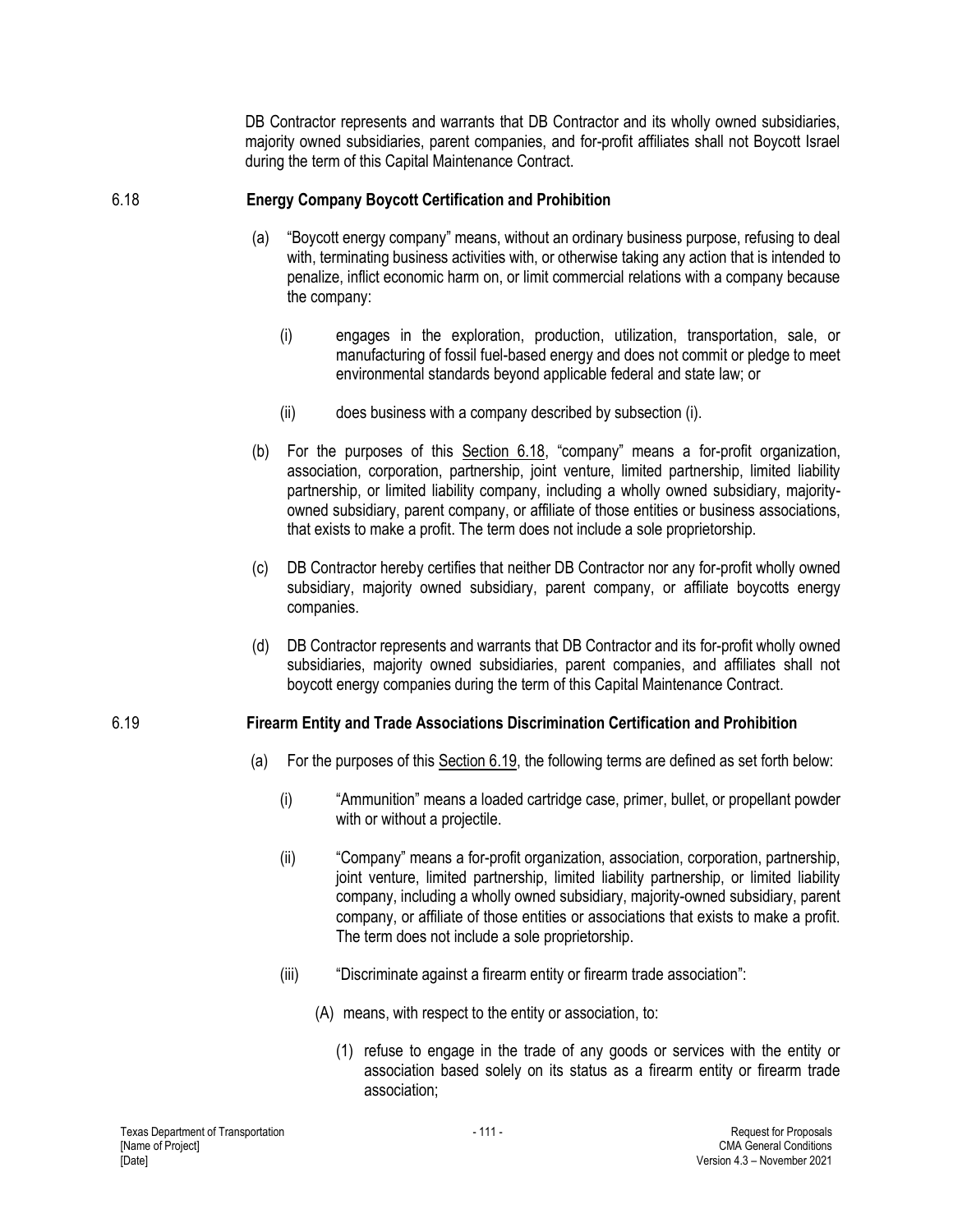- (2) refrain from continuing an existing business relationship with the entity or association based solely on its status as a firearm entity or firearm trade association; or
- (3) terminate an existing business relationship with the entity or association based solely on its status as a firearm entity or firearm trade association; and
- (B) does not include:
	- (1) the established policies of a merchant, retail seller, or platform that restrict or prohibit the listing or selling of ammunition, firearms, or firearm accessories; and
	- (2) a company's refusal to engage in the trade of any goods or services, decision to refrain from continuing an existing business relationship, or decision to terminate an existing business relationship:
		- (I) to comply with federal, state, or local law, policy, or regulations or a directive by a regulatory agency; or
		- (II) for any traditional business reason that is specific to the customer or potential customer and not based solely on an entity's or association's status as a firearm entity or firearm trade association.
- (iv) "Firearm" means a weapon that expels a projectile by the action of explosive or expanding gases.
- (v) "Firearm accessory" means a device specifically designed or adapted to enable an individual to wear, carry, store, or mount a firearm on the individual or on a conveyance and an item used in conjunction with or mounted on a firearm that is not essential to the basic function of the firearm. The term includes a detachable firearm magazine.
- (vi) "Firearm entity" means (A) a firearm, firearm accessory, or ammunition manufacturer, distributor, wholesaler, supplier, or retailer; and (B) a sport shooting range as defined by Section 250.001, Local Government Code.
- (vii) "Firearm trade association" means any person, corporation, unincorporated association, federation, business league, or business organization that (A) is not organized or operated for profit and for which none of its net earnings inures to the benefit of any private shareholder or individual; (B) has two or more firearm entities as members; and (C) is exempt from federal income taxation under Section 501(a), Internal Revenue Code of 1986, as an organization described by Section 501(c) of that code.
- (b) DB Contractor hereby certifies that neither DB Contractor nor any for-profit wholly owned subsidiaries, majority owned subsidiaries, parent companies, or affiliates have a practice, policy, guidance, or directive that discriminates against a firearm entity or firearm trade association.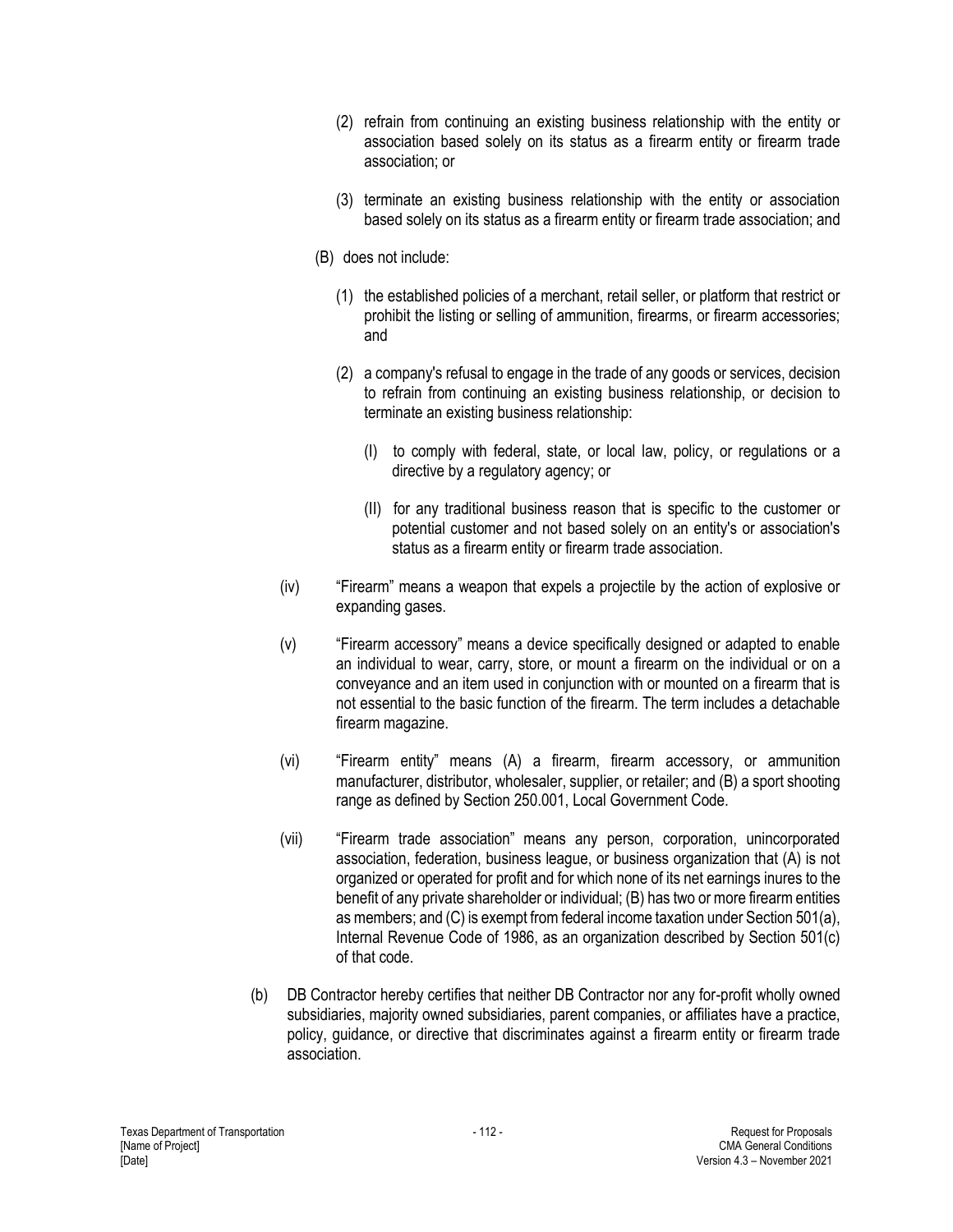(c) DB Contractor represents and warrants that DB Contractor and its for-profit wholly owned subsidiaries, majority owned subsidiaries, parent companies, and affiliates shall not discriminate during the term of this Capital Maintenance Contract against a firearm entity or firearm trade association.

#### 6.20 **COVID-19 Vaccine Passport Prohibition**

DB Contractor certifies that it is not ineligible to be awarded this Capital Maintenance Contract under Section 161.0085 of the Texas Health and Safety Code.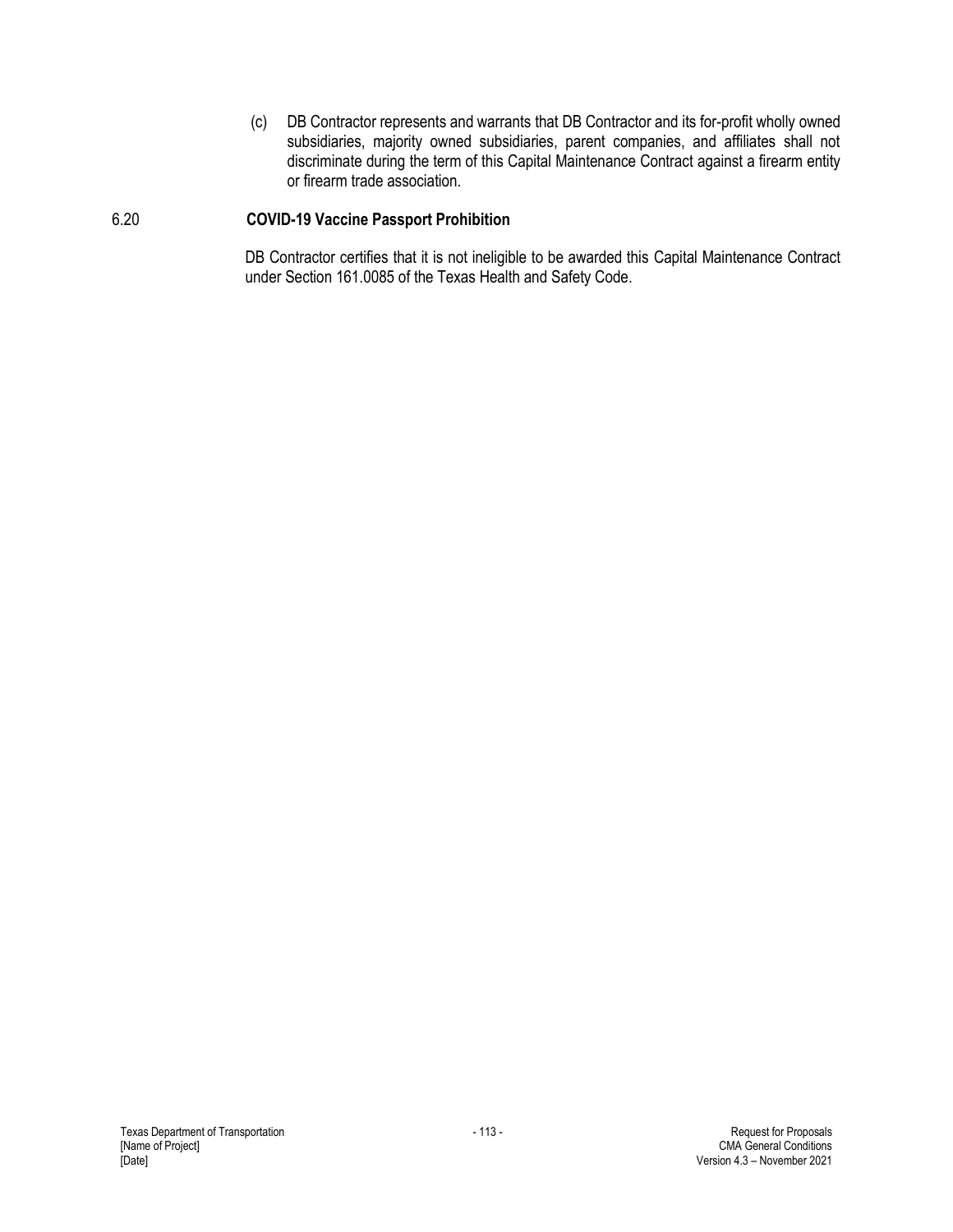# **ITEM 7 PROSECUTION AND PROGRESS**

## 7.1 **Notice to Proceed and Commencement of Maintenance Services**

Refer to the CMA for all provisions related to Notices to Proceed and commencement of the Maintenance Services.

## 7.2 **Subcontracting**

## 7.2.1 **Subcontracts**

- 7.2.1.1 DB Contractor shall retain or cause to be retained only Subcontractors that are qualified, experienced and capable in the performance of the portion of the Maintenance Services assigned. DB Contractor shall ensure that each Subcontractor has at the time of execution of the Subcontract, and maintains at all times during performance of the assigned Maintenance Services, all licenses required by applicable Laws. DB Contractor shall not permit any Subcontractor to perform any Maintenance Services hereunder prior to such Subcontractor's execution of a Subcontract.
- 7.2.1.2 Each instrument evidencing any agreement of DB Contractor with any Subcontractor shall provide that, pursuant to terms in form and substance satisfactory to TxDOT: (a) the rights of DB Contractor under such instrument are assigned to TxDOT contingent only upon written notice from TxDOT or its successor or assign following default by DB Contractor or termination or expiration of this Capital Maintenance Contract, and (b) all warranties (express and implied) of such Subcontractor shall inure to the benefit of TxDOT.
- 7.2.1.3 All Subcontractors must be approved by TxDOT in writing. DB Contractor shall provide TxDOT with a list of all Subcontractors from time to time upon request, shall allow TxDOT access to all Subcontracts and records regarding Subcontracts and shall deliver to TxDOT, within 10 days after execution, copies of all Major Subcontracts and, within 10 days after receipt of a request from TxDOT, copies of all other Subcontracts as may be requested.
- 7.2.1.4 DB Contractor shall not amend any Subcontract with respect to any of the foregoing matters without the prior written consent of TxDOT.
- 7.2.1.5 DB Contractor shall not enter into any Subcontracts with any Person then debarred or suspended from submitting bids by any agency of the State.
- 7.2.1.6 DB Contractor shall include a provision in each Subcontract requiring the Subcontractor to maintain all licenses required by applicable Laws.
- 7.2.1.7 All Subcontracts with Affiliates shall be arm's-length, and on terms no less favorable to DB Contractor than those offered to non-affiliates of the Subcontractor.
- 7.2.1.8 The retention of Subcontractors by DB Contractor will not relieve DB Contractor of its responsibility hereunder or for the quality of the Maintenance Services or materials provided by it. DB Contractor shall at all times be held fully responsible to the Indemnified Parties for the acts and omissions of Subcontractors and persons employed by them, and no Subcontract entered into by DB Contractor will impose any obligation or liability upon TxDOT to any such Subcontractor or any of its employees. Nothing in this Capital Maintenance Contract will create any contractual relationship between TxDOT and any Subcontractor of DB Contractor.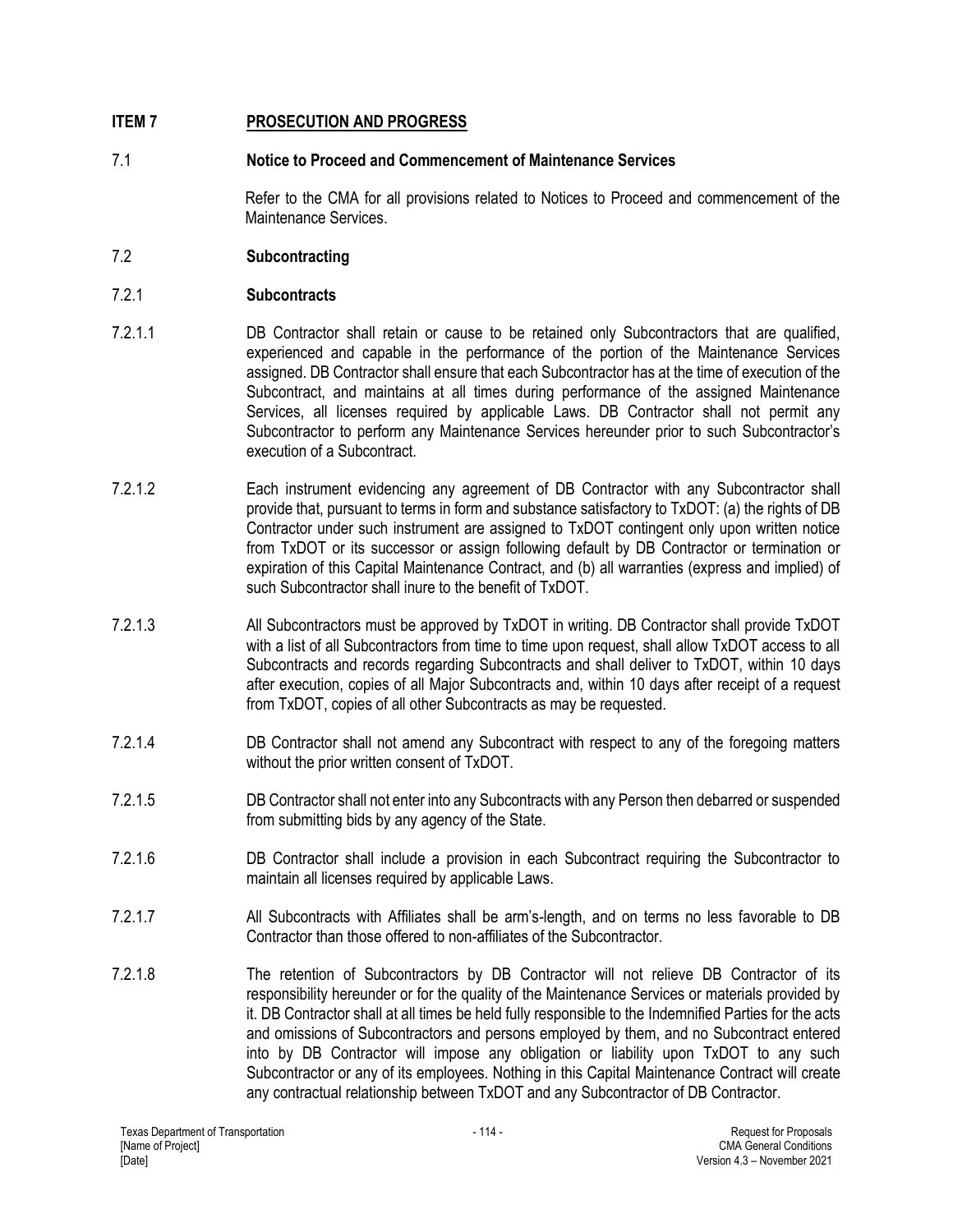- 7.2.1.9 The following additional requirements shall apply to Identified Subcontractors:
	- (a) DB Contractor shall not permit or suffer any substitution or replacement of an Identified Subcontractor, unless the Identified Subcontractor:
		- (i) is no longer in business, is unable to fulfill its legal, financial, or business obligations, or can no longer meet the terms of the teaming agreement or Subcontract with DB Contractor;
		- (ii) voluntarily removes itself from DB Contractor's team;
		- (iii) fails to provide a sufficient number of qualified personnel to fulfill the duties identified during the Proposal stage; or
		- (iv) fails to negotiate in good faith the terms of a Subcontract in a timely manner in accordance with the provisions established in the teaming agreement for the Project.
	- (b) If DB Contractor makes changes to an Identified Subcontractor in violation of Section 7.2.1.9(a), DB Contractor shall pay to TxDOT 100% of any cost savings resulting from the change.
- 7.2.1.10 Each Subcontract shall:
	- (a) set forth a standard of professional responsibility or a standard for commercial practice equal to the requirements of the CMC Documents and Good Industry Practice for work of similar scope and scale and shall set forth effective procedures for claims and change orders;
	- (b) require the Subcontractor to carry out its scope of work in accordance with the CMC Documents, the Governmental Approvals and applicable Law;
	- (c) without cost to DB Contractor or TxDOT, expressly permit assignment to TxDOT or its successor, assign or designee of all DB Contractor's rights under the Subcontract, contingent only upon delivery of written request from TxDOT following termination of this Capital Maintenance Contract, allowing TxDOT or its successor, assign or designee to assume the benefit of DB Contractor's rights with liability only for those remaining obligations of DB Contractor accruing after the date of assumption, such assignment to include the benefit of all Subcontractor warranties, indemnities, guarantees and professional responsibility;
	- (d) expressly state that any acceptance of assignment of the Subcontract to TxDOT or its successor, assign or designee shall not operate to make the assignee responsible or liable for any breach of the Subcontract by DB Contractor or for any amounts due and owing under the Subcontract for work or services rendered prior to assumption (but without restriction on the Subcontractor's rights to suspend work or demobilize due to DB Contractor's breach);
	- (e) expressly include a covenant to recognize and attorn to TxDOT upon receipt of written notice from TxDOT that it has exercised its rights under this Capital Maintenance Contract, without necessity for consent or approval from DB Contractor or to determine whether TxDOT validly exercised its rights, and DB Contractor's covenant to waive and release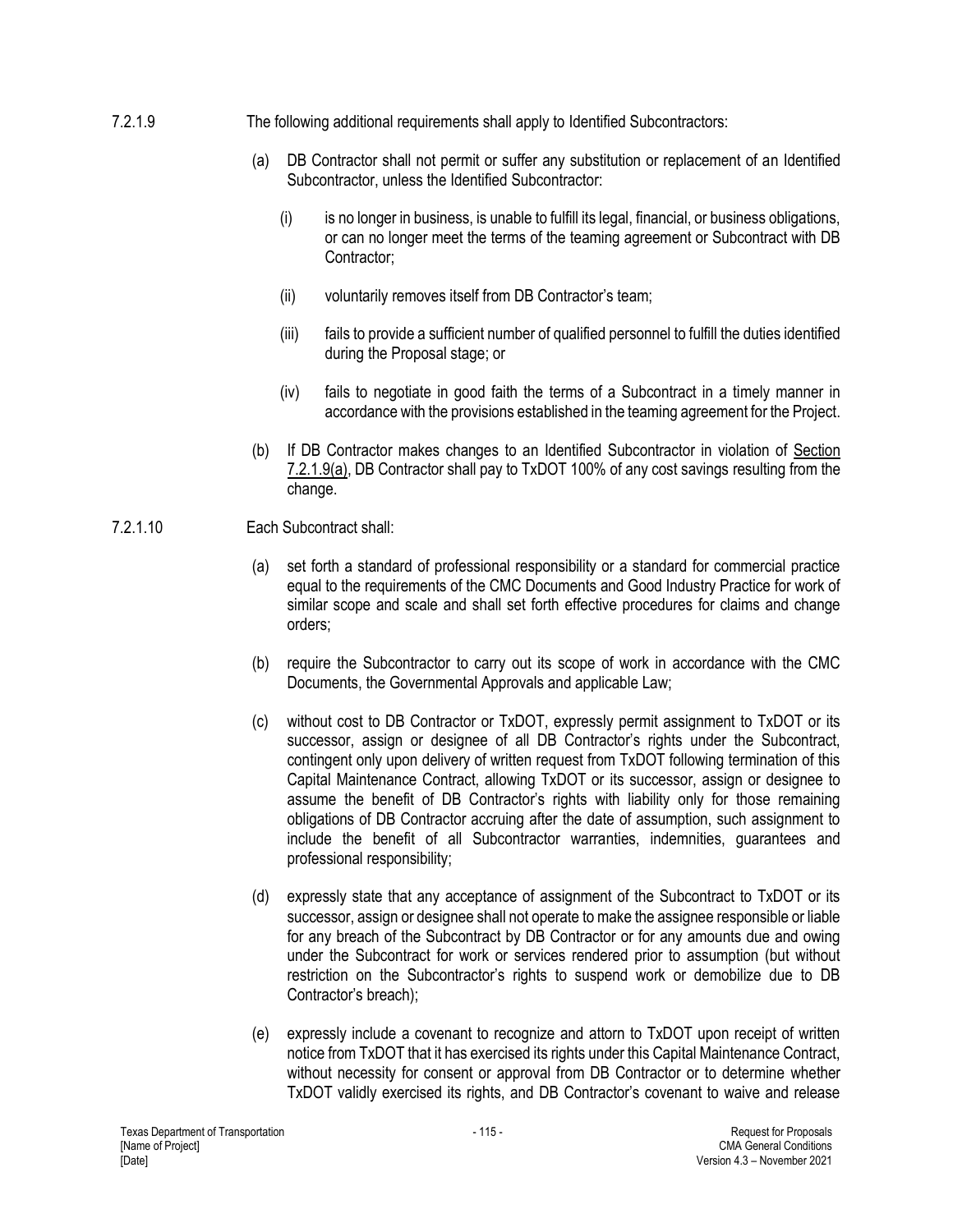any claim or cause of action against the Subcontractor arising out of or relating to its recognition and attornment in reliance on any such written notice;

- (f) not be assignable by the Subcontractor to any Person other than TxDOT (or its assignee) without DB Contractor's prior written consent;
- (g) expressly include requirements that the Subcontractor will (i) maintain usual and customary books and records for the type and scope of operations of business in which it is engaged (e.g., constructor, equipment Supplier, designer, service provider); (ii) permit audit thereof with respect to the Project or Maintenance Services by each of DB Contractor and TxDOT pursuant to Section 5.10.4; and (iii) provide progress reports to DB Contractor appropriate for the type of work it is performing sufficient to enable DB Contractor to provide the reports it is required to furnish TxDOT under this Capital Maintenance Contract;
- (h) include the right of DB Contractor to terminate the Subcontract in whole or in part upon any Termination for Convenience of this Capital Maintenance Contract without liability of DB Contractor or TxDOT for the Subcontractor's lost profits or business opportunity;
- (i) expressly require the Subcontractor to participate in meetings between DB Contractor and TxDOT, upon TxDOT's request, concerning matters pertaining to such Subcontract or its work, provided that all direction to such Subcontractor shall be provided by DB Contractor, and provided further that nothing in this clause (i) shall limit the authority of TxDOT to give such direction or take such action that, in its discretion, is necessary to remove an immediate and present threat to the safety of life or property;
- (j) include an agreement by the Subcontractor to give evidence in any dispute resolution proceeding pursuant to Section 4.7 and Exhibit 13 to the CMA, if such participation is requested by either TxDOT or DB Contractor;
- (k) expressly provide that all Liens, claims and charges of the Subcontractor and its subcontractors at any time shall not attach to any interest of TxDOT in the Project or the Project ROW;
- (l) with respect to Major Subcontracts, expressly include a covenant, expressly stated to survive termination of the Major Subcontract, to promptly execute and deliver to TxDOT a new contract between the Major Subcontractor and TxDOT on the same terms and conditions as the Major Subcontract, in the event (i) the Major Subcontract is rejected by DB Contractor in bankruptcy or otherwise wrongfully terminated by DB Contractor and (ii) TxDOT delivers written request for such new contract following termination or expiration of this Capital Maintenance Contract; and
- (m) be consistent in all other respects with the terms and conditions of the CMC Documents to the extent such terms and conditions are applicable to the scope of work of such Subcontractors, and include all provisions required by this Capital Maintenance Contract.

DB Contractor shall not amend any Subcontract with respect to any of the foregoing matters without the prior written consent of TxDOT.

#### 7.2.2 **Labor Standards**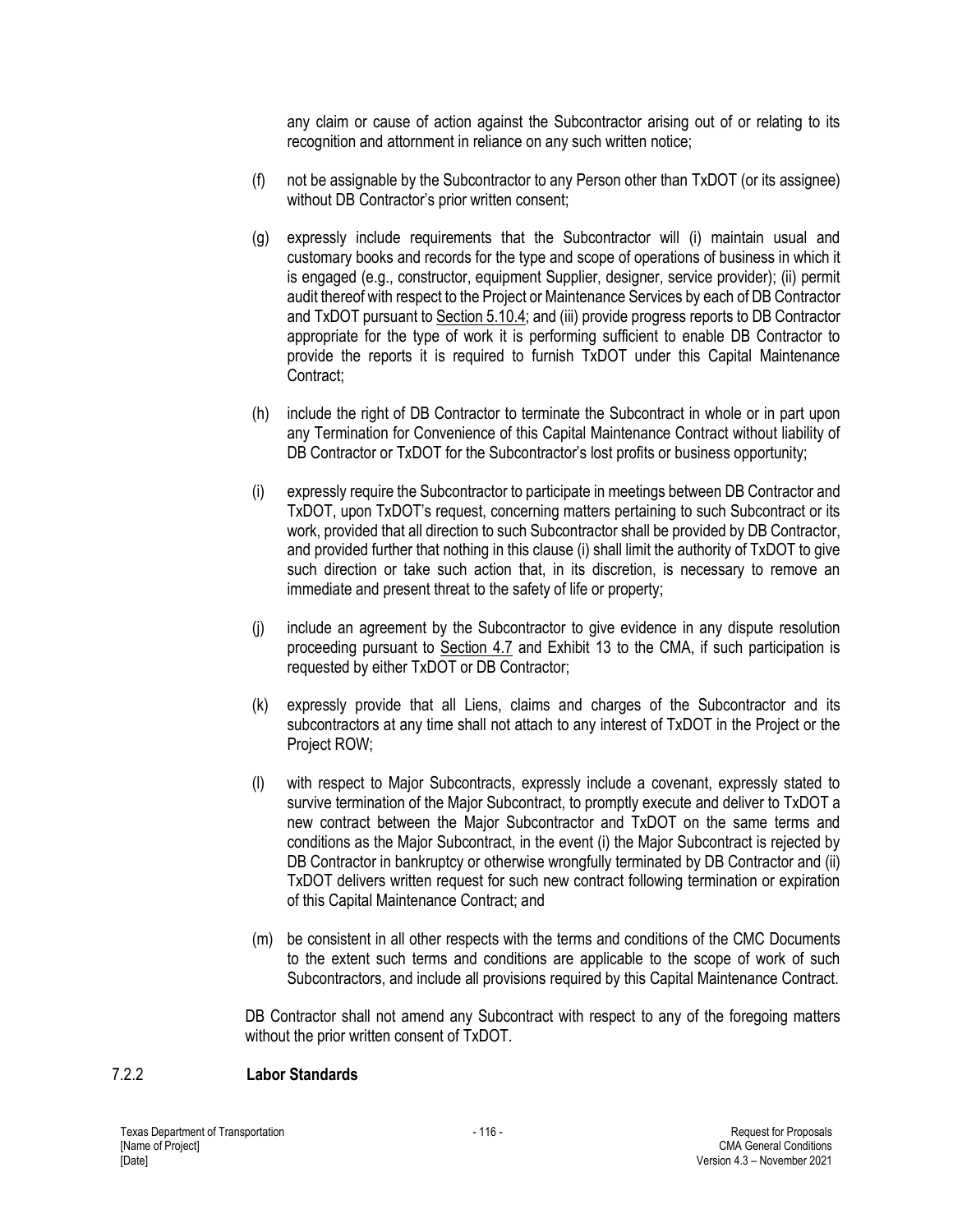- 7.2.2.1 In the performance of its obligations under the CMC Documents, DB Contractor at all times shall comply, and require by Subcontract that all Subcontractors and Suppliers comply, with all applicable federal and State labor, occupational safety and health standards, rules, regulations and federal and State orders.
- 7.2.2.2 All individuals performing Maintenance Services shall have the skill and experience and any licenses required to perform the Maintenance Services assigned to them.
- 7.2.2.3 If any individual employed by DB Contractor or any Subcontractor is not performing the Maintenance Services in a proper, safe and skillful manner, then DB Contractor shall, or shall cause such Subcontractor to, remove such individual and such individual shall not be reemployed on the Maintenance Services. If, after notice and reasonable opportunity to cure, such individual is not removed or if DB Contractor fails to ensure that skilled and experienced personnel are furnished for the proper performance of the Maintenance Services, then TxDOT may suspend the affected portion of the Maintenance Services by delivery of written notice of such suspension to DB Contractor. Such suspension shall be considered a suspension for cause and shall in no way relieve DB Contractor of any obligation contained in the CMC Documents or entitle DB Contractor to any additional compensation or time extension hereunder.

## 7.2.3 **Ethical Standards**

- 7.2.3.1 Within 90 days after the Effective Date, DB Contractor shall adopt written policies establishing ethical standards of conduct applicable to all DB Contractor-Related Entities, including DB Contractor's supervisory and management personnel, in dealing with (i) TxDOT and the Maintenance Manager and (ii) employment relations. Such policy shall be subject to review and comment by TxDOT prior to adoption. Such policy shall include standards of ethical conduct concerning the following:
	- (a) restrictions on gifts and contributions to, and lobbying of, TxDOT, the Texas Transportation Commission, TxDOT consultants and any of their respective commissioners, directors, officers and employees;
	- (b) protection of employees from unethical practices in selection, use, hiring, compensation or other terms and conditions of employment, or in firing, promotion and termination of employees;
	- (c) protection of employees from retaliatory actions (including discharge, demotion, suspension, threat, harassment, pay reduction or other discrimination in the terms and conditions of employment) in response to reporting of illegal (including the making of a false claim), unethical or unsafe actions or failures to act by any DB Contractor-Related Entity;
	- (d) restrictions on directors, members, officers or supervisory or management personnel of any DB Contractor-Related Entity engaging in any transaction or activity, including receiving or offering a financial incentive, benefit, loan or other financial interest, that is, or to a reasonable person appears to be, in conflict with or incompatible with the proper discharge of duties or independence of judgment or action in the performance of duties, or adverse to the interests of the Project or employees;
	- (e) restrictions on use of office or job position for a purpose that is, or would to a reasonable person appear to be, primarily for the private benefit of a director, member, officer or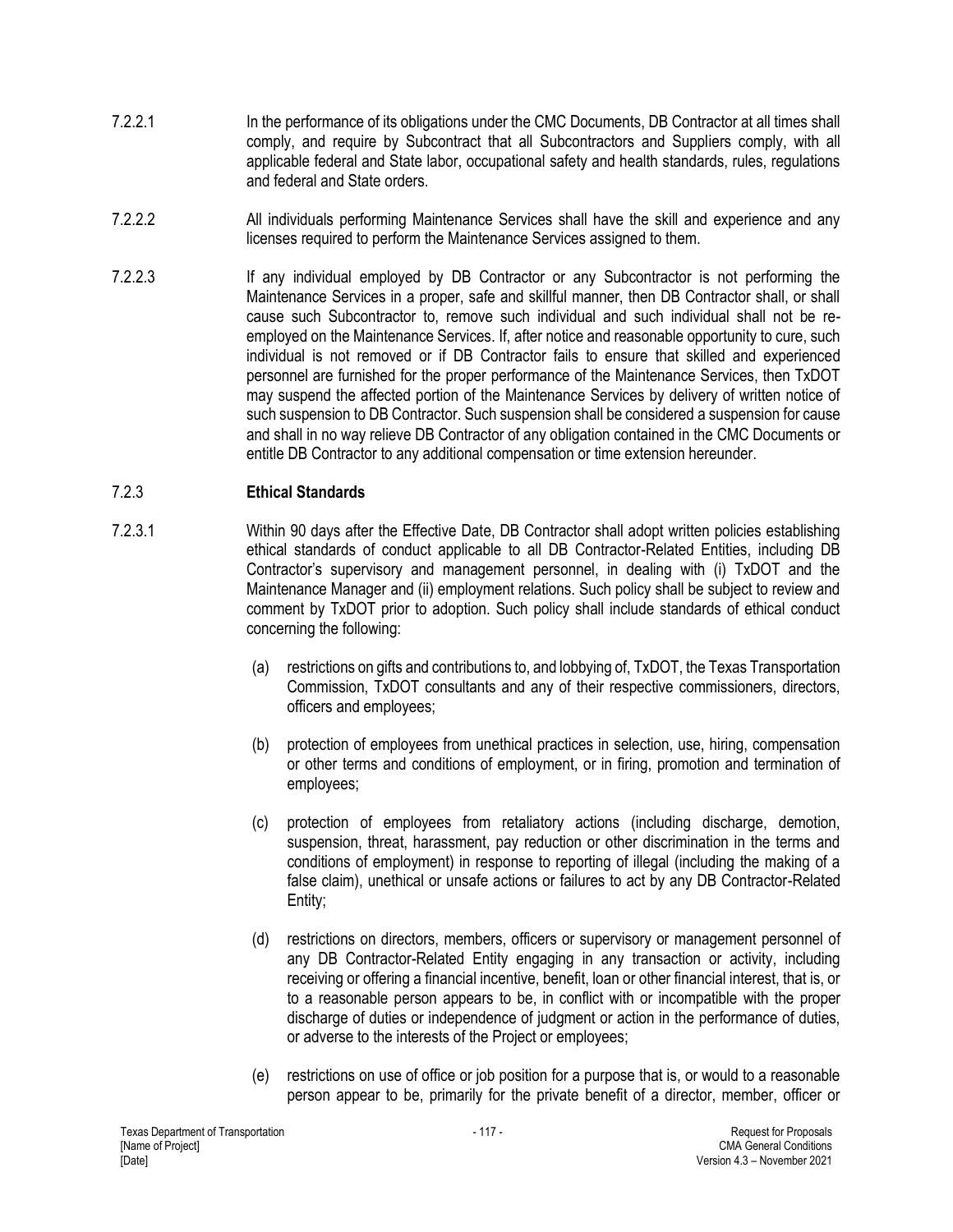supervisory or management person, rather than primarily for the benefit of DB Contractor or the Project, or primarily to achieve a private gain or an exemption from duty or responsibility for a director, member, officer or supervisory or management person; and

- (f) restrictions on directors, members, officers or employees of any DB Contractor-Related Entity performing any of the Maintenance Services if the performance of such services would be prohibited under TxDOT's published conflict of interest rules and policies applicable to TxDOT's design-build agreement program, or would be prohibited under Section 572.054 of the Texas Government Code.
- 7.2.3.2 DB Contractor shall cause its directors, members, officers and supervisory and management personnel, and include contract provisions requiring those of all other DB Contractor-Related Entities, to adhere to and enforce the adopted policy on ethical standards of conduct. DB Contractor shall establish reasonable systems and procedures to promote and monitor compliance with the policy.

# 7.2.4 **Prevailing Wages**

- 7.2.4.1 DB Contractor shall pay or cause to be paid to all applicable workers employed by it or its Subcontractors to perform the Maintenance Services not less than the prevailing rates of wages, as provided in the statutes and regulations applicable to public work contracts, including Chapter 2258 of the Texas Government Code and the Davis-Bacon Act, and as provided in Exhibit 7 to the Design-Build Agreement; provided, however, that the minimum prevailing wages that DB Contractor shall be required to pay to all applicable workers for the Maintenance Services shall be the lesser of (i) the prevailing wages in effect on the commencement date of the Maintenance Term then in effect and (ii) the prevailing wages set forth in Exhibit 7 to the Design-Build Agreement as escalated based on changes in CPI in accordance with the methodology set forth in Section 8.1.3. DB Contractor shall comply and cause its Subcontractors to comply with all Laws pertaining to prevailing wages. For the purpose of applying such Laws, the Project shall be treated as a public work paid for in whole or in part with public funds (regardless of whether public funds are actually used to pay for the Project). The foregoing shall not apply to any Subcontracts with TxDOT or Governmental Entities.
- 7.2.4.2 It is DB Contractor's sole responsibility to determine the wage rates required to be paid. In the event rates of wages and benefits change while this Capital Maintenance Contract is in effect, DB Contractor shall bear the cost of such changes and shall have no Claim against TxDOT on account of such changes. Without limiting the foregoing, no Claim will be allowed that is based upon DB Contractor's lack of knowledge or a misunderstanding of requirements pertaining to prevailing wages or DB Contractor's failure to include in the Maintenance Price adequate wages over the duration of this Capital Maintenance Contract.
- 7.2.4.3 Any issue between DB Contractor or a Subcontractor, and any affected worker relating to any alleged violation of Section 2258.023 of the Texas Government Code that is not resolved before the 15th day after the date TxDOT makes its initial determination under Section 2258.052 of the Texas Government Code (as to whether good cause exists to believe that a violation occurred) shall be submitted to binding arbitration in accordance with the Texas General Arbitration Act, Chapter 171 of the Civil Practice and Remedies Code.
- 7.2.4.4 DB Contractor shall comply and cause its Subcontractors to comply with all Laws regarding notice and posting of intent to pay prevailing wages, of prevailing wage requirements and of prevailing wage rates.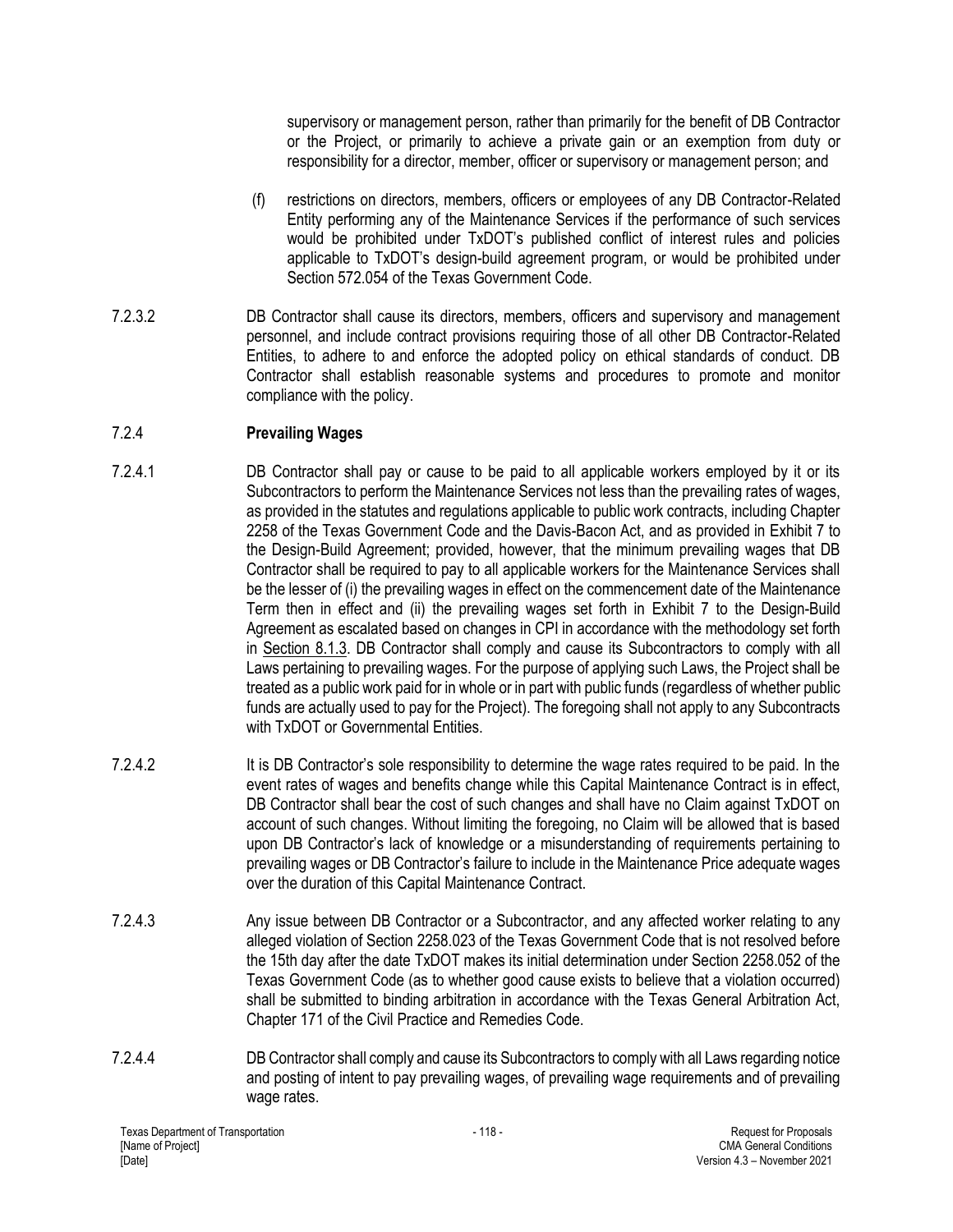# 7.2.5 **E-Verify**

Pursuant to Executive Order RP-80, DB Contractor certifies and ensures that for all contracts for services, DB Contractor shall, to the extent permitted by law, utilize the United States Department of Homeland Security's E-Verify system during the Maintenance Period to determine the eligibility of:

- (a) all persons hired by DB Contractor during the Maintenance Period to perform duties within the State of Texas; and
- (b) all persons, including subcontractors, hired during the Maintenance Period and assigned by DB Contractor during the Maintenance Period to perform work pursuant to this Capital Maintenance Contract.

Violation of this provision constitutes a material breach of this Capital Maintenance Contract.

## 7.2.6 **Uniforms**

Any uniforms, badges, logos and other identification worn by personnel of DB Contractor-Related Entities shall bear colors, lettering, design or other features to ensure clear differentiation from those of TxDOT and its employees.

## 7.2.7 **State Use Program**

- 7.2.7.1 DB Contractor shall comply with the provisions of Chapter 122 of the Texas Human Resources Code that are applicable to the State or TxDOT. The use of Community Rehabilitation Programs (CRPs) is outlined in Chapter 122 and 40 Texas Administrative Code §189 and is strongly encouraged by TxDOT. Specifically, Section 122.008 (Procurement at Determined Prices) states: "A suitable product or service that meets applicable specifications established by the state or its political subdivisions and that is available within the time specified must be procured from a CRP at the price determined by the council to be the fair market price."
- 7.2.7.2 DB Contractor will make a good faith effort to negotiate with CRPs and the Texas Industries for the Blind and Handicapped (TIBH) for subcontracts at a fair market price. TxDOT reserves the right to facilitate disputes involving subcontracts or potential subcontracts with CRPs and TIBH.

# 7.3 **Key Personnel**

- 7.3.1 At all times during the Maintenance Period, DB Contractor shall provide (a) a Maintenance Manager approved by TxDOT who (i) has full responsibility for the prosecution of the Maintenance Services, (ii) acts as agent and shall be a single point of contact in all matters on behalf of DB Contractor and (iii) is available to respond to TxDOT or TxDOT's Authorized Representatives; and (b) a Maintenance Safety Manager who will be responsible for all safety aspects of the Maintenance Services during the applicable Maintenance Term.
- 7.3.2 On or before (i) 60 days prior to the Initial Maintenance Term Commencement Date and (ii) 60 days prior to the commencement of any subsequent Maintenance Term, DB Contractor shall obtain TxDOT's written approval of any change to the person serving as the Maintenance Manager under the Design-Build Contract, or the person then serving as the Maintenance Safety Manager, as applicable.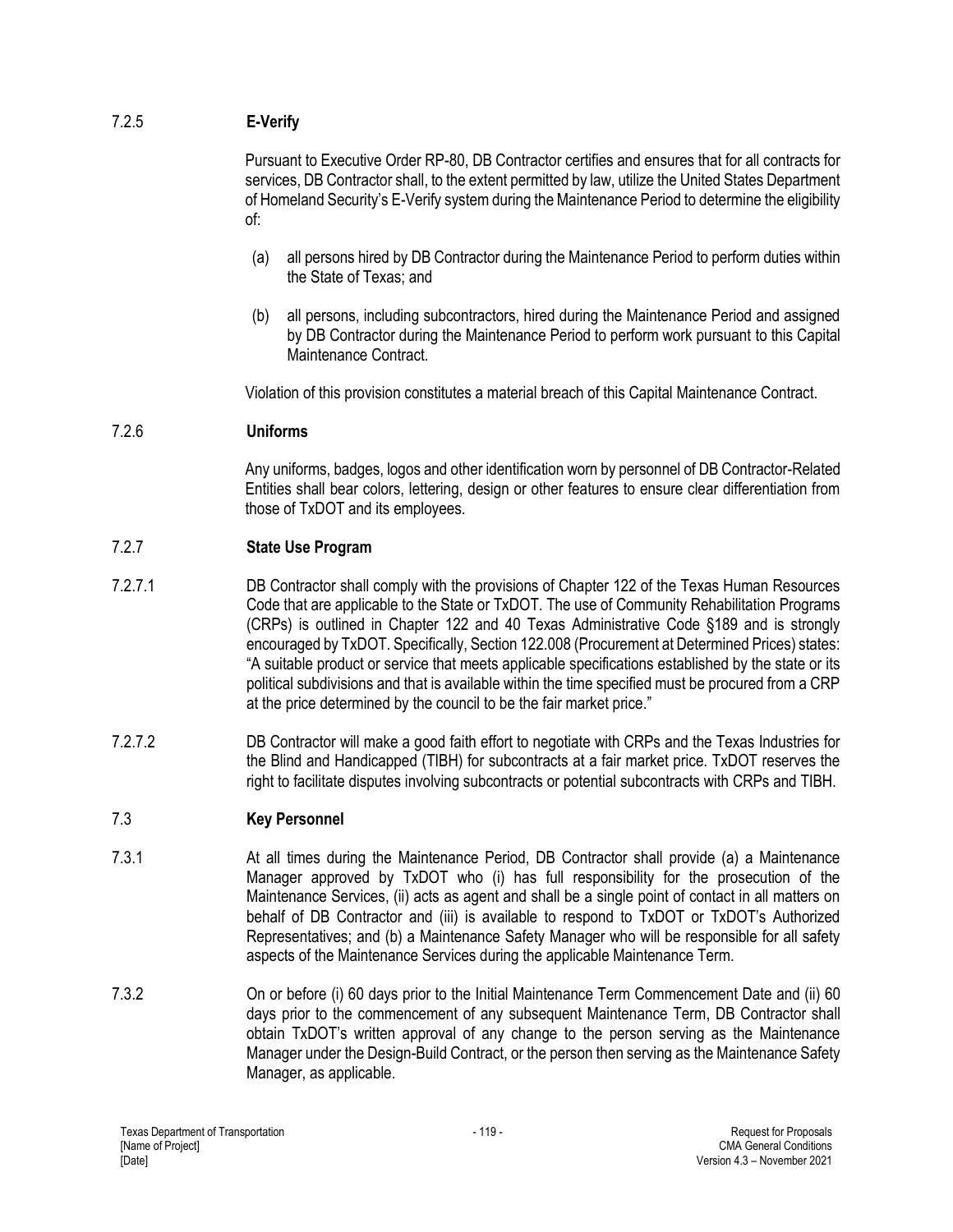- 7.3.3 During the Maintenance Period, DB Contractor shall promptly notify TxDOT in writing of any proposed changes in a person filling a Key Personnel role. DB Contractor shall not change, or permit any change in, the person filling a Key Personnel role without the prior written consent of TxDOT. Before DB Contractor replaces a person filling a Key Personnel role, TxDOT shall be given the opportunity to interview and approve or disapprove the replacement candidate(s). DB Contractor's request to replace a person filling a Key Personnel role shall include a proposed replacement, with equivalent or better qualifications, who shall be available within 30 days after TxDOT's approval. Any request shall be submitted in sufficient time, taking into consideration TxDOT's interview and approval rights, for an approved replacement to be in position without a gap in continuity of the position.
- 7.3.4 All individuals performing Maintenance Services shall have the skill and experience and any licenses or certifications required to perform the Maintenance Services assigned to them. If TxDOT determines, in its discretion, that any Person employed by DB Contractor or any Subcontractor is not performing the Maintenance Services in a proper and skillful manner or is detrimental to the progress of the Maintenance Services and/or the Project, then, at the written request of TxDOT, DB Contractor shall remove such Person from the Project and such Person shall not be reemployed on the Project without the prior written approval of TxDOT.
- 7.3.5 DB Contractor shall designate in writing one or more field representatives who shall have onsite field and office authority to represent and act for DB Contractor. A field representative shall be present within the Maintenance Limits at the job site at all times while Maintenance Services are in progress. DB Contractor shall provide to TxDOT phone, email addresses and pager numbers for the Maintenance Manager and all such field representative(s). TxDOT requires the ability to contact the Maintenance Manager and such field representative(s) 24 hours per day, seven days per week.
- 7.3.6 DB Contractor represents, warrants and covenants that the personnel identified in DB Contractor's Proposal are available for and will fulfill the roles identified for them in the Proposal in connection with the Maintenance Services. Unless otherwise agreed to by TxDOT in writing, such individuals shall be available for the Maintenance Services and shall maintain active involvement in the prosecution and performance of the Maintenance Services in accordance with the approved Maintenance Management Plan.
- 7.3.7 If an individual filling a Key Personnel role is not available for the Maintenance Services and does not maintain active involvement in the prosecution and performance of the Maintenance Services and such individual has not been replaced by an individual approved by TxDOT, DB Contractor acknowledges that TxDOT, the Maintenance Services and the Project will suffer significant and substantial additional Losses due to the unavailability of an approved individual to fill a Key Personnel role and that it is impracticable and extremely difficult to ascertain and determine the actual Losses which would accrue to TxDOT in such event. Therefore, for each day that a Key Personnel role is not filled by an approved individual, DB Contractor agrees to pay TxDOT Key Personnel Unavailability Liquidated Damages in the amount set forth in Section 6.3 of the CMA, for each position not filled, as deemed compensation to TxDOT for such Losses.
- 7.3.8 DB Contractor understands and agrees that any Key Personnel Unavailability Liquidated Damages payable in accordance with this Section 7.3 are in the nature of liquidated damages and not a penalty and that such sums are reasonable under the circumstances existing as of the Effective Date. DB Contactor shall pay to TxDOT within 10 Business Days after DB Contractor's receipt of an invoice therefor from TxDOT. In lieu of reimbursement, TxDOT, in its discretion, shall have the right to deduct such Key Personnel Unavailability Liquidated Damages from any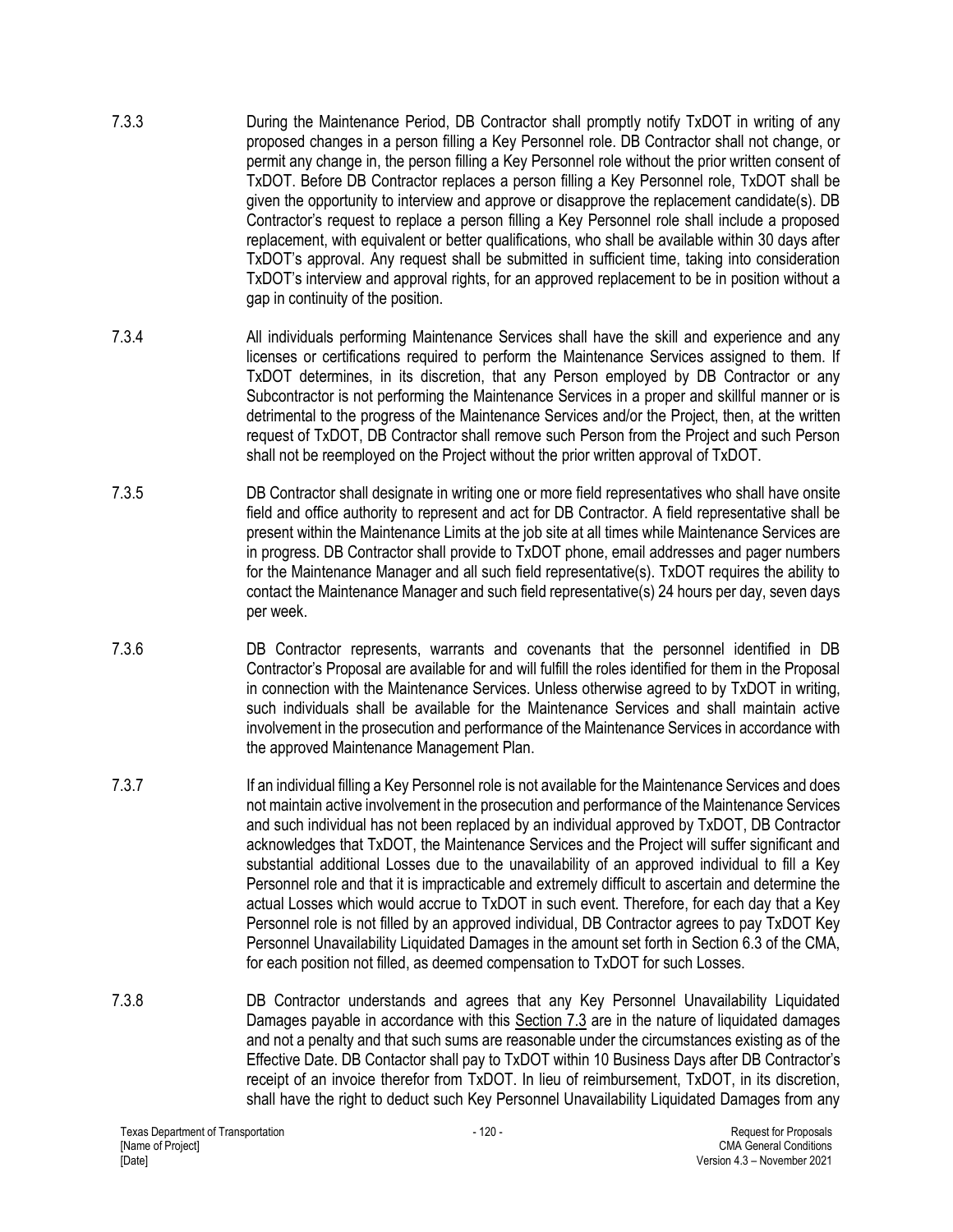amounts owed by TxDOT to DB Contractor or to collect such Key Personnel Unavailability Liquidated Damages from any bond, letter of credit or Guaranty furnished under this Capital Maintenance Contract. Notwithstanding the foregoing, DB Contractor shall not be liable for Key Personnel Unavailability Liquidated Damages under Section 7.3.7 if: (a) DB Contractor removes or replaces such person at the direction of TxDOT; (b) such individual is unavailable due to death, retirement, injury or no longer being employed by the applicable DB Contractor-Related Entity (provided that moving to an Affiliated company shall not be considered grounds for avoiding such damages); or (c) DB Contractor identifies the replacement for the Maintenance Manager (i) no later than 120 days prior to the Initial Maintenance Term Commencement Date or (ii) within 60 days after TxDOT issues a Maintenance NTP for any subsequent Maintenance Term, provided, however, in each such case, DB Contractor shall promptly propose to TxDOT a replacement for such personnel, which individual shall be subject to TxDOT's prior written approval. Following any TxDOT-approved substitution or replacement of the Maintenance Manager pursuant to the terms hereof, the new individual shall be considered the Maintenance Manager for all purposes under this Capital Maintenance Contract, including the provisions of this Section 7.3.

7.3.9 DB Contractor acknowledges and agrees that the Key Personnel positions are of critical importance to TxDOT and the Project. In addition to the approval rights of TxDOT set forth in this Section 7.3 and the Key Personnel Unavailability Liquidated Damages set forth in Section 7.3.7, if an individual in a Key Personnel position leaves that position for a reason other than as set forth in clauses (a)-(c) of Section 7.3.8, TxDOT shall have the right to terminate this Capital Maintenance Contract for default under Section 7.7, unless DB Contractor provides TxDOT a replacement acceptable to TxDOT within 30 days after the earlier of: (a) the date on which such individual has left his/her position; or (b) DB Contractor or TxDOT becomes aware that such individual intends to leave his/her position.

# 7.4 **Suspension**

## 7.4.1 **Suspensions for Convenience**

TxDOT may, at any time and for any reason, by written notice, order DB Contractor to suspend all or any part of the Maintenance Services required under the CMC Documents for the period of time that TxDOT deems appropriate for the convenience of TxDOT. DB Contractor shall promptly comply with any such written suspension order. DB Contractor shall promptly recommence the Maintenance Services upon receipt of written notice from TxDOT directing DB Contractor to resume the Maintenance Services. Any such suspension for convenience shall be considered a TxDOT-Directed Change, provided that TxDOT shall have the right to direct suspensions for convenience not exceeding 48 hours each up to a total of 96 hours, which shall not be considered a TxDOT-Directed Change. Adjustments of the Maintenance Price shall be available for any such TxDOT-Directed Change, subject to DB Contractor's compliance with the terms and conditions set forth in Section 4.5 hereof and Section 5 of the CMA.

# 7.4.2 **Suspensions for Cause**

- 7.4.2.1 TxDOT has the authority to suspend, wholly or in part, the Maintenance Services for cause by written order for DB Contractor's failure to:
	- (a) correct conditions unsafe for the Project, workers, other Project personnel or the general public;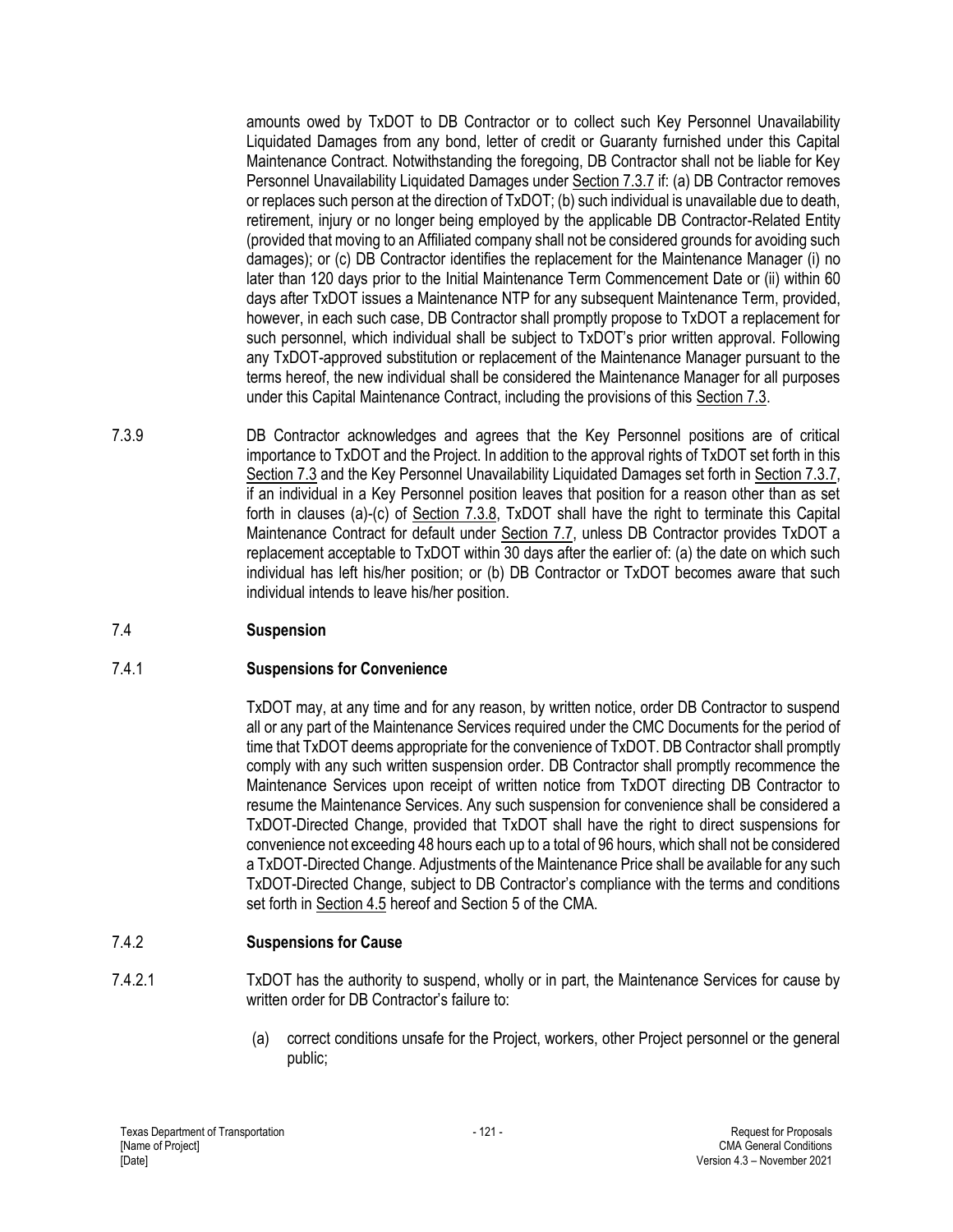- (b) comply with any Governmental Approval or Law (including Environmental Laws), or otherwise carry out the requirements of the CMC Documents;
- (c) carry out orders of TxDOT set forth in a Directive Letter;
- (d) deliver or maintain Maintenance Security or required insurance; or
- (e) comply with the requirements for developing and implementing the MQMP.
- 7.4.2.2 DB Contractor shall promptly comply with any such written suspension order, even if DB Contractor disputes the grounds for suspension. DB Contractor shall promptly recommence the Maintenance Services upon receipt of written notice from TxDOT directing DB Contractor to resume the Maintenance Services. If TxDOT orders suspension of the Maintenance Services on one of the foregoing grounds but it is finally determined under the procedures for resolution of Disputes of this Capital Maintenance Contract that such grounds did not exist, it shall be treated as a suspension for TxDOT's convenience under Section 7.4.1.

# 7.4.3 **Responsibilities of DB Contractor During Suspension Periods**

During periods that the Maintenance Services are suspended, DB Contractor shall continue to be responsible for the Maintenance Services and shall prevent damage or injury to the Maintained Elements, and shall erect necessary temporary structures, signs, or other facilities required to maintain the Maintained Elements. Additionally, DB Contractor shall continue other Maintenance Services that have been or can be performed at the Site or off-site during the period that the Maintenance Services are suspended.

# 7.5 **Liquidated Damages and Limitation of Liability**

# 7.5.1 **Additional Acknowledgements Regarding Liquidated Damages, Charges and Fees**

DB Contractor further agrees and acknowledges that:

- (a) as of the Effective Date, the amounts of Liquidated Damages, and the other charges and fees imposed pursuant to Section 6 of the CMA represent good faith estimates and evaluations by the Parties as to the actual potential damages that TxDOT would incur as a result of DB Contractor failures to perform or impermissible Lane Closures, and do not constitute a penalty;
- (b) the Parties have agreed to such Liquidated Damages and the other charges and fees imposed pursuant to Section 6 of the CMA in order to fix and limit DB Contractor's costs and to avoid later Disputes over what amounts of damages are properly chargeable to DB Contractor;
- (c) such sums are reasonable in light of the anticipated or actual harm caused by DB Contractor failures or impermissible Lane Closures, the difficulties of the proof of loss, and the inconvenience or infeasibility of otherwise obtaining an adequate remedy; and
- (d) such Liquidated Damages and the other charges and fees imposed pursuant to Section 6 of the CMA are not intended to, and do not, liquidate DB Contractor's liability under the indemnification provisions of Section 6.9, even though Third Party Claims against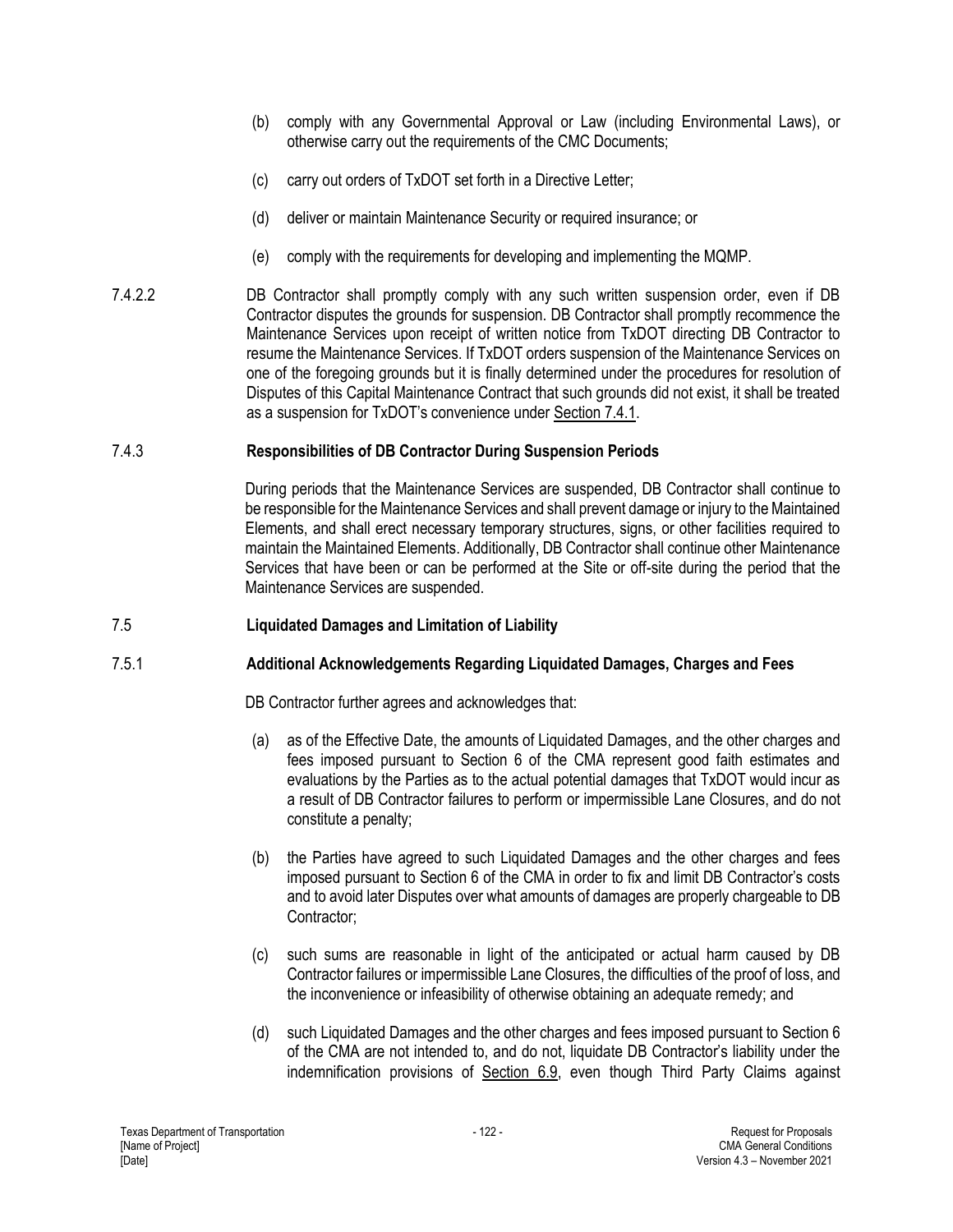Indemnified Parties may arise out of the same event, breach or failure that gives rise to the Liquidated Damages, charges or fees.

# 7.5.2 **Payment; Satisfaction; Waiver; Non-Exclusive Remedy**

- 7.5.2.1 DB Contractor shall pay any Liquidated Damages owing under this Section 7.5 and any other charges and fees imposed pursuant to Section 6 of the CMA within 20 days after TxDOT delivers to DB Contractor TxDOT's invoice or demand therefor, such invoice or demand to be issued not more often than monthly. For clarification, this provision does not excuse DB Contractor from including all amounts of Liquidated Damages and any additional charges and fees imposed pursuant to Section 6 of the CMA owed to TxDOT within its Draw Request in accordance with Section 8.2.2, regardless of whether DB Contractor has received TxDOT's invoice.
- 7.5.2.2 TxDOT shall have the right to deduct and offset Liquidated Damages and the other charges and fees imposed pursuant to Section 6 of the CMA from any amounts owing DB Contractor. TxDOT also shall have the right to draw on any bond, certificate of deposit, letter of credit or other security provided by DB Contractor pursuant to this Capital Maintenance Contract to satisfy Liquidated Damages and the other charges and fees imposed pursuant to Section 6 of the CMA not paid when due.
- 7.5.2.3 TxDOT's right to, and imposition of Liquidated Damages and the other charges and fees imposed pursuant to Section 6 of the CMA are in addition, and without prejudice, to any other rights and remedies available to TxDOT under this Capital Maintenance Contract, at law or in equity respecting the breach, failure to perform or DB Contractor Default that is the basis for the Liquidated Damages, or any other breach, failure to perform or DB Contractor Default, except for recovery of the monetary damage that the Liquidated Damages are intended to compensate.

# 7.5.3 **Limitation of DB Contractor's Liability**

Notwithstanding any other provision of the CMC Documents, to the extent permitted by applicable Law, TxDOT will not seek indemnification and defense under Section 6.9 or to recover damages from DB Contractor relating to this Capital Maintenance Contract (whether arising in contract, negligence or other tort, or any other theory of law) in excess of the sum of (a) all those costs reasonably incurred by TxDOT or any Person acting on TxDOT's behalf in completing or correcting the Maintenance Services or having the Maintenance Services completed or corrected by another Person, including the cost of the work required or arising under the Warranties; (b) an amount equal to 100% of the Maintenance Price adjusted using ENR CCI in accordance with the methodology set forth in Section 8.1.3 assuming an annual ENR CCI rate of 3%, summed for all three Maintenance Terms (which amount shall specifically include any Liquidated Damages paid pursuant to this Section 7.5); (c) any amounts paid by or on behalf of DB Contractor that are covered by insurance proceeds from insurance policies required under the CMC Documents; and (d) all Losses incurred by any Indemnified Party relating to or arising out of any illegal activities, fraud, criminal conduct, gross negligence or intentional misconduct on the part of any DB Contractor-Related Entity.

# 7.5.4 **Limitation on Consequential Damages**

7.5.4.1 Notwithstanding any other provision of the CMC Documents and except as set forth in this Section 7.5.4.1 and in Section 7.5.4.2, to the extent permitted by applicable Law, neither party shall be liable to the other for punitive damages or indirect, incidental or consequential damages,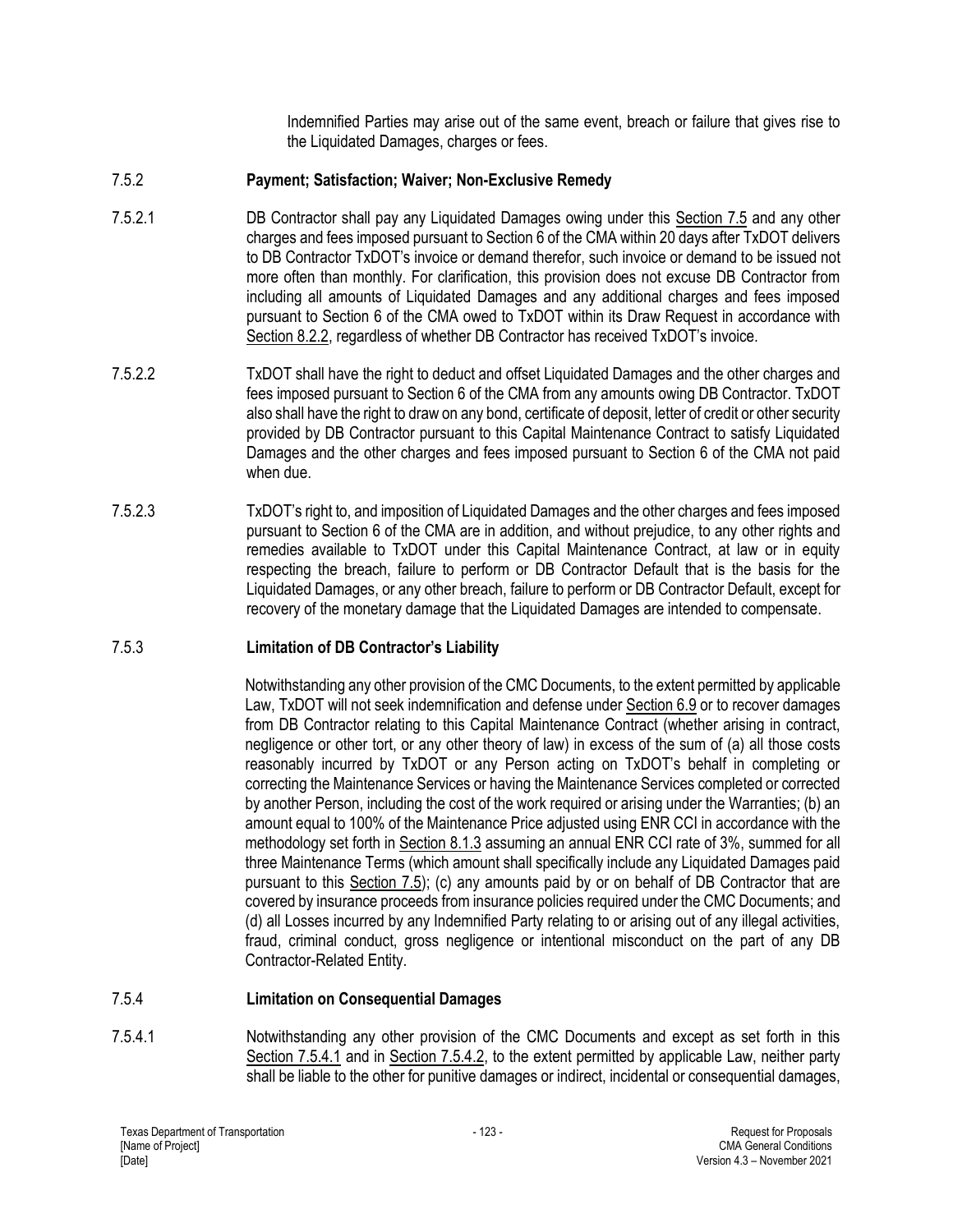whether arising out of breach of this Capital Maintenance Contract, tort (including negligence) or any other theory of liability, and each party hereby releases the other party from any such liability.

- 7.5.4.2 The foregoing limitations on DB Contractor's liability for punitive, indirect, incidental or consequential damages shall not apply to or limit any right of recovery TxDOT may have respecting the following:
	- (a) Losses (including defense costs) to the extent (i) covered by the proceeds of insurance required to be carried pursuant to Section 3.3, (ii) covered by the proceeds of insurance actually carried by or insuring DB Contractor under policies solely with respect to the Project and the Maintenance Services, regardless of whether required to be carried pursuant to Section 3.3, or (iii) DB Contractor is deemed to have self-insured the Loss pursuant to Section 3.3.16.3;
	- (b) Losses arising out of fraud, criminal conduct, intentional misconduct (which does not include any intentional Event of Default), recklessness, bad faith or gross negligence on the part of any DB Contractor-Related Entity;
	- (c) DB Contractor's indemnities set forth in Section 6.9.1 or elsewhere in the CMC Documents;
	- (d) DB Contractor's obligation to pay Liquidated Damages and the other charges and fees imposed pursuant to Section 6 of the CMA or any other provision of the CMC Documents;
	- (e) Losses arising out of DB Contractor Releases of Hazardous Materials; and
	- (f) any other consequential damages arising from a breach of this Capital Maintenance Contract by DB Contractor that occurs prior to the end of the Maintenance Period, subject to a cap in the amount of \$1,000,000.

# 7.6 **Default and Remedies**

# 7.6.1 **Default of DB Contractor**

# 7.6.1.1 **Events and Conditions Constituting Default**

DB Contractor shall be in breach under this Capital Maintenance Contract upon the occurrence of any one or more of the following events or conditions (each a "**DB Contractor Maintenance Default**"):

- (a) a DB Contractor Event of Default under the Design-Build Contract;
- (b) DB Contractor fails to timely observe or perform or cause to be observed or performed any covenant, agreement, obligation, term or condition required to be observed or performed by DB Contractor under the CMC Documents, including failure to perform the Maintenance Services in accordance with the CMC Documents;
- (c) DB Contractor fails to resume performance of Maintenance Services which have been suspended or stopped, within the time specified in the originating notification after receipt of notice from TxDOT to do so or (if applicable) after cessation of the event preventing performance;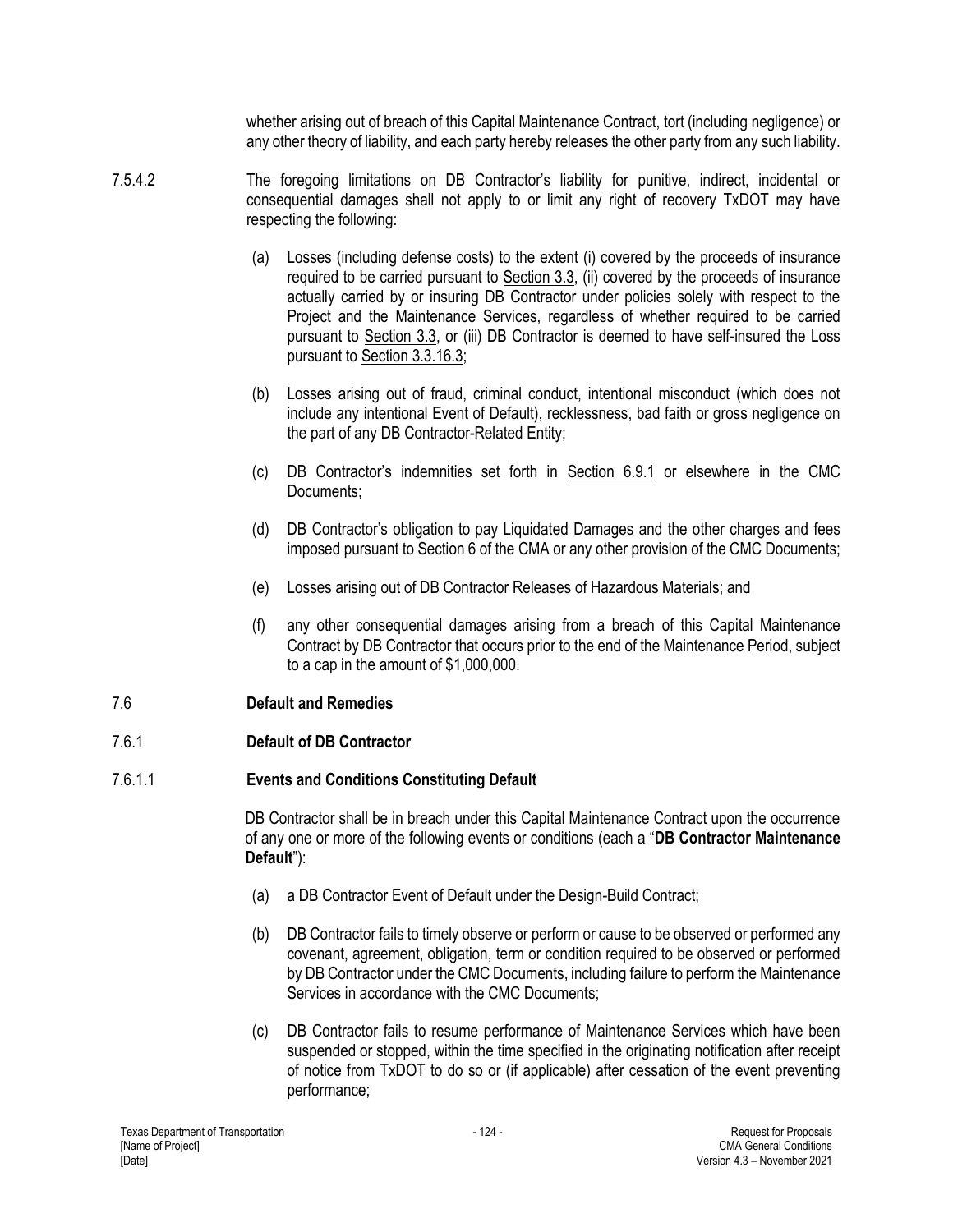- (d) DB Contractor suspends, ceases, stops or abandons performance of the Maintenance Services or fails to continuously and diligently prosecute the Maintenance Services (exclusive of work stoppage: (i) due to termination by TxDOT, or (ii) due to and during the continuance of a Force Majeure Event or suspension by TxDOT);
- (e) DB Contractor fails to obtain, provide and maintain any insurance, bonds, guarantees, letters of credit or other performance security as and when required under this Capital Maintenance Contract for the benefit of relevant parties, or fails to comply with any requirement of this Capital Maintenance Contract pertaining to the amount, terms or coverage of the same;
- (f) DB Contractor makes or attempts to make or suffers a voluntary or involuntary assignment or transfer of all or any portion of this Capital Maintenance Contract in violation of Section 6.5;
- (g) DB Contractor fails, absent a valid dispute, to make payment when due for labor, equipment or materials in accordance with its agreements with Subcontractors and Suppliers and in accordance with applicable Laws, or fails to make payment to TxDOT when due of any amounts owing to TxDOT under this Capital Maintenance Contract:
- (h) DB Contractor breaches any other agreement, representation, covenant or warranty contained in the CMC Documents;
- (i) DB Contractor fails to discharge or obtain a stay within 10 days of any final judgment(s) or order for the payment of money against it in excess of \$100,000 in the aggregate arising out of the prosecution of the Maintenance Services (provided that, for purposes hereof, posting of a bond in the amount of 125% of such judgment or order shall be deemed an effective stay);
- (j) any Guarantor revokes or attempts to revoke its obligations under its guarantee or otherwise takes the position that such instrument is no longer in full force and effect;
- (k) any final judgment is issued holding DB Contractor or any Guarantor liable for an amount in excess of \$100,000 based on a finding of intentional or reckless misconduct or violation of a state or federal false claims act;
- (l) any representation or warranty in the CMC Documents made by DB Contractor, or any certificate, schedule, report, instrument or other document delivered by or on behalf of DB Contractor to TxDOT pursuant to the CMC Documents is false or materially misleading or inaccurate when made or omits material information when made;
- (m) DB Contractor commences a voluntary case seeking liquidation, reorganization or other relief with respect to itself or its debts under any U.S. or foreign bankruptcy, insolvency, or other similar Law now or hereafter in effect; seeks the appointment of a trustee, receiver, liquidator, custodian, or other similar official of it or any substantial part of its assets; becomes insolvent, or generally does not pay its debts as they become due; admits in writing its inability to pay its debts; makes an assignment for the benefit of creditors; or takes any action to authorize any of the foregoing; or any of the foregoing acts or events shall occur with respect to any of DB Contractor's partners, members or joint venturers, or any Surety or Guarantor;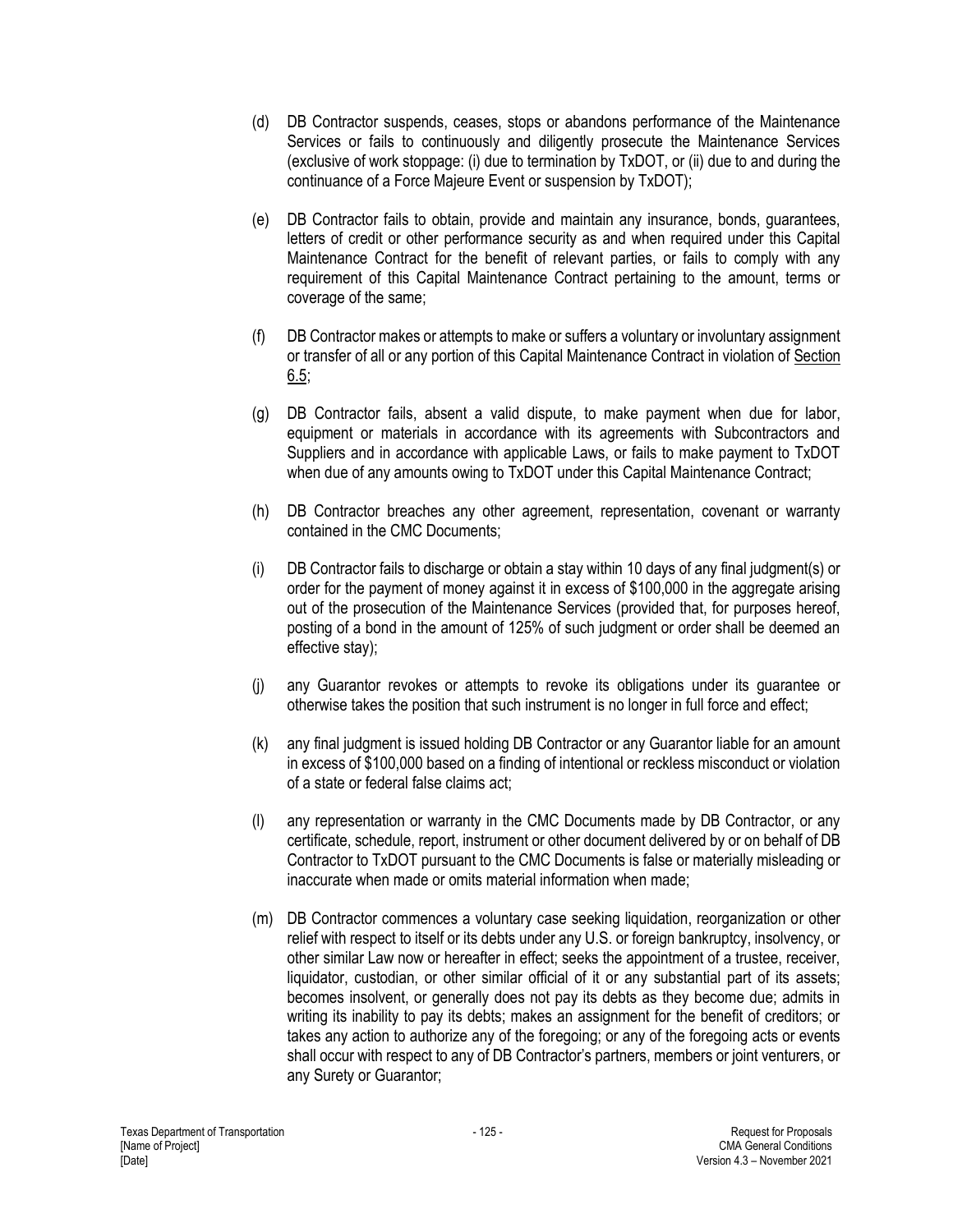- (n) an involuntary case is commenced against DB Contractor seeking liquidation, reorganization, dissolution, winding up, a composition or arrangement with creditors, a readjustment of debts or other relief with respect to DB Contractor or DB Contractor's debts under any U.S. or foreign bankruptcy, insolvency or other similar Law now or hereafter in effect; seeking the appointment of a trustee, receiver, liquidator, custodian, or other similar official of DB Contractor or any substantial part of DB Contractor's assets; seeking the issuance of a writ of attachment, execution, or similar process; or seeking like relief, and such involuntary case shall not be contested by DB Contractor in good faith or shall remain undismissed and unstayed for a period of 60 days; or any of the foregoing acts or events shall occur with respect to any of DB Contractor's partners, members or joint venturers, or any Surety or Guarantor;
- (o) in any voluntary or involuntary case seeking liquidation, reorganization or other relief with respect to DB Contractor or its debts under any U.S. or foreign bankruptcy, insolvency or other similar Law now or hereafter in effect, this Capital Maintenance Contract or any of the other CMC Documents is rejected, including a rejection pursuant to 11 USC § 365 or any successor statute; and
- (p) DB Contractor or, if DB Contractor is a joint venture, any Equity Member, knowingly or intentionally fails to comply with a requirement of Subchapter J, Chapter 552, Government Code that is applicable to DB Contractor.

## 7.6.1.2 **Notice and Opportunity to Cure**

- 7.6.1.2.1 For the purpose of TxDOT's exercise of other remedies and subject to remedies that this Section 7.6 expressly states may be exercised before lapse of a cure period, DB Contractor shall have the following cure periods with respect to the following DB Contractor Maintenance Defaults:
	- (a) respecting a DB Contractor Maintenance Default under clause (a) of Section 7.6.1.1, the same cure period, if any, as is available under the Design-Build Contract;
	- (b) respecting a DB Contractor Maintenance Default under clauses (b) through (d), and clauses (g) through (j) and clause (p) of  $Section 7.6.1.1$ , a period of 10 days after TxDOT delivers to DB Contractor written notice of the default, provided that no such notice and opportunity to cure is required for any DB Contractor Maintenance Default which by its nature cannot be cured (which shall include the items described in clauses (e) and (f) and clauses (k) through (n) of Section 7.6.1.1); and
	- (c) if a DB Contractor Maintenance Default is capable of cure but, by its nature, cannot be cured within 10 days, as determined by TxDOT, such additional period of time shall be allowed as may be reasonably necessary to cure the default so long as DB Contractor commences such cure within such 10-day period and thereafter diligently prosecutes such cure to completion; provided, however, that in no event shall such cure period exceed 60 days in total.
- 7.6.1.2.2 Failure to provide notice to the Surety shall not preclude TxDOT from exercising its remedies against DB Contractor. Notwithstanding the provisions of this Section 7.6, TxDOT may, without notice and without awaiting lapse of the period to cure any default, in the event of existence of a condition on or affecting the Project that TxDOT believes poses an immediate and imminent danger to public health or safety, rectify the dangerous condition at DB Contractor's cost, and, so long as TxDOT undertakes such action in good faith, even if under a mistaken belief in the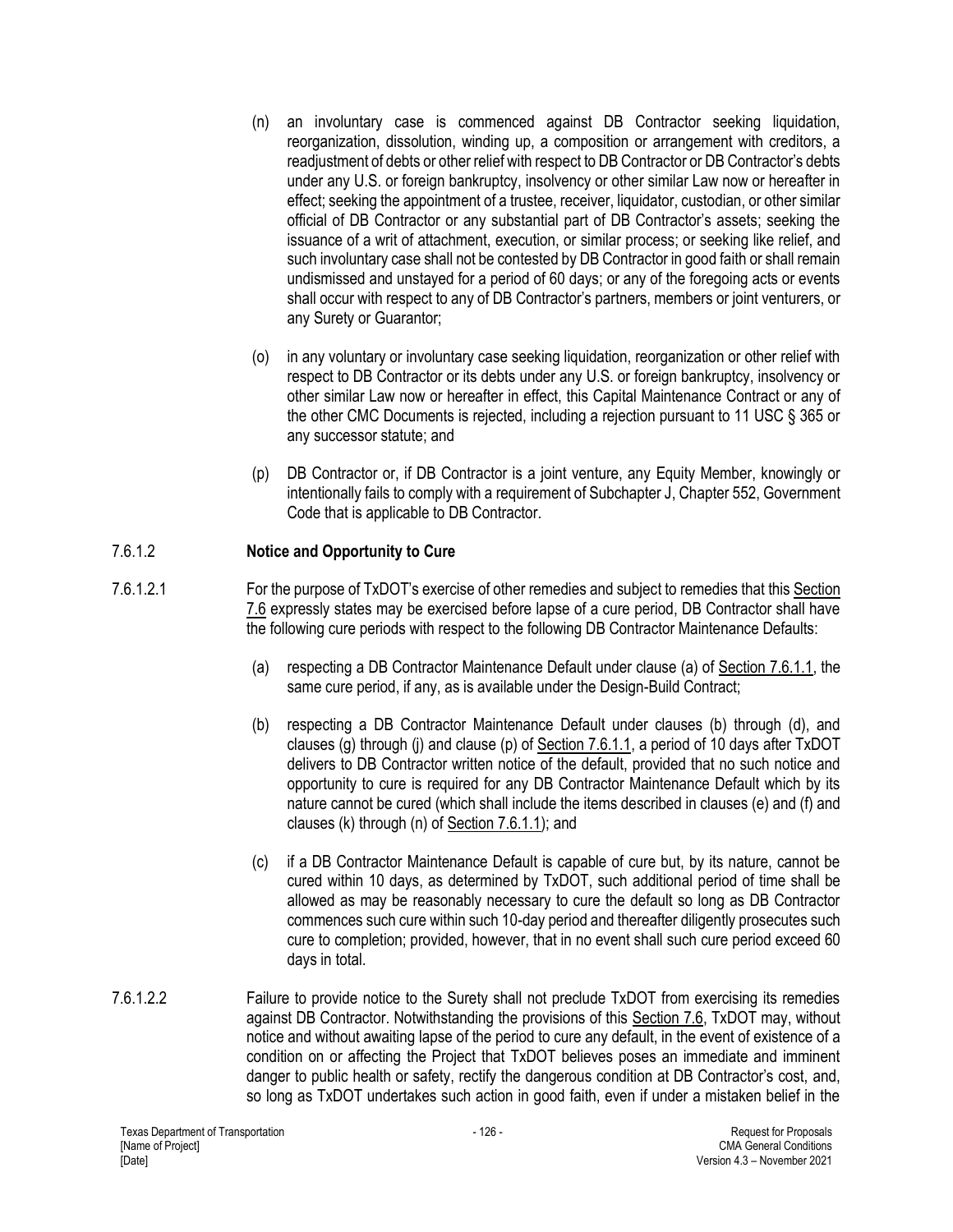occurrence of such default, such action shall not expose TxDOT to any liability to DB Contractor and shall not entitle DB Contractor to any remedy, it being acknowledged that TxDOT has a paramount public interest in providing and maintaining safe public use of and access to the Project. TxDOT's good faith determination of the existence of such danger shall be deemed conclusive in the absence of clear and convincing evidence to the contrary.

## 7.6.2 **TxDOT Remedies for DB Contractor Default**

- 7.6.2.1 If any DB Contractor Maintenance Default described in Section 7.6.1.1 is not subject to cure or is not cured within the period (if any) specified in Section 7.6.1.2.1, TxDOT may declare that an "**Event of Default**" has occurred and notify DB Contractor to discontinue the Maintenance Services. The declaration of an Event of Default shall be in writing and given to DB Contractor, with a copy to Surety and any Guarantor. In addition to all other rights and remedies provided by Law or equity and such rights and remedies as are otherwise available under the CMC Documents, including the Maintenance Performance Bond, any letter of credit, and Guaranty, if an Event of Default shall occur, TxDOT shall have the following rights without further notice and without waiving or releasing DB Contractor from any obligations and DB Contractor shall have the following obligations (as applicable):
	- (a) TxDOT may terminate this Capital Maintenance Contract or a portion thereof, including DB Contractor's rights of entry upon, possession and control of the Project, in which case, the provisions of Section 7.6.3 shall apply.
	- (b) If and as directed by TxDOT, DB Contractor shall withdraw from the Site and shall remove such materials, equipment, tools and instruments used by, and any debris or waste materials generated by, any DB Contractor-Related Entity on the Site or otherwise in the performance of the Maintenance Services.
	- (c) DB Contractor shall deliver to TxDOT possession of any or all design or construction documents and all other completed or partially completed drawings (including plans, elevations, sections, details and diagrams), specifications, records, information, schedules, samples, shop drawings and other documents and facilities related to the Project that TxDOT deems necessary in connection with Maintenance Services.
	- (d) DB Contractor shall assign to TxDOT the Subcontracts requested by TxDOT and DB Contractor shall terminate, at its sole cost, all other Subcontracts.
	- (e) TxDOT, in its discretion, may deduct from any amounts payable by TxDOT to DB Contractor such amounts (including interest thereon as permitted under this Capital Maintenance Contract) payable by DB Contractor to TxDOT, including reimbursements owing, Liquidated Damages and any other charges or fees imposed pursuant to Section 6 of the CMA, and amounts TxDOT deems advisable to cover any existing or threatened claims, Liens and stop notices of Subcontractors, laborers or other Persons, amounts of any Losses that have accrued, the cost to complete or remediate uncompleted Maintenance Services or Nonconforming Work or other damages or amounts that TxDOT has determined are or may be payable to TxDOT under the CMC Documents.
	- (f) TxDOT shall have the right, but not the obligation, to pay any amount and/or perform any act as may then be required from DB Contractor under the CMC Documents or Subcontracts.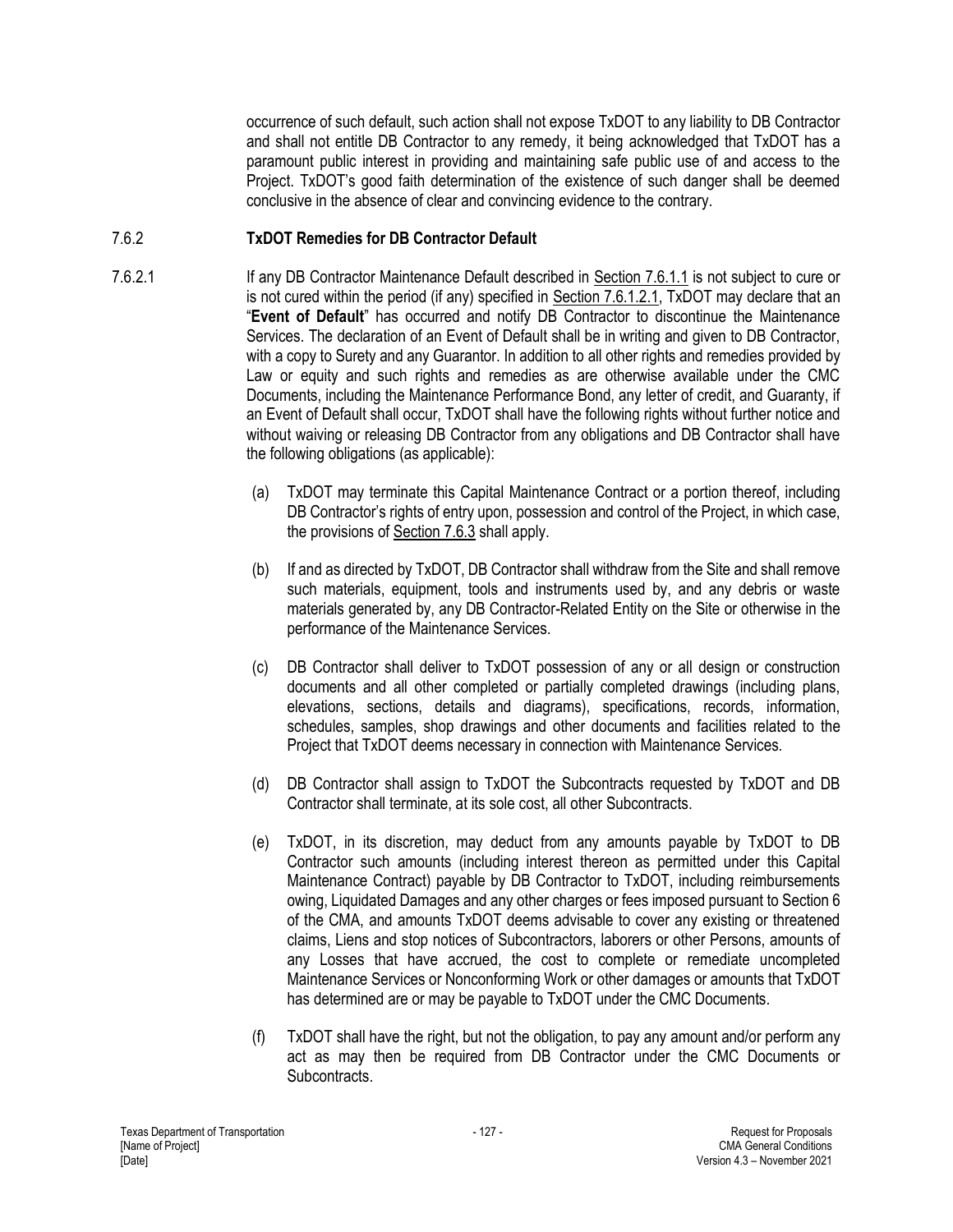- (g) TxDOT may appropriate any or all materials, supplies and equipment on the Site as may be suitable and acceptable and may direct the Surety (other than in the Event of Default under Section 7.6.1.1(e)) to complete this Capital Maintenance Contract or may enter into an agreement for the completion of this Capital Maintenance Contract according to the terms and provisions hereof with another contractor or the Surety, or use such other methods as may be required for the completion of the Maintenance Services and the requirements of the CMC Documents, including completion of the Maintenance Services by TxDOT.
- (h) If TxDOT exercises any right to perform any obligations of DB Contractor, in the exercise of such right TxDOT may, but is not obligated to, among other things: (i) perform or attempt to perform, or cause to be performed, such Maintenance Services; (ii) spend such sums as TxDOT deems necessary and reasonable to employ and pay such architects, engineers, consultants and contractors and obtain materials and equipment as may be required for the purpose of completing such Maintenance Services; (iii) execute all applications, certificates and other documents as may be required for completing the Maintenance Services; (iv) modify or terminate any contractual arrangements; (v) take any and all other actions which it may in its discretion consider necessary to complete the Maintenance Services; and (vi) prosecute and defend any action or proceeding incident to the Maintenance Services.
- 7.6.2.2 If an Event of Default occurs, DB Contractor and each Guarantor shall be jointly and severally liable to TxDOT for all costs incurred by TxDOT or any Person acting on TxDOT's behalf in completing the Maintenance Services. Upon the occurrence of an Event of Default, TxDOT shall be entitled to withhold all or any portion of further payments to DB Contractor until such time as TxDOT is able to determine how much, if any, remains payable to DB Contractor and the amount payable by DB Contractor to TxDOT in connection with TxDOT's damages and claims against DB Contractor-Related Entities or as otherwise required by the CMC Documents. Promptly upon such determination, TxDOT shall notify DB Contractor in writing of the amount, if any, that DB Contractor shall pay TxDOT, or TxDOT shall pay DB Contractor the applicable amount. All costs and charges incurred by TxDOT, including attorneys', consultants', accountants' and expert witness fees and costs, together with the cost of completing the Maintenance Services under the CMC Documents, will be deducted from any moneys due or that may become due DB Contractor or its Surety. If such expense exceeds the sum that would have been payable to DB Contractor under this Capital Maintenance Contract, then DB Contractor and each Guarantor shall be liable and shall pay to TxDOT the amount of such excess. If DB Contractor or Guarantor fails to pay such amount immediately upon TxDOT's demand, then TxDOT shall be entitled to collect interest from DB Contractor or Guarantor at the rate set forth in Section 6.11 on the amounts TxDOT is required to pay in excess of the remaining balance of the Maintenance Price for the applicable Maintenance Term. The interest rate shall accrue on all amounts TxDOT has had to pay in excess of the remaining balance of the Maintenance Price for the applicable Maintenance Term from the date of TxDOT payment.
- 7.6.2.3 DB Contractor acknowledges that if a DB Contractor Maintenance Default under Section 7.6.1.1(m) or (n) occurs, such default could impair or frustrate DB Contractor's performance of the Maintenance Services. Accordingly, DB Contractor agrees that upon the occurrence of any such default, TxDOT shall be entitled to request of DB Contractor, or its successor in interest, adequate assurance of future performance in accordance with the terms and conditions hereof. Failure to comply with such request within 10 days of delivery of the request shall entitle TxDOT to terminate this Capital Maintenance Contract and to the accompanying rights set forth above. Pending receipt of adequate assurance of performance and actual performance in accordance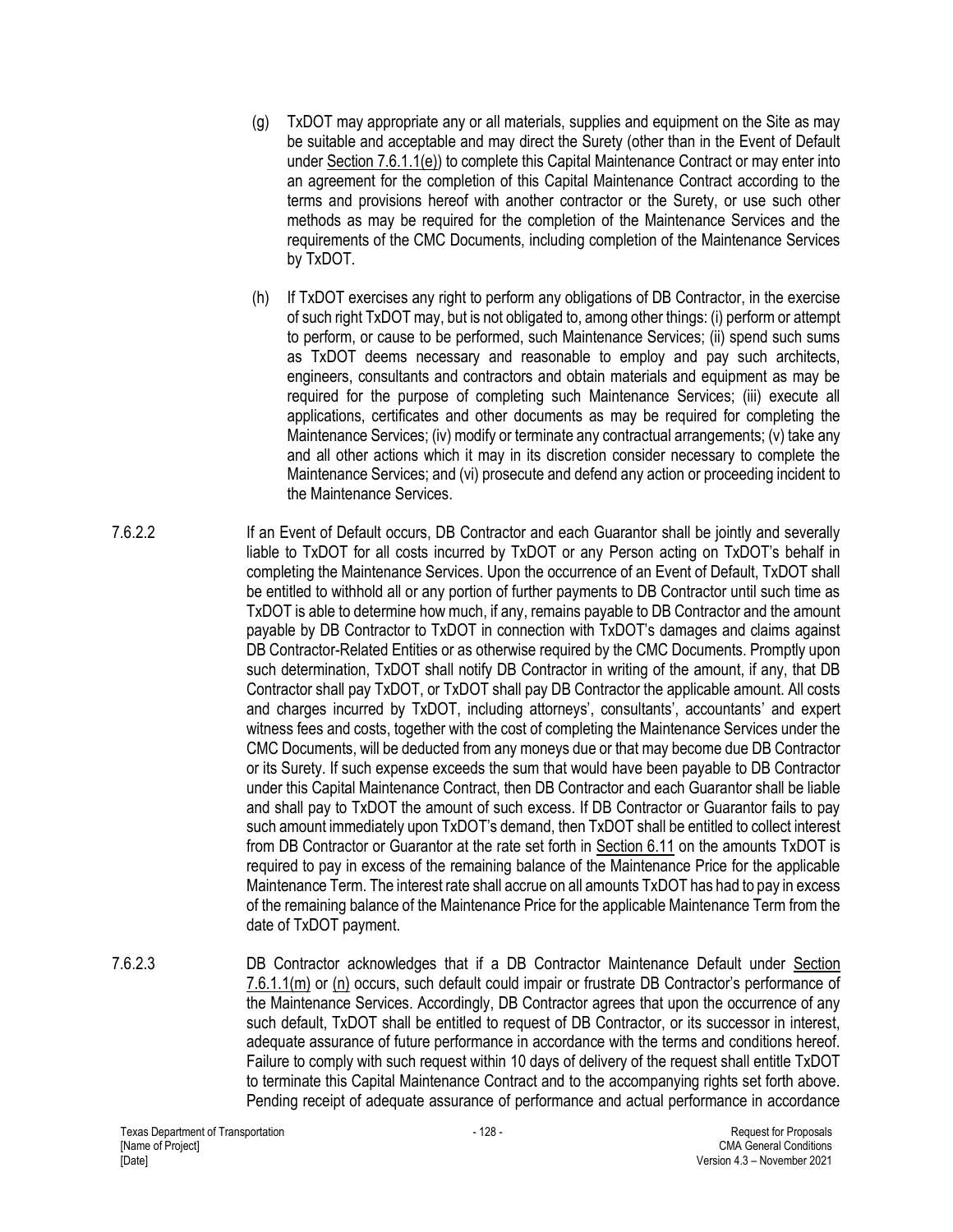therewith, TxDOT shall be entitled to proceed with the Maintenance Services with its own forces or with other contractors on a time and material or other appropriate basis, the cost of which will be credited against and deducted from TxDOT's payment obligations hereunder. The foregoing shall be in addition to all other rights and remedies provided by law or equity and such rights and remedies as are otherwise available under the CMC Documents, including the Maintenance Performance Bond, any letter of credit and Guaranty.

- 7.6.2.4 In lieu of the provisions of this Section 7.6.2 for terminating the Capital Maintenance Contract for default and completing the Maintenance Services, TxDOT may, in its discretion, pay DB Contractor for the parts already done according to the provisions of the CMC Documents and may treat the parts remaining undone as if they had never been included or contemplated by this Capital Maintenance Contract. No Claim under this Section 7.6.2.4 will be allowed for prospective profits on, or any other compensation relating to, Maintenance Services uncompleted by DB Contractor.
- 7.6.2.5 If this Capital Maintenance Contract is terminated for grounds which are later determined not to justify a termination for default, such termination shall be deemed to constitute a termination for convenience pursuant to Section 7.7.1.
- 7.6.2.6 The exercise or beginning of the exercise by TxDOT of any one or more rights or remedies under this Section 7.6.2 shall not preclude the simultaneous or later exercise by TxDOT of any or all other such rights or remedies, each of which shall be cumulative.
- 7.6.2.7 If TxDOT suffers damages as a result of any DB Contractor-Related Entity's breach, omission or failure to perform an obligation under the CMC Documents, then, subject to the limitation on liability contained in Sections 7.5.3 and 7.5.4, TxDOT shall be entitled to recovery of such damages from DB Contractor regardless of whether the breach, omission or failure that gives rise to the damages is declared an Event of Default.
- 7.6.2.8 DB Contractor and each Surety and Guarantor shall not be relieved of liability for continuing Liquidated Damages or continuing assessment of any other charges or fees imposed pursuant to Section 6 of the CMA on account of a breach or default by DB Contractor hereunder or by TxDOT's declaration of an Event of Default, or by actions taken by TxDOT under this Section 7.6.2.
- 7.6.2.9 TxDOT's remedies with respect to Nonconforming Work shall include the right to allow such work to remain uncorrected and receive payment as provided in Section 5.3.2 in lieu of the remedies specified in this Section 7.6.

# 7.6.3 **TxDOT Step-in Rights**

7.6.3.1 Upon the occurrence of a DB Contractor Maintenance Default and expiration, without full and complete cure, of the cure period, if any, available to DB Contractor, and without waiving or releasing DB Contractor from any obligations, TxDOT shall have the right, but not the obligation, for so long as such DB Contractor Maintenance Default remains uncured by TxDOT or DB Contractor, to pay any obligees of DB Contractor and perform all or any portion of DB Contractor's obligations and the Maintenance Services that are the subject of such DB Contractor Maintenance Defaults, as well as any other then-existing breaches or failures to perform for which DB Contractor received prior written notice from TxDOT but has not commenced diligent efforts to cure.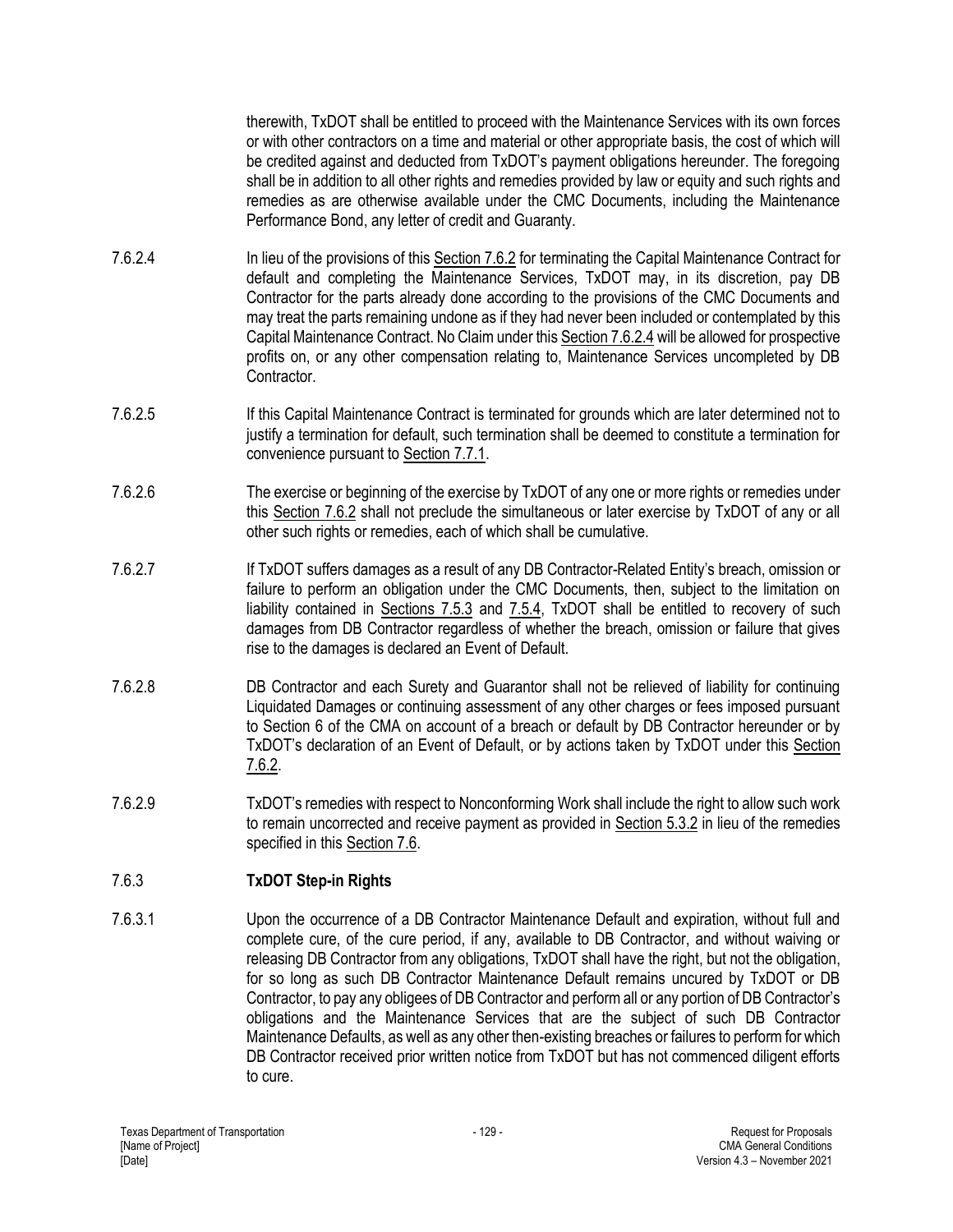- 7.6.3.2 In connection with such action, TxDOT may, to the extent and only to the extent reasonably required for or incident to curing the DB Contractor Maintenance Default or such other breaches or failures to perform for which DB Contractor received prior written notice from TxDOT but has not commenced and continued diligent efforts to cure:
	- (a) employ security guards and other safeguards to protect the Project;
	- (b) spend such sums as are reasonably necessary to employ and pay such architects, engineers, consultants and contractors and to obtain materials and equipment as may be required, without obligation or liability to DB Contractor, Subcontractors or any other Persons for loss of opportunity to perform the same Maintenance Services or supply the same materials and equipment;
	- (c) draw on and use proceeds from letters of credit, or make a claim against payment and performance bonds, guarantees and other performance security and use the proceeds to the extent available under the terms thereof to pay such sums;
	- (d) execute all applications, certificates and other documents as may be required;
	- (e) make decisions respecting, assume control over and continue the Maintenance Services as may be reasonably required;
	- (f) meet with, coordinate with, direct and instruct Subcontractors and Suppliers, process invoices and applications for payment from Subcontractors and Suppliers, pay Subcontractors and Suppliers, and resolve claims of Subcontractors and Suppliers, and for this purpose DB Contractor irrevocably appoints TxDOT as its attorney-in-fact with full power and authority to act for and bind DB Contractor in its place and stead;
	- (g) take any and all other actions as may be reasonably required or incident to curing; and
	- (h) prosecute and defend any action or proceeding incident to the Maintenance Services undertaken.
- 7.6.3.3 DB Contractor shall reimburse TxDOT, within 10 days of receiving an invoice, for TxDOT's Recoverable Costs in connection with the performance of any act or Maintenance Services authorized by this Section 7.6.3. In lieu of reimbursement, TxDOT may elect, in its discretion, to deduct such amounts from any amounts payable to DB Contractor under this Capital Maintenance Contract.
- 7.6.3.4 Neither TxDOT nor any of its Authorized Representatives, contractors, Subcontractors, vendors and employees shall be liable to DB Contractor in any manner for any inconvenience or disturbance arising out of its entry onto the Project or the Project ROW in order to perform under this Section 7.6.3, unless caused by the gross negligence, recklessness, intentional misconduct or bad faith of such Person. If any Person exercises any right to pay or perform under this Section 7.6.3, it nevertheless shall have no liability to DB Contractor for the sufficiency or adequacy of any such payment or performance, or for the manner or quality of design, construction, operation or maintenance, unless caused by the gross negligence, recklessness, intentional misconduct or bad faith of such Person.
- 7.6.3.5 TxDOT's rights under this Section 7.6.3 are subject to the right of any Surety under payment and performance bonds to assume performance and completion of all bonded work.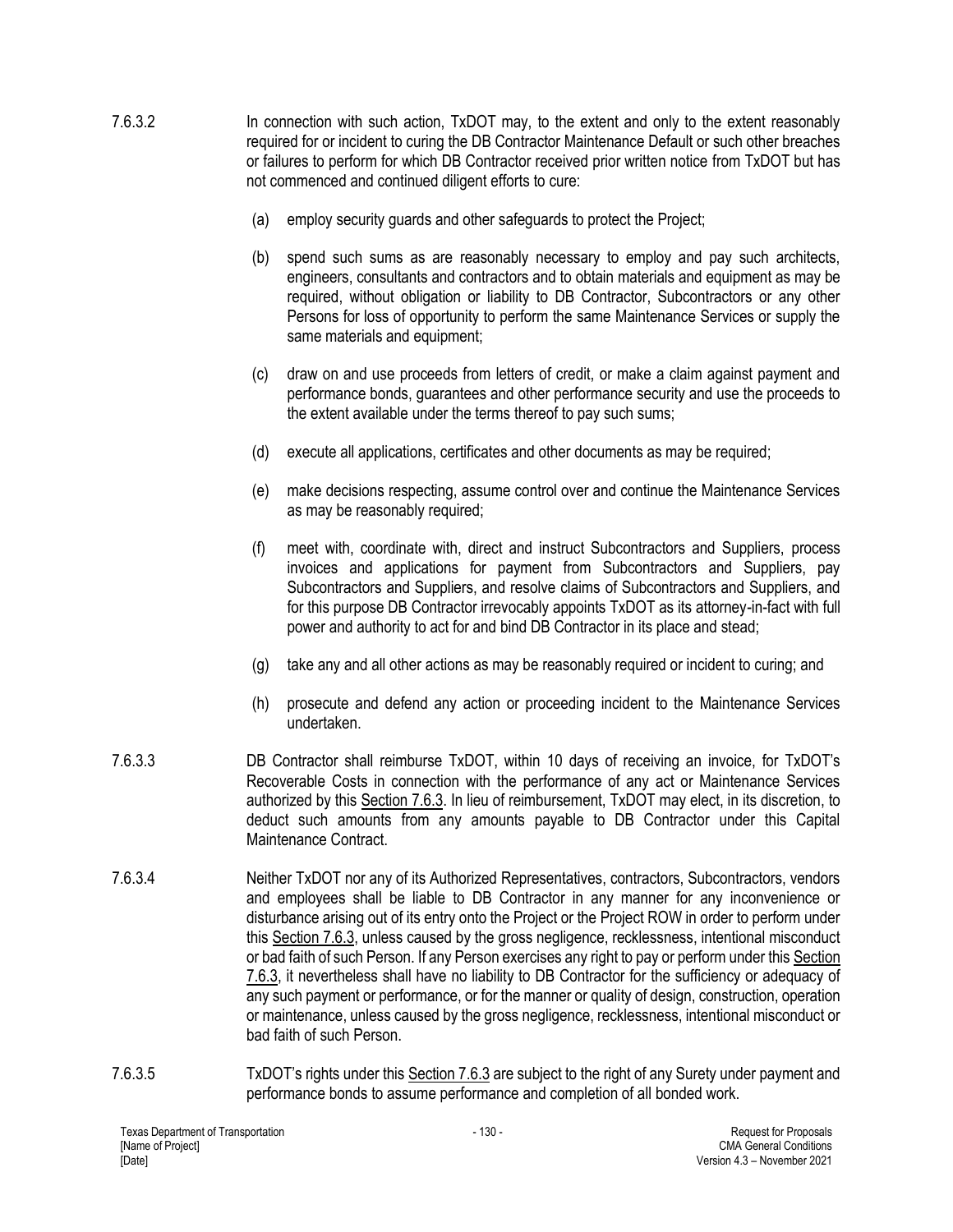7.6.3.6 In the event TxDOT takes action described in this Section 7.6.3 and it is later finally determined that TxDOT lacked the right to do so because there did not occur a DB Contractor Maintenance Default and expiration, without full and complete cure, of the cure period, if any, available to DB Contractor, then TxDOT's action shall be treated as a Directive Letter for a TxDOT-Directed Change.

## 7.6.4 **Right to Stop Performance for Failure by TxDOT to Make Undisputed Payment**

DB Contractor shall have the right to stop performance under this Capital Maintenance Contract if TxDOT fails to make an undisputed payment due hereunder within 15 Business Days after TxDOT's receipt of written notice of nonpayment from DB Contractor. DB Contractor shall not have the right to terminate this Capital Maintenance Contract for default as the result of any failure by TxDOT to make an undisputed payment due hereunder. However, if such nonpayment continues for more than 180 days, upon written notice from DB Contractor to TxDOT, such nonpayment may be deemed a Termination for Convenience pursuant to Section 7.7.1. Upon such termination, the Parties' rights and obligations shall be as set forth in Section 7.7.1.

# 7.7 **Termination**

## 7.7.1 **Termination for Convenience**

- 7.7.1.1 TxDOT may, at any time, terminate this Capital Maintenance Contract and the performance of the Maintenance Services by DB Contractor, in whole or in part, if TxDOT determines, in its discretion, that a termination is in TxDOT's best interest ("**Termination for Convenience**"). TxDOT shall terminate by delivering to DB Contractor a written Notice of Termination for Convenience or Notice of Partial Termination for Convenience specifying the extent of termination and its effective date. Termination (or partial termination) of this Capital Maintenance Contract under this Section 7.7.1 shall not relieve DB Contractor or any Surety or Guarantor of its obligation for any claims arising prior to termination.
- 7.7.1.2 In addition to the performance by DB Contractor of the requirements set forth in the Maintenance Transition Plan, on the effective date of the termination of this Capital Maintenance Contract, DB Contractor shall deliver to TxDOT:
	- (a) any reports then required to be delivered pursuant to the Maintenance Transition Plan or otherwise required by the CMC Documents;
	- (b) Subcontracts and other agreements that TxDOT agrees in writing to assume in accordance with Section 7.7.9; and
	- (c) possession and control of the Project in the condition DB Contractor is required to maintain at that time under this Capital Maintenance Contract.

## 7.7.2 **DB Contractor's Responsibilities After Receipt of Notice of Termination**

After receipt of a Notice of Termination for Convenience or Notice of Partial Termination for Convenience, and except as otherwise directed by TxDOT, DB Contractor shall timely comply with the following obligations independent of, and without regard to, the timing for determining, adjusting, settling, and paying any amounts due DB Contractor under this Capital Maintenance Contract: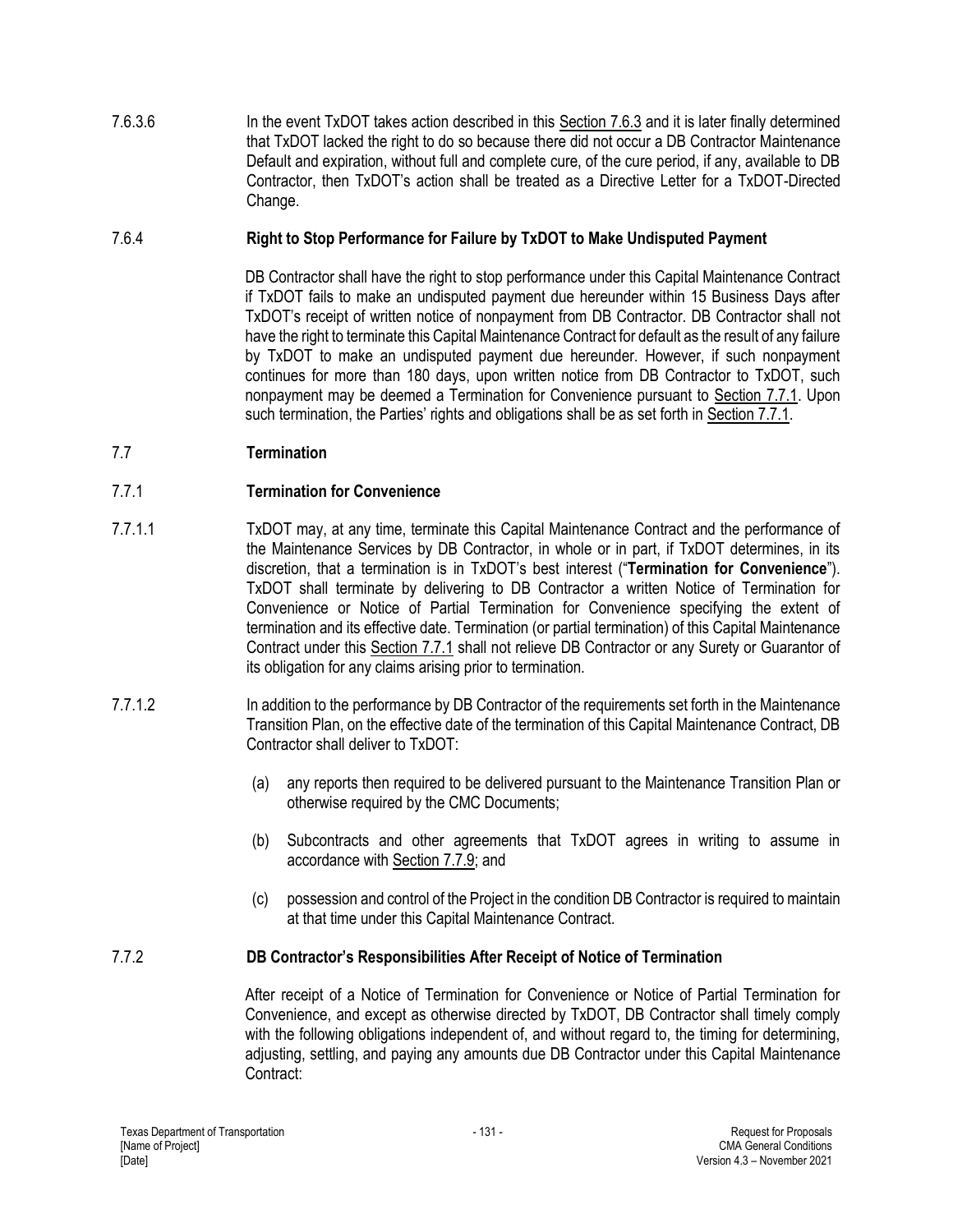- (a) stop the Maintenance Services as specified in the notice;
- (b) notify all affected Subcontractors and Suppliers that this Capital Maintenance Contract is being terminated and that their Subcontracts (including orders for materials, services, or facilities) are not to be further performed unless otherwise authorized in writing by TxDOT;
- (c) enter into no further Subcontracts (including orders for materials, services or facilities) except as necessary to complete the continued portion of the Maintenance Services;
- (d) unless instructed otherwise by TxDOT, terminate all Subcontracts to the extent they relate to the Maintenance Services terminated;
- (e) to the extent directed by TxDOT, execute and deliver to TxDOT written assignments, in form and substance reasonably acceptable to TxDOT, of all of DB Contractor's right, title, and interest in and to (i) Subcontracts that relate to the terminated Maintenance Services, provided TxDOT assumes in writing all of DB Contractor's obligations thereunder that arise after the effective date of the termination and (ii) all assignable warranties, claims and causes of action held by DB Contractor against Subcontractors and other third parties in connection with the terminated Maintenance Services, to the extent such Maintenance Services are adversely affected by any Subcontractor or other third-party breach of warranty, contract or other legal obligation;
- (f) subject to the prior written approval of TxDOT, settle all outstanding liabilities and claims arising from termination of Subcontracts that are required to be terminated hereunder;
- (g) within 30 days after notice of termination is received, DB Contractor shall provide TxDOT with an inventory list of all materials, supplies and equipment previously produced, purchased or ordered from Suppliers for use in performing the Maintenance Services and not yet used, including its storage location, as well as any documentation or other property required to be delivered hereunder which is either in the process of development or previously completed but not yet delivered to TxDOT, and such other information as TxDOT may request; and transfer title and deliver to TxDOT through bills of sale or other documents of title, as directed by TxDOT: (i) work in process, completed work, supplies, equipment and other material produced or acquired for the Maintenance Services terminated, and (ii) all design and construction documents related to the Project and/or the Maintenance Services and all other completed or partially completed drawings (including plans, elevations, sections, details and diagrams), specifications, records, samples, information and other property that would have been required to be furnished to TxDOT if the Maintenance Services had been completed;
- (h) complete performance in accordance with the CMC Documents of all Maintenance Services not terminated, except to the extent performance of the remaining Maintenance Services is rendered impossible due to the scope of the partial Termination for Convenience;
- (i) take all action that may be necessary or that TxDOT may direct for the safety, protection and preservation of (i) the public, including public and private vehicular movement, (ii) the Maintenance Services and (iii) equipment, machinery, materials and property related to the Project that are in the possession of DB Contractor and in which TxDOT has or may acquire an interest;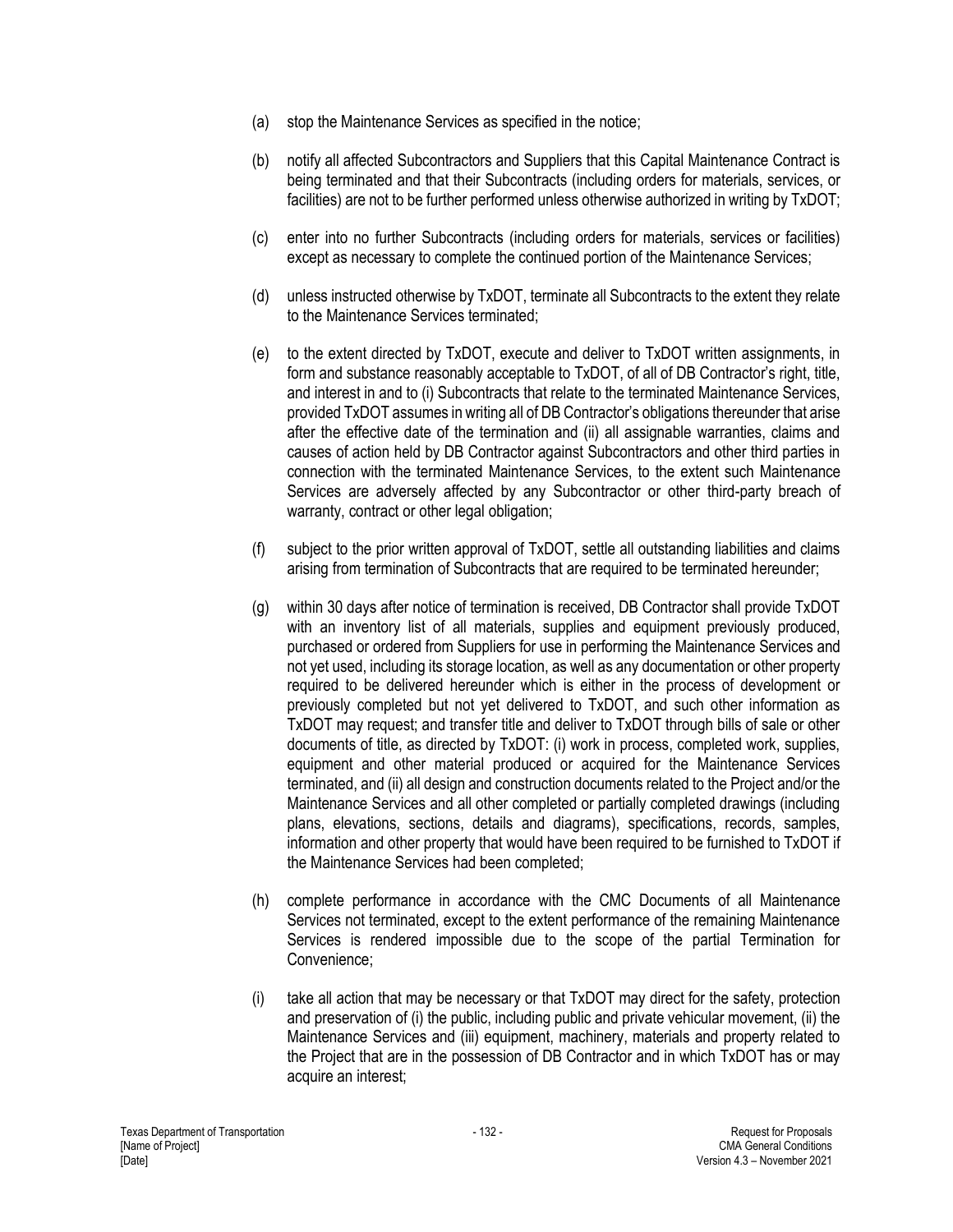- (j) as authorized by TxDOT in writing, use its best efforts to sell to third parties, at reasonable prices, any property of the types referred to in Section 7.7.2(g)(i); provided, however, that DB Contractor (i) is not required to extend credit to any purchaser and (ii) may acquire the property itself under the conditions prescribed and at reasonable prices approved by TxDOT. The proceeds of any transfer or disposition will be applied to reduce any payments to be made by TxDOT under the CMC Documents or paid in any other manner directed by TxDOT;
- (k) assist TxDOT in such manner as TxDOT may require prior to and for a reasonable period following the effective date of termination to ensure the orderly transition of the terminated Maintenance Services and its management to TxDOT and shall, if appropriate and if requested by TxDOT, take all steps as may be necessary to enforce the provisions of Subcontracts pertaining to the surrender of the terminated Maintenance Services;
- (l) carry out such other directions as TxDOT may give for the termination of the Maintenance Services; and
- (m) take such other actions as are necessary or appropriate to mitigate further cost.

# 7.7.3 **Disposition of Subcontracts**

- 7.7.3.1 Not later than 60 days prior to the effective date of termination under Section 7.6.2 or 7.7.1, DB Contractor shall assemble at its offices in the State and make available for TxDOT's review at such offices, at any time or times during normal business hours, all Subcontracts that are in effect and pertain in any way to the performance of the Maintenance Services.
- 7.7.3.2 DB Contractor shall terminate, or cause to be terminated, effective on the same date as the effective date of termination of this Capital Maintenance Contract, any such Subcontracts that TxDOT elects, in its discretion, not to assume.
- 7.7.3.3 On the effective date of termination: (a) DB Contractor and TxDOT shall execute and deliver a written assignment and assumption agreement with respect to any such Subcontracts that TxDOT elects, in its discretion, to assume; and (b) DB Contractor shall deliver to TxDOT true and complete copies of all such assigned and assumed Subcontracts.
- 7.7.3.4 TxDOT's assumption of any such Subcontracts shall pertain only to obligations arising from and after the effective date of termination.
- 7.7.3.5 Provisions shall be included in each Subcontract (at all tiers) regarding terminations for convenience, allowing such termination rights and obligations to be passed through to the Subcontractors and establishing terms and conditions relating thereto, including procedures for determining the amount payable to the Subcontractor upon a termination for convenience, consistent with this Section 7.

# 7.7.4 **Settlement Proposal**

After receipt of a Notice of Termination for Convenience or Notice of Partial Termination for Convenience, DB Contractor shall submit a final termination settlement proposal to TxDOT in the form and with the certification prescribed by TxDOT, based on the measure of compensation described in Sections 7.7.6 and 7.7.7. DB Contractor shall submit the proposal promptly, but no later than 90 days from the effective date of termination, unless DB Contractor has requested a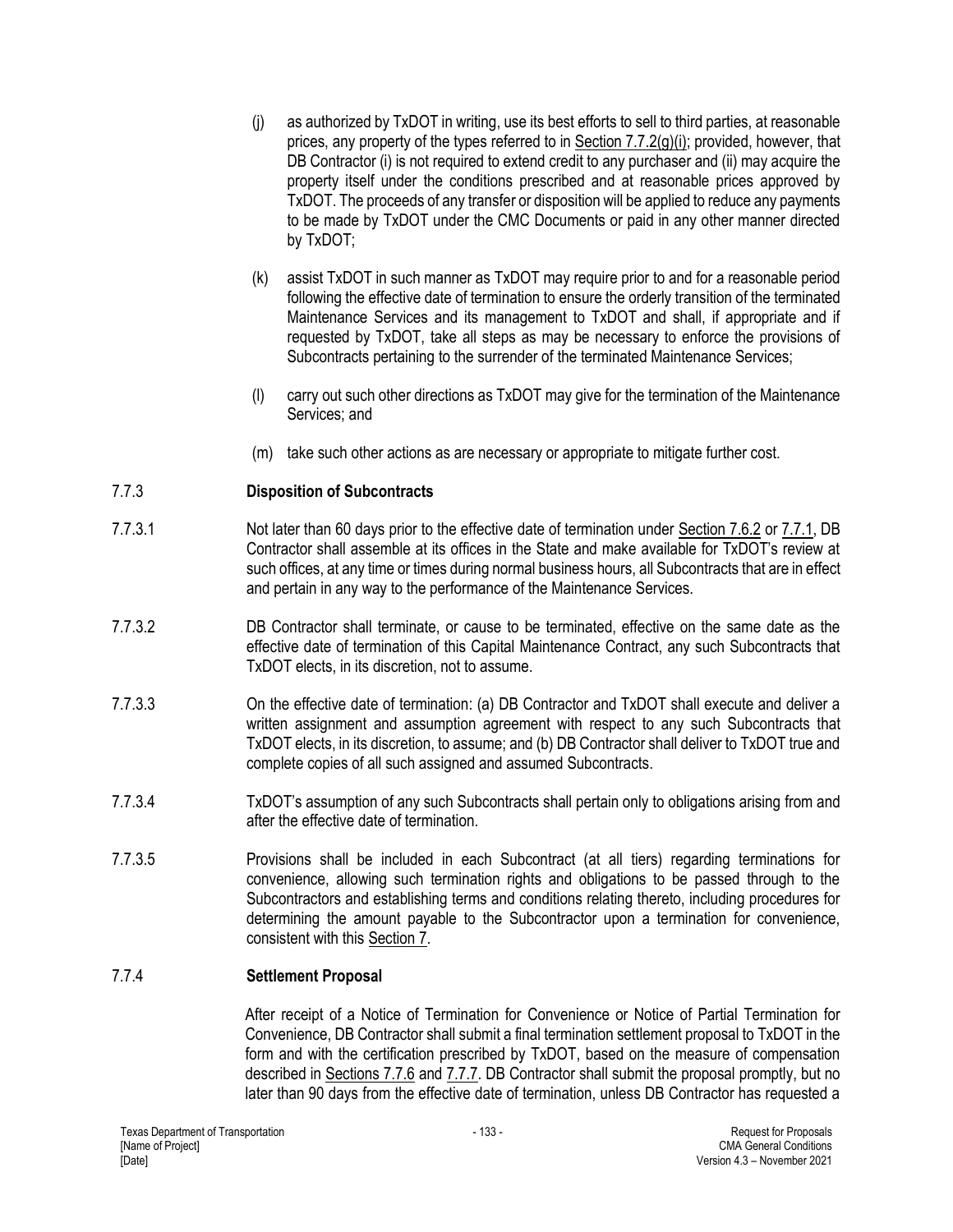time extension in writing within such 90-day period and TxDOT has agreed in writing to allow such an extension. DB Contractor's termination settlement proposal shall then be reviewed by TxDOT and acted upon, returned with comments, or rejected. If DB Contractor fails to submit the proposal within the time allowed, TxDOT may determine, on the basis of information available, the amount, if any, due DB Contractor because of the termination and shall pay DB Contractor the amount so determined, and DB Contractor shall be bound by TxDOT's determination.

#### 7.7.5 **Amount of Negotiated Termination Settlement**

Subject to the provisions of Section 7.7.4, and based on (and no more than) the measure of compensation described in Sections 7.7.6 and 7.7.7, DB Contractor and TxDOT may agree upon the amount to be paid to DB Contractor by reason of the total or partial Termination for Convenience pursuant to Section 7.7.1. Upon determination of the settlement amount, this Capital Maintenance Contract will be amended accordingly, and DB Contractor will be paid the agreed amount. TxDOT's execution and delivery of any settlement agreement shall not affect any of its rights under the CMC Documents with respect to completed Maintenance Services, relieve DB Contractor from its obligations with respect thereto, including Warranties, or affect TxDOT's rights under the Maintenance Performance Bond, the Maintenance Payment Bond, any Guaranty, letter(s) of credit or other security issued in addition to, or in lieu of, any security provided pursuant to this Capital Maintenance Contract.

#### 7.7.6 **No Agreement as to Amount of Termination Settlement**

If DB Contractor and TxDOT fail to agree upon either all or some portion of the amount to be paid DB Contractor by reason of a Termination for Convenience pursuant to Section 7.7.1, the amount payable (exclusive of interest charges) shall be determined by TxDOT in accordance with the following, but without duplication of any items or of any amounts agreed upon in accordance with Section 7.7.5:

- 7.7.6.1 To the extent not previously paid, TxDOT will pay DB Contractor the sum of the following amounts for Maintenance Services performed prior to the effective date of the Notice of Termination for Convenience or Notice of Partial Termination for Convenience:
	- (a) DB Contractor's actual reasonable out-of-pocket costs, without profit, and including equipment costs only to the extent permitted under the CMC Documents for (i) all Maintenance Services, excluding all Pavement Renewal Work, performed but not yet paid by TxDOT as of the effective date of the Notice of Termination for Convenience or Notice of Partial Termination for Convenience, and (ii) demobilization and work done to secure the applicable portion of the Project for termination, including reasonable overhead and accounting for any refunds payable with respect to insurance premiums, deposits or similar items, as established to TxDOT's satisfaction. In determining the reasonable cost, deductions will be made for the cost of materials, supplies, and equipment to be retained by DB Contractor, for amounts realized by the sale of such items, and for other appropriate credits against the cost of the Maintenance Services, including those deductions that would be permitted in connection with Final Payment. When, in the opinion of TxDOT's Authorized Representative, the cost of a contract item of Maintenance Services is excessively high due to costs incurred to remedy or replace Nonconforming Work, the reasonable cost to be allowed will be the estimated reasonable cost of performing that Maintenance Service in compliance with the requirements of the CMC Documents, and the excessive actual cost shall be disallowed;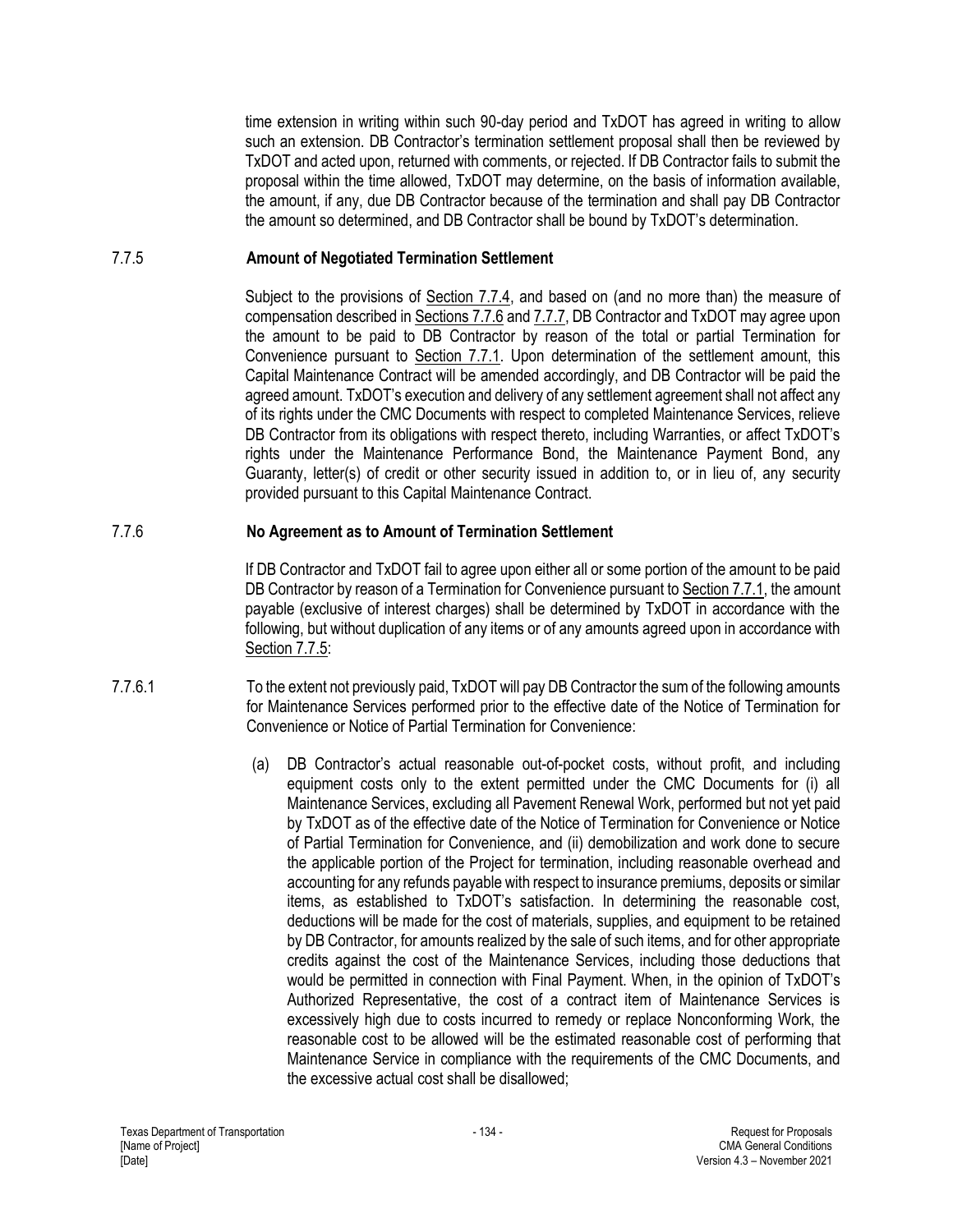- (b) a sum, as profit on clause (a) above, determined by TxDOT to be fair and reasonable, provided DB Contractor establishes to TxDOT's satisfaction that it is reasonably probable that DB Contractor would have made a profit had the Capital Maintenance Contract been completed, and provided further that the profit allowed shall in no event exceed 4% of the cost owing to DB Contractor under clause (a);
- (c) the cost of settling and paying claims arising out of the termination of Maintenance Services under Subcontracts as provided in Section 7.7.2(f), exclusive of the amounts paid or payable on account of supplies or materials delivered or services furnished by the Subcontractor prior to the effective date of the Notice of Termination for Convenience or Notice of Partial Termination for Convenience of Work under this Capital Maintenance Contract, which amounts shall be included in the cost on account of which payment is made under clause (a) above;
- (d) the reasonable out-of-pocket costs (including reasonable overhead) of the preservation and protection of property incurred pursuant to Section 7.7.2(i) and any other reasonable out-of-pocket costs (including overhead) incidental to termination of the Maintenance Services under this Capital Maintenance Contract, including the reasonable cost to DB Contractor of handling material returned to the Supplier, delivered to TxDOT or otherwise disposed of as directed by TxDOT, and including a reasonable allowance for DB Contractor's administrative costs in determining the amount payable due to termination of this Capital Maintenance Contract; and
- (e) for any Pavement Renewal Work completed by DB Contractor after the Initial Maintenance Term and as of the Termination Date and for which DB Contractor has not received payment solely due to the reason set forth in Section 8.1.2.2(e), the Pavement Renewal Work Payment amount payable in accordance with Section 8.1.2.2(f) upon a Termination for Convenience.
- 7.7.6.2 DB Contractor acknowledges and agrees that it shall not be entitled to any compensation in excess of the value of the Maintenance Services performed (determined as provided in Section 7.7.6.1) plus its settlement costs and that items such as lost or anticipated profits, unabsorbed overhead, and opportunity costs shall not be recoverable by it upon termination of this Capital Maintenance Contract. The total amount to be paid to DB Contractor, exclusive of costs described in Sections 7.7.6.1(c), (d) and (e), may not exceed the total General Maintenance Price for the Maintenance Term in which the termination occurs, less the General Maintenance Payments previously made to DB Contractor during such Maintenance Term. In addition, any payments to DB Contractor during the Maintenance Period shall be reduced by the portions of the Maintenance Price related to Maintenance Services terminated, if any. Furthermore, in the event that any refund is payable with respect to insurance or bond premiums, deposits, or other items that were previously passed through to TxDOT by DB Contractor, such refund shall be paid directly to TxDOT or otherwise credited to TxDOT. Except for normal spoilage, and except to the extent that TxDOT will have otherwise expressly assumed the risk of loss, there will be excluded from the amounts payable to DB Contractor under Section 7.7.6.1 the fair value, as determined by TxDOT, of equipment, machinery, materials, supplies, and property that is destroyed, lost, stolen, or damaged so as to become undeliverable to TxDOT or sold pursuant to Section 7.7.2(j). Information contained in the EPDs may be a factor in determining the value of the Maintenance Services terminated. Upon determination of the amount of the termination payment, this Capital Maintenance Contract shall be amended to reflect the agreed termination payment, DB Contractor shall be paid the agreed amount, and the Maintenance Price shall be reduced to reflect the reduced scope of the Maintenance Services.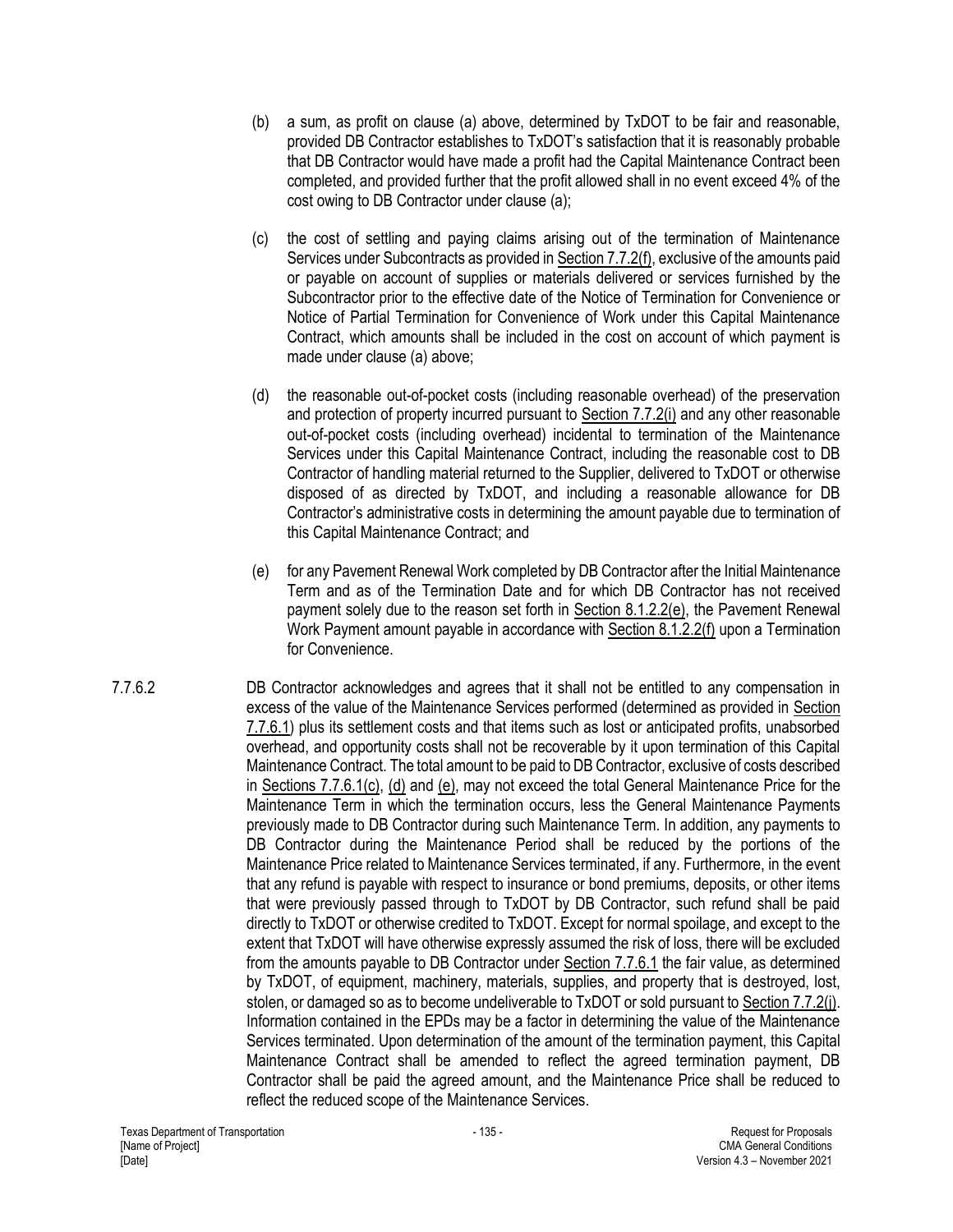7.7.6.3 If a termination hereunder is partial, DB Contractor may file a proposal with TxDOT for an equitable adjustment of the Maintenance Price for the continued portion of this Capital Maintenance Contract. Any proposal by DB Contractor for an equitable adjustment under this Section 7.7.6.3 shall be requested within 90 days from the effective date of termination unless extended in writing by TxDOT. The amount of any such adjustment as may be agreed upon shall be set forth in an amendment to this Capital Maintenance Contract.

## 7.7.7 **Reduction in Amount of Claim**

The amount otherwise due DB Contractor under this Section 7.7 shall be reduced by (a) the amount of any claim that TxDOT may have against any DB Contractor-Related Entity in connection with this Capital Maintenance Contract, (b) the agreed price for, or the proceeds of sale, of property, materials, supplies, equipment or other things acquired by DB Contractor or sold, pursuant to the provisions of this Section 7.7, and not otherwise recovered by or credited to TxDOT, (c) all unliquidated advance or other payments made to or on behalf of DB Contractor applicable to the terminated portion of the Maintenance Services or Capital Maintenance Contract, (d) amounts that TxDOT deems advisable, in its discretion, to retain to cover any existing or threatened claims, Liens and stop notices relating to the Project, including claims by Utility Owners, (e) the cost of repairing any Nonconforming Work (or, in TxDOT's discretion, the amount of the credit to which TxDOT is entitled under Section 5.3.2); and (f) any amounts due or payable by DB Contractor to TxDOT.

# 7.7.8 **Payment**

TxDOT may from time to time, under such terms and conditions as it may prescribe and in its discretion, make partial payments for costs incurred by DB Contractor in connection with the terminated portion of this Capital Maintenance Contract whenever in the opinion of TxDOT the aggregate of such payments shall be within the amount to which DB Contractor will be entitled hereunder. If the total of such payments is in excess of the amount finally agreed or determined to be due under this Section 7.7, such excess shall be payable by DB Contractor to TxDOT upon demand.

## 7.7.9 **Subcontracts**

7.7.9.1 Each Subcontract shall provide that, in the event of a termination for convenience by TxDOT, the Subcontractor will not be entitled to any anticipatory or unearned profit on Maintenance Services terminated or partly terminated, or to any payment that constitutes consequential damages on account of the termination or partial termination.

## 7.7.10 **Termination Based on Failure to Issue of a Maintenance NTP**

TxDOT's election not to issue Maintenance NTP2 or Maintenance NTP3 shall not be treated as a Termination for Convenience. Under no circumstances shall TxDOT be liable to DB Contractor-Related Entities for any amounts if this CMC terminates because TxDOT elects not to issue any of Maintenance NTP2 or Maintenance NTP3 except Pavement Renewal Work Payments permitted to be made pursuant to Section 8.1.2.2(f).

## 7.7.11 **No Consequential Damages**

Under no circumstances shall DB Contractor be entitled to anticipatory or unearned profits or consequential or other damages as a result of any termination under this Section 7.7. The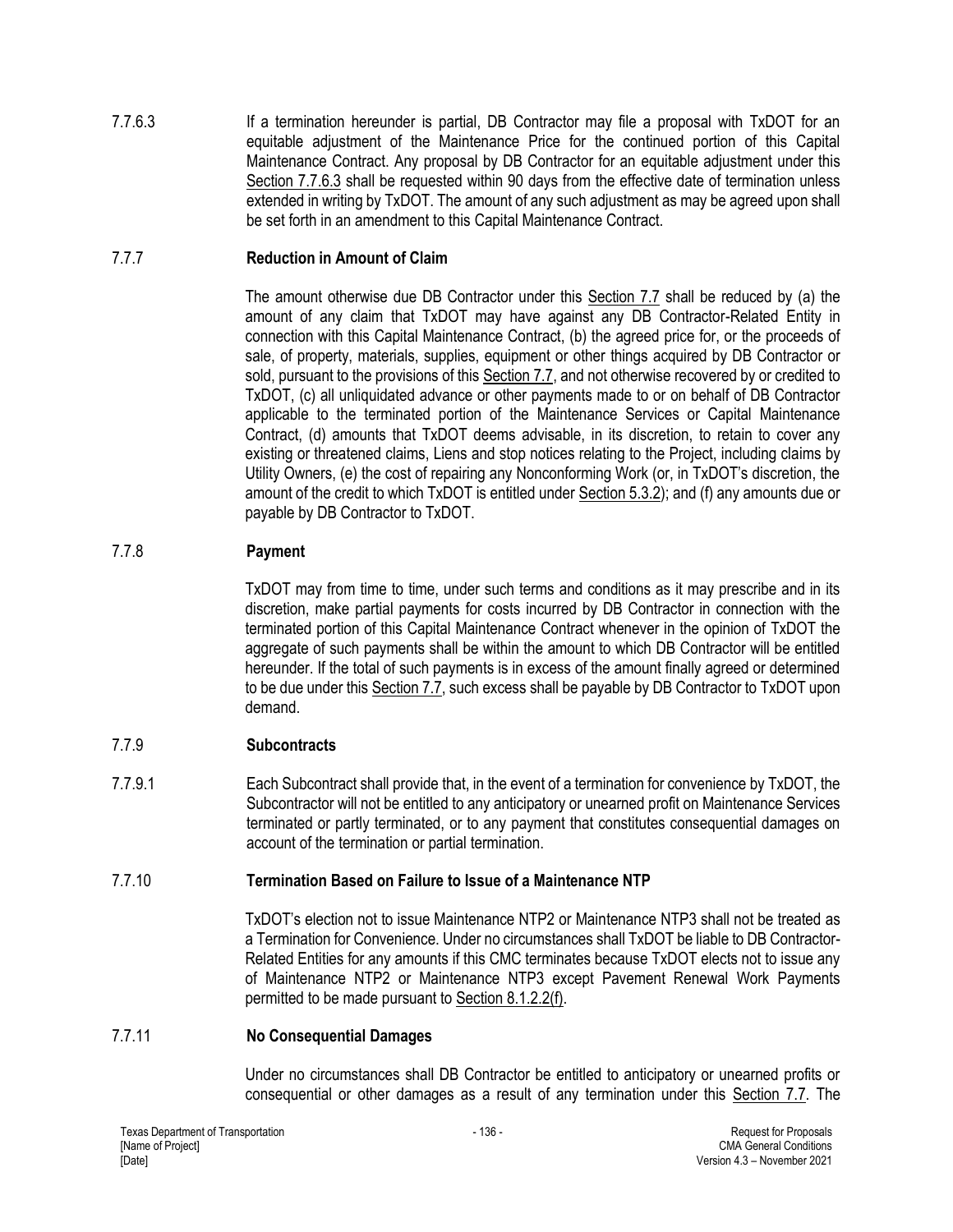payment to DB Contractor determined in accordance with this Section 7.7 constitutes DB Contractor's exclusive remedy for a termination hereunder.

## 7.7.12 **No Waiver; Release**

- 7.7.12.1 Notwithstanding anything contained in this Capital Maintenance Contract to the contrary, a termination under this Section 7.7 shall not waive any right or claim to damages that TxDOT may have and TxDOT may pursue any cause of action that it may have at Law, in equity or under the CMC Documents.
- 7.7.12.2 Subject to Section 7.7.13, TxDOT's payment to DB Contractor of the amounts required under this Section 7.7 shall constitute full and final satisfaction of, and upon payment TxDOT shall be forever released and discharged from, any and all Claims, causes of action, suits, demands, and Losses, known or unknown, suspected or unsuspected, that DB Contractor may have against TxDOT arising out of or relating to the terminated Maintenance Services. Upon such payment, DB Contractor shall execute and deliver to TxDOT all such releases and discharges as TxDOT may reasonably require to confirm the foregoing, but no such written release and discharge shall be necessary to give effect to the foregoing satisfaction and release.

## 7.7.13 **Dispute Resolution**

The failure of the Parties to agree on amounts due under this Section 7.7 shall be a Dispute to be resolved in accordance with Section 4.7 hereof and Exhibit 13 to the CMA.

## 7.7.14 **Allowability of Costs**

All costs claimed by DB Contractor under this Section 7.7 must be allowable, allocable and reasonable in accordance with the cost principles and procedures of 48 CFR Part 31.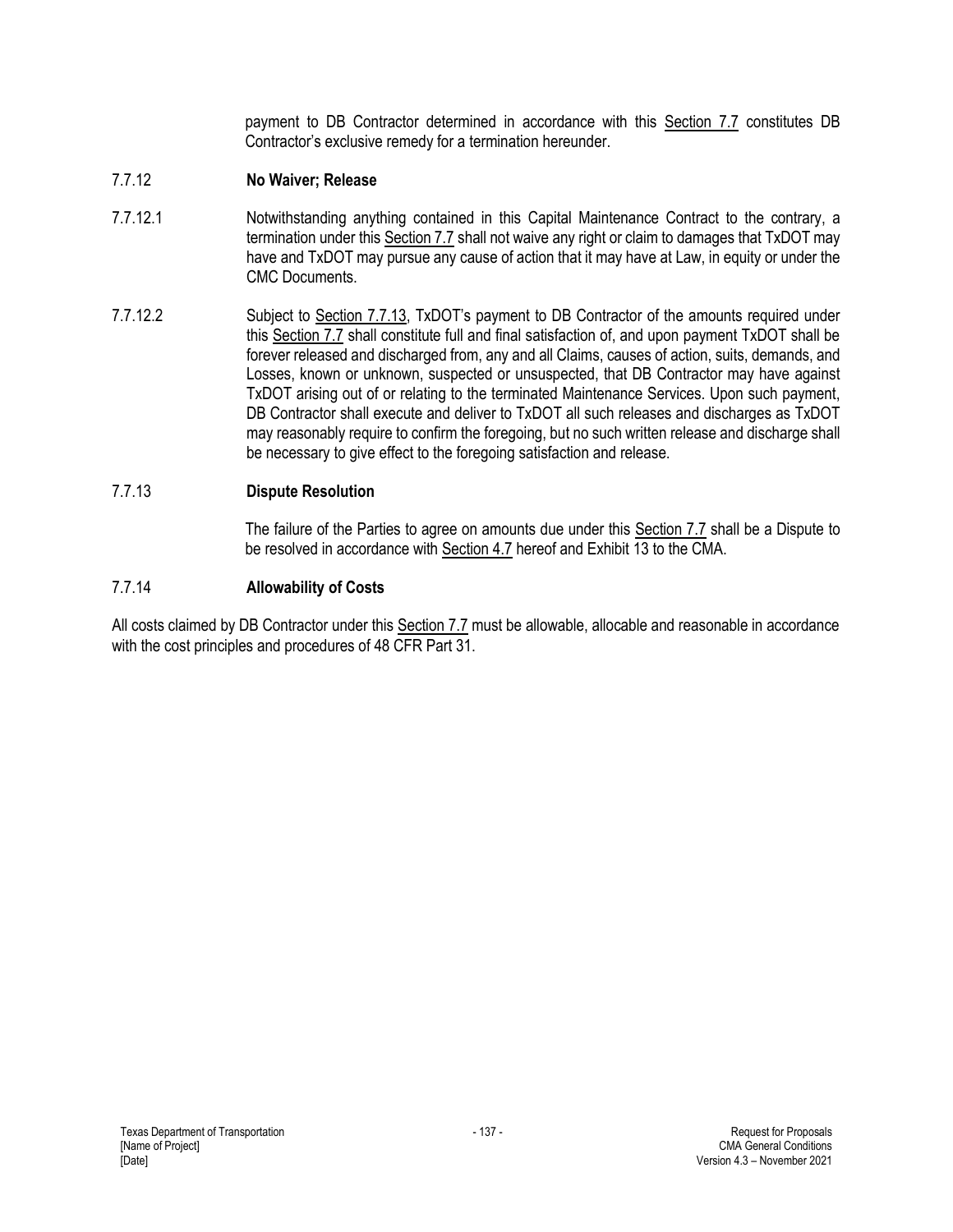# **ITEM 8 PAYMENT**

# 8.1 **Payment for Maintenance Services**

- 8.1.1 During the term of this Capital Maintenance Contract, in full consideration for the performance by DB Contractor of its duties and obligations under the CMC Documents, TxDOT shall pay the Maintenance Price. The Maintenance Price (and the individual components thereof) shall be increased or decreased only by a Change Order issued in accordance with Section 4.5 hereof and Section 5 of the CMA, by an amendment to this Capital Maintenance Contract, or as provided in Section 8.1.2.1(d). No portion of the Maintenance Price shall be payable on account of services provided: (a) prior to the Initial Maintenance Term Commencement Date, except for those tasks expressly required by the CMC Documents to be performed, and that are performed, by DB Contractor prior to the Initial Maintenance Term Commencement Date, or (b) after the expiration or earlier termination of this Capital Maintenance Contract. For the avoidance of doubt, no portion of the Maintenance Price shall be payable prior to the Initial Maintenance Term Commencement **Date**
- 8.1.2 Each Maintenance Payment shall be calculated monthly in accordance with this Section 8.1.2, and each monthly payment period shall end on the last day of each month. Each Maintenance Payment shall be payable in arrears pursuant to a Draw Request submitted in accordance with Section 8.2.1.
- 8.1.2.1 Prior to the commencement of each Maintenance Term year, the annual General Maintenance Price shall be adjusted for escalation based on ENR CCI in accordance with Section 8.1.3(b). Such adjusted annual amount shall be distributed in monthly installments for the Maintenance Term year in accordance with this Section 8.1.2.1. The monthly adjusted General Maintenance Price (the "**General Maintenance Payment**") shall be included in the Draw Request submitted by DB Contractor for the corresponding month.
	- (a) The General Maintenance Payment shall be one-twelfth (1/12) of the adjusted General Maintenance Price, adjusted for any partial month in accordance with Section 8.1.2.1(b) below.
	- (b) For any partial month, General Maintenance Payment shall be multiplied by the number of days for which payment is being made, divided by the total number of days in the month.
	- (c) For any calendar month that falls within two adjacent Maintenance Term years, the total monthly General Maintenance Payment to be included in the Draw Request for such month shall be the sum of the last General Maintenance Payment of the previous Maintenance Term year and the first General Maintenance Payment of the next Maintenance Term year, in each case, prorated as described in subsection (b) immediately above.
	- (d) For the last six General Maintenance Payments of the Maintenance Period (i) the first five of such General Maintenance Payments shall each be equal to five percent (5%) of the adjusted General Maintenance Price for the last Maintenance Term year of the Maintenance Period, and (ii) the last General Maintenance Payment of the Maintenance Period shall be equal to twenty-five percent (25%) of the adjusted General Maintenance Price for the last Maintenance Term year of the Maintenance Period.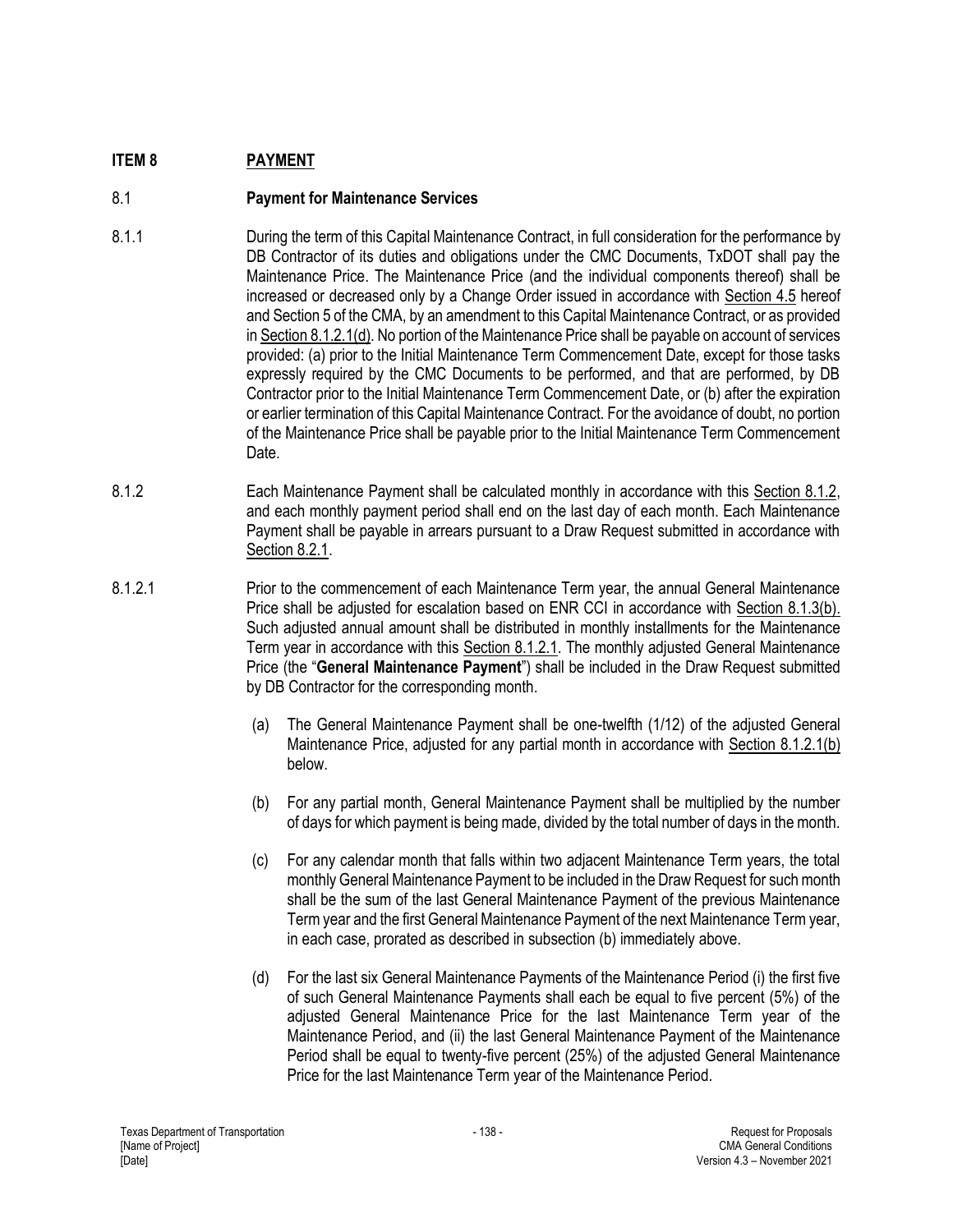- 8.1.2.2 Beginning in the Second Maintenance Term, DB Contractor shall be eligible to include payment of installments of the Pavement Renewal Work Price in Draw Requests in accordance with this Section 8.1.2.2, subject to the constraint of the Cumulative Maximum Pavement Renewal Work Price, and adjusted for escalation based on ENR CCI in accordance with Section 8.1.3(c) (the "**Pavement Renewal Work Payments**").
	- (a) DB Contractor is entitled to receive Pavement Renewal Work Payments only for the performance and satisfactory completion of flexible pavement overlay in accordance with the requirements of TxDOT Pavement Manual Chapter 7, Section 6.1 or 6.2 with a minimum overlay thickness of 2.0 inches. Such overlay shall provide a low maintenance surface course, uniform across all lanes complying with the requirements for new construction. Milling may be conducted prior to overlay, not to exceed the depth of overlay at any location. Overlay with a thickness of less than 2.0 inches may be eligible for Pavement Renewal Work Payments at TxDOT's sole discretion. Pavement Renewal Work shall be conducted in compliance with the requirements of CMA Specification.
	- (b) In order to avoid unnecessary disruption to Users and ensure the pavement performs satisfactorily over its intended design life, TxDOT requires Pavement Renewal Work to be undertaken in substantial packages and reserves the right to defer Pavement Renewal Work Payments until the quantity of Pavement Renewal Work completed and not yet invoiced exceeds 10% of the total flexible pavement area.
	- (c) For any given flexible pavement area, DB Contractor shall be entitled to Pavement Renewal Work Payment only once throughout the Maintenance Period.
	- (d) The Pavement Renewal Work Payment for each Draw Request shall be calculated as follows:

(i) multiplying (A) the total number of square yards of Pavement Renewal Work meeting the requirements set forth in Sections 8.1.2.2(a), 8.1.2.2(b) and 8.1.2.2(c) that has been completed by DB Contractor and not previously invoiced by DB Contractor by (B) the Pavement Renewal Work Unit Rate; and

(ii) adjusting the portion of such amount calculated pursuant to subsection (i) that does not result in DB Contractor exceeding the Cumulative Maximum Pavement Renewal Work Price by ENR CCI.

- (e) Regardless of the number of square yards of eligible Pavement Renewal Work satisfactorily completed, the cumulative value of the amounts calculated pursuant to subsection (d)(i) above that are eligible for invoice shall not exceed the Cumulative Maximum Pavement Renewal Work Price in the applicable Maintenance Term year. If the amount calculated pursuant to (d)(i) above results in DB Contractor exceeding the Cumulative Maximum Pavement Renewal Work Price, then DB Contractor shall be entitled to receive payment for such excess amount only as described in Section 8.1.2.2(f) below.
- (f) For any part of the Pavement Renewal Work Price that is not payable solely for the reason set forth in Section 8.1.2.2(e) above, DB Contractor may include such amount for payment in any subsequent Draw Request and such amount shall be eligible for payment only at such time (if any) as funds are available to DB Contractor pursuant to the Cumulative Maximum Pavement Renewal Work Price. Additionally, after issuance of Maintenance NTP2, for any part of the Pavement Renewal Work Price that is not payable solely for the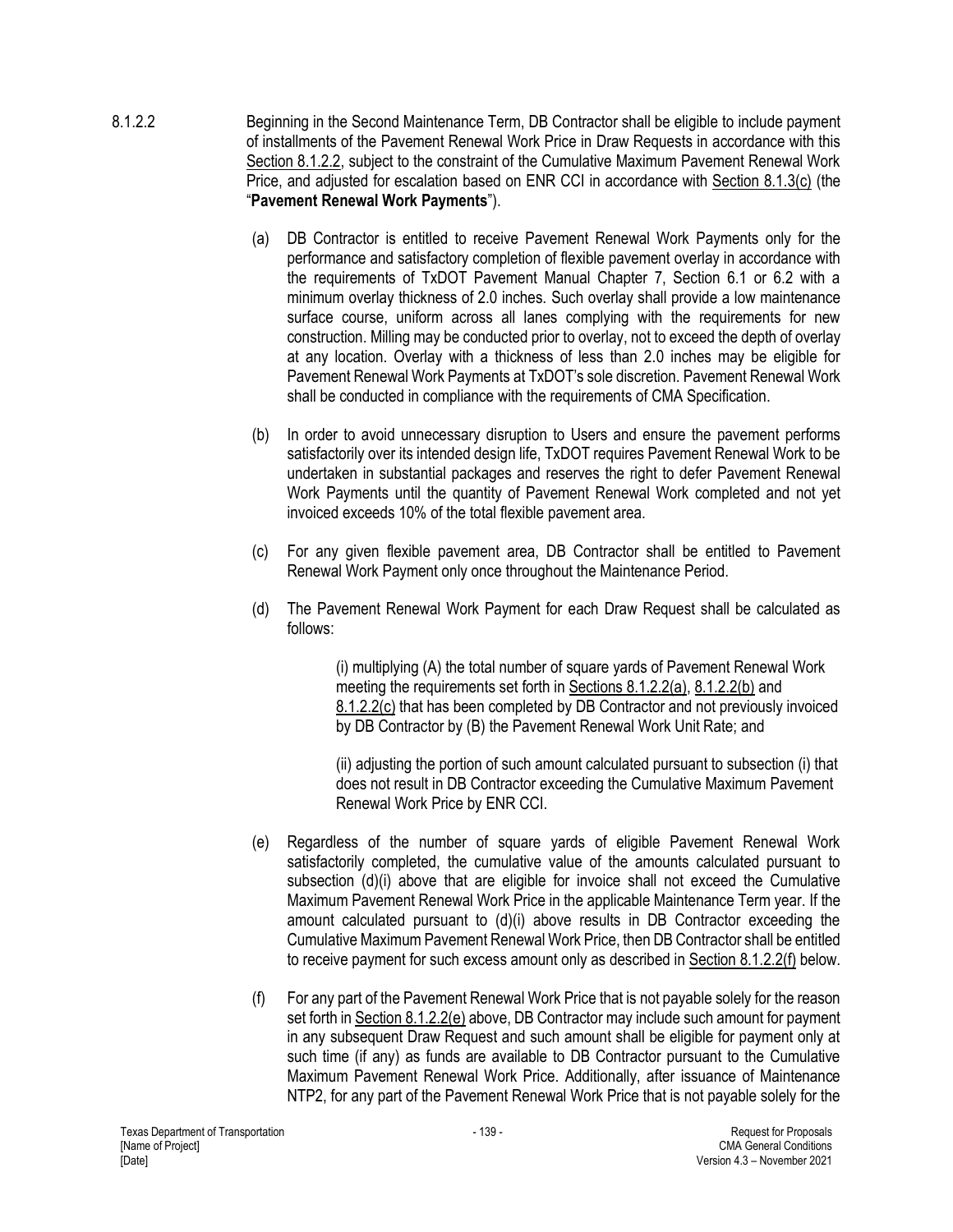reason set forth in Section 8.1.2.2(e) above, upon the expiration of the Maintenance Period or upon a Termination for Convenience by TxDOT, DB Contractor will be entitled to payment for such amount up to the Cumulative Maximum Pavement Renewal Work Price for year 15 as set forth in Exhibit 3 to the CMA. The amounts payable upon termination or expiration shall be adjusted based on ENR CCI in accordance with Section 8.1.3(c) to the date upon which payment is made.

- 8.1.2.3 DB Contractor acknowledges and agrees that the aggregate General Maintenance Payments to be paid during the Initial Maintenance Term is compensation for all Maintenance Services required during the Initial Maintenance Term, including any Pavement Renewal Work. If DB Contractor is obligated to perform Pavement Renewal Work during the Initial Maintenance Term, DB Contractor shall perform such Pavement Renewal Work but shall not become eligible for Pavement Renewal Work Payment for such Pavement Renewal Work during the Initial Maintenance Term, upon expiration of the Initial Maintenance Term, or during any subsequent Maintenance Term.
- 8.1.3 Any amounts subject to escalation shall be adjusted in accordance with this Section 8.1.3 as follows:
	- (a) The ENR CCI or CPI, as applicable, for the month three months prior to the month in which this Capital Maintenance Contract is executed will establish the applicable base index. For the purposes of this Section 8.1.3, BICCI will denote the base index for amounts escalated by ENR CCI, and BICPI will denote the base index for amounts escalated by CPI.
	- (b) The General Maintenance Price in any Maintenance Term year shall be adjusted by multiplying the General Maintenance Price payable for such year by the ENR CCI for the month that is three months prior to the month in which the applicable Maintenance Term year commences and dividing such amount by the BICCI. The formula that reflects the foregoing is: adjusted General Maintenance Price = (General Maintenance Price for the applicable Maintenance Term year) x (ENR CCI / BICCI).
	- (c) With respect to Pavement Renewal Work Payments, the portion of the amount calculated pursuant to Section 8.1.2.2(d) that is determined to satisfy the limitations set forth in Section 8.1.2.2(e) (such amount, the "eligible amount") shall be adjusted by multiplying the eligible amount by the ENR CCI for the month that is three months prior to the month in which the applicable Maintenance Term year commences and dividing such amount by the BICCI. The formula that reflects the foregoing is: Pavement Renewal Work Payment = (eligible amount for the applicable month) x (ENR CCI / BICCI).
	- (d) For any escalation based on CPI, the applicable amount shall be adjusted by multiplying such amount by the CPI for the month that is three months prior to the month in which the calculation is made and dividing such amount by the BICPI. The formula that reflects the foregoing is: adjusted amount = (applicable amount)  $x$  (CPI / BICPI).
- 8.1.4 If DB Contractor fails to fulfill any requirement or obtain any TxDOT approval or third party approval that the CMC Documents indicate is to be fulfilled or obtained prior to the Initial Maintenance Term Commencement Date, TxDOT shall have the right, in its discretion, to prohibit DB Contractor from commencing the Maintenance Services until the requirement or approval is obtained. In such case, DB Contractor (a) shall have no right to compensation allocable to the period of such delay in commencing Maintenance Services beyond the Initial Maintenance Term Commencement Date, and (b) shall pay to TxDOT, within 10 days after receipt of written demand,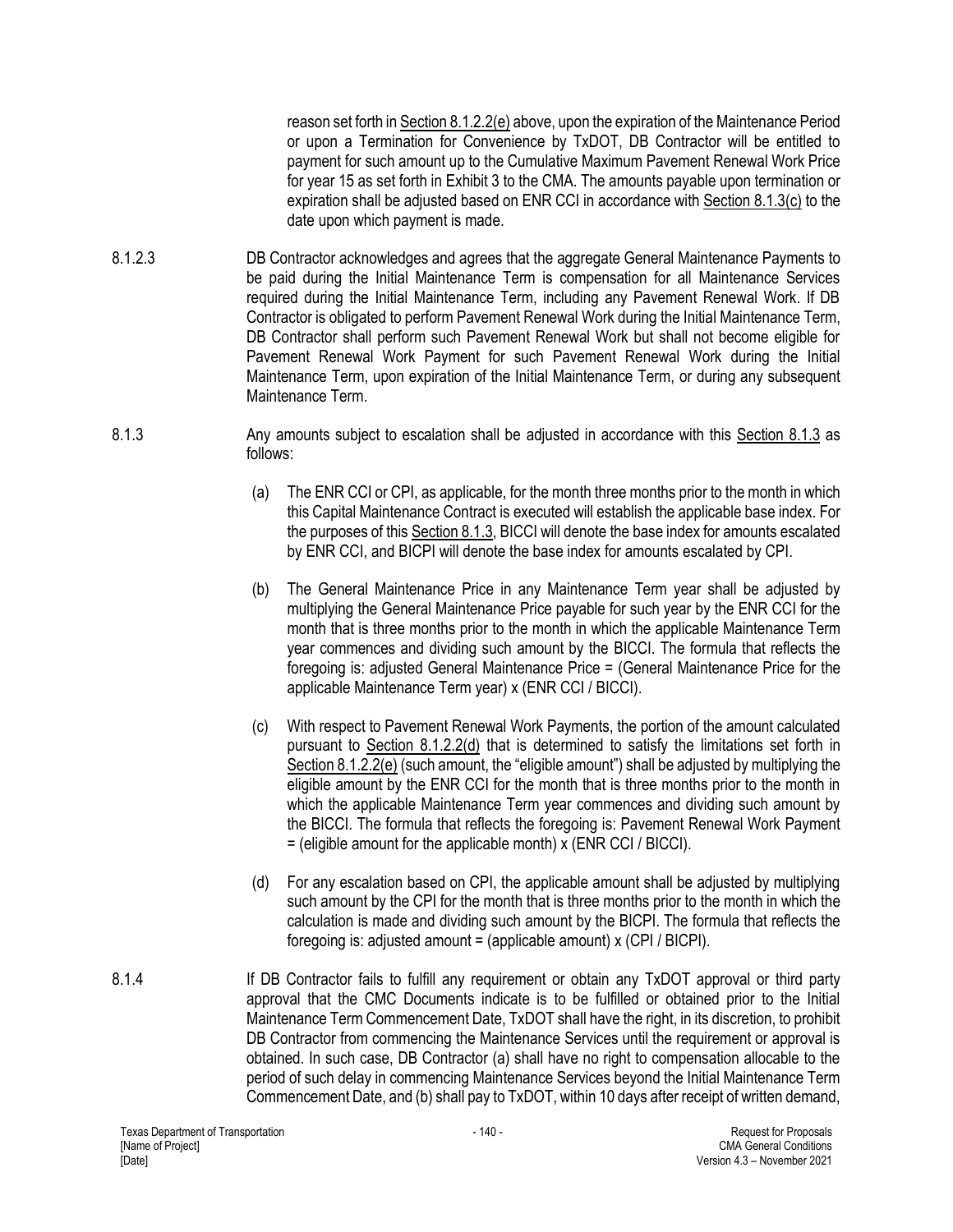the excess, if any, of TxDOT's Recoverable Costs of carrying out or providing for the carrying out of Maintenance Services during such period over the Maintenance Price TxDOT would have paid DB Contractor for such period had it commenced Maintenance Services on the Initial Maintenance Term Commencement Date. The foregoing is in addition to any other remedy available to TxDOT under this Capital Maintenance Contract on account of such failure.

## 8.2 **Invoicing and Payment**

- 8.2.1 On or about the tenth Business Day of each month, DB Contractor shall submit to TxDOT five copies of a Draw Request in the form of Exhibit 4 to the CMA for Maintenance Services performed for the preceding month and meeting all requirements specified herein. Each Draw Request shall be executed by DB Contractor's Authorized Representative, and each Draw Request certification shall be executed by the Maintenance Quality Manager. DB Contractor acknowledges that TxDOT may obtain funding for portions of the Maintenance Services from the federal government, local agencies and other third parties, and DB Contractor agrees to segregate Draw Requests for all such Maintenance Services in a format reasonably requested by TxDOT and with detail and information as reasonably requested by TxDOT. Each Draw Request shall be organized to account for applicable reimbursement requirements and to facilitate the reimbursement process. In addition, the Draw Request for a monthly payment must be accompanied by an attached report containing information that TxDOT can use to verify the Draw Request and monthly payment and all components of the Liquidated Damages, Key Personnel Unavailability Liquidated Damages, and any charges or fees imposed pursuant to Section 6 of the CMA for the prior month. Such attached report shall include:
	- (a) a description of any charges or fees imposed pursuant to Section 6 of the CMA assessed during the prior month in relation to the Maintenance Services, including the date and time of occurrence and a description of the events and duration of the events for which the liquidated damages, charges or fees were assessed;
	- (b) any adjustments to reflect previous over-payments and/or under-payments;
	- (c) a detailed calculation of any interest payable in respect of any amounts owed; and
	- (d) any other amount due and payable from DB Contractor to TxDOT or from TxDOT to DB Contractor under this Capital Maintenance Contract, including any retainage and any other deductions related to the Maintenance Services that TxDOT is entitled to make and any carry-over deductions or other adjustments from prior months not yet paid by DB **Contractor**
- 8.2.2 Within 10 Business Days after TxDOT's receipt of a complete Draw Request, TxDOT will review the Draw Request and all attachments and certificates thereto, and shall notify DB Contractor of the amount approved for payment and the reason for disapproval of any remaining invoiced amounts or of any other information set forth in the Draw Request. DB Contractor may include such disapproved amounts in the next month's Draw Request after correction of the deficiencies noted by TxDOT and satisfaction of the requirements of the CMC Documents related thereto. Within 15 Business Days after TxDOT's receipt of a complete Draw Request meeting the requirements of this Capital Maintenance Contract, TxDOT shall pay DB Contractor the amount of the Draw Request approved for payment less any amounts that TxDOT is otherwise entitled to withhold or deduct. No payment by TxDOT shall, at any time, preclude TxDOT from showing that such payment was incorrect, or from recovering any money paid in excess of those amounts due hereunder.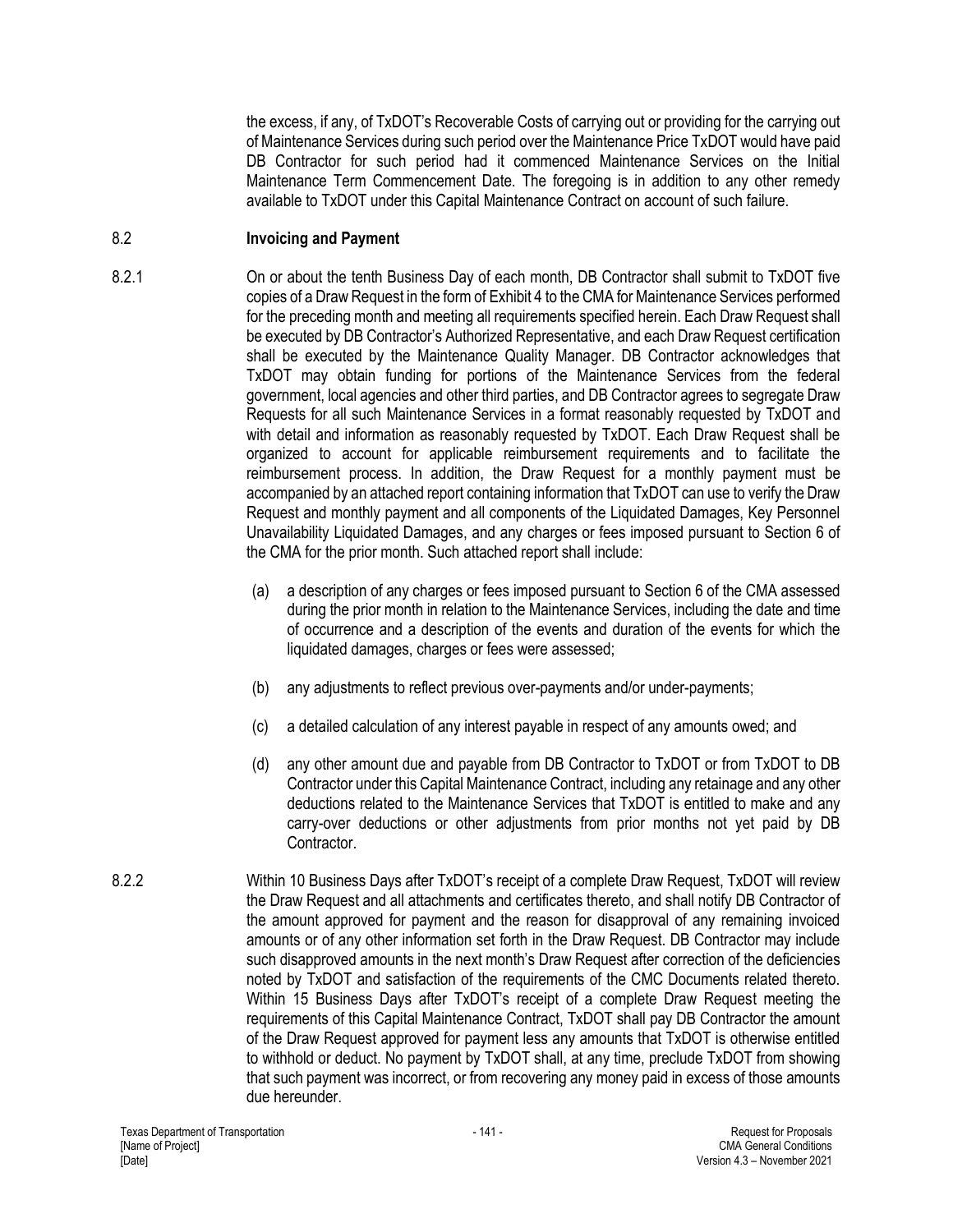- 8.2.3 TxDOT may deduct from each payment and the Final Payment the following:
	- (a) any TxDOT or third party Losses for which DB Contractor is responsible hereunder, or any Liquidated Damages and any charges or fees imposed pursuant to Section 6 of the CMA that have accrued as of the date of the application for payment;
	- (b) if a notice to stop payment, claim or Lien is filed with TxDOT, due to DB Contractor's failure to pay for labor or materials used in the Maintenance Services, money due for such labor or materials will be withheld from payment to DB Contractor until such time as DB Contractor provides evidence to TxDOT that the stop payment, claim or Lien is released;
	- (c) any sums, including TxDOT's Recoverable Costs, expended by TxDOT in performing any of DB Contractor's obligations under the CMC Documents that DB Contractor has failed to perform;
	- (d) any retainage under Section 8.4; and
	- (e) any other sums that TxDOT is entitled to recover from DB Contractor under the terms of this Capital Maintenance Contract.

The failure by TxDOT to deduct any of these sums from a payment shall not constitute a waiver of TxDOT's right to such sums.

## 8.3 **Payment to Subcontractors**

- 8.3.1 No later than 10 days after receipt of payment from TxDOT, DB Contractor shall promptly pay each Subcontractor, out of the amount paid to DB Contractor on account of such Subcontractor's portion of the Maintenance Services, the amount to which such Subcontractor is entitled, less any retainage provided for in the Subcontract, and any other offsets and deductions provided in the Subcontract or by Law. No later than 10 days after satisfactory completion of all Maintenance Services to be performed by a Subcontractor, including provision of appropriate releases, certificates and other evidence of the Subcontractor's compliance with its Subcontract and all applicable requirements of the CMC Documents, DB Contractor shall pay to the Subcontractor moneys withheld in retention from the Subcontractor. Such payment shall be made promptly following satisfaction of the foregoing requirements, even if the Maintenance Services to be performed by DB Contractor or other Subcontractors is not completed.
- 8.3.2 For the purpose of Section 8.3, satisfactory completion shall have been accomplished when:
- 8.3.2.1 the Subcontractor has fulfilled the Subcontract requirements and the requirements under the CMC Documents for the subcontracted Maintenance Services, including the submission of all submittals required by the Subcontract and the CMC Documents; and
- 8.3.2.2 the Maintenance Services performed by the Subcontractor have been inspected and approved in accordance with the CMC Documents and the final quantities of the Subcontractor's work have been determined and agreed upon.
- 8.3.3 The foregoing payment requirements apply to all tiers of Subcontractors and shall be incorporated into all Subcontracts.